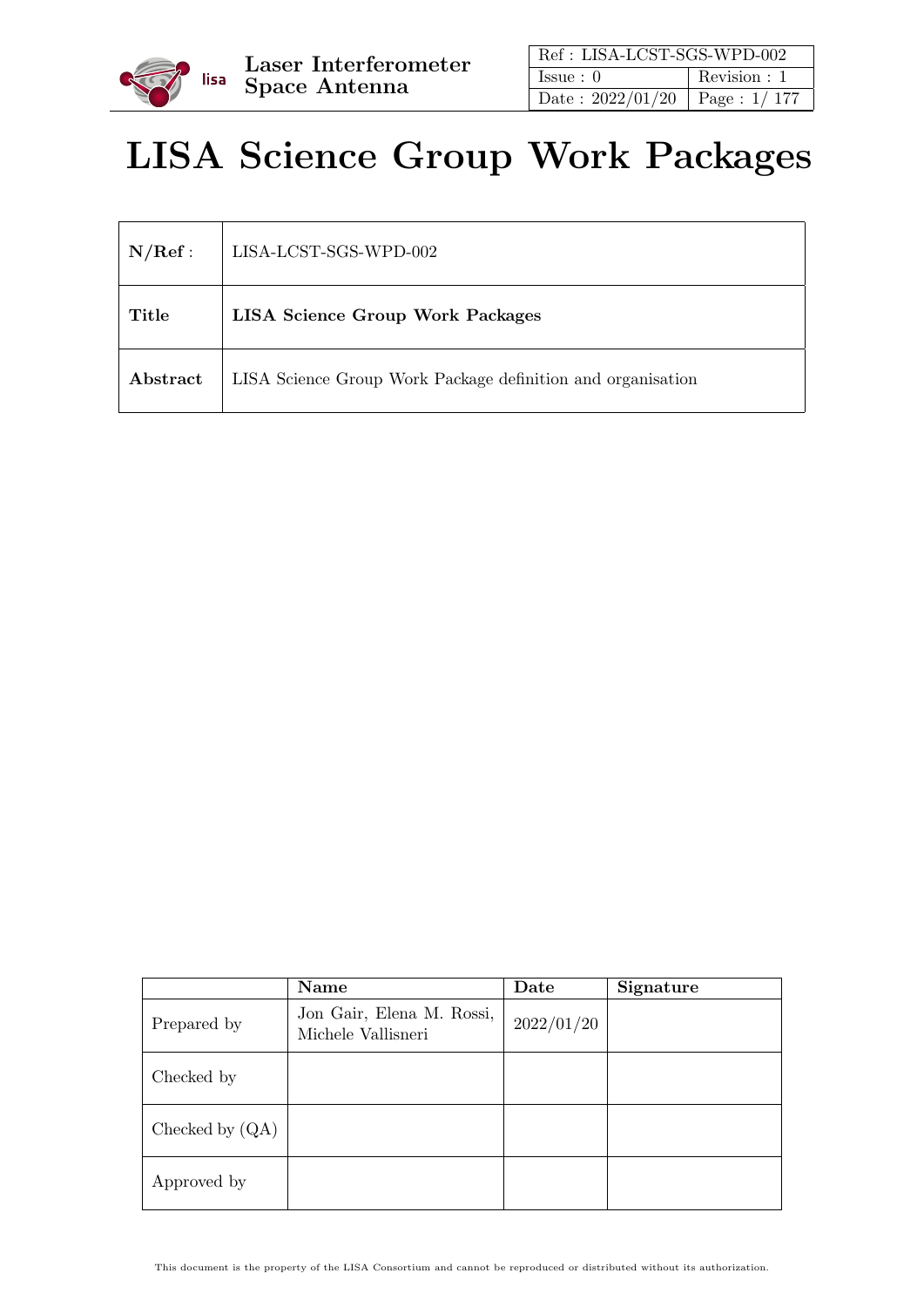

| Ref: LISA-LCST-SGS-WPD-002         |                      |  |  |  |
|------------------------------------|----------------------|--|--|--|
| Issue: 0                           | $\vert$ Revision : 1 |  |  |  |
| Date: $2022/01/20$   Page: $2/177$ |                      |  |  |  |

# Document Change Record

# Contributor List

| Author's name         | Institute                                         | Location                      |
|-----------------------|---------------------------------------------------|-------------------------------|
| Gair Jonathan         | AEI                                               | Potsdam, Germany              |
| Rossi Elena Maria     | Leiden Observatory                                | Leiden, Netherlands           |
| Vallisneri Michele    | Caltech/NASA-JPL                                  | Pasadena, CA, US              |
| Littenberg Tyson      | NASA-Marshall                                     | Huntsville, AL, US            |
| Cornish Neil          | Montana State University                          | Bozeman, MT, US               |
| Waveforms             |                                                   |                               |
| Leor Barack           | University of Southampton                         | Southampton, UK               |
| Harald Pfeiffer       | Max-Planck Institute for<br>Gravitational Physics | Potsdam, Germany              |
| Richard Brito         | Sapienza University of<br>Rome                    | Rome, Italy                   |
| Alvin Chua            | Jet Propulsion Laboratory                         | Pasadena CA, USA              |
| Guillaume Faye        | Institue d'Astrophysique de<br>Paris              | Paris, France                 |
| Tanja Hinderer        | GRAPPA & DeltaITP,<br>University of Amsterdam     | Amsterdam, The<br>Netherlands |
| Sascha Husa           | Universitat de les Illes<br><b>Balears</b>        | Palma, Spain                  |
| Sylvain Marsat        | APC, AstroParticule et<br>Cosmologie              | Paris, France                 |
| Richard O'Shaughnessy | Rochester Institute of<br>Technology              | Rochester NY, USA             |
| Paolo Pani            | Sapienza University of<br>Rome                    | Rome, Italy                   |
| Adam Pound            | University of Southampton                         | Southampton, UK               |
| Deirdre Shoemaker     | University of Texas                               | Austin TX, USA                |
| Maarten van de Meent  | Max-Planck Institute for<br>Gravitational Physics | Potsdam, Germany              |
| Niels Warburton       | University College Dublin                         | Dublin, Ireland               |
| Barry Wardell         | University College Dublin                         | Dublin, Ireland               |
| Data analysis tools   |                                                   |                               |
| Babak Stanislav       | <b>APC</b>                                        | Paris, France                 |
| Harry Ian             | AEI                                               | Potsdam, Germany              |
| Natalia Korsakova     | <b>OCA</b>                                        | France                        |
| Quentin Baghi         | <b>GSFC</b>                                       | <b>USA</b>                    |
| Catalogues            |                                                   |                               |
| Enrico Barausse       | ${\rm SISSA}$                                     | Trieste, Italy                |
| Curt Cutler           | Tapir and JPL                                     | Pasadena, USA                 |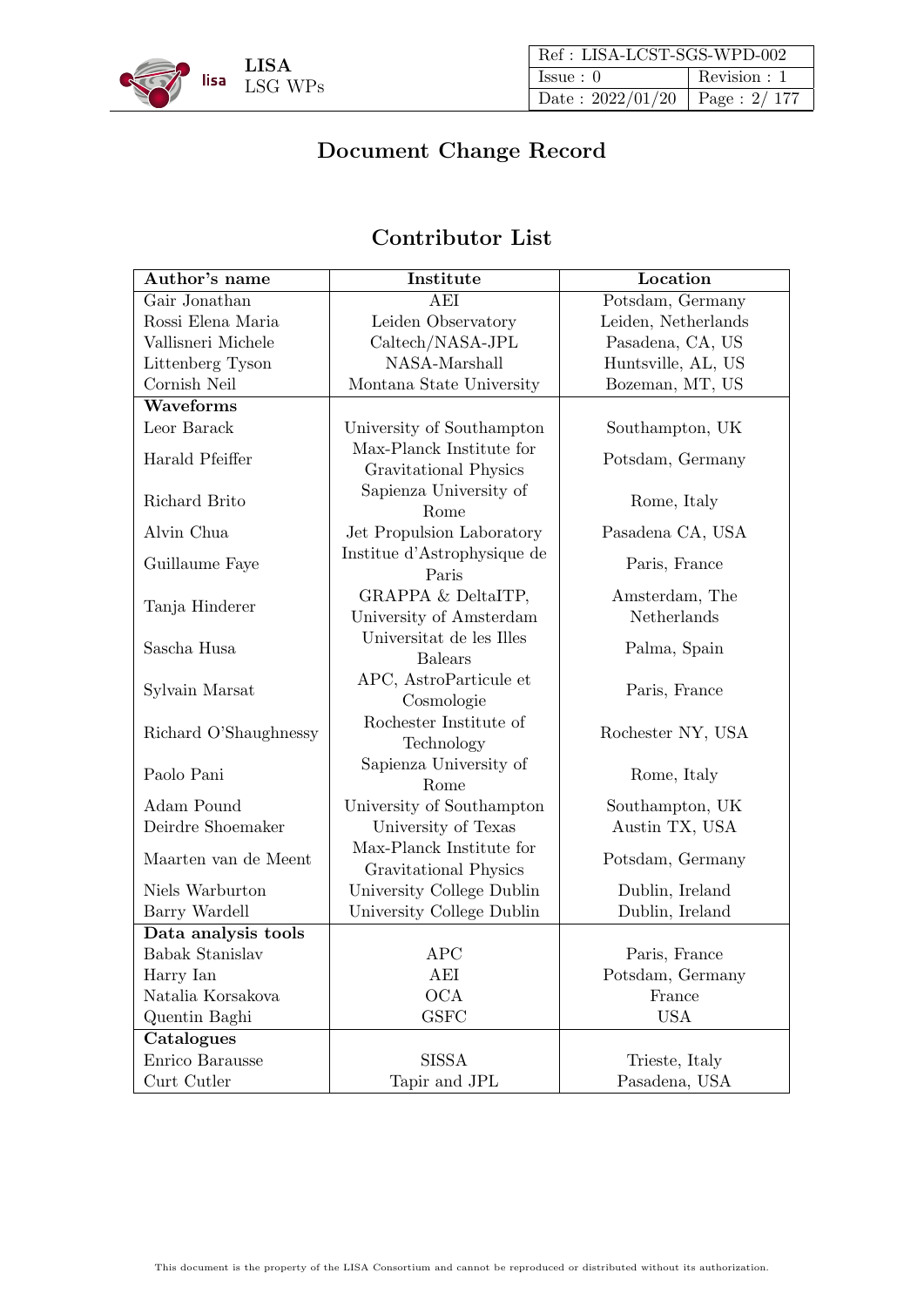|     | Ref: LISA-LCST-SGS-WPD-002         |              |
|-----|------------------------------------|--------------|
| 'Ps | Issue: 0                           | Revision : 1 |
|     | Date: $2022/01/20$   Page: $3/177$ |              |



# Contributor List Cont.: Multimessenger

| Author's name       | Institute                                        | Location        |
|---------------------|--------------------------------------------------|-----------------|
| John Baker          | Goddard Space Flight<br>Center                   | <b>USA</b>      |
| Zoltán Haiman       | Columbia University                              | <b>USA</b>      |
| Samaya Nissanke     | University of Amsterdam                          | The Netherlands |
| Tessa Baker         | Queen Mary Univ. of<br>London                    | UK              |
| Imre Bartos         | University of Florida                            | <b>USA</b>      |
| Thomas Edwards      | University of Amsterdam                          | The Netherlands |
| Elizabeth Ferrara   | <b>NASA GSFC</b>                                 | <b>USA</b>      |
| Jenny Greene        | Princeton University                             | <b>USA</b>      |
| Melanie Habouzit    | MPIA-ZAH (Heidelberg)                            | Germany         |
| Valeriya Korol      | University of Birmingham                         | UK              |
| Suvodip Mukherjee   | University of Amsterdam                          | The Netherlands |
| Xin Liu             | University of Illinois                           | <b>USA</b>      |
| Eran O. Ofek        | Weizman Institute of<br>Science                  | Israel          |
| Antonella Palmese   | Fermilab                                         | <b>USA</b>      |
| Sarah Burke Spolaor | West Virginia University                         | <b>USA</b>      |
|                     | On behalf of the whole MMMBA WP Team, including: |                 |
| Antoine Klein       | University of Mississippi                        | <b>USA</b>      |
| <b>Bence Kocsis</b> | University of Oxford                             | UK              |
| Chiara Mingarelli   | University of Connecticut                        | <b>USA</b>      |
| Kohta Murase        | Pennsylvania State Univ.                         | <b>USA</b>      |
| Smadar Naoz         | Univ. of California Los<br>Angeles               | <b>USA</b>      |
| Jeremy Schnittman   | Goddard Space Flight<br>Center                   | <b>USA</b>      |
| Nick Stone          | Hebrew University                                | <b>USA</b>      |
| Leo Singer          | Goddard Space Flight<br>Center                   | <b>USA</b>      |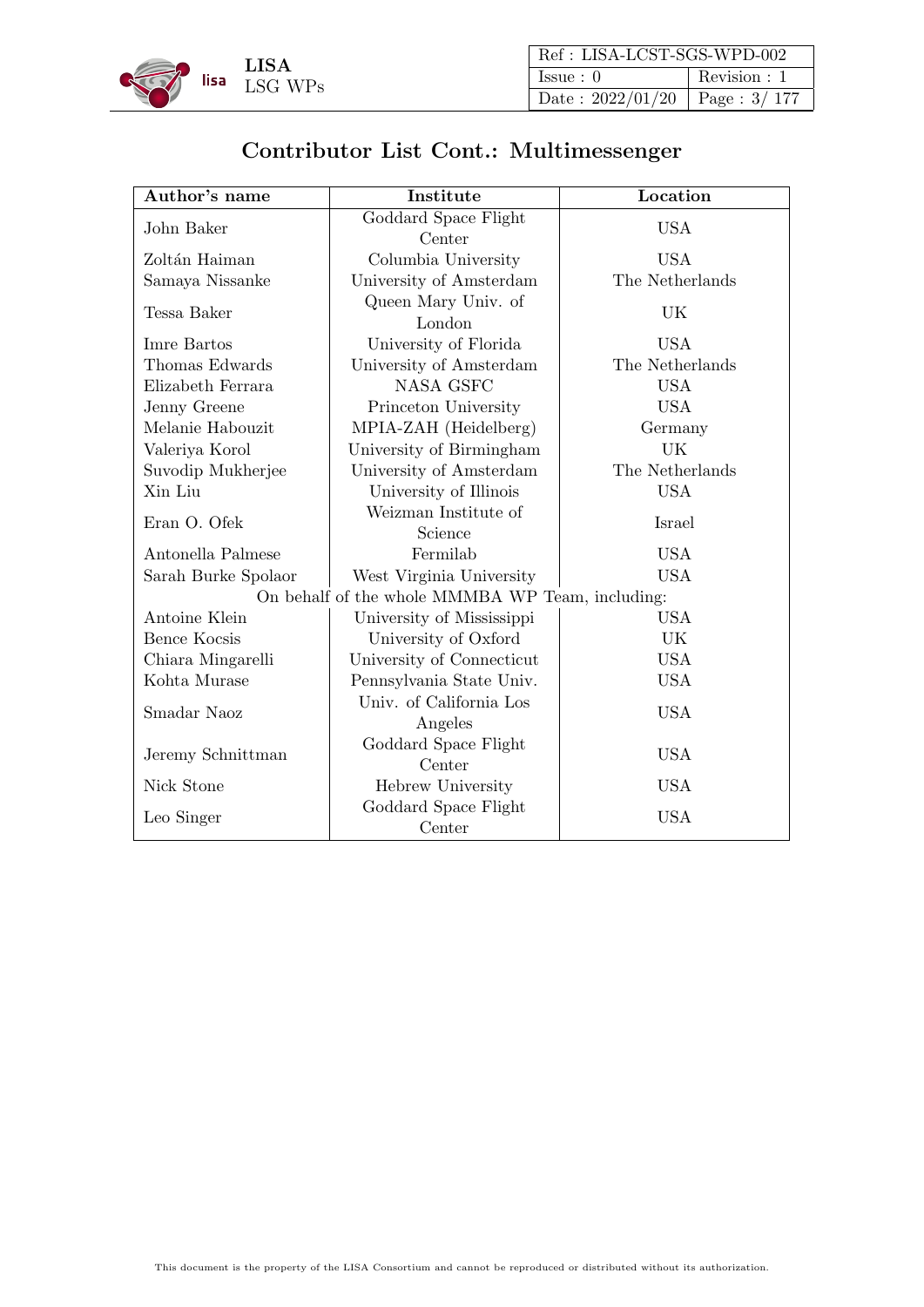| Ref: LISA-LCST-SGS-WPD-002         |              |  |  |  |
|------------------------------------|--------------|--|--|--|
| $\text{Issue}:0$                   | Revision : 1 |  |  |  |
| Date: $2022/01/20$   Page: $4/177$ |              |  |  |  |



# Contributor List Cont.: Science Investigations

| Author's name      | Institute                | Location    |
|--------------------|--------------------------|-------------|
| Pau Amaro-Seoane   | Universitat Politècnica  |             |
|                    | València                 | Spain       |
| Christopher Berry  | Northwestern             | <b>USA</b>  |
| Emanuele Berti     | Johns Hopkins            | <b>USA</b>  |
| Diego Blas         | King's College London    | UK          |
| Tamara Bogdanovic  | Georgia Tech             | <b>USA</b>  |
| Katie Breivik      | CITA                     | Canada      |
| Pedro R. Capelo    | University of Zurich     | Switzerland |
| Chiara Caprini     | <b>APC</b>               | France      |
| Vitor Cardoso      | Lisbon University        | Portugal    |
| Hsin-Yu Chen       | Harvard                  | <b>USA</b>  |
| Alvin Chua         | $_{\rm JPL}$             | USA         |
| Valerie Domcke     | <b>DESY</b>              | Germany     |
| Irina Dvorkin      | <b>IAP</b>               | France      |
| Lavinia Heisenberg | <b>ETH</b>               | Switzerland |
| Maximiliano Isi    | MIT                      | <b>USA</b>  |
| Michela Mapelli    | Padova University & INFN | Italy       |
| Germano Nardini    | University of Stavanger  | Norway      |
| Paolo Pani         | Rome Sapienza University | Italy       |
| Marco Peloso       | Padova University INFN   | Italy       |
| Alberto Sesana     | Milano Bicocca           | Italy       |
| Nicola Tamanini    | AEI                      | Germany     |
| Silvia Toonen      | Birmingham               | UK          |
| Rosa Valiante      | <b>INAF</b>              | Italy       |
| Kent Yagi          | University of Virginia   | <b>USA</b>  |
| Aaron Zimmerman    | University Texas         | <b>USA</b>  |

| Ver.    | $\perp$ Date            | Author                       | Description     | Pages |
|---------|-------------------------|------------------------------|-----------------|-------|
| 0.1     | $2020/05/26$   LSG Core |                              | Initial version | all   |
| $0.1\,$ |                         | $2022/01/20$ LSG Core (LISA) | Current Version |       |

# Distribution list

| Recipient           | Restricted | Not restricted |
|---------------------|------------|----------------|
| S(1)<br>$\circ$ ore |            |                |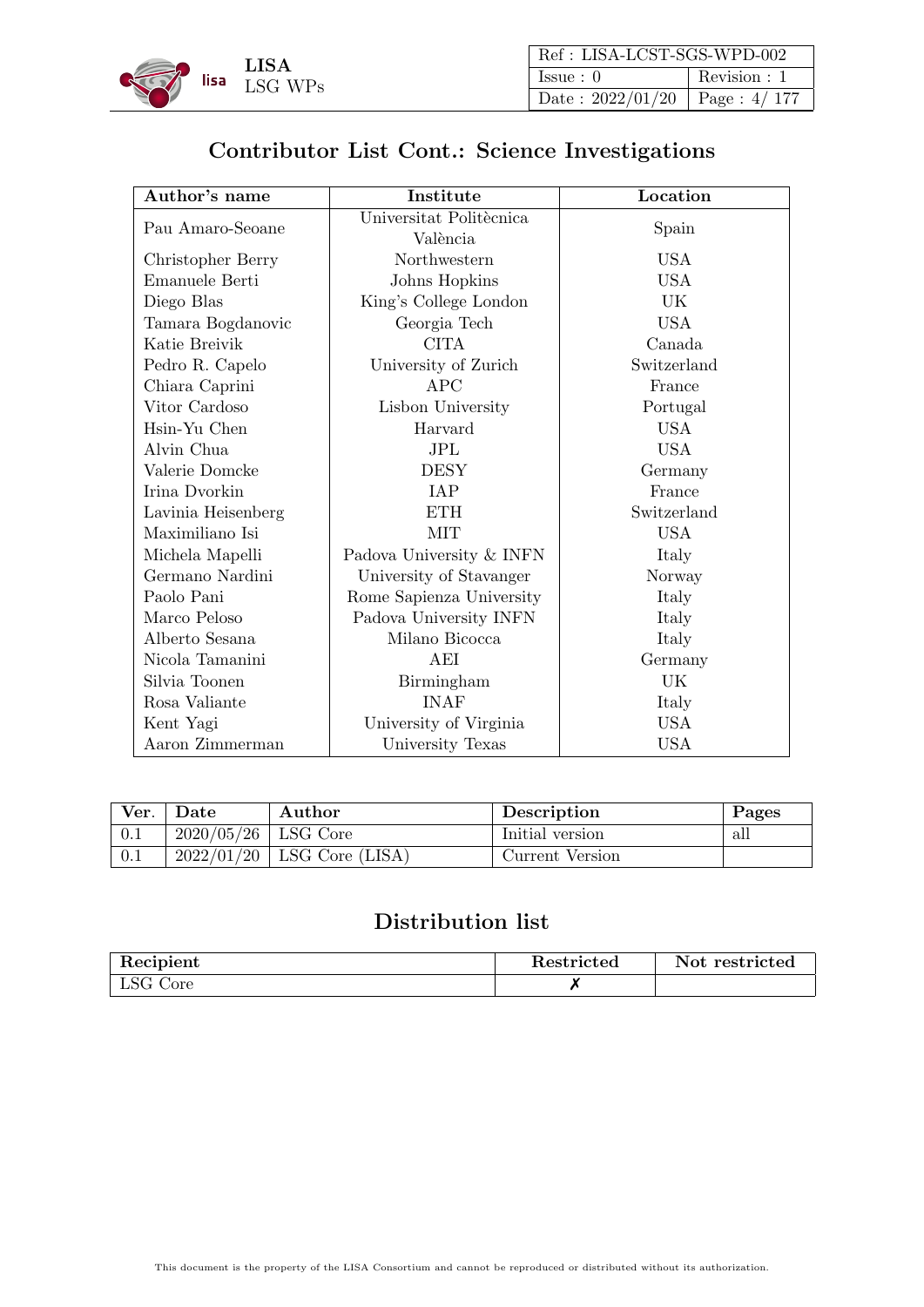# **Contents**

|             |     |           | 13                                                                                                                     |
|-------------|-----|-----------|------------------------------------------------------------------------------------------------------------------------|
| $\mathbf 1$ |     |           | WAV-Waveforms<br>15                                                                                                    |
|             | 1.1 |           | 16                                                                                                                     |
|             |     | 1.1.1     | 16                                                                                                                     |
|             |     | 1.1.2     | 16                                                                                                                     |
|             |     | 1.1.3     | 16                                                                                                                     |
|             |     | 1.1.4     | 17                                                                                                                     |
|             |     | 1.1.5     | 18                                                                                                                     |
|             |     | 1.1.6     | 18                                                                                                                     |
|             |     | 1.1.7     | List of projects (ongoing and short term) $\ldots \ldots \ldots \ldots \ldots$<br>18                                   |
|             | 1.2 |           | 19<br>WAV.2.1: EMRI theory development $\dots \dots \dots \dots \dots \dots \dots \dots \dots \dots \dots$             |
|             |     | 1.2.1     | 19                                                                                                                     |
|             |     | 1.2.2     | 19                                                                                                                     |
|             |     | 1.2.3     | 19                                                                                                                     |
|             |     | 1.2.4     | 19                                                                                                                     |
|             |     | 1.2.5     | 20                                                                                                                     |
|             |     | 1.2.6     | List of projects (ongoing and short term) $\ldots \ldots \ldots \ldots \ldots$<br>20                                   |
|             | 1.3 |           | WAV.2.2: EMRI numerical implementation and waveforms<br>21                                                             |
|             |     | 1.3.1     | 21                                                                                                                     |
|             |     | 1.3.2     | 21                                                                                                                     |
|             |     | 1.3.3     | 21                                                                                                                     |
|             |     | 1.3.4     | 21                                                                                                                     |
|             |     | 1.3.5     | 22                                                                                                                     |
|             |     | 1.3.6     | 22<br>List of projects (ongoing and short term) $\ldots \ldots \ldots \ldots \ldots$                                   |
|             | 1.4 |           | WAV.2.3: Non-GR and environmental signatures in EMRIs $\dots \dots \dots$<br>23                                        |
|             |     | 1.4.1     | 23                                                                                                                     |
|             |     | 1.4.2     | 23                                                                                                                     |
|             |     | 1.4.3     | 23                                                                                                                     |
|             |     | 1.4.4     | 23                                                                                                                     |
|             |     | 1.4.5     | 24                                                                                                                     |
|             |     | 1.4.6     | List of projects (ongoing and short term) $\ldots \ldots \ldots \ldots \ldots$<br>24                                   |
|             | 1.5 |           | WAV.3.1: Numerical Relativity models of MBHBs in GR<br>25                                                              |
|             |     | 1.5.1     | 25                                                                                                                     |
|             |     | 1.5.2     | 25                                                                                                                     |
|             |     | 1.5.3     | 25                                                                                                                     |
|             |     | 1.5.4     | 26                                                                                                                     |
|             |     |           | Timeframe & workforce requirements $\ldots \ldots \ldots \ldots \ldots \ldots \ldots$                                  |
|             |     | $1.5.5\,$ | 26                                                                                                                     |
|             |     | 1.5.6     | 26                                                                                                                     |
|             |     | 1.5.7     | 26                                                                                                                     |
|             | 1.6 |           | WAV.3.2: Analytical model development for MBHBs<br>28                                                                  |
|             |     |           | 1.6.1 Overview & Goals $\ldots$ $\ldots$ $\ldots$ $\ldots$ $\ldots$ $\ldots$ $\ldots$ $\ldots$ $\ldots$ $\ldots$<br>28 |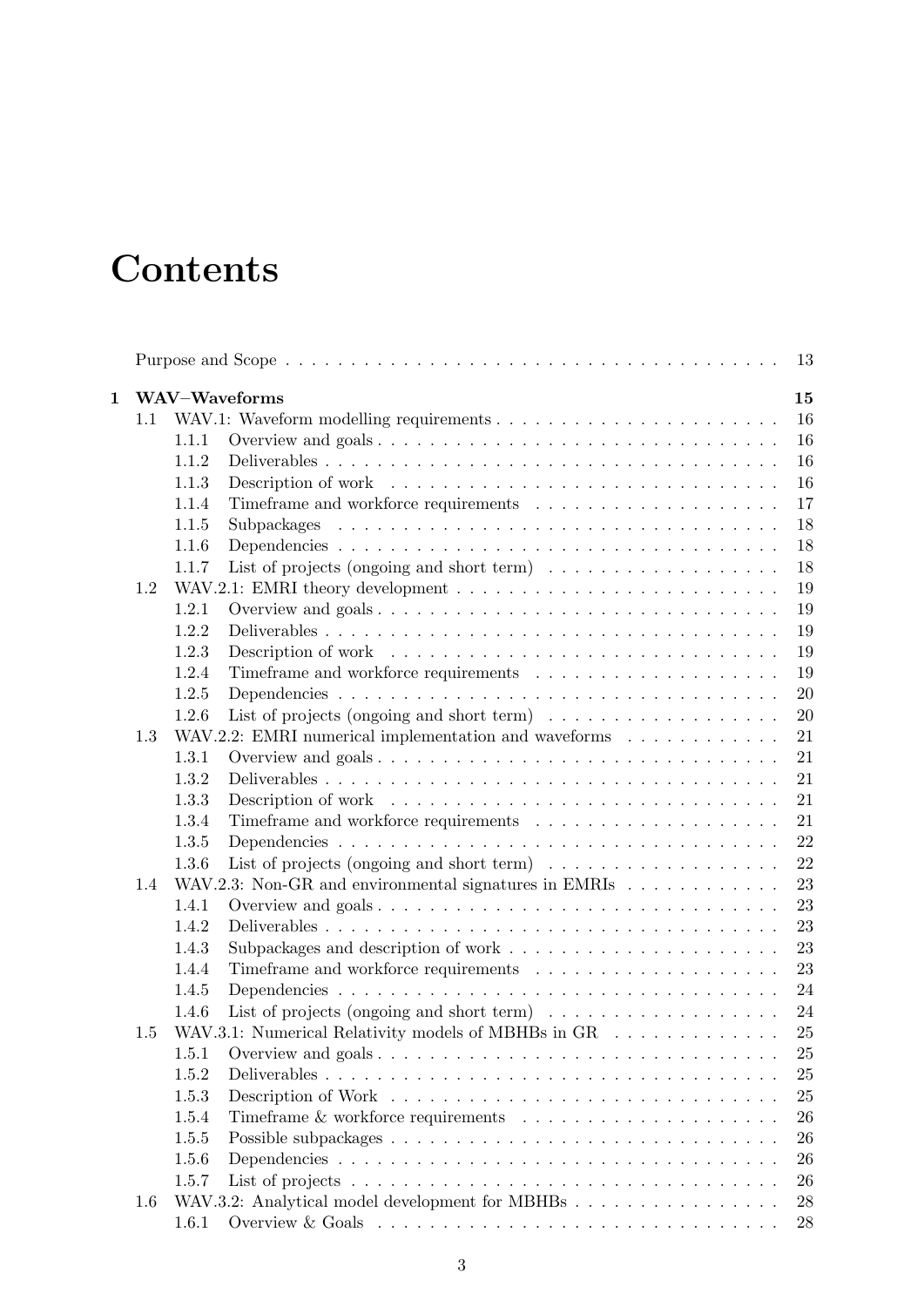

|     | 1.6.2          |                                                                                                            |  |  |  | 28       |
|-----|----------------|------------------------------------------------------------------------------------------------------------|--|--|--|----------|
|     | 1.6.3          |                                                                                                            |  |  |  | 29       |
|     | 1.6.4          |                                                                                                            |  |  |  | 30       |
|     | 1.6.5          |                                                                                                            |  |  |  | 30       |
|     | 1.6.6          |                                                                                                            |  |  |  | 30       |
| 1.7 |                | WAV.3.3: Non-GR and environmental signatures in MBHBs $\dots \dots \dots \dots$                            |  |  |  | 32       |
|     | 1.7.1          |                                                                                                            |  |  |  | 32       |
|     | 1.7.2          |                                                                                                            |  |  |  | 32       |
|     | 1.7.3          |                                                                                                            |  |  |  | 33       |
|     | 1.7.4          |                                                                                                            |  |  |  | 33       |
|     | 1.7.5          |                                                                                                            |  |  |  | 34       |
|     | 1.7.6          |                                                                                                            |  |  |  | 34       |
|     | 1.7.7          | List of Projects (ongoing and short term) $\ldots \ldots \ldots \ldots \ldots$                             |  |  |  | 34       |
| 1.8 |                |                                                                                                            |  |  |  | 35       |
|     | 1.8.1          |                                                                                                            |  |  |  | 35       |
|     | 1.8.2          |                                                                                                            |  |  |  | 35       |
|     | 1.8.3          |                                                                                                            |  |  |  | 35       |
|     | 1.8.4          |                                                                                                            |  |  |  | 36       |
|     | 1.8.5          |                                                                                                            |  |  |  | 36       |
|     | 1.8.6          |                                                                                                            |  |  |  | 36       |
|     | 1.8.7          | List of projects (ongoing and short term) $\ldots \ldots \ldots \ldots \ldots$                             |  |  |  | 37       |
| 1.9 |                |                                                                                                            |  |  |  | 38       |
|     | 1.9.1          |                                                                                                            |  |  |  | 38       |
|     | 1.9.2          |                                                                                                            |  |  |  | 38       |
|     | 1.9.3          |                                                                                                            |  |  |  | 38       |
|     | 1.9.4          |                                                                                                            |  |  |  | 39       |
|     |                |                                                                                                            |  |  |  |          |
|     | 1.9.5<br>1.9.6 |                                                                                                            |  |  |  | 39<br>39 |
|     |                |                                                                                                            |  |  |  |          |
|     | 1.9.7          |                                                                                                            |  |  |  | 39       |
|     |                | 1.10 WAV.7: Cosmic strings and other burst-type sources                                                    |  |  |  | 40       |
|     |                |                                                                                                            |  |  |  | 40       |
|     |                |                                                                                                            |  |  |  | 40       |
|     |                | 1.10.3 Description of work $\dots \dots \dots \dots \dots \dots \dots \dots \dots \dots \dots \dots \dots$ |  |  |  | 40       |
|     |                |                                                                                                            |  |  |  | 41       |
|     |                |                                                                                                            |  |  |  | 41       |
|     |                |                                                                                                            |  |  |  | 41       |
|     |                | 1.10.7 List of projects (ongoing and short term) $\ldots \ldots \ldots \ldots \ldots$                      |  |  |  | 42       |
|     |                |                                                                                                            |  |  |  | 43       |
|     |                |                                                                                                            |  |  |  | 43       |
|     |                | 1.11.2 Description of work $\dots \dots \dots \dots \dots \dots \dots \dots \dots \dots \dots \dots \dots$ |  |  |  | 44       |
|     |                |                                                                                                            |  |  |  | 45       |
|     |                |                                                                                                            |  |  |  | 45       |
|     |                |                                                                                                            |  |  |  | 45       |
|     |                | 1.12 WAV.8.3: EMRI Waveform interface and tools                                                            |  |  |  | 46       |
|     |                |                                                                                                            |  |  |  | 46       |
|     |                |                                                                                                            |  |  |  | 46       |
|     |                | 1.12.3 Description of work, timeframe and workforce requirements                                           |  |  |  | 46       |
|     |                |                                                                                                            |  |  |  | 48       |
|     |                |                                                                                                            |  |  |  | 48       |
|     |                | 1.12.6 List of projects (ongoing and short term) $\ldots \ldots \ldots \ldots \ldots$                      |  |  |  | 48       |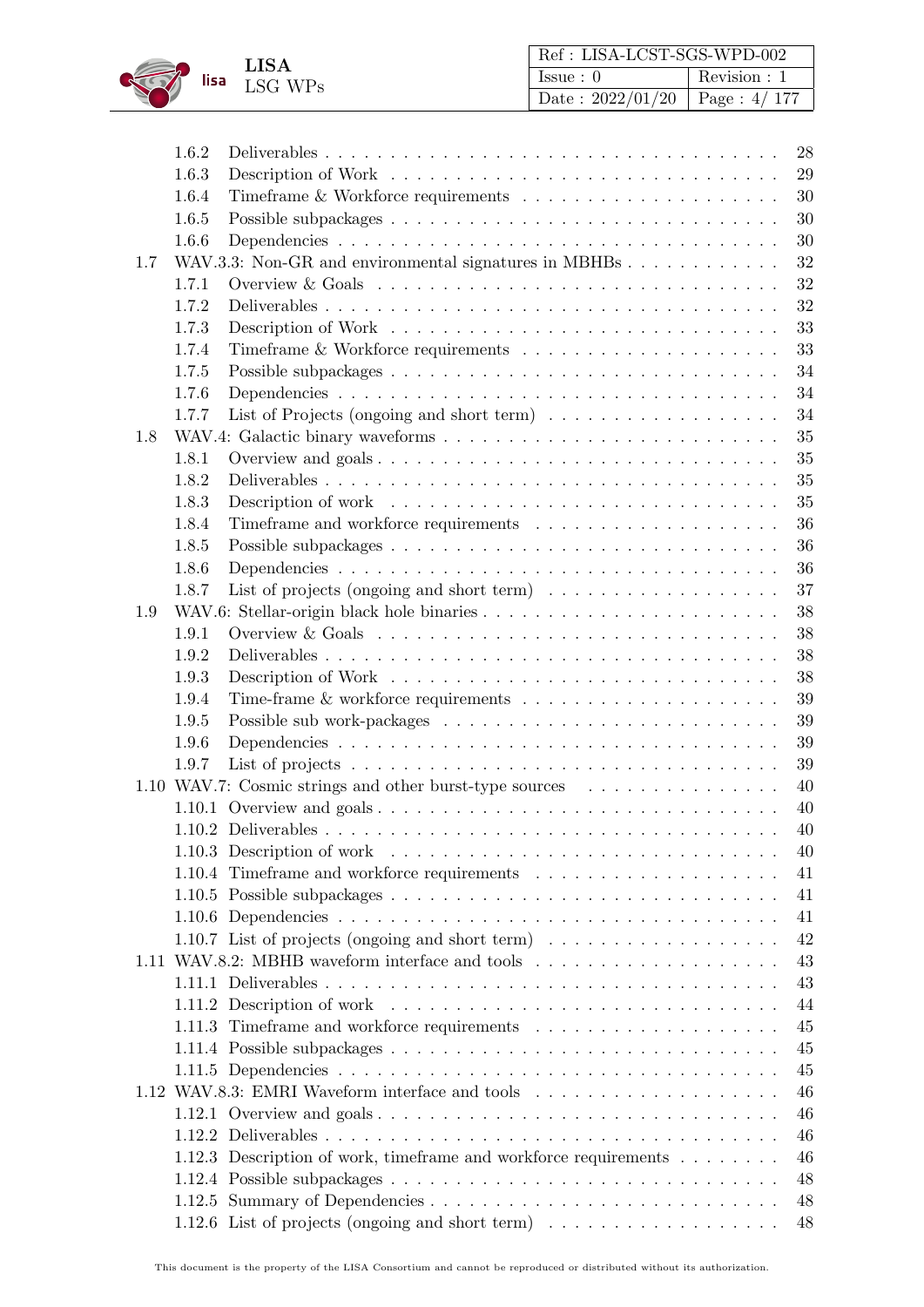

| Ref: LISA-LCST-SGS-WPD-002         |                      |
|------------------------------------|----------------------|
| $I_{\text{ssue}}:0$                | $\vert$ Revision : 1 |
| Date: $2022/01/20$   Page: $5/177$ |                      |

| $\bf{2}$ |     |                | DAFT - Data analysis framework and tools                                           | 49       |
|----------|-----|----------------|------------------------------------------------------------------------------------|----------|
|          | 2.1 |                | DATA ANALYSIS FRAMEWORKS AND TOOLS                                                 | 49       |
|          |     | 2.1.1          |                                                                                    | 49       |
|          |     | 2.1.2          |                                                                                    | 50       |
|          |     | 2.1.3          |                                                                                    | 50       |
|          |     | 2.1.4          |                                                                                    | 50       |
|          |     | 2.1.5          |                                                                                    | 51       |
|          |     |                | Interaction with LISA Data Challenge<br>2.1.5.1                                    | 51       |
|          |     | 2.1.6          |                                                                                    | 51       |
|          |     |                | DAFT.1: Fundamental and LISA-related constants (priority: $-1$ )<br>2.1.6.1        | 51       |
|          |     |                | 2.1.6.2<br>DAFT.2: Data formats and interfaces (priority: $0-1$ )                  | 51       |
|          |     |                | 2.1.6.2.1                                                                          | 51       |
|          |     |                | 2.1.6.2.2                                                                          | 51       |
|          |     |                | 2.1.6.2.3<br>People involved in this project:                                      | $52\,$   |
|          |     |                | DAFT.3: Data-analysis tools (priority $0-1$ )<br>2.1.6.3                           | $52\,$   |
|          |     |                | 2.1.6.3.1                                                                          | $52\,$   |
|          |     |                | People involved in this project:<br>2.1.6.3.2                                      | 53       |
|          |     |                | 2.1.6.4 DAFT.4: LISA performance–figure of merits (priority $0$ )                  | 53       |
|          |     |                | 2.1.6.4.1                                                                          | 53       |
|          |     |                | 2.1.6.4.2                                                                          | 53       |
|          |     |                | 2.1.6.4.3                                                                          | 53       |
|          |     |                | People involved in this project:<br>2.1.6.4.4                                      | 54       |
|          |     |                | DAFT.5: Data-analysis framework prototypes (priority $1-2$ )<br>2.1.6.5            | 54       |
|          |     |                | Steps and deliverables:<br>2.1.6.5.1                                               | $54\,$   |
|          |     |                | 2.1.6.5.2<br>People involved in this project: $\dots \dots \dots \dots \dots$      | 54       |
|          |     |                | DAFT.6: Noise artifacts (priority $0-1$ )<br>2.1.6.6<br>2.1.6.6.1                  | 54<br>54 |
|          |     |                | 2.1.6.6.2                                                                          | 54       |
|          |     |                | 2.1.6.6.3                                                                          | 55       |
|          |     |                | 2.1.6.6.4                                                                          | 55       |
|          |     |                | Timeframe and workforce requirements $\ldots \ldots \ldots$<br>2.1.6.6.5           | 56       |
|          |     |                | 2.1.6.6.6                                                                          | 56       |
|          |     |                | 2.1.6.6.7<br>On-going work $\dots \dots \dots \dots \dots \dots \dots \dots \dots$ | 56       |
|          |     |                | People involved in this project<br>2.1.6.6.8                                       | 57       |
|          |     |                |                                                                                    |          |
| 3        |     |                | $LAP - Low\text{-}latency$ analysis pipelines                                      | 59       |
|          | 3.1 |                | Work Package LAP.1: Create low latency pipeline to run on 'realistic' data         | 59       |
|          |     | 3.1.1          |                                                                                    | 59       |
|          |     | 3.1.2          |                                                                                    | 60       |
|          |     | 3.1.3          |                                                                                    | 60       |
|          |     | 3.1.4          | Timeframe and human resources requirements                                         | 60       |
|          |     | 3.1.5          |                                                                                    | 60       |
|          |     | 3.1.6          |                                                                                    | 61       |
|          |     | 3.1.7          |                                                                                    | 61       |
|          | 3.2 |                | Work Package LAP.2: Alert generation for EM observatories                          | 61       |
|          |     | 3.2.1          |                                                                                    | 61       |
|          |     | 3.2.2          |                                                                                    | 61       |
|          |     | 3.2.3          |                                                                                    | 61       |
|          |     | 3.2.4          | Timeframe and human resources requirements                                         | 62       |
|          |     | 3.2.5          |                                                                                    | 62       |
|          |     | 3.2.6<br>3.2.7 |                                                                                    | 62<br>62 |
|          |     |                |                                                                                    |          |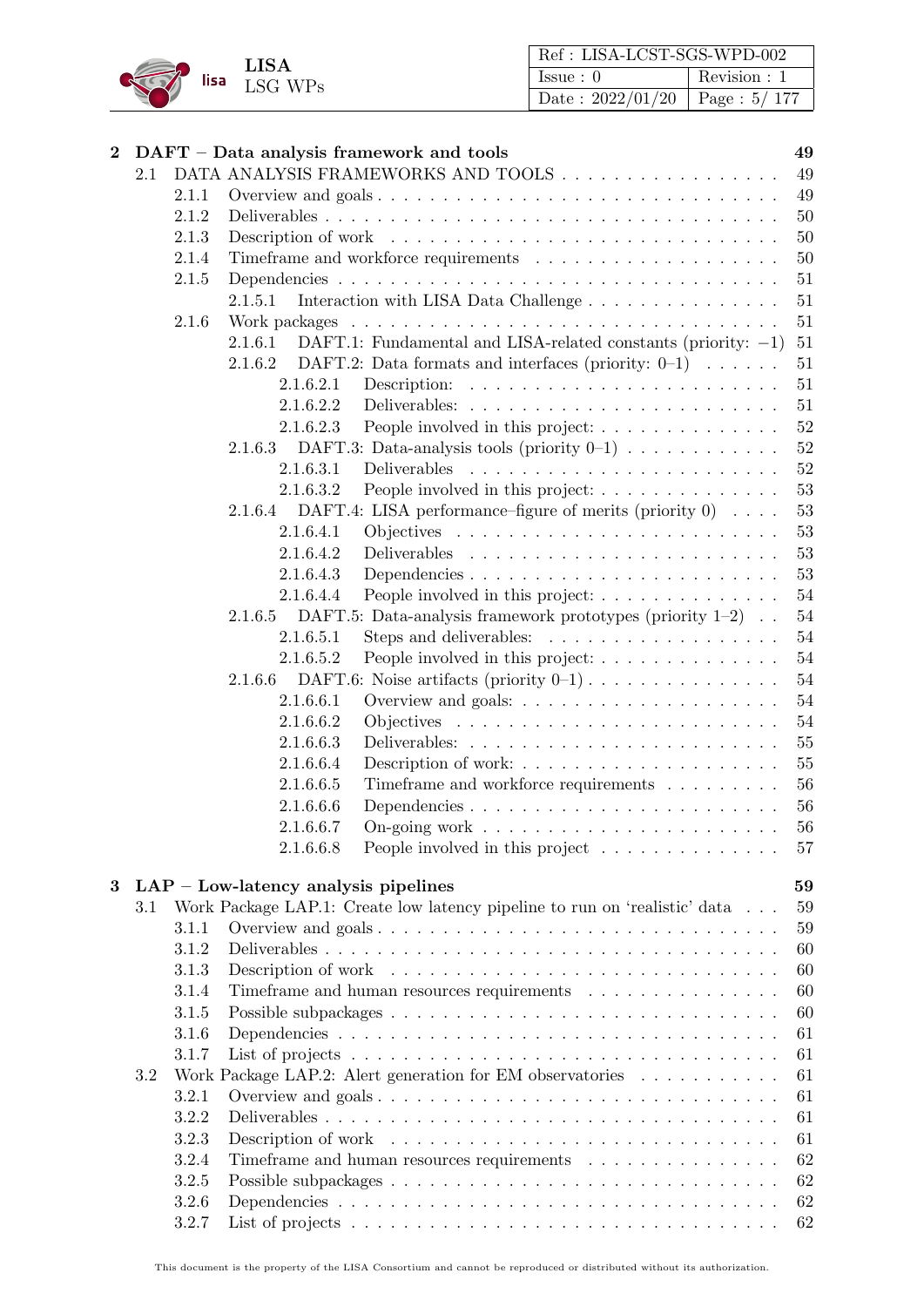

|   | 3.3  | Work Package LAP.3: Trigger generation from GW signals                                                    | 62 |
|---|------|-----------------------------------------------------------------------------------------------------------|----|
|   |      | 3.3.1                                                                                                     | 62 |
|   |      | 3.3.2<br>62                                                                                               |    |
|   |      | 3.3.3                                                                                                     | 63 |
|   |      | 63<br>3.3.4<br>Timeframe and human resources requirements                                                 |    |
|   |      | 3.3.5<br>63                                                                                               |    |
|   |      | 3.3.6<br>63                                                                                               |    |
|   |      | 3.3.7                                                                                                     | 63 |
|   | 3.4  | Work Package LAP.4: Generation of data quality metrics and flags $\dots \dots$                            | 63 |
|   |      | 3.4.1                                                                                                     | 63 |
|   |      | 3.4.2                                                                                                     | 64 |
|   |      | 3.4.3                                                                                                     | 64 |
|   |      | 3.4.4<br>Timeframe and human resources requirements $\ldots \ldots \ldots \ldots \ldots$                  | 64 |
|   |      | 3.4.5                                                                                                     | 64 |
|   |      | 3.4.6                                                                                                     | 64 |
|   |      | 3.4.7<br>List of projects $\dots \dots \dots \dots \dots \dots \dots \dots \dots \dots \dots \dots \dots$ | 64 |
|   | 3.5  | Work Package LAP.5: Source-based observatory diagnostics                                                  | 65 |
|   |      | 3.5.1<br>65                                                                                               |    |
|   |      | 3.5.2<br>65                                                                                               |    |
|   |      | 3.5.3                                                                                                     | 65 |
|   |      | 3.5.4<br>65                                                                                               |    |
|   |      | Timeframe and human resources requirements $\ldots \ldots \ldots \ldots \ldots$<br>3.5.5<br>65            |    |
|   |      | 3.5.6                                                                                                     | 65 |
|   |      |                                                                                                           | 65 |
|   |      | 3.5.7                                                                                                     |    |
|   | 3.6  | Work Package LAP.6: Search and classification for unmodelled signals                                      | 66 |
|   |      | Overview and goals<br>3.6.1<br>66                                                                         |    |
|   |      | 3.6.2<br>66                                                                                               |    |
|   |      | 3.6.3<br>66                                                                                               |    |
|   |      | 3.6.4<br>Timeframe and human resources requirements $\ldots \ldots \ldots \ldots \ldots$<br>67            |    |
|   |      | 3.6.5<br>67                                                                                               |    |
|   |      | 3.6.6                                                                                                     | 67 |
|   |      | 3.6.7<br>List of projects $\dots \dots \dots \dots \dots \dots \dots \dots \dots \dots \dots \dots \dots$ | 67 |
|   | 3.7  | Work Package LAP.7: Assessment and triggering of protected periods<br>67                                  |    |
|   |      | 3.7.1                                                                                                     | 67 |
|   |      | 3.7.2                                                                                                     | 68 |
|   |      | 3.7.3                                                                                                     | 68 |
|   |      | Timeframe and human resources requirements<br>3.7.4                                                       | 68 |
|   |      | 3.7.5                                                                                                     | 68 |
|   |      | 3.7.6                                                                                                     | 68 |
|   |      | 3.7.7<br>69                                                                                               |    |
| 4 |      | DPE – Source identification codes (Detection and parameter estimation)<br>71                              |    |
|   | 4.1  | DPE.1 Design of global fit strategies, including definition of output products                            | 71 |
|   | 4.2  | DPE.2 Detection and parameter estimation of GBs                                                           | 73 |
|   | 4.3  |                                                                                                           | 74 |
|   | 4.4  | DPE.3 Detection and parameter estimation of MBHBs<br>DPE.4 Detection and parameter estimation of EMRIS    | 74 |
|   | 4.5  |                                                                                                           | 76 |
|   | 4.6  | DPE.5 Detection and parameterisation of unmodelled sources                                                | 76 |
|   | 4.7  | DPE.6 Detection and parameter estimation of IMRIs<br>.                                                    | 77 |
|   |      | DPE.7 Detection and characterisation of stochastic backgrounds                                            |    |
|   | 4.8  | DPE.8 Production of cleaned (of sources) TDI variables                                                    | 79 |
|   | 4.9  |                                                                                                           | 79 |
|   | 4.10 | DPE.10 Identify data quality indicators and vetoes, and observatory diagnostics                           | 80 |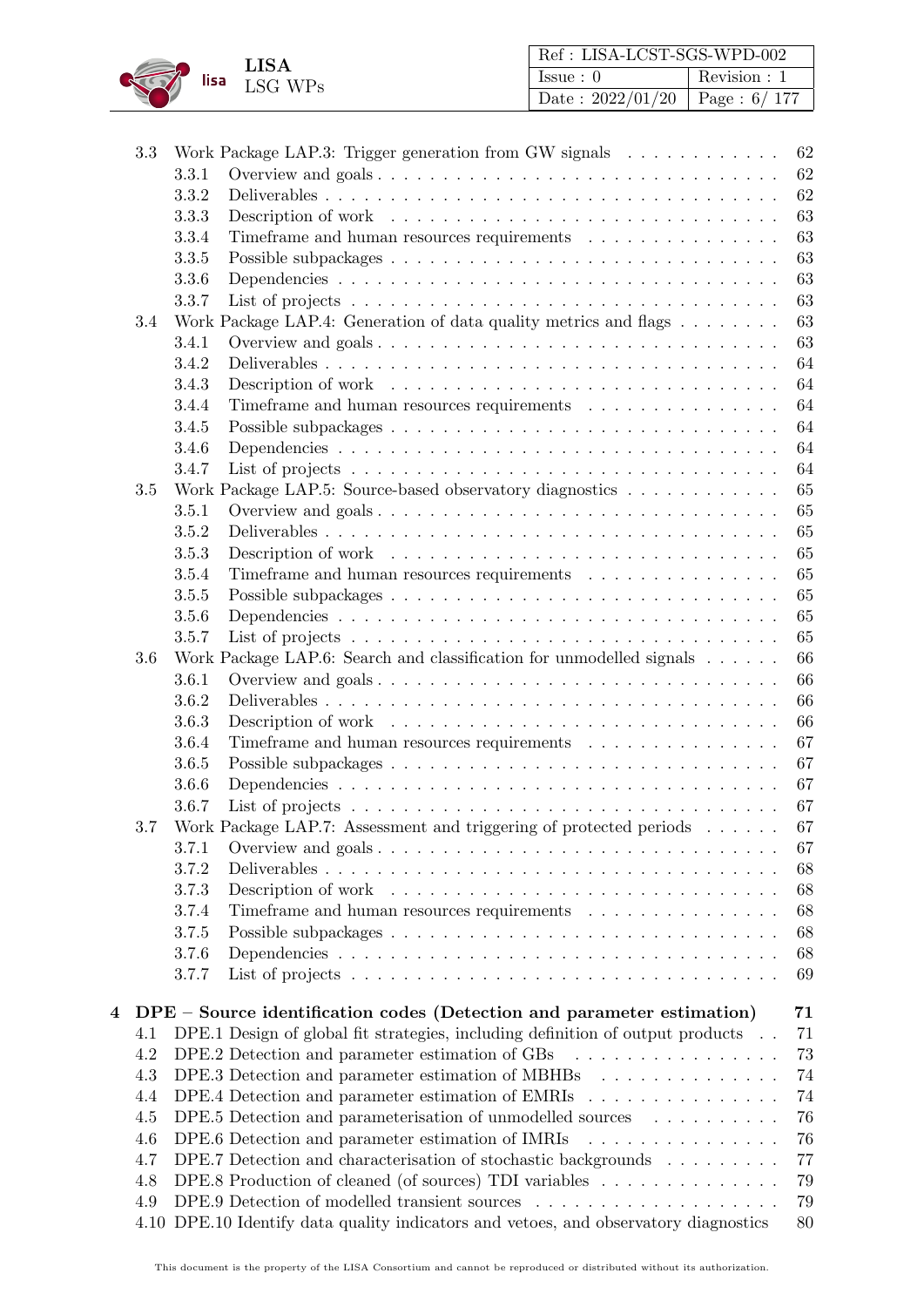

| Ref: LISA-LCST-SGS-WPD-002        |                      |
|-----------------------------------|----------------------|
| $I_{\text{ssue}}:0$               | $\vert$ Revision : 1 |
| Date: $2022/01/20$   Page: 7/ 177 |                      |

|   |     |       | 4.11 DPE.11 Develop instrumental 'noise' cleaning procedures                                                 | 82 |
|---|-----|-------|--------------------------------------------------------------------------------------------------------------|----|
| 5 |     |       | $CAT - Catalogs$                                                                                             | 85 |
|   | 5.1 |       |                                                                                                              | 85 |
|   |     | 5.1.1 |                                                                                                              | 85 |
|   |     | 5.1.2 |                                                                                                              | 85 |
|   |     | 5.1.3 | Approximate timetable for one or more initial projects $\dots \dots \dots$                                   | 86 |
|   |     | 5.1.4 |                                                                                                              | 86 |
|   |     | 5.1.5 |                                                                                                              | 87 |
|   |     |       | 5.1.5.1<br>CAT.1 Definition and design of catalogue(s) and interface with                                    |    |
|   |     |       |                                                                                                              | 87 |
|   |     |       | 5.1.5.1.1                                                                                                    | 87 |
|   |     |       | 5.1.5.1.2                                                                                                    | 87 |
|   |     |       | 5.1.5.1.3                                                                                                    | 87 |
|   |     |       | 5.1.5.1.4                                                                                                    | 87 |
|   |     |       |                                                                                                              | 88 |
|   |     |       | 5.1.5.1.5                                                                                                    |    |
|   |     |       | CAT.2 Tools for interfacing, visualisation, storage, searching, etc.<br>5.1.5.2                              | 88 |
|   |     |       | 5.1.5.2.1                                                                                                    | 88 |
|   |     |       | 5.1.5.2.2                                                                                                    | 88 |
|   |     |       | 5.1.5.2.3                                                                                                    | 88 |
|   |     |       | 5.1.5.2.4                                                                                                    | 88 |
|   |     |       | 5.1.5.2.5                                                                                                    | 88 |
|   |     |       | CAT.3 Protocols for catalogue evolution, QA, and change tracking<br>5.1.5.3                                  | 89 |
|   |     |       | 5.1.5.3.1                                                                                                    | 89 |
|   |     |       | 5.1.5.3.2                                                                                                    | 89 |
|   |     |       | 5.1.5.3.3                                                                                                    | 89 |
|   |     |       | 5.1.5.3.4                                                                                                    | 89 |
|   |     |       | CAT.4 Management of catalogue release, dissemination, etc.<br>5.1.5.4                                        | 89 |
|   |     |       | 5.1.5.4.1                                                                                                    | 89 |
|   |     |       | 5.1.5.4.2                                                                                                    | 90 |
|   |     |       | 5.1.5.4.3                                                                                                    | 90 |
|   |     |       | 5.1.5.4.4                                                                                                    | 90 |
|   |     |       | CAT.5 Cataloguing of unmodelled sources<br>5.1.5.5                                                           | 90 |
|   |     |       | 5.1.5.5.1                                                                                                    | 90 |
|   |     |       | 5.1.5.5.2                                                                                                    | 90 |
|   |     |       | 5.1.5.5.3                                                                                                    | 90 |
|   |     |       | 5.1.5.5.4                                                                                                    | 90 |
|   |     |       |                                                                                                              |    |
| 6 |     |       | $MMA - Multi-messenger$ astronomy                                                                            | 91 |
|   | 6.1 |       | $\operatorname{WPMMA}.1$ : Exploration of multi-messenger and multi-band science with LISA $% \mathcal{M}$ . | 92 |
|   |     | 6.1.1 | Multiband and multimessenger science opportunities with LISA                                                 | 92 |
|   |     |       | 6.1.1.1                                                                                                      | 92 |
|   |     |       | 6.1.1.2<br>Deliverables                                                                                      | 92 |
|   |     |       | 6.1.1.3<br>Description of work $\dots \dots \dots \dots \dots \dots \dots \dots \dots$                       | 93 |
|   |     |       | 6.1.1.4<br>Timeframe and workforce requirement                                                               | 93 |
|   |     |       | 6.1.1.5                                                                                                      | 93 |
|   |     |       | 6.1.1.6                                                                                                      | 93 |
|   |     |       | 6.1.1.7                                                                                                      | 93 |
|   |     | 6.1.2 |                                                                                                              | 94 |
|   |     |       | 6.1.2.1                                                                                                      | 94 |
|   |     |       | 6.1.2.2<br>Deliverables                                                                                      | 94 |
|   |     |       | 6.1.2.3                                                                                                      | 94 |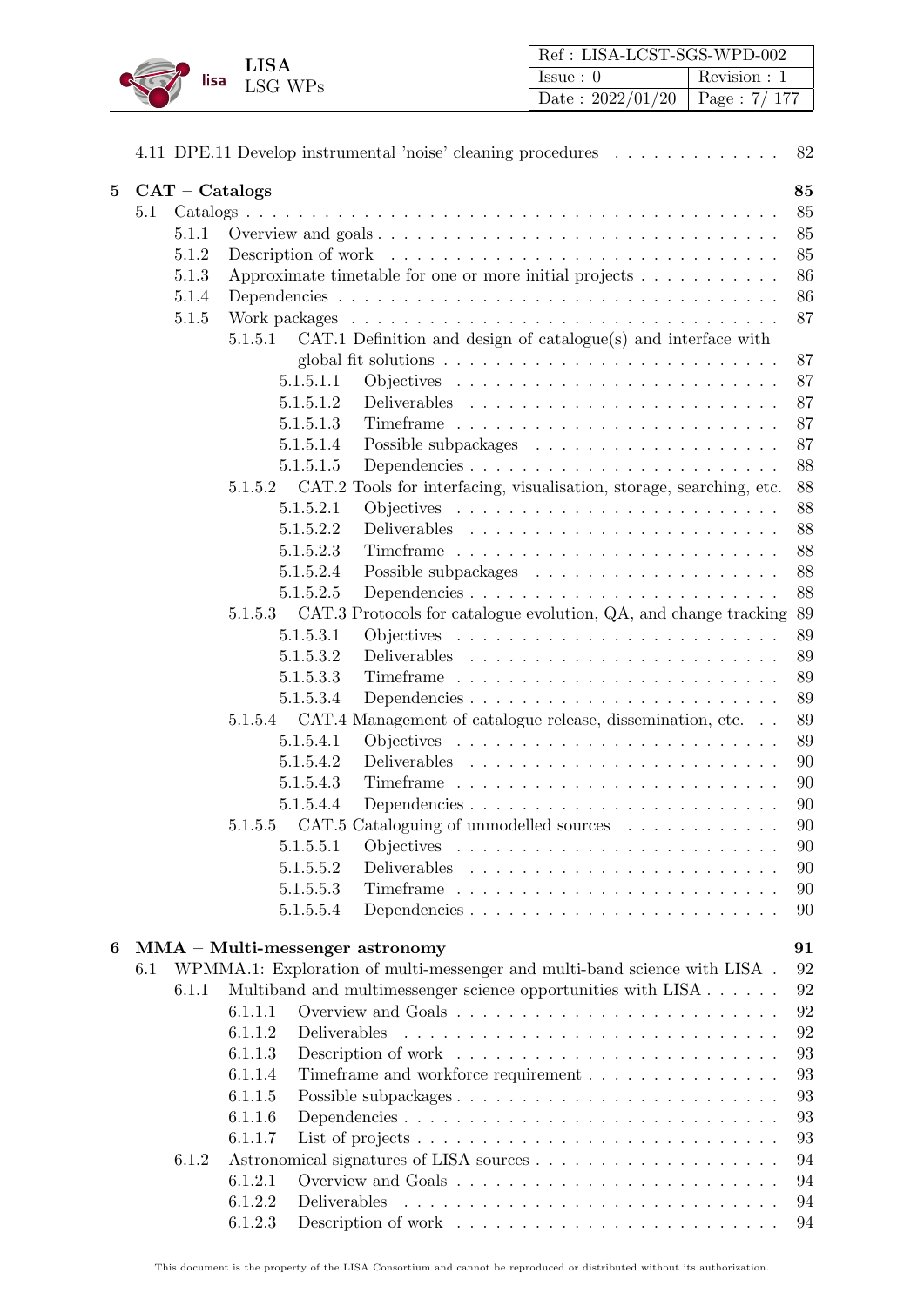

Ref : LISA-LCST-SGS-WPD-002 Issue : 0 Revision : 1 Date : 2022/01/20 Page : 8/ [177](#page-178-0)

|     |       | 6.1.2.4 | Timeframe and workforce requirement $\ldots \ldots \ldots \ldots \ldots$          |  |  | 95       |
|-----|-------|---------|-----------------------------------------------------------------------------------|--|--|----------|
|     |       | 6.1.2.5 |                                                                                   |  |  | 95       |
|     |       | 6.1.2.6 |                                                                                   |  |  | 95       |
|     |       | 6.1.2.7 |                                                                                   |  |  | 95       |
| 6.2 |       |         | WPMMA.2: Joint multi-messenger and multi-band analyses                            |  |  | 95       |
|     | 6.2.1 |         |                                                                                   |  |  | 96       |
|     |       | 6.2.1.1 |                                                                                   |  |  | 96       |
|     |       | 6.2.1.2 | Deliverables                                                                      |  |  | 96       |
|     |       | 6.2.1.3 |                                                                                   |  |  | 96       |
|     |       | 6.2.1.4 | Timeframe and workforce requirement                                               |  |  | 96       |
|     |       | 6.2.1.5 |                                                                                   |  |  | 96       |
|     |       | 6.2.1.6 |                                                                                   |  |  | 97       |
|     |       | 6.2.1.7 |                                                                                   |  |  | 97       |
|     | 6.2.2 |         |                                                                                   |  |  | 97       |
|     |       | 6.2.2.1 |                                                                                   |  |  | 97       |
|     |       | 6.2.2.2 |                                                                                   |  |  | 97       |
|     |       | 6.2.2.3 |                                                                                   |  |  | 97       |
|     |       | 6.2.2.4 | Timeframe and workforce requirement                                               |  |  | 97       |
|     |       | 6.2.2.5 |                                                                                   |  |  | 98       |
|     |       | 6.2.2.6 |                                                                                   |  |  | 98       |
|     |       | 6.2.2.7 |                                                                                   |  |  | 98       |
|     | 6.2.3 |         |                                                                                   |  |  |          |
|     |       | 6.2.3.1 |                                                                                   |  |  | 98<br>98 |
|     |       | 6.2.3.2 |                                                                                   |  |  | 98       |
|     |       | 6.2.3.3 |                                                                                   |  |  | 99       |
|     |       |         |                                                                                   |  |  |          |
|     |       | 6.2.3.4 |                                                                                   |  |  | 99       |
|     |       | 6.2.3.5 |                                                                                   |  |  | 99       |
|     |       | 6.2.3.6 |                                                                                   |  |  | 99       |
|     |       | 6.2.3.7 |                                                                                   |  |  | 99       |
| 6.3 |       |         | WPMMA.3: Preparations needed for LISA to make use of external data                |  |  | 100      |
|     | 6.3.1 |         | Gathering astrophysical information on galactic binaries 100                      |  |  |          |
|     |       | 6.3.1.1 |                                                                                   |  |  |          |
|     |       |         |                                                                                   |  |  |          |
|     |       | 6.3.1.3 | Description of work $\dots \dots \dots \dots \dots \dots \dots \dots \dots$       |  |  | 100      |
|     |       | 6.3.1.4 | Timeframe and workforce requirement                                               |  |  | 101      |
|     |       | 6.3.1.5 | Possible subpackages                                                              |  |  | 101      |
|     |       | 6.3.1.6 |                                                                                   |  |  | 101      |
|     |       | 6.3.1.7 |                                                                                   |  |  | 101      |
|     | 6.3.2 |         | Processing astrophysical data on galactic binaries for LISA                       |  |  | 101      |
|     |       | 6.3.2.1 |                                                                                   |  |  | 101      |
|     |       | 6.3.2.2 | Deliverables                                                                      |  |  | 101      |
|     |       | 6.3.2.3 |                                                                                   |  |  | 101      |
|     |       | 6.3.2.4 | Timeframe and workforce requirement                                               |  |  | 101      |
|     |       | 6.3.2.5 | Possible subpackages                                                              |  |  | 102      |
|     |       | 6.3.2.6 |                                                                                   |  |  | 102      |
|     |       | 6.3.2.7 |                                                                                   |  |  | 102      |
|     | 6.3.3 |         | $EM/particle/multi-band data$ on massive binaries for LISA                        |  |  | 102      |
|     |       | 6.3.3.1 |                                                                                   |  |  | 102      |
|     |       | 6.3.3.2 | Deliverables                                                                      |  |  | 102      |
|     |       | 6.3.3.3 | Description of work $\dots \dots \dots \dots \dots \dots \dots \dots \dots \dots$ |  |  | 102      |
|     |       | 6.3.3.4 | Time<br>frame and workforce requirement 103                                       |  |  |          |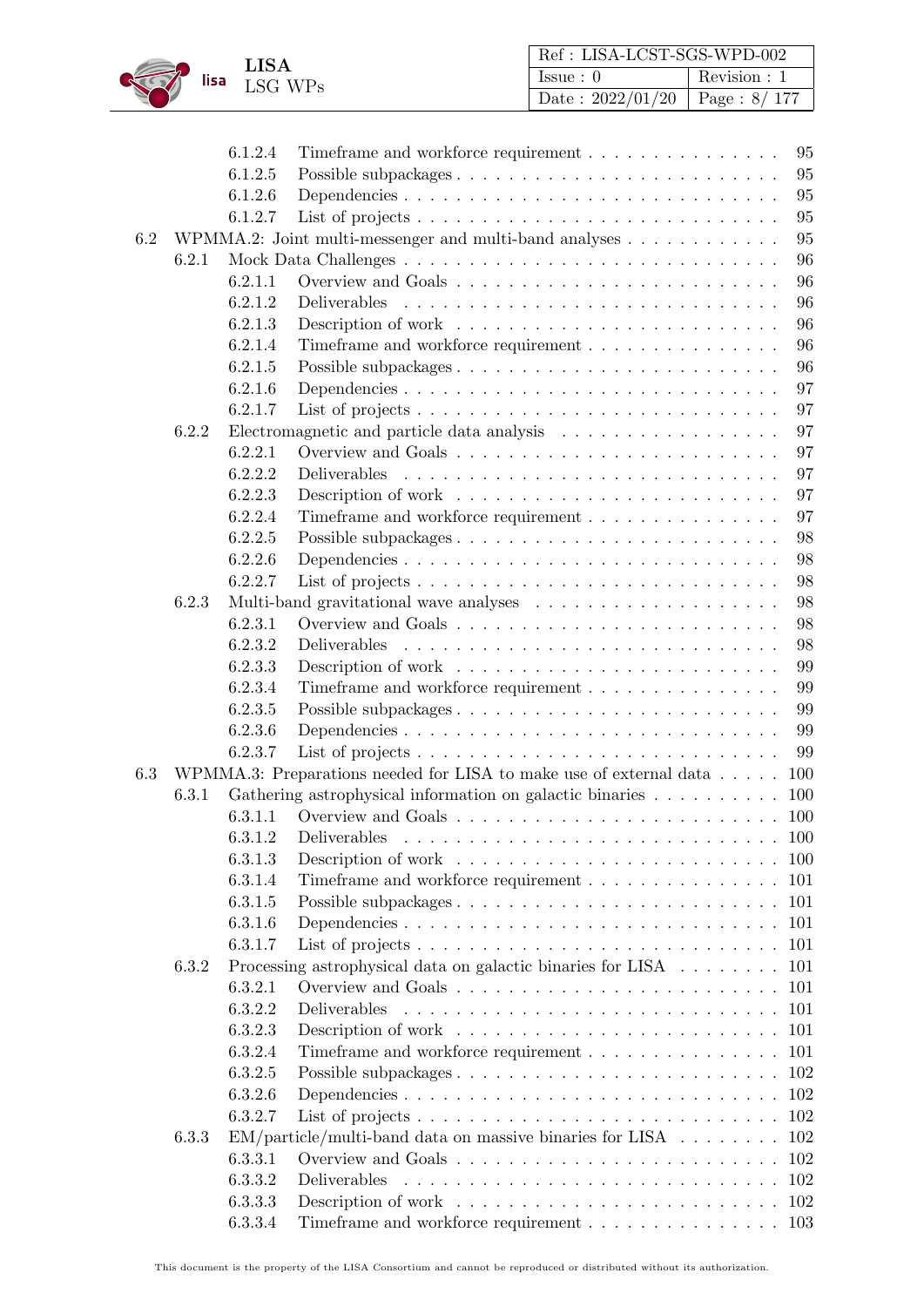

| Ref: LISA-LCST-SGS-WPD-002         |                           |  |  |
|------------------------------------|---------------------------|--|--|
| $I_{\text{ssue}}:0$                | $\mathbb{R}$ Revision : 1 |  |  |
| Date: $2022/01/20$   Page: $9/177$ |                           |  |  |

|   |     |       | 6.3.3.5                      |                                                                                |     |
|---|-----|-------|------------------------------|--------------------------------------------------------------------------------|-----|
|   |     |       | 6.3.3.6                      |                                                                                |     |
|   |     |       | 6.3.3.7                      |                                                                                |     |
|   |     | 6.3.4 |                              | Other sources of astrophysical information 103                                 |     |
|   |     |       | 6.3.4.1                      |                                                                                |     |
|   |     |       | 6.3.4.2                      |                                                                                |     |
|   |     |       | 6.3.4.3                      |                                                                                |     |
|   |     |       | 6.3.4.4                      | Timeframe and workforce requirement $\ldots \ldots \ldots \ldots \ldots 104$   |     |
|   |     |       | 6.3.4.5                      |                                                                                |     |
|   |     |       | 6.3.4.6                      |                                                                                |     |
|   |     |       | 6.3.4.7                      |                                                                                |     |
|   | 6.4 |       |                              | WPMMA.4: Communications, logistics and procedures 104                          |     |
|   |     | 6.4.1 |                              |                                                                                |     |
|   |     |       | 6.4.1.1                      |                                                                                |     |
|   |     |       | 6.4.1.2                      | Deliverables                                                                   |     |
|   |     |       | 6.4.1.3                      |                                                                                |     |
|   |     |       | 6.4.1.4                      | Timeframe and workforce requirement $\ldots \ldots \ldots \ldots \ldots 105$   |     |
|   |     |       | 6.4.1.5                      |                                                                                |     |
|   |     |       | 6.4.1.6                      |                                                                                |     |
|   |     |       | 6.4.1.7                      |                                                                                |     |
|   |     | 6.4.2 |                              | Develop and plan interfaces with target communities outside LISA $\dots$ . 105 |     |
|   |     |       | 6.4.2.1<br>6.4.2.2           | Deliverables                                                                   |     |
|   |     |       | 6.4.2.3                      | Timeframe and workforce requirement 106                                        |     |
|   |     |       |                              |                                                                                |     |
|   |     |       |                              |                                                                                |     |
|   |     |       | 6.4.2.4                      |                                                                                |     |
|   |     |       | 6.4.2.5                      |                                                                                |     |
|   |     |       | 6.4.2.6                      |                                                                                |     |
| 7 |     |       | $SI - Science$ investigation |                                                                                | 107 |
|   | 7.1 |       |                              | WPSI.1: Formation, evolution and electromagnetic counterparts of massive black |     |
|   |     |       |                              |                                                                                | 109 |
|   |     | 7.1.1 |                              | Studies of seed black holes and BH formation mechanisms 109                    |     |
|   |     |       |                              |                                                                                |     |
|   |     |       | 7.1.1.2                      |                                                                                |     |
|   |     |       | 7.1.1.3                      | Description of work $\dots \dots \dots \dots \dots \dots \dots \dots \dots$    | 111 |
|   |     |       | 7.1.1.4                      | Timeframe and workforce requirement 112                                        |     |
|   |     |       | 7.1.1.5                      |                                                                                |     |
|   |     |       | 7.1.1.6                      |                                                                                |     |
|   |     |       | 7.1.1.7                      |                                                                                |     |
|   |     | 7.1.2 |                              | Studies of SMBH binaries and connection to galaxy assembly $\dots \dots$ 115   |     |
|   |     |       | 7.1.2.1                      |                                                                                | 115 |
|   |     |       | 7.1.2.2                      | Deliverables                                                                   | 115 |
|   |     |       | 7.1.2.3                      | Description of work $\dots \dots \dots \dots \dots \dots \dots \dots \dots$    | 116 |
|   |     |       | 7.1.2.4                      | Timeframe and workforce requirements $\ldots \ldots \ldots \ldots \ldots 116$  |     |
|   |     |       | 7.1.2.5                      |                                                                                |     |
|   |     |       | 7.1.2.6                      |                                                                                | 117 |
|   |     |       | 7.1.2.7                      |                                                                                |     |
|   |     | 7.1.3 |                              |                                                                                | 118 |
|   |     |       | 7.1.3.1                      |                                                                                |     |
|   |     |       | 7.1.3.2                      | Deliverables                                                                   |     |
|   |     |       | 7.1.3.3<br>7.1.3.4           | Timeframe and workforce requirements $\ldots \ldots \ldots \ldots \ldots 119$  |     |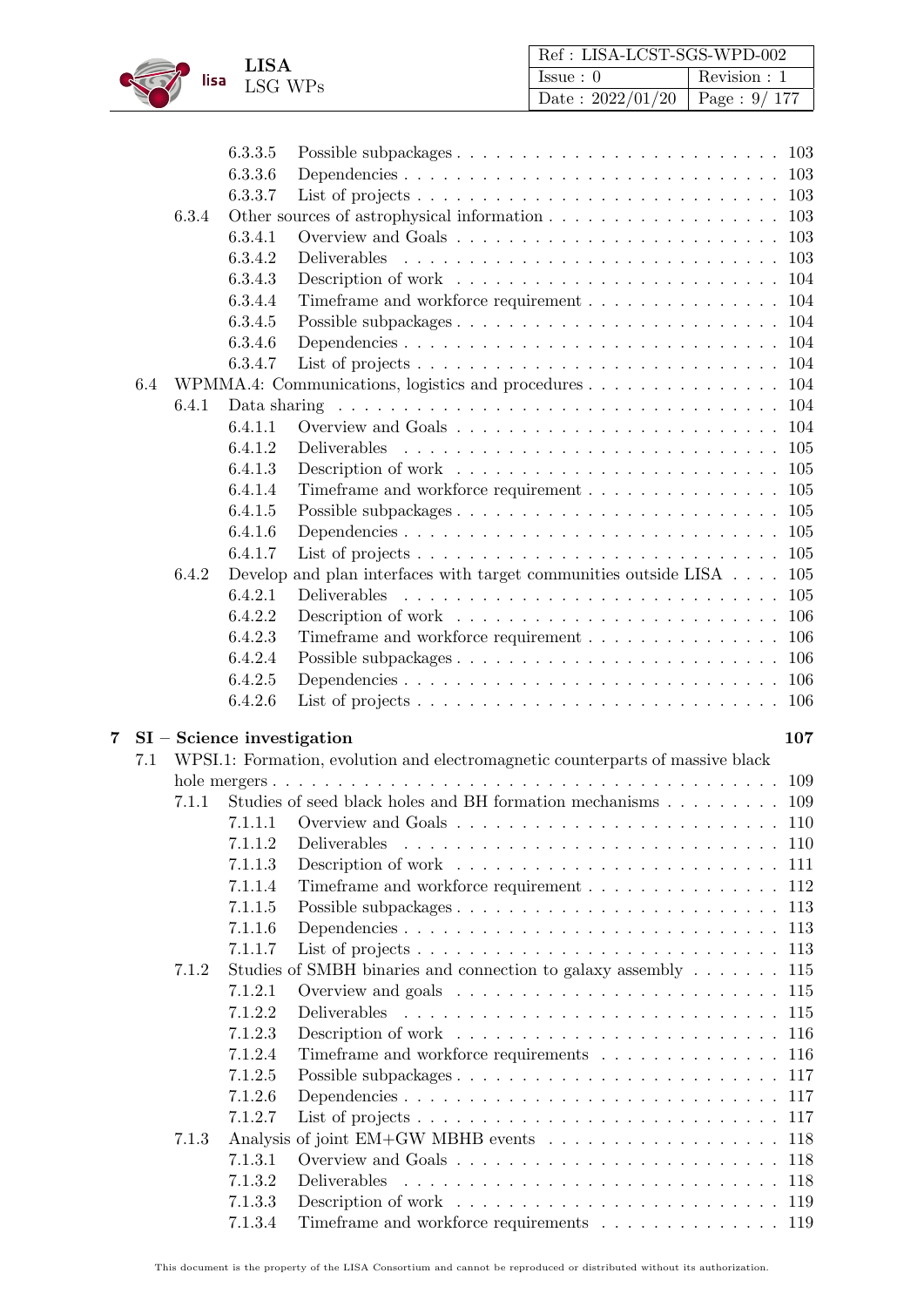

| Ref: LISA-LCST-SGS-WPD-002          |              |  |  |
|-------------------------------------|--------------|--|--|
| Issue:0                             | Revision : 1 |  |  |
| Date: $2022/01/20$   Page: $10/177$ |              |  |  |

|     |       | 7.1.3.5 |                                                                                          |     |
|-----|-------|---------|------------------------------------------------------------------------------------------|-----|
|     |       | 7.1.3.6 |                                                                                          | 120 |
|     |       | 7.1.3.7 | List of Projects                                                                         | 120 |
| 7.2 |       |         | WPSI.2: Demographics, formation, evolution and electromagnetic counterparts              |     |
|     |       |         |                                                                                          |     |
|     | 7.2.1 |         |                                                                                          |     |
|     |       | 7.2.1.1 |                                                                                          | 121 |
|     |       | 7.2.1.2 |                                                                                          |     |
|     |       | 7.2.1.3 |                                                                                          |     |
|     |       | 7.2.1.4 | Timeframe and workforce requirements 122                                                 |     |
|     |       | 7.2.1.5 |                                                                                          |     |
|     |       | 7.2.1.6 |                                                                                          |     |
|     |       | 7.2.1.7 |                                                                                          |     |
|     | 7.2.2 |         |                                                                                          |     |
|     |       | 7.2.2.1 |                                                                                          |     |
|     |       | 7.2.2.2 |                                                                                          |     |
|     |       | 7.2.2.3 | Description of work $\ldots \ldots \ldots \ldots \ldots \ldots \ldots \ldots \ldots 123$ |     |
|     |       | 7.2.2.4 | Timeframe and worforce requirements 124                                                  |     |
|     |       | 7.2.2.5 |                                                                                          |     |
|     |       | 7.2.2.6 |                                                                                          |     |
|     |       | 7.2.2.7 |                                                                                          |     |
|     | 7.2.3 |         |                                                                                          |     |
|     |       | 7.2.3.1 | Overview and goals $\ldots \ldots \ldots \ldots \ldots \ldots \ldots \ldots \ldots 125$  |     |
|     |       | 7.2.3.2 |                                                                                          |     |
|     |       | 7.2.3.3 |                                                                                          |     |
|     |       | 7.2.3.4 | Timeframe and workforce requirements $\ldots \ldots \ldots \ldots 126$                   |     |
|     |       | 7.2.3.5 |                                                                                          |     |
|     |       | 7.2.3.6 |                                                                                          |     |
|     |       | 7.2.3.7 |                                                                                          |     |
|     | 7.2.4 |         |                                                                                          |     |
|     |       | 7.2.4.1 |                                                                                          |     |
|     |       | 7.2.4.2 |                                                                                          |     |
|     |       | 7.2.4.3 |                                                                                          |     |
|     |       | 7.2.4.4 | Timeframe and workforce requirements                                                     | 128 |
|     |       | 7.2.4.5 |                                                                                          | 128 |
|     |       | 7.2.4.6 |                                                                                          | 128 |
|     |       | 7.2.4.7 |                                                                                          | 128 |
| 7.3 |       |         | WPSI.3: Extreme-, intermediate- and extremely-large mass ratio inspirals: de-            |     |
|     |       |         |                                                                                          | 129 |
|     | 7.3.1 |         | EMRIs: Extreme-mass ratio inspirals                                                      | 129 |
|     |       | 7.3.1.1 |                                                                                          | 129 |
|     |       | 7.3.1.2 | Deliverables                                                                             | 130 |
|     |       | 7.3.1.3 |                                                                                          | 130 |
|     |       | 7.3.1.4 | Timeframe and workforce requirements                                                     | 131 |
|     |       | 7.3.1.5 | Possible subpackages                                                                     | 131 |
|     |       | 7.3.1.6 |                                                                                          | 131 |
|     |       | 7.3.1.7 |                                                                                          | 132 |
|     | 7.3.2 |         |                                                                                          | 133 |
|     |       | 7.3.2.1 |                                                                                          | 133 |
|     |       | 7.3.2.2 | Deliverables                                                                             | 134 |
|     |       | 7.3.2.3 |                                                                                          |     |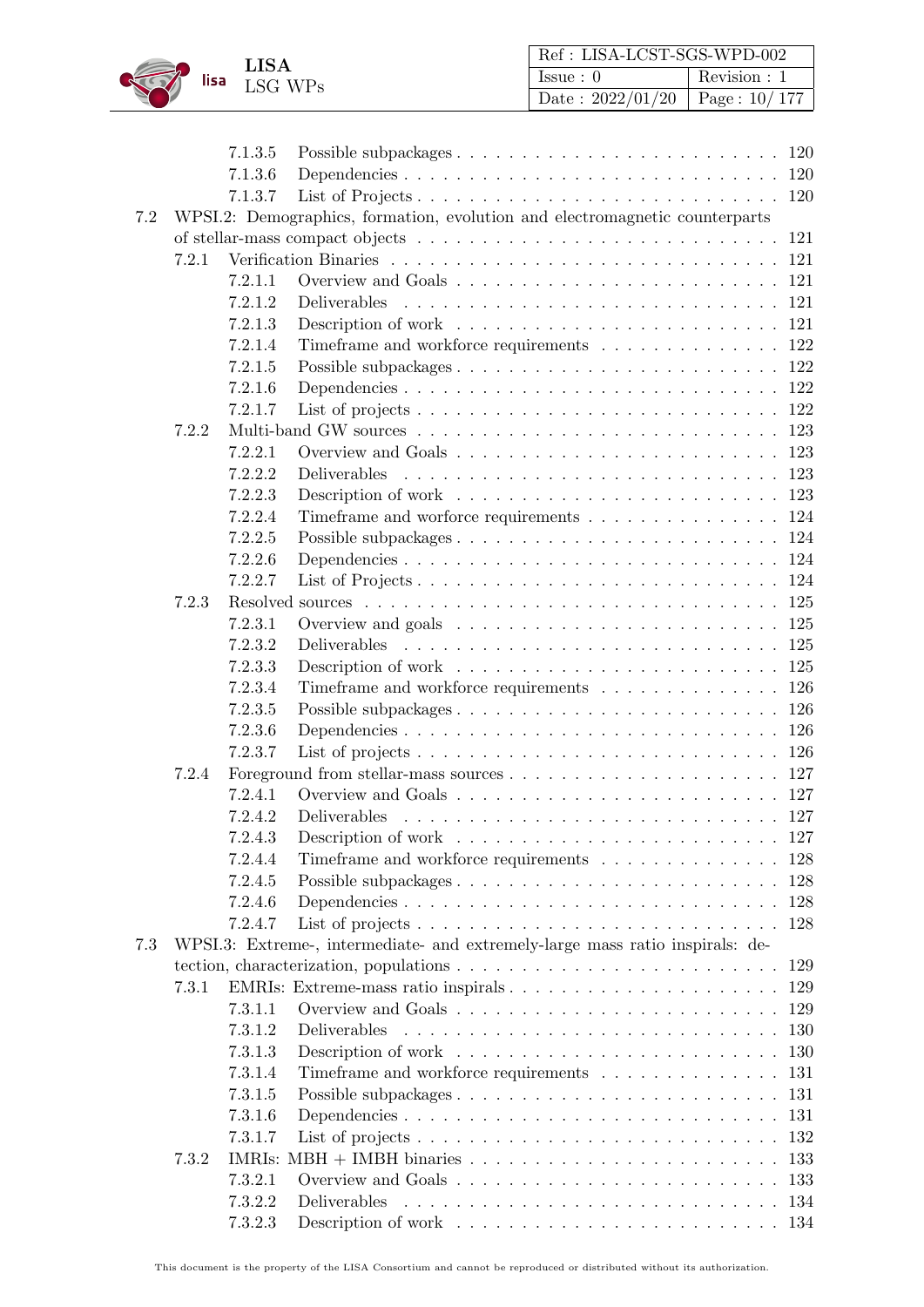

|     |       | 7.3.2.4<br>Timeframe and workforce requirements 134                                                                |
|-----|-------|--------------------------------------------------------------------------------------------------------------------|
|     |       | 7.3.2.5                                                                                                            |
|     |       | 7.3.2.6                                                                                                            |
|     |       | 7.3.2.7                                                                                                            |
|     | 7.3.3 | IMRIs: IMBH + stellar-mass object $\dots \dots \dots \dots \dots \dots \dots \dots \dots \dots \dots$              |
|     |       | 7.3.3.1                                                                                                            |
|     |       | 7.3.3.2                                                                                                            |
|     |       | Description of work $\dots \dots \dots \dots \dots \dots \dots \dots \dots \dots \dots \dots \dots 137$<br>7.3.3.3 |
|     |       | Timeframe and workforce requirements 138<br>7.3.3.4                                                                |
|     |       | 7.3.3.5                                                                                                            |
|     |       | 7.3.3.6                                                                                                            |
|     |       | 7.3.3.7                                                                                                            |
|     | 7.3.4 | XMRIs: Extremely-large mass ratio inspirals 140                                                                    |
|     |       | 7.3.4.1                                                                                                            |
|     |       | 7.3.4.2                                                                                                            |
|     |       | 7.3.4.3                                                                                                            |
|     |       | 7.3.4.4<br>Timeframe and workforce requirements 141                                                                |
|     |       | 7.3.4.5                                                                                                            |
|     |       | 7.3.4.6                                                                                                            |
|     |       | 7.3.4.7                                                                                                            |
| 7.4 |       |                                                                                                                    |
|     | 7.4.1 |                                                                                                                    |
|     | 7.4.2 |                                                                                                                    |
|     | 7.4.3 |                                                                                                                    |
|     | 7.4.4 |                                                                                                                    |
|     | 7.4.5 |                                                                                                                    |
|     | 7.4.6 |                                                                                                                    |
|     |       |                                                                                                                    |
|     |       | Dependencies on specific (sub-)WPs $\ldots \ldots \ldots \ldots \ldots \ldots 147$<br>7.4.6.2                      |
|     | 7.4.7 | List of projects $\ldots \ldots \ldots \ldots \ldots \ldots \ldots \ldots \ldots \ldots \ldots \ldots 147$         |
| 7.5 |       | WPSI.5: Characterization of stochastic backgrounds 149                                                             |
|     |       |                                                                                                                    |
|     | 7.5.2 |                                                                                                                    |
|     | 7.5.3 |                                                                                                                    |
|     | 7.5.4 | 151                                                                                                                |
|     | 7.5.5 | 151                                                                                                                |
|     | 7.5.6 | 152                                                                                                                |
|     |       | 7.5.6.1                                                                                                            |
|     |       | Dependencies on specific (sub-)WPs $\ldots \ldots \ldots \ldots \ldots \ldots 152$<br>7.5.6.2                      |
|     | 7.5.7 | 152                                                                                                                |
| 7.6 |       |                                                                                                                    |
|     | 7.6.1 | 154                                                                                                                |
|     | 7.6.2 |                                                                                                                    |
|     |       | 154                                                                                                                |
|     | 7.6.3 | 155                                                                                                                |
|     | 7.6.4 | 155                                                                                                                |
|     | 7.6.5 | 156                                                                                                                |
|     | 7.6.6 | 156                                                                                                                |
|     | 7.6.7 | 157                                                                                                                |
| 7.7 |       | WPSI.7: Foundations of the gravitational interaction<br>158                                                        |
|     | 7.7.1 | 158                                                                                                                |
|     | 7.7.2 |                                                                                                                    |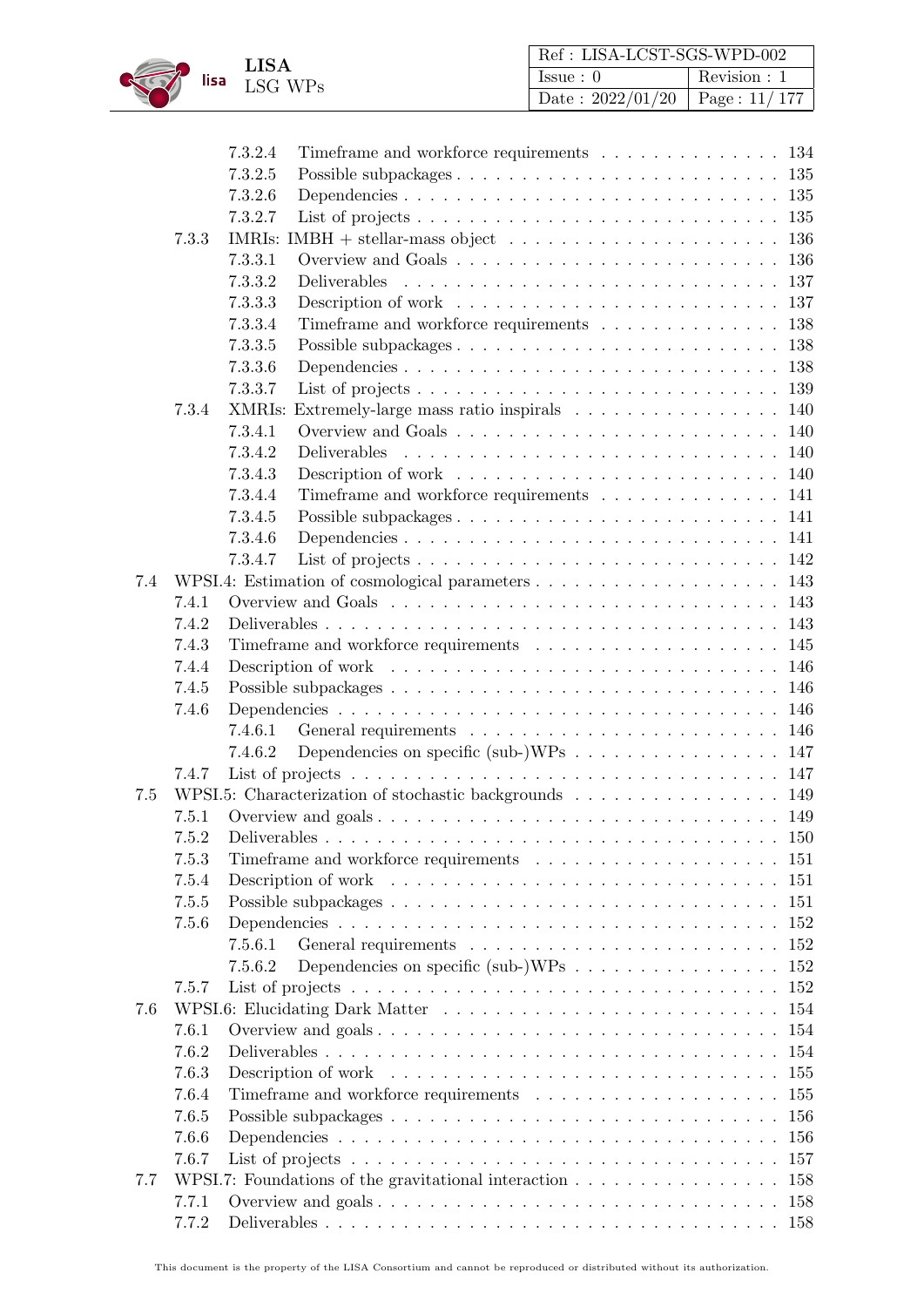

| Ref: LISA-LCST-SGS-WPD-002          |              |  |  |
|-------------------------------------|--------------|--|--|
| $\text{Issue}:0$                    | Revision : 1 |  |  |
| Date: $2022/01/20$   Page: $12/177$ |              |  |  |

|     | 7.7.3 |  |
|-----|-------|--|
|     | 7.7.4 |  |
|     | 7.7.5 |  |
|     | 7.7.6 |  |
|     | 7.7.7 |  |
| 7.8 |       |  |
|     | 7.8.1 |  |
|     | 782   |  |
|     | 7.8.3 |  |
|     | 7.8.4 |  |
|     | 7.8.5 |  |
|     | 7.8.6 |  |
|     | 7.8.7 |  |
|     |       |  |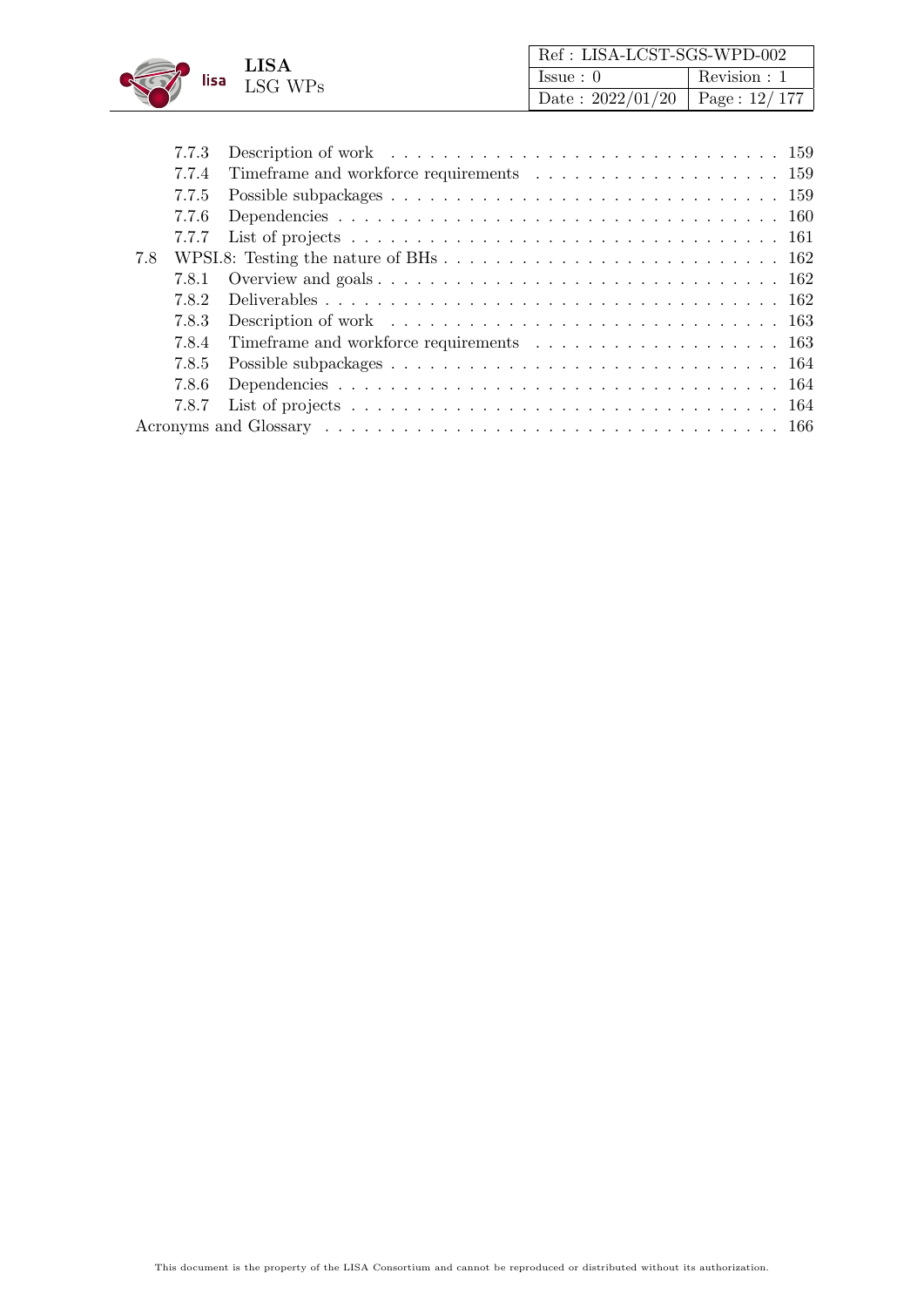

| Ref: LISA-LCST-SGS-WPD-002          |                      |  |
|-------------------------------------|----------------------|--|
| Issue:0                             | $\vert$ Revision : 1 |  |
| Date: $2022/01/20$   Page: $13/177$ |                      |  |

# <span id="page-14-0"></span>Purpose and Scope

For the [Laser Interferometer Space Antenna](https://www.lisamission.org/) [\(LISA\)](#page-167-1) mission [\[86\]](#page-173-0) ...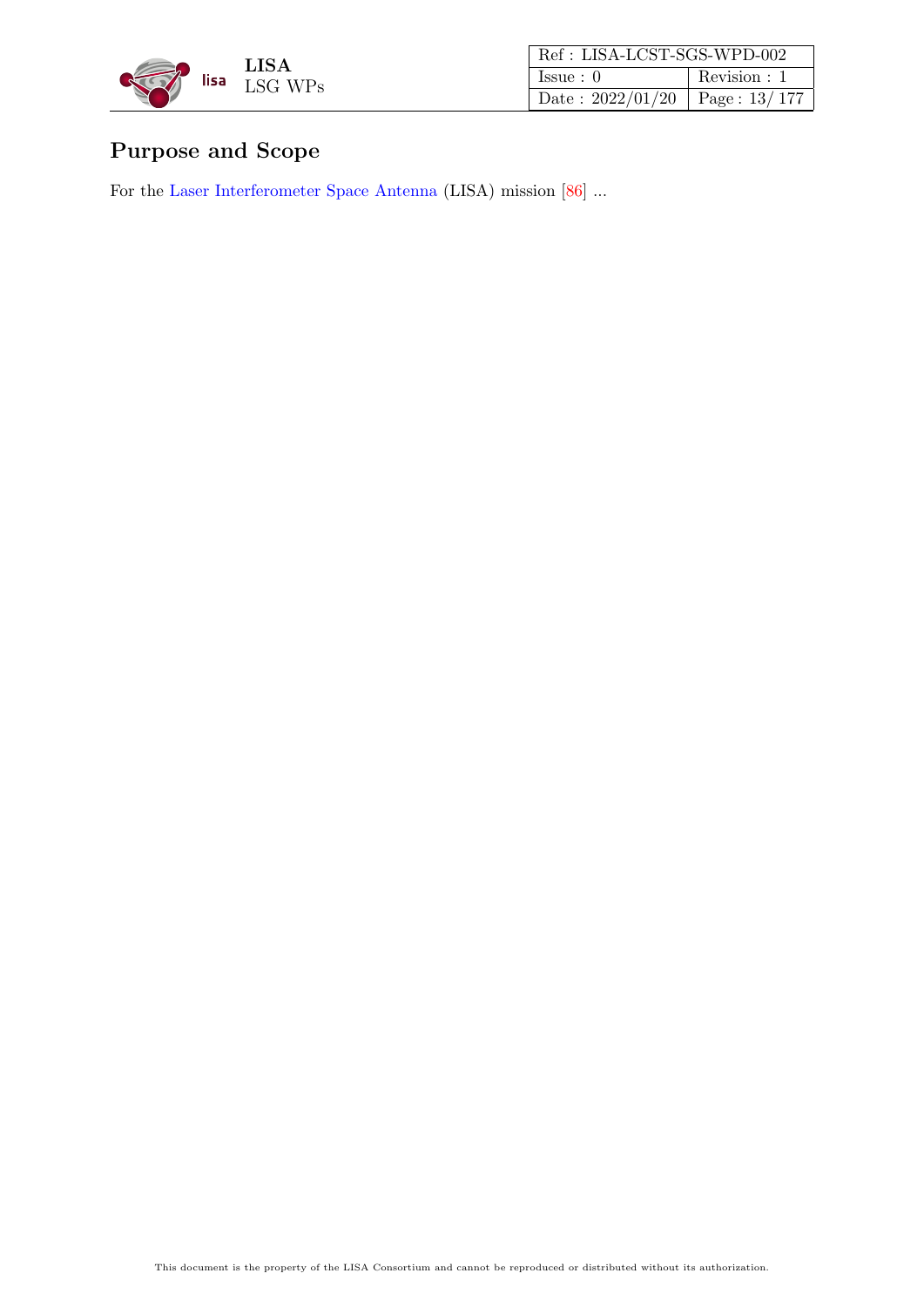

| Ref : LISA-LCST-SGS-WPD-002 |                |  |
|-----------------------------|----------------|--|
| $\text{I}\text{ssue}:0$     | Revision : 1   |  |
| Date: $2022/01/20$          | Page: $14/177$ |  |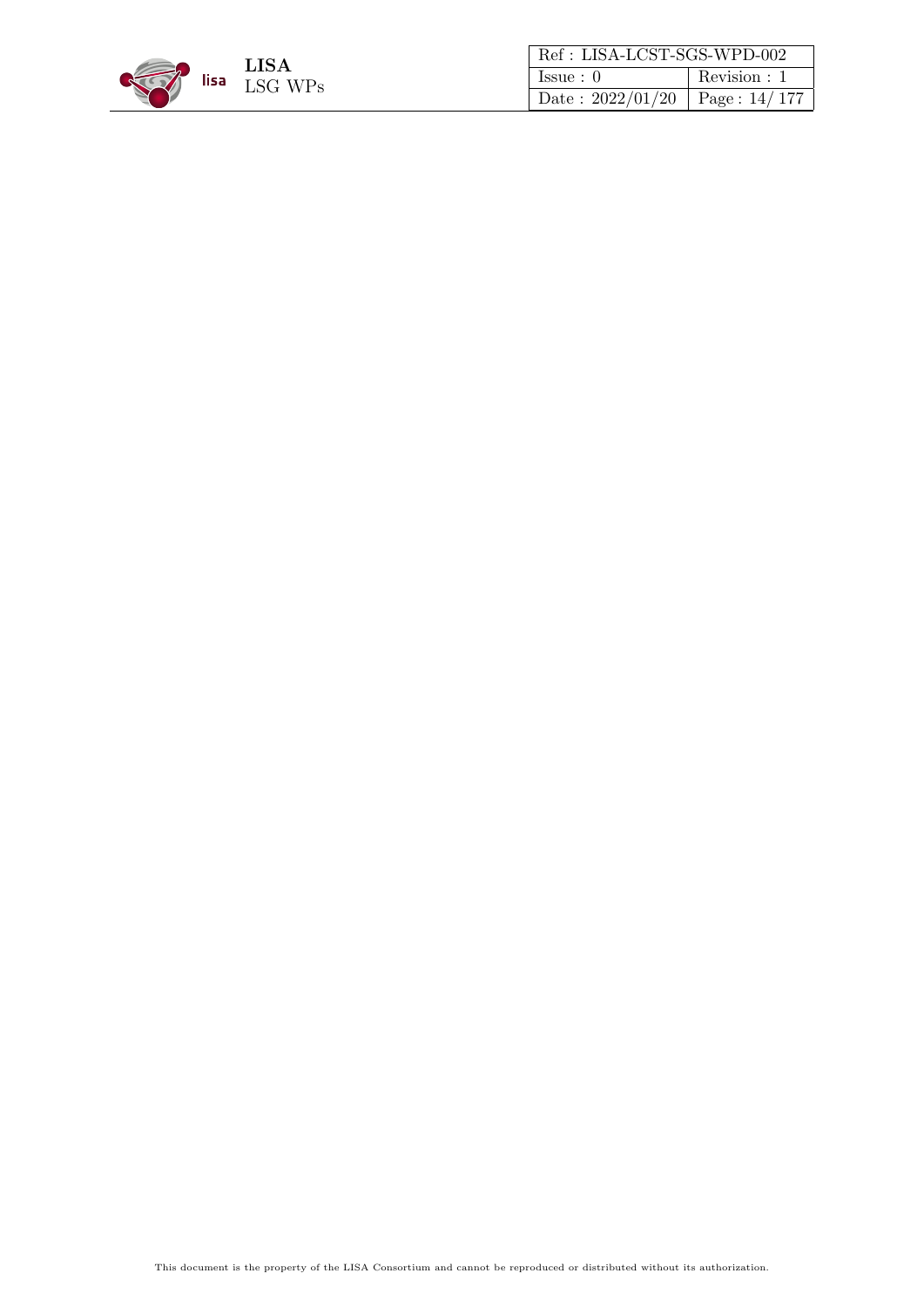# <span id="page-16-0"></span>Chapter 1

# WAV–Waveforms

Work packages in group WAV coordinate and oversee the development of waveform templates for signal analysis. Primary tasks include the definition of waveform accuracy requirements, the development of sufficiently accurate and faithful waveform models, the design and implementation of tools for fast waveform generation, and the development of standard-format interfaces and visualization tools. Different classes of potential sources present distinct modelling challenges and are therefore dealt with under separate WPs.

Accurate waveform models are required as input for search algorithms, and are of vital importance in the interpretation of detected sources, extraction of source parameters, and removal of foreground signals. As an ideal standard, we require that models are sufficiently accurate that "systematic" biases from modelling error are kept subdominant even for the highest-SNR sources expected. This standard has essentially been achieved for some sources but would require much more work for others. Work is also needed in assessing the likelihood and impact of various astrophysical perturbations, and these need to be incorporated in the models if necessary. Finally, it is desirable to design waveform families that incorporate parametrized deviations from GR, or the effect of exotic physics within GR.

|                | WAV work packages                            | Priority       |
|----------------|----------------------------------------------|----------------|
| WAV.1          | Waveform modelling requirements              |                |
| <b>WAV.2.1</b> | EMRI theory development                      | 2              |
| <b>WAV.2.2</b> | EMRI numerical implementation and waveforms  | 2              |
| <b>WAV.2.3</b> | Non-GR and environmental signatures in EMRIs | 2              |
| <b>WAV.3.1</b> | Numerical Relativity models of MBHBs in GR   | $\overline{2}$ |
| <b>WAV.3.2</b> | Analytical methods for MBHBs                 | $\overline{2}$ |
| <b>WAV.3.3</b> | Non-GR and environmental signatures in MBHBs | $\overline{2}$ |
| WAV.4          | Galactic-binary waveforms                    | $\overline{2}$ |
| WAV.6          | Stellar-origin binary black holes            | $\overline{2}$ |
| WAV.7          | Cosmic strings and other burst-type sources  | 3              |
| <b>WAV.8.2</b> | Waveform interface and tools (MBHBs)         |                |
| <b>WAV.8.3</b> | Waveform interface and tools (EMRIs)         |                |

#### Structural changes with respect to original Edinburgh document

- Some subpackages promoted to top-level packages, but numbering retained.
- IMRIs (formerly WP 1.5) absorbed in remit of EMRI packages. Need for dedicated IMRI WP to be reviewed routinely.
- Stellar-origin BHBs now a single WP.
- Former WP 1.8.1 (reduced-order models) is now covered under WAV.8.2 and WAV.8.3.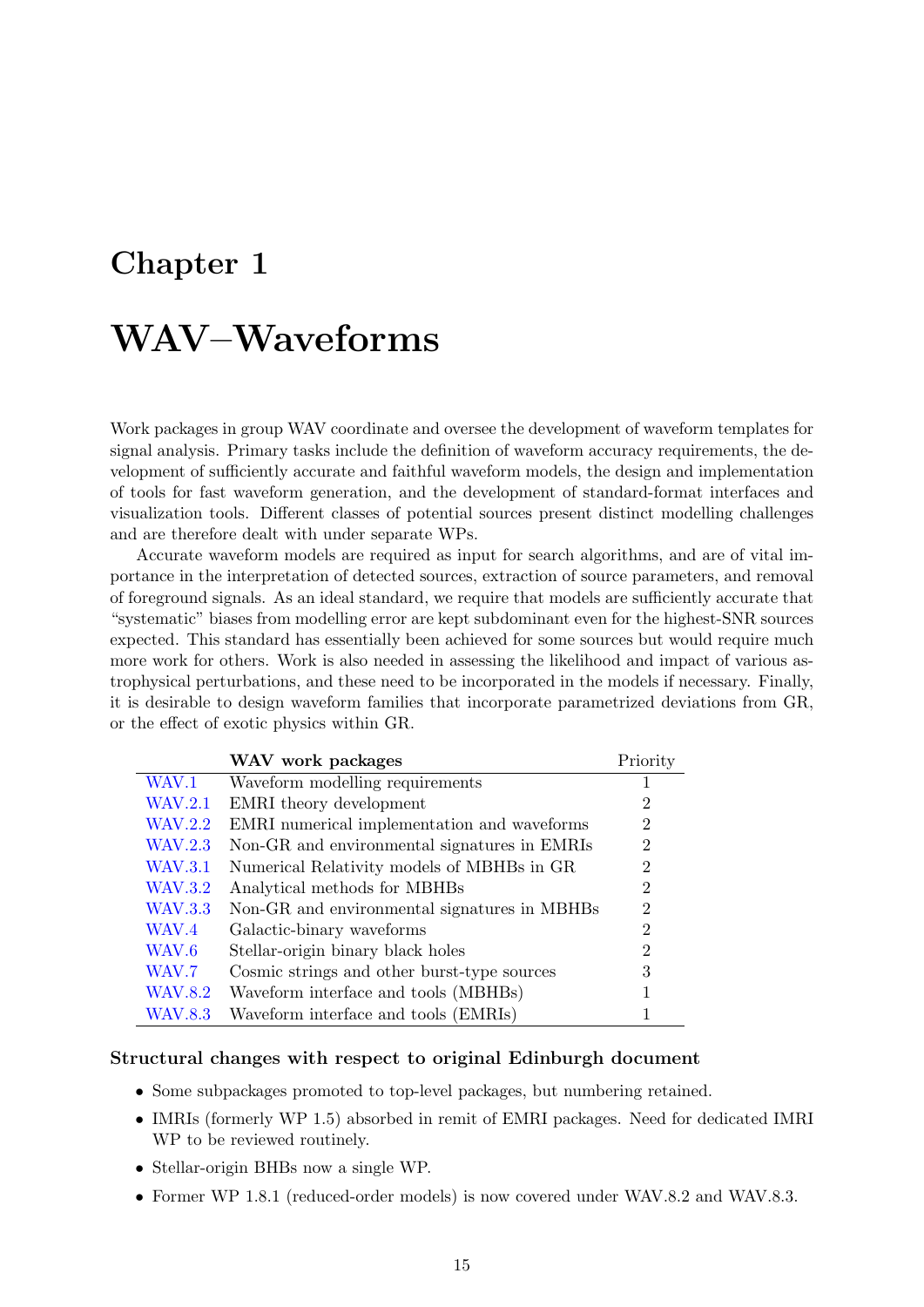

### <span id="page-17-0"></span>1.1 WAV.1: Waveform modelling requirements

#### <span id="page-17-1"></span>1.1.1 Overview and goals

WAV.1 guides the work of all other WAV packages by identifying the physics input requirements for the waveform modelling effort, and by setting accuracy standards for it. Specific goals:

- Identify the necessary physics that must be included in waveform models for each source category in order to deliver LISA's science requirements.
- Formulate accuracy standards for waveform models, based on the requirement that systematic errors from model inaccuracies or incomplete physics are kept subdominant. Different accuracy standards will apply to different data-analysis tasks (detection, parameter extraction, tests of GR, early alerts for multiband or multimessenger astronomy, etc.)
- Identify modelling priorities for WAV.2–WAV.7 packages.

#### <span id="page-17-2"></span>1.1.2 Deliverables

- White paper containing an initial analysis of modelling requirements (physics input and accuracy). This will draw heavily from work carried out within the Waveforms WG.
- (At regular intervals) technical reports reviewing and updating modelling requirements, modelling priorities and timeline.
- (Foreseeable) Scientific papers on the effect of model systematics

#### <span id="page-17-3"></span>1.1.3 Description of work

The impact of waveform accuracy on systematic biases has been well-studied in the context of ground-based detectors, where systematic end-to-end parameter inference and population inference have been applied. Because of the greater complexity of LISA data analysis (e.g., parameter and population inferences are often inseparable), at present our understanding of waveform accuracy standards rely on less rigorous techniques (e.g., ones based on a Fishermatrix analysis), which provide only a rough guidance. Building on these legacy studies, the WP will develop more rigorous tools for assessing waveform standards, targeting each of the primary source categories separately.

For EMRIs, the most stringent modelling requirement comes from the mission requirement to be able to test GR with a "golden" EMRI (SNR  $> 50$ , spin  $> 0.9$ , prograde orbit). In particular, observational requirement OR-5.2 requires the ability to measure the primary mass to at least 1 part in  $10^5$ , the secondary mass to 1 part in  $10^4$ , the primary spin with a relative error of 10<sup>-4</sup>, and the deviation from the Kerr quadrupole moment with a relative error better than 10−<sup>3</sup> . Modelling errors, therefore, cannot be allowed to induce biases larger than these thresholds.

Given the large SNR of golden EMRIs, a Fisher matrix approach should give fairly reliable results, although that should be checked and confirmed with a more robust Bayesian analysis. A good indication of the impact of various physical effects can be gained by adding the relevant term to a baseline waveform that qualitatively reproduces the properties of an EMRI waveform. In the past such studies have been done using so called "kludge" waveforms. However, these are known to be unreliable in the last stage of the inspiral before merger, where for example the impact of an anomalous quadrupole moment is largest. It is desirable to replace these kludge waveforms with more accurate ones based on a systematic adiabatic expansion in blackhole perturbation theory. Developing efficient adiabatic EMRI waveforms is therefore the most urgent task for the EMRI packages (WAV.2 and WAV.8.3). Once these are in place, a tool will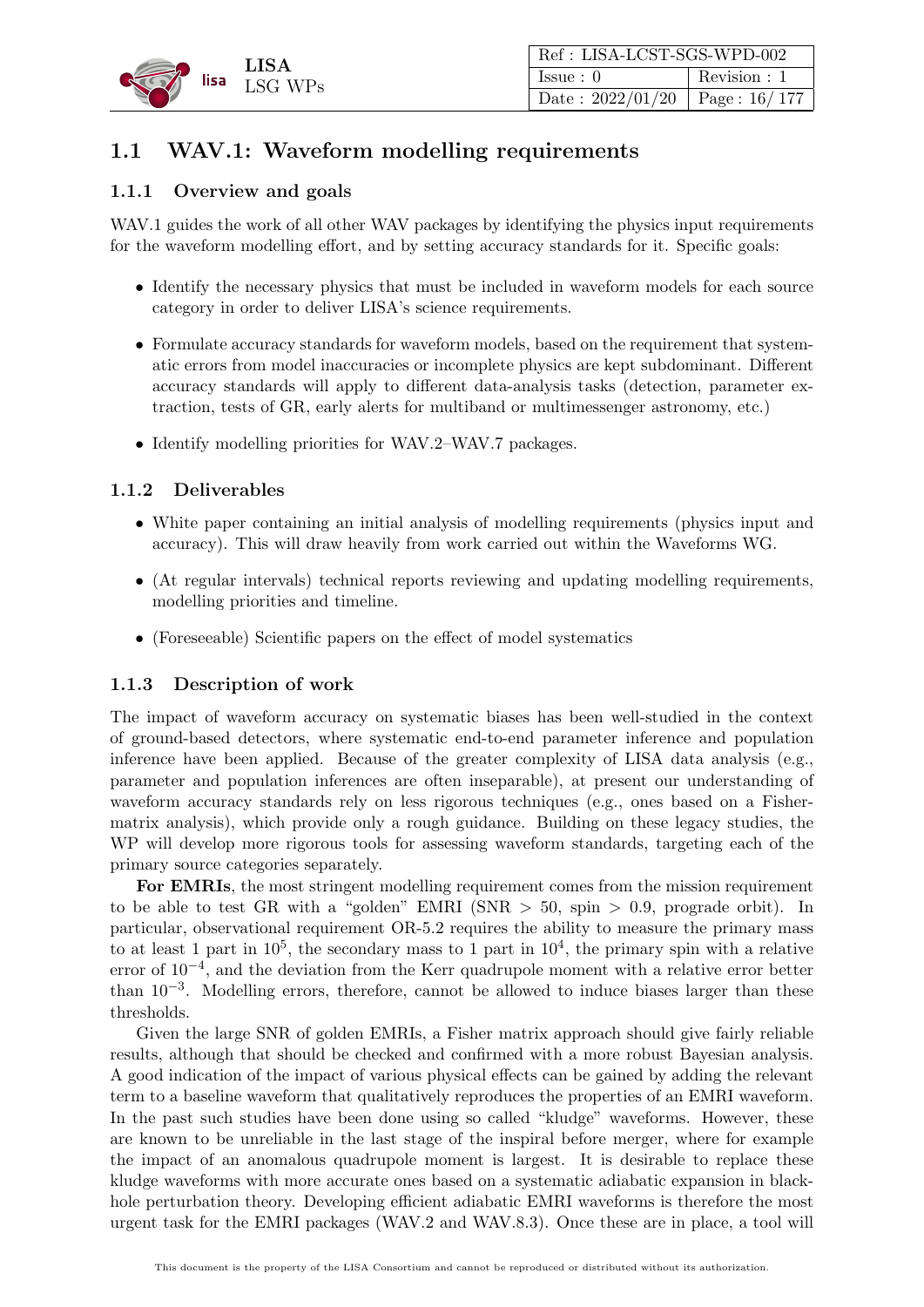| T | lisa | LISA<br>LSG WPs | Ref: LISA-LCST-SGS-WPD-002 |                         |
|---|------|-----------------|----------------------------|-------------------------|
|   |      |                 | $\text{Issue}:0$           | Revision : 1            |
|   |      |                 | Date: $2022/01/20$         | $  \text{Page}: 17/177$ |

be created to estimate the parameter bias induced by neglecting various "post-adiabatic" effects in the waveform.

The impact of EMRI waveform modelling errors on detection is strongly dependent on the nature of the search strategy being applied. A coherent template-based search is prohibitively expensive computationally, which necessitates concessions such as the use of semi-coherent methods. From a modelling point of view this relaxes the requirement that EMRI waveforms stay coherent over a full inspiral. As a result, leading-order adiabatic waveforms may be sufficient for detection. This possibility should be explored.

Given the low instantaneous SNR of EMRI waveforms, the effect of modelling errors on the global fit should be minimal, and the corresponding requirements on model accuracy should almost certainly be less stringent than those coming from the requirements of testing GR with golden EMRIs.

For MBHBs, modelling considerations are rather different. SNR for these sources can be very high, and waveform accuracy standards must be set commensurably high if model biases are to be kept in check. The high SNR also means that residual fitting errors from model systematics have a much greater impact on the global fit problem. The principal short-term goal is to devise a waveform standard that can be efficiently evaluated and can usefully account for the complex effects of background contamination, to guide waveform development. Recent work has proposed a match-based diagnostic for waveform accuracy, which can be used to assess the impact of waveform systematics in one population of sources on another. We will apply these tools to a range of existing waveform families, astrophysical scenarios and population models, in order to better quantify the various impacts of model systematics. We will advance in steps, initially considering a simple global threshold.

A key long-term goal is the creation of a reliable ecosystem for constant standards (re)assessment. We want to relate waveform accuracy requirements directly to LISA's specific science deliverables, and use end-to-end simulations with production codes to explore the impact of waveform systematics on our science goals. We will direct the development of these tools in WPs WAV.3 and WAV.8.2, and in turn use these tools as they become available.

Most SOBHBs observed by LISA will be wide and slowly inspiralling on quasicircular orbits, with weak-gravity effects whose systematics are relatively well understood. It is expected that existing post-Newtonian models are of sufficient accuracy, but this will be reassessed. A small number of SOBHB sources are expected to form in highly relativistic eccentric orbits, complicated both by GR effects and astrophysical perturbations. Model accuracy requirements for these sources will be assessed separately.

IMRIs lie in between SMBHs and EMRIs in a regime that is potentially awkward for the existing modelling methods, which are designed for either. The observational requirement for IMRIs (OR-2.4b) limits itself to the modest ambition of being able to detect IMRIs and measure their components' masses with 10% accuracy at an SNR of 20. The main modelling challenge will be to obtain waveforms that work at all in the relevant mass-ratio range. This can be assessed by studying the overlap between SMBH and EMRI waveforms.

#### <span id="page-18-0"></span>1.1.4 Timeframe and workforce requirements

- Direct the development of efficient adiabatic waveform model for EMRIs. Needed ASAP, requires a community effort, mostly handled by WAV.1.2 and WAV.1.8.3.
- Develop tool for estimating parameter bias on golden EMRIs generated by neglecting a given correction to the equations of motion: 1 FTE-year.
- Catalogue of post-adiabatic effects on EMRIs that need to be included to achieve appropriate accuracy: 1 FTE-year.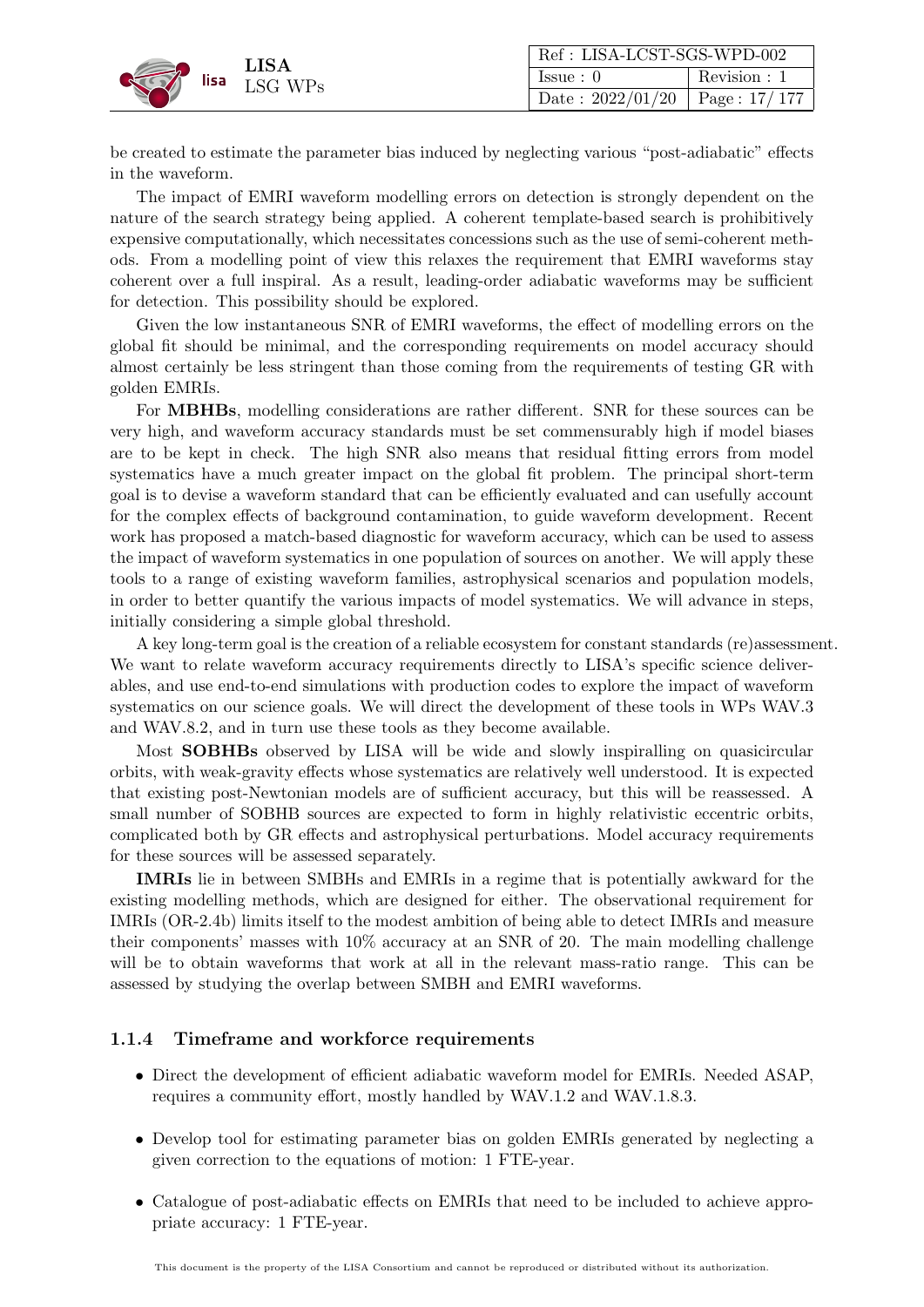

- Develop and continuously improve tools to assess parameter and population biases due to residuals from loud SMBHs, and employ with latest SMBH models. Needed ASAP. 1 FTE, indefinitely.
- For loud SMBHs, assess prospects for focused modeling (e.g., direct followup simulations; parameter-dependent accuracy thresholds as motivated by impact of contamination on science return): 0.5 FTEs, indefinitely.
- For eccentric SOBHBs, develop a phenomenologically-parameterized astrophysical model to enable joint inference for (and marginalization over) astrophysical perturbations. Needed on a longer timescale, mostly provided by WAV.6: 1 FTE  $\times$  2 years.

#### <span id="page-19-0"></span>1.1.5 Subpackages

WAV.1.1: Modelling requirements for EMRIs & IMRIs WAV.1.2: Modelling requirements for SMBHs & SOBHBs

#### <span id="page-19-1"></span>1.1.6 Dependencies

WAV.1 work relies on input from the AstroWG (parameters and populations) and WPs WAV.2,4,6 & 8 (tools enabling the exploration of waveform systematics effects). Some of these inputs are critical, but work can be started based on available data and tools. WAV.1 output sets accuracy standards and priorities for all other WPs in the WAV group. A diagrammatic representation of these dependencies is shown at [https://wiki-lisa.in2p3.fr/pmwiki/uploads/LSG/](https://wiki-lisa.in2p3.fr/pmwiki/uploads/LSG/flowchart11.pdf) [flowchart11.pdf](https://wiki-lisa.in2p3.fr/pmwiki/uploads/LSG/flowchart11.pdf).

#### <span id="page-19-2"></span>1.1.7 List of projects (ongoing and short term)

- WAV.1.1: Develop tool for assessing impact of modelling error in I/EMRI equations of motion on parameter estimation.
- WAV.1.1: Catalogue post-adiabatic effects on EMRIs that need to be included to achieve appropriate accuracy.
- WAV.1.1: Investigate impact of orbital resonances on waveform modelling requirements.
- WAV.1.1: Review current best astrophysical estimates for plausible I/EMRI parameter ranges (solicit AstroWG input).
- WAV.1.2: Seek feedback on proposed accuracy diagnostic.
- WAV.1.2: Explore utility of proposed accuracy diagnostic for SMBHs and EMRIs.
- WAV.1.2: Identify limiting values of thresholds for accuracy diagnostics.
- WAV.1.2: Solicit feedback on effort level needed to achieve resulting threshold values.
- WAV.1.2: Order-of-magnitude assessment of consequences of not achieving accuracy target goals.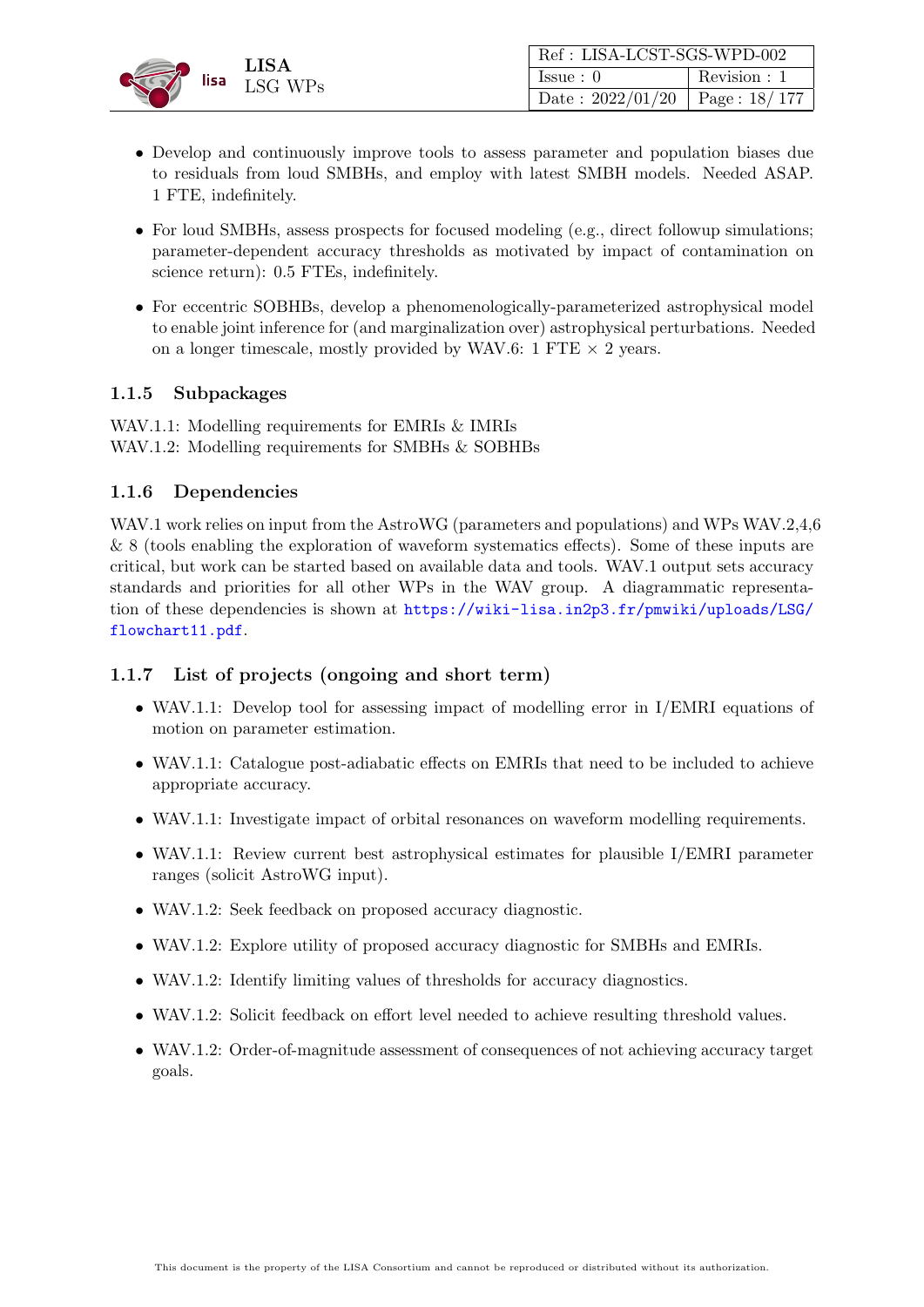

## <span id="page-20-0"></span>1.2 WAV.2.1: EMRI theory development

#### <span id="page-20-1"></span>1.2.1 Overview and goals

An unknown number of extreme-mass-ratio binary inspirals will be observed, with a long duration and very rich signals of a modest amplitude. The long duration and high complexity of these signals enables extremely high precision measurements and tests of GR, assuming sufficiently accurate waveform templates are at hand. Accurate templates may also be needed for the very identification of many of the sources. Packages WAV.2.\* address the significant theoretical and computational challenge of providing sufficiently accurate and physically realistic waveforms for EMRI searches, parameter extraction and science investigations. Within this effort, the objective of package WAV.2.1 is as follows:

• Working within the framework of black-hole perturbation theory, design methods and codes to enable sufficiently accurate calculations of EMRI waveforms within GR, over the entire astrophysically relevant parameter space. The physical model should allow generic spin magnitudes and orientations, and generic orbital inclinations and eccentricities, and it should incorporate all internal-structure attributes of the small object deemed relevant. It should be phase-accurate to within a fraction of a radian over the entire in-band portion of the inspiral.

#### <span id="page-20-2"></span>1.2.2 Deliverables

- A living open-access resource describing the status of the EMRI theory investigations, listing currently running projects, and soliciting work on open problems.
- Method and code (+ publications reporting these) relevant for the formulation of a complete two-timescale model of EMRI evolution, including all necessary physical effects, ready for numerical implementation.

#### <span id="page-20-3"></span>1.2.3 Description of work

WAV.2.1 develops one or more theoretical models of EMRIs with sufficient accuracy for highprecision parameter extraction, excluding non-GR and environmental effects. The models should maintain phase accuracy to much less than 1 radian error for the longest expected signal duration over the full realistic range of system parameters. They should (i) apply for generic bound orbits of a spinning, finite-sized companion around a central Kerr black hole, (ii) be formulated to enable efficient implementation in WAV.2.2, and (iii) be sufficiently modular to allow inclusion of non-GR and environmental effects in WAV.2.3. A detailed work description with a living list of subprojects is available at <https://tinyurl.com/ybsul6vs>

#### <span id="page-20-4"></span>1.2.4 Timeframe and workforce requirements

- Now 2 years: Develop a two-timescale framework for generic, nonresonant orbits of a structureless companion around a Kerr black hole. Fully develop all necessary theoretical inputs for numerical implementation in the special case of equatorial orbits around a Schwarzschild black hole (as a first step). Additional workforce is required for calculations of these theoretical inputs, estimate at 1 FTE  $\times$  2 years
- Now  $-$  3 years: Incorporate finite-size and transient effects (resonances and the final plunge) into the two-timescale framework. Sufficient workforce is in place, with multiple groups already working on this.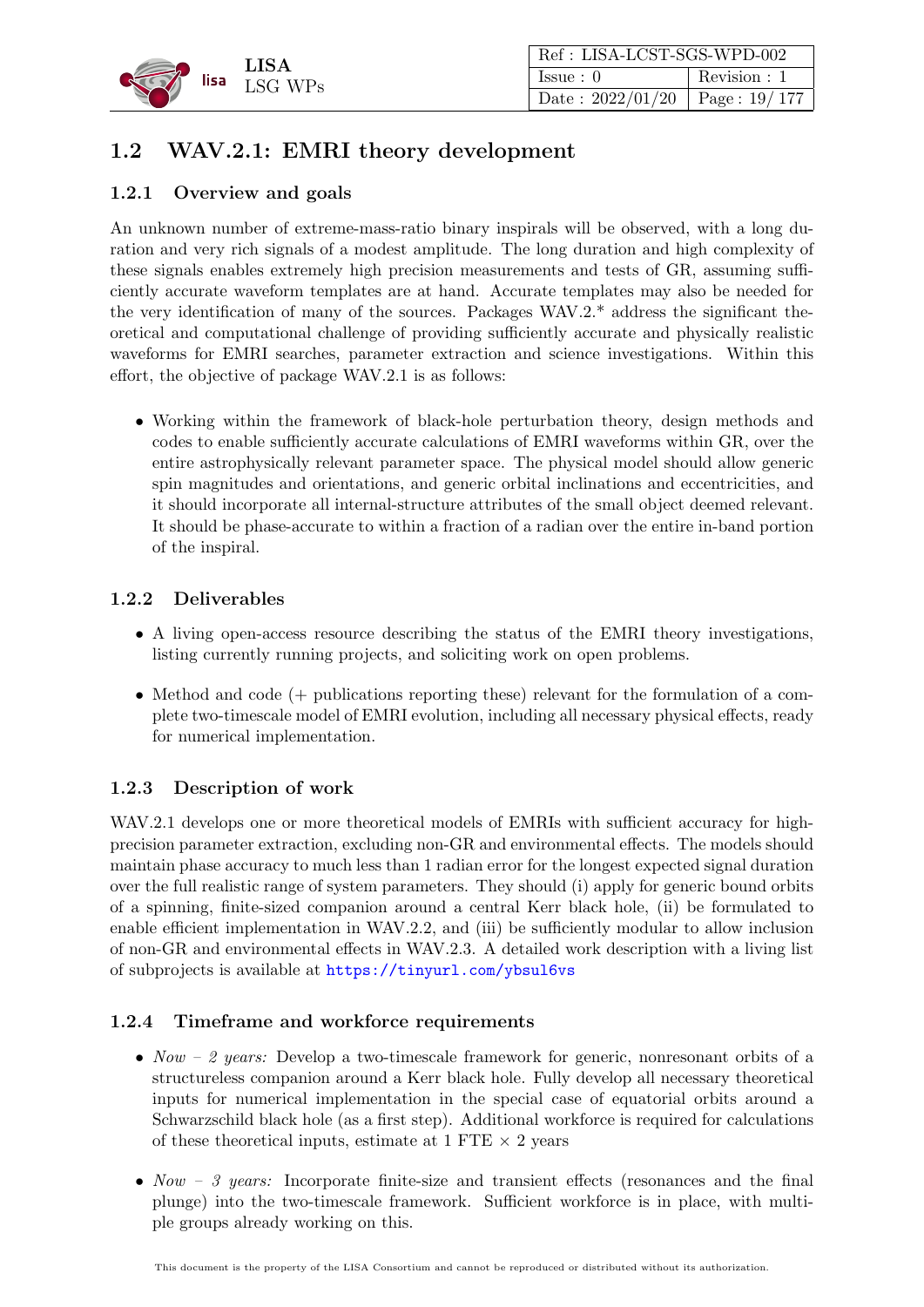

- Now  $-5$  years: Develop a complete two-timescale model, with all necessary theoretical inputs and a practical formulation of the field equations, for generic orbits around a Kerr black hole, including finite-size and transient effects. Significant additional workforce is required, estimated at 2 FTE  $\times$  5 years.
- Later: Assess utility of the model(s) for implementation and waveform production. Plan to reformulate or refine as needed.

#### <span id="page-21-0"></span>1.2.5 Dependencies

WAV.2.1 depends on WAV.1.1 for an assessment of which physical effects must be included in our models, and the relative science gain from each. The models must also be guided by requirements from WAV.2.2, WAV.2.3, and WAV.8.3 for implementation, inclusion of non-GR and environmental effects, and accelerated waveform production.

The methods developed in WAV.2.1 feed directly into the activities of WAV.2.2 and WAV.2.3. Ultimately this input is critical, but in the shorter term WAV.2.2 and WAV.2.3 can operate relying on approximate or partial methods already available today.

A detailed flow chart for WAV.2.1 dependencies is displayed in [https://wiki-lisa.in2p3.](https://wiki-lisa.in2p3.fr/pmwiki/uploads/LSG/flowchart121.pdf) [fr/pmwiki/uploads/LSG/flowchart121.pdf](https://wiki-lisa.in2p3.fr/pmwiki/uploads/LSG/flowchart121.pdf). The Interdependency between the all 3 EMRI packages WAV.2.\* is detailed in <https://tinyurl.com/y84qxw6f>.

#### <span id="page-21-1"></span>1.2.6 List of projects (ongoing and short term)

- Complete the development of theoretical inputs for a post-adiabatic model of quasicircular inspirals into a Schwarzschild black hole.
- Derive energy and angular momentum balance laws for more efficient post-adiabatic evolution of equatorial orbits around spinning or nonspinning black holes.
- Derive finite-size effects from first principles and assess their relative impact at postadiabatic order.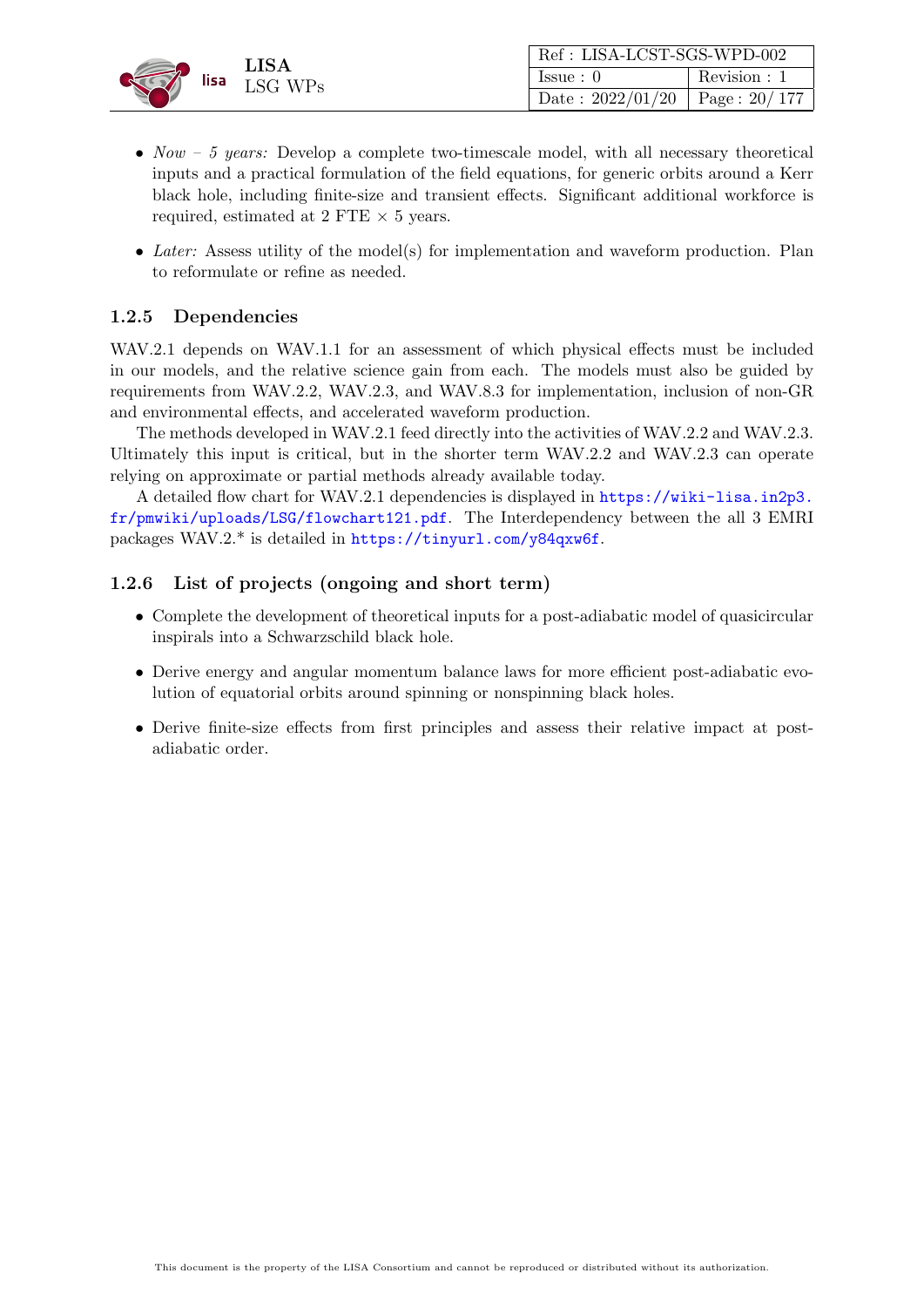

### <span id="page-22-0"></span>1.3 WAV.2.2: EMRI numerical implementation and waveforms

#### <span id="page-22-1"></span>1.3.1 Overview and goals

WAV.2.2 implements the theoretical frameworks developed in WAV.2.1 and translates them into practical EMRI waveform calculation schemes. The products from this work will be in the form of software that accurately computes EMRI waveforms at the required (1st post-adiabatic) order. These waveform models need not necessarily be fast enough for the data analysis task, but they will provide crucial input to the work of WAV.8.3, which focuses on the development of computationally efficient methods for data processing. The primary objectives of WAV.2.2:

- To produce a physically complete EMRI waveform model valid across the entire relevant portion of the astrophysical parameter space, and accurate enough to enable (in principle) coherent matched filtering over the entire inspiral. To achieve this accuracy, the model must include all corrections through first post-adiabatic order. This includes certain second-order self-force effects, as well as certain internal-structure effects.
- To produce faster EMRI waveform models of lower accuracy standards, as specified by WAV.1.1, for use in data-processing tasks where accuracy must be traded off for speed (first stages of hierarchical searches, alerts for electro-magnetic coincidence searches).
- To provide input to the work of WAV.8.3 on the improvement of Kludge EMRI waveforms.

#### <span id="page-22-2"></span>1.3.2 Deliverables

- A living open-access resource describing the status of the EMRI modelling effort, listing currently running projects, and soliciting work on open problems.
- Method and code (+ publications reporting these) for calculating EMRI waveforms in GR.
- Data catalogues for EMRI waveforms.

Where appropriate, data and software will be made freely available online in a well documented format.

#### <span id="page-22-3"></span>1.3.3 Description of work

This subpackage deals with all computational aspects of EMRI waveform development. A detailed work description with a living list of subprojects is available at [https://tinyurl.com/](https://tinyurl.com/y9qt4jjh) [y9qt4jjh](https://tinyurl.com/y9qt4jjh).

#### <span id="page-22-4"></span>1.3.4 Timeframe and workforce requirements

- Now  $-$  2 years: Adiabatic waveform models for generic inspirals into a Kerr black hole. Post-adiabatic waveform model for quasi-circular inspirals into a Schwarzschild black hole. This is a community effort involving many participants; sufficient workforce is currently assigned to these tasks.
- Now 3 years: Incorporate corrections due to a spinning secondary on an eccentric orbit. Continue to develop second-order calculations. Implement the two-timescale evolution scheme for eccentric orbits ready to accept self-force results as they become available. Continue the development of analytic post-Newtonian self-force results. Workforce is sufficient for inclusion of spin. All other tasks require additional workforce, estimated at 1 FTE  $\times$ 3 years.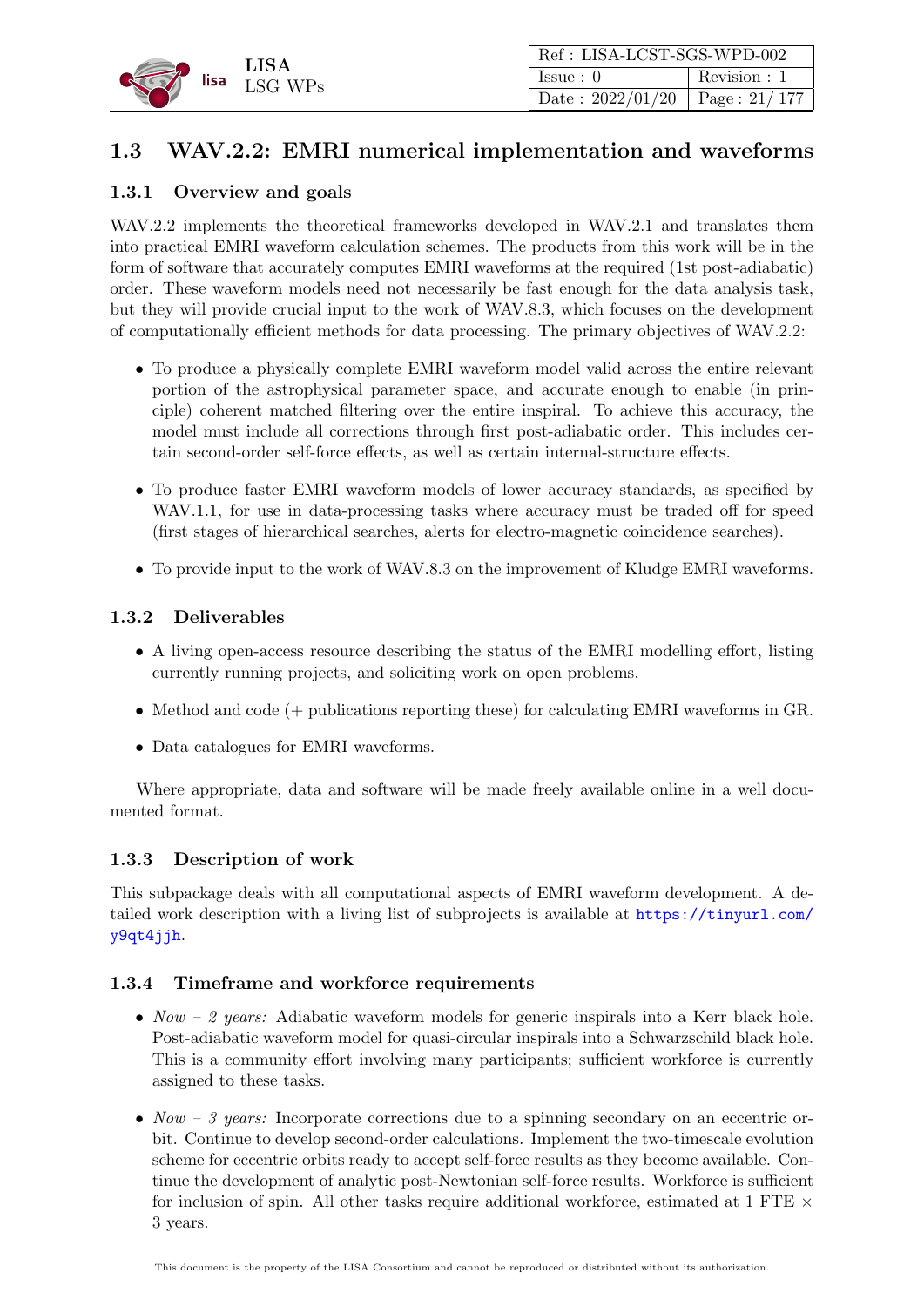

- $2 4$  years: Incorporate the second-order self-force for an eccentric orbit around a Schwarzschild black hole. Compute the energy and angular momentum fluxes from a spinning secondary moving on a generic orbit about a Kerr black hole. Extra workforce required, estimated at 2 FTE  $\times$  3 years.
- $3-5$  years: Incorporate the second-order self-force for a quasi-circular inspiral into a Kerr black hole. Extra workforce required, estimated at  $2$  FTE  $\times$  3 years.
- $\bullet$  5–10 years: Implement all relevant effects and produce tools for accurate waveform calculations. Extra workforce required, estimated at 2 FTE in each year.

#### <span id="page-23-0"></span>1.3.5 Dependencies

Feeds from WAV.1 for waveform accuracy standards. Feeds heavily from theoretical development in WAV.2.1, especially in regards to second-order calculations. Feeds into WAV.8.3 and the all science interpretation packages that deal with EMRIs. A detailed flow chart for WAV.2.2 dependencies is displayed in [https://wiki-lisa.in2p3.fr/pmwiki/uploads/LSG/](https://wiki-lisa.in2p3.fr/pmwiki/uploads/LSG/flowchart122.pdf) [flowchart122.pdf](https://wiki-lisa.in2p3.fr/pmwiki/uploads/LSG/flowchart122.pdf).

#### <span id="page-23-1"></span>1.3.6 List of projects (ongoing and short term)

- Develop software to compute generic adiabatic inspirals into a Kerr black hole.
- Complete the post-adiabatic quasi-circular Schwarzschild waveform model.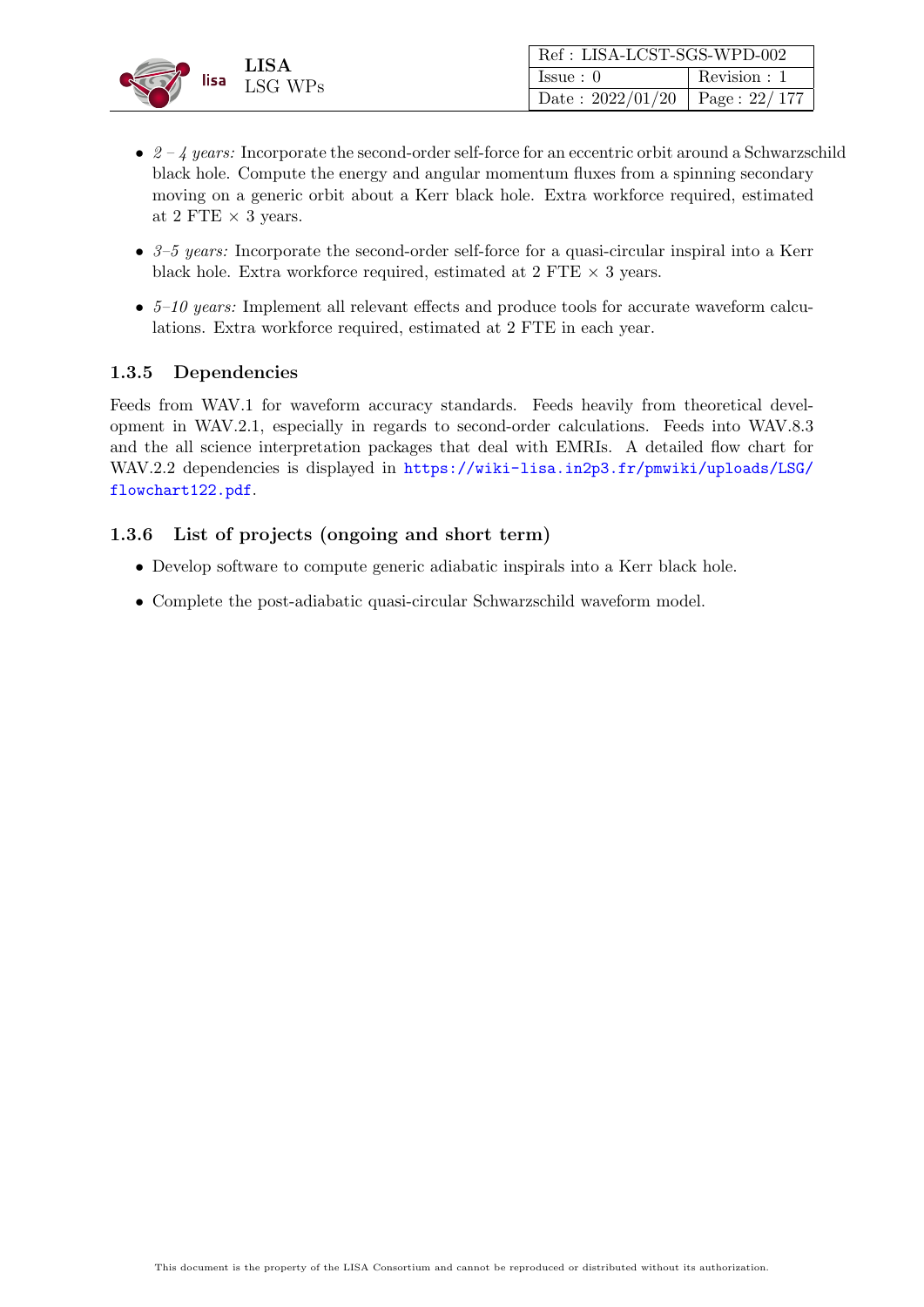

## <span id="page-24-0"></span>1.4 WAV.2.3: Non-GR and environmental signatures in EMRIs

#### <span id="page-24-1"></span>1.4.1 Overview and goals

Typical LISA EMRIs radiate  $O(10^5)$  wave cycles in the LISA band. This, combined with the great complexity of the signal, will allow us to perform exquisite tests of gravity and of the geometry around supermassive black holes. The ability to perform these tests crucially depends on our ability to incorporate beyond-GR and environmental effects in the EMRI waveforms. This package deals with all aspects of EMRI waveform development beyond the vacuum GR case. This includes the development of waveforms that can be used to perform tests of GR with golden EMRIs. It also includes the incorporation of possible environmental effects in EMRI waveforms—e.g., the presence of a third body, accretion disks or dark matter environments. The goals, thus, are:

• To devise methods and suitable parametrized waveform families to enable tests of GR and tests of the nature of compact objects with EMRIs, and also enable the description of possible environmental effects like accretion disks, dark matter, or a third perturbing body.

#### <span id="page-24-2"></span>1.4.2 Deliverables

- A living open-access resource describing the status of the EMRI models beyond GR or including environmental effects, listing currently running projects, and soliciting work on open problems.
- Method and code (+ publications reporting these) to enable studies of off-GR and environmental effects in EMRIs.
- Data catalogues for EMRI waveforms beyond GR or including environmental effects.

#### <span id="page-24-3"></span>1.4.3 Subpackages and description of work

A detailed work description with a living list of subprojects is available on [https://tinyurl.](https://tinyurl.com/y283dnma) [com/y283dnma](https://tinyurl.com/y283dnma).

#### <span id="page-24-4"></span>1.4.4 Timeframe and workforce requirements

- Now  $-1$  year: Conduct a review of results already available on environmental and beyond-GR effects for EMRIs. Using known results assess how systematic model errors and perturbations of astrophysical origin affect the quality of tests of GR with EMRIs: 0.5 FTE-years
- Now 2 year: Work to incorporate known environmental and beyond-GR effects in currently available Kludge and self-force models. Sufficient workforce is in place across several groups
- Now  $-5$  year: Routinely monitor progress on environmental and beyond-GR effects in EMRIs. In parallel keep track of the progress done in building second-order self-force EMRI waveforms in order to coordinate the work needed to incorporate those effects in the most up-to-date self-force waveforms. Develop necessary framework to incorporate non-GR and environmental effects in two time-scale models. Significant workforce is needed, estimated at 3 FTE  $\times$  5 years
- Later: Routinely Conduct a review of waveform readiness and assess remaining tasks. Workforce required estimated at 0.1 FTE, indefinitely.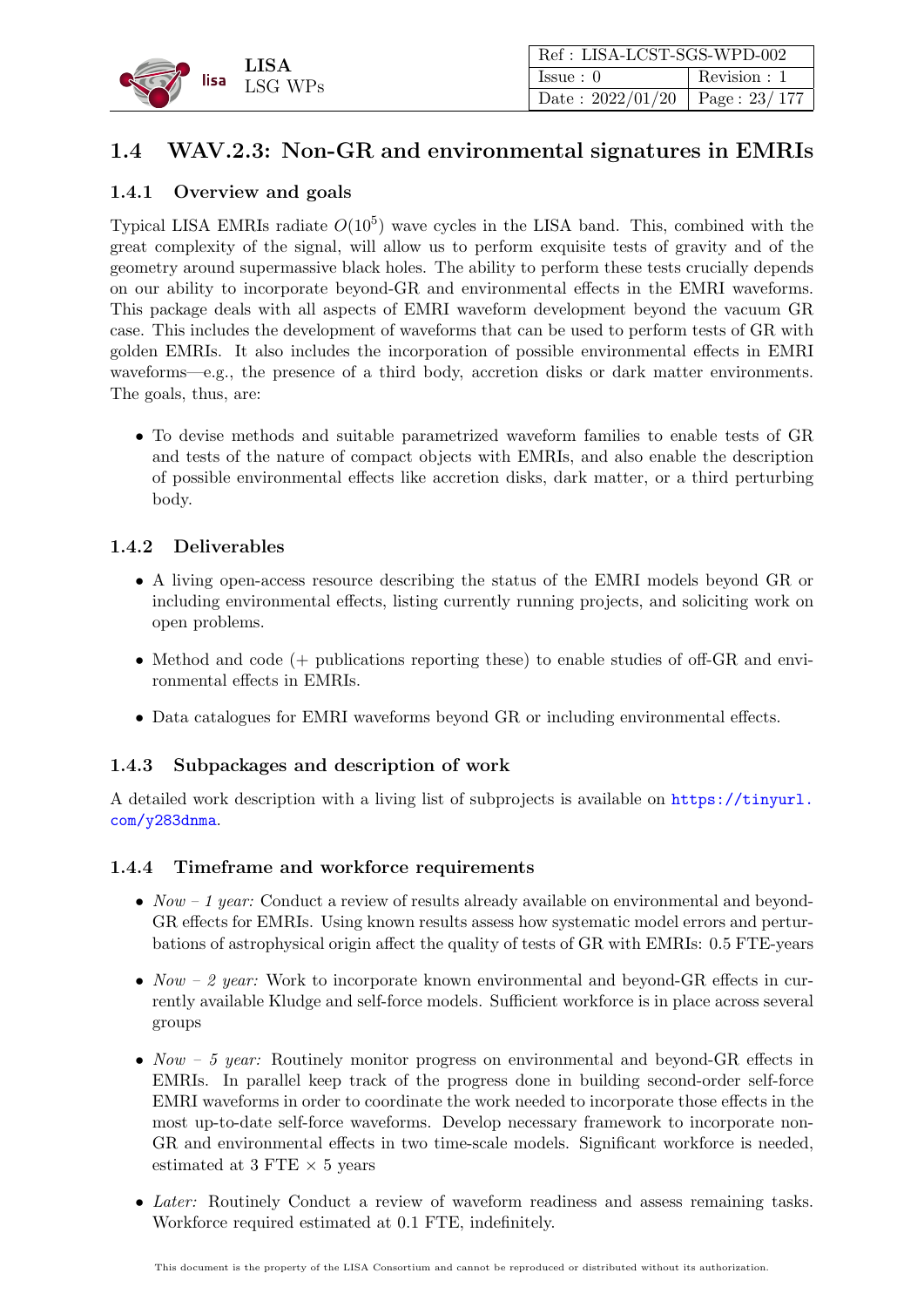

| Ref: LISA-LCST-SGS-WPD-002          |                      |  |
|-------------------------------------|----------------------|--|
| Issue:0                             | $\vert$ Revision : 1 |  |
| Date: $2022/01/20$   Page: $24/177$ |                      |  |

#### <span id="page-25-0"></span>1.4.5 Dependencies

The accuracy with which beyond-GR effects and perturbations of astrophysical origin need to be modelled in EMRIs directly depends on the accuracy requirements provided by WAV.1. The development of beyond-GR/non-vacuum EMRI waveforms will be heavily influenced by the progress made in WAV.2.1 and WAV.2.2. The data products of WAV.2.3 will be used by WAV.8.3 to produce efficient waveforms that can be used in data analysis studies. There will be close interaction with WAV.3.3, whose work involves similar expertise. The waveforms developed in WAV.2.3 will input into the science exploitation work of SI.3, SI.6, SI.7 and SI.8. A detailed flow chart for WAV.2.3 dependencies is displayed in [https://wiki-lisa.in2p3.fr/pmwiki/](https://wiki-lisa.in2p3.fr/pmwiki/uploads/LSG/flowchart123.pdf) [uploads/LSG/flowchart123.pdf](https://wiki-lisa.in2p3.fr/pmwiki/uploads/LSG/flowchart123.pdf).

#### <span id="page-25-1"></span>1.4.6 List of projects (ongoing and short term)

- Complete the development of theoretical inputs for a post-adiabatic model of quasicircular inspirals into a Schwarzschild black hole.
- Derive energy and angular momentum balance laws for more efficient post-adiabatic evolution of equatorial orbits around spinning or nonspinning black holes.
- Derive finite-size effects from first principles and assess their relative impact at postadiabatic order.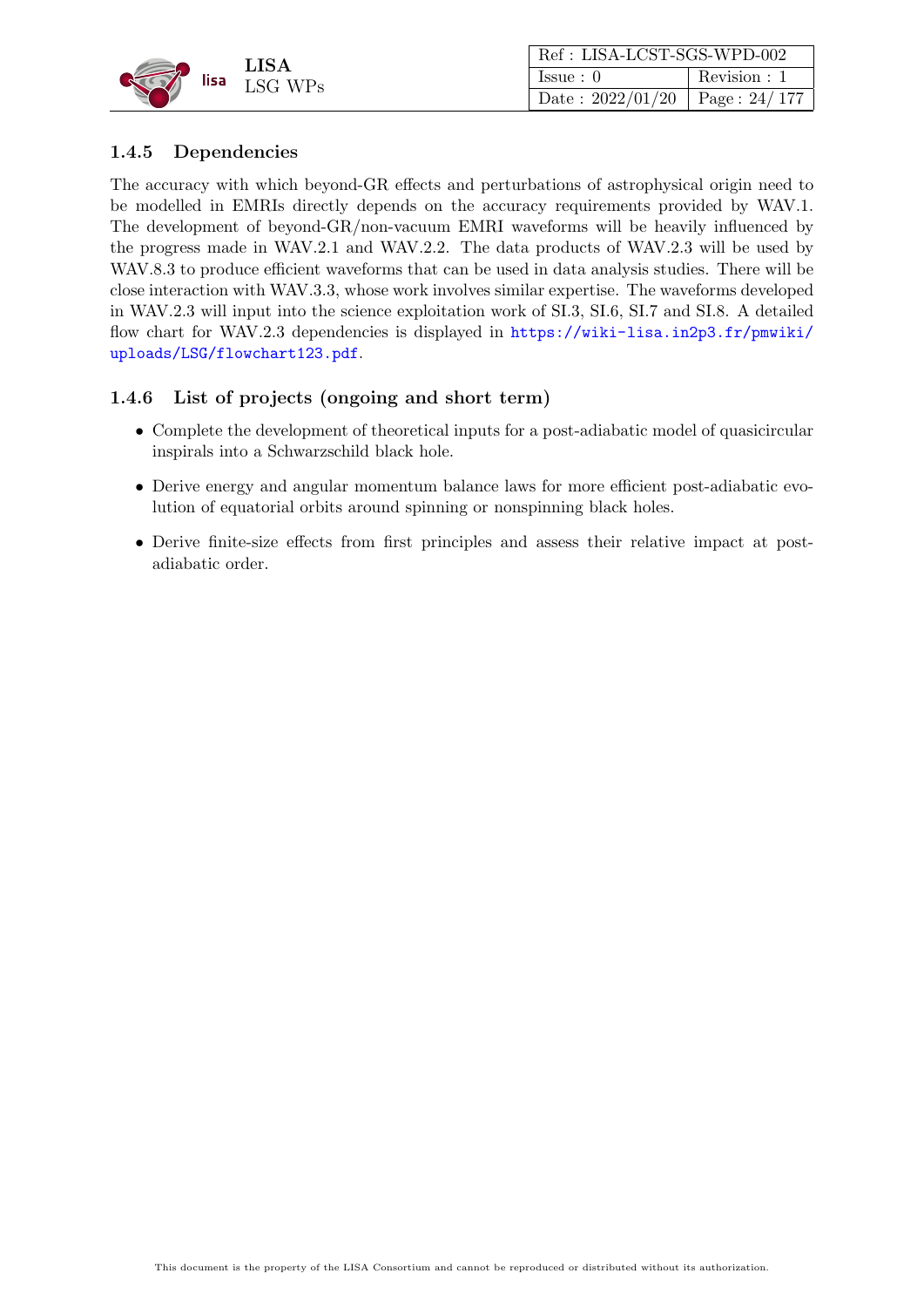

## <span id="page-26-0"></span>1.5 WAV.3.1: Numerical Relativity models of MBHBs in GR

#### <span id="page-26-1"></span>1.5.1 Overview and goals

MBHBs are expected to be the loudest sources of gravitational waves for LISA. These binaries promise to provide the astrophysics and physics communities with rich information about fundamental interactions, parameters of the initial and final black holes, and event rates. The loudness of the signal, meaning high SNR, requires a commensurately high accuracy for the waveforms used to detect and measure their properties. Given that a significant portion of MBHBs will inspiral, merge and ring in band (depending on their total mass), numerical relativity will play a pivotal role in maximizing the science discovery of MBHBs.

Numerical relativity (NR) solves directly the full Einstein equations for the late inspiral of two black holes, their merger and ringdown. The NR community is a robust one, with several public codes and public waveform catalogues available. WAV.3.1 will work with the community and the publicly available products to provide MBHBs waveforms for LISA.

The goal of WAV.3.1 is to provide the full complement of numerical relativity (NR) waveforms that predict, based on the General Theory of Relativity, the gravitational waveforms produced by merging black holes. These waveforms can then be used to construct, improve and validate waveform models, and for other purposes, such as LISA data challenges.

#### <span id="page-26-2"></span>1.5.2 Deliverables

The parameter space of MBHBs is large, and the difficulty to perform numerical simulations differs widely across this space. Therefore, we have divided the NR waveform deliverables between most-likely parameters and all the parameters.

- Determine accuracy of NR waveforms necessary to remove highest SNR signals from data (with WAV.1).
- Survey the currently available public waveforms, accessing their parameter coverage, length and accuracy. Document conventions used by the various catalogs. Highlight additional NR results needed for LISA waveform modeling.
- Create interface code to access the public NR catalogs in a uniform way.
- With the community: ensure availability of NR waveforms that cover most likely LISA source parameters.
- With the community: expand NR parameter space coverage towards numerically challenging configurations, most notably toward high-mass ratio binaries.
- With community: prepare "dream" waveforms, i.e. high accuracy waveforms for binaries in all relevant regions of parameter space.

#### <span id="page-26-3"></span>1.5.3 Description of Work

Numerical Relativity has made rapid progress since the first BHB merger simulations in 2005. Several groups now produce high quality NR waveforms over a wide range of parameters and provide public catalogs of NR waveforms. WAV.3.1 will work with this community to utilize these and future public waveforms catalogs, and to extend them as needed for LISA science purposes.

The first and highest priority is to work with WAV.1 to specify waveform quality standards (accuracy, length, higher-mode content) that can be used to assess suitability of existing NR waveforms. The NR community needs to know this information for LISA waveforms as soon as possible to assess current capabilities and prioritize work moving forward.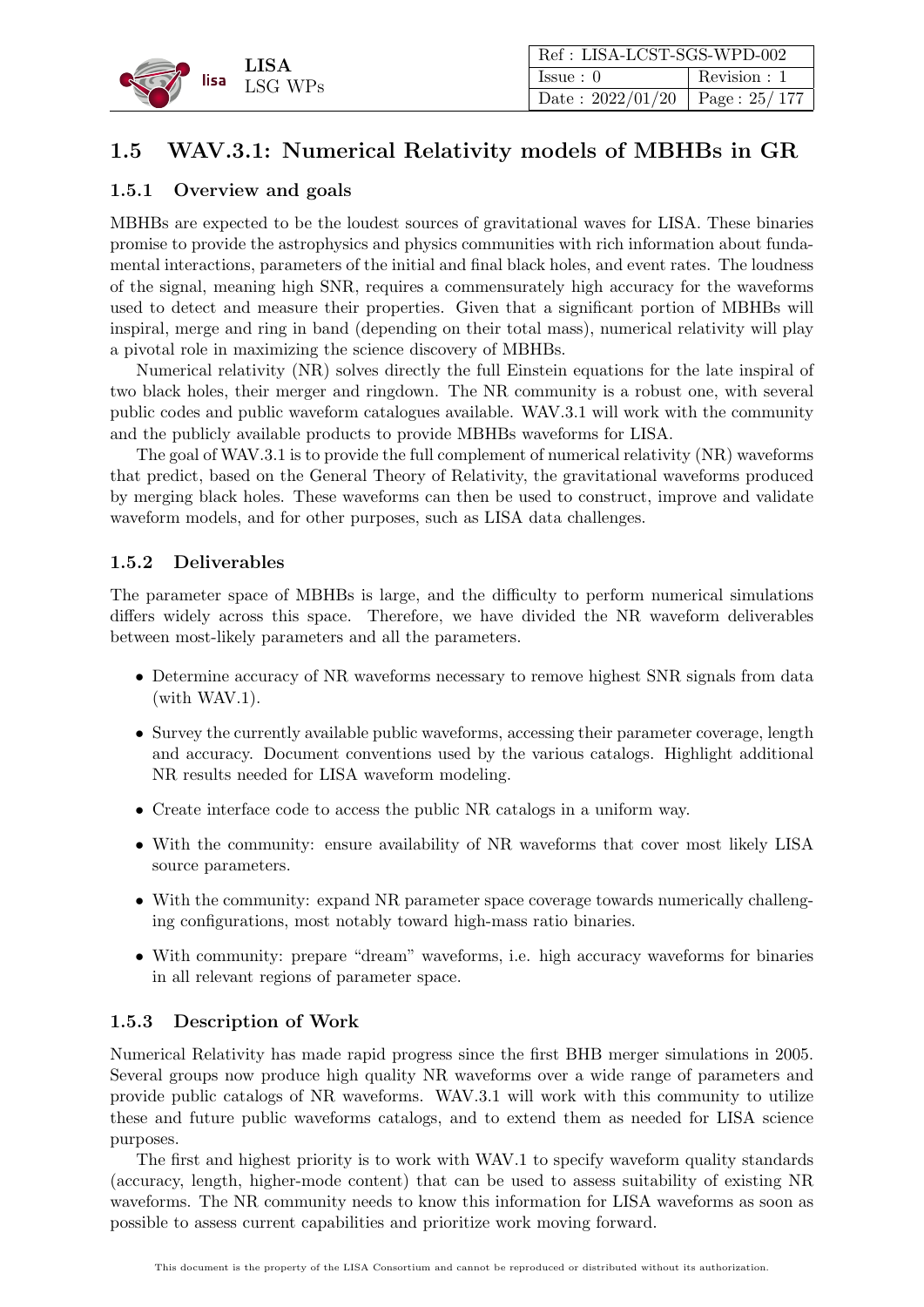

Once the standards are understood, we can survey the public catalogs, accessing their parameter coverage, gravitational wave cycle length, and accuracy. This will open the way to work with other packages to determine hot spots in the parameter coverage, such as eccentricity and high-mass ratios.

The next highest priority is to develop interface tools to the public catalogs. These catalogs are not uniform in their metadata nor data format. Rather than creating a standalone LISA NR catalog, we plan to create a suite of software that can read in public waveforms, access them and create usable files for LISA.

The ultimate goal of this package is to provide NR MBHB waveforms for LISA. The goal will be achieved in three levels all in collaboration with the NR community. First is a set of NR waveforms that cover the most likely parameters for MBHBs and the higher harmonics. Second, and the most challenging, is to work towards an extension to higher mass ratios. Third is to provide waveforms for the 'dream' parameters, including high-mass ratio, large eccentricity, and higher harmonics.

#### <span id="page-27-0"></span>1.5.4 Timeframe & workforce requirements

- Waveform quality standards for NR waveforms: 0.5 FTE, 1 year.
- Survey quality of existing public NR catalogs, determine regions with insufficient coverage: 0.5FTE, 1year.
- Tools to access NR catalogs in a uniform way start-up 1 FTE-year, then 0.5 FTEs, indefinitely.
- Compute (or work with community to compute) 'dream' waveforms: 1 FTE, indefinitely, starting year 2 or 3.

#### <span id="page-27-1"></span>1.5.5 Possible subpackages

None currently; to be reviewed.

#### <span id="page-27-2"></span>1.5.6 Dependencies

<https://wiki-lisa.in2p3.fr/pmwiki/uploads/LSG/flowchart131.pdf> provides a visual map of the dependencies.

- Input from WAV.1, WAV.3.2 on accuracy requirements in terms of accuracy, length, choice and accuracy of higher waveform modes.
- Input from AstroWG on astrophysical expectations of parameters of expected LISA sources.
- Interplay with Wav.2 on the development on intermediate-mass-ratio waveforms.
- Future NR catalogs will likely contain hyperbolic NR simulations, which can be utilized in WAV.7.

#### <span id="page-27-3"></span>1.5.7 List of projects

- Accuracy Assessment: using current NR waveforms, develop assessment metric to measure accuracy. Work with WAV.1 to determine the LISA requirement on NR waveforms. (Now)
- Interface Tools: develop tools to interface with NR public catalogs. (Now)
- NR Survey: Work with NR public catalogs to access current set of parameters and accuracy. This may require the development of tools for interfacing with the catalogs and assessing accuracy first. (As soon as possible)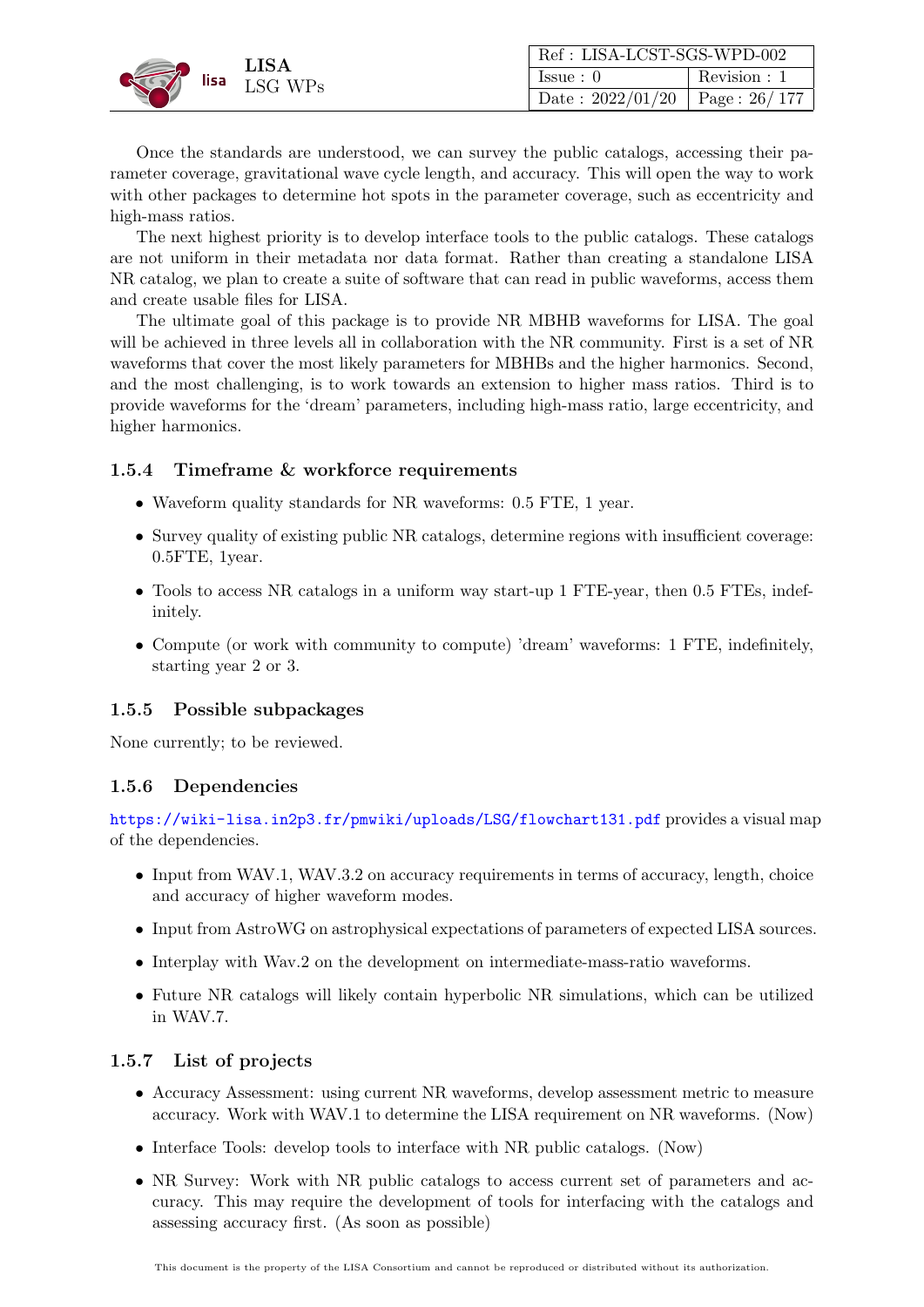



- Paper: Write a paper presenting the accuracy, tools and survey. Communicate with the broader community where the priorities of LISA need further input from NR and astronomy. (Within a year)
- Data Challenges: Use NR waveforms as injections in data challenges. (Ongoing)
- Eccentric NR Waveforms Meeting: work with the NR groups investing resources in eccentric waveforms. Host a meeting on eccentricity in NR waveforms. This would include PN researchers and waveform modelers.
- High-mass Ratio NR Waveforms Meeting: there are several NR teams working toward this goal that could benefit from a meeting dedicated to moving forward the efforts on this tough topic. Would include EMRI and IMRI researchers and waveform modelers.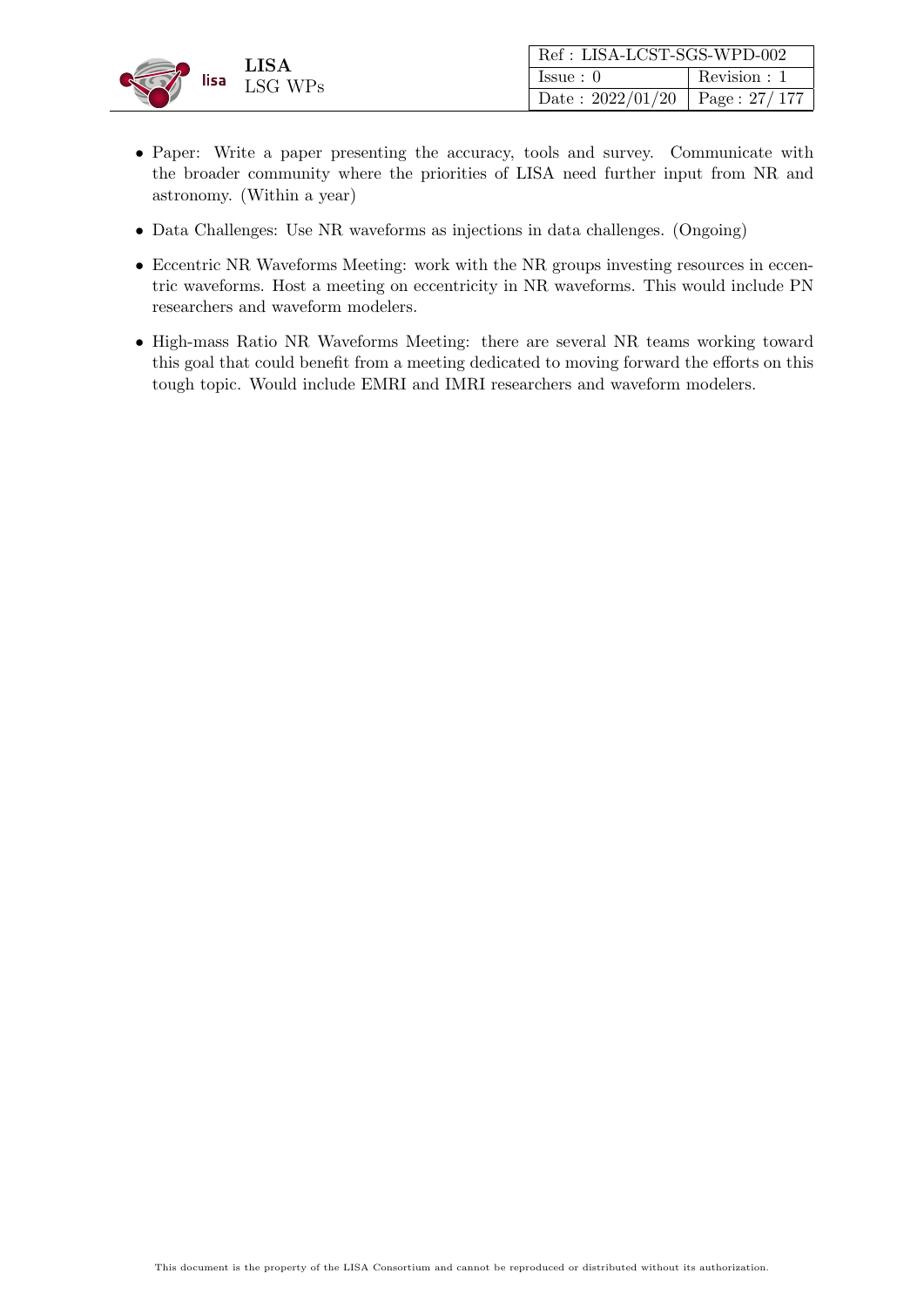

| Ref: LISA-LCST-SGS-WPD-002          |                      |  |
|-------------------------------------|----------------------|--|
| $\text{Issue}:0$                    | $\vert$ Revision : 1 |  |
| Date: $2022/01/20$   Page: $28/177$ |                      |  |

### <span id="page-29-0"></span>1.6 WAV.3.2: Analytical model development for MBHBs

#### <span id="page-29-1"></span>1.6.1 Overview & Goals

Analytical inspiral-merger-ringdown (IMR) waveform models underpin the GW measurements for binary systems. While BHB waveforms are also needed for terrestrial GW detectors, MBHBs pose several unique requirements: (i) MBHBs will be the loudest sources in LISA, making accurate waveforms of utmost importance as modeling inaccuracies could corrupt all measurements. (ii) MBHBs will access a much larger parameter space than BHBs observable by ground-based detectors, with a significant orbital eccentricity, diverse mass ratios, and generically oriented spins. Consequently, the inspiral waveforms of MBHBs will have an extremely rich structure characterized by harmonics of seven different frequencies, with a large number of Fourier modes being important. These interesting features substantially complicate the development of robust models. (iii) LISA's detectors response and bandwidth differs from those of ground-based detectors, which impacts the requirements on length and accuracy of waveforms.

The goal of WAV.3.2 is to provide accurate models of MBHB IMR waveforms for LISA. Further, the models must also be flexible to enable searching for signatures of new physics, and must be computationally efficient for data analysis. Meeting these requirements is a challenging task. It requires including the complexities from many physical effects in models, pushing analytical calculations to higher order, and amalgamating the inputs from various approximation schemes, qualitative physical insights, as well as catalogs of NR simulations. The deeper understanding resulting from these efforts will also have direct consequences for constructing more robust and efficient models in general, for any type of model.

Progress on MBHB waveforms for LISA will also require unifying inputs from the community, where BHB model developments are pursued independently by several groups and focused on LIGO/Virgo sources. WAV.3.2 will concentrate on two major state-of-the-art waveform models for data analysis, the Phenomenological (IMRPhenom) and Effective One Body (EOB) approaches. Providing waveforms with two different models is of great importance to enable quantifying systematic errors.

The work will proceed along several lines to sequentially include more physics and refine the descriptions. Including eccentricity breaks degeneracies and thus changes the fundamental structure of the models. This will first be studied in the case of aligned spins. Likewise, improved descriptions of the effects of spin precession will first be developed for the simpler case of circular orbits. WAV.3.2 will closely interact with WAV.3.1 on calibrating models against NR. Analytical insights will be important to reduce the number of NR simulations required to produce any type of model within the enormously large parameter space. WAV.3.2 will also closely interact with WAV.8.2 on advancing the computational efficiency, where an improved analytical understanding of different representations of the waveforms will help with constructing fast yet robust approximations.

#### <span id="page-29-3"></span><span id="page-29-2"></span>1.6.2 Deliverables

- 1. With WavWG Survey of existing analytical waveforms, addressing the physics included and parameter coverage, discussing the current approximations and challenges, the extent and accuracy to which the models have been compared to NR and gravitational self-force results, and analytical relativity developments necessary to reach LISA's science potential.
- <span id="page-29-4"></span>2. With community: Waveforms for eccentric binaries (aligned spins)
	- convert available analytical information from different perturbative approaches into suitable forms (e.g. coordinates, parameterization) for the IMR models
	- convenient resummations of these inputs, ensure nonsingular circular-orbit limit
	- more detailed analytical modeling of eccentric transitions between inspiral and plunge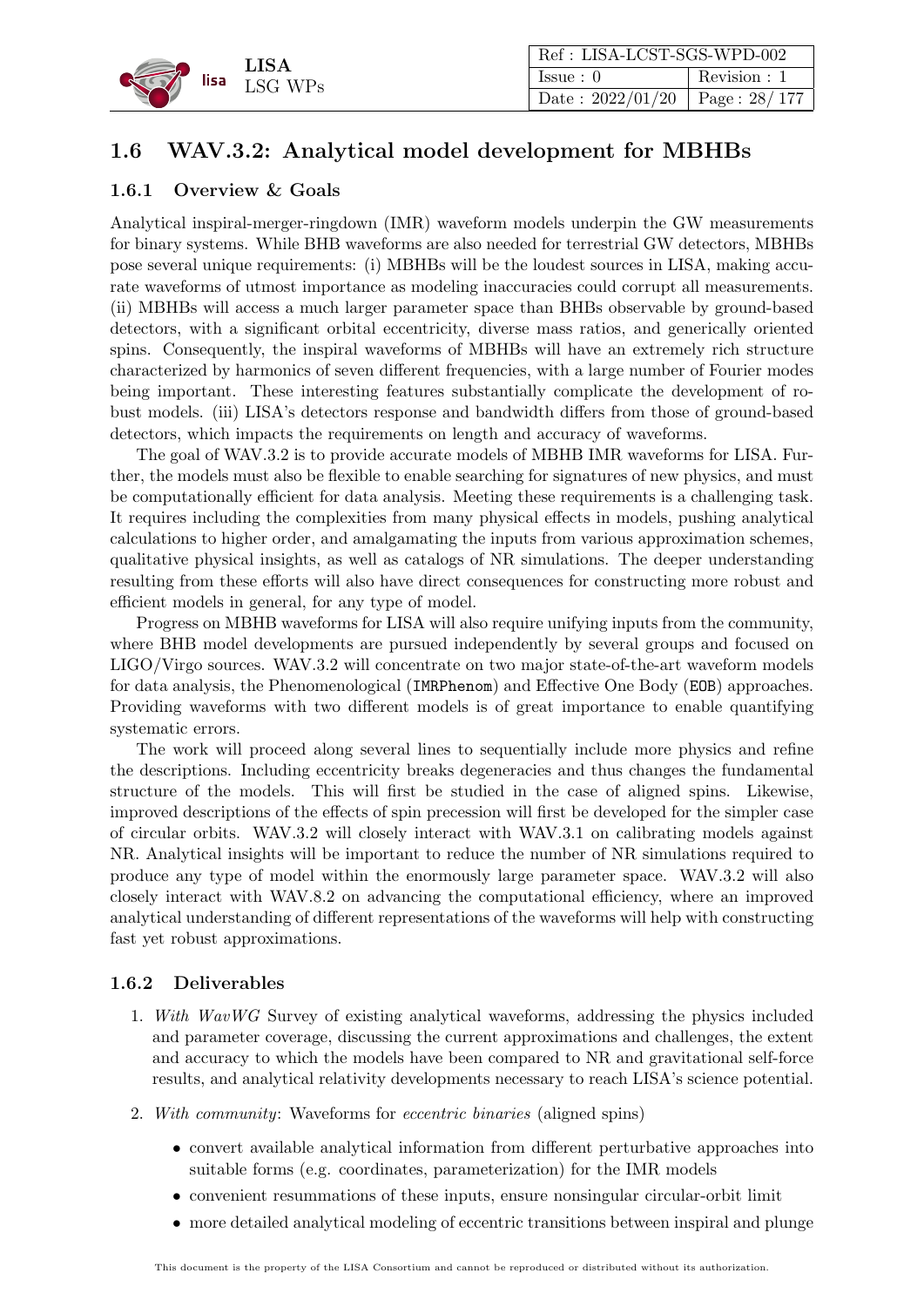

- include merger-ringdown signals to obtain full IMR models, with higher modes
- perform tests, calibrations, optimization with NR simulation results
- work with WAV.8.2 to construct fast yet robust approximations to the waveforms
- 3. With community: Further analytical developments to model MBHBs with precessing spins
	- push approximations such as multi-scale methods to higher order to avoid singularities plaguing current results, use in the IMR models
	- accurately account for the features of the merger, e.g. symmetry breaking between opposite azimuthal modes
	- test, calibrate, optimize with information from NR
	- work with WAV.8.2 to construct fast yet robust approximations to the waveforms
- <span id="page-30-1"></span>4. With community: Advances in modeling higher mass ratio systems
	- include more information from gravitational self-force calculations without introducing pathologies into the models
	- when available use information from new approaches such as amplitudes and effective field theory.
- <span id="page-30-2"></span>5. Ultimately, use the above inputs to develop analytical waveforms for BHBs within GR that include eccentricity and precessing spins, that are accurate over a wide range of mass ratios, and that incorporate all relevant higher modes of the GWs.
- <span id="page-30-3"></span>6. Continued further refinements and improvements as more information from approximation schemes and NR simulations becomes available (more harmonics, larger and more robust parameter space coverage in mass ratio, spins, eccentricity, and improved accuracy).
- <span id="page-30-4"></span>7. Continued efforts to better understand the map between the time and frequency domain signals and other analytical, fast approximations to more efficiently describe features of the waveforms. Develop improved approximations to perform such maps analytically and thus fast and robustly for use in WAV.8.2.

#### <span id="page-30-0"></span>1.6.3 Description of Work

Advances in analytical modeling:

- Several foundational inputs needed for the goals of this WP are already available. Current state-of-the-art waveform models include the effects of generically oriented spins, a few higher modes in the GW signals, and moderately unequal masses. Recent work has included effects of a small eccentricity in these models in cases with aligned spins. LISA waveforms will require going beyond the small-eccentricity approximation, and using more theoretical information to increase the robustness of the models over a larger parameter space. A main aim of the future developments is to maintain flexibility and modularity in the framework, to readily enable incorporating new insights and results and for extensions to tests of GR and BHs. Detailed projects and tasks will differ for the IMRPhenom and EOB models, hence only the common broad developments are discussed here.
- Inputs for describing generic BHB inspirals are available from post-Newtonian theory, insights into the propagation of GWs, and from gravitational self-force computations. WAV.3.2 will require to explicitly work these out in a suitable format for the IMRPhenom and EOB frameworks respectively, and developing efficient descriptions for practical use. This will entail a significant effort to restructure the existing models, going beyond the currently available ad-hoc additions of features associated with eccentricity. The models will sequentially increase in complexity and physical realism.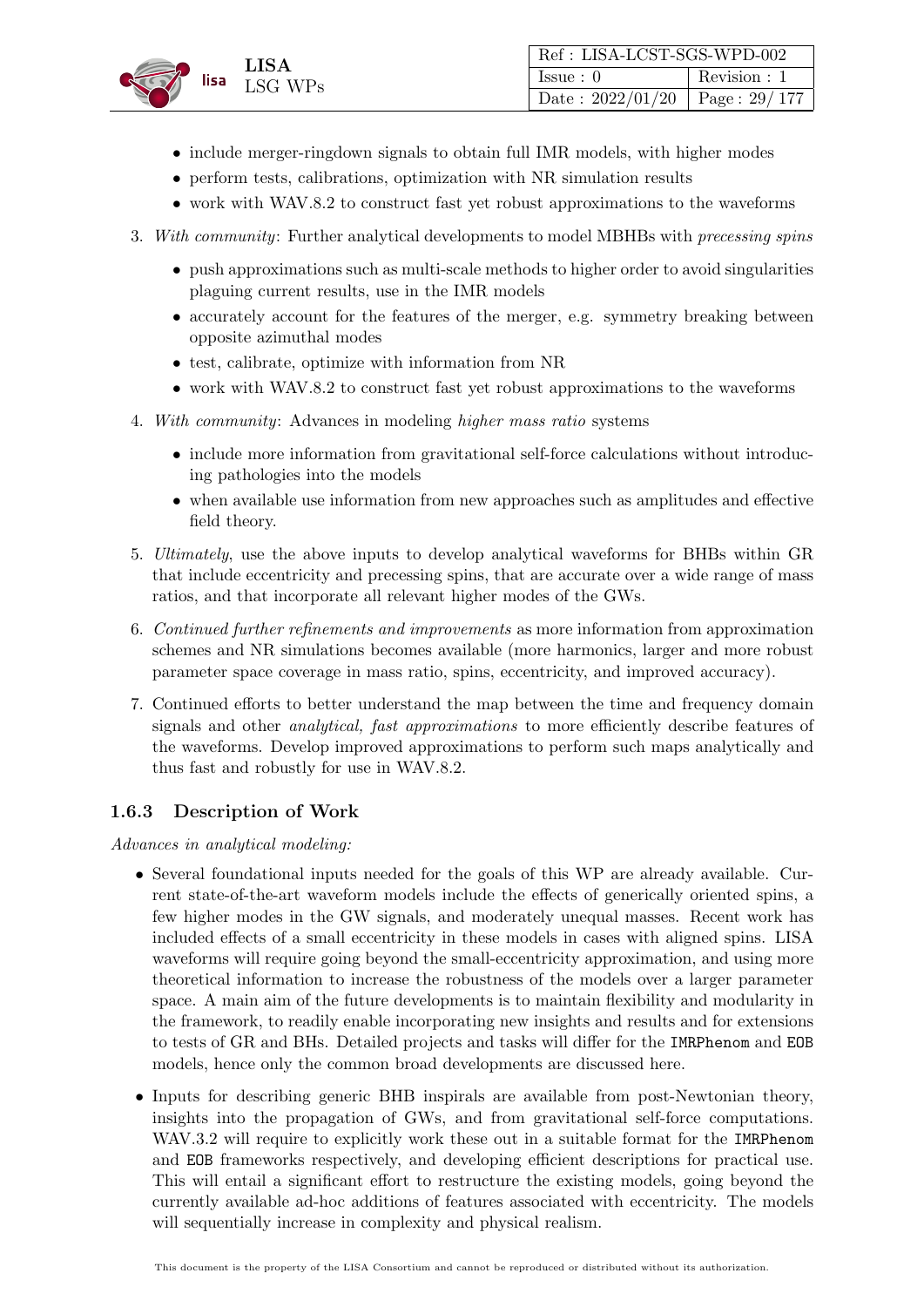

• Additional work will also be required on describing the transition to the plunge, merger, and ringdown waveforms. The initial models will need to be continually refined and updated as new information and inputs become available.

Validating and optimizing the models against NR simulations:

- Progress on WAV.3.2 is largely independent of the timeframe for outputs of WAV.3.1. A number of NR waveforms with eccentricity are already available and can be used for initial comparisons while continuing to improve the theoretical structure of the models.
- Coordination between WAV.3.1 and this WAV.3.2 will also be important for choosing the most useful points in the enormous parameter space to perform NR simulations for calibrating models.

Efficiency for data analysis:

- The implementation, tests, and optimization of waveforms specific for efficient LISA data analysis is the focus of WAV.8.2, with which this WAV.3.2 will closely coordinate.
- In coordination with WAV.8.2., analytical efforts will also be devoted to better understanding and approximating the rich features in the waveforms, as well as aspects related to their use in data analysis such as transforming between time and frequency domains.

#### <span id="page-31-0"></span>1.6.4 Timeframe & Workforce requirements

The time frame for many of the deliverables will vary depending on the community's development of important inputs from theory and NR.

- Deliverable [1](#page-29-3) requires about 0.5 FTE, 1 year.
- Deliverables [2–](#page-29-4)[4](#page-30-1) will require separate work within the EOB and IMRPhenom frameworks to progressively increase the amount of physics included as well as the accuracy and robustness of the models. The initial effort per each deliverable will require about 2 FTE for 1 year, and continued refinements will require 0.5 FTE per year thereafter.
- Deliverable [5](#page-30-2) is the ultimate goal of WAV.3.2 that relies on the deliverables listed above and will require an additional effort of about 2 FTE for 2 years for an initial model.
- Deliverables [6](#page-30-3) will require about 1 FTE per year.
- Deliverable [7](#page-30-4) is an example of analytical developments needed for robustly improving the efficiency (in contrast to the main goals of accuracy and parameter space coverage for the other deliverables). This is very important as models must be fast to evaluate to be usable for data analysis. This deliverable will require about 0.25 FTE per year, in coordination with WAV.8.2.

#### <span id="page-31-1"></span>1.6.5 Possible subpackages

None currently; to be reviewed.

#### <span id="page-31-2"></span>1.6.6 Dependencies

Input:

- Accuracy requirements from WAV.1.
- NR waveforms from WAV.3.1.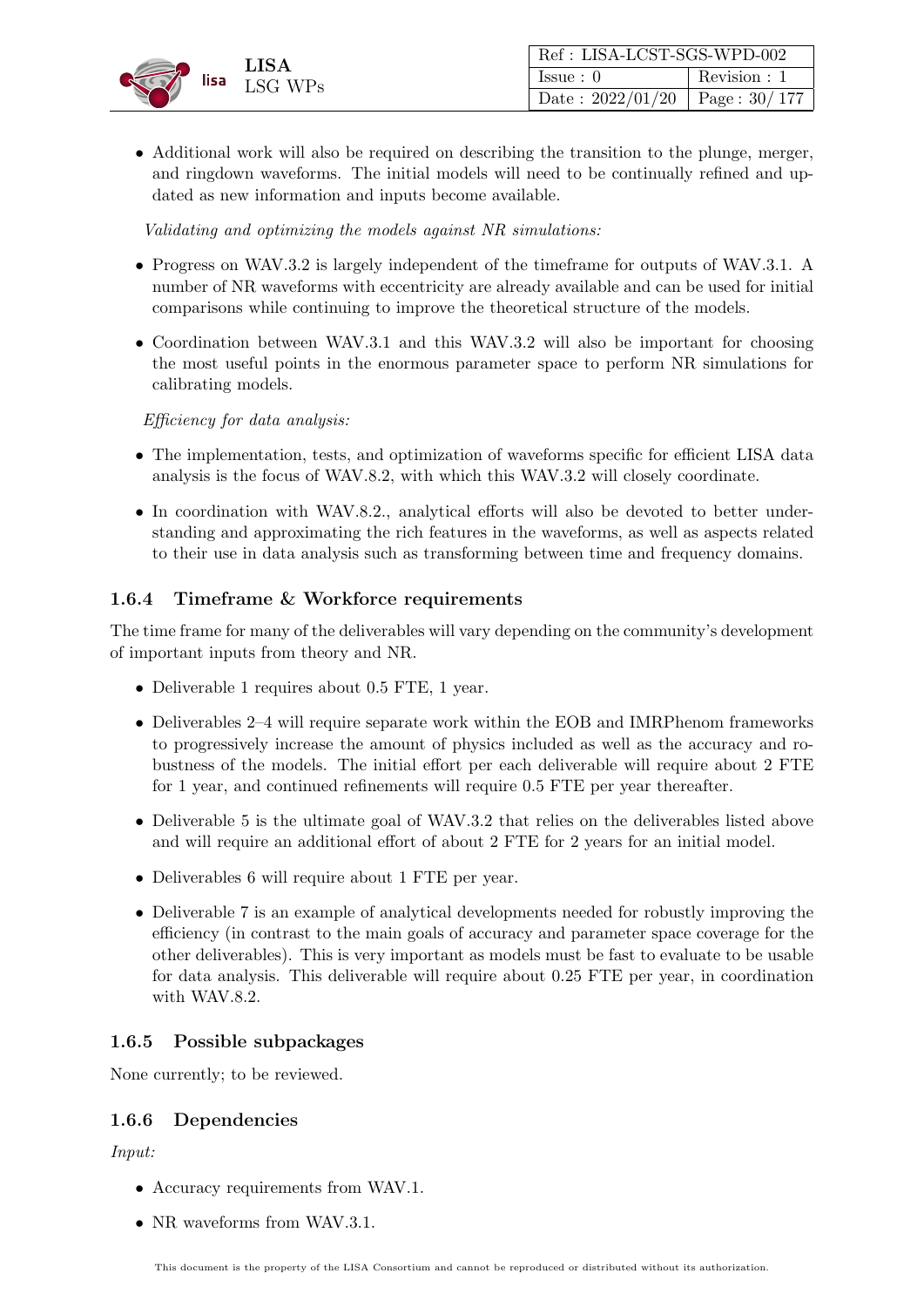

- Efficiency optimizations from WAV.8.
- Insights into parameterisations, resummations, etc, for larger mass-ratios from WAV.2.
- post-Newtonian results from WAV.6.

Output:

- DAFT (data analysis tools), DPE (source identification codes), LDC WG (waveforms for their use).
- WAV.3.1 (feedback on where NR waveforms are most beneficial for continued development).
- WAV.3.3 (base waveforms for non-GR modifications).
- WAV.2 (synergies, insights into parameterisations, resummations, etc, for larger massratios).

<https://wiki-lisa.in2p3.fr/pmwiki/uploads/LSG/flowchart132.pdf> provides a visual map of the dependencies.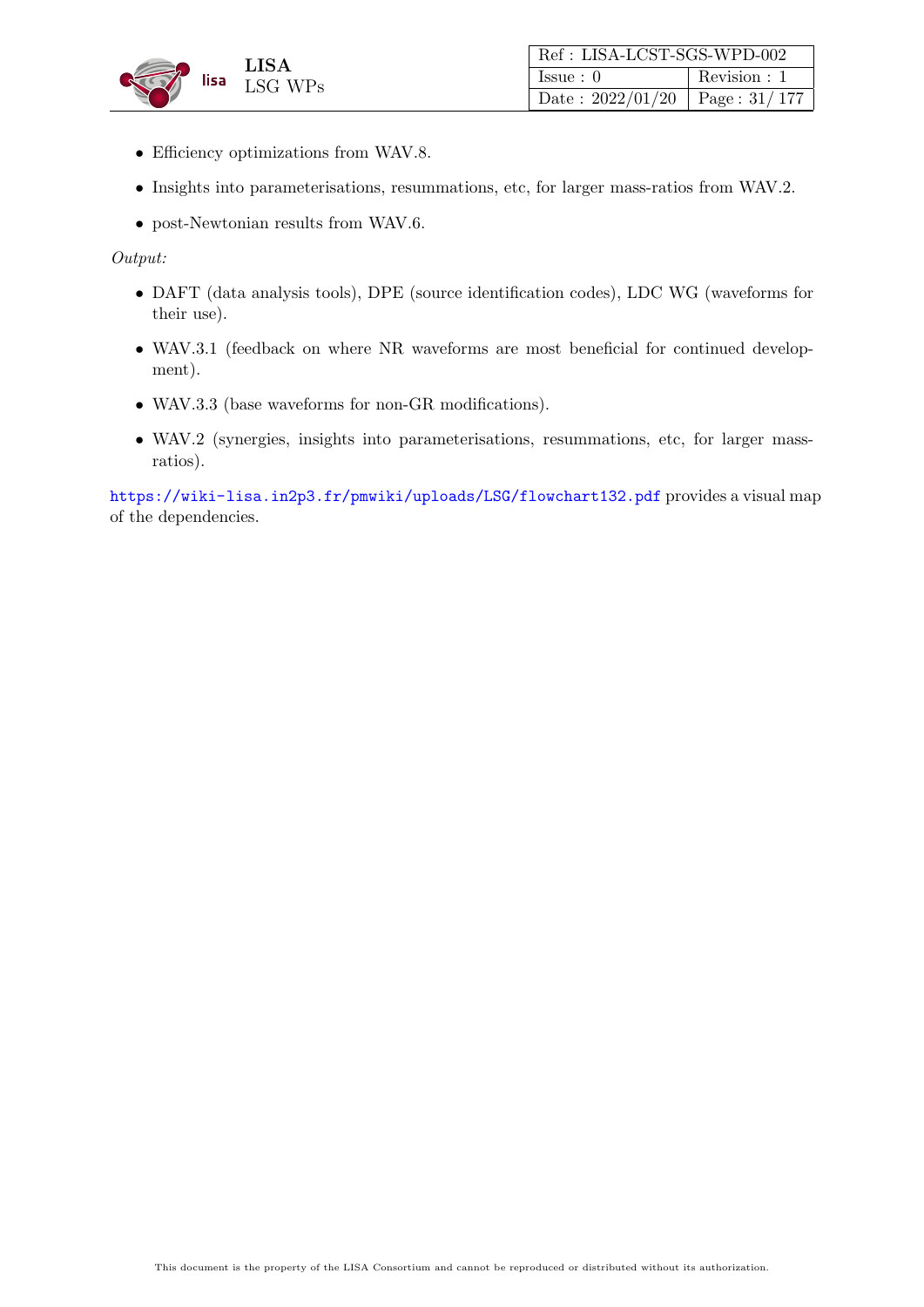

## <span id="page-33-0"></span>1.7 WAV.3.3: Non-GR and environmental signatures in MB-HBs

#### <span id="page-33-1"></span>1.7.1 Overview & Goals

One of the fundamental goals of LISA is to test the theory of general relativity (GR) and the nature of supermassive objects. Massive black hole binaries (MBHBs) are the loudest LISA sources and therefore ideal targets for precision tests of GR. The ability to perform these tests will crucially depend on the accuracy within which beyond GR effects can be modelled in the MBHB waveform.

Activities in this WP will involve developing/improving MBHB waveforms that account for beyond-GR effects, both in parametric form and for specific, theoretically-motivated case studies. These waveforms will be the basis for a theoretical interpretation of the signals, so strong synergies with WAV.2.3 and SI. 6-7-8 will be pursued.

The goals of WAV.3.3 are:

- Develop/improve MBHB waveforms that account for beyond-GR effects. This requires the combination of accurate post-Newtonian models beyond GR for the inspiral part with full numerical simulations in modified gravity for the merger and ringdown. Ringdowns can be also studied independently extending black-hole perturbation theory to modified gravity.
- Produce a consistent IMR waveform approximant for (at least) one well-motivated theory of gravity other than GR.
- Develop parametrized, theory-independent, IMR waveforms.
- Provide waveforms to test the nature of supermassive compact objects, and particularly GR's "no-hair" theorem, the Cosmic Censorship Conjecture, and the dynamics and formation of horizons in MBH coalesces.
- Provide waveforms to develop searches for exotic supermassive compact objects, e.g. boson star binaries.
- Provide waveforms to disentangle putative beyond-GR effects from those related to the interaction with matter ("environmental effects").
- Characterize the GW signal from ultralight bosonic fields triggering black-hole superradiant instabilities, both for isolated MBHs and for the post-merger remnant (e.g., merger follow-up searches).
- For all the above, assess the waveform requirements (i.e., accuracy such that systematic error is below the statistical one).

#### <span id="page-33-2"></span>1.7.2 Deliverables

- Parametrized extension of IMR waveforms beyond GR: propagation effects, deviations in the ringdown, deviations in the inspiral part, polarizations.
- Consistent IMR waveform approximant in a well-motivated theory of gravity other than GR. Best candidates: Chern-Simons or Gauss-Bonnet, for which NR simulations are now available.
- Full parametrized MBHB IMR waveforms which incorporate the possibility of exotic nearhorizon physics, extreme compact objects other than BHs (e.g., boson stars), and environmental effects (e.g., effect of dark matter environment on the binary).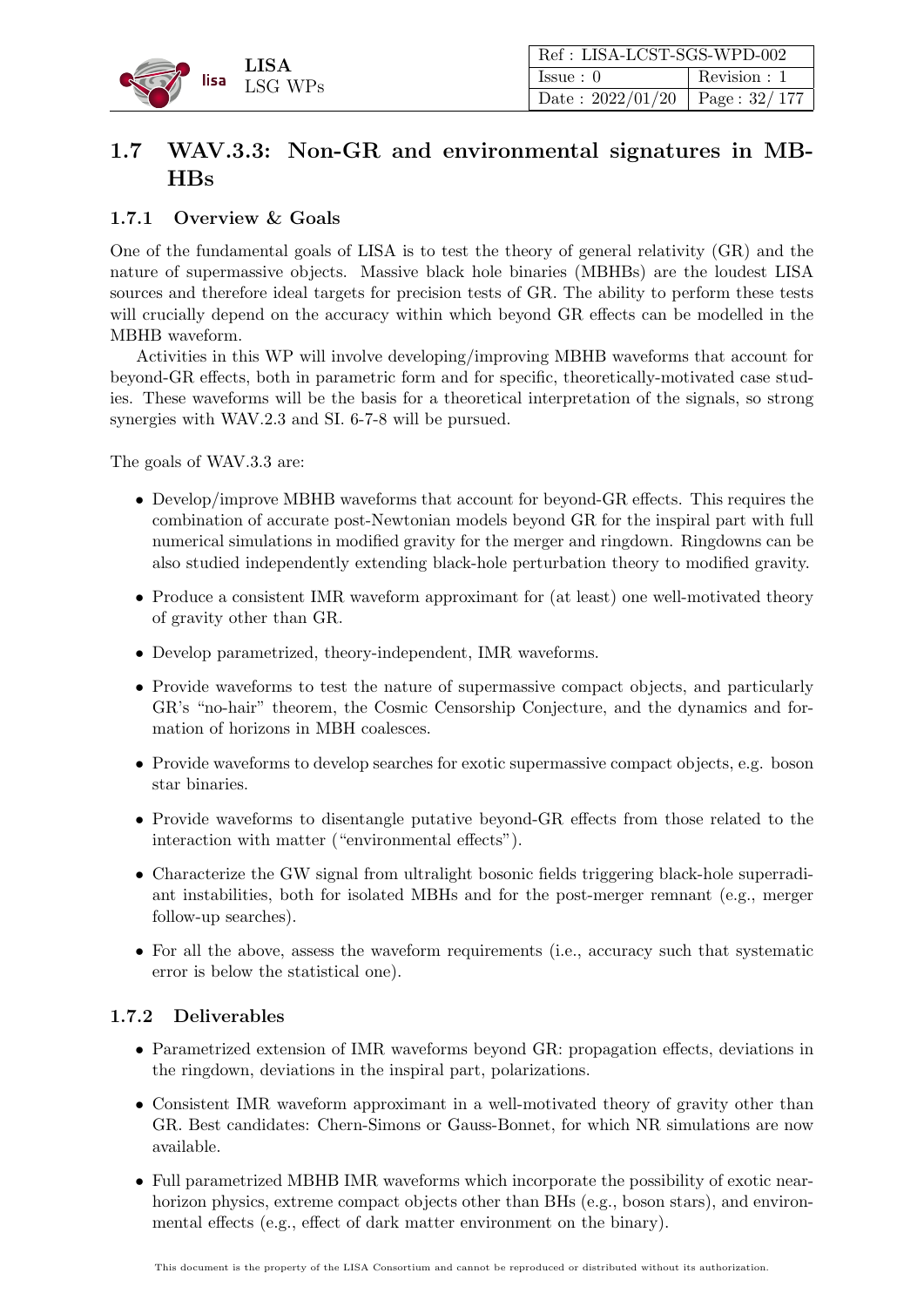

• Unified modelling of the GW signal from BH superradiant instabilities for searches of ultralight dark matter.

#### <span id="page-34-0"></span>1.7.3 Description of Work

- Theoretical foundations: post-Newtonian and post-Minkowskian calculation in modified gravity and for exotic compact objects. Compute quasinormal modes for BHs in modified gravity and for BH mimickers. Extend current parametrized frameworks for inspiral and ringdown.
- Numerical simulations: explore a few case studies (e.g. Chern-Simons gravity, Gauss-Bonnet gravity, scalar-tensor . theories) in full detail. Understand secular effects that appear to second order in the coupling; simulate binaries in modified gravity beyond effective coupling, e.g. in Gauss-Bonnet gravity.
- Extend current IMR waveform approximants to modified gravity (either parametrically or for case studies).
- Develop unified framework to search for continuous GW signals from superradiant instabilities in case of ultralight dark matter.

#### <span id="page-34-1"></span>1.7.4 Timeframe & Workforce requirements

- Near-term goals  $(< 2 \text{ years})$ :
	- Perform first simulations of BHB mergers in well-motivated theories beyond GR (e.g. Chern-Simons, Gauss-Bonnet)  $[1.5$ FTE  $\times$  2 years
	- Develop EOB/Phenom-like IMR waveforms for boson-star coalescence in various models  $[1 \text{ FTE} \times 2 \text{ years}]$
	- Ringdown tests: general parametrization and specific theories; investigate role of overtones/multiple modes in LISA ringdown tests  $[1 \text{ FTE} \times 2 \text{ years}]$
	- Outline waveform accuracy requirements for non-GR tests with LISA MBHBs, and carry over such tests developed for ground-based GW detectors  $[1 \text{ FTE} \times 2 \text{ years}]$
	- Build accurate GW echo templates  $[1 \text{ FTE} \times 2 \text{ years}]$
	- Develop ringdown tests with mode stacking in LISA  $[0.5$  FTE  $\times$  1 years
	- Outline waveform accuracy requirements for continuous GW searches for axions and ultralight fields with LISA, and carry over such tests developed for ground-based GW detectors  $[1 \text{ FTE} \times 2 \text{ years}]$
- Medium-term goals  $(< 5$  years):
	- Accurate IMR waveform approximants beyond GR and for exotic compact objects (ECOs), including tidal and spin effects  $[1 \text{ FTE} \times 5 \text{ years}]$
	- Tests of GR vs. astrophysical and waveform systematics  $[1 \text{ FTE} \times 2 \text{ years}]$
	- Numerical simulations of BHs with ultralight fields  $[1.5$  FTE  $\times$  3 years]
	- Tests of the GW dispersion relation with MBHBs  $[0.5$  FTE  $\times$  1 years]
- Long-term goals  $($  > 5 years):
	- Develop first-principles dynamical ECO models; Numerical simulations of ECO mergers [1 FTE  $\times$  4 years]
	- Develop full pipeline for parameter estimation in beyond-GR theories and for performing and interpreting tests of the nature of compact objects  $[1 \text{ FTE} \times 4 \text{ years}]$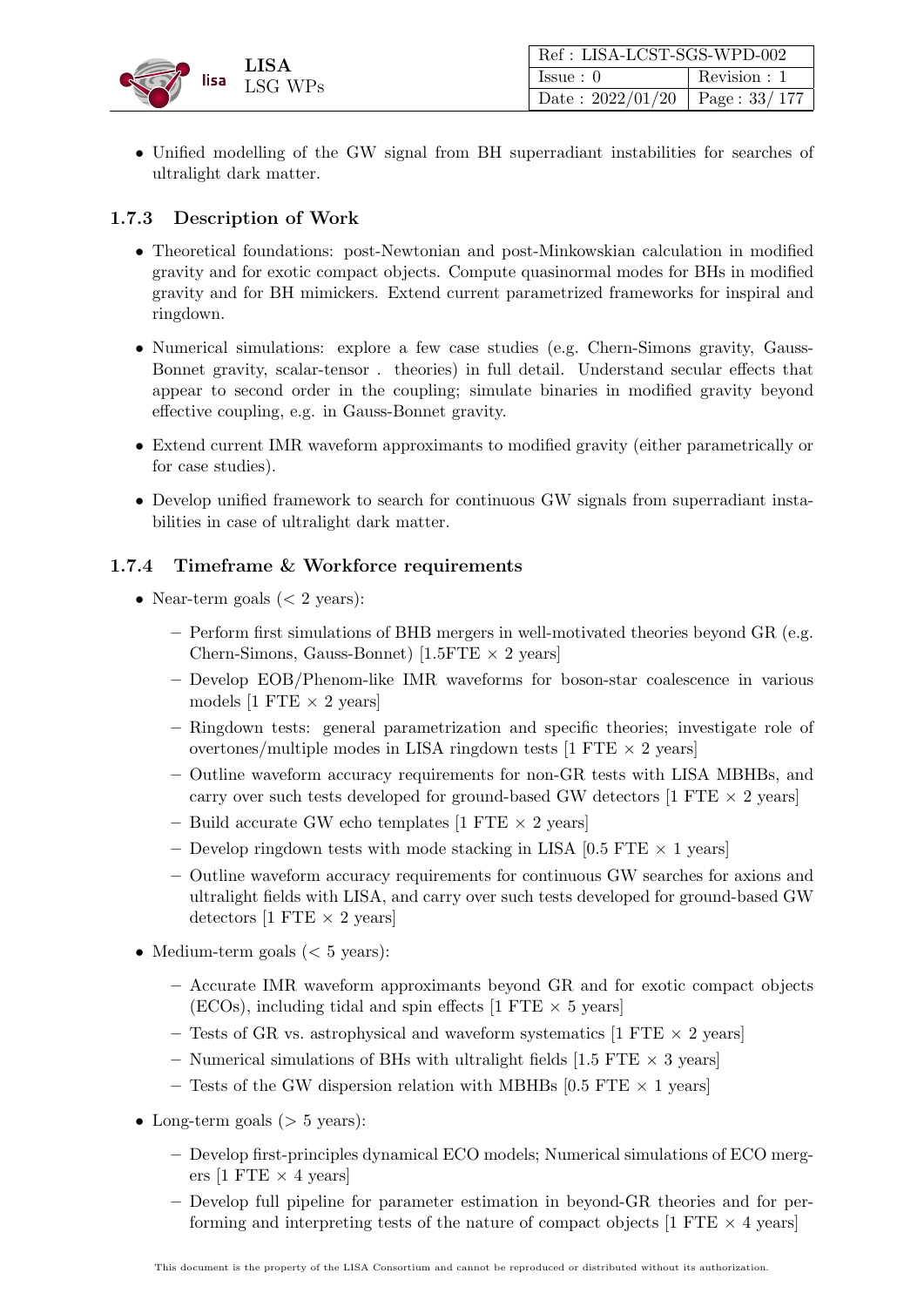

| Ref: LISA-LCST-SGS-WPD-002          |                      |  |
|-------------------------------------|----------------------|--|
| Issue:0                             | $\vert$ Revision : 1 |  |
| Date: $2022/01/20$   Page: $34/177$ |                      |  |

#### <span id="page-35-0"></span>1.7.5 Possible subpackages

None currently; to be reviewed.

#### <span id="page-35-1"></span>1.7.6 Dependencies

#### Input:

- Synergies with WAV.2.3
- WAV.3.1, WAV.3.2: Use of GR results as base for development of beyond GR extensions.

#### Output:

- SI.6-8 tests of Fundamental Physics
- DAFT Data analysis tools
- DPE Individual and global source identification

#### <span id="page-35-2"></span>1.7.7 List of Projects (ongoing and short term)

- Simulations of BHB mergers in Chern-Simons and Gauss-Bonnet gravity.
- EOB/Phenom-like IMR waveforms for boson-star coalescence in various models.
- Ringdown tests: general parametrization and specific theories; investigate role of overtones/multiple modes in LISA ringdown tests; mode stacking.
- Phenomenology of the BH superradiant instability for LISA sources.

A detailed work description with a living list of subprojects is available on <https://tinyurl.com/y5tyeaex>.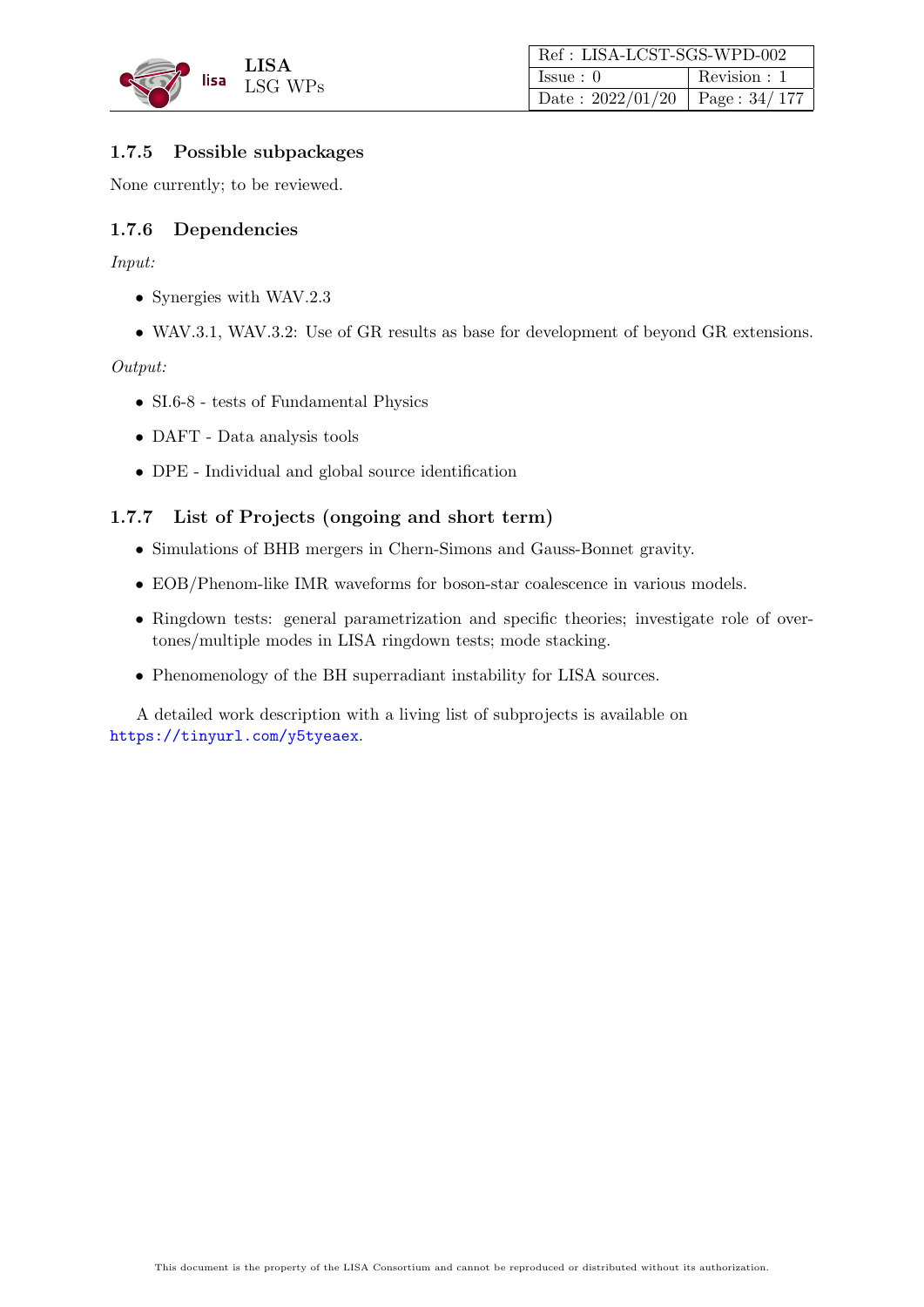

| Ref: LISA-LCST-SGS-WPD-002          |                      |  |
|-------------------------------------|----------------------|--|
| Issue:0                             | $\vert$ Revision : 1 |  |
| Date: $2022/01/20$   Page: $35/177$ |                      |  |

## 1.8 WAV.4: Galactic binary waveforms

### 1.8.1 Overview and goals

There should be tens of millions galactic binaries emitting in the frequency band of 0.1–100 mHz. They include interacting AM CVn stars, ultra-compact X-ray binaries, detached double white dwarfs, double neutron stars, white dwarf/neutron star binaries, and likely also black holes with neutron star or white dwarf companions. Among those systems, tens of thousand will be well be dependent of the companions. resolvable with LISA. Each will be observable during the entire mission, with a SNR  $\propto \sqrt{T_{\text{obs}}}$ . The signal will be essentially monochromatic, so that its phase should be well approximated by the Taylor expansion:  $\phi(t) = \phi_0 + 2\pi t (f_0 + \dot{f}_0 t/2 + \ddot{f}_0 t^2/6 + ...)$ . In some cases  $\dot{f}_0$  will be measurable, and for a small number of sources  $\ddot{f}_0$  will be measurable, too.

The work of WAV.4 consists mostly in improving the knowledge of the link between the dynamics of the binaries and the values of  $f_0$ ,  $\dot{f}_0$  and  $\ddot{f}_0$ , in order to inform GB searches and enable the extraction of their astrophysical features—either from the GW signals alone or in combination with electro-magnetic counterparts. Specific goals are to

- enable the triggering of alerts for multimessenger astronomy with accurate localizations;
- enable the extraction or constraining of system parameters when combining GW data with electromagnetic observations; and
- enable the development of fast waveform generation tools required to facilitate analysis of the  $\mathcal{O}(10^4)$  observable binaries.

### 1.8.2 Deliverables

- Code, documentation, and scientific papers reporting numerical and analytical methods for calculating the frequency evolution for the different types of binaries.
- Documents and scientific papers giving parametric phenomenological expressions for  $f_0$ and  $\hat{f}_0$ , including systematic effects that are currently not very well understood.
- A fast waveform generator (method, code and documentation) incorporating all relevant effects.

### 1.8.3 Description of work

Past studies have devised a frequency-domain model for galactic binaries measured by LISA; obtained understanding of the effect on  $f_0$  of mass transfer dynamics and tidal effects in accreting circularized white dwarfs binaries; investigated hierarchical systems; and explored the complementarity of GW and electro-magnetic observations.

The immediate workplan is to start with an in-depth review of relevant literature concerning mass transfer dynamics and tidal effects, triplet or quadruplet hierarchical systems, and resonant effects. Input on these will be solicited from the community via the AstroWG. Then, within the first year of work, the goal is to identify all currently missing effects relevant for the determination of  $f_0$ ,  $\ddot{f}_0$ ,  $\ddot{f}_0$ . These include

- mass transfer (for white dwarf binaries)
- tidal effects and resonances
- eccentricity corrections
- perturbation from outer bodies (for hierarchical systems)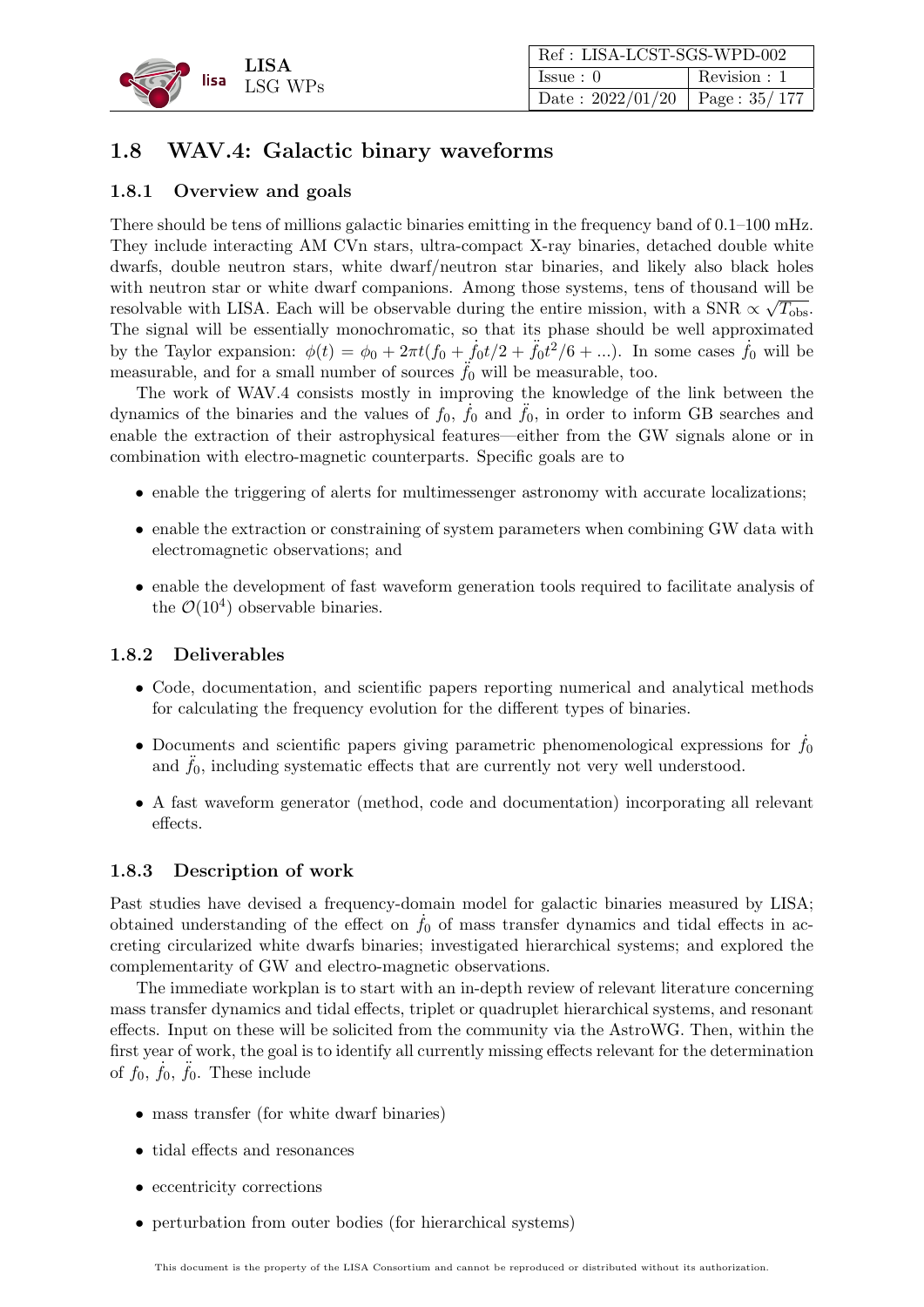

• 1PN corrections (at least for systems involving NSs or BHs)

Within the second and third years of work, the goal is to design reliable orbital models that take all above effects effects into account. As part of this, we will derive and solve the differential equations that govern the evolution of the frequency and other time-dependent system parameters, and produce code that generates the corresponding waveforms. At the same time, again soliciting community input via the AstroWG, we will explore the relevance and importance of any missing physical or astrophysical effects.

In the longer term, the objectives will be to (1) develop a parametric phenomenological waveform model that can be evaluated fast; (2) incorporate any missing physical or astrophysical effects; and (3) interact with the LDC Working Group to assess the quality of parameter extraction and refine the models accordingly

### 1.8.4 Timeframe and workforce requirements

- Now  $-1$  year: Literature review: taking stock of current knowledge and methods; identification of gaps in the literature. Workforce required estimated at 0.25 FTE years.
- $1 3$  year: Design orbital models that take into account all relevant physical effects, and hence produce fully realistic and sufficiently accurate waveforms models. Workforce required estimated at 1 FTE  $\times$  3 years.
- *later:* Computational acceleration: parametric phenomenological waveform models for fast evaluation. Continued review of any missing physical or astrophysical effects. Assessment of parameter extraction biases from model systematics: 1 FTE, indefinitely.

### 1.8.5 Possible subpackages

- WAV.4.1: Astrophysical model
- WAV.4.2: Fast waveform generators

### 1.8.6 Dependencies

Input:

- AstroWG: inventory of all astrophysical effects that must be accounted for and the likelihood of their realization in a particular GB source; and information on population abundance by GB type.
- WAV.1 (waveform modeling requirements)
- MMA.2 (joint analysis methods/tools for electro-magnetic and GW)
- SI.2 (population studies of GW-only GBs)

### Output:

- DPE.5 (tools for detecting un-modeled signals)
- LAP.1 (low latency pipeline on "realistic" data)
- LAP.2 (alert generation)
- LAP.6 (search for un-modeled signals)
- DPE.2 (detection and parameter estimation of GBs)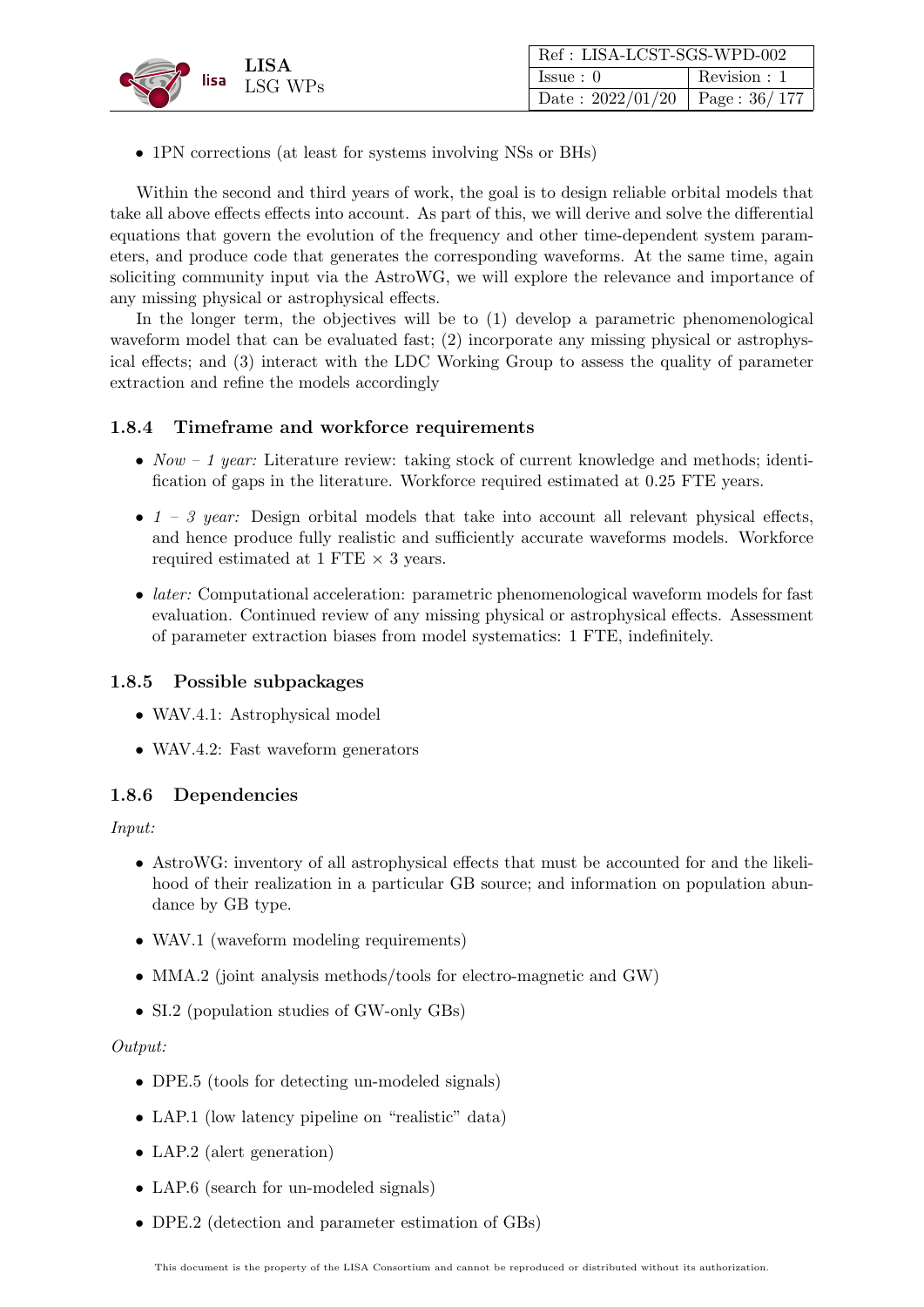

| Ref: LISA-LCST-SGS-WPD-002          |              |  |
|-------------------------------------|--------------|--|
| $I_{\text{ssue}}: 0$                | Revision : 1 |  |
| Date: $2022/01/20$   Page: $37/177$ |              |  |

- CAT (source catalogues)
- MMA.1 (exploration of multi-messenger science with LISA)
- MMA.2 (joint analysis methods/tools for electro-magnetic and GW)
- SI.2 (population studies of GW-only GBs)

### 1.8.7 List of projects (ongoing and short term)

• Literature review and identification of currently missing effects. Solicit community contribution via the AstroWG.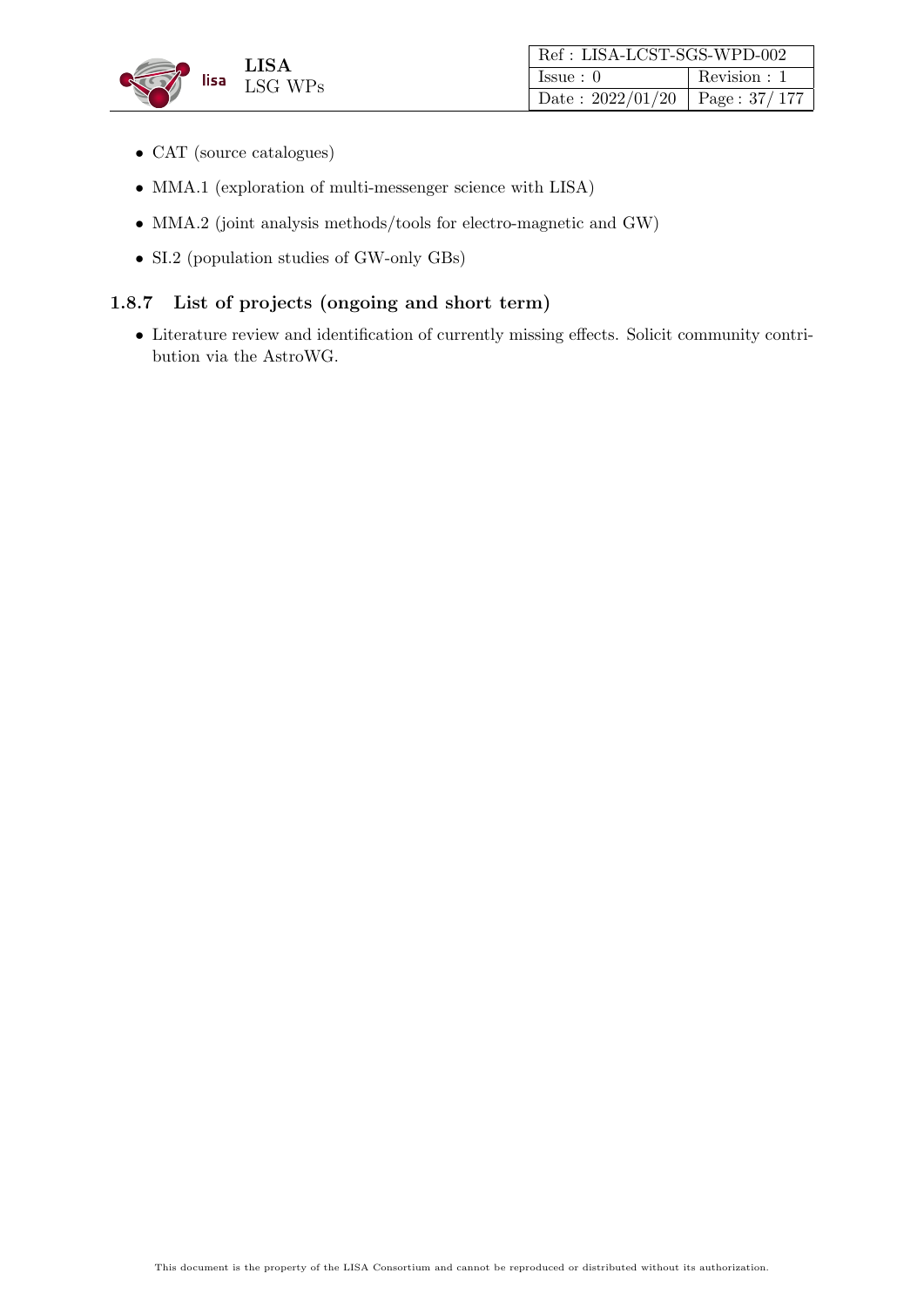

## 1.9 WAV.6: Stellar-origin black hole binaries

### 1.9.1 Overview & Goals

Stellar-mass BH binaries merging in the LIGO/Virgo band may be observable by LISA in their inspiral phase. Merger rates in the LIGO/Virgo band suggest tens/hundreds of such systems may be potentially detectable. However, sufficiently accurate waveforms are necessary to disentangle these sources from the noise, and to correctly estimate their parameters (particularly merger times and sky localization, which are crucial to alert ground-based interferometers, to test GR, and to assess the presence of possible electromagnetic counterparts).

The goals of this WP are to provide accurate and faithful SOBHB waveforms, to enable

- the detection of SOBHBs before merger, and alert ground-based GW detectors in advance;
- the retroactive identification of weak SOBHB inspiral signals in LISA data, based on merger signals detected by ground-based detectors;
- unbiased estimates of source parameters, so as to allow for multi-band astrophysical population analyses, tests of GR (e.g. vacuum dipole radiation) and prompt sky localization for electromagnetic searches.

### 1.9.2 Deliverables

- Analysis to determine the highest PN orders (in phase and amplitude) needed to provide unbiased parameter estimation for the expected astrophysical population of SOBHB, and provision of faithful GR waveforms.
- Method and code for producing long faithful precessing-spin inspiral-merger-ringdown GR waveforms for cross-band detection and parameter estimation.
- Method and code for producing parametrized waveforms allowing for deviations away from GR and for possible interactions with matter/massive perturbers.

### 1.9.3 Description of Work

Assessing the waveform model and code needs will depend on collecting existing inputs on the source populations: how many sources can we expect to detect and at which SNR level? What are the mass, spin and eccentricity ranges to cover? Most importantly, what are plausible eccentricity distributions and what is the maximal eccentricity that the waveforms need to cover? Important updates for the population of SOBHB will be given by the O3 run of LIGO/Virgo, while the expected distribution of eccentricities in the LISA band depends on the formation channel of these systems. Reviewing the literature could be done on a short timescale  $\langle \langle 1 \rangle \rangle$ .

Preliminaries studies by A. Mangiagli and coauthors have assessed the requirements in the PN order for SOBHB observations in the LISA band. The criterion used is a simplified one, relying on the unfaithfulness to estimate the importance of the waveform systematic error. The authors find a tail of events requiring 3PN waveforms, with the bulk of systems requiring 2PN waveforms. A subsequent extension fo the eccentric case found that, for small initial eccentricities  $e \lesssim 0.1$ , the 2PN order is required for terms  $e^2$  and the Newtonian order for terms  $e^6$ . On the timescale of 1-3 yr, these useful results should be revisited by using Bayesian parameter estimation methods, and extended systems with higher eccentricity.

For the waveforms and instrument response of SOBHB, currently two code bases coexist, one developed by A. Klein and one by S. Marsat (implemented in the LDC code). On a short timescale  $\langle \langle 1 \rangle$ , it would be very useful to cross-check these codes. The first code still lacks the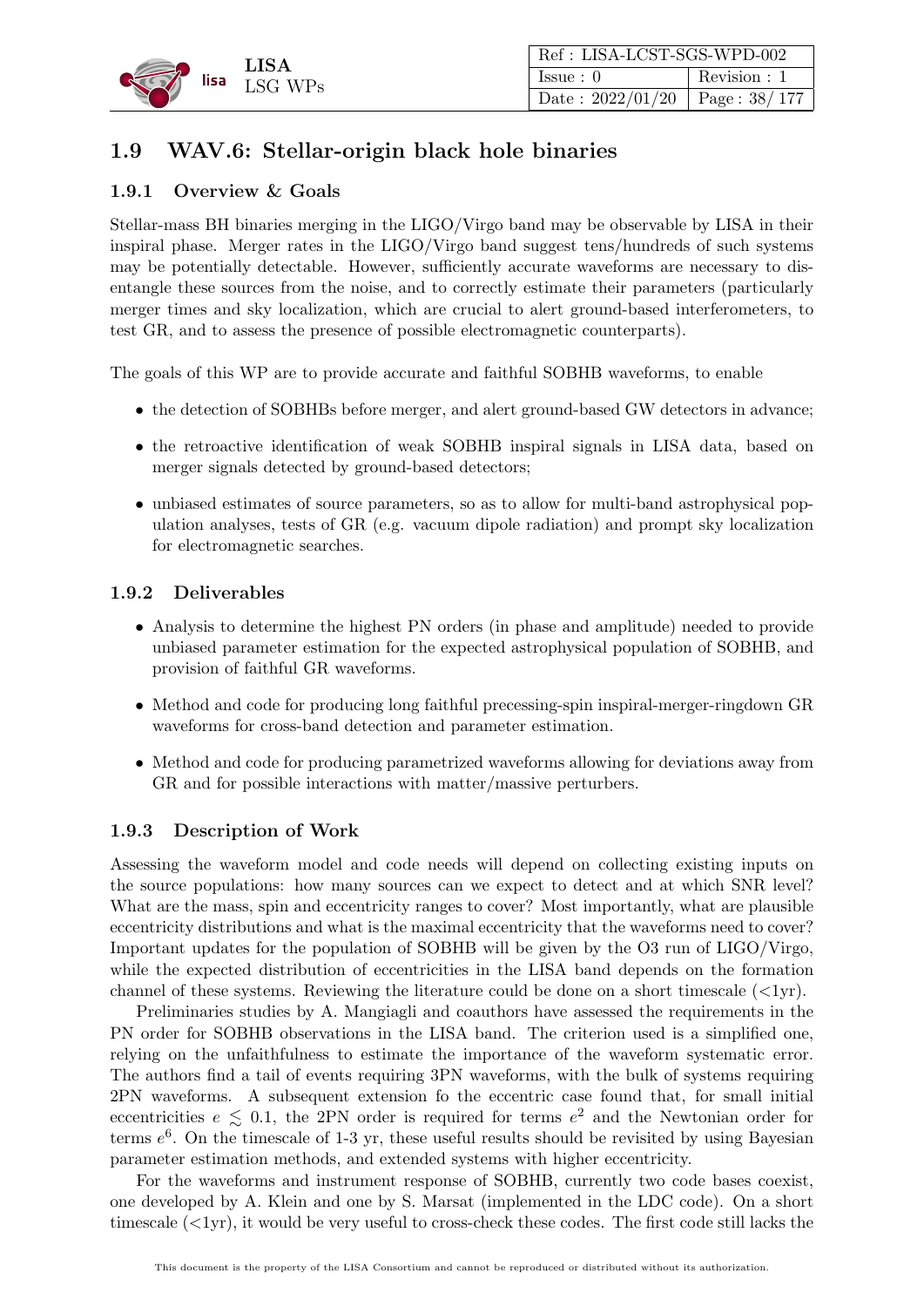| lisa<br>LSG WPs | Ref: LISA-LCST-SGS-WPD-002 |                                     |
|-----------------|----------------------------|-------------------------------------|
|                 | $\text{I}\text{ssue}:0$    | $^+$ Revision : $_1$                |
|                 |                            | Date: $2022/01/20$   Page: $39/177$ |

full instrument response while the second code lacks eccentric waveforms. On a longer timescale (1-3yr), those two codes should be integrated together.

We also want our waveforms to ultimately accomodate for modifications of the baseline GR templates, either of astrophysical origin or from modified gravity. A short-term objective  $\langle \langle 1 \rangle \rangle$ will be to collect information about the modifications of GR signals that our codes and future analyses need to be able to cover. On a longer timescale  $(*5*yr)$ , we will need to implement these modifications in existing codes, in a flexible way.

Multiband observations, combining ground-based detectors and LISA, are a promising extension of the LISA science. We need to assess wether accuracy requirements change when considering multiband observations, that will require hybrid waveforms with both PN and NR information. Previous studies and tools could be revisited to include both bands, and extended to Bayesian analyses. This could be done in  $\lt$  3yr.

### 1.9.4 Time-frame & workforce requirements

- $\bullet$  < 1yr: comparison of existing codes, literature review for the population properties and the GR modifications to consider: 0.5 FTE years.
- 1-3yr: integration of codes with eccentricity with codes with the full instrument response, assessment of waveforms requirements with Bayesian tools, extension to multiband observations:  $1$  FTE  $\times$  2 years.
- 3-5yr: integration of the waveform codes, when ready, in the mission's pipelines: 1 FTE  $\times$ 2 years.

### 1.9.5 Possible sub work-packages

None currently; to be reviewed.

### 1.9.6 Dependencies

Input:

- WAV.1 (accuracy requirements)
- WAV.3.1, WAV.3.2 (late inspiral and merger BHB waveforms)
- AstroWG (population properties of SOBHB)

### Output:

- WAV.3.2 (post-Newtonian results)
- DAFT (common data analysis tools)
- CAT (Source catalogs)

### 1.9.7 List of projects

A list of projects is available at <https://tinyurl.com/lisa-sbhb-waveforms>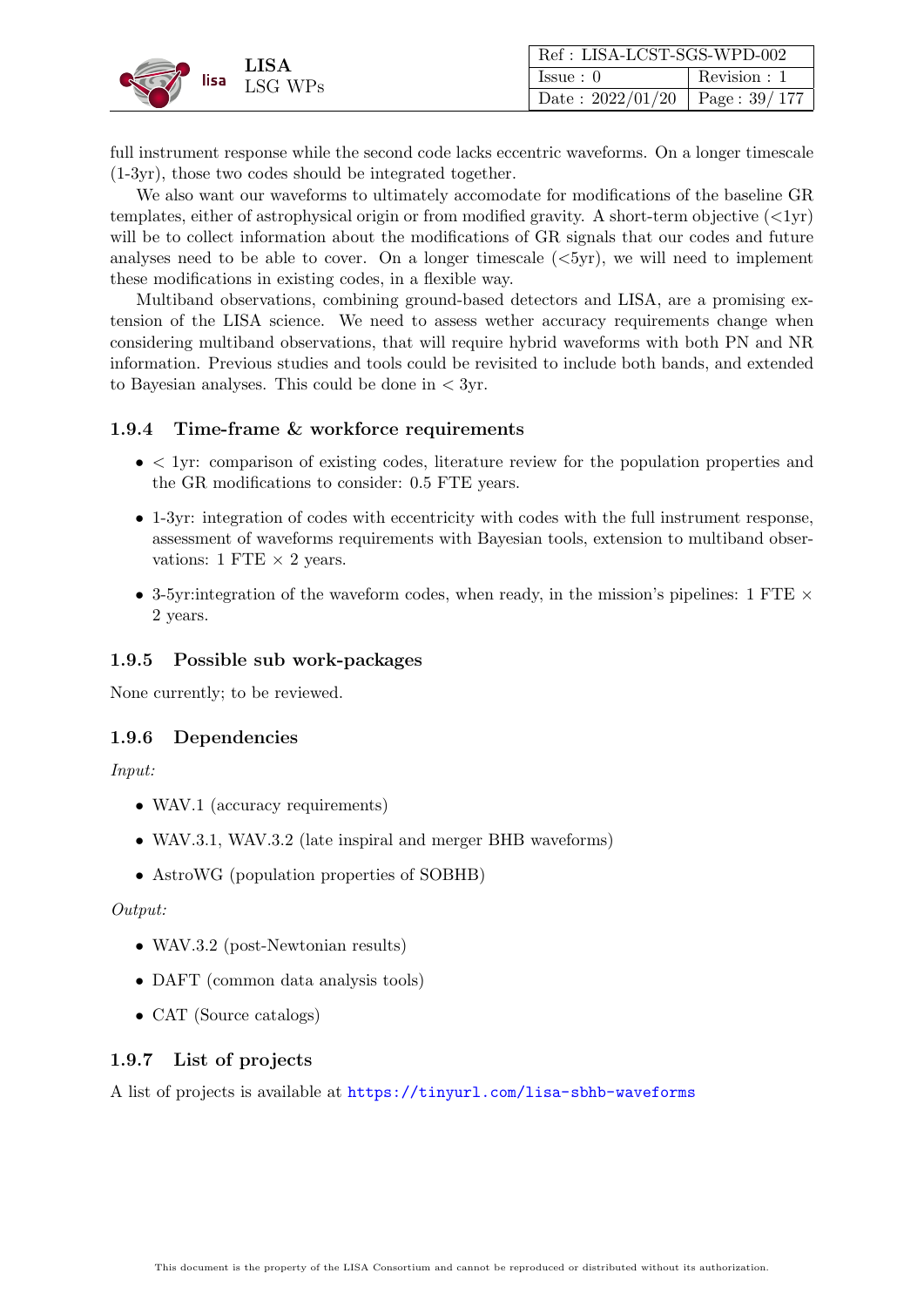

## 1.10 WAV.7: Cosmic strings and other burst-type sources

### 1.10.1 Overview and goals

A number of sources may be observed where the signal is represented by a short duration burst-type waveform. Examples include cosmic-string cusps or kinks and hyperbolic blackhole encounters. More speculative examples include so-called "Bosenova" collapse events, and oscillaton collisions. Preliminary models for some of these source types (in particular, cosmicstring cusps) have been developed in the past for use in mock LISA data challenges. This work package will fully develop, implement, and routinely review and update waveform models for all relevant burst-type sources.

### 1.10.2 Deliverables

- Tools to generate waveforms for each modelled burst-type source type.
- Waveform catalogues for burst-type sources.
- Publications reporting these.

### 1.10.3 Description of work

The work will involve the development of tools to generate waveforms for each burst-like source type. This is a relatively low-priority task, due to the more speculative nature of sources in this category and the relative simplicity of transient searches. The first priority (years 1-2) will be to conduct an initial review of all potential transient sources and their relevance to LISA. Further reviews will be conducted routinely (every 2 years), and additional potential sources will be added to the remit of the work package as they are identified. Specific tasks are as follows.

- Cosmic-string cusps and kinks: A generalized theory for both kink and cusp gravitational waveforms is in hand, and waveforms from simulation have been matched to waveforms from a generalized theory. A general code for producing kink and cusp waveforms given the kink or cusp shape and scale parameters is already available. Outstanding tasks:
	- Conduct a thorough literature review to take stock of extant cusp waveform models.
	- Develop the theory of kink waveform models to be on par with those for cusps.
	- Determine which existing simulation codes exist that can produce waveforms relevant to LISA. Adapt those codes the specific LISA data-analysis environment.
- Other processes involving cosmic strings: Existing cosmic string waveform models have focused on kinks and cusps, where the signal is well understood. This project will develop similar parametrized models for signals from non-cusp or kink signals from cosmic strings. Also, tools exist to produce waveforms from cosmic string collapse to a black hole [https://arxiv.org/abs/1808.06678], but may need to be adapted to the LISA data-analysis environment.
- Hyperbolic encounters of binary systems will produce a transient burst that may be observed by LISA under some circumstances. These sources fall into two primary categories: Extreme-Mass-Ratio hyperbolic encounters, and other hyperbolic encounters. Waveform models for the former are based on black-hole perturbation methods, and for the latter on Numerical-relativity methods. The initial task is to conduct a thorough review of available tools and identify areas where further work is needed.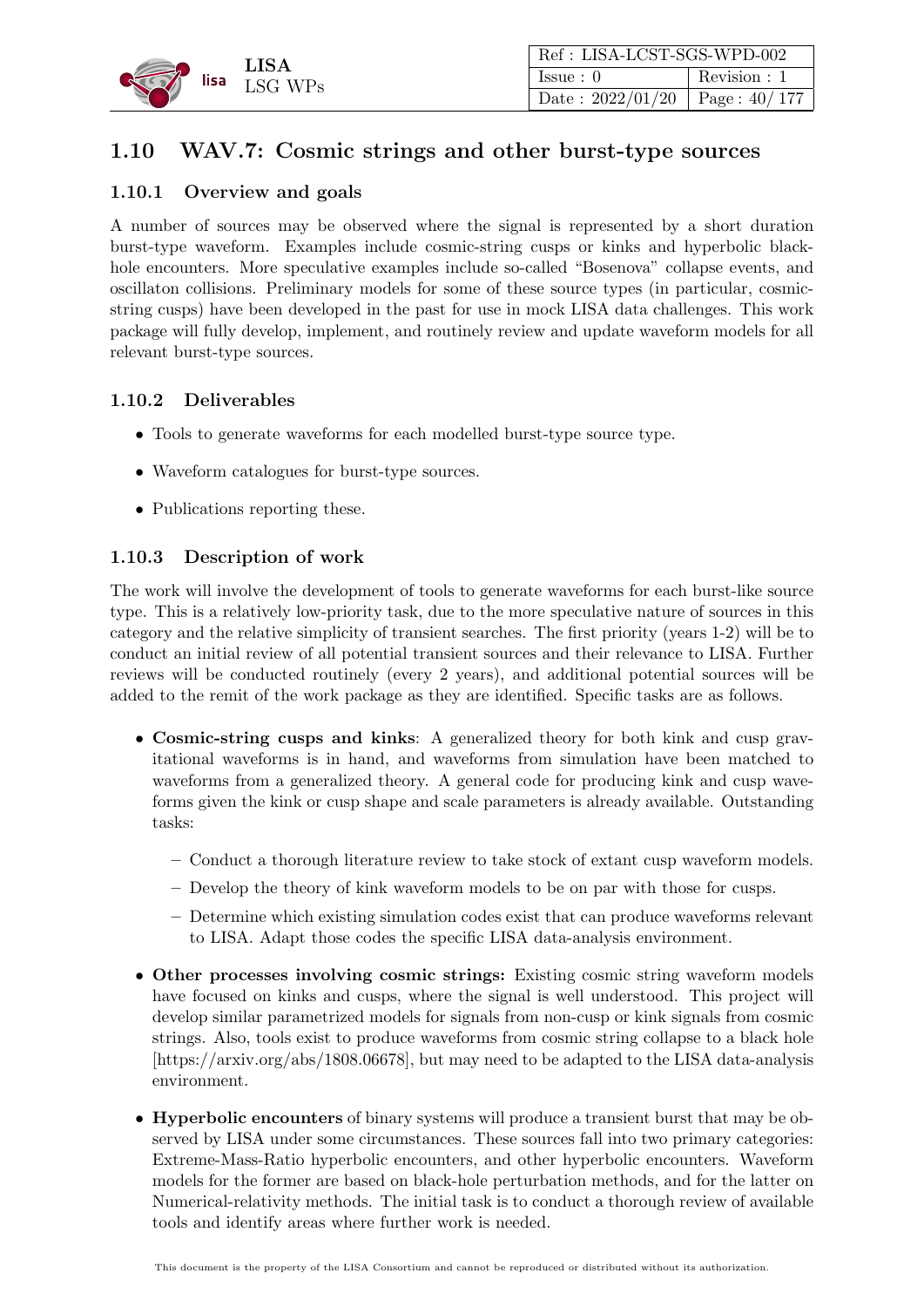

- Waveforms from **Bosenova**: If bosonic clouds exist around black holes due to superradiant build up, they may undergo episodes of collapse due to self-interactions, so called "bosenova", analogous to those observed for Bose Einstein condensates in condensed matter physics. It has been shown (https://arxiv.org/pdf/1505.00714.pdf) that such bursts would have a potentially detectable amplitude, and began work to look for waveforms in the scalar boson case. This project will monitor continuing efforts in this area.
- Waveforms from **oscillaton collisions**: Black holes formed from collisions of oscillatons can produce distinct gravitational wave signals, which, at high compactness, can be more energetic than equivalent black hole mergers (https://arxiv.org/abs/1910.01950). The distinctness of the gravitational-wave signal allows for tests of the existence of exotic compact objects.

### 1.10.4 Timeframe and workforce requirements

All tasks are relatively low priority at the moment. Estimated workforce requirements:

- Waveforms from cosmic string cusps and kinks: 1 FTE year
- Waveforms from other cosmic-string phenomena : 1 FTE year
- Waveforms from cosmic string collapse to a black hole: 0.5 FTE years
- Waveforms from Extreme-Mass-Ratio hyperbolic encounters: 1.5 FTE years
- Waveforms from other hyperbolic encounters: 1.5 FTE years
- Waveforms from Bosenova: 1 FTE year
- Waveforms from oscillaton collisions: 1 FTE year

### 1.10.5 Possible subpackages

- 1. WAV.7.1 Cosmic Strings
- 2. WAV.7.2 Hyperbolic Encounters

### 1.10.6 Dependencies

### Input:

- WAV.1 Waveform Accuracy Requirements
- SI.5 Characterisation of Backgrounds
- WAV.2.2 EMRI Waveforms
- WAV.3.1 (Numerical relativity can compute hyperbolic encounters)
- DPE.4 Detection and parameter estimation of EMRIs

### Output:

- WAV.8 Waveform interface and tools
- LAP.1 Create low latency pipeline to run on "realistic" data
- DPE.5 Analysis of detected unmodelled events
- DPE.9 Detection of modelled transient sources

These dependencies are described diagrammatically in [https://wiki-lisa.in2p3.fr/pmwik](https://wiki-lisa.in2p3.fr/pmwiki/uploads/LSG/flowchart17.pdf)i/ [uploads/LSG/flowchart17.pdf](https://wiki-lisa.in2p3.fr/pmwiki/uploads/LSG/flowchart17.pdf).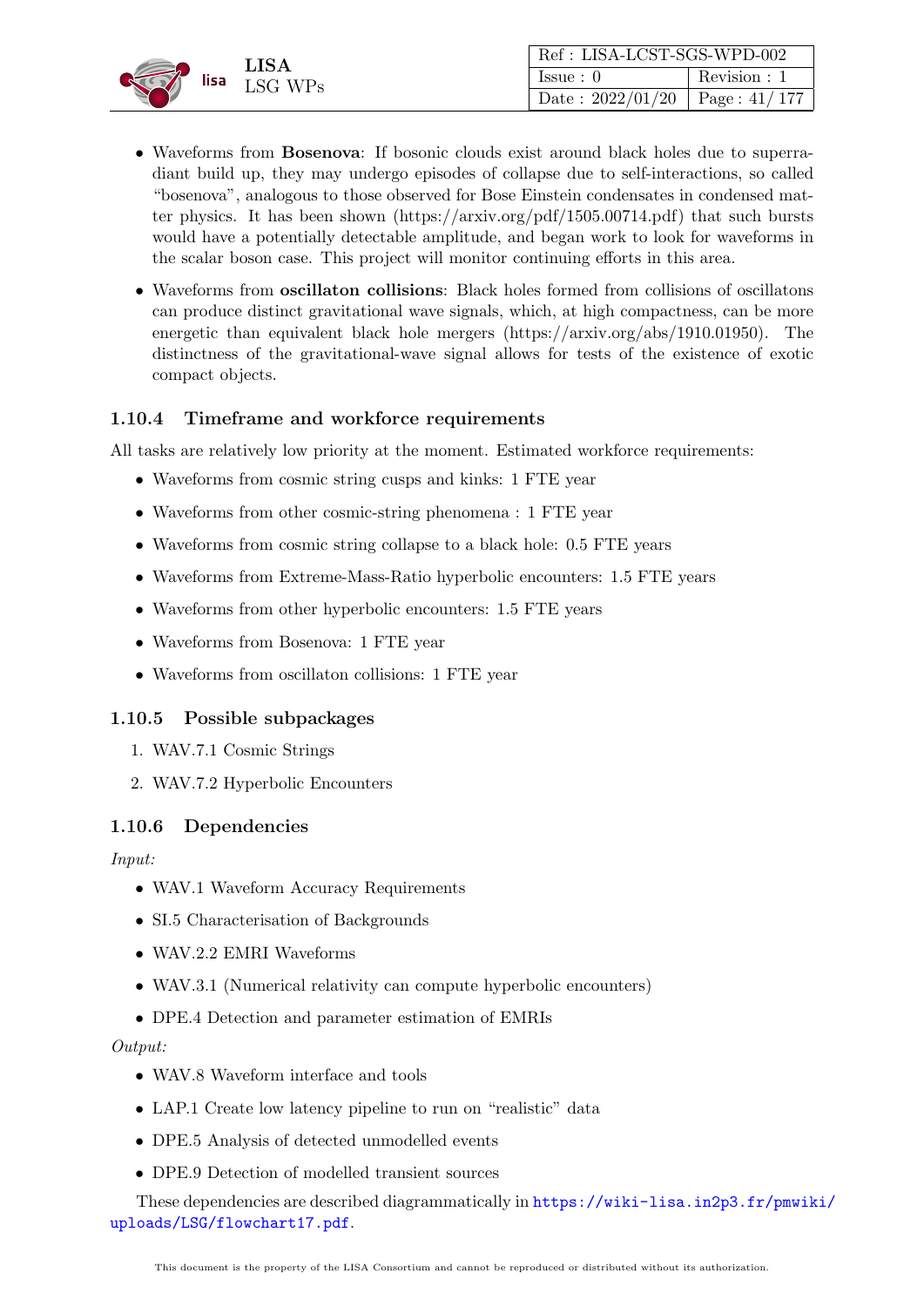

| Ref: LISA-LCST-SGS-WPD-002          |                      |  |
|-------------------------------------|----------------------|--|
| Issue:0                             | $\vert$ Revision : 1 |  |
| Date: $2022/01/20$   Page: $42/177$ |                      |  |

## 1.10.7 List of projects (ongoing and short term)

- $\bullet\,$  Review literature of cosmic-string cusp models; identify required work.
- Develop theory of kink waveform models.
- Review literature of binary hyperbolic encounters; identify required work.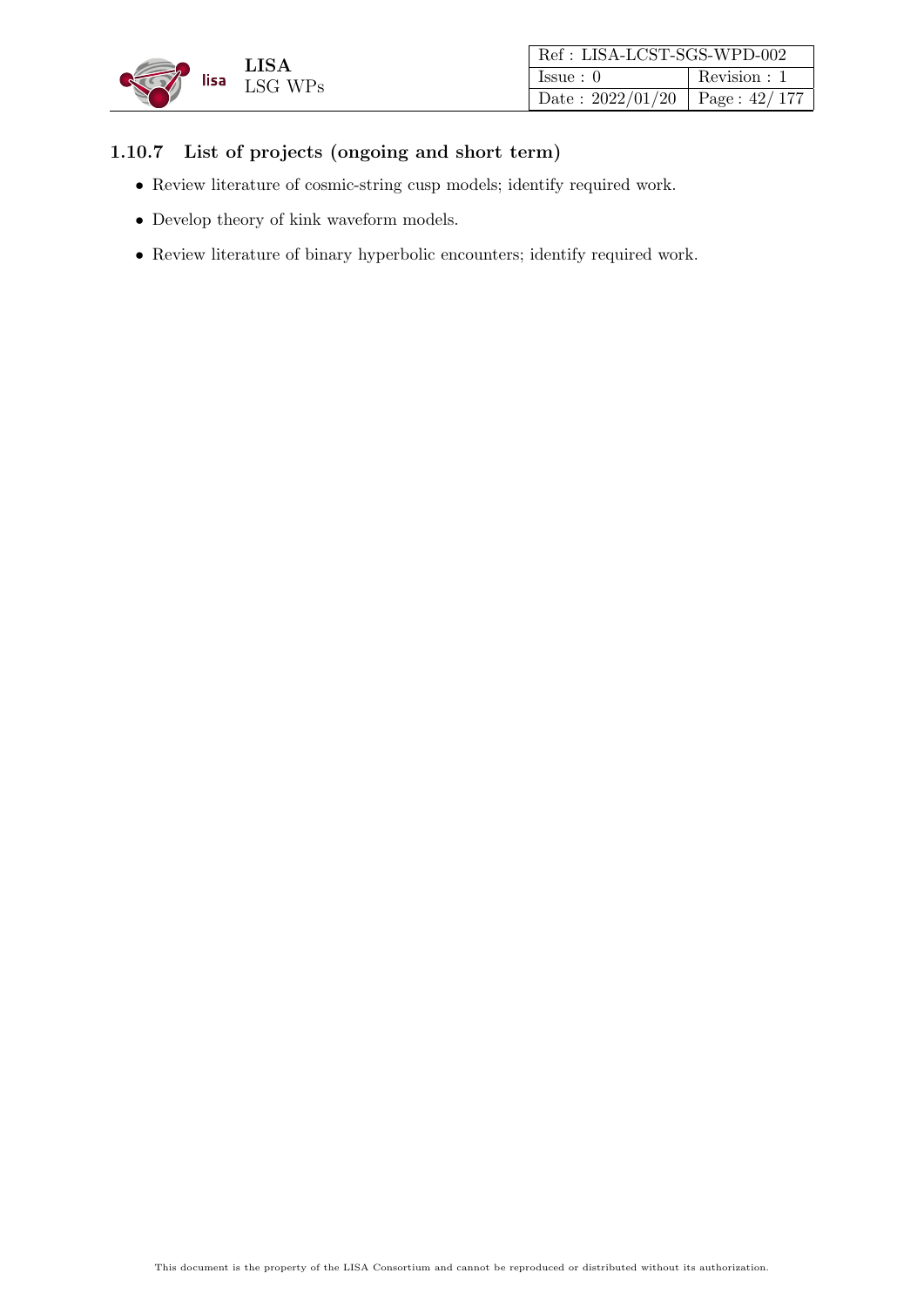

| Ref: LISA-LCST-SGS-WPD-002 |                         |  |
|----------------------------|-------------------------|--|
| Issue:0                    | Revision : $1$          |  |
| Date: $2022/01/20$         | $  \text{Page}: 43/177$ |  |

## 1.11 WAV.8.2: MBHB waveform interface and tools

The purpose of this work package is to lead from the waveform development effort coordinated by WAV.3 to the production of computationally efficient template codes that are integrated into the LISA software environment with well defined interfaces, and are appropriately tested and documented. Two main frameworks exist for constructing computationally efficient waveform models: (1) Reduced-order models (ROM), built either from catalogues of numerical relativity waveforms (often referred to as NR-Surrogate models) or from effective-one-body models, and (2) Phenomenological waveform models, based on piecewise closed-form expressions for the amplitude and phase of spherical-harmonic modes. Both approaches rely on catalogues of numerical relativity waveforms, post-Newtonian and effective-one-body results, and qualitative insight into the phenomenology of the waveforms that are modelled. The development of MBHB EOB and phenomenological waveform models across the entire relevant portion of the parameter space, compliant with the accuracy requirements set by WAV.1, is the goal of WAV.3.2.

Fast waveform models have so far only been built for quasi-circular and aligned-spin binaries. For such systems multi-mode frequency domain EOB-ROM and phenomenological models are available, as well as time domain NR-Surrogates. In the precessing, quasi-circular sector, only NR-Surrogates have so far been calibrated against precessing NR waveforms, and only phenomenological frequency domain models provide fast multi-mode precessing waveforms across the whole frequency spectrum.

The goal of this work package is to extend the availability of fast waveform models across the parameter space, in parallel to progress in work package WAV.3.2. The expectation is that the further development of the three main branches (EOB-ROM, Phenomenological, NR-Surrogates) will increase the cross-pollination between these approaches. Beyond the construction of fast model implementation this will also require the development of unified and flexible interfaces, documentation of the models and tests, and the implementation of waveform reviews that take into account practical data analysis applications, as is already common in the LIGO-Virgo collaboration.

### 1.11.1 Deliverables

- 1. Implementation of the IMRPhenomX-model in LISA software framework which improves on the currently used IMRPhenomPv2 in evaluation speed, accuracy and availability of higher harmonics. Documentation which also reports testing and optimization with realistic LISA response functions.
- 2. Extension of deliverable 1 to EOB-ROM and NR-Surrogate models.
- 3. The construction of new EOB-ROM and NR-surrogate models (based on WAV.3.1+2), including eccentricity effects.
- 4. Optimization of the models and the LISA response for these models, including hardware acceleration.
- 5. Guidelines for waveform review procedures, software tools, and the actual reviews.
- 6. Implementation of practical strategies to accelerate data analysis applications of waveform models, e.g. through acceleration of match calculations in a broader sense (e.g. using reduced order quadrature, multi-banding interpolation or alternative methods), joint tuning of models and parameter estimation pipelines, hierarchical model versions that allow tuning of accuracy versus speed, or entirely new ideas. This will need to be developed jointly with data analysis work packages and focus on waveform aspects.
- 7. Continuous adaptation of deliverables 1-6 to new waveform models.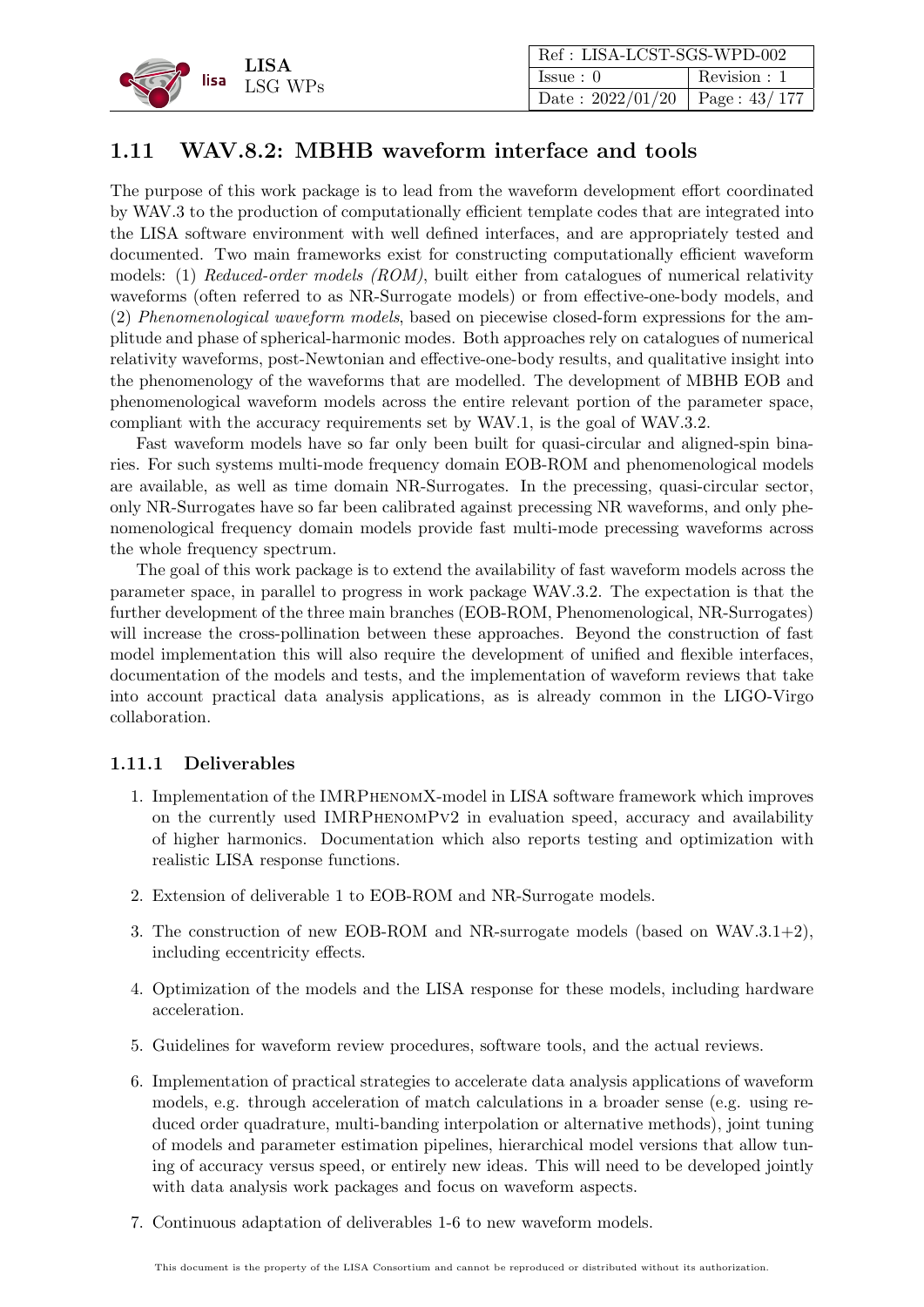

| Ref: LISA-LCST-SGS-WPD-002          |              |  |
|-------------------------------------|--------------|--|
| $I_{\text{ssue}}:0$                 | Revision : 1 |  |
| Date: $2022/01/20$   Page: $44/177$ |              |  |

### 1.11.2 Description of work

The first *short-term* priority is to integrate the IMRPHENOMX family into the LISA software environment and test evaluation speeds of the LISA response. This will also provide a mechanism for inclusion of further waveform improvements as they become available. Specific tasks include the development of a compatibility package that allows to compile LALSuite waveform models as standalone code with C and Python interfaces; testing and optimization with realistic LISA response functions; and conducting rigorous accuracy evaluations. Work on integrating currently available EOB-ROM and NR-Surrogate models can proceed at least partially in parallel, depending on available resources. A GPU-accelerated version of the non-precessing PhenomHM model is already available, and an extension to the current generation of precessing multi-mode phenomenological models is foreseen for the near future. A key issue at this stage is the provision and documentation of unified waveform interfaces, which are foreseen to be based on recent work on waveform conventions aimed at ground-based detectors, including extensions arising from the more complex LISA detector response.

The construction of efficient waveform models across the plausible MBHB parameter space within the next decade constitutes a formidable challenge and will benefit from a higher level of coordination. An important mid-term goal is to develop a more detailed model upgrade plan (in the form of a living document), which highlights opportunities for joint work between groups working on different modelling approaches, and addresses the final challenge to provide robust and computationally efficient generic MBHB waveforms (eccentric and precessing). A realistic development plan depends to some degree on achieving the short-term deliverables (1 and 2), and on recent work to construct the first (and rather new) generation of multi-mode precessing waveform models. In parallel, deliverables 1 and 2 need to be followed up by developing review procedures, and a code base for test codes etc., taking advantage of tools developed for the construction of individual waveform models. Waveform reviews are foreseen to act as a central hub for synergies between different branches of waveform development.

The time scale of constructing new EOB-ROM and NR-Surrogate models will depend on progress in WAV.3.1 and WAV.3.2. Improved insight into waveform phenomenology is needed when extending models to eccentric and eccentric+precessing binaries, in particular to reduce the number of numerical relativity simulations required to explore these higher dimensional parameter regions. The optimization of waveform models and data analysis applications include:

- Code Optimisation
	- Accelerated interpolation for multi-banding.
	- Accelerated evaluation of special functions.
	- General code optimisation.
	- GPU implementations.
	- Tuning of multi-banding threshold parameters (tradeoff of accuracy and speed).
- Development of hierarchical modelling strategies

Waveform models do not necessarily have to satisfy accuracy standards that are appropriate for the loudest events across the whole parameter space. Instead, local models may be calibrated for the loudest events, which are more accurate than models with a larger validity range across the parameter space.

• Tunable parameters in waveform models

Optimisation of computational efficiency needs to be applied to data-analysis workflows, not only to waveform evaluation. Tunable parameters in waveforms, which trade between speed and accuracy, can be dynamically adjusted, e.g. accuracy could be relaxed in the burn-in phase of a parameter-estimation simulation, or adjusted as a function of SNR.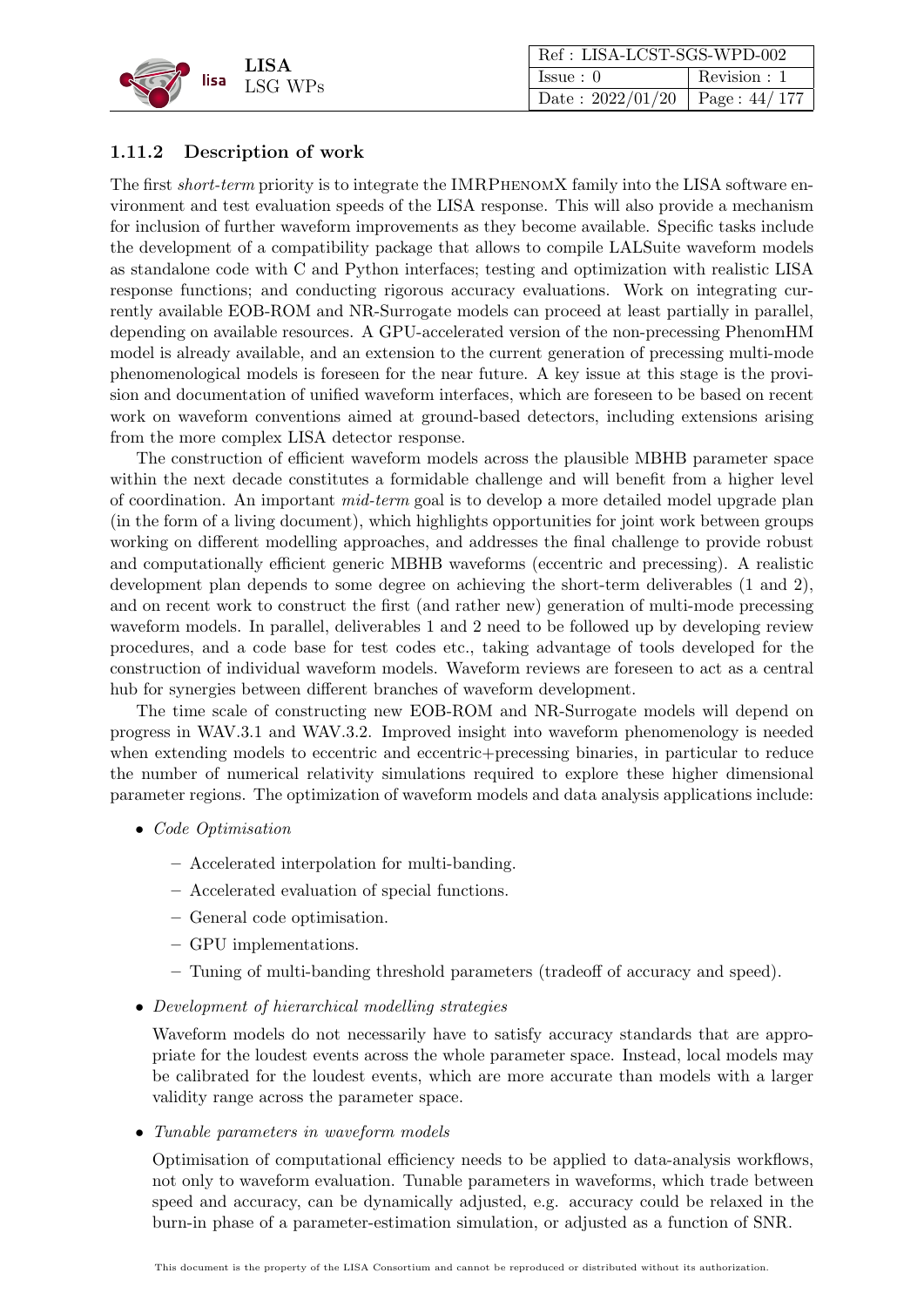

| Ref: LISA-LCST-SGS-WPD-002          |              |  |
|-------------------------------------|--------------|--|
| $I_{\text{ssue}}: 0$                | Revision : 1 |  |
| Date: $2022/01/20$   Page: $45/177$ |              |  |

The *long-term* goal is summarized by deliverable 6: the continuous adaptation and optimization of models and their integration into the LISA data analysis workflow.

### 1.11.3 Timeframe and workforce requirements

- Development of a compatibility package for existing waveforms of the LIGO Algorithm Library (LAL), 0.5 FTE-years.
- Testing and optimization with realistic LISA response functions, 0.5 FTE-years.
- Extension to ROMs and NR-Surrogates in the time and frequency domains, 0.5 FTE-years.
- Initial optimization including GPU implementation of current models 1 FTE-year.
- Implementation of first waveform reviews. Will require volunteers from several research groups.
- Development of strategies to accelerate waveforms specifically for data analysis applications (deliverable 6), 0.5 FTE  $\times$ 2 years, continuous upgrades afterwards.

FTE numbers are estimates of minimal requirements, further community involvement is expected. The timescale of the routine incorporation of new waveform models (deliverables 3 and 7) will depend on the progress in WAV.3.2 and will require a major effort and commitment from several research groups at least for several years, at least 2 FTE per year.

### 1.11.4 Possible subpackages

None currently; to be reviewed.

### 1.11.5 Dependencies

### Input:

- Accuracy requirements from WAV.1,
- NR waveforms from WAV.3.1 and public catalogues,
- Improved analytical waveforms from WAV.3.2, e.g. spinning post-Newtonian eccentric waveforms as a basis for modelling,
- Models for LISA instrument and/or TDI response (LDPG)
- Representation and interface for data analysis algorithms, including tunable parameters (from DAFT).

### Output:

- WAV.1 (waveforms for accuracy studies),
- WAV.3.3 (base waveforms for non-GR modifications),
- WAV.3.1 (feedback on where NR waveforms are most beneficial for model calibration),
- WAV.3.2 (feedback on requirements for further analytical developments).
- DAFT
- LLA
- DPE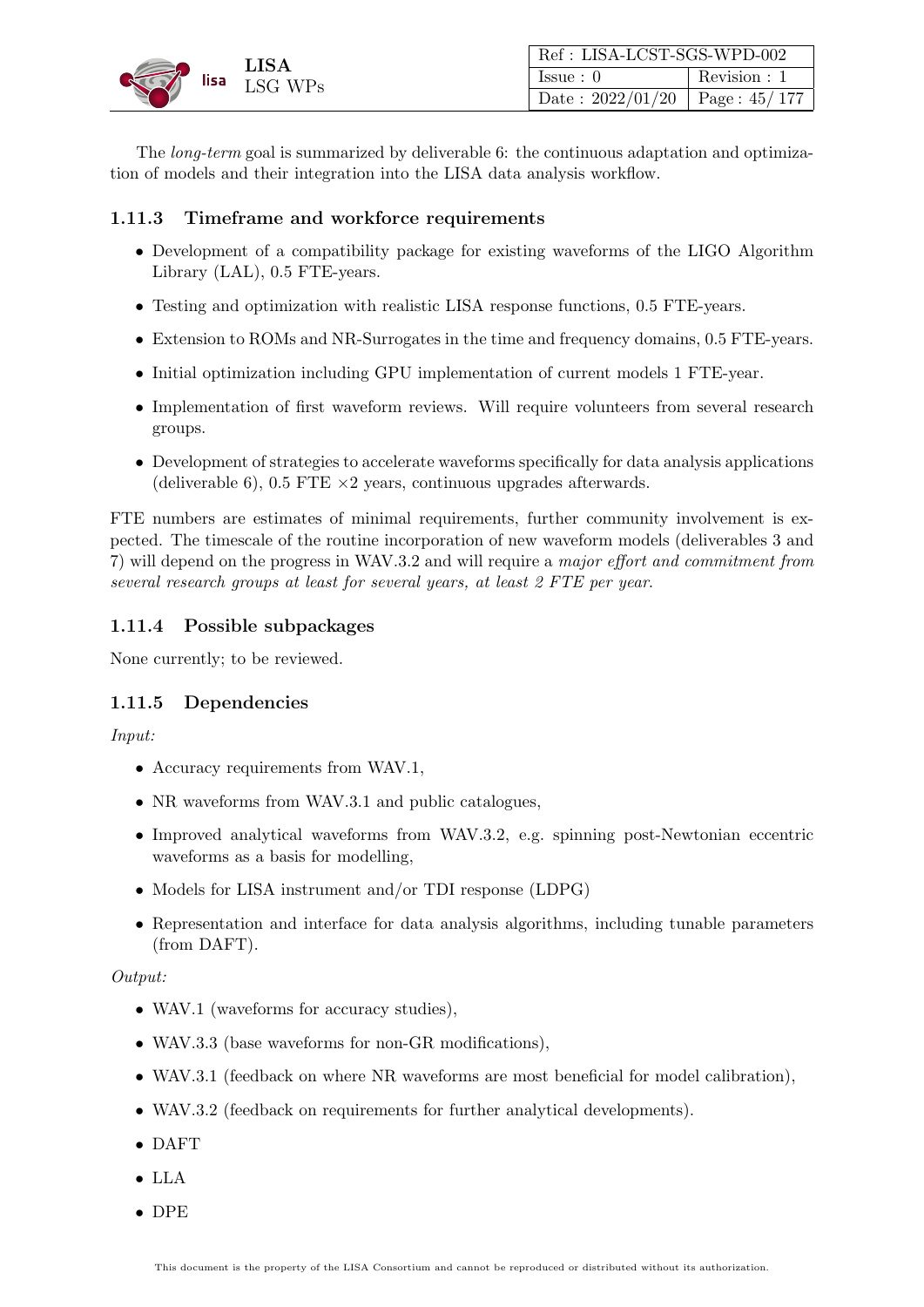

| Ref: LISA-LCST-SGS-WPD-002          |                      |  |
|-------------------------------------|----------------------|--|
| $I_{\text{ssue}}: 0$                | $\vert$ Revision : 1 |  |
| Date: $2022/01/20$   Page: $46/177$ |                      |  |

## 1.12 WAV.8.3: EMRI Waveform interface and tools

### 1.12.1 Overview and goals

The ongoing gravitational self-force program will produce EMRI waveform models that are highly accurate but computationally intensive, and hence ill suited for direct use in data analysis algorithms. These must be converted into or approximated by template models that are i) efficiency-oriented, ii) end-to-end from source parameters to detector response, and iii) extensive in their description of both intrinsic and extrinsic effects. The semi-relativistic "kludges" are existing examples of template models, but are still suboptimal in terms of both speed and accuracy. Computational strategies for comparable-mass binaries, such as the construction of reduced-order-modelling surrogates, cannot be naively applied to the EMRI problem either. This work package addresses the development of efficient template models that are tailored to the unique nature of EMRI signals, as well as the source-specific analysis techniques that will be used to detect and characterise such signals. The main goals can be summarized as follows:

- Interface kludge models with the present data analysis framework through the LDC, placing emphasis on generalisability to future work.
- Identify the optimal strategy or strategies for interfacing template models with new data analysis algorithms, and coordinate development efforts in both areas.
- Construct computationally efficient and fully relativistic template models.

### 1.12.2 Deliverables

- Fast (sub-sec) and accurate (sub-rad) template models, including some combination of:
	- Integrated treatment of resonances
	- Non-GR and environmental effects
	- Direct generation in some reduced representation
	- Integrated full or approximate TDI response
	- Parallelised implementation for high-performance computing
- Technical documents and/or papers reporting these models.

### 1.12.3 Description of work, timeframe and workforce requirements

• Kludge models for LDC and science interpretation. Implementation and maintenance of kludge models—specifically, the augmented analytic kludge (AAK)—for interim work on generating and analysing LDC data sets, and on science interpretation. Task is largely completed.

Specific Deliverables: Standalone  $C/C++/Py$ thon implementation of AAK, including features such as approximate TDI response and native GPU version. Interface to LDC code.

Timeline: AAK will be maintained until kludges are phased out (over the next few years).

Estimated workforce requirements: 0.05 FTE, each year

• Fast framework for fully relativistic waveforms. Identify and develop computationally efficient methods of generating individual waveform components (self-forced inspiral and phase trajectories, and instantaneous mode amplitudes).

Specific deliverables:

– Methods and code for interpolating generic Kerr self-force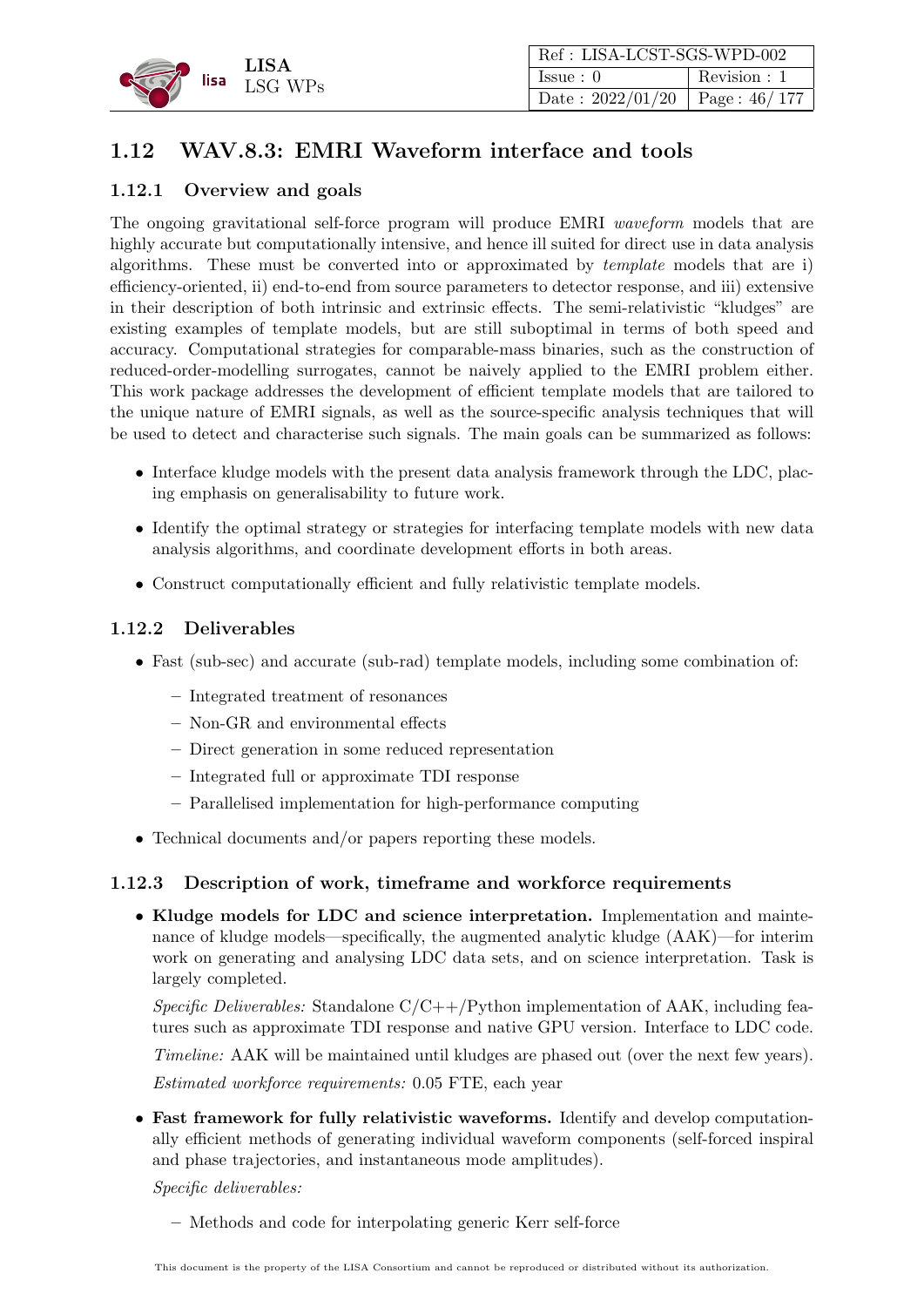

- Methods and code for fast evaluation and summation of Teukolsky mode amplitudes, e.g., neural-network interpolation, high-order PN expansions
- Implementation of combined framework, possibly with parallelisation

### Timeline:

- Self-force interpolation: Requires generation of first-order Kerr data; initial investigations and preparatory work could be done over the next 1–2 years.
- Mode amplitudes: Two methods being developed in parallel, and are potentially complementary. Neural-network interpolation is for Schwarzschild eccentric first, but should be available within next 3 months. 5PN expansions are for generic Kerr (but with limited validity), and should be available within next 3–6 months.
- Combined framework: Requires all other components to be available; could take 2–5 years.

Estimated workforce requirements: Self-force interpolation:  $0.5$  FTE  $\times$ 2 years; mode amplitudes: 0.5 FTE  $\times$ 2 years; combined framework: 2 FTE  $\times$ 4 years.

• Integrable resonance models. Develop an efficient modular treatment of transient and tidal resonances. The former is a priority, as it is prerequisite for completion of previous task (fast framework for GR waveforms).

Specific deliverables:

- Methods and code for evolving through resonance jumps, including schemes for smooth switching between long- and short-term orbital evolution
- Methods and code for interpolating over resonance jumps (speculative), assuming negligible loss of accuracy
- Integration of transient and tidal resonance into above fast waveform framework

### Timeline:

- Transient resonance models: Requires self-force interpolant, but could rely on toy self-force model first; initial investigations and preparatory work could be done over the next 1–2 years.
- Tidal resonance models: Lower priority. Investigation of prevalence, impact, and ad hoc approaches to data analysis is underway, and should be completed within next 6–12 months.

Estimated workforce requirements: Transient resonances: 1 FTE  $\times$  2 years; tidal resonances:  $0.25$  FTE  $\times$  4 years

• Compressed or sparse waveform representations. Computational cost in EMRI data analysis is dominated not only by waveform generation, but also by operations on the lengthy vectors. This task addresses the direct generation of waveforms in compressed or sparse representations.

Specific deliverables:

- Code for generating waveforms directly in compressed (local) representations: ROM surrogates + reduced-order quadratures, ROM with neural networks
- Methods and code for generating waveforms directly in sparse (global) representations: Frequency domain (traditional), discrete Fourier and/or short-time Fourier transforms (exact), wavelet transforms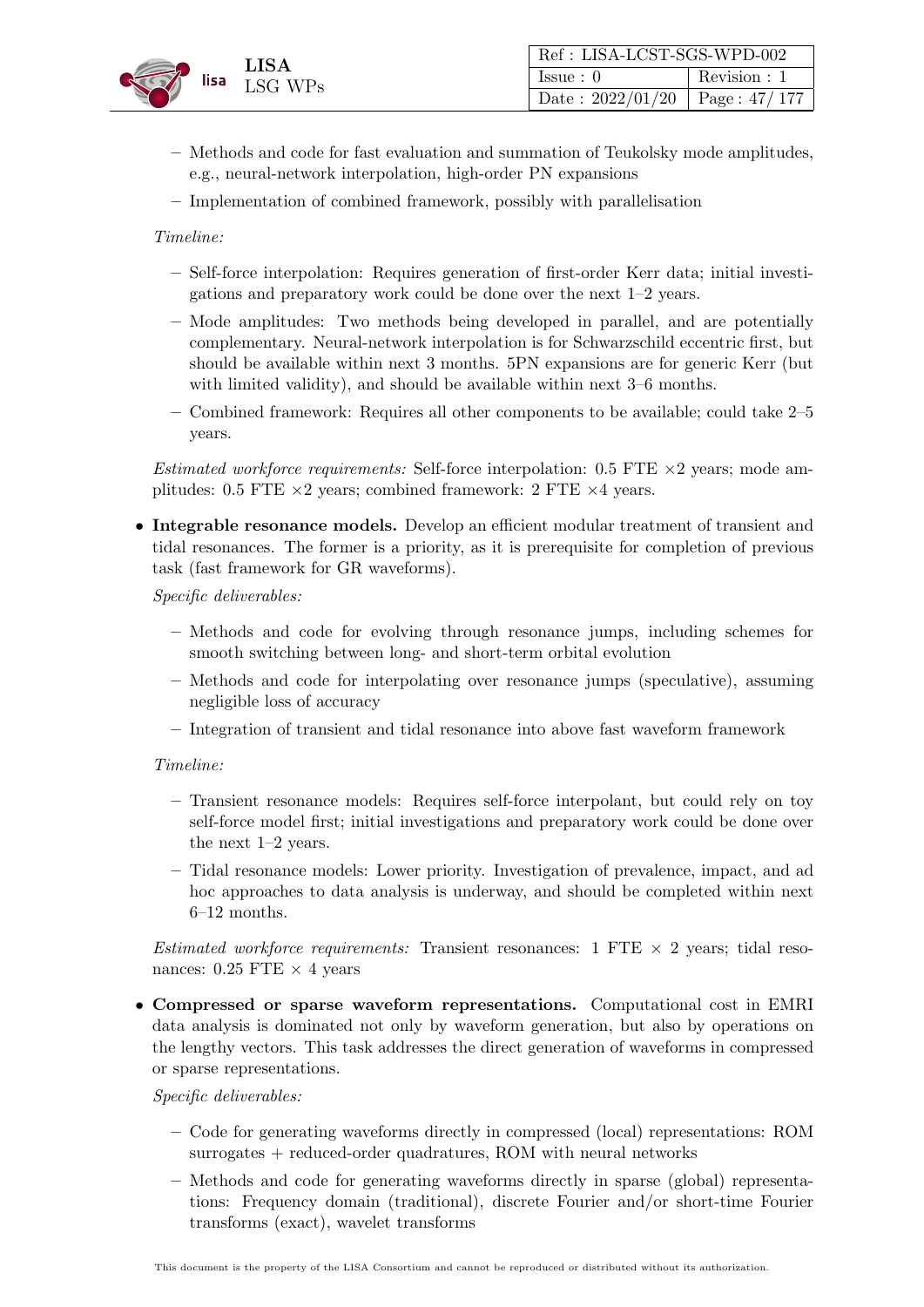

– Compressed or sparse representations of above fast waveform framework

Timeline: Task has lower priority than waveform generation. Compressed representations are unlikely to scale up to any significant fraction of EMRI parameter space, but could be explored for localized analysis applications over the next 1–2 years. Sparse representations are being investigated, and some results should be available within next 6–12 months.

*Estimated workforce requirements:*  $0.25$  FTE  $\times$  4 years

• Fast TDI response models (EMRI-specific). Application and possible adaptation of TDI response models to EMRIs, and assessment of their adequacy in terms of both speed and accuracy.

Specific deliverables:

- Fast and accurate EMRI-specific TDI response model
- Integration of TDI response model with above fast waveform framework
- Assessment of overall template model performance for data analysis

Timeline: Task has reasonably high priority, since existing LDC implementations of approximate TDI response seem to lack speed and/or accuracy (even in the case of MBH waveforms, with much fewer harmonics). Should ideally be completed within next 6–12 months, but will likely be delayed to 1–2 years due to lack of manpower.

Estimated workforce requirements: 1.0 FTE  $\times$  2 years

### 1.12.4 Possible subpackages

None currently; to be reviewed.

### 1.12.5 Summary of Dependencies

- From WAV.1: Accuracy requirements
- From WAV.2.2: Models or data for generic Kerr self-force to second order, and/or for inspiral and phase trajectories to post-1-adiabatic order
- From WAV.2.2: Data for instantaneous mode amplitudes to adiabatic order, assuming this is accurate enough
- From WAV.2.3: Models for non-GR and environmental effects
- From LDPG: Models for LISA instrument and/or TDI response
- From LAP.4: Representation and interface for data analysis algorithms

### 1.12.6 List of projects (ongoing and short term)

- Completion of kludge models for LDC and science interpretation
- Demonstration of fast waveform framework (with neural-network amplitudes) for eccentric orbits in Schwarzschild
- 5PN amplitudes for generic Kerr inspirals
- Preliminary investigation of tidal resonances
- Preliminary investigation of sparse representations
- Preliminary investigation of fast TDI response models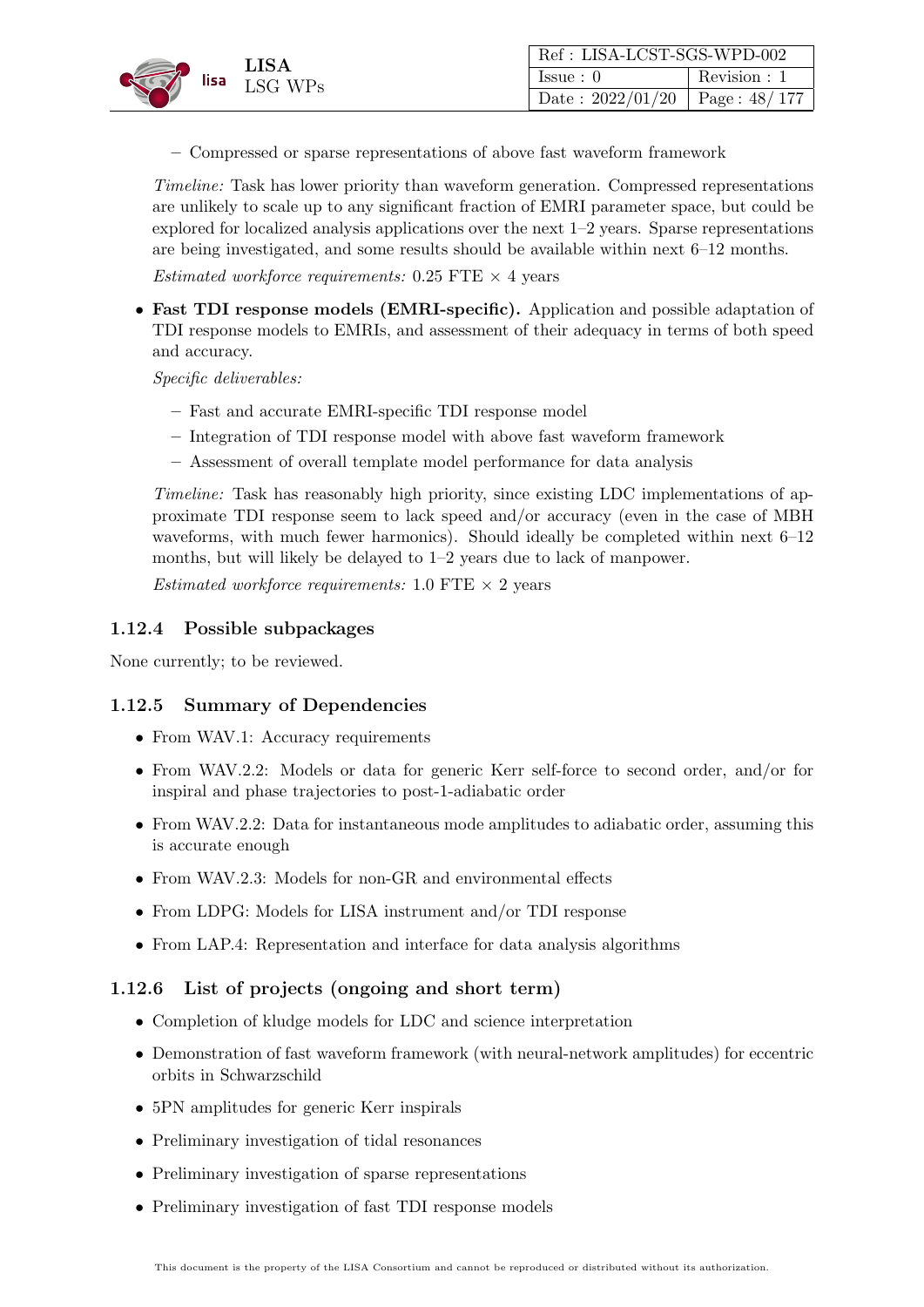## Chapter 2

# DAFT – Data analysis framework and tools

## 2.1 DATA ANALYSIS FRAMEWORKS AND TOOLS

This section describes a number of work packages and deliverables associated with data analysis tools in general. In particular, an overarching goal of this work package is to form a common framework for testing data analysis methods and prototyping the data analysis pipelines. The main aim is production of level  $2 (L2)$  and level  $3 (L3)$  data sets and partially testing alternative approaches to production of level 1 (L1) data sets. The developed tools will also serve to analyse instrument performance and extract scientific conclusions from LISA data. Wherever possible, we will aim to produce common tools with broad enough interfaces to allow them to be used in multiple contexts, thus minimising duplication and easing maintenance and testing.

### 2.1.1 Overview and goals

In order to build a consistent and modular data analysis pipeline, all the processing codes have to be implemented in a common framework. This framework should also be the same as the one used for simulation and for preprocessing tasks, given their high level of interaction with the scientific data analysis. The aim of this framework is to ease the interoperability between the various data-processing steps, and ease the execution of the pipeline on arbitrary infrastructure. While its precise functionalities have to be defined in the design phases of the mission along with the DPC, some standard tools can be provided to the community at an early stage to start building a collaborative environment.

We need to identify and build common and key data-analysis algorithms and tools such as Fourier series analysis tools, filtering tools, sampling, optimization and visualization tools. A common reference on those low- or intermediate-level libraries would avoid duplication of efforts to develop them, and ease the comparison of the results obtained by different algorithms at higher level. In order to fulfill its objectives, the library should be modular, easy-to-use, and computationally efficient.

Going one step down: we need to create flexible, efficient, and extensible formats that implement interfaces among data-analysis pipeline elements, and between data-analysis and waveform-generation codes. We need to identify a format to describe astrophysical populations, keeping commonality in the notations and in conventions across various binary systems. We need to leverage future-proof standards (e.g., HDF5, possibly FITS) that have broad adoption, abundant read-write libraries and guarantee of future support. The selected formats should include the provenance and tracking information to ensure provenance of results. A set of tools and methods should also be developed to identify and treat various non-stationary features in the data (gaps, noise fluctuations, lines, glitches).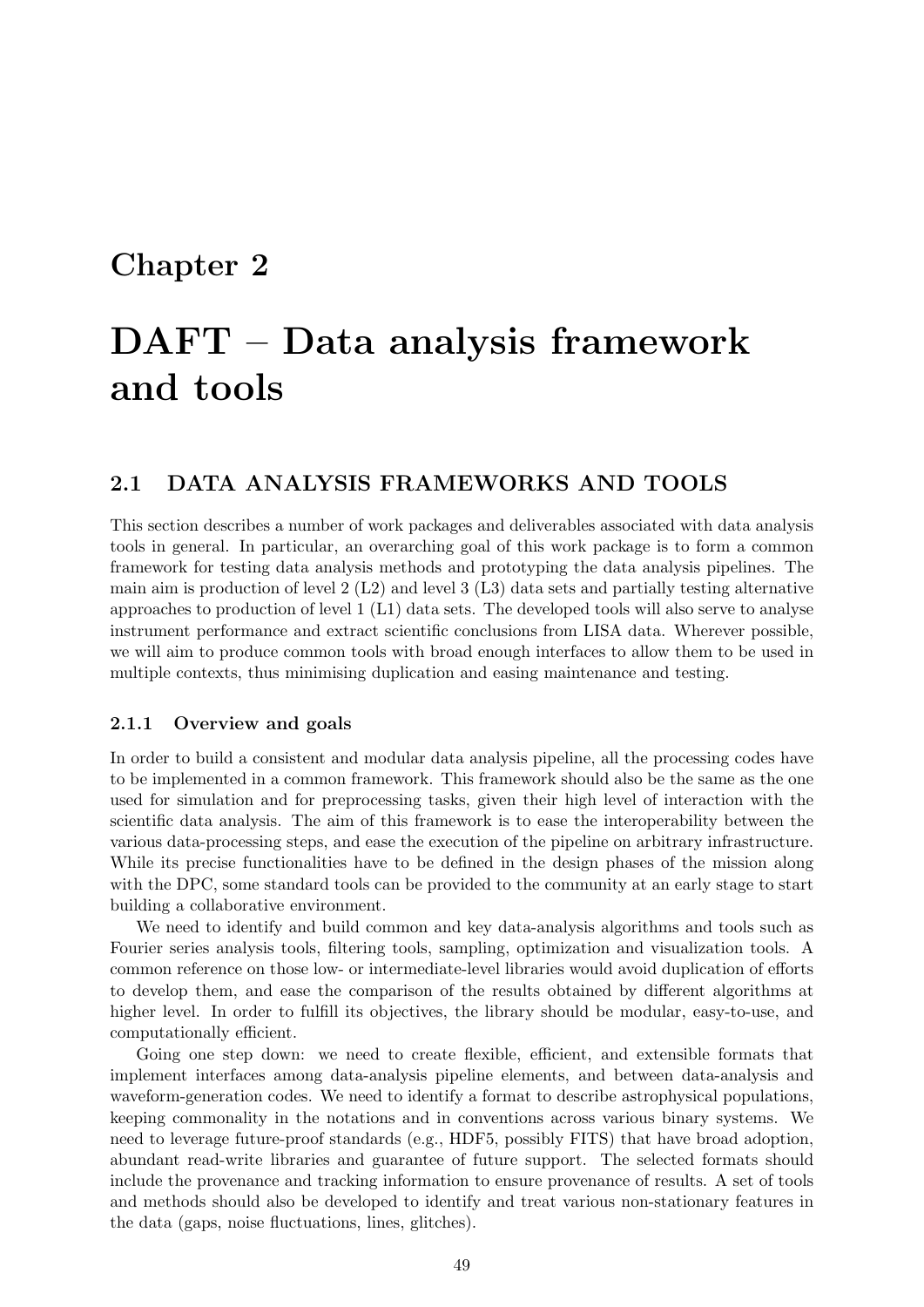

| Ref: LISA-LCST-SGS-WPD-002          |                      |  |
|-------------------------------------|----------------------|--|
| $I_{\text{ssue}}:0$                 | $\vert$ Revision : 1 |  |
| Date: $2022/01/20$   Page: $50/177$ |                      |  |

Last but not least, version control (presumably via git) and documentation are extremely important for the dissemination and consolidation of the tools and methods, and for the usability of the developed framework.

### 2.1.2 Deliverables

Tools and pipelines that are already available are described below. Here we outline the overall (achieved, on-going, or planned) deliverables, from the top level down:

- A pipeline (prototype) for running data-analysis methods sequentially or in parallel.
- A pipeline to assess the scientific performance of particular LISA configurations.
- Methods (prototypes/proofs of principle) to deal with noise artifacts (gaps, glitches, noise fluctuations).
- A framework to assemble and run pipelines.
- Tools to perform (fast) parameter estimation, to interface with waveform generators, to generate fast TDI responses for various sources, to interface with astrophysical populations of GW sources, to assess GW foregrounds.
- Data containers to store and propagate data products and their processing histories.
- Publicly available git repositories of code examples and documentation.

Work on these pipelines will be organized in six workpackages:

| DAFT work packages                              | Priority |
|-------------------------------------------------|----------|
| DAFT.1 Constants (fundamental and LISA-related) | $-1$     |
| DAFT.2 Data formats and interfaces              | $0 - 1$  |
| DAFT.3 Data analysis tools                      | $0 - 1$  |
| DAFT.4 Figures of merit for LISA performance    | 0        |
| DAFT.5 Data-analysis framework prototypes       | $1 - 2$  |
| DAFT.6 Noise artifact characterization          | $0 - 1$  |

These work packages have parallels in the LDPG WPs 1, 2, and 5, so efforts should be harmonized and coordinated.

### 2.1.3 Description of work

A detailed description of work is given within the description of each project.

### 2.1.4 Timeframe and workforce requirements

Most of the tasks should be completed before adoption. Given the interdependence of all the aforementioned objectives they share a very high priority—they are "needed now." However, given the limited person-power involved, we will follow an iterative approach. Specifically, we will adapt or build the most urgent tools, and build semi-automated pipelines to deploy them (e.g., as done in assessing low-frequency performance and minimum mission lifetime). We will then update and enhance tools and pipelines working towards an optimal and automated implementation for general use.

Given the urgency of the tasks, the workforce should not be very large at the start and gradually increase. We assess that 5-6 FTE (full time equivalent) would be optimal at the initial stage. The current distribution of the FTE across each project will be given below.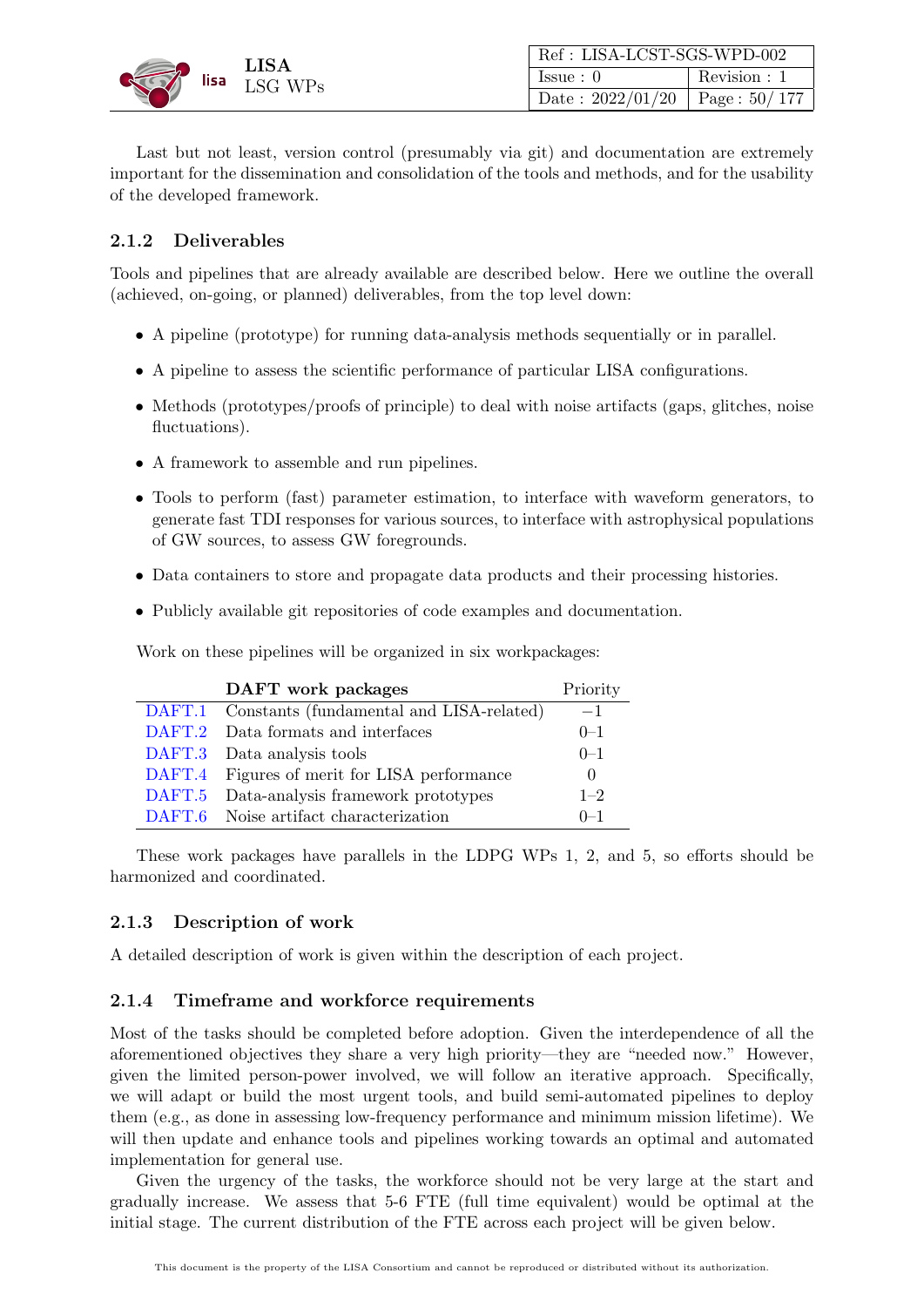

| Ref: LISA-LCST-SGS-WPD-002          |              |  |
|-------------------------------------|--------------|--|
| $I_{\text{ssue}}: 0$                | Revision : 1 |  |
| Date: $2022/01/20$   Page: $51/177$ |              |  |

### 2.1.5 Dependencies

The computational framework will be important for most WPs, since it will ease code development and provide conventions, data formats, and tools. The tools and pipelines will require the following interfaces and inputs:

- A pool of GW models (waveforms) for all sources.
- Astrophysical population models (as probability distribution functions or databases of realizations).
- LISA performance in the format of the noise level (PSD and cross-noise spectral density), as provided by the LISA Performance working group.
- Operational requirements such as mission time, downlink cadence and latency, schedule of maintenance, etc.
- LISA orbit details and parameters.

### 2.1.5.1 Interaction with LISA Data Challenge

Most code development is currently happening to produce datasets for the LISA Data Challenges. At this stage, code is changing quickly, and it is mostly useful as a playground before further specification leading to implementation by software engineers.

### 2.1.6 Work packages

### 2.1.6.1 DAFT.1: Fundamental and LISA-related constants (priority: −1)

We need to adopt a mission-wide set of constants, both fundamental (describing the Universe) and project-related. This project has a very strong overlap with LDPG activities, and it is ongoing, with the involvement of Uwe Lammers, Antoine Petiteau, Maude Le Jeune, Michele Vallisneri and Stas Babak. The current approach is to adopt the database of constants available at ESA and update it on a regular basis as needed.

### 2.1.6.2 DAFT.2: Data formats and interfaces (priority: 0–1)

**2.1.6.2.1 Description:** We need to define and implement data models and data formats suitable for the storage and propagation of data (of all levels) and the corresponding metadata. The definition should be very clear for publicly available data products, but could be looser for intermediate analysis files.

The LISA Data Challenges have already employed (or at least considered) several data formats, with data models defined somewhat implicitly. The formats include HDF (to store simulated data and metadata such as configuration, source parameters, code version), JSON (to submit data-challenge entries), FITS (to produce or store sky maps). At a lower level, strain data requires very efficient specialized formats such as the MLDC FrequencyArray, or PyCBC's TimeSeries and FrequencySeries. In addition, tools are in development for to extract, build, store, and publish L3 products such as catalogues.

2.1.6.2.2 Deliverables: We need to issue a recommendation on data models and formats to implement and support within DDPC—of course this will not be the final word on formats, which can be added or dropped later.

We also need to define and develop interfaces to GW waveforms and to astrophysical populations: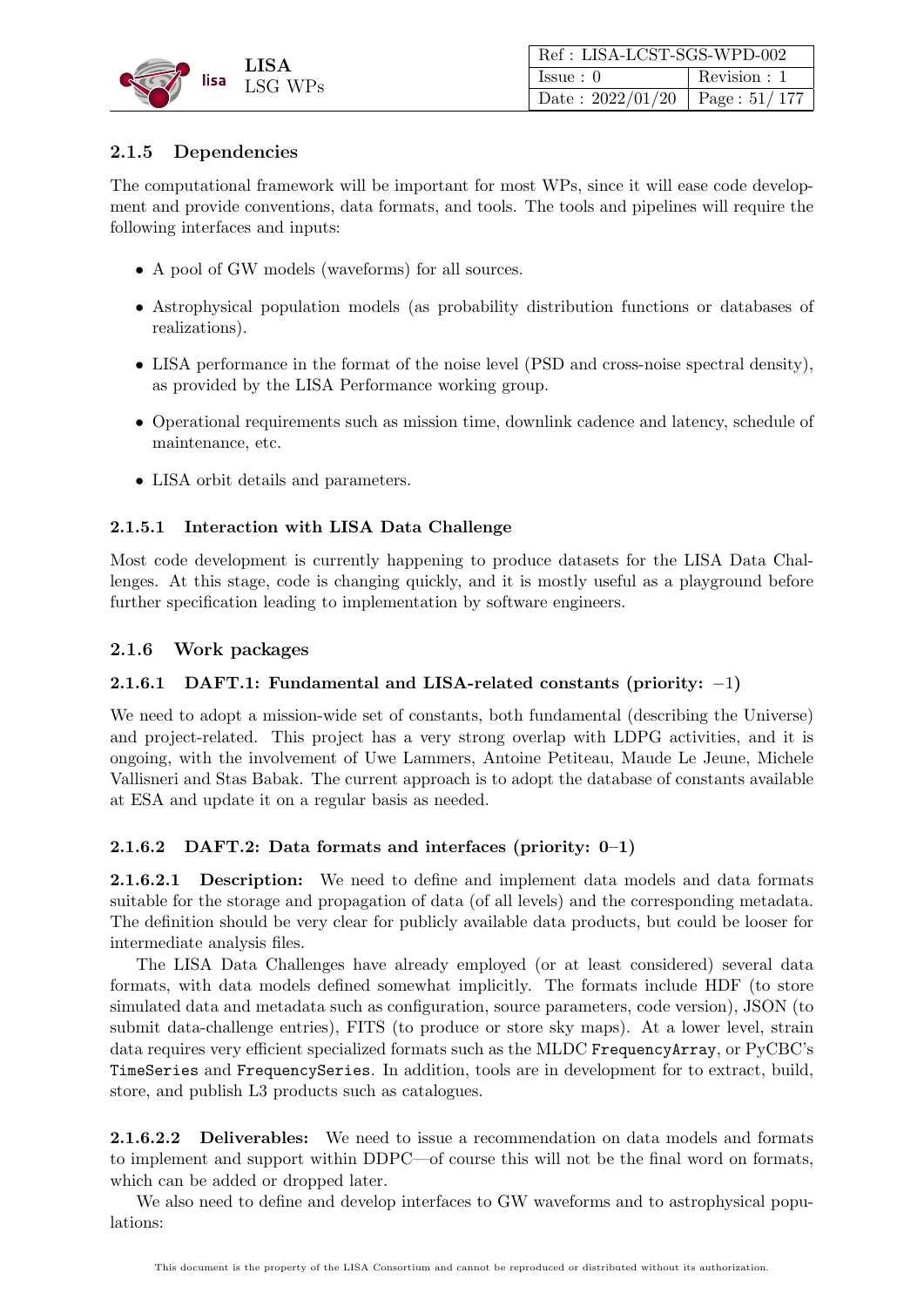

- define conventions and develop tools for all types of binaries, as close as possible to those used in the ground-based GW community (this item is already complete within the LDC but can be iterated further);
- define and implement interfaces to the waveform models produced by WAV WG;
- define standards for the application of the LISA response function to waveforms (see corresponding item in DAFT.3);
- define interface and naming conventions for astrophysical populations of GW sources, and develop the corresponding tools. Prototypes exist in the MLDC project;
- develop tools for source catalogues and associated visualizations. The US LISA Study Office has a working group devoted to this activity.

2.1.6.2.3 People involved in this project: Stanislav Babak, Ian Harry, Michele Vallisneri, Antoine Petiteau, Maude Le Jeune, Tyson Littenberg.

### 2.1.6.3 DAFT.3: Data-analysis tools (priority 0–1)

We need a variety of easy-to-use data-analysis tools for common use cases. Those tools will be used in many different projects, should be made publicly available ASAP (this is very important for the development of the LISA community), and they should be documented with a clear description of their interface.

### 2.1.6.3.1 Deliverables

- Tools to simulate instrument noise. Prototypes exist in the legacy MLDC project ([https:](https://gitlab.in2p3.fr/stas/MLDC) [//gitlab.in2p3.fr/stas/MLDC](https://gitlab.in2p3.fr/stas/MLDC)) and in its LDC evolution ([https://gitlab.in2p3.fr/](https://gitlab.in2p3.fr/LISA/LDC) [LISA/LDC](https://gitlab.in2p3.fr/LISA/LDC)).
- Modules that apply the LISA response function to waveforms; there will be slow and fast methods with various levels of approximation. Working prototypes exist in the MLDC and LDC repositories.
- Tools for computing the analytic noise PSD for various TDI channels (based on LISA noise models), and to evaluate PSD empirically based on data. Both kinds are currently available in the MLDC and LDC repositories.
- GW search tools, both WP-grown or by the LISA community (e.g., with LDC entries), then maintained internally. In addition, searches developed for other GW experiments could be usefully ported to LISA.
- Parameter-estimation tools that produce Fisher-information-matrix estimates and sample Bayesian posteriors (e.g., with MCMC or nested samplers). We have developed some of those tools (see [https://gitlab.in2p3.fr/petiteau/scienceperfs\\_evalfom](https://gitlab.in2p3.fr/petiteau/scienceperfs_evalfom)) and also use general-purpose tools that are publicly available (see, e.g., [http://mattpitkin.](http://mattpitkin.github.io/samplers-demo/pages/samplers-samplers-everywhere) [github.io/samplers-demo/pages/samplers-samplers-everywhere](http://mattpitkin.github.io/samplers-demo/pages/samplers-samplers-everywhere)).
- LISA-specific visualisation tools, or configurations of general-purpose tools (e.g., for corner plots, KDEs,  $\dots$ ).
- Tutorials. We have several within the LDC, which should be extended, documented, and archived. Tutorials are most useful when they work transparently, hence the need to rely on a standardized environment distributed as a Docker or Singularity image, or available from a DDPC Jupyterhub.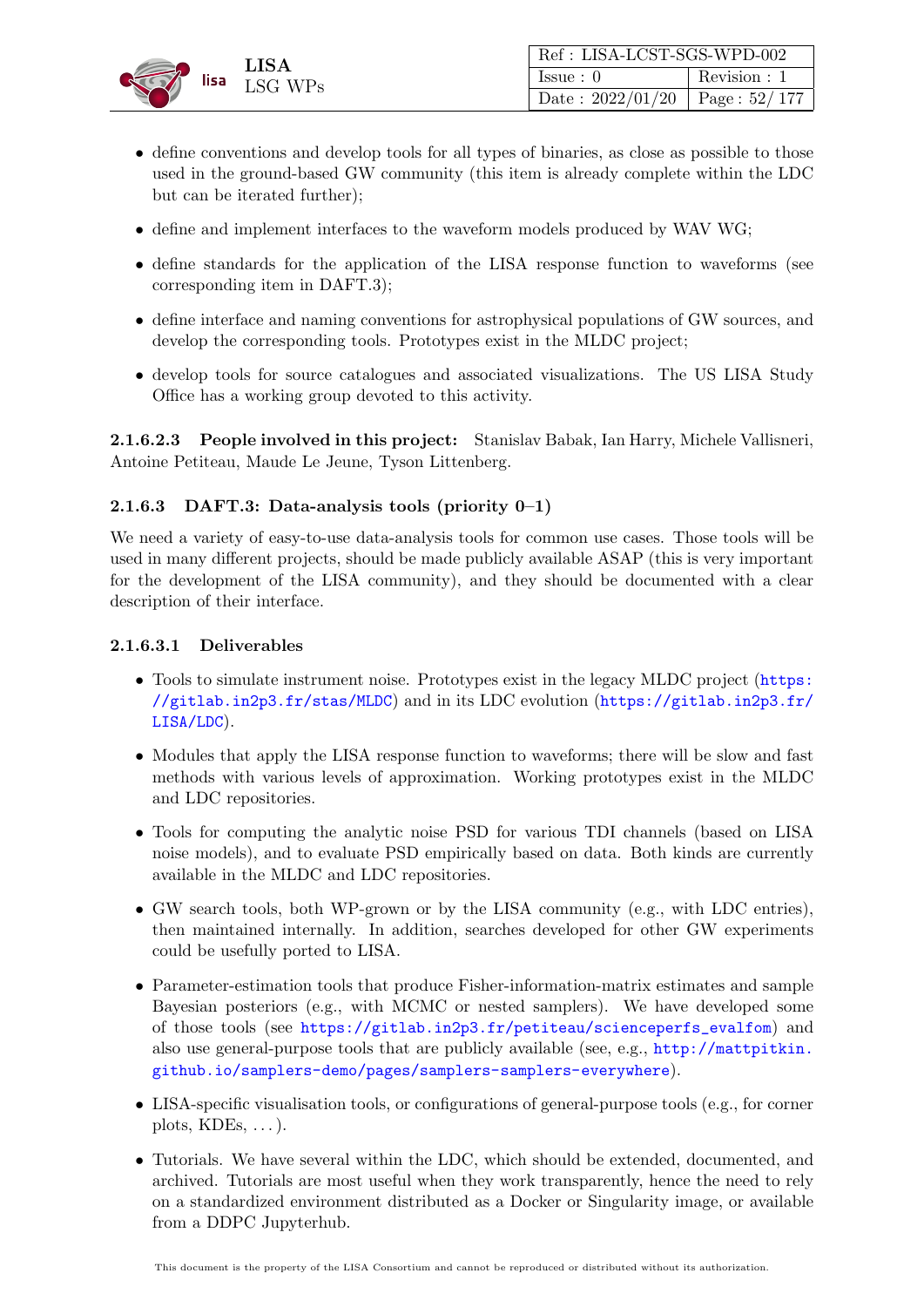

| Ref: LISA-LCST-SGS-WPD-002        |                      |  |
|-----------------------------------|----------------------|--|
| Issue:0                           | $\vert$ Revision : 1 |  |
| Date: $2022/01/20$   Page: 53/177 |                      |  |

As it is obvious from this list, many tools are already available, but they are scattered across many projects. We need to identify use cases and harmonize the interfaces of those tools, and collect them in a single place so they are available as submodules to various projects.

2.1.6.3.2 People involved in this project: Maude Le Jeune, Sylvain Marsat, Antoine Klein, Alexandre Toubiana, Nikos Karnesis, John Baker, Antoine Petiteau, Stas Babak, Tyson Littenberg, Michele Vallisneri.

### 2.1.6.4 DAFT.4: LISA performance–figure of merits (priority 0)

During the definition and development of the mission, different configurations will be proposed, which will delve increasingly deeper into the details of the instrument and the pre-processing. For each configuration, a quick evaluation of the science performance will be needed. A pipeline or set of pipelines to achieve this estimation must be developed urgently.

### 2.1.6.4.1 Objectives

- Quickly estimate the science performance of a given instrument configuration with respect to each observation requirement defined in the Science Requirement Document.
- Refine and update the precision in the evaluation of science performance, integrating in a compact way the output of various studies.
- Emphasize automation, traceability, and reproducibility, given that decision will be taken based on this input.

### 2.1.6.4.2 Deliverables

- Well defined figures of merit for each science objective.
- A pipeline or a set of pipelines that can provide a "complete" characterization of science performance for a given configuration in a few days or less.
- A metric for assessing the result of the evaluation (e.g., map expected SNRs and uncertainties to colors, with red  $=$  failure, orange  $=$  risk of losing science, green  $=$  ok, blue  $=$ high performance, violet  $=$  too many sources, need to check data-analysis capabilities!).
- A document complementary to the SRD (and therefore written with the SST) defining the quantities used for assessing science performance, the rationale behind them, and their current implementation.

### 2.1.6.4.3 Dependencies

- The implementation and evolution of this project depends strongly on the waveform models that are available: for a fixed instrumental configuration, we might have different outcome depending on the sophistication of GW models.
- We also require access to fiducial catalogues of astrophysical sources in form of realizations we can sample from, or of probability distributions (which could be non-informative).
- We need include waveform systematics and astrophysical uncertainties.

The requirement for automation and standardization calls for close collaboration with LDPG.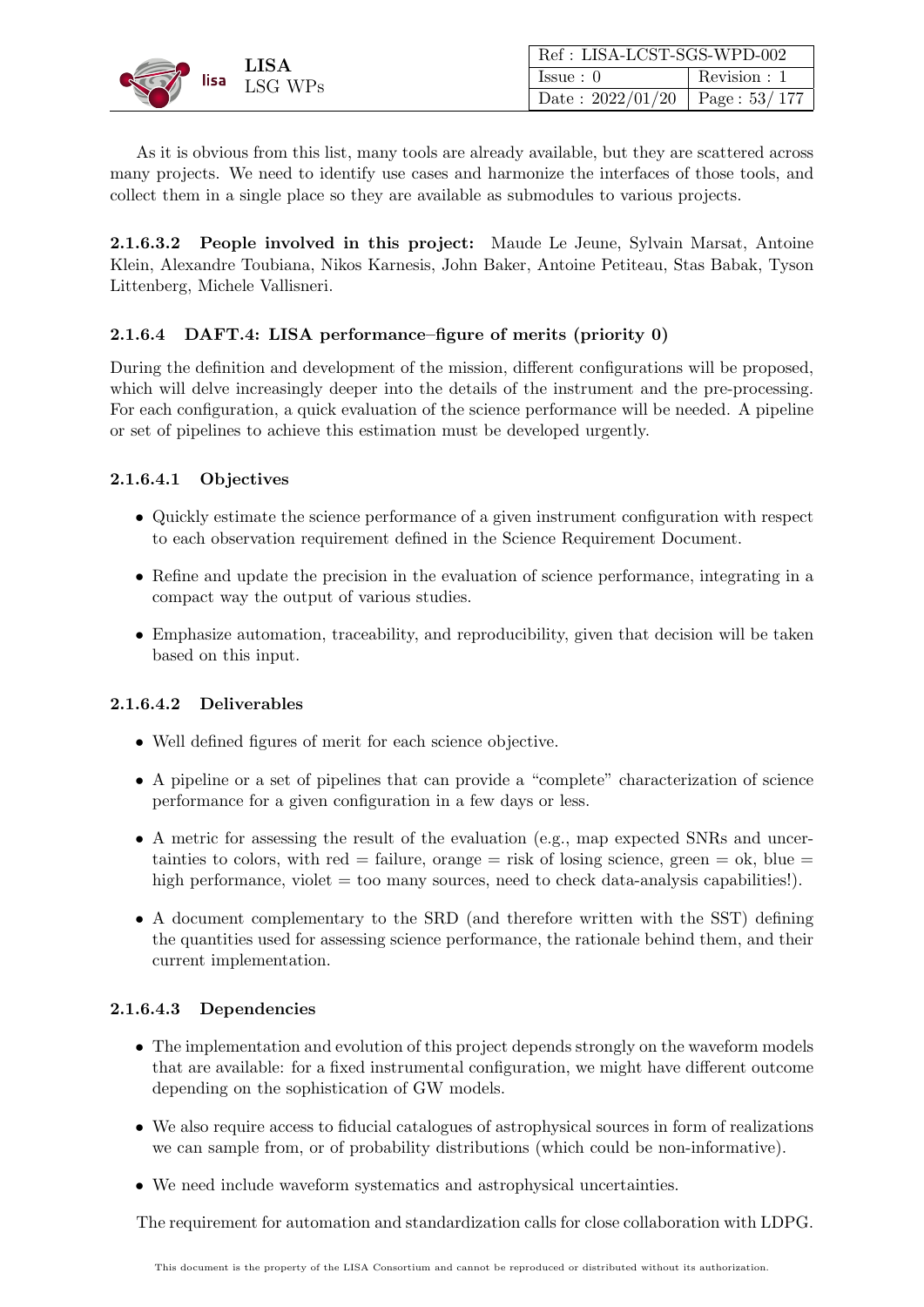

2.1.6.4.4 People involved in this project: Maude Le Jeune, Sylvain Marsat, Antoine Klein, Alexandre Toubiana, Nikos Karnesis, John Baker, Antoine Petiteau, Stas Babak, Tyson Littenberg, Henri Inchauspe, Alberto Sesana.

### 2.1.6.5 DAFT.5: Data-analysis framework prototypes (priority 1–2)

We need to investigate, prototype, and make recommendation about the recommended framework that will be used to configure and run data-analysis tools and pipelines. (Nevertheless, Consortium and community members may want to use their own familiar ecosystems, interfacing with LISA tools. That is OK, too.)

2.1.6.5.1 Steps and deliverables: Most of this work will be derived from LDC activities.

- Assemble the tools used in the LISA Data Challenge and identify common parts. Devise a common interface which can be easily retrofit in most of the tools.
- Assess existing frameworks in the GW community (e.g., Bilby, PyCBC, Enterprise,  $\dots$ ): determine if they can be adapted to LISA data analysis, or if we can borrow the best features of each to assemble a LISA-specific framework.
- Develop a prototype framework, light and flexible enough to be run on a single laptop and on a cluster.

2.1.6.5.2 People involved in this project: This work project has almost 100% overlap with LDPG activities, therefore it should share the same set of people who work on the development and implementation of the data analysis pipeline in LDPG. Currently we have the following people: Alberto Vecchio, Ian Harry, Stanislav Babak, Michele Vallisneri, MAude Le Jeune, Antoine Petiteau, Sylvain Marsat, Tyson Littenberg, Neil Cornish.

### 2.1.6.6 DAFT.6: Noise artifacts (priority  $0-1$ )

<span id="page-55-0"></span>2.1.6.6.1 Overview and goals: Previous studies have assessed the impact of design tradeoffs such as arm length, mission duration, orbit, and noise levels on science output. New studies are needed that go beyond the idealized approximation of stationary, Gaussian instrument noise. Sub-projects that will have a large impact on mission configuration and performance may concern:

- 1. data gaps,
- 2. stochastic noise non-stationarity,
- 3. spectral lines,
- 4. instrumental transients or "glitches".

This study heavily relies on the experience acquired on the LISA Pathfinder data, which was observed to be prone to these types of artifacts.

### 2.1.6.6.2 Objectives

- Quantify the impact of data gaps on the science performance.
- Come up with reasonable predictions for the number, duration, and character of unplanned data gaps and disturbances.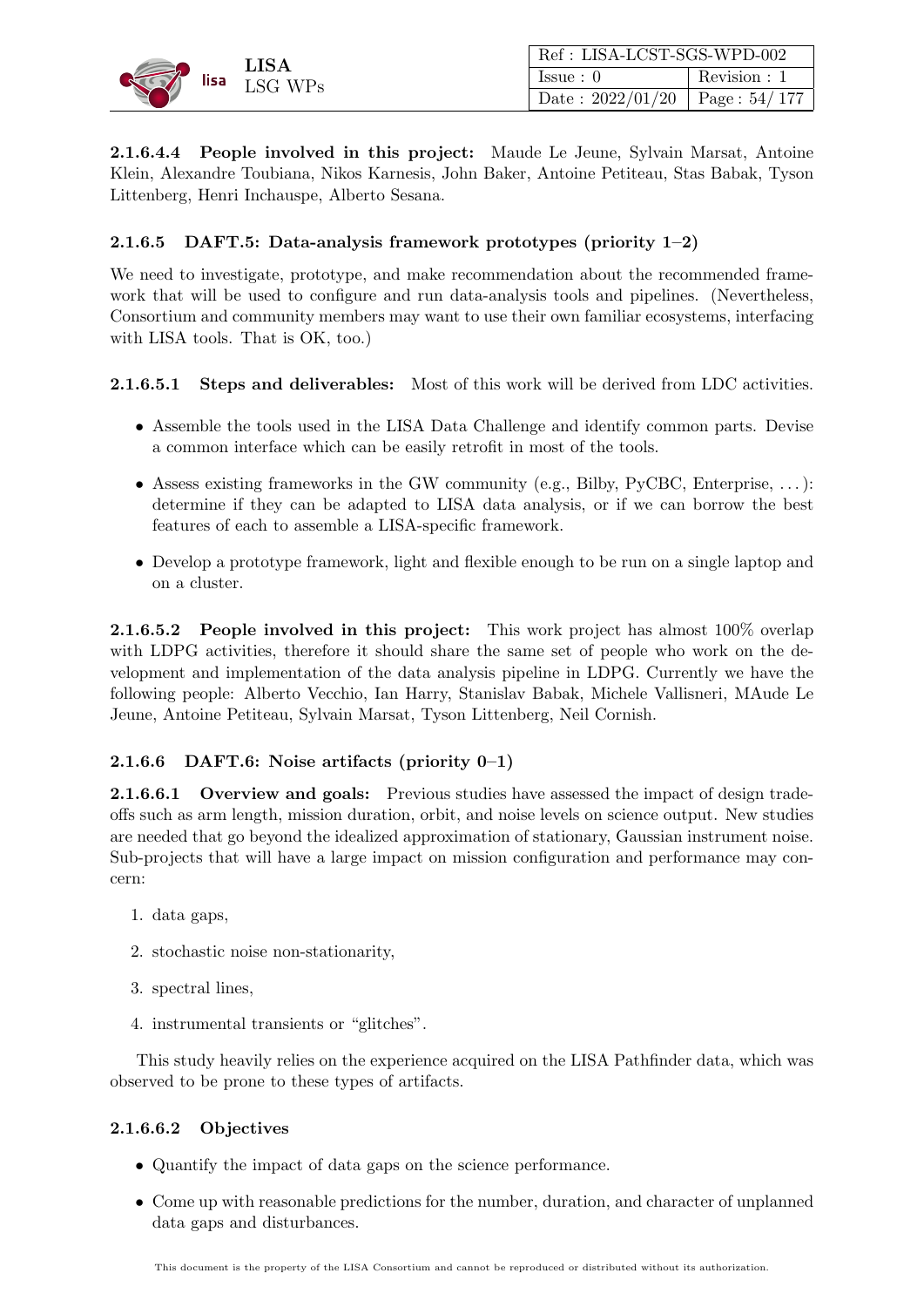

- Study the impact of the different scenarios for data gaps due to spacecraft maintenance, and develop an optimal approach to schedule it.
- Develop methods to mitigate the impact of the gaps in the data.
- Assess the impact of non-stationarities and non-Gaussianity of stochastic noise, both instrumental and astrophysical. Develop simulation tools and methods to mitigate impact.
- Assess the impact of spectral lines. After analyzing the nature of the lines (stochastic, deterministic, or both), develop tools to reproduce them synthetically.
- Develop data analysis methods to mitigate the impact of spectral lines.
- Assess the impact of glitches.
- Develop detection algorithms to characterize the statistics and shape of instrumental glitches in LISA Pathfinder.
- Taking LISA Pathfinder glitches as examples, develop tools allowing for the artificial injection of "glitches" in LISA measurement simulations, and assess our ability to mitigate their impact on science performance.
- Develop methods to measure correlations between "glitches" and other instrument channels, which the goal of gaining insight into the nature of glitches.

**2.1.6.6.3** Deliverables: For each of the four sub-topics listed in Sec. [2.1.6.6.1,](#page-55-0) deliverables will include:

- Software tools to generate synthetic artifacts in LISA data based on the best available information to date, and in particular on LISA Pathfinder measurements.
- Software tools to detect of artifacts in measured data.
- Software tools to mitigate the impact of data artifacts and disturbances.
- Extending existing software tools to measure the impact of data disturbances on science, focusing on the precision of GW-source parameter estimation.
- Software tools to study the physical nature of artifacts, by using correlations with other channels, or tracing their propagation in the instrument.

2.1.6.6.4 Description of work: Here we describe the major steps needed to achieve the goals stated in Sec. [2.1.6.6.1.](#page-55-0) The steps are the same for each data disturbance, regardless of their nature.

- 1. Analyze the timescale and statistical characteristics of the data artifact, based on the most reliable data currently available (example: LISA Pathfinder measurement, other previous space missions, design information, etc.).
- 2. Develop a statistical model describing the observed data disturbance. This model should be general enough to account for deviations from the characteristics initially assumed.
- 3. Implement a time-domain simulator of the data disturbance based on the developed model. Test it by comparing its outputs to available data. Integrate it with a simulator (such as LISANode) which is used for generation of the astrophysical signals in the realistic noise.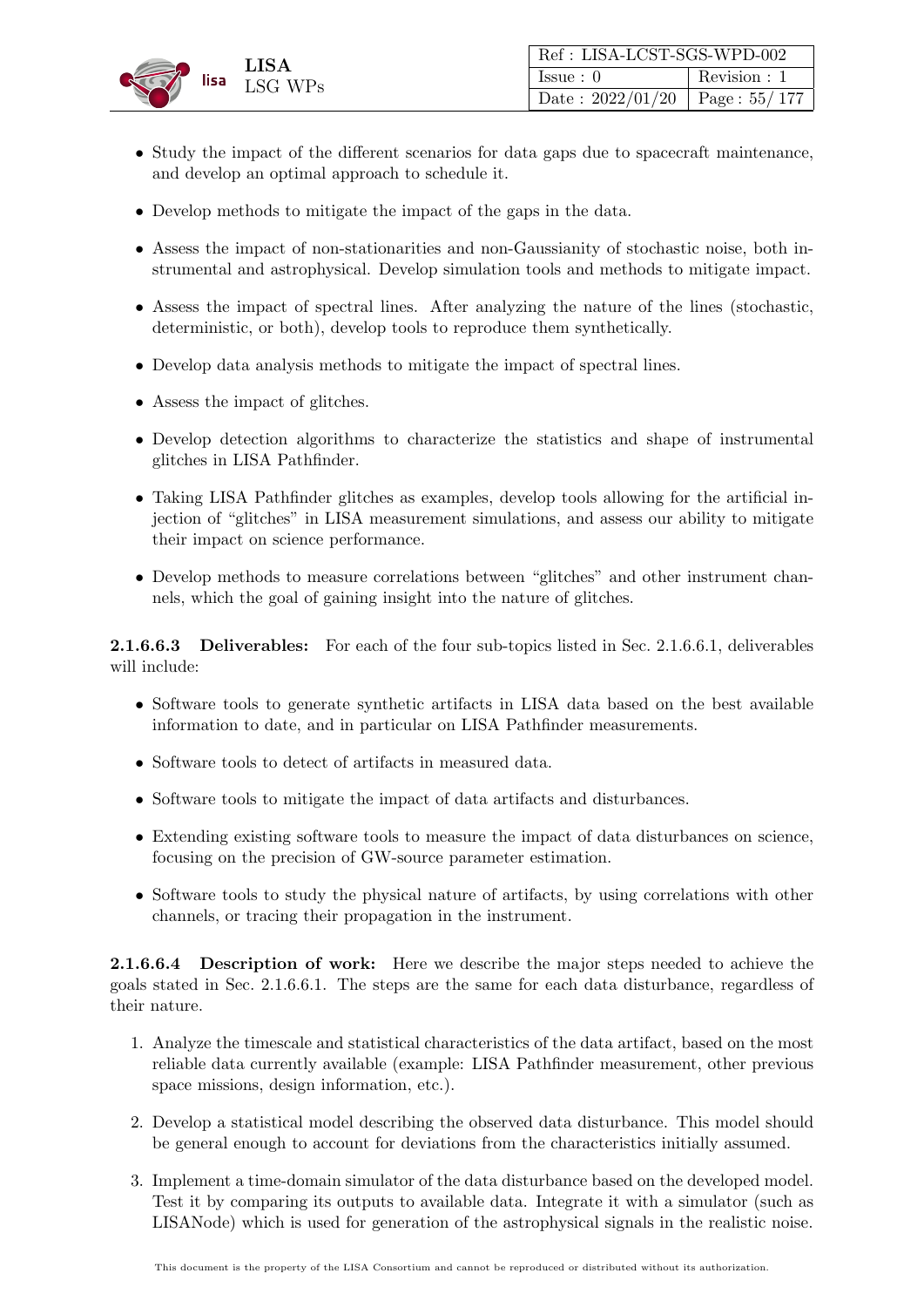

| Ref: LISA-LCST-SGS-WPD-002          |                      |
|-------------------------------------|----------------------|
| $I_{\text{ssue}}:0$                 | $\vert$ Revision : 1 |
| Date: $2022/01/20$   Page: $56/177$ |                      |

- 4. Assess the impact of data disturbances on science performance prior to mission launch. We will conduct realistic assessments through simulations. We will inject various gravitationalwave sources in two sets of synthetic time series: i) time series affected by disturbances, and ii) time series without any disturbance other than Gaussian stationary noise. We will perform parameter estimation using standard Bayesian techniques and compare the posteriors.
- 5. Implement a modified likelihood framework accounting for data disturbance designed for data analysis purposes. Apply this adapted framework to the parameter estimation conducted in the previous step, and assess the possible improvement on recovered parameter precision.
- 6. Implement techniques to detect the artifacts quickly and classify them for the possible future study of their physical nature.
- 7. Study the impact of the artifacts related to the design choices for the spacecraft architecture. This is especially important for gaps.
- 8. Write scientific papers and technical notes summarizing results.

2.1.6.6.5 Timeframe and workforce requirements Some preliminary studies were already completed during Phase A, and informed tradeoff choices. This project is time-iterative: we have to revisit the impact of noise artifacts as we advance on the data analysis methods and instrumental study. In this project we also rely on the tools and experience of mitigating similar problems gained in the ground-based GW community and in other projects.

### 2.1.6.6.6 Dependencies

- Waveform models.
- Tools for assessing instrument/mission design choices and scientific performance tools.
- Very strong inter-dependence with the Low latency pipeline.
- Data analysis tools and methods developed under "idealized" Gaussian noise assumptions.

2.1.6.6.7 On-going work Here we list the tasks which are already under investigation, as well as tasks that will start in the near future:

- Assessment of the distribution of glitch parameters based on the data from LISA Pathfinder.
- Glitch model that can be used in the simulation of the LISA data.
- Study of optimal schedule for the gaps in the data due to the spacecraft maintenance.
- Methods to mitigate the gaps in the data analysis.
- Methods for parameter estimation robust to non-stationarities in the noise.
- Methods to disentangle between the glitches and the astrophysical signals.
- Studies of the physical nature for the glitches which were observed in the LISA Pathfinder data.
- Studies of the propagation of the glitches in the LISA dynamics in order to understand their appearance in the different channels and understanding their origin.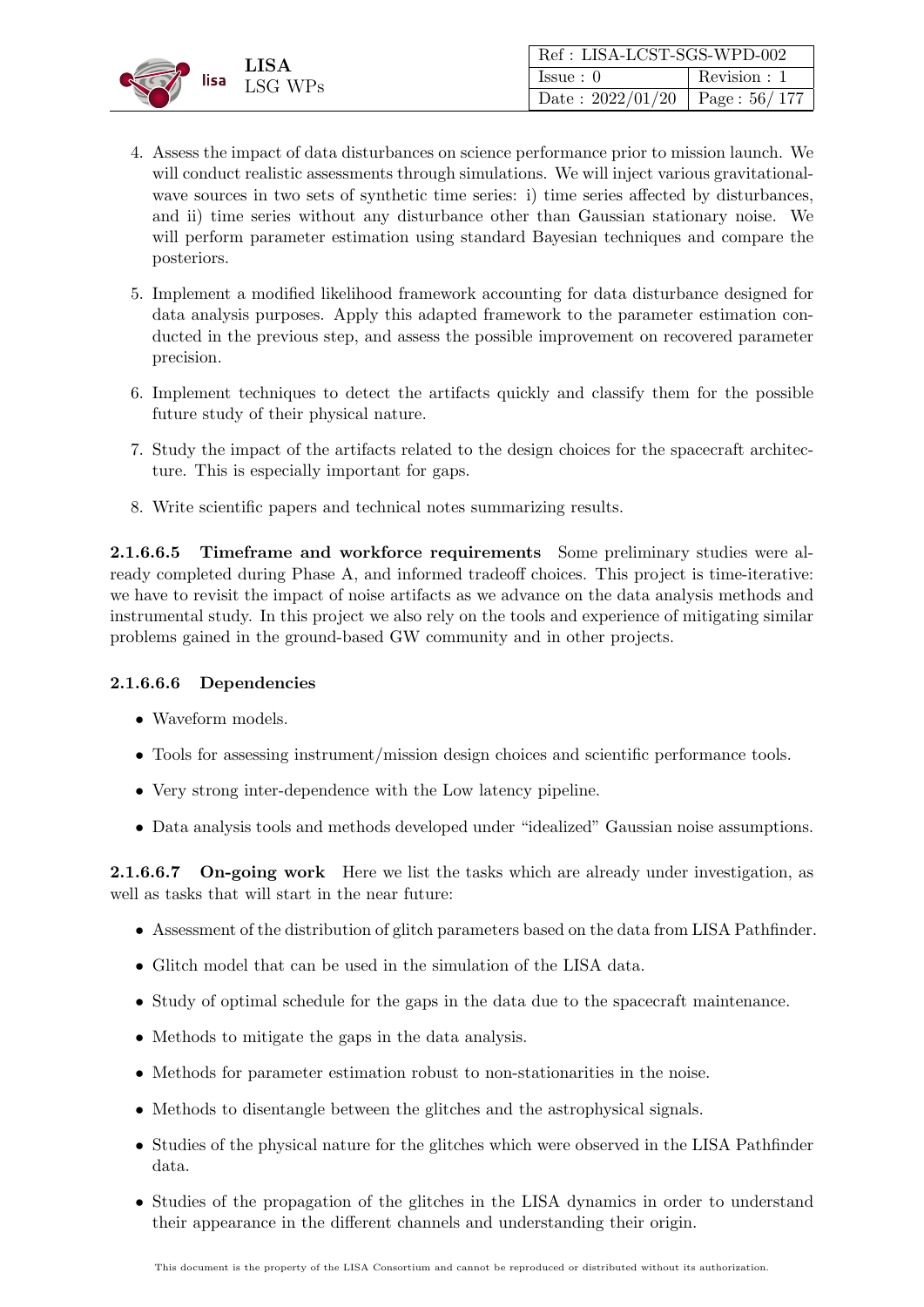

| Ref: LISA-LCST-SGS-WPD-002        |                |
|-----------------------------------|----------------|
| $I_{\text{ssue}}: 0$              | Revision : $1$ |
| Date: $2022/01/20$   Page: 57/177 |                |

2.1.6.6.8 People involved in this project Natalia Korsakova, Jacob Slutsky, Nikos Karnesis, Eleonora Castelli, Jean-Baptiste Bayle, Matt Edwards, Christine Simpson, Ollie Burke, Lorenzo Sala, Henri Inchauspe, Quentin Baghi.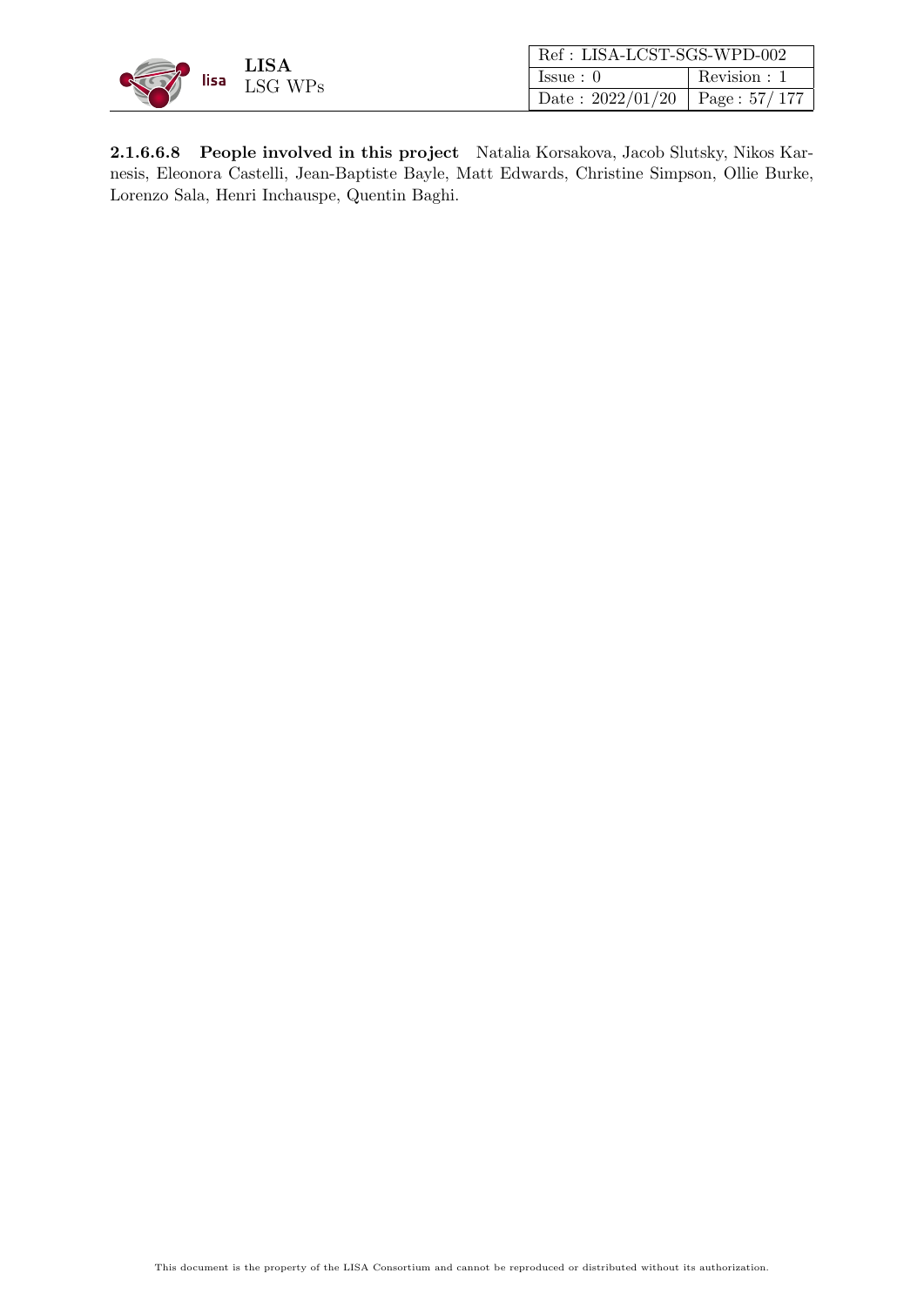

| Ref: LISA-LCST-SGS-WPD-002 |                 |
|----------------------------|-----------------|
| Issue:0                    | Revision : 1    |
| Date: $2022/01/20$         | Page : $58/177$ |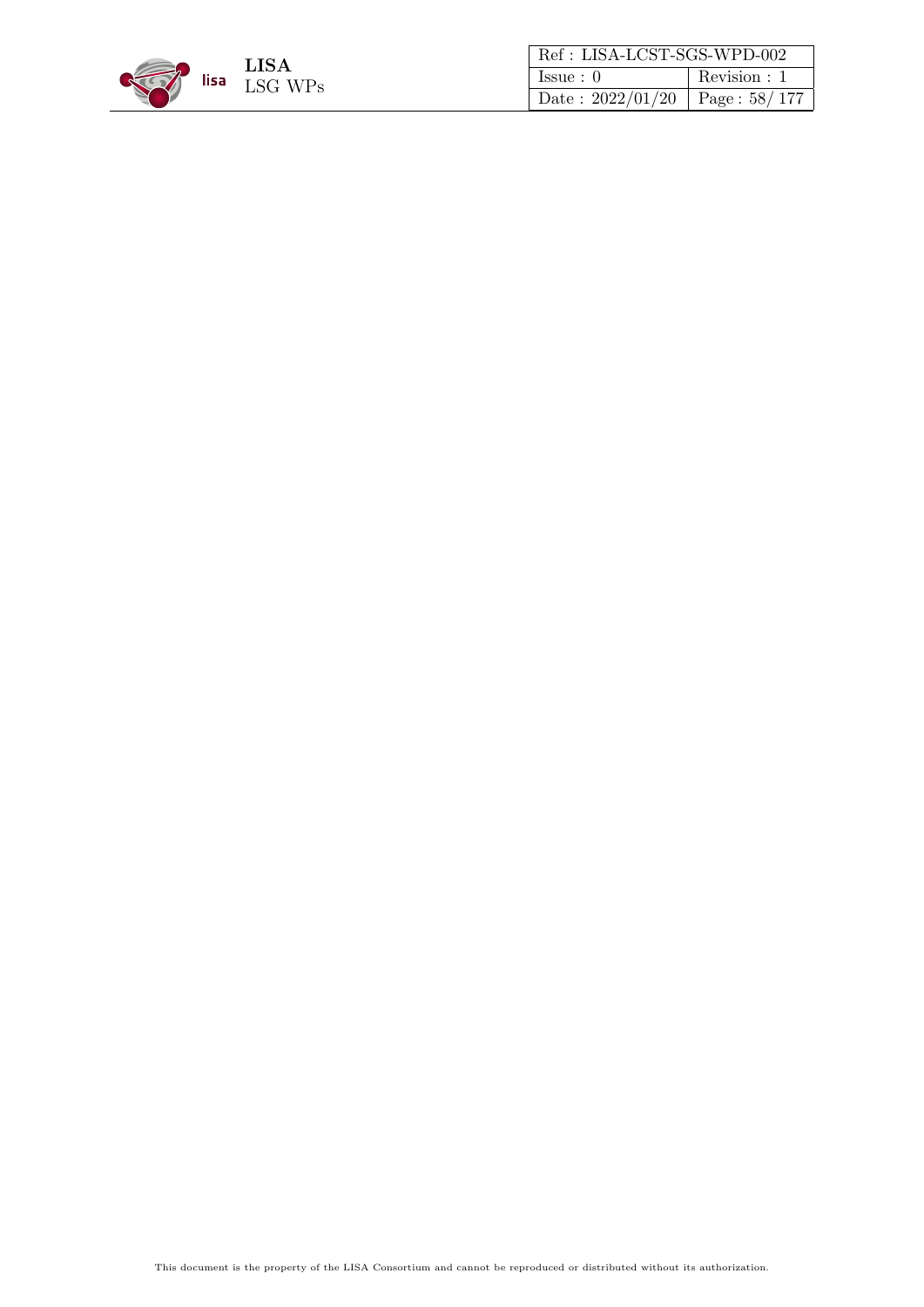## Chapter 3

# LAP – Low-latency analysis pipelines

Certain types of LISA source may be visible to electromagnetic telescopes, which means we need the capability to rapidly identify source candidates in the instrument data so that alerts can be sent out to EM partners for follow-up. In addition, there is good scientific motivation for trying to detect the gravitational wave emission generated during the merger phase of the system. A mechanism must be in place to trigger protected observing periods in advance, to ensure the existence of good quality data for the science analysis. Understanding the performance of the instrument in real time is also important, so that the general quality of data can be checked and any problems on the satellite identified quickly. The tools in this work package are designed to generate and distribute alerts by monitoring the LISA data in real time, as well as monitoring the instantaneous data quality from the instrument.

| WP.   | Description                                            | Priority |
|-------|--------------------------------------------------------|----------|
| LAP.1 | Create low latency pipeline to run on "realistic" data | 3        |
| LAP.2 | Alert generation for EM observatories                  |          |
| LAP.3 | Trigger generation from GW signals                     | 2        |
| LAP.4 | Generation of data quality metrics and flags           |          |
| LAP.5 | Source-based observatory diagnostics                   | 2        |
| LAP.6 | Search and classification for unmodelled signals       | 2        |
| LAP.7 | Assessment and triggering of protected periods         |          |



<span id="page-60-0"></span>Figure 3.1: Schematic representation of the low latency pipeline.

## 3.1 Work Package LAP.1: Create low latency pipeline to run on 'realistic' data

#### 3.1.1 Overview and goals

The LISA instrument will produce an evolving data set, and the data analysis will likewise need to produce an evolving fit for the many signals in the data. The goal is to build, run and test several different pipelines in order to explore as many options as possible.

The LISA instrument will produce an evolving data set, and the data analysis will likewise need to produce an evolving fit for the many signals in the data. Low latency, "quick-look" analyses that fold in the latest data are vital for monitoring the instrument performance and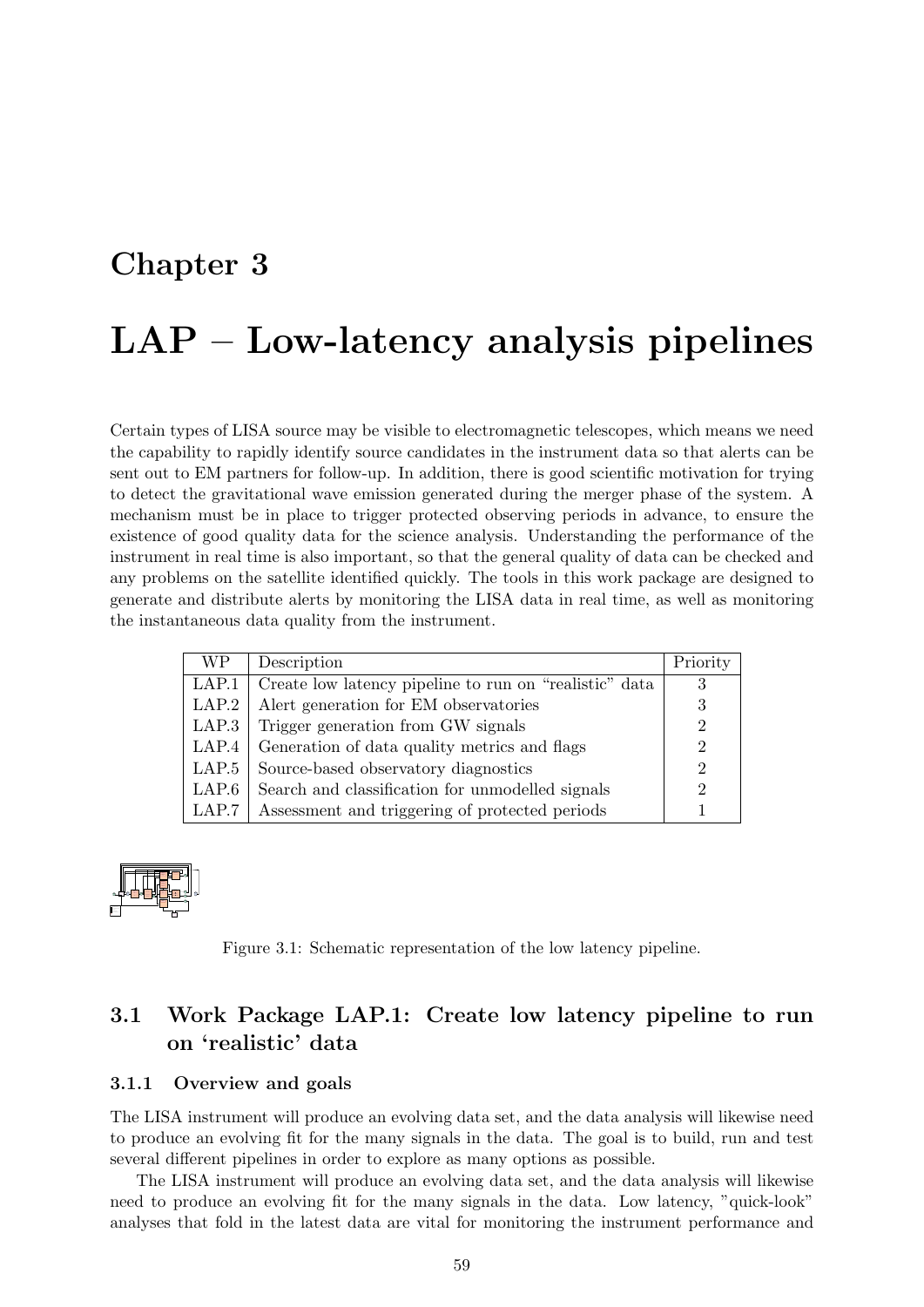

generating alerts for possible electromagnetic follow-up of transient signals. The analysis will need to be able to handle gaps and data disturbances, and characterize the instrument noise.

### 3.1.2 Deliverables

This WP is meant to combine the pipelines for the different astrophysical sources and insure its performance on the realistic non-stationary data in the presence of the noise artefacts.

- Continuous updates on the noise characterisation
- Pipeline for source identification. Initial solution for the global fit
- Refined localization of black hole mergers
- Rapid identification of transient signals

### 3.1.3 Description of work

This work package is dedicated to combining the components of low latency pipeline into the consistent analysis and ensuring its performance on the realistic data with non-stationary noise and noise artefacts. The analysis will need to be able to handle gaps and data disturbances, and characterize the instrument noise. The general flow of the pipeline will have to follow the preliminary design including, but not restricting to, the following modules: Noise characterization, Source-based Diagnostics, Transient Search, Transient Updates, Targeted Analyses, Data/Detector Characterization etc (see Figure [3.1\)](#page-60-0).

The steps which are needed to achieve this goal will be:

- Combine pipelines for different sources;
- Test the performance of the pipeline on the realistic data in the presence of realistic noise (have to be able to generate realistic noise);
- Test alert generation ;
- Low-latency noise characterisation and diagnostic of the observatory.

### 3.1.4 Timeframe and human resources requirements

- End of Phase A: requirements document and preliminary versions of pipeline components;
- Mission adoption: working version of the pipeline;
- Closed to the launch of the mission: The pipeline will have to run at SOC.

### 3.1.5 Possible subpackages

- Noise characterisation in the presence of the signals;
- Updates of the fit;
- Updates on detector characterisation.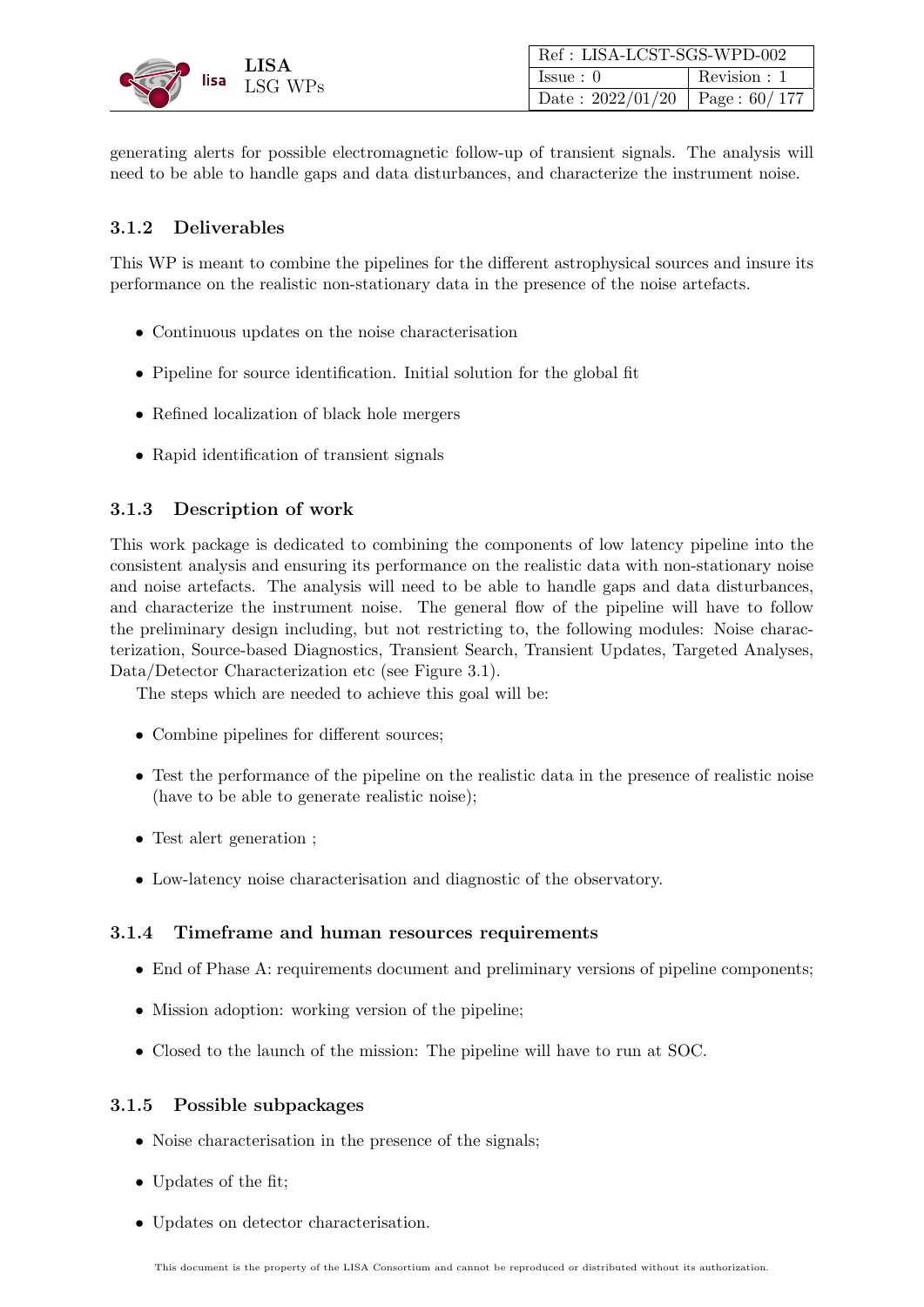

| Ref: LISA-LCST-SGS-WPD-002        |                      |
|-----------------------------------|----------------------|
| $I_{\text{ssue}}:0$               | $\vert$ Revision : 1 |
| Date: $2022/01/20$   Page: 61/177 |                      |

### 3.1.6 Dependencies

- Waveform model (WAVWP)
- Fast waveform generation (WAV1.7)
- Instrument performance monitors and data quality (DAFT.4, DAFTWP.8)
- WP9 "Noise artifacts" in the Simulation Working group for the experience and approaches of working with the noise artefacts
- Instrument response modeling (LDPG, Simulation working group)
- $\bullet$  timulation working group for the generation of the realistic noise
- Fast instrument response. Is there such a group?

### 3.1.7 List of projects

- Noise characterisation in the presence of signals;
- Prototype the pipeline.

## 3.2 Work Package LAP.2: Alert generation for EM observatories

### 3.2.1 Overview and goals

Rapid alerts are a common part of every space mission, experiment or ground observatory being the central part in a multi-messenger approach to study the Universe. To maximize collaboration with the wider astronomy community new and updated LISA sources must be rapidly and predictably communicated with EM observers. For short-lived transients and in the late stages of MBHB mergers, low-latency source characterization and localization tools to get EM observers on source with minimal delay are of paramount importance.

Moreover, for some of the continuous compact binaries (exceptionally well resolved, verification binaries etc) we will produce catalog at smaller cadence than the usual catalogs.

### 3.2.2 Deliverables

- Database of potential follow-up experiments and their classification based on the time lapse for their signal to pick up;
- Framework for the alert generation for the EM observatories (i.e. should it be publicly open, should we have contacts with dedicated observatories);
- Procedure to generate alerts;
- Requirements document and software for alert generation for EM observatories.

### 3.2.3 Description of work

Building on the previous experience, we plan to use the current expertise in order to create and implement a new rapid communication way for LISA.

• Collect all relevant details of the EM experiments, by elaborating a database of experiments capable to detect electromagnetic (from gamma-ray to radio) and also, non-photonic (e.g., cosmic rays, neutrino, etc.) signals that can counterpart the GW detection.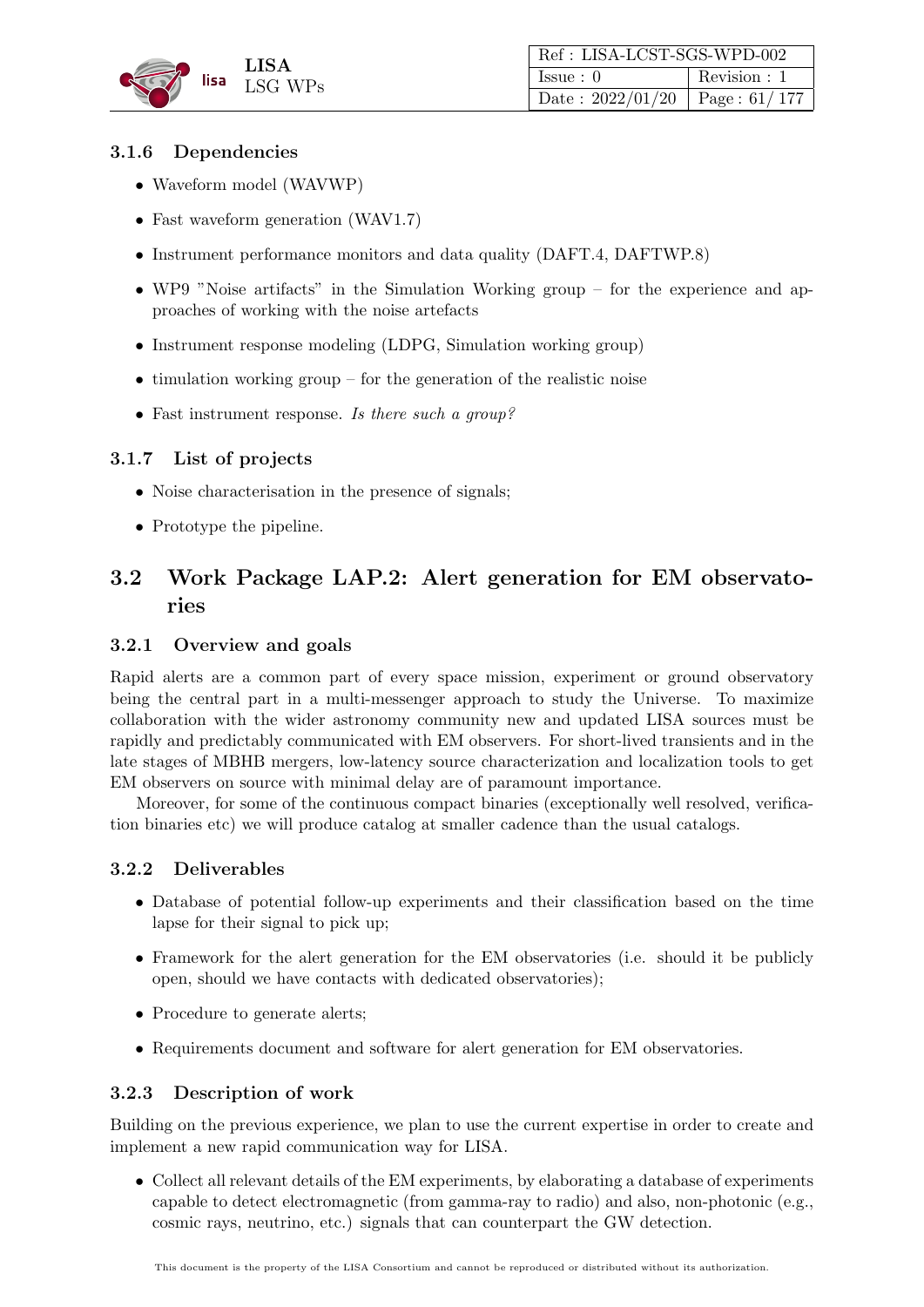

- Providing procedures to generate alerts and distribute them to the observatories;
- In order to provide efficient alerts for the important events we think it is important to develop a phone application based on the state-of-the-art smart technologies that can take alerts from the Cloud.

### 3.2.4 Timeframe and human resources requirements

- Successful algorithms developed for LIGO/Virgo can be adapted to the LISA case. Prototypes need to be available for time domain LDCs in  $\sim$  1 - 2 yr;
- The agreement with the EM observatories should be done closer to the launch.

### 3.2.5 Possible subpackages

- Collecting and maintaining the database of relevant EM observatories;
- Tools for alert distribution.

### 3.2.6 Dependencies

- Significant overlap with Alert Distribution Tools DAFT.2;
- Depends on the product from the LAP.3 which will produce the triggers.

### 3.2.7 List of projects

- Database of potential follow-up experiments and their classification based on the time lapse for their signal to pick up (subproject underway by RO-LISA);
- Web and phone app for the alert generation;
- Based on the database of potential follow-up experiments provide an assessment study of the optimal technical possibility to set-up web alerts to them. Also test if setting a cloud solution will be the best choice;
- Design of a phone application for a left distribution.

## 3.3 Work Package LAP.3: Trigger generation from GW signals

### 3.3.1 Overview and goals

We will need to develop data analysis tools, which can perform fast parameter estimation of the gravitational wave signals. Especially important are sky localisation and time of coalescence for MBHBs.

### 3.3.2 Deliverables

- Algorithms and implementations for rapid LISA source localization software for short-lived transients;
- Tools for fast parameter estimation;
- Tools for low-latency updates to MBHB source localization in the late stages of the merger;
- Scientific publications describing the method.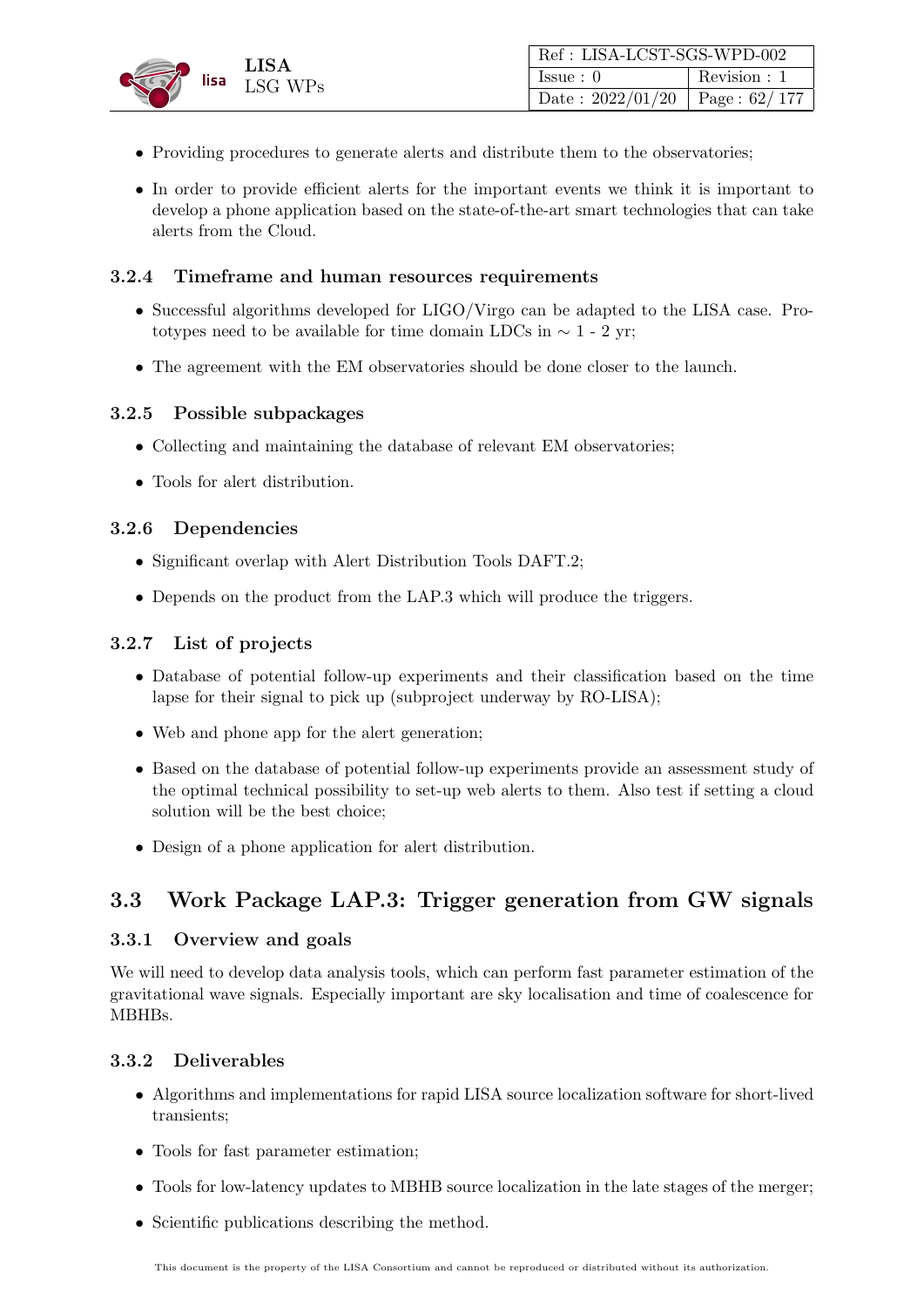

| Ref: LISA-LCST-SGS-WPD-002        |              |
|-----------------------------------|--------------|
| $\text{Issue}:0$                  | Revision : 1 |
| Date: $2022/01/20$   Page: 63/177 |              |

### 3.3.3 Description of work

There will be two limiting cases in this task. One when we detect gravitational wave far from merger and the other one the MBHB is about to merge in less than 2 days.

- Develop the tool for the rapid parameter estimation for the MBHBs, especially concerning the sky localisation;
- Tools for low-latency updates to MBHB source localization in the late stages of the merge;
- Tools for rapid LISA source localization software for short-lived transients. The procedure might be different from the long lived MBHBs.

### 3.3.4 Timeframe and human resources requirements

• Identification for the requirements on software in SOC (preliminary by the end of phase A, have to stay in contact tell the launch).

### 3.3.5 Possible subpackages

- Fast waveform database;
- Tools for rapid LISA source localization software for short-lived transients;
- Tools for low-latency updates to MBHB source localization in the late stages of the merger.

### 3.3.6 Dependencies

- This is the critical deliverable for the multimessenger follow-ups and setting of the protected periods;
- Requires fast waveforms;
- Requires accurate current noise estimates.

### 3.3.7 List of projects

**TBD** 

## 3.4 Work Package LAP.4: Generation of data quality metrics and flags

### 3.4.1 Overview and goals

We have to assess the quality of the data. We expect that there will be intervals when the instrument will be operating at an "ideal" state but some intervals of the instrumental operations which will be still identified as a part of duty cycle, will have not a perfect data quality. For the different levels of data quality we will need to identify data quality flags. Data quality flags will be used to provide an indication as to the quality of the data for specific periods of time, and to explain what are the problems. These fags should be produced immediately when the data is received from the spacecraft.

Through the design, construction, assembly, verification and testing a thorough understanding of the expected performance of the experiment should be achieved.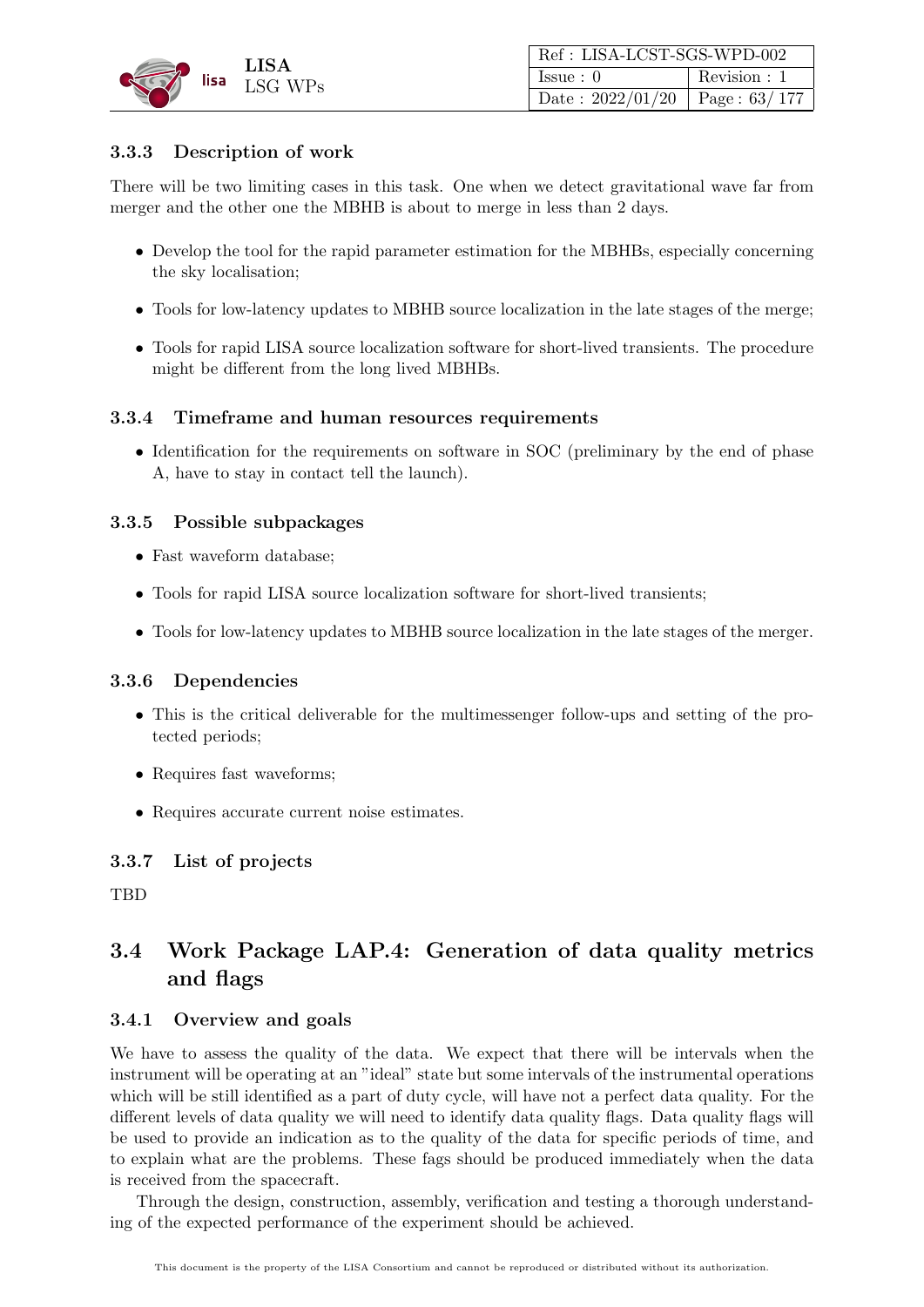

| Ref: LISA-LCST-SGS-WPD-002        |              |
|-----------------------------------|--------------|
| $\text{I}\text{ssue}:0$           | Revision : 1 |
| Date: $2022/01/20$   Page: 64/177 |              |

### 3.4.2 Deliverables

- Procedure to estimate instrument's noise;
- Catalog of the noise sources (transient and continuous);
- A record of the data quality as a function of time;
- Data quality flags describing the severity of noise problems;
- A daily summary page containing numerous and important data quality indicators;
- Cleaned data.

### 3.4.3 Description of work

During the operations of LISA it will likely be the case that the experimental performance and noise sources will change with time. As such, the noise budget must be updated frequently (probably daily).

Known noise sources should be cataloged.

The data quality metrics and flags will affect the signal searches. A good coupling must exist between the observed detector data quality and the signal searches. An understanding of the data quality will also be used to understand sources of noise, and to determine if there are methods to eliminate the noise sources. Characterization of the data will also allow for modeling of the noise. This could possibly provide the means for noise subtraction by various methods.

### 3.4.4 Timeframe and human resources requirements

Methods for data cleaning exist now in the LIGO/Virgo community, and these could be adapted for LISA applications on the same timescale as the development of the new LDC. Many data quality metrics will likely not converge until the completion of the assembly, integration, verification and testing phase of the satellites.

### 3.4.5 Possible subpackages

- Estimates of noise power spectral densities;
- Glitches in TDI channel and appropriate auxiliary channels: a low latency pipeline to identify correlations.

### 3.4.6 Dependencies

- Dependency of the "Noise Artefacts" (WP in Simulation Working Group);
- Tools for detecting glitches and unmodeled signals;
- Tools for modeling instrument performance;
- Tools for assessing instrument/mission design choices;
- Tools for generating and managing data quality indicators.

### 3.4.7 List of projects

**TBD**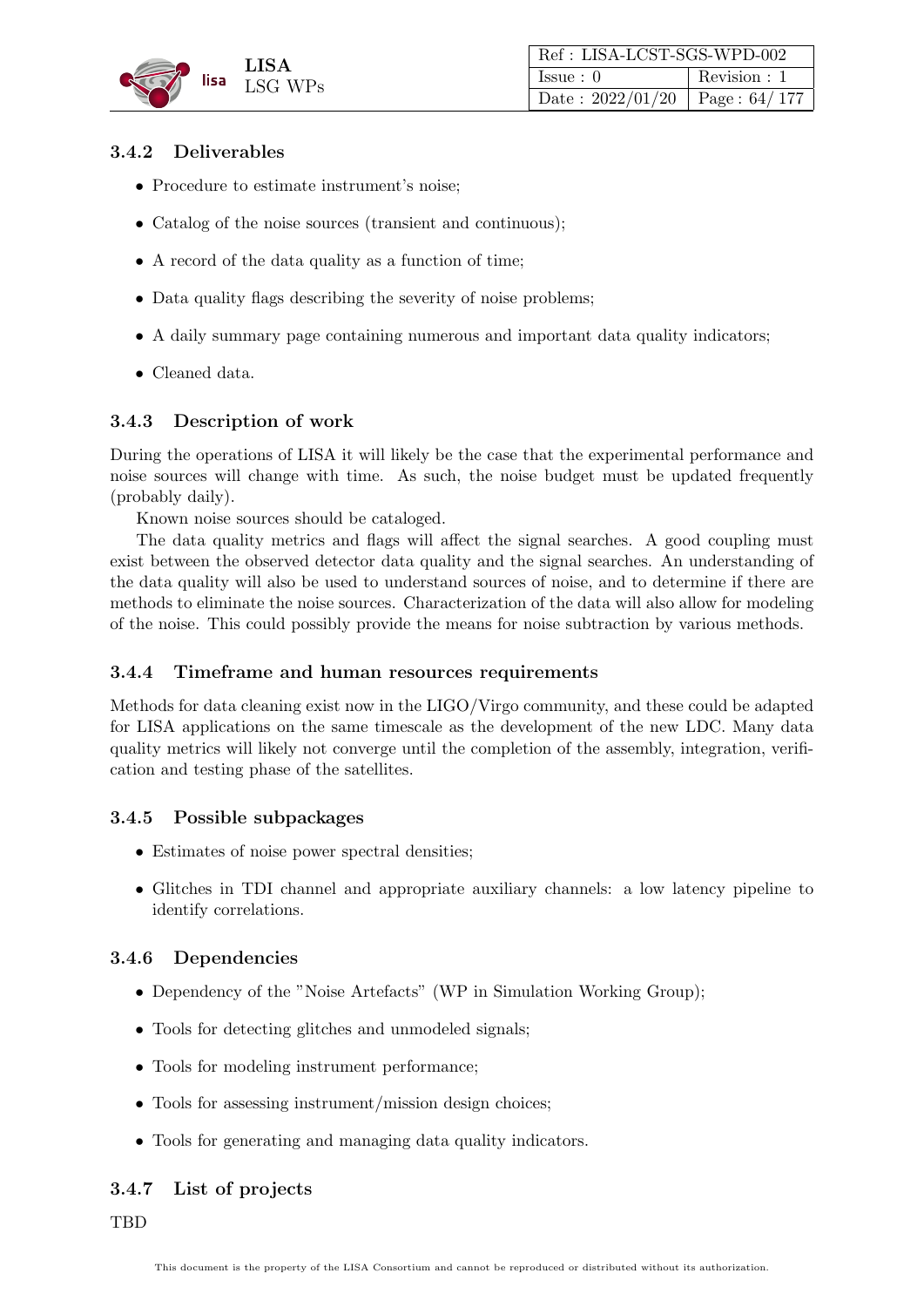

## 3.5 Work Package LAP.5: Source-based observatory diagnostics

### 3.5.1 Overview and goals

General idea is to use verification binaries (VB) as a tool understand the instrument. The objective is to determine how verification binaries be used to improve upon the TDI ranging that uses pseudo random noise (PRN) modelling, how do the (expected) presence and absence of these binaries in various TDI observables complement the PRN-based TDI ranging and How can VBs be used to validate the calibration of the amplitude and phase of the signals from LISA?

### 3.5.2 Deliverables

- Pipeline that uses VBs as prior in an optimal estimation method to determine whether adding information from the VBs' signals changes TDI ranging;
- Pipeline for amplitude and phase calibration for a strain and uncertainty of the VB.

### 3.5.3 Description of work

The residual signal in the null stream (GW free TDI observable) can be to estimate the ranging error. If the error in the ranging due to the SNRs of VBs are smaller compared to the PRN ranging, then we can optimise the PRN.

Given the known parameters from a VB parameter and the LISA orbit and its geometry (and errors arising from those parameters) we have an expected strain with an associated uncertainty. Use this to compare the measured strain and uncertainty when we have the real data to compare against the expected/modelled quantities. The goal is to answer whether some of the strongest VBs can be used to calibrate the amplitude and phase of the signal. The same can be done with newly discovered galactic binaries those which are much brighter than the VBs. Their parameters could be measured relatively quickly and in turn this can be used for calibration validation.

### 3.5.4 Timeframe and human resources requirements

TBD

3.5.5 Possible subpackages

TBD

### 3.5.6 Dependencies

• WAV1.4 Provide GB waveforms

### 3.5.7 List of projects

- As a first study to do is to look at what ranging errors can be derived from VBs alone;
- Then try to combine PRN and VBs;
- Determine if VBs can be used to calibrate the amplitude and phase of the signal.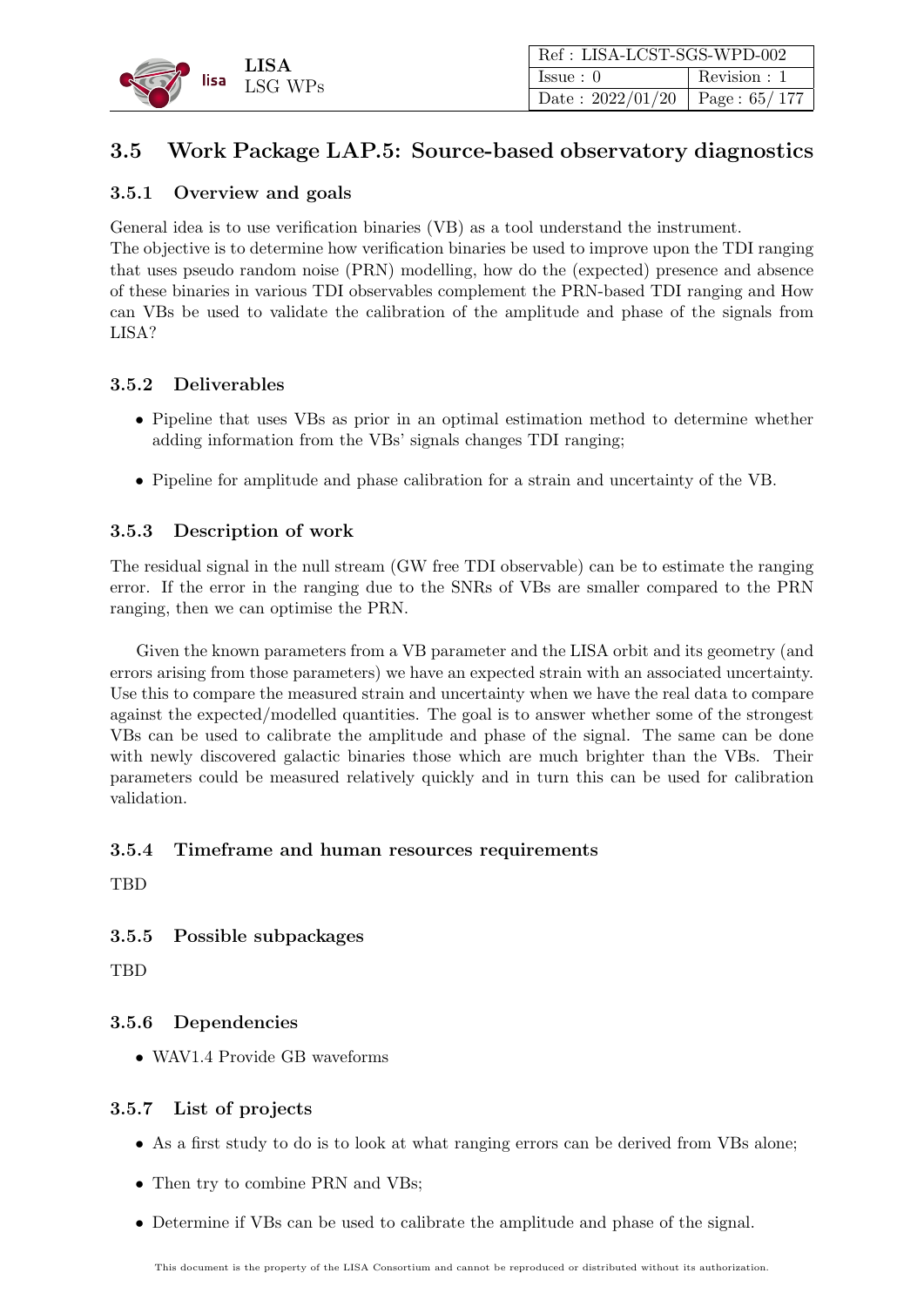

## 3.6 Work Package LAP.6: Search and classification for unmodelled signals

### 3.6.1 Overview and goals

The past research in astrophysics has shown that new unexpected sources are revealed whenever a new detection/observation capability (frequency range, detection medium, etc.) becomes available.

LISA signal may contain, in addition to GW from known and well modelled sources, signals from other potential sources, from signals that last for long time to ones with a very short duration, the so-called GW transients. The sources of short duration of GW transients could be, for example, cosmic string cusps or some new unexpected sources. Therefore, it is very important to have methods to detect gravitational waves from unmodelled sources.

### 3.6.2 Deliverables

- Technical report phenomenological models for the unmodelled GW transients and methods to characterize them;
- Scientific paper description of the algorithms that can be used to extract unmodelled GW signals;
- Software implementation of the algorithms to extract unmodelled GW signals, which will run as part of the low-latency pipeline;
- Databases with identified unmodelled GW signals;
- Software tools (will run in LLP) for sky localization of sources of transient signals, when an "surrogate" model can be derived for that type of transient GW signal.

### 3.6.3 Description of work

There are yet unmodelled astrophysical phenomena expected to emit GW, such as cosmic string cusps and other unpredicted signals.

- If the gravitational energy is emitted over a long time, the signals are harder to detect compared to shorter and louder signals. For shorter transients, it is worth to study the algorithms already used on LIGO/Virgo scientific runs to extract such short transients;
- Developing techniques that can distinguish unmodelled GW signals from instrumental artifacts;
- Developing techniques to characterize unmodelled GW signals;
- Developing the necessary LLP software to extract transients;
- Concurrently using of multiple methods to enhance the unmodelled GW transients detection. (For example, in LIGO/Virgo there are multiple methods: coherent WaveBurst, Spherical Radiometer, STAMP - Zebragard, STAMP - Lonetrack. Each of the above analysis techniques is slightly more sensitive to particular sources, but all of them have sensitiveness on the astrophysical models and also on the ad-hoc models used in characterization of the corresponding pipelines sensitivity.)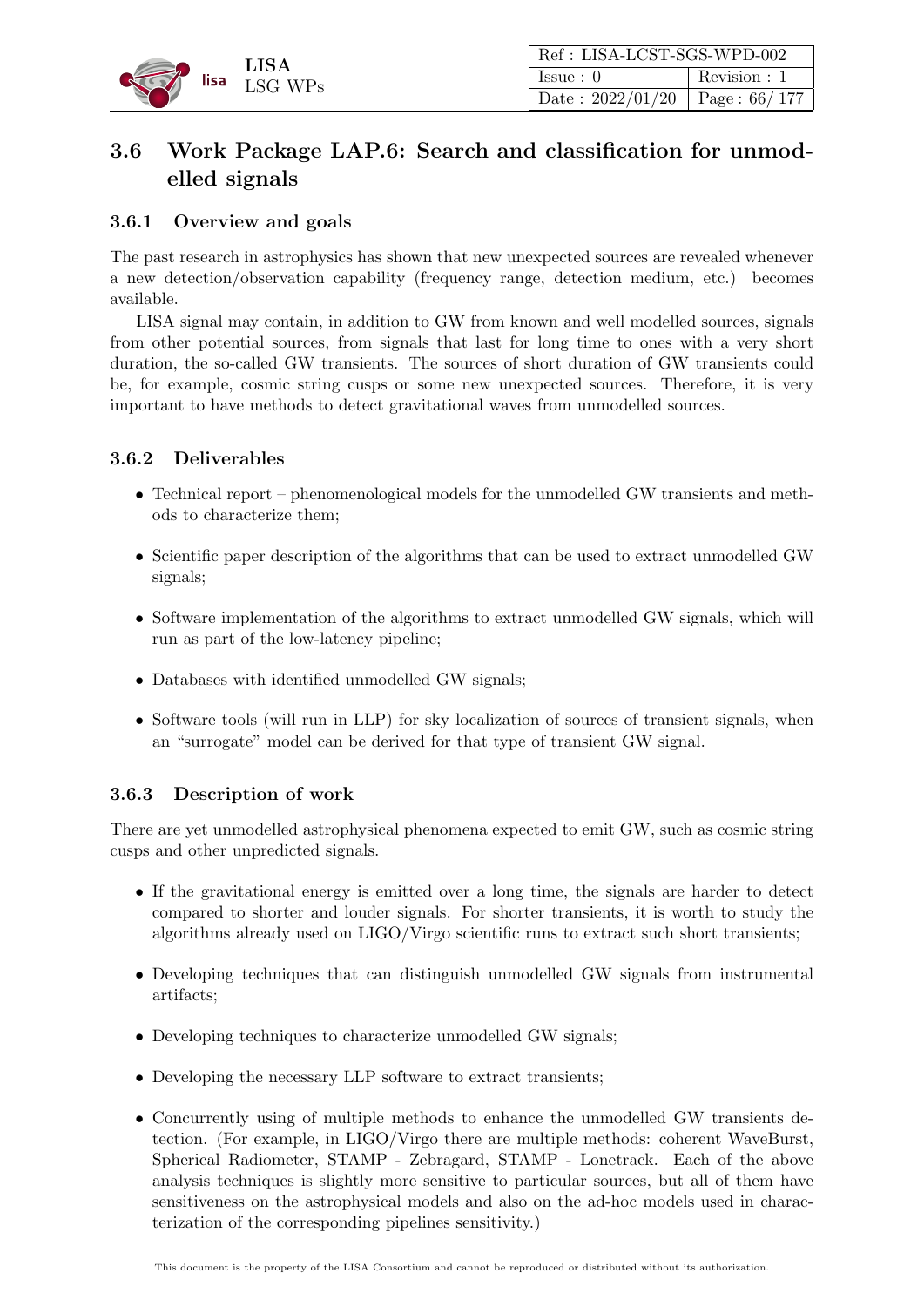

### 3.6.4 Timeframe and human resources requirements

This is largely uncharted territory. Good to explore multiple approaches over the next several years.

Short duration transients are likely the easiest target.

Maybe possible to repurpose LIGO/Virgo burst algorithms in near term.

### 3.6.5 Possible subpackages

- Methods for transient detection;
- Phenomenological models for unknown transients;
- Methods for parameter estimation of the phenomenological model parameters (such as MCMC, machine learning, etc);
- Methods for the classification of the different physical transients and noise artefacts;
- Transfer functions for all conceivable noise transients (i.e. propagation in LISA Simulators);
- Generic waveform reconstruction techniques (wavelet based, etc)

### 3.6.6 Dependencies

- DAFT.3
- LAP.1
- $\bullet$  LAP.2
- DAFT.6

### 3.6.7 List of projects

• Study the coherent WaveBurst (cWB) algorithm which has been applied to LIGO / Virgo for using in the case of LISA.

## 3.7 Work Package LAP.7: Assessment and triggering of protected periods

### 3.7.1 Overview and goals

The operations of LISA will involve antenna re-pointing, which is required for adjusting the orientation of antennae assembled on the LISA spacecraft in order to maintain the communication link to the Earth.

The goal here is to identify the mechanisms and decisions involved in triggering a protected period on the observatory. We also need to look at the constraints coming from the operations and the instrument itself.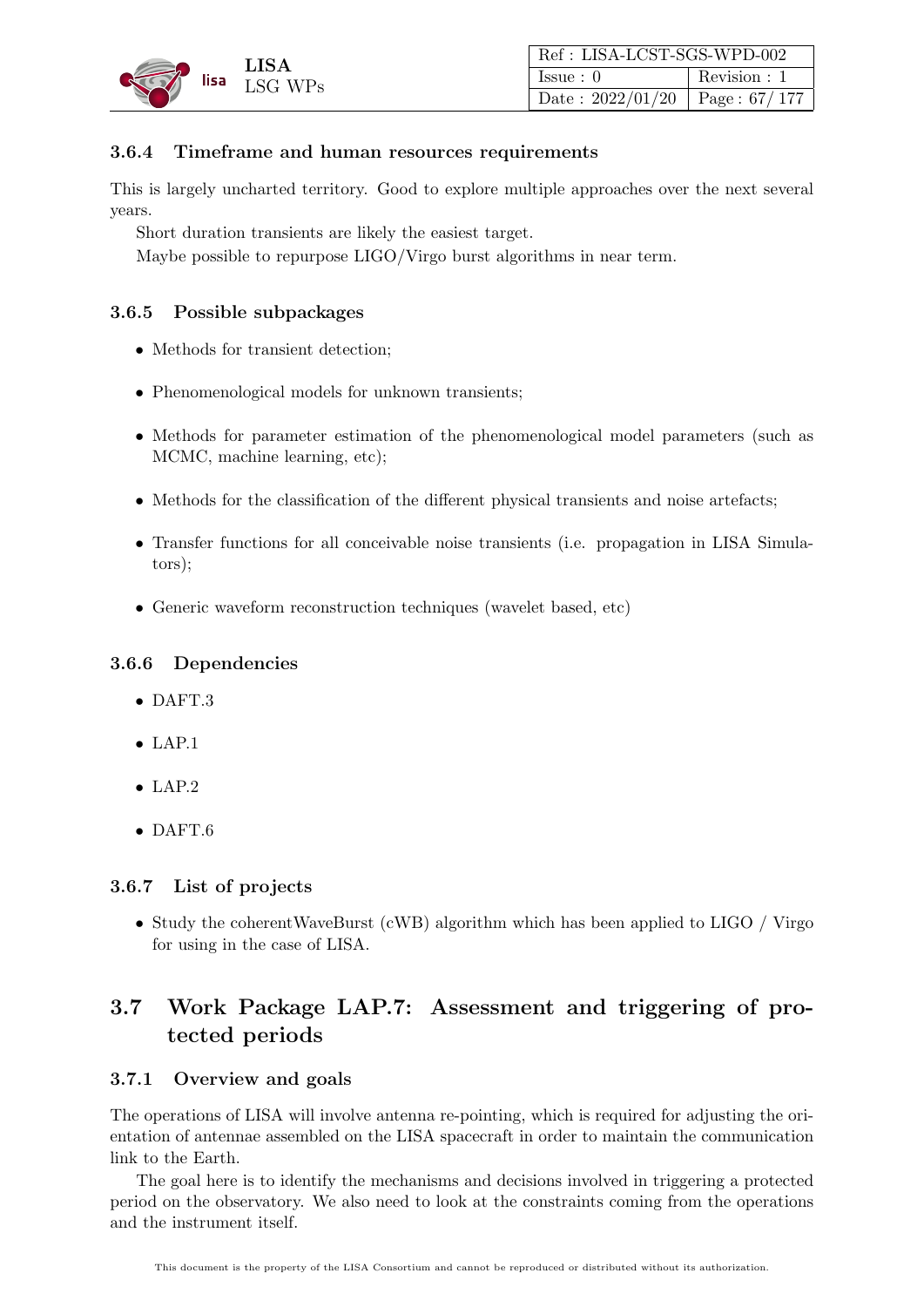

| Ref: LISA-LCST-SGS-WPD-002        |                      |
|-----------------------------------|----------------------|
| $I_{\text{ssue}}:0$               | $\vert$ Revision : 1 |
| Date: $2022/01/20$   Page: 68/177 |                      |

### 3.7.2 Deliverables

- Technical note, which identifies the loss of science due to the gap in data close to the merger of MBHB;
- Procedure that monitors
	- the schedule of the antenna repointing,
	- triggers of the MBHB events and based on this information defines protected periods within the allowed range;
- Tools to communicate protected periods to SOC/MOC.

### 3.7.3 Description of work

We have to identify the routine which will combine the information on the scheduled antenna repointing with the triggers of the Coalescence time from the MBHBs and ensure that LISA is operational during the mearger and ringdown.

The repointing times can be adjusted, however, there are limitations within which that can be done. We have to identify how to find the optimal scenatio.

Moreover we need to ensure that routine interruptions are scheduled in such a way as to allow them to be rescheduled to avoid the protected period. This could imply advancing, or delaying of routine maintenance

### 3.7.4 Timeframe and human resources requirements

The limitations on how much in advance we can trigger the protected periods and what does it imply for the detection, parameter estimation and multimessenger observations have to be identified by the end of Phase A.

Otherwise it is a long term activity but it needs to be integrated in the MOC/SOC development from the beginning.

### 3.7.5 Possible subpackages

- Understand what is the minimal time when we can trigger rescheduling. Are there possibility to trigger rescheduling later in the emergency case of particularly interesting source.
- Upon detection of a MBHB merger, the decision chain needs to be identified (DPC informs SOC informs MOC, etc).
- Study currently known maintenance activities and look at scheduling those to allow for rescheduling.
- Understand the process of how operationally implement rescheduling. What is the impact on MOC/SOC operations? Who are the different players involved in the decision making process?
- Is it possible to make an automatic system to schedule protected periods. Implement it.
- How long does a protected period need to be? (how long is the ringdown etc).

### 3.7.6 Dependencies

- This work package depends on the studies done in the "Noise artifacts" group (WP9) of the Simulation Working Group.
- Data products that this WP requires: Estimated Coalescence times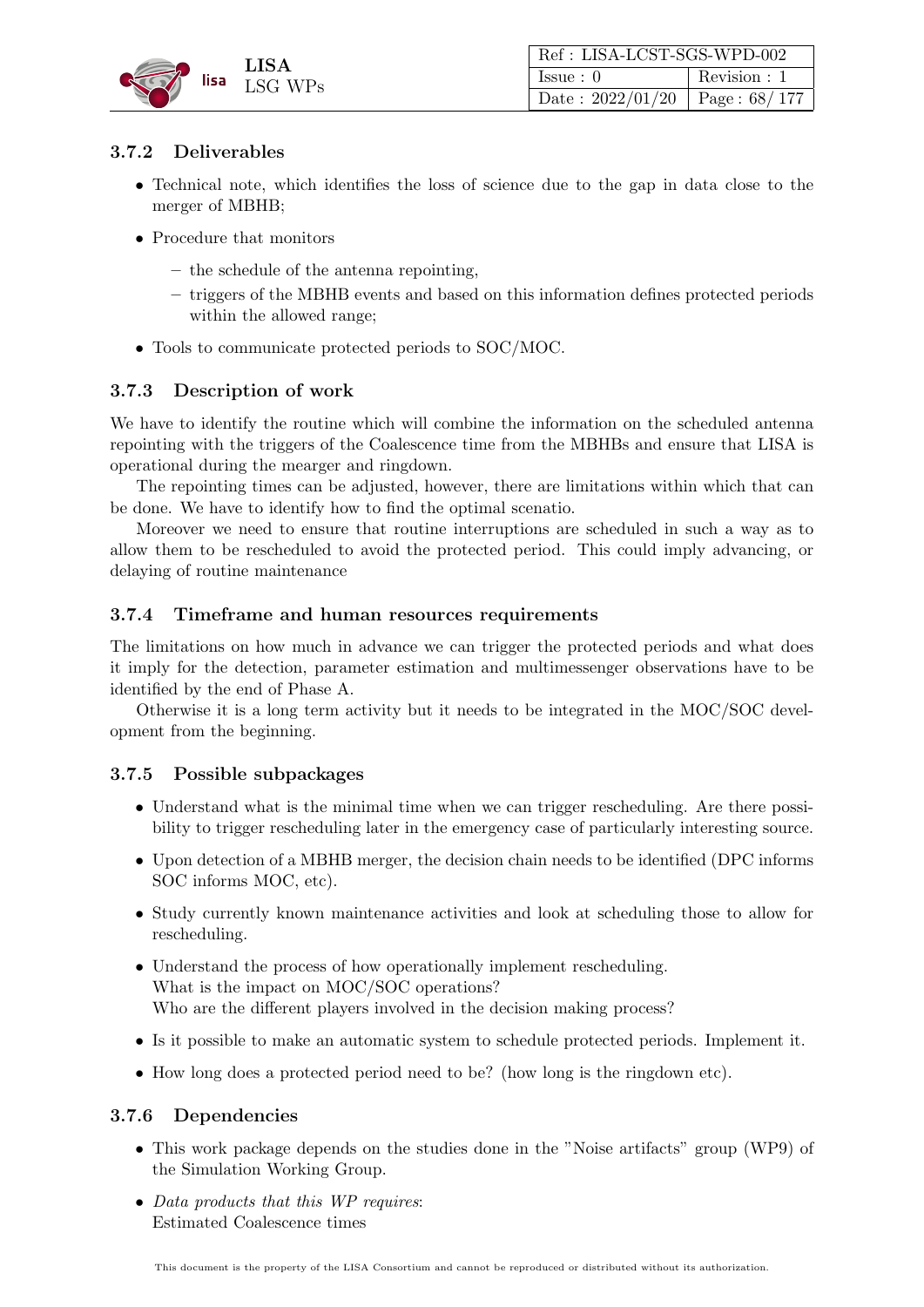

| Ref: LISA-LCST-SGS-WPD-002        |                      |
|-----------------------------------|----------------------|
| Issue:0                           | $\vert$ Revision : 1 |
| Date: $2022/01/20$   Page: 69/177 |                      |

## 3.7.7 List of projects

Routine to combine predictions for the coalescence time and ringdown length with the schedule restrictions in order to find the optimal adjustment scheme.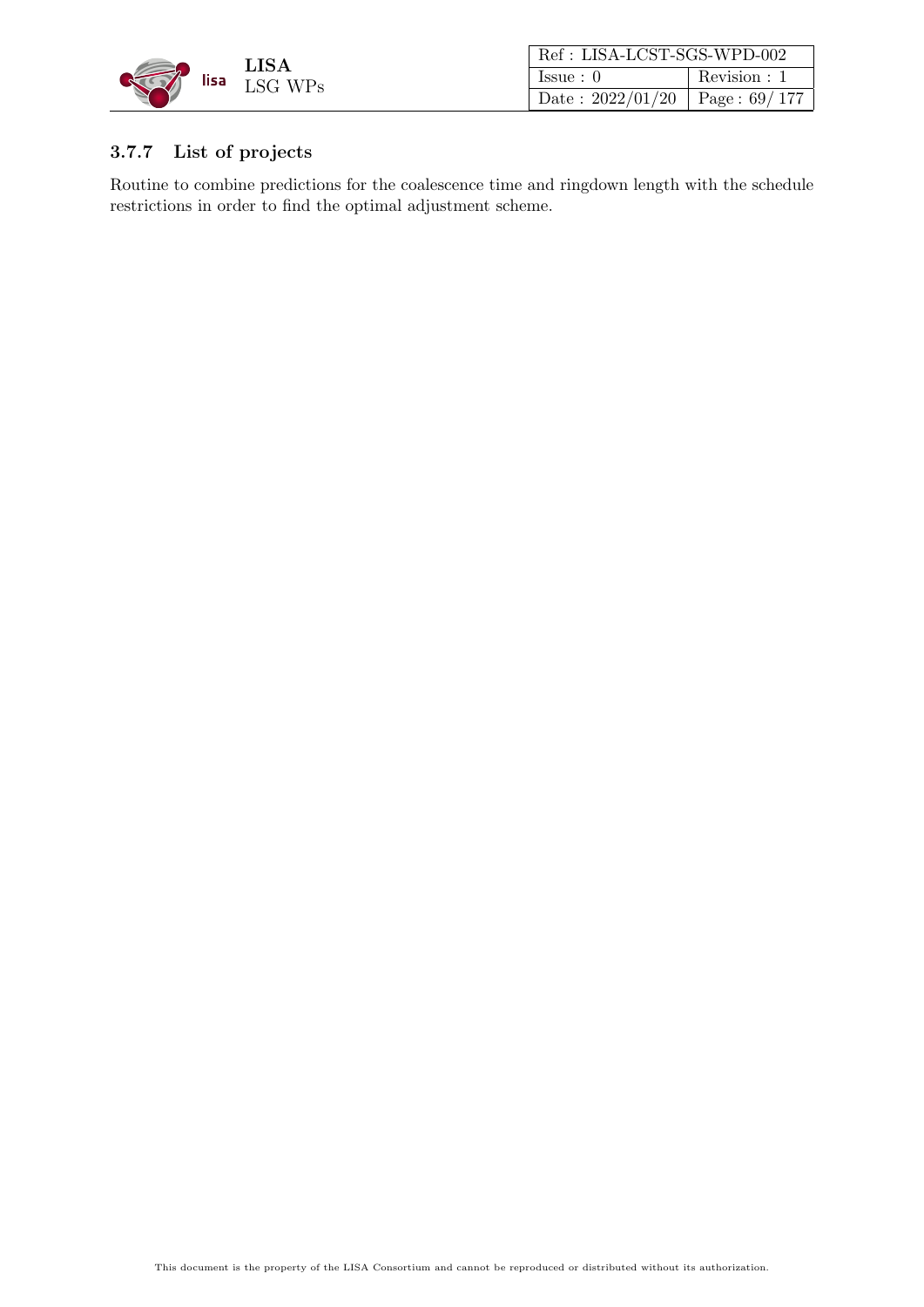

| Ref : LISA-LCST-SGS-WPD-002 |                           |
|-----------------------------|---------------------------|
| Issue:0                     | $\mathbb{R}$ Revision : 1 |
| Date: $2022/01/20$          | Page : $70/177$           |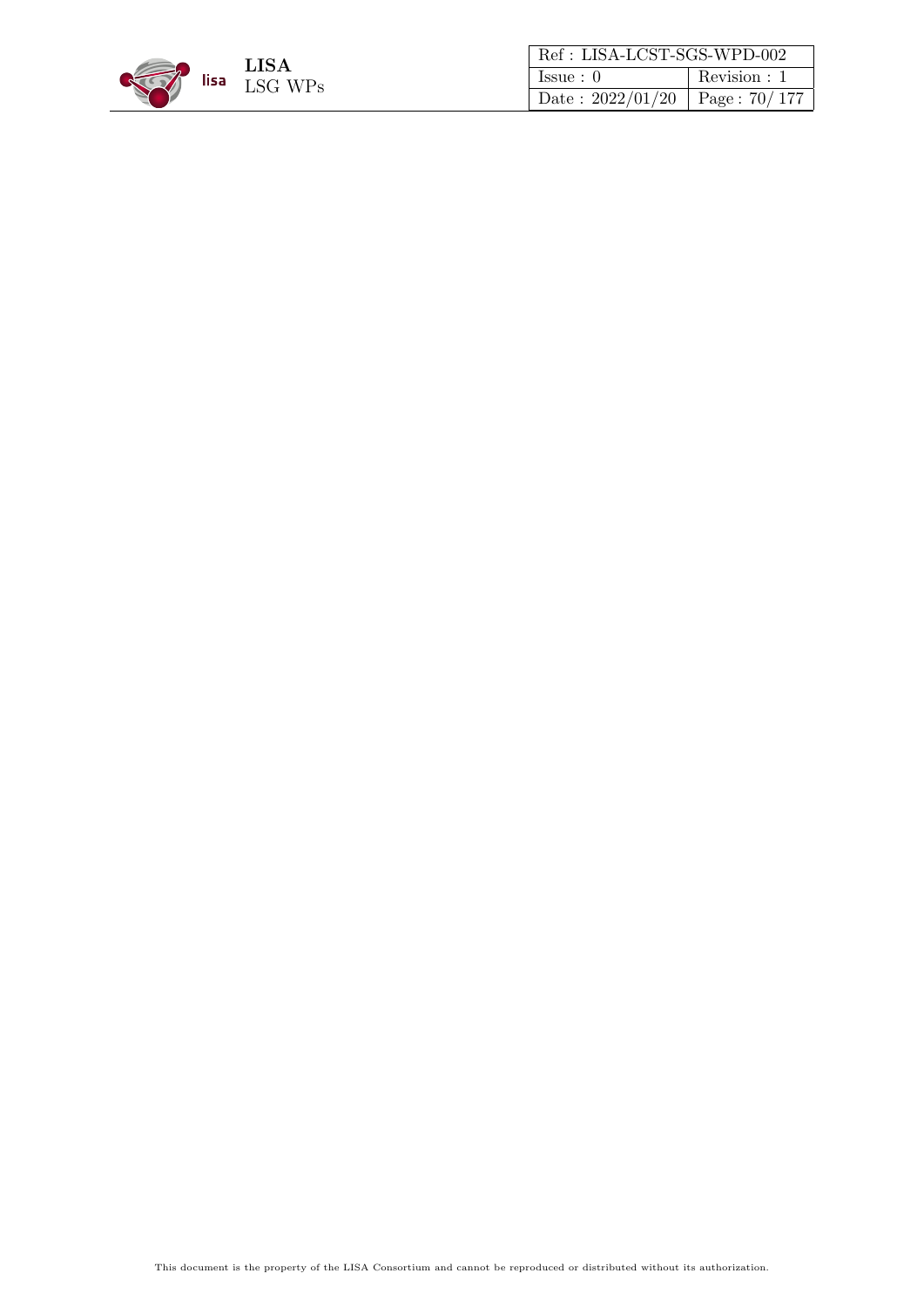# Chapter 4

# DPE – Source identification codes (Detection and parameter estimation)

NOTE: The format of this section is somewhat different to the others. Work in this work package area is being pushed forward within the LISA Data Challenge group. The work package descriptions below have therefore not been updated since their inception. We encourage prospective members of the consortium who wish to get involved in this area to actively participate in the LDCs and to discuss their contributions with the LDC chairs.

Science with LISA will rely on the identification of as many of the sources present in the data stream as possible, and on understanding any inter-dependencies in the inferred values of the parameters arising from confusion between the signals in the data set. As LISA sources are typically long-lived and present for a significant fraction, if not all, of the mission lifetime, a separate identification of individual sources or source types is not efficient. Instead, we will be attempting to carry out a simultaneous global fit for the parameters of all the sources in the data. This global fit will be continuously updated as additional data is received from the satellites. In practice, the global fit will be supported by additional codes which dig more deeply into the data and are focussed on particular source types. This codes will operate on the most recent best-fit residual from the global fit and will feed back any identified sources to be included in future refinements of the global solution. The WPs described in this section are designed to build this data analysis infrastructure. DPE.1 is designed to build the algorithms and codes that will generate the global fit solution, while the remaining WPs will build the supporting codes identifying different source types, and evaluating instrument data quality.

Table [4.1](#page-73-0) summarises the work packages of this group.

# 4.1 DPE.1 Design of global fit strategies, including definition of output products

Goals/Motivation LISA data analysis presents the unique challenge of numerous overlapping signals. Hierarchical methods based on identification and subtraction of the brightest remaining sources accumulate errors which will bias or prohibit detection of weaker sources. Instead, the main production data analysis pipelines must perform a joint fit to all sources in the data and noise, an algorithmically and computationally challenging task. While different source classes will have dedicated pipelines, the global fit pipeline will provide the interface between the different source pipelines and orchestrate joint updates to all source and noise parameters to prevent the analyses from being harmed by avoidable biases and source confusion. The guiding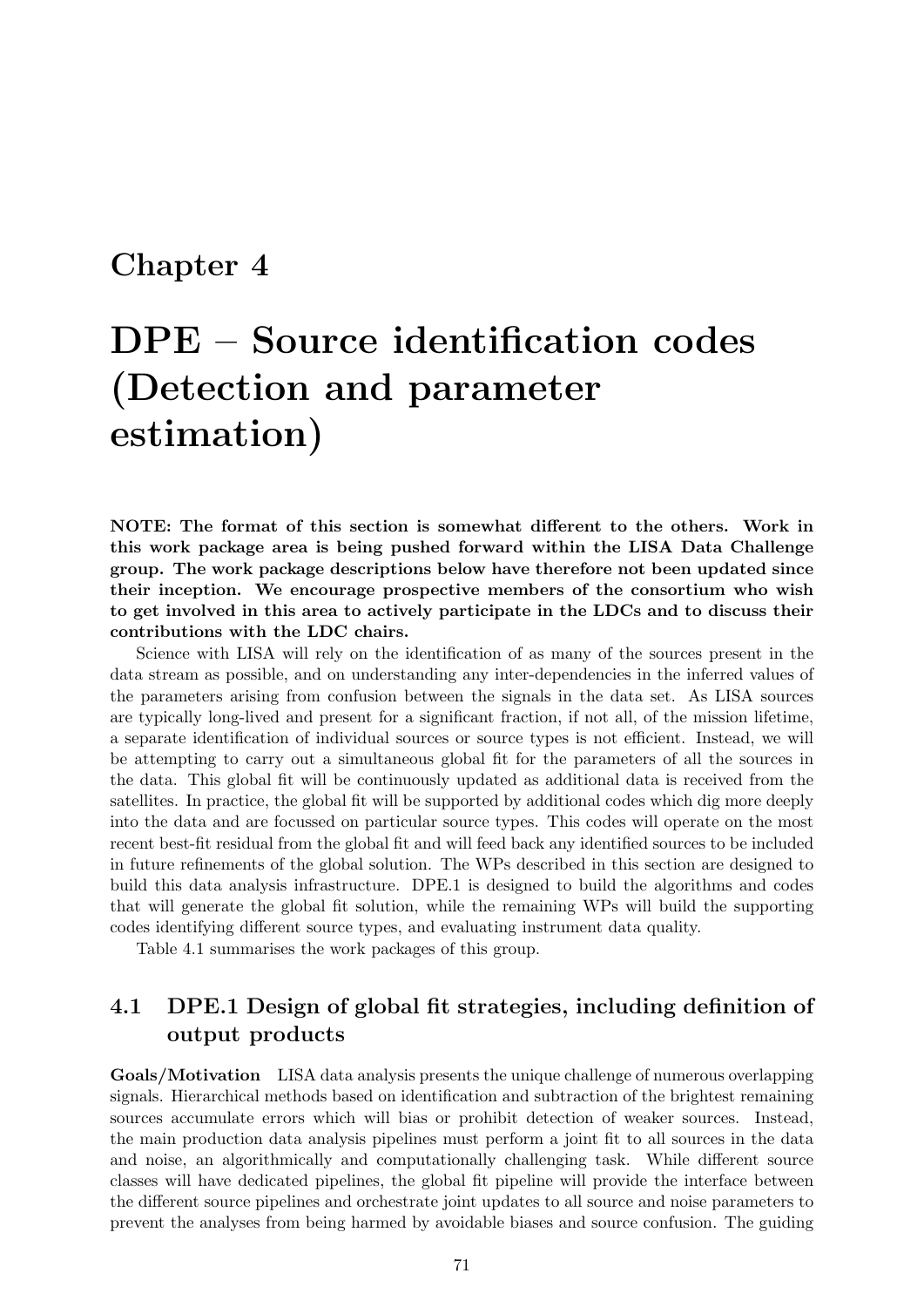

| Ref: LISA-LCST-SGS-WPD-002 |                |  |
|----------------------------|----------------|--|
| Issue:0                    | Revision : 1   |  |
| Date: $2022/01/20$         | Page: $72/177$ |  |

| WP    | Description                                                         | Priority                    |
|-------|---------------------------------------------------------------------|-----------------------------|
| DPE.1 | design of global fit strategies, including definition of output     | 1                           |
|       | products                                                            |                             |
| DPE.2 | detection and parameter estimation of GBs                           | 1                           |
| DPE.3 | detection and parameter estimation of MBHBs                         | 1                           |
| DPE.4 | detection and parameter estimation of EMRIs                         |                             |
| DPE.5 | detection and parameterisation of unmodelled sources                | $\overline{2}$              |
| DPE.6 | detection and parameter estimation of IMRIs                         | 3                           |
| DPE.7 | detection and characterisation of stochastic backgrounds            |                             |
| DPE.8 | production of cleaned (of sources) TDI variables                    |                             |
| DPE.9 | detection of modelled transient sources                             | $\overline{2}$              |
|       | DPE.10 identify data quality indicators and vetoes, and observatory | $\mathcal{D}_{\mathcal{L}}$ |
|       | diagnostics                                                         |                             |
|       | DPE.11 develop instrumental "noise" cleaning procedures             | $\overline{2}$              |

<span id="page-73-0"></span>Table 4.1: Work packages on individual and global source identification codes.

goals are to:

- Develop a joint detection and characterisation pipeline for all sources present in the data.
- Define computationally efficient strategies for incorporating new data and updating the global fit.
- Standardize conventions for how to store information about detections needed to construct the source catalogs.

## **Outputs**

- Top-level pipeline that provides the interfaces between individual source and noise analyses, and coordinates joint updates to all source/noise models.
- Standards for how to report source parameters with uncertainties, and detection confidence, for all astrophysical signals present in the data.

### Time-frame

- The global fit pipeline will be developed in step with the LDCs.
- Prototype demonstrations of interfaces between pairs of source-classes in ∼3 yr.
- Prototype demonstrations of global analysis using intermediate versions of individual source pipelines, including production of mock catalogs, in ∼5 yr.
- Final version required L-2y.

### Possible sub work-packages

- Prototype algorithms of pair-wise fits to identify incompatibility between single-source pipelines early in their development, and evaluate degree of covariance/confusion between different source types.
- Development of parameterized realistic noise model to incorporate into global fit pipeline.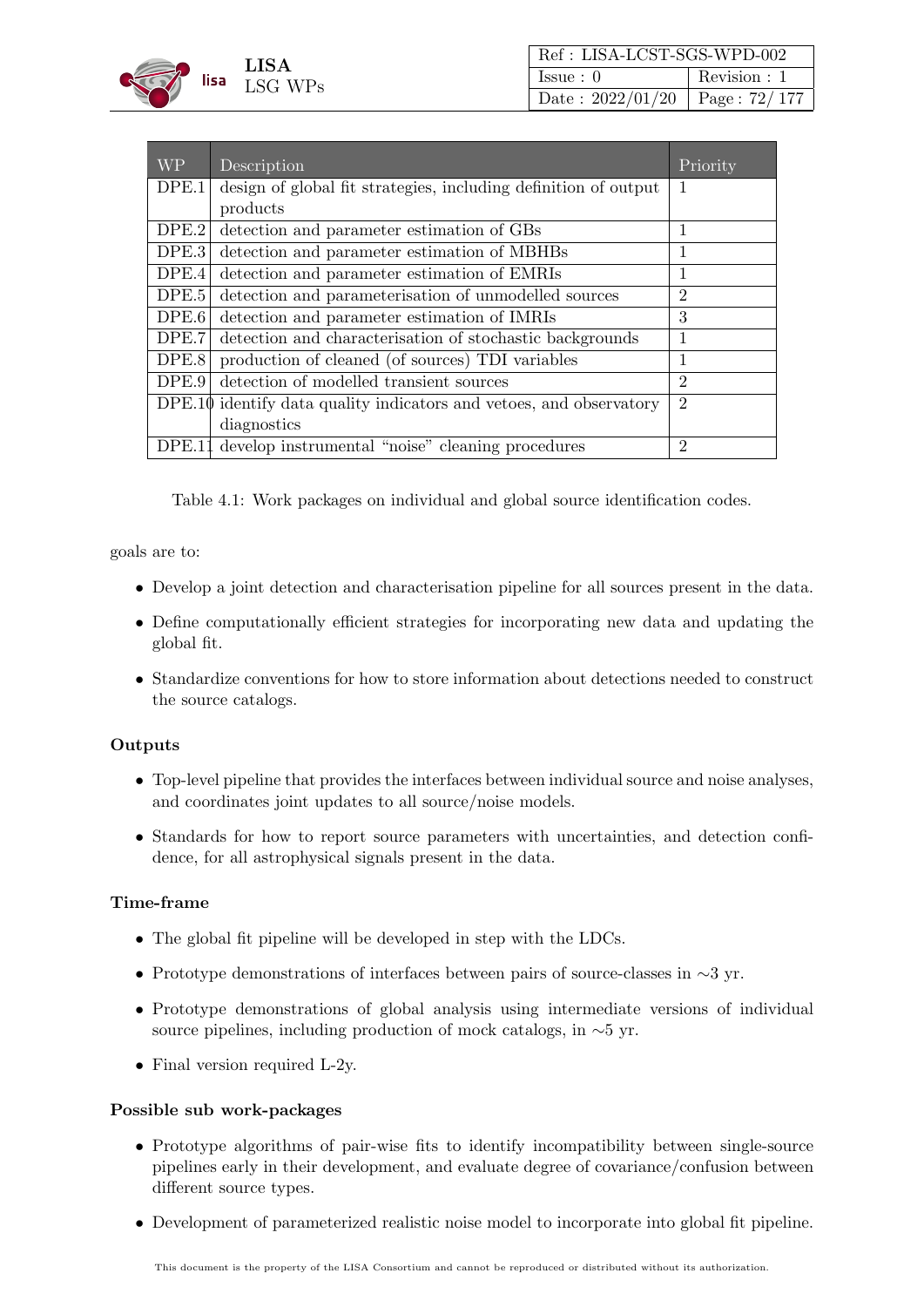

| Ref: LISA-LCST-SGS-WPD-002        |                      |  |  |
|-----------------------------------|----------------------|--|--|
| Issue:0                           | $\vert$ Revision : 1 |  |  |
| Date: $2022/01/20$   Page: 73/177 |                      |  |  |

## Dependencies

- Data analysis tools DAFT.5, DAFT.2
- Instrument response modelling (TDI) DAFT.3
- Individual source identification codes DPE.2-DPE.7 and dependencies therein
- Source catalogs CAT.1

# 4.2 DPE.2 Detection and parameter estimation of GBs

## Goals/Motivation

- Develop one or more pipelines for joint identification and characterisation of all resolvable GB signals.
- Develop one or more pipelines for detailed analysis of single GBs (could be a use-case of the full search pipeline).
- Pipeline(s) must interface with global fit pipeline, operate on raw data or latest residuals from the global fit, and return a list of the GB's source parameters, uncertainties, and detection confidence.

## **Outputs**

- Pipeline for GB detection and characterization of full galaxy which will interface with global fit pipeline.
- Pipeline for detailed study of isolated GBs.

### Time-frame

- Pipeline(s) will evolve with LDCs, prototype algorithms demonstrated within a year.
- Mature algorithms adapted to realistic data scenarios in ∼5 yr.
- Final version required L-2y.

### Possible sub work-packages

- GB contribution to global fit pipeline
- Dedicated single-source GB pipeline for detailed analysis (including all relativistic and astrophysical effects).

## Dependencies

- Waveform modeling WAV1.4 and fast waveform generation WAV1.8
- Data analysis tools DAFT.5, DAFT.2
- Instrument response modelling (TDI) DAFT.3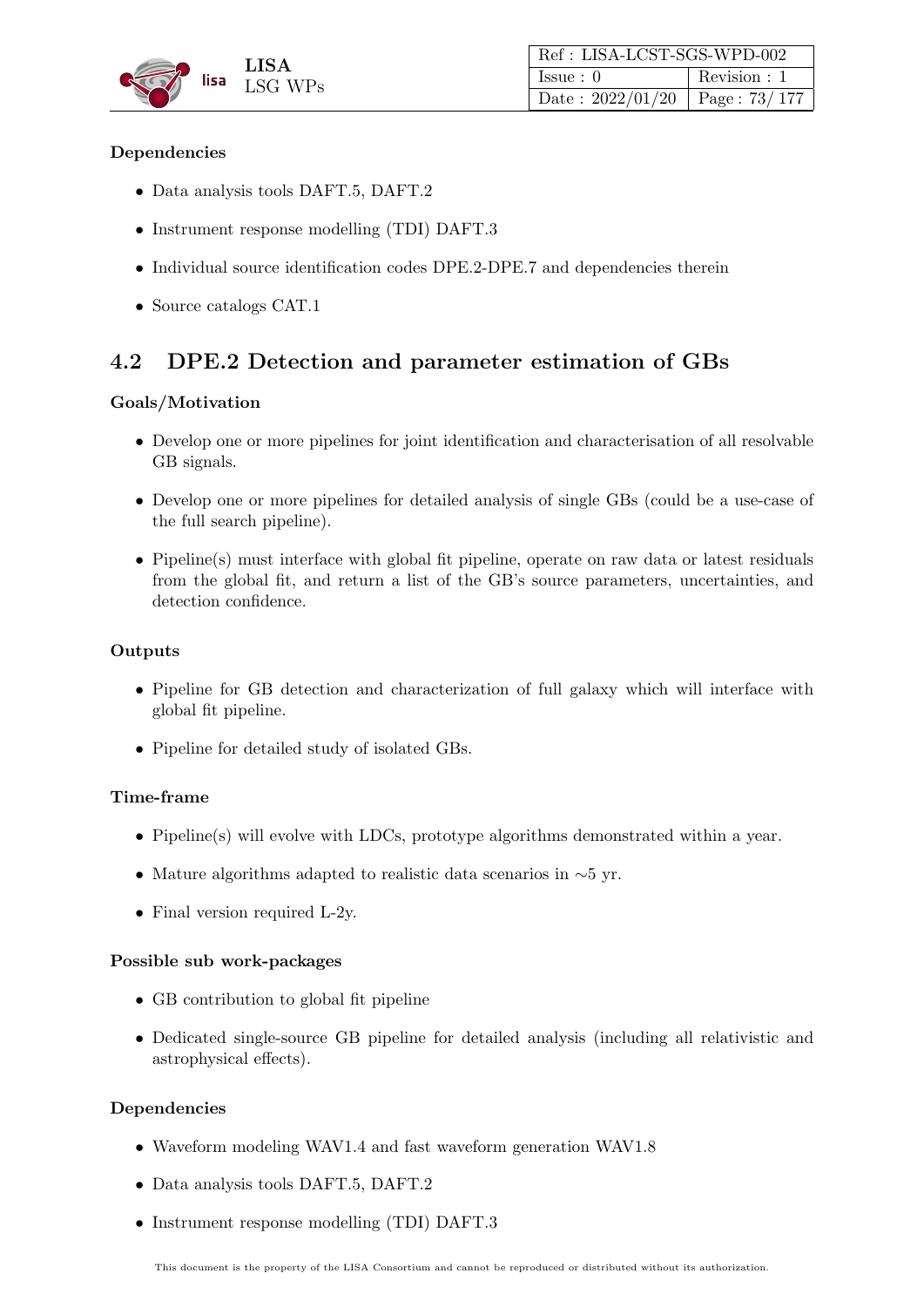

# 4.3 DPE.3 Detection and parameter estimation of MBHBs

## Goals/Motivation

- GIven the degeneracies on the parameters observed in old-days MLDC we need to develop more than one pipeline for identification and characterization of MBHB signals
- The pipelines should be split and/or coupled with GB detection/characterization
- The pipeline should be a part of the global fit either right away or be inserted into the global fit with preliminary estimation of source parameters with the low latency.
- The pipeline should be flexible enough to utilize different/evolving models for MBHB signal and be robust to possible systematics in the signal modelling (marginalization over uncertainties).
- Pipeline delivers catalogue of source (both over and sub-threshold) with associated uncertainties (both in numbers and parameters)

## **Outputs**

- Several stand-alone pipelines running in parallel for cross-checking, or a single pipeline utilizing several methods.
- Pipeline incorporated in the global fit analysis, interacting with other pipelines (or being a part of one global pipeline).

## Time-frame

- Pipeline will be developed within LDC, the first version should be available within a year.
- Robust pipeline which is able to recover datectable (loud enough) MBHB in presence of other major sources and non-stationary noise ∼ 5y
- Final version L-2y

### Possible sub work-packages

- Stand-alone pipeline(s) for detecting MBHB (see above)
- MBHB detection as apart of a global fit with/without input form the stand-alone pipeline

## Dependencies

- Overlap with LAP.1, DPE.1
- Depends on WAV1.2, WAV1.8, DAFT.5, DAFT.2, LAP.3, LAP.4, CAT.1, CAT.2

# 4.4 DPE.4 Detection and parameter estimation of EMRIs

## Goals/Motivation

- Develop one or more pipelines for identification and characterisation of EMRI signals.
- Pipeline should interface with global fit pipeline. It will operate on the latest residuals from the global fit and return a list of identified EMRI sources for subsequent incorporation in and refinement by the global fit.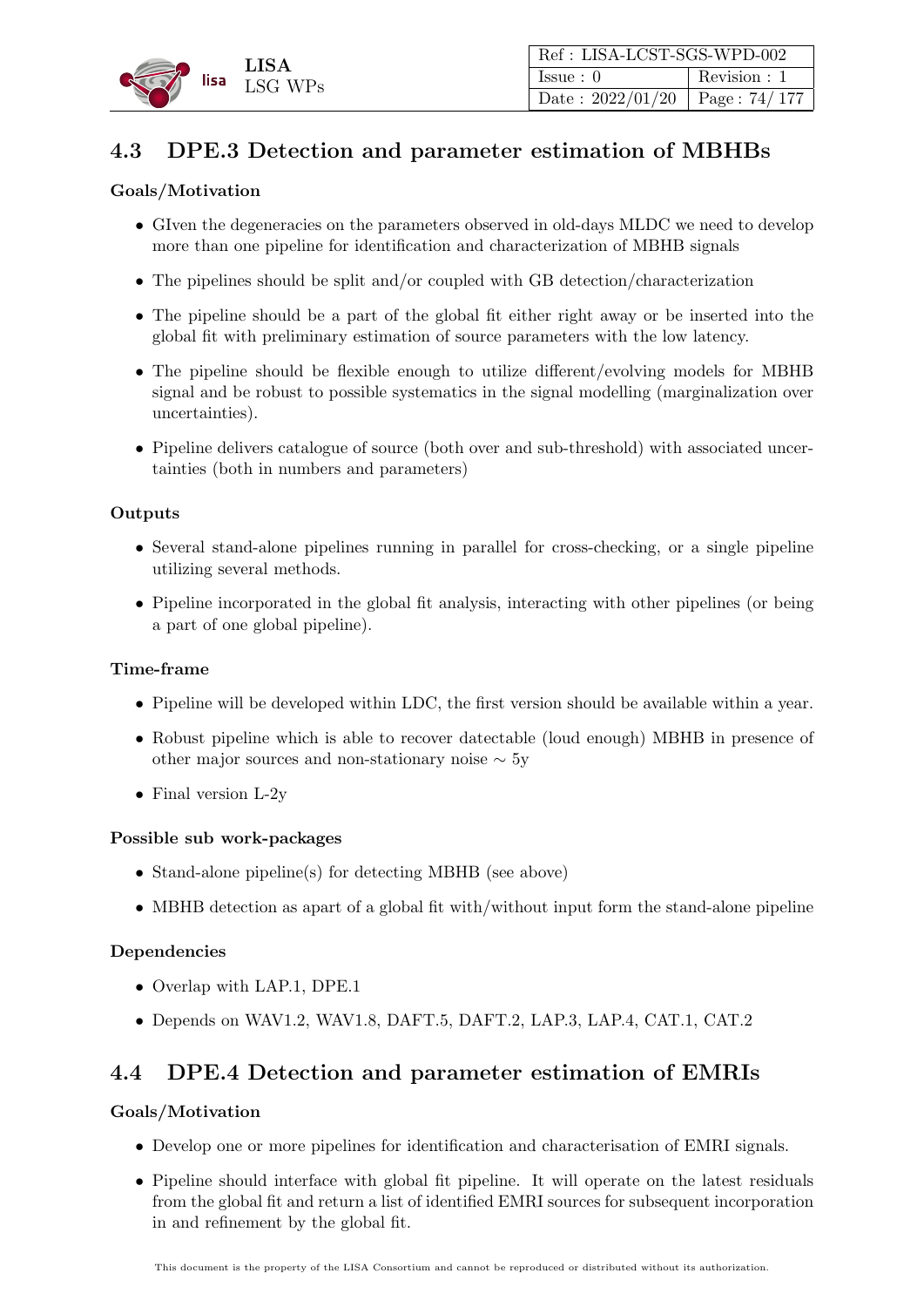

- Pipeline should be able to use the best available EMRI model at the current time, but also be robust to waveform modelling uncertainties, e.g., by including marginalisation over waveform model uncertainties.
- Pipeline outputs are catalogues of source parameters and uncertainties.

## **Outputs**

• A pipeline for EMRI identification and characterisation.

### Time-frame

- Preliminary pipelines for EMRI characterisation were developed during the MLDCs. Existing pipelines have not been shown to be robust to modelling uncertainties or source confusion.
- Improved and robust pipelines need to be developed on a  $\sim$  5y timescale and verified within the MDCs.
- Final versions required L-2y.

Possible sub work-packages Sub work-packages would be built around different approaches to EMRI data analysis.

- Stack-slide EMRI search pipeline. Exhaustive EMRI search using templated search for short ( $\sim$  2 wk) sections of EMRI signals, later combined incoherently.
- Stochastic EMRI search pipeline. EMRI search based on tuned MCMC algorithm, as used in the MLDCs.
- Semi-coherent EMRI search. First identify individual EMRI waveform harmonics using phenomenological templates, then combine to identify sources and increase significance.

### Dependencies

- EMRI waveform modelling (WAV1.2). Search will use best available templates, or approximations tuned to match these.
- Common data analysis framework and tools (DAFT.5, DAFT.3, DAFT.2).
- Fast waveform generation tools (WAV1.7). The EMRI search will rely on fast but accurate approximations to EMRI waveforms.
- Instrument response modelling (DAFT.3) and data quality indicators (LAP.3, LAP.4).
- Global fit strategy (DPE.1). EMRI search will operate on cleaned data provided by global fit pipeline and return EMRI catalogues for incorporation in global fit.
- Catalogue structure and interfaces (CAT.1, CAT.2). The output from the EMRI search pipeline must include the data products required for cataloguing.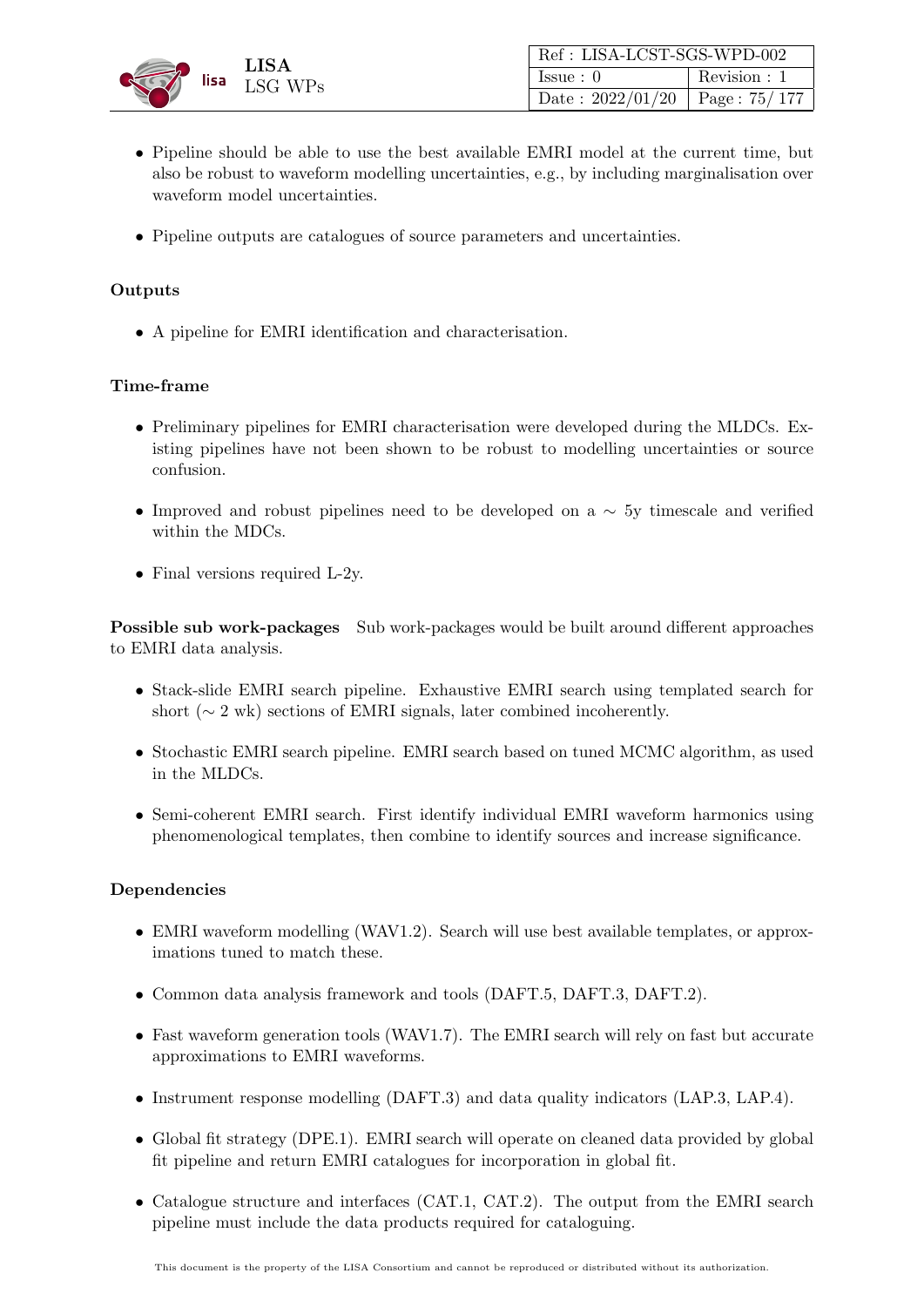

# 4.5 DPE.5 Detection and parameterisation of unmodelled sources

Goals/Motivation The 2010 New Worlds New Horizons Decadal survey remarked that "It would be unprecedented in the history of astronomy if the gravitational radiation window does not reveal new, enigmatic sources." To be in a position to make such discoveries we need techniques that can detected unanticipated and unmodelled signals. The task is complicated by the fact that LISA is one instrument, so the coherent network analysis techniques used to search for unmodelled signals in the LIGO/Virgo data are not immediately applicable. The signal-insensitive Sagnac channel, and differences in the transfer functions for signals and noise will key to any detection strategy.

- Develop techniques that can distinguish unmodelled signals from instrumental artifacts
- Develop techniques to characterize unmodeled signals

## **Outputs**

- One for more analysis tools for extracting unmodelled signals
- Tools to characterize unmodelled signals (frequency content, time evolution, duration  $etc$ )

## Time-frame

- This is largely uncharted territory. Good to explore multiple approaches over the next several years
- Short duration transients are likely the easiest target. May be able to repurpose LIGO/Virgo burst algorithms in near term

### Possible sub work-packages

- Transfer functions for all conceivable noise transients
- Generic waveform reconstruction techniques, possibly wavelet based

### Dependencies

- LISA Instrument Simulator (DAFT.3)
- TDI models for noise transients (DAFT.3)
- TDI models for generic signals (DAFT.3)

## 4.6 DPE.6 Detection and parameter estimation of IMRIs

### Goals/Motivation

- A black hole of intermediate mass  $(M \sim 10^2 10^4 M_{\odot})$  (IMBH) inspiraling into a massive black hole will appear as an IMRI in LISA. The existence of IMBHs is uncertain, but detection of one or more IMBHs would be highly significant.
- We separate IMRIs from EMRIs because waveform models are more uncertain for mass ratios in the IMRI range,  $\sim 10^{-4}$ – $10^{-2}$ . Handling waveform uncertainties will be crucial in this search.
- This pipeline will interface with the global fit pipeline in a similar way to the EMRI pipeline (DPE.4).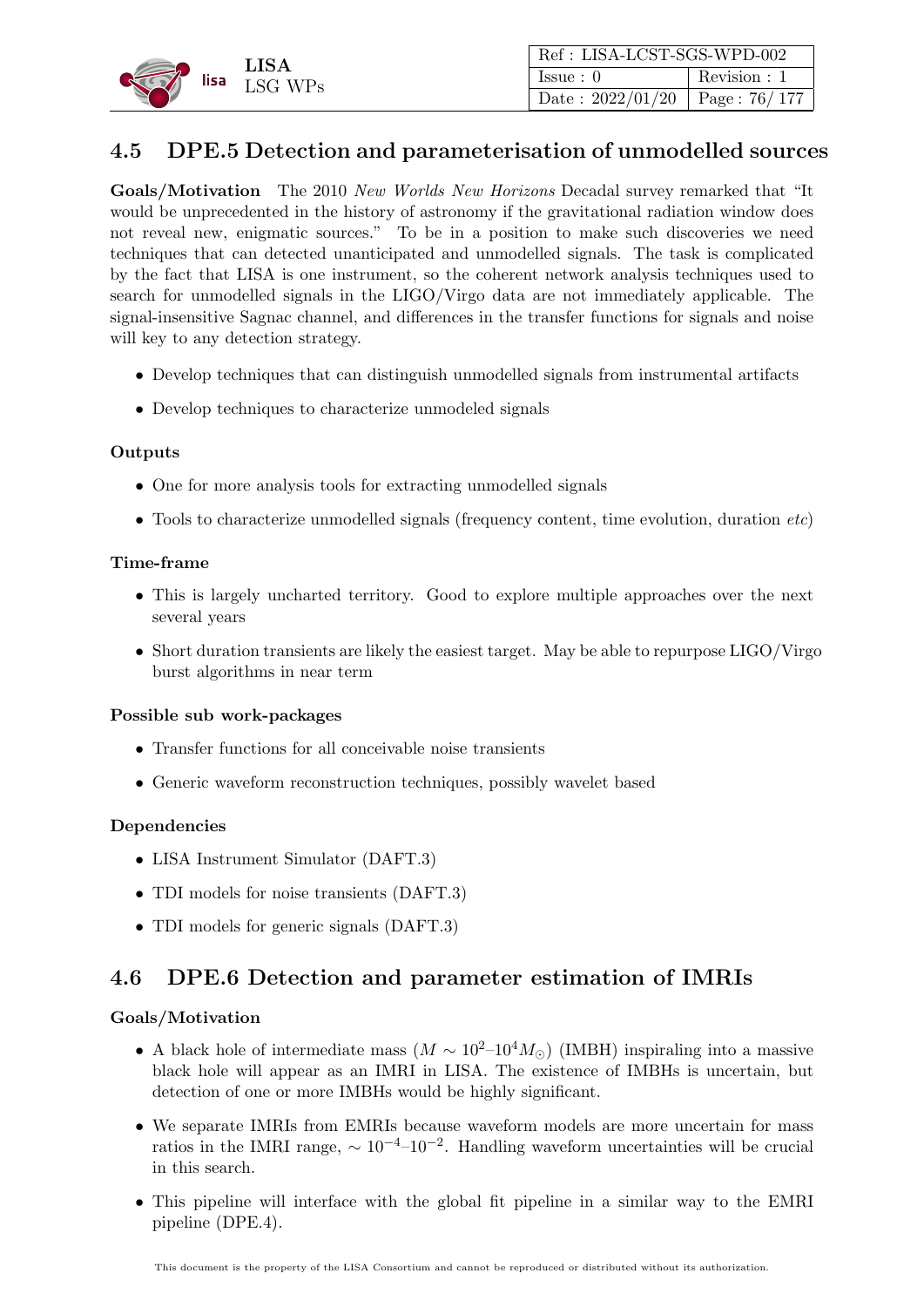

| Ref: LISA-LCST-SGS-WPD-002        |                      |  |  |
|-----------------------------------|----------------------|--|--|
| Issue: 0                          | $\vert$ Revision : 1 |  |  |
| Date: $2022/01/20$   Page: 77/177 |                      |  |  |

## **Outputs**

• A pipeline for detection and characterisation of IMRIs.

## Time-frame

- Due to the speculative nature of these sources, this is not a priority work package. After development of searches for MBHBs (DPE.3) and EMRIs (DPE.4), the efficiency of those searches for detecting IMRIs should be assessed.
- Further tuning and optimisation of an IMRI search will continue during mission development and tested within the LDCs.
- Final version required L-2y.

Possible sub work-packages Sub work-packages would be built around different pipelines, as in the EMRI case, e.g.,

- Stack-slide IMRI search.
- Stochastic IMRI search.
- Semi-coherent/time-frequency IMRI search.

## Dependencies

- IMRI waveform modelling (WAV1.5). Search will use best available templates, or approximations tuned to match these.
- Common data analysis framework and tools (DAFT.5, DAFT.3, DAFT.2).
- Fast waveform generation tools (WAV1.8).
- Instrument response modelling (DAFT.3) and data quality indicators (LAP.3, LAP.4).
- Global fit strategy (DPE.1). IMRI search will operate on cleaned data provided by global fit pipeline and return IMRI catalogues for incorporation in global fit.
- MBHB and EMRI searches (DPE.3, DPE.4). IMRI search will most likely be derived from searches for other source types.
- Catalogue structure and interfaces (CAT.1, CAT.2). The output from the IMRI search pipeline must include the data products required for cataloguing.

# 4.7 DPE.7 Detection and characterisation of stochastic backgrounds

LISA data are expected to contain several contributions from stochastic foregrounds/backgrounds – of astrophysical and/or cosmological origin – including  $(i)$  the foreground from WD-WD binaries at  $mHz$  frequencies, (ii) a possible foreground from EMRIs in the same frequency range, (iii) a foreground from stellar-mass black holes at  $\sim 0.01$  Hz, (iv) a foreground from neutron stars in the frequency range of the stellar-mass black holes, and (v) a background from processes in the early Universe whose level is unknown.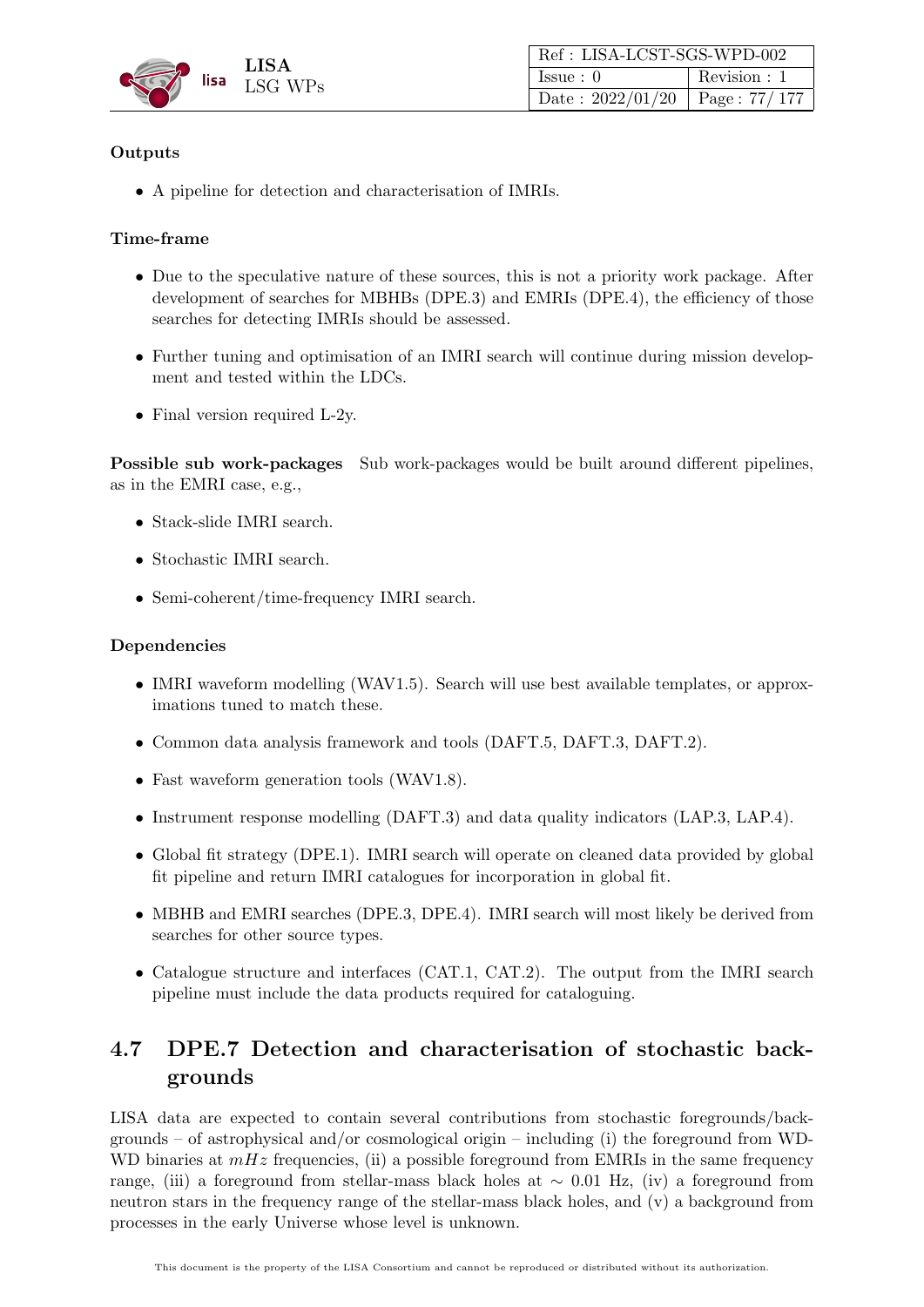

## Goals/Motivation

- To detect and characterise stochastic signals present in LISA data.
- To characterise the properties of the stochastic signals present in the data (the signals may not be Gaussian and/or stationary and/or isotropic)

## **Outputs**

- Pipeline(s) for the detection and characterisation of stochastic gravitational-wave signal(s).
- Given the nature of the problem, and the lack of an existing end-to-end approach that deals with conditions that are remotely realistic, it is highly desirable that multiple approaches and pipelines are developed early on to explore performances and trade-offs.
- The pipeline ability to identify and characterise the signals will depend on the TDI outputs and links available in the configuration, and will need to work under the different conditions (level of stationarity/Gaussianity of the noise, data drop-outs and corruption) and configurations. Depending on which links are available, the ability to recover stochastic background could be totally compromise. An important output of this WP in the early phase of development is to identify the minimal instrumental conditions/configuration for the recovery of a stochastic signal.

## Time-frame

- A preliminary pipeline was developed during the MLDCs. However the operation conditions were highly idealised (Gaussian and stationary instrumental noise, primarily full 6 links available in the LISA instrument).
- Final version required L-2yr.

## Possible sub work-packages

- Gaussian/stationary background signal vs more generic backgrounds
- Isotropic background
- Anisotropic background
- Physical characterisation of multi-component background/foreground based on de-fault (TBD) models
- A possible additional hierarchy of the WPs is to have workpackages for the "full-configuration" (6 links) and as for each of them sub-workpackages that deal with "reduced-configurations" (less than 6 links)

## Dependencies

- This workpackage depends on pretty much everything else, as it deals with the analysis of "what is left" after all the individual sources have been resolved. (add numbers)
- The workpackage depends on all the data-characterisation workpackages (add numbers)
- It depends on all the WPs that deal with identification of resolvable sources, global fit, cleaned data, TDI reconstruction (I will need to add numbers later)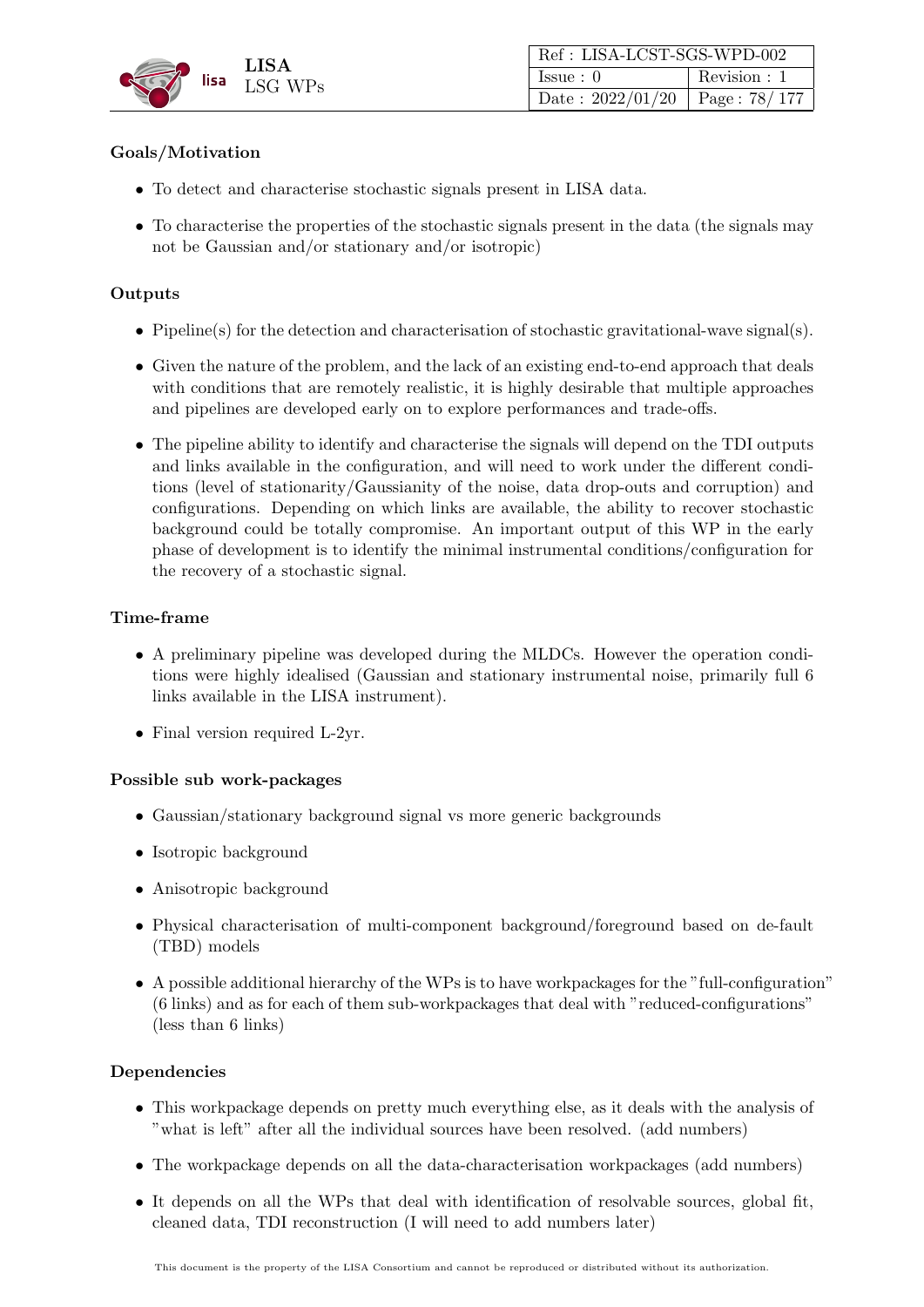

# 4.8 DPE.8 Production of cleaned (of sources) TDI variables

Goals/Motivation While the global fit is a necessity for the final catalog of sources, detailed analyses of individual sources will not want to be burdened by the full set of global-fit parameters. Examples where the analysis would want to focus on a single source include investigations of relativistic and astrophysical effects beyond the standard waveform models, or low-latency updates of merging SMBH parameters to be communicated with EM observing partners.

- Provide robust global-fit subtraction tools including error budgets from source parameter uncertainties.
- Provide up-to-date cleaned TDI variables which can quickly be modified to focus on single sources for low-latency parameter updates.
- Provide clean residuals for instrument and noise characterization work.

## **Outputs**

- Tools to produce residuals from the global fit with uncertainties.
- Tools to add back individual sources of interest for detailed/updated analysis.
- Error-budget from waveform subtraction for the cleaned TDI variables.

## Time-frame

- These are straightforward tools they depend on waveform, search pipeline, and catalog development. Can be demonstrated in early LDCs.
- Final version L-2yr.

### Possible sub work-packages

- Develop algorithms for incorporating uncertainties from signal subtraction into analyses of residual data.
- Develop tools to interface with catalog and add back sources to TDI variables for further analysis/updates to parameters.

## Dependencies

- Waveform models WAV1.1-WAV1.8
- Data analysis tools DAFT.5-DAFT.2
- Instrument response modelling DAFT.3
- Individual and global source identification codes DPE.1-DPE.6
- Source catalogues CAT.1, CAT.2, CAT.5

# 4.9 DPE.9 Detection of modelled transient sources

### Goals/Motivation

- Develop a pipeline for identifying short-duration modelled transient sources in the LISA data stream.
- Known potential transients are cosmic strong cusps and extreme-mass-ratio bursts.
- Pipeline must be as robust as possible to instrumental artefacts and hardware failures.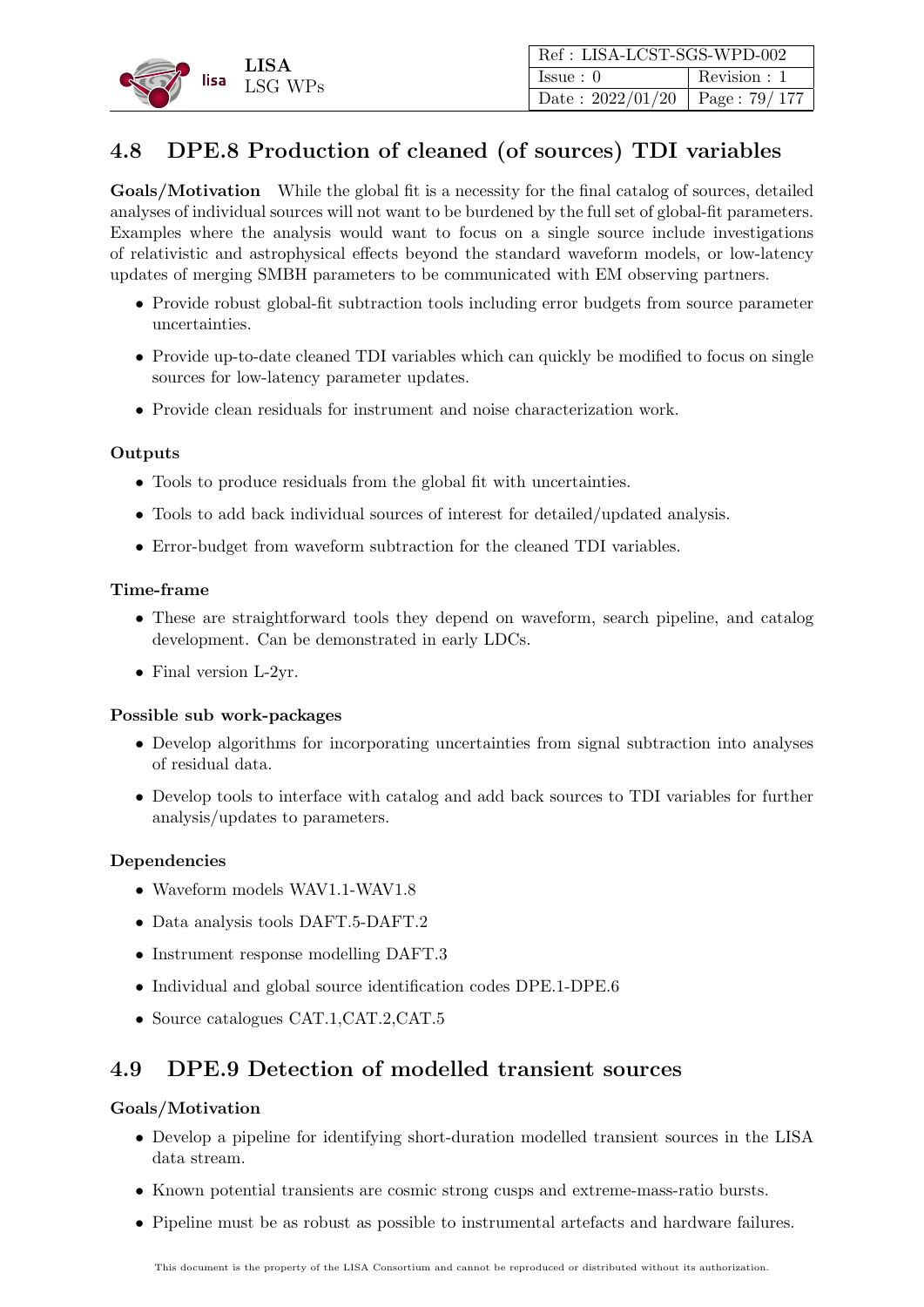

| Ref: LISA-LCST-SGS-WPD-002          |                |  |
|-------------------------------------|----------------|--|
| $I_{\text{ssue}}:0$                 | Revision : $1$ |  |
| Date: $2022/01/20$   Page: $80/177$ |                |  |

## **Outputs**

• A pipeline for identifying, characterising and cataloguing modelled transient sources in the LISA data.

## Time-frame

- This is a lower priority than other modelled source types due to the uncertain event rate.
- This search will be more sensitive to instrumental artefacts. Assessing robustness will rely on the development of the tools for characterising and simulating instrumental noise, so this must happen first.
- Preliminary pipelines needed on a  $\sim$  5yr timescale, to be verified in LDCs. Searches for cosmic strings were demonstrated in the MLDCs, but without contamination from instrumental artefacts.
- Final pipelines required L-2y.

## Possible sub work-packages

- Pipeline for identifying extreme-mass-ratio burst signals.
- Pipeline for identifying cosmological burst sources. NB this is likely not to be a separate work package, but just the previous pipeline with a different waveform model.

## Dependencies

- Waveform modelling (WAV1.7).
- Common data analysis framework and tools (DAFT.5, DAFT.3, DAFT.2).
- Instrument response modelling (DAFT.3) and data quality indicators (LAP.3, LAP.4).
- Search for unmodelled transients (LAP.5). The search for unmodelled transients will be sensitive to modelled transients so the development of these two packages is linked. The pipelines could run completely independently or the unmodelled transient search could trigger the modelled search, with the modelled search also being used to find quieter signals.
- Global fit strategy (DPE.1).This search will most likely operate on cleaned data provided by global fit pipeline and return lists of identified transients for incorporation in global fit. It could also be part of the global fit pipeline.
- Catalogue structure and interfaces (CAT.1, CAT.2). The output from the search pipeline must include the data products required for cataloguing.

# 4.10 DPE.10 Identify data quality indicators and vetoes, and observatory diagnostics

Observatory diagnostic allows to identify segments of bad data that can negatively affect the detection and analysis of GW signals. When segments of poor data quality are identified a data quality warning should be released, eventually veto flags should be issued in order to exclude the given segments from the analysis of GW signals. Data quality warnings and vetoes should be issued if the origin of the data quality degradation can be clearly identified.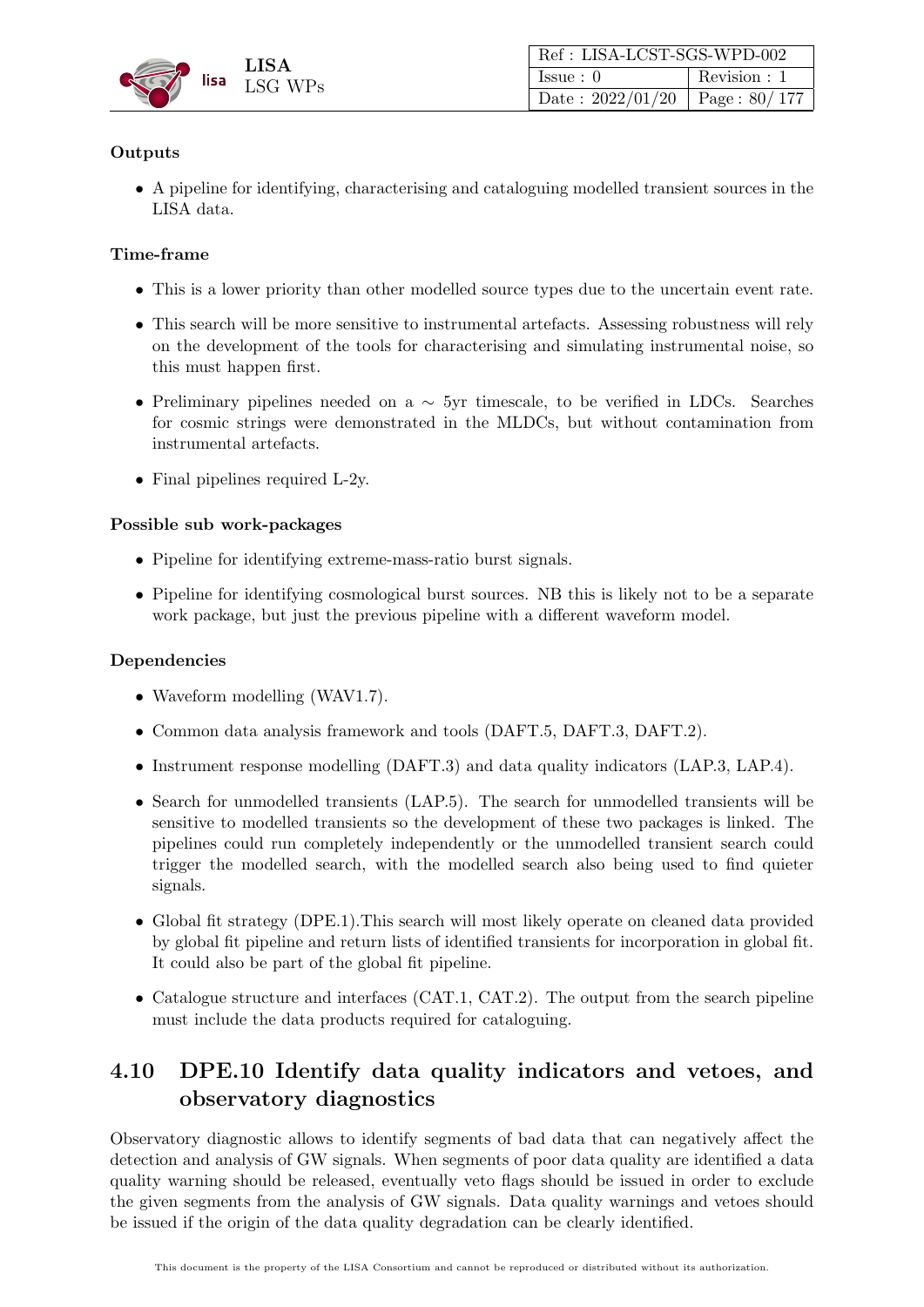

| Ref: LISA-LCST-SGS-WPD-002          |                      |  |  |
|-------------------------------------|----------------------|--|--|
| Issue:0                             | $\vert$ Revision : 1 |  |  |
| Date: $2022/01/20$   Page: $81/177$ |                      |  |  |

## Goals/Motivation

- Spurious signals (e.g. glitches, micro meteoroids impacts) can be mistaken for transient GW signals.
- Total or partial loss of data can occur because of downlink failure, sub-system failure, SC to SC link failure.
- Anomalies or malfunctioning in a subsystem can generate extra noise at the output of the instrument.
- Any anomaly in the data can affect the ability of reconstructing TDI variables.
- Data anomalies could impair the ability of extracting GW signals.

### **Outputs**

- Identification of the indicators of the healthy status of the instrument.
- Identification of possible sources of instrument anomalies affecting the quality of the data.
- A set of pipelines monitoring the healthy status of the instrument.
- A set of pipelines generating data quality indicators.
- A set of pipelines generating veto flags.

### Time-frame

- Investigation of data quality indicators should start within 1 year time frame.
- Pipelines development should start within 1 year. Pipelines should be tested in the framework of the LDCs.
- Fully functional preliminary pipelines are needed in 5 years.
- Final version of the pipelines are required at L-2y.

### Possible sub work-packages

- Monitoring the healthy status of the optical metrology system. Analysis of the impact on science, data quality indicators and veto flags generation.
- Monitoring the healthy status of the GRS. Analysis of the impact on science, data quality indicators and veto flags generation.
- Analysis of the environmental monitors (radiation monitors, magnetometers, thermometers), impact on science, data quality indicators and veto flags generation.
- Detection of spurious signals (e.g. glitches, micro meteoroids), cross-correlation analysis of all available channels and their signature in TDI.
- Impact of instrument maintenance (e.g. TM discharge, telescope repointing, mode change) and instrument calibration (e.g. signal injections) on data quality.
- Vetoes generation as a consequence of instrument anomalies (e.g. total or partial loss of data, sub-system fault).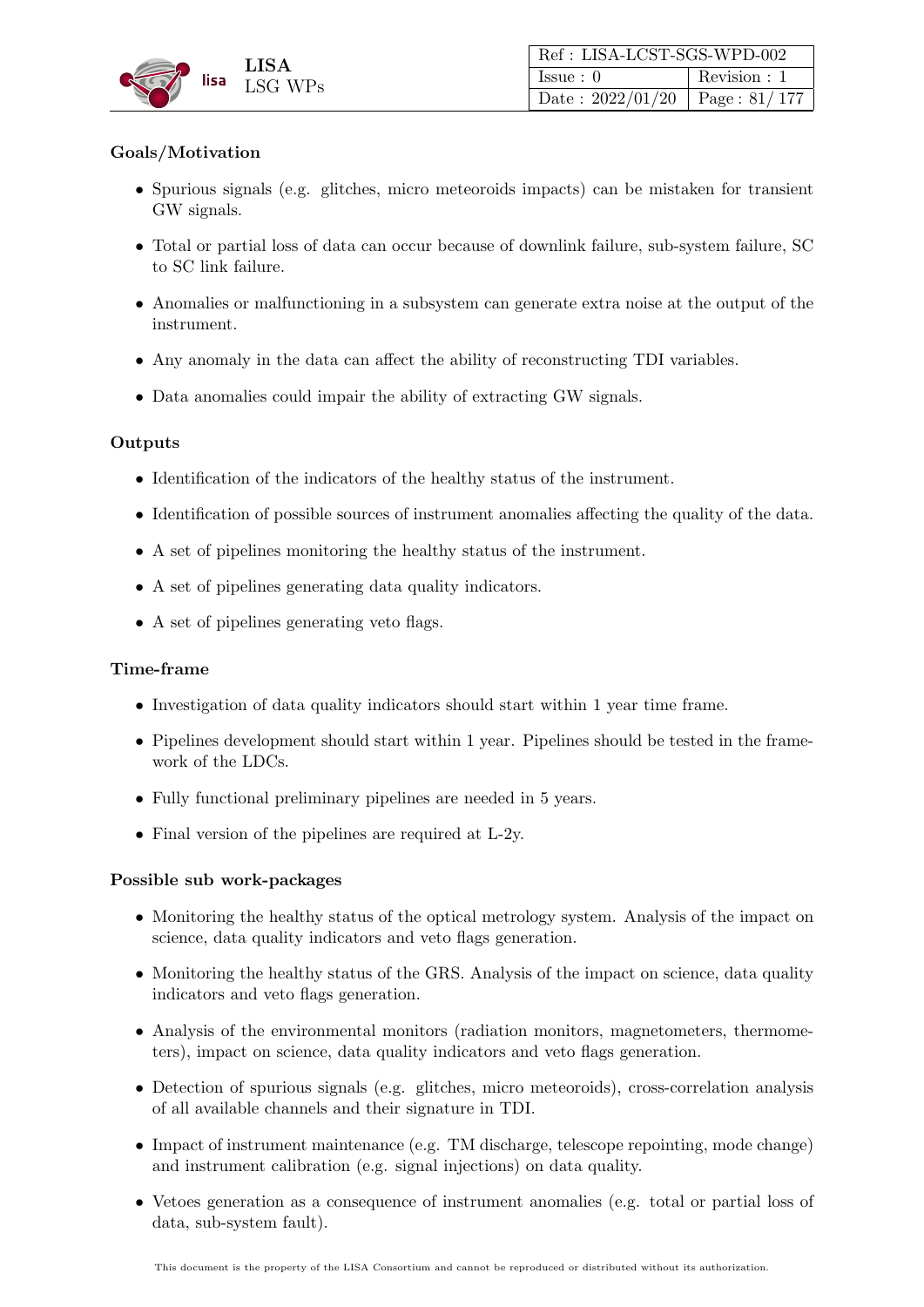

| Ref: LISA-LCST-SGS-WPD-002          |                      |  |  |
|-------------------------------------|----------------------|--|--|
| $I_{\text{ssue}}: 0$                | $\vert$ Revision : 1 |  |  |
| Date: $2022/01/20$   Page: $82/177$ |                      |  |  |

## Dependencies

- Common data analysis framework and tools (DAFT.3, DAFT.2, DAFT.6).
- Instrument response modelling (DAFT.3)
- Generation of data quality metrics and flags (LAP.3)

# 4.11 DPE.11 Develop instrumental 'noise' cleaning procedures

## Goals/Motivation

- Achieving the optimal observatory performance will likely involve the removal of noise through post-processing.
- This will first rely on the identification of noise couplings from some auxiliary channels to the TDI outputs.
- for each identified noise contribution
	- the transfer function needs to be parameterised and identified, studied and monitored.
	- the source noise measurement needs to be monitored and maintained as part of the routine data set.
- for any such coupling mechanism, 'safety' to GW signal needs to be assessed. This could be achieved by searching for the presense of high-SNR signals in those channels, or by performing dedicated hardware injections. Look at what has been done in LIGO in this regard.
- for such couplings, the correct point in the signal processing chain to do the subtraction needs to be identified. For example, it could be done before TDI, or as part of the TDI application, or post TDI.
- some of these couplings will require dedicated experiments to measure appropriate parameters. Examples of this are calibration of the coupling of laser power fluctuations as a force noise on the test masses. Another would be the subtraction of SC jitter through tilt-to-length couplings.

### **Outputs**

- List of expected couplings and noise subtractions based on the experience from LPF.
- List of 'new' couplings which were not studied in LPF.
- Designs of required calibration experiments to be performed in operations.
- Identification of analysis tools.

## Time-frame

- This work should be looked at reasonably early, during Phase A, from the point of view of ensuring that, for the 'known' couplings:
	- the required auxilliary signals are made available
	- the required experiments can be performed from a hardware point of view
- in the longer term, simulations and hardware development may reveal new couplings which will need to be studied.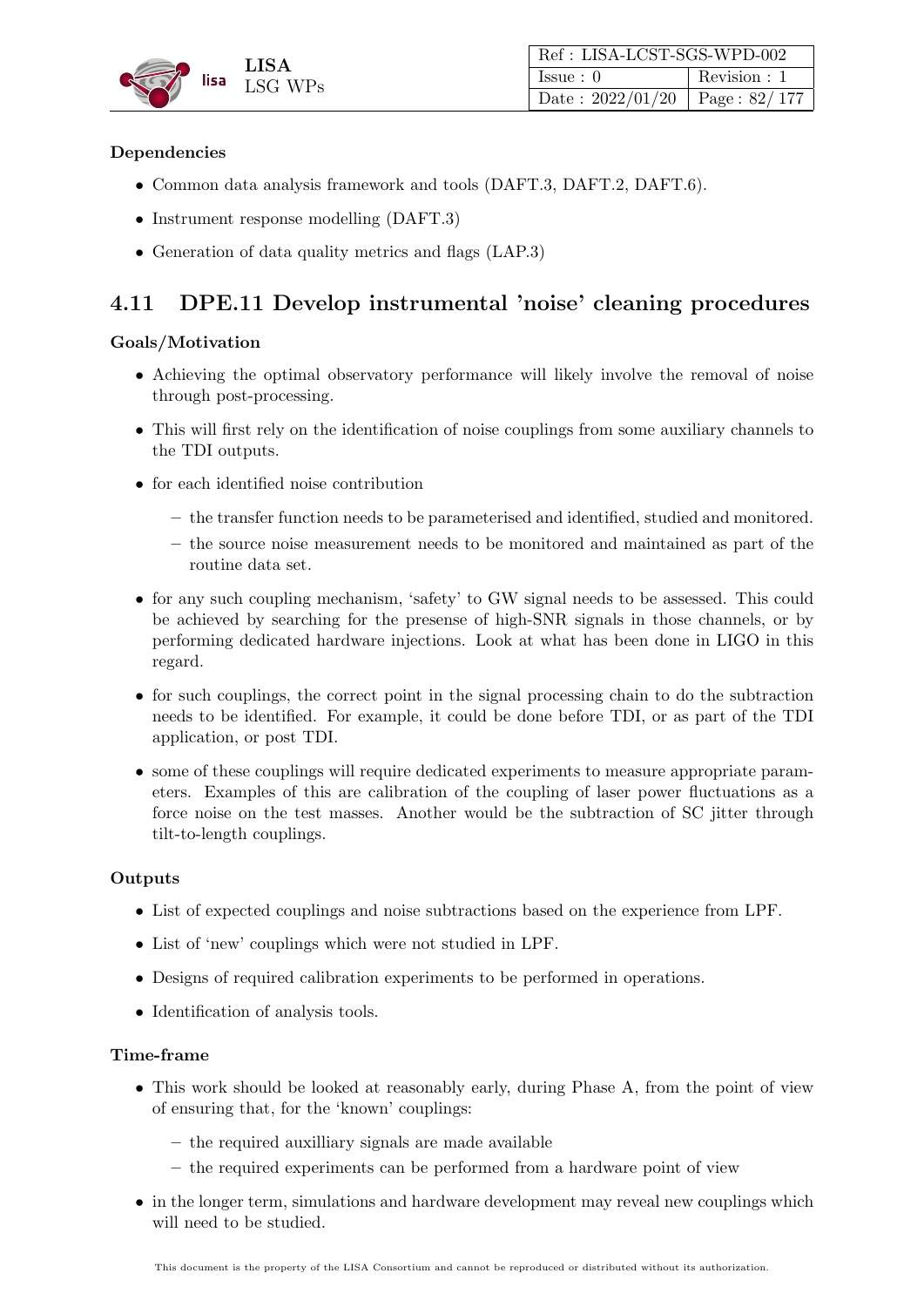

| Ref: LISA-LCST-SGS-WPD-002          |                      |  |
|-------------------------------------|----------------------|--|
| $I_{\text{ssue}}:0$                 | $\vert$ Revision : 1 |  |
| Date: $2022/01/20$   Page: $83/177$ |                      |  |

## Possible sub work-packages

- Correlations and couplings of TTL through TDI (part of Simulation WG work)
- Correlations and coupling of RIN through TDI (part of Simulation WG work)
- Adaptation of LPF calibration experiments to LISA situation

### Dependencies

- $\bullet\,$  there is a link with the data analysis tools
- there is a strong link with the work plan of the Simulation WG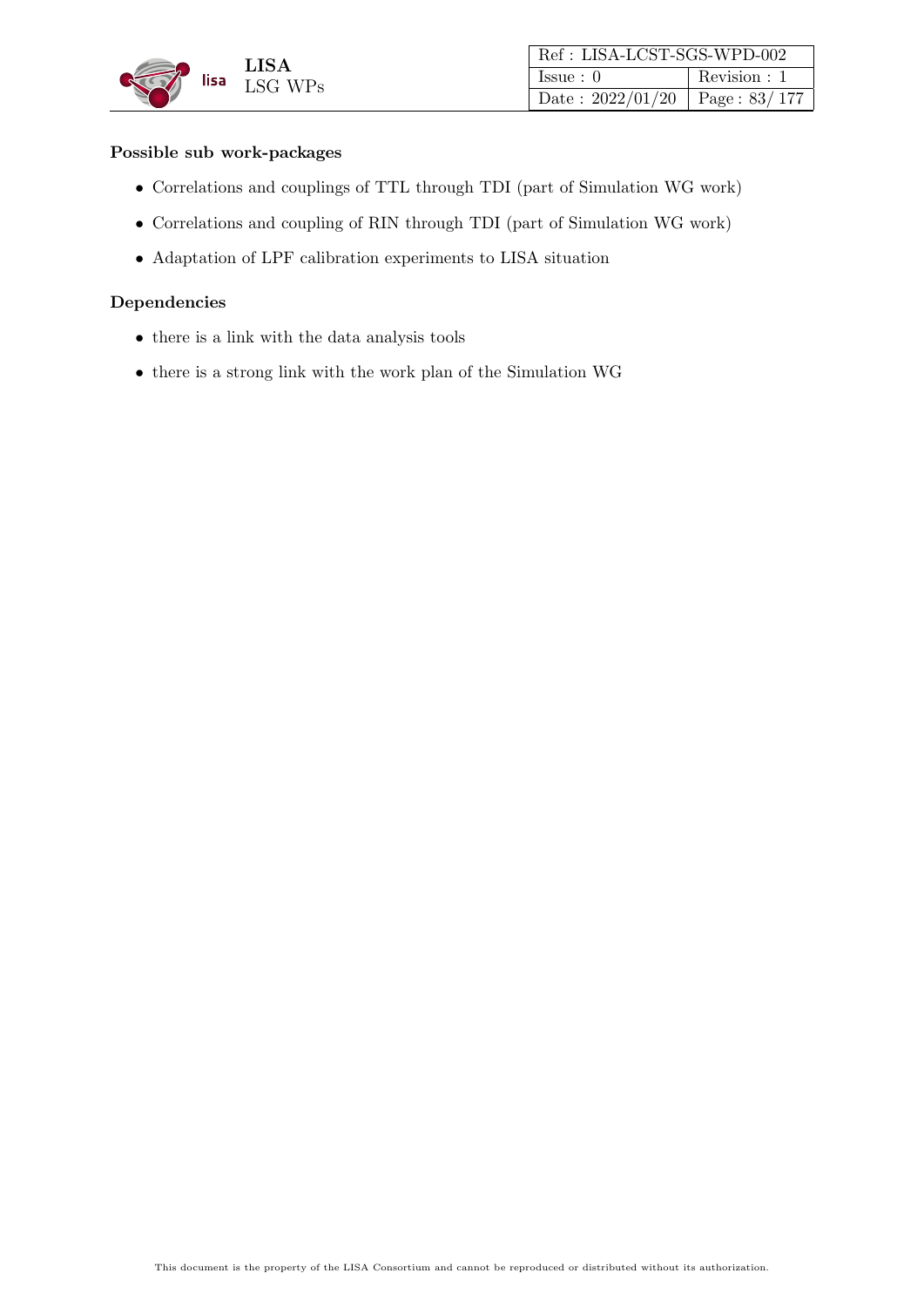

| Ref : LISA-LCST-SGS-WPD-002 |                       |  |
|-----------------------------|-----------------------|--|
| $\text{I}\text{ssue}:0$     | Revision : 1          |  |
| Date: $2022/01/20$          | $\vert$ Page : 84/177 |  |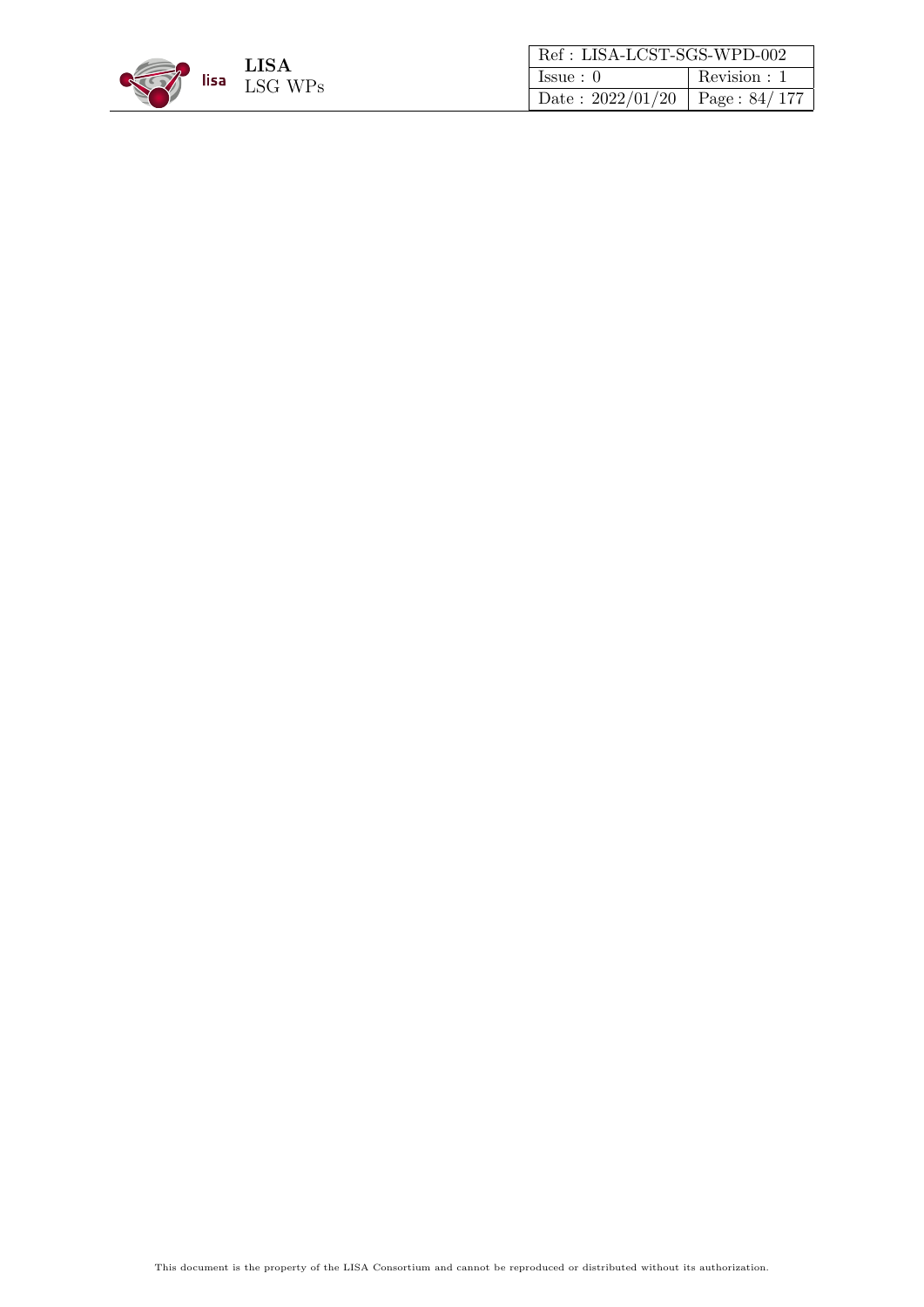# Chapter 5

# CAT – Catalogs

## 5.1 Catalogs

#### 5.1.1 Overview and goals

The LISA catalogues are the top-level science product of the mission, together with high-profile publications and data releases accompanying discoveries and surveys. Even those will be supported by the catalogues, either through specialised products, or targeted "views". Thus, the catalogues will be the primary interface between the LISA mission (and by extension the science team and the core user group contributing to searches) and the broader astronomical community, which will use the catalogues to derive and test, e.g., MBH and Galactic-binary population models. The catalogues will also support EM counterpart alerts. Because of the global-fit nature of the LISA science solution, the catalogues will also be a crucial object internally within the LISA data system and science analysis. The internally facing catalogues are updated continuously by data-analysis pipelines to report new detections and revise parameter estimates, and it is accessed by the pipelines to perform partial waveform subtractions from the dataset.

The goals of this WP are:

- To develop a flexible interface between the global posteriors produced by the various data analysis pipelines and the end users. The latter should be allowed to select specific source(s) or source class(es) and to marginalize over unwanted source parameters
- Interface and combine the gravitational wave catalogs with the electromagnetic counterpart catalogs that will be provided by partner telescope

#### 5.1.2 Description of work

The starting point will be the distribution(s) of the global posteriors produced by the various data analysis pipelines. Ideally, each pipeline should produce a file with the global (tabulated) posterior probabilities in bins of  $\sum_i N_s^i \times N_p^i$  parameters, where  $N_s^i$  is the (best estimate for the) number of detected sources,  $N_p^i$  is the number of parameters per sources, and the index i denotes different classes of sources (MBHBs, EMRIs, SOBHBs, GBs, etc). In practice  $N_p^i$ may different classes of sources. Indeed, while typically it will be  $~15$  (i.e. the parameters will be the masses, the spins, the sky position, the distance, the source inclination, the initial phase, the merger time and the polarisation angle), for some classes of sources some parameters may be dropped (e.g. the spins), while for others additional parameters might be added (e.g. eccentricity for MBHBs, environmental effects for EMRIs, deviations from GR in certain pipelines etc). Each choice of the number of parameters  $N_p^i$  will produce a different posterior distribution and thus a different catalogue. These choices will have to be made on the basis of theoretical (WAVWP, SIWP) and data analysis (DAFTWP) considerations. Moreover,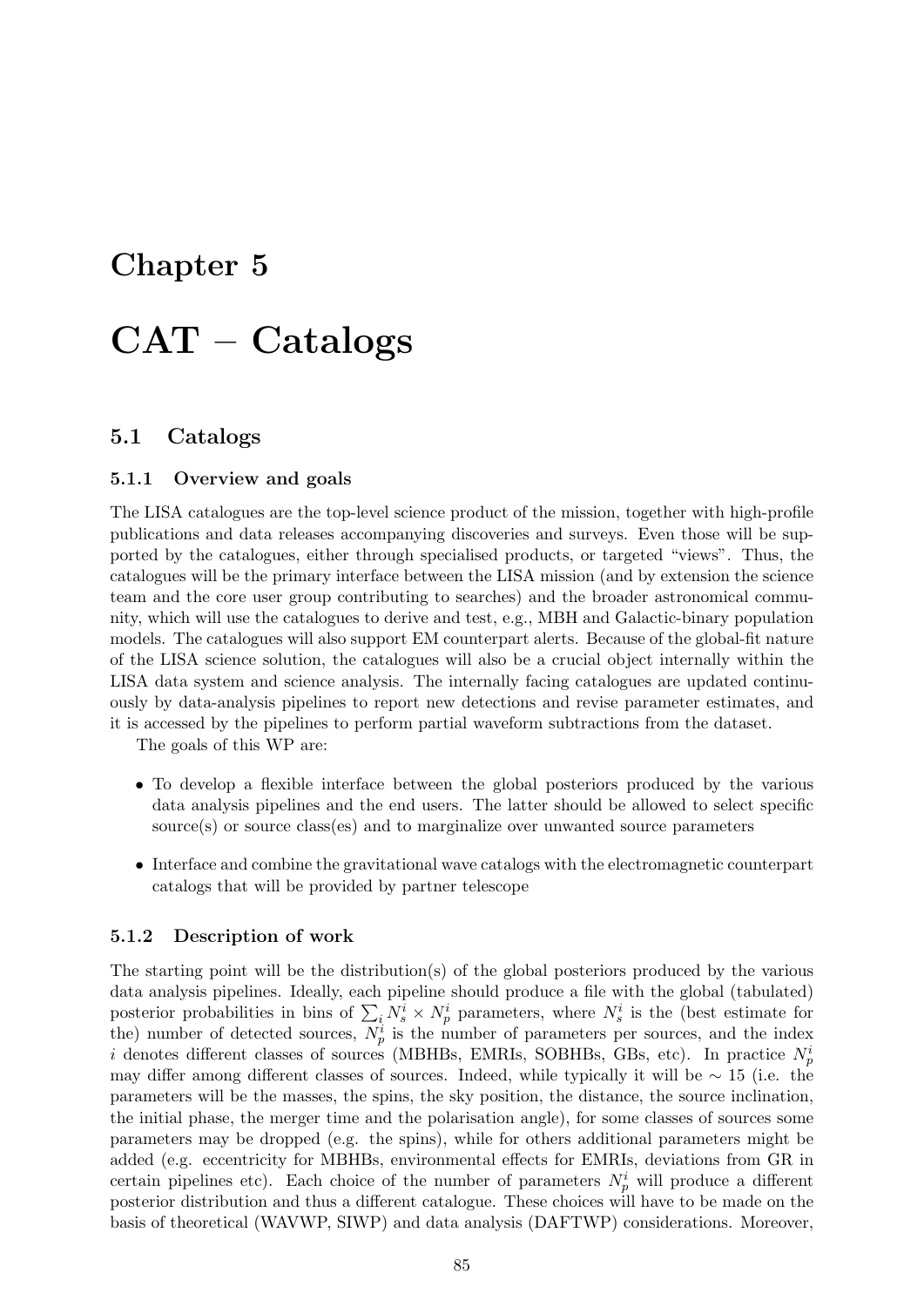| lisa<br>$\geq$ | LSG WPs | Ref: LISA-LCST-SGS-WPD-002          |              |
|----------------|---------|-------------------------------------|--------------|
|                |         | $\text{I}\text{ssue}:0$             | Revision : 1 |
|                |         | Date: $2022/01/20$   Page: $86/177$ |              |

the global posteriors should be provided with and without the priors on  $z$  (and thus on  $d<sub>L</sub>$ ) and sky position coming from EM observations (MMAWP).

Therefore, the starting point will be a set of global posteriors produced by different pipelines (using different samplers, waveforms, parameters, priors). CATWP will then consist of designing a flexible and fast interface allowing users to query this huge global posterior file(s). The users should be able to select what variables they want to keep and what variables they want to marginalise on. Marginalisation will be achieved by summing over lines or rows of the initial global posterior file. Users should also be allowed to select a specific class of sources (i.e. marginalise over all other source classes), or even focus on a single source. They should also be allowed to obtain just a list of detections with best estimates for the source parameters as well as (if required) errors bars or covariance matrices. On top of this, for each source in the catalogues, SNRs and false alarm rates conveying the significance of the detection should be provided separately.

This approach hinging on "scaling down" a huge posterior file according to the individual user's needs seems preferable over inquiring about the preferred format of the catalogue with different community/individuals. It is in fact clear that there will be as many preferred formats as communities or even individual scientists, and that these preferences will evolve with time. More importantly, any catalogue format will be obtainable with the above "top-down" procedure, which only requires  $(i)$  a fast way to "jump" to a given row/line of the global posterior file and sum over it;  $(ii)$  a fast way to find the best estimates for a given parameters and the corresponding variance and covariances (this being required to produce lists of detections with error bars and/or covariance matrices).

Suitable visualisation tools should also be provided to plot the chosen posteriors. Interfacing with ESA's virtual observatory (ESA Sky) seems also desirable. Ancillary tools allowing the users to visualise the residuals of the data when certain or all sources are subtracted may also be useful to some users, but those should probably be provided by DPEWP.

Clearly, the LISA catalogue should implement some form of journaling and version control to account for the differences between subsequent data releases.

### 5.1.3 Approximate timetable for one or more initial projects

An ideal playground to test these ideas is the LDC. Global posterior files may be handed over to CATWP members (if any!) to build the aforementioned "catalogue generator". The tool may then be handed over to e.g. the Astrophysics, Cosmology and Fundamental Physics WGs, who may try to perform the analyses that they would like to apply to the real data (e.g. astrophysical model inference). This would be an ideal way to engage the community and it would "educate" it about what will be feasible with the real data. Nevertheless, the catalogue generator that will we will produce will very likely be obsolete by the mission's launch.

### 5.1.4 Dependencies

- DPEWP: global posterior files; the latter will depend on source description in file formats (DAFTWP);
- MMAWP: EM measurements of  $z$  and sky position, to be used as prior by the Bayesian parameter estimation of DPEWP;
- WAVWP  $\&$  SIWP: choice of the parameters to include in the Bayesian parameter estimation of DPEWP.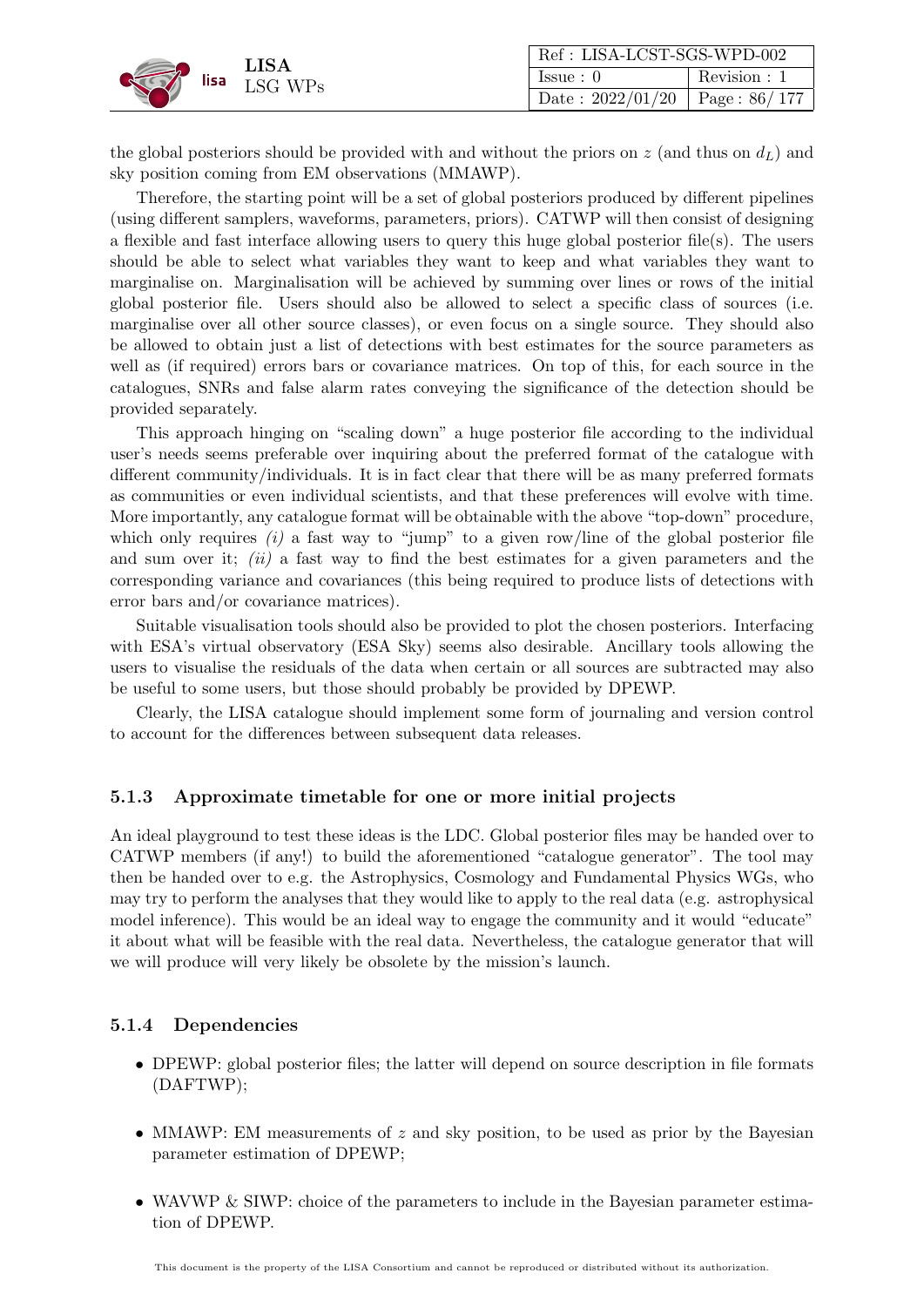

| Ref: LISA-LCST-SGS-WPD-002          |                      |  |  |
|-------------------------------------|----------------------|--|--|
| Is sue: 0                           | $\vert$ Revision : 1 |  |  |
| Date: $2022/01/20$   Page: $87/177$ |                      |  |  |

## 5.1.5 Work packages

## 5.1.5.1 CAT.1 Definition and design of catalogue(s) and interface with global fit solutions

## 5.1.5.1.1 Objectives

- Design LISA catalogue as a database that supports several modes of use and different queries, ranging from the internal global fit to the needs of astronomers.
- Develop tools and methods to incorporate as much information as possible about sourceparameter uncertainties (e.g., as Monte Carlo sample files) and about correlations between sources.
- Allow catalogue to be accessed efficiently for the purpose of reconstructing the data likelihood (or a partially marginalized/extremized likelihood) as a function of source parameters.
- Allow catalogue to be accessed efficiently for the purpose of building partially regressed data products (e.g., dataset minus best-fit detected SMBHs and loud Galactic binaries).
- Design catalogue in tandem with the LISA data-archive interface.
- Catalogue (or a catalogue extension) may allow also ingestion and access of data about EM counterpart searches and observations.

### 5.1.5.1.2 Deliverables

- Catalogue design whitepaper.
- Catalogue specification document.
- Catalogue implementation as database (several versions support increasing functionality).
- Libraries and code examples to access and update catalogue (see also CAT.3).
- Simulated source lists and records to populate prototypes.

### 5.1.5.1.3 Timeframe

- Simple prototype by third  $(?)$  LDC.
- Initial design by beginning of Phase A.
- Full design and prototype by end of Phase A.
- Mature design by end of Phase B.

### 5.1.5.1.4 Possible subpackages

- Single-source catalog entries.
- Multi-source interface and management of correlations.
- Multimessenger catalog.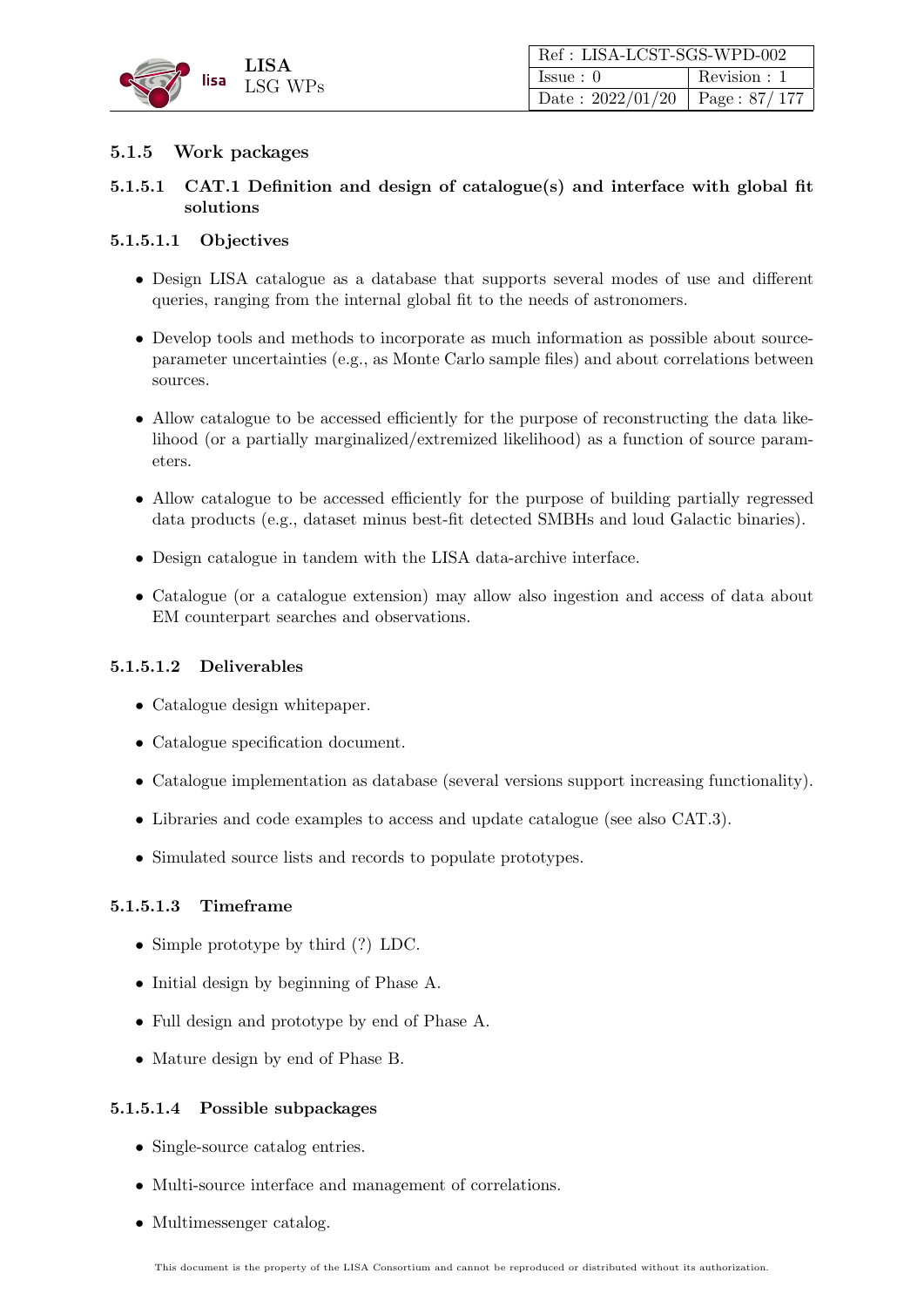

## 5.1.5.1.5 Dependencies

- Catalogue will be updated or queried by many pipelines and tools across all WPs.
- Catalogue will depend on source description in file formats (DAFT.2), and may be partially implemented through those.

## 5.1.5.2 CAT.2 Tools for interfacing, visualisation, storage, searching, etc.

## 5.1.5.2.1 Objectives

- This WP amounts to implementing the basic functionality of the LISA data archive for internal and external query.
- The WP will provide software interface specification and implementation for pipelines to obtain/update entries from/to catalogue.
- The WP will provide tools, examples, and tutorials for GW and EM astronomers to query catalog, produce meaningful visualization of entries under various aggregations, etc.

## 5.1.5.2.2 Deliverables

- Use-case/design document.
- Web/database service providing access to catalogue database (and multiple versions thereof).
- Web interface for human access, allowing complex/graphical queries.
- Visualization plugins for web interface and/or external applications.
- Scripting tools for automated access by pipelines.
- Simulated catalogues for testing.

### 5.1.5.2.3 Timeframe Follows CAT.1 since it implements it operationally.

- Simple prototype by third  $(?)$  LDC.
- Initial design by beginning of Phase A.
- Full design and prototype by end of Phase A.
- Mature design by end of Phase B.

### 5.1.5.2.4 Possible subpackages

- Server.
- Web interface.
- Visualization tools.
- Scripting access tools.

## 5.1.5.2.5 Dependencies

- Catalog design CAT.1.
- Data exchange formats DAFT.2.
- Data-analysis framework prototypes DAFT.5.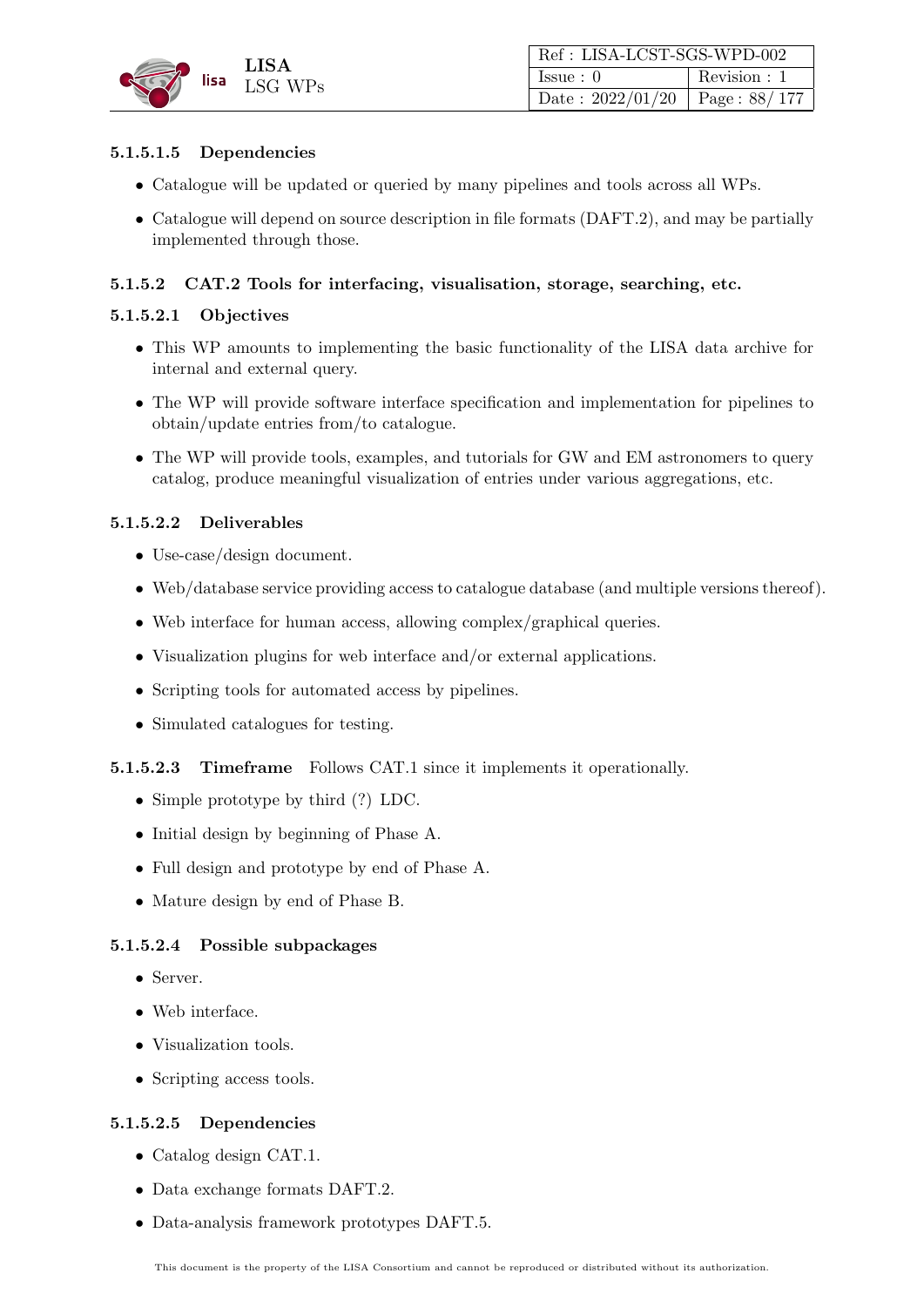

## 5.1.5.3 CAT.3 Protocols for catalogue evolution, QA, and change tracking

## 5.1.5.3.1 Objectives

- New source entries will appear and will be updated as the dataset is collected, and as increasingly sophisticated analysis pipelines are applied to sources. The catalogue should fully support these insertions and updates.
- The catalogue should be capable of maintaining concurrent (and possibly discrepant) accounts of the same source, or even different number of sources.
- Accordingly, we should define an index of "catalogue record quality" and maintain fully accessible provenance information in order to support catalogue queries.
- Thus, the LISA catalogue should implement a sophisticated form of journaling and version control.

## 5.1.5.3.2 Deliverables

- Use-case/design document.
- Implementation in database schemas and housekeeping code.
- "diff" and "log" tools (text-based and graphical) for catalogue entries and queries.
- Testing suite for QA.
- Simulated catalogues and catalogue updates for testing.

### 5.1.5.3.3 Timeframe

• Mature design by end of Phase B.

## 5.1.5.3.4 Dependencies

• CAT.1 and CAT.2

## 5.1.5.4 CAT.4 Management of catalogue release, dissemination, etc.

### 5.1.5.4.1 Objectives

- As much as the catalogue will be a living object, continuously updated throughout the mission and beyond, the needs of coherence and reproducibility suggest that the outwardlooking catalogue should be made available to the astronomical community in regular incremental releases.
- Catalogue releases should always accompany new data products (e.g., TDI files), and will need to be properly "synchronized."
- We need to develop a plan for the releases, looking at examples from other missions and observatories, and gathering input from the astronomical and GW community.
- We need to develop requirements and quality controls for what is included in a release. as well as timelines and responsibilities to produce and approve them. Again, look for high-profile examples (e.g., SDSS).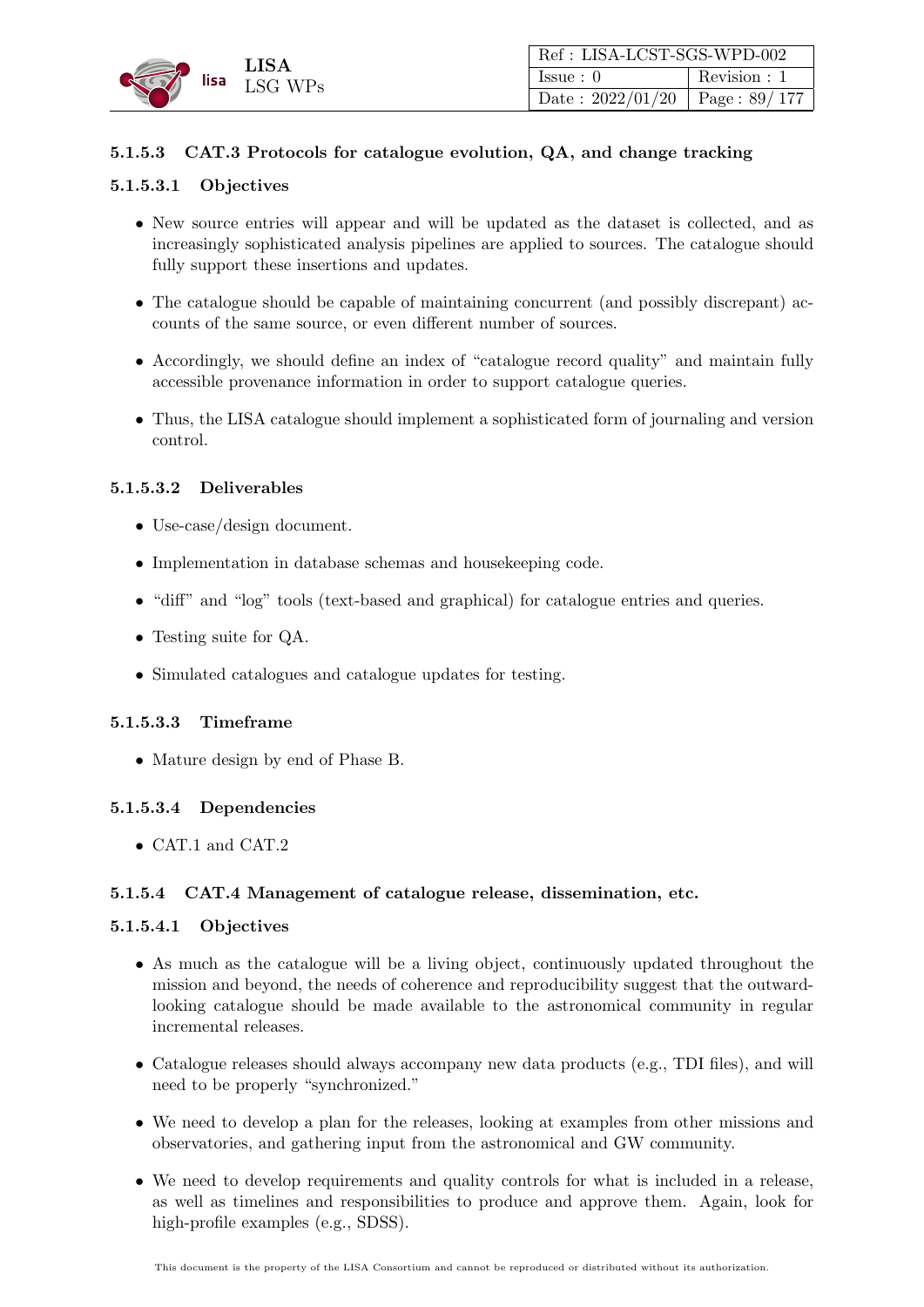

## 5.1.5.4.2 Deliverables

- Use-case/design document.
- Plans for accompanying publications, talks, etc.
- Web interface.
- Simulated releases (including very complete ones for "final" mock data challenges).

## 5.1.5.4.3 Timeframe

• Mid phase B.

## 5.1.5.4.4 Dependencies

• CAT.1, CAT.2, and CAT.3.

## 5.1.5.5 CAT.5 Cataloguing of unmodelled sources

### 5.1.5.5.1 Objectives

- GW sources detected without direct reference to a physical waveform model require appropriate representation in the catalog, which will be married closely to the analysis that produced the detection: for instance, the catalog entry may represent a posterior distribution of wavelet coefficients.
- The catalog may consist directly of a posterior distribution of reconstructed waveforms.

### 5.1.5.5.2 Deliverables

- Schemas and specification document.
- Software tools.
- Simulated example entries.

### 5.1.5.5.3 Timeframe

• End of phase A.

### 5.1.5.5.4 Dependencies

• CAT.1, CAT.2, CAT.3, and most SI work packages.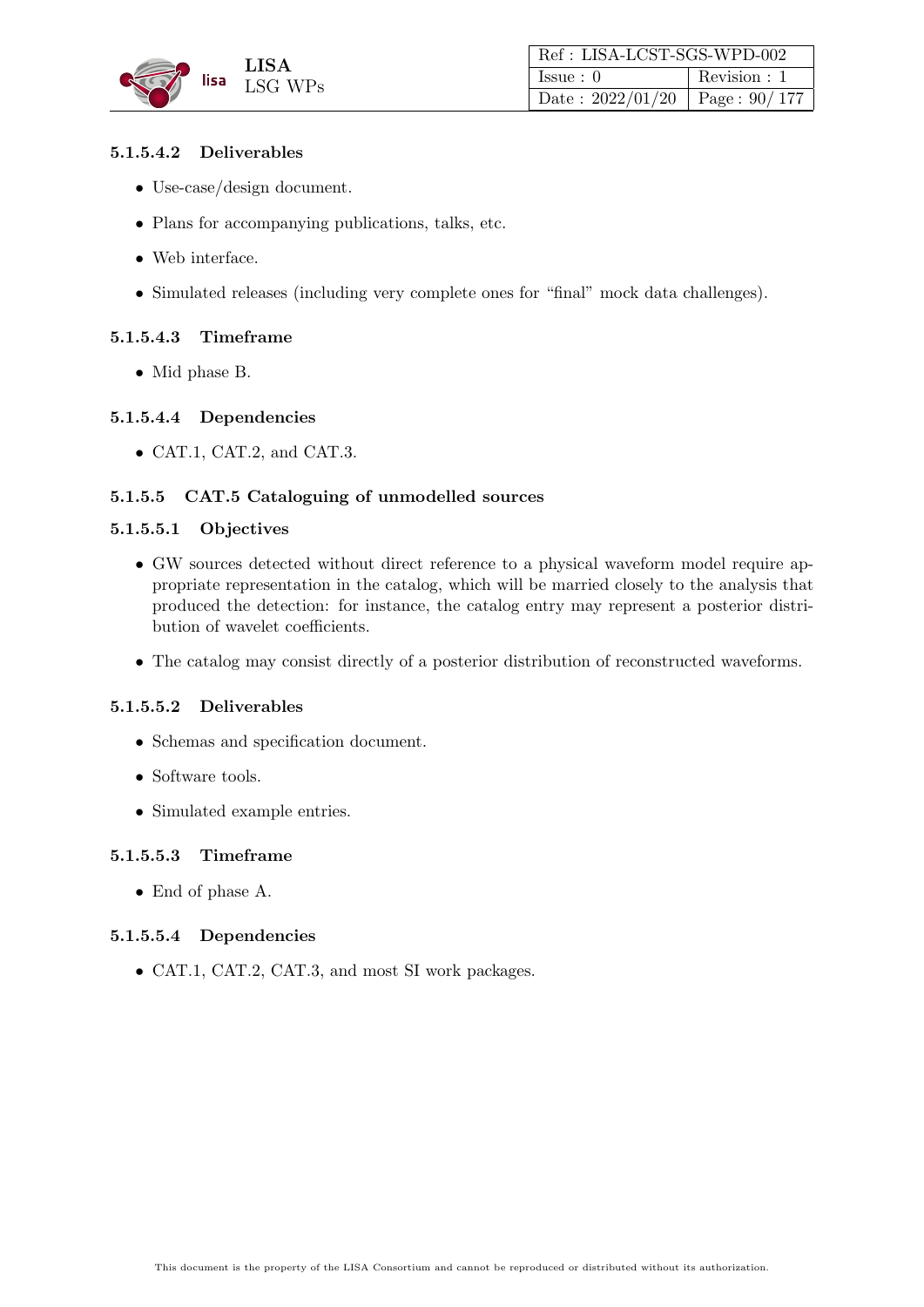# Chapter 6

# MMA – Multi-messenger astronomy

## Introduction

It has been recognised that combining gravitational wave (GW) data from LISA with other messengers (including both photons and particles) can deliver science not accessible to either observable alone. Therefore, to maximize the scientific return of the LISA mission, the synergy between LISA and these other forms of messengers is of paramount importance. The high science gain of a synergistic use of GW detectors covering a broad frequency range, combining LISA with both lower-frequency (e.g. pulsar timing) and higher-frequency (e.g. ground-based detector) GW observations, has likewise been recognised.

The overall goal of the The Multi-Messenger Astronomy (MMA) Work Packages (WPs) is to create the tools and infrastructures that will allow us to realize the full scientific potential of multi-messenger and multiband data.

| <b>WP</b> | Description                                               | Priority |
|-----------|-----------------------------------------------------------|----------|
| WPMMA.1   | Exploration of MMA Science with LISA                      |          |
| WPMMA.2   | Joint MMA Analyses                                        | 2/3      |
| WPMMA.3   | Preparations needed for LISA to make use of external data | 2/3      |
| WPMMA.4   | Communications, logistics and procedures                  | 2/3      |

Table [7.1](#page-109-0) summarizes the multi-messenger astronomy work packages.

Table 6.1: Multi-messenger Astronomy Work Packages.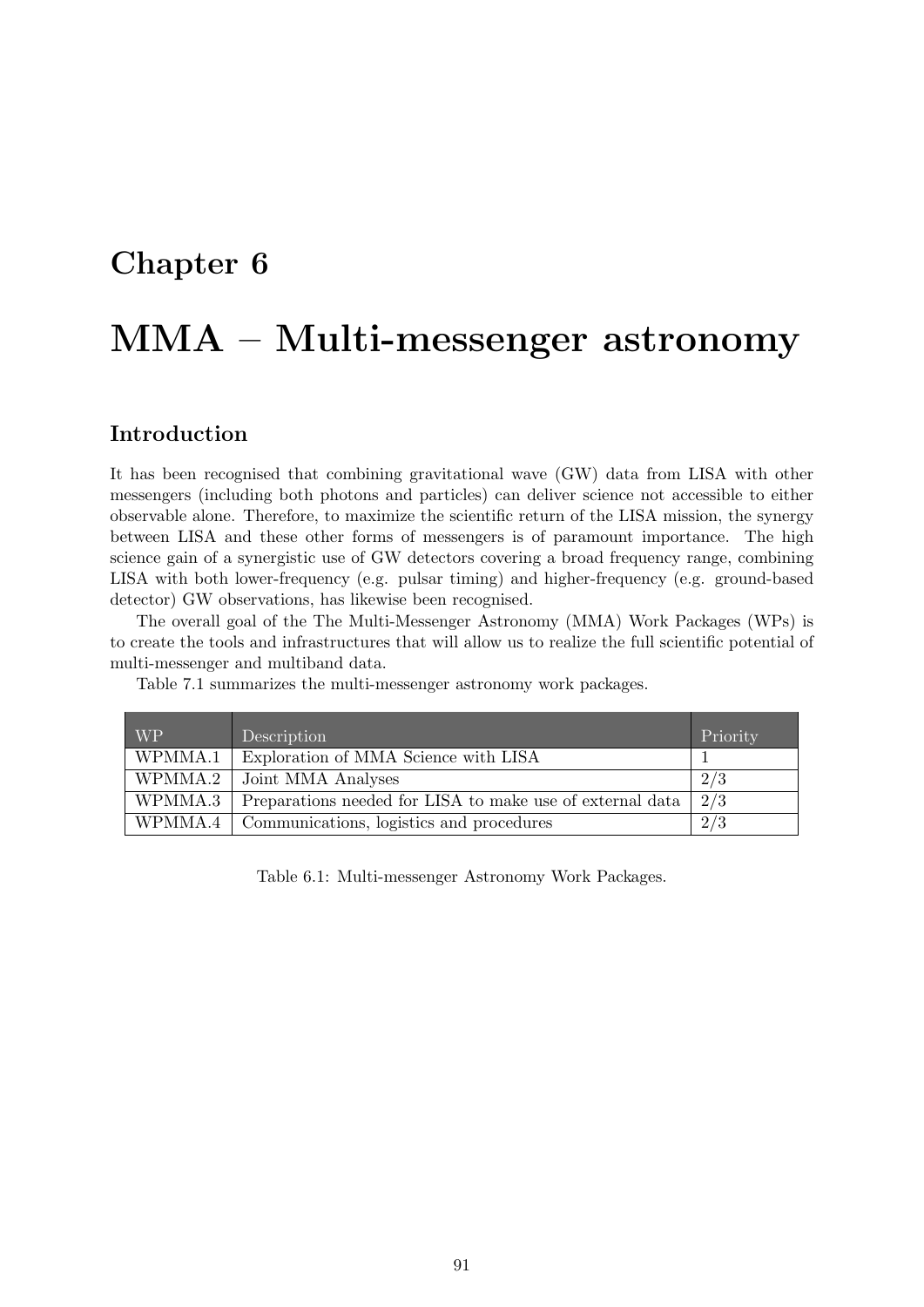

# 6.1 WPMMA.1: Exploration of multi-messenger and multi-band science with LISA

Overview: This work package is to develop an understanding of the science potential for LISA in the context of multi-messenger astronomy, the broader astronomy and astrophysics community, as well as the gravitational wave community beyond LISA. It is expected that some of this work overlaps with areas of the Science Investigation Work Package, but with two differences. First we focus here more narrowly on the areas of interplay with astronomy and astroparticle communities outside LISA. Second, the scope here extends beyond the high-level key science investigations, and includes lower-level preparation to assure that LISA data products and tools are prepared and released to facilitate such additional science.

Goals: The overarching goal of this work package is to collect and organise prospective multimessenger science opportunities [\[28\]](#page-169-0) to guide the more specific preparatory work in the other MMA work packages and for the purposes of the Consortium more broadly.

Subpackages: See two subpackages below.

## 6.1.1 Multiband and multimessenger science opportunities with LISA

## 6.1.1.1 Overview and Goals

The goal of this work package is to enumerate the extra science derivable only from combinations of LISA + external data that is not accessible to either type of data alone.

The resulting enumerated list will consist of science questions that can be addressed by each type of LISA source listed below, combined with various types of external data.

We expect this list to range from well-established and relatively well-developed ideas (such as probing cosmology with standard sirens) to novel, less understood, or more speculative examples (such as probing speed differences of photons and gravitons or understanding the formation of massive black holes in the collapse of supermassive stars).

We expect this list to evolve over time, and a goal is to create and maintain an evolving depository. The catalog will enumerate promising multi-messenger and multi-band sources & science opportunities, with brief descriptions of each type of source and the science that can be addressed with them through multi-messenger data. A mechanism will be implemented to keep this list up to date.

A possible venue for the above is a review article in Living Reviews of Relativity.

### 6.1.1.2 Deliverables

We envision an authoritative document, listing science questions that can be addressed by each type of LISA source, combined with various types of external data. We expect to organize this document around each type of source:

- Massive black hole (MBH) binary mergers
- Stellar-mass compact object binaries & mergers
- EMRIs/IMRIs
- Stochastic background

For each source category, the document will include

• The list of science questions that can be addressed by  $LISA +$  external data, with detailed explanations of what progress can be made by combining LISA with other datasets that can not be achieved, or could only be done significantly less well, with either data alone.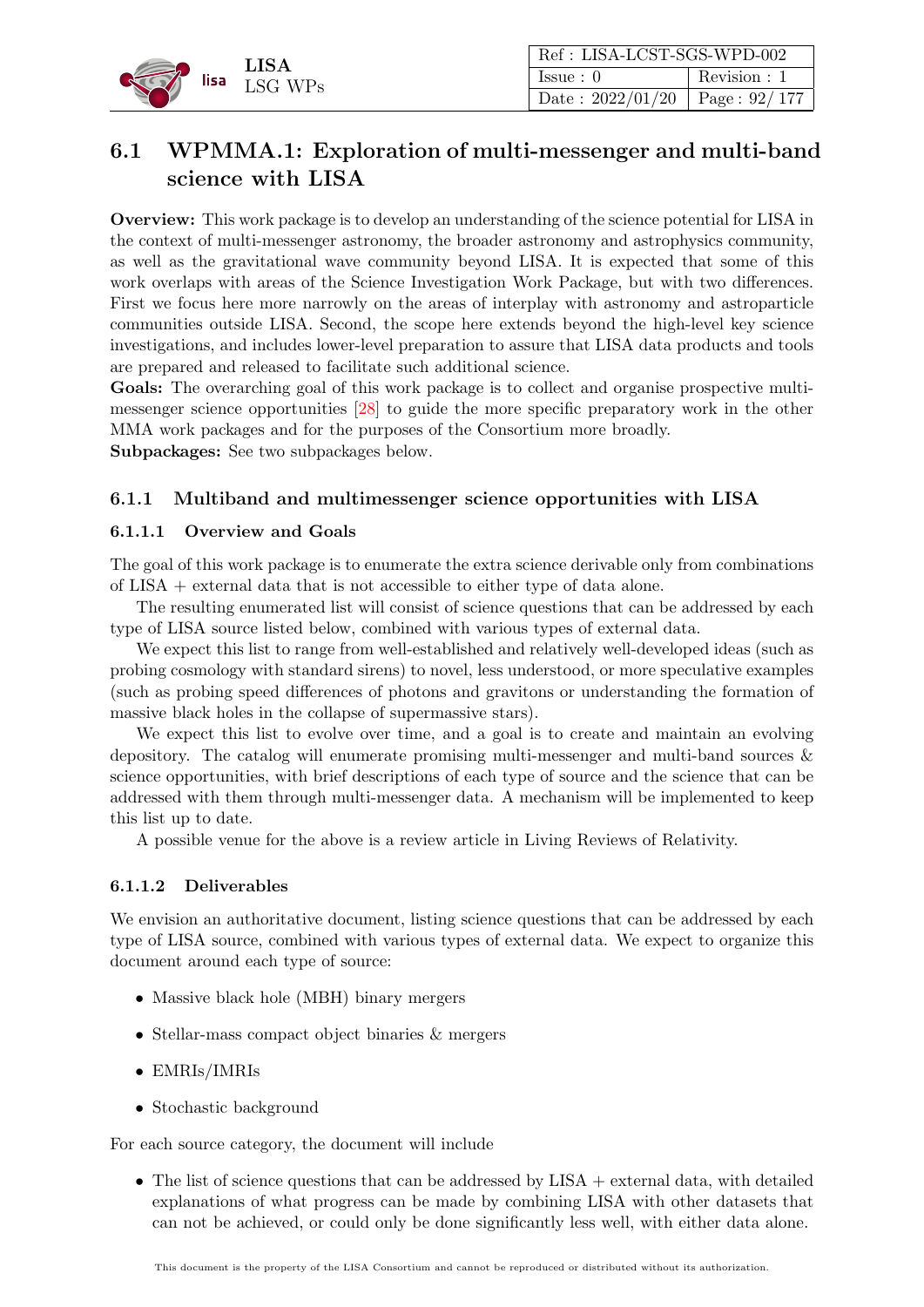

- The external dataset(s) necessary, including identifying the relevant instruments and surveys (both existing and planned) that can provide these data, along with an assessment of their status, and whether these external data will be expected to be available automatically or further work is required to secure them. A related responsibility is to keep track of known practical issues/subtleties in the use of external data, and which teams in external collaborations are best suited to advise on these.
- The theoretical predictions necessary for EM and/or particle counterparts for LISA sources, and an assessment of the status of these predictions, identifying key areas where theory tools are missing or underdeveloped. This includes the development of numerical simulations necessary to accurately predict the signals in the EM and GW sectors.
- Identifying the possible practical hurdles in performing multi-messenger and multi-band studies, and developing techniques to overcome these. These include issues involving the preparation of theoretical models and simulations, as well as in the use of future observational data.
- An overall assessment of the level of readiness to exploit MMA science opportunities, and a clear summary of the key missing steps.

## 6.1.1.3 Description of work

Producing the above document will require a team effort, with expertise spanning the science with the different types of sources, the relevant astronomical data across all bands, from radio to gamma-rays, as well as theoretical expertise.

## 6.1.1.4 Timeframe and workforce requirement

We envision each of the four source-categories to correspond to a chapter in this document, and led by a single team member, drawing on the expertise of multiple team members. For example, an expert in X-ray astronomy will contribute to all four chapters, when called on by the lead assigned to each chapter. We expect assembling the writing team of approximately 10 individuals to take 1-2 months, and the document will then take 6 months to produce.

## 6.1.1.5 Possible subpackages

Each of the four chapters of the document can be thought of as its own sub-package.

## 6.1.1.6 Dependencies

The subpackages here will have overlap with many other WPs in this document, as well as with:

- The Science Investigation WPSI.1.3 (massive BHs); WPSI.2.1,.2.2,.2.3 (stellar-mass compact objects); WPSI.3 (EMRIs,IMRIs,XMRIs, etc..); WPSI.4 (Standard Sirens);
- DAFT WP;
- The Athena-LISA synergy document;
- White paper by the Astrophysics Working Group;
- White paper by the Fundamental Physics and Cosmology Working groups.

## 6.1.1.7 List of projects

As defined above.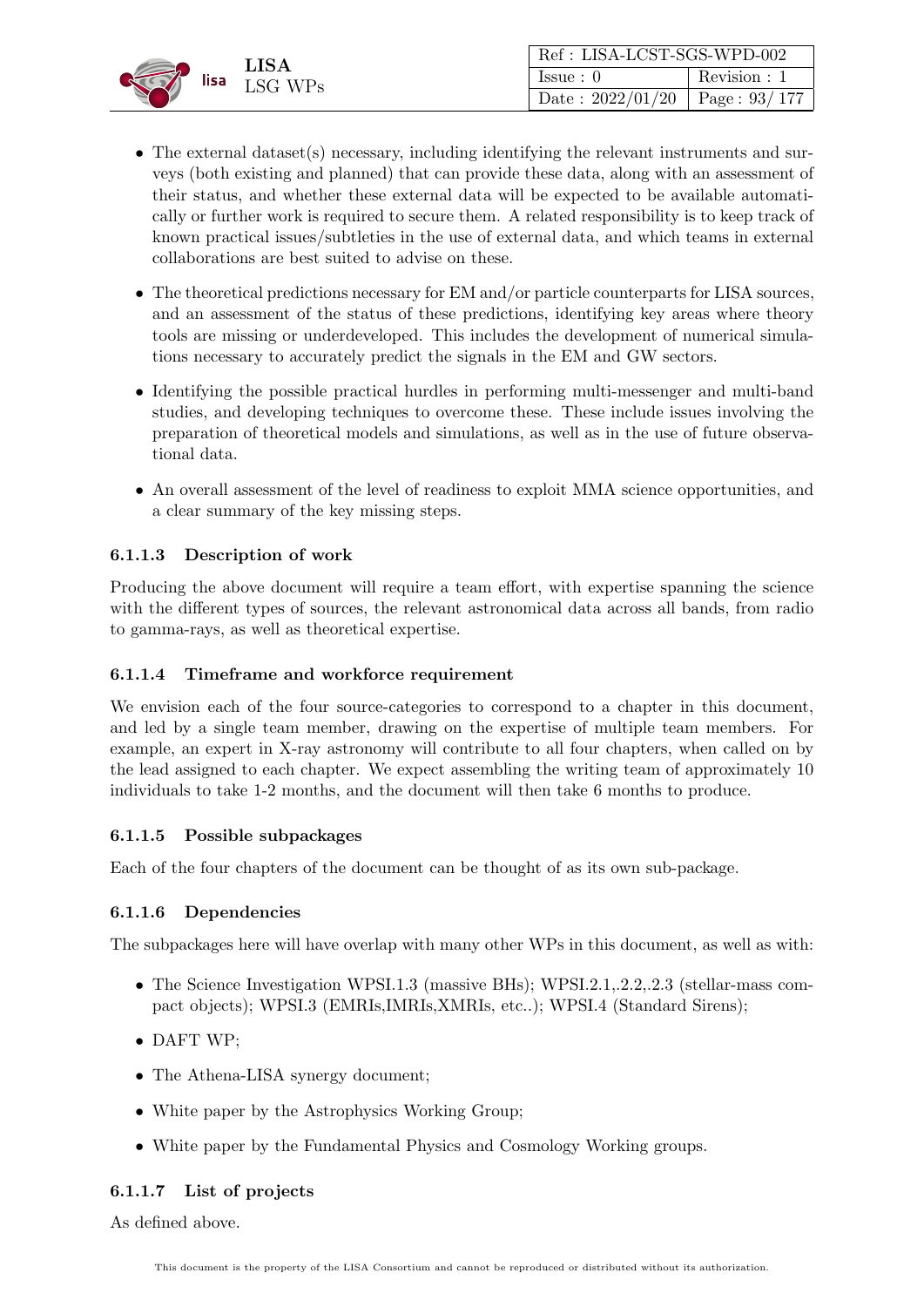

| Ref: LISA-LCST-SGS-WPD-002          |                      |
|-------------------------------------|----------------------|
| $I_{\text{ssue}}:0$                 | $\vert$ Revision : 1 |
| Date: $2022/01/20$   Page: $94/177$ |                      |

## 6.1.2 Astronomical signatures of LISA sources

## 6.1.2.1 Overview and Goals

The goal of this subpackage is to establish an authoritative but evolving collection of state-ofthe-art reference models for multimessenger studies.

The most basic example of this is a list of reference models for the luminosity, spectral energy distribution, and lightcurves of potential EM and particle counterparts. Another is the expected population and demography of each type of LISA source.

It is acknowledged that such predictions are uncertain, and the depository will contain information on these uncertainties.

This resource will be necessary for instrument builders and observers to estimate instrumental capabilities for LISA counterpart searches and for interpreting any counterpart that has been identified.

The same reference models will provide challenges to the theory community to further explore their predictions. Likewise counterpart signal models, together with rate models provide a challenge to the broader observing community to understand the prevalence of signals which may be mistaken for LISA counterparts.

## 6.1.2.2 Deliverables

The deliverable will be a series of formal publications summarizing the state-of-the-art in model predictions for each of the four types of LISA sources. These publications can begin to be developed as internal documents, but should eventually appear as regular journal publications, such as a comprehensive New Astronomy Review article. Model predictions will include signatures of individual sources, as a function of their parameters, as well as predictions for the population, with event rates and demographic information. The models will provide standard assumptions for signatures and rates for the use of researchers with other expertise both within the Consortium and in the broader community. The document will also clarify outstanding questions or limitations in the models ripe for further study. Periodically, as knowledge improves, new additions to the standards will be written.

Another related deliverable will be a public website, together with a series of underlying formal publications, providing information about the standards, with references and any codes or data sets needed for practical use of the standard models, allowing any researcher to compute predicted signals for their own purposes. A LISA team member must be assigned a coordinating role to create this website, and to solicit contributions from the authors of the codes and the model-builders, as well as to ensure periodic updates to this website, so that it remains up-todate.

### 6.1.2.3 Description of work

Building an authoritative assemblage of reference models and an associated repository will require significant team effort, combining expertise from theorists, simulation experts, and population model builders, for each of the different source types.

First steps will include the identification of which processes and/or populations should be represented in the first generation of reference models, and the design of a process defining the reference models which allows appropriate community input and review (e.g. to address disagreements and uncertainties in theoretical predictions). The trade-offs between complexity, functionality to observers, and precision of these reference models are yet to be developed, and will be made in consultation with experts and stakeholders and will include a degree of community participation. A supporting website will then be created with an interface that is easy to use, and is easy to keep up-to-date. An important step here will be to identify to required resources (e.g. hosting a website, storage, IT support, etc.).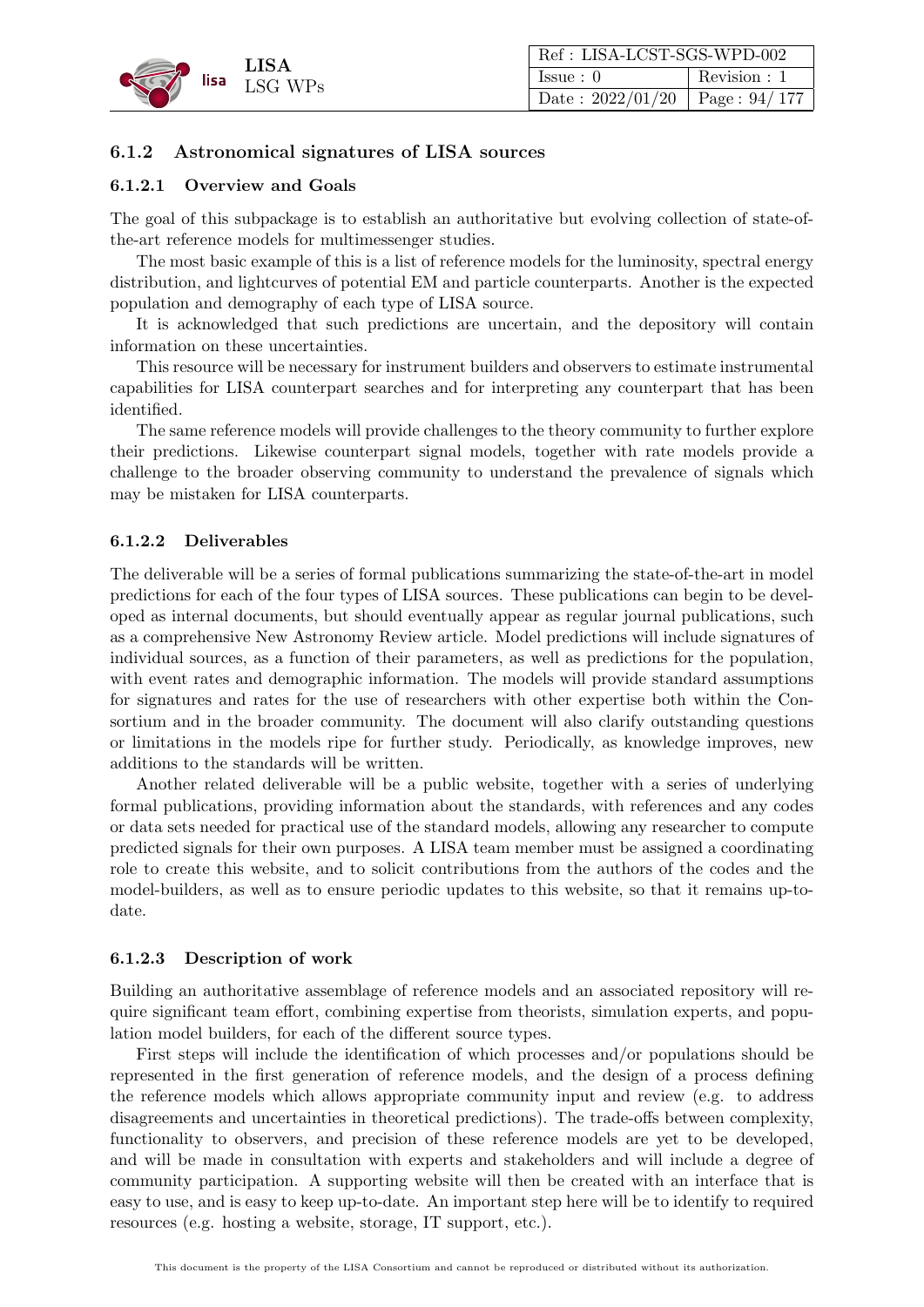

As a minimum, the first version of the repository will provide information about the teams' objectives and references to existing models in the literature.

Significant expert curatorial work will be needed to define reference models which balance the goals of representing the state-of-the-art understanding, while making the information easily usable by external researchers. For example, rather than merely citing papers on the expected spectrum of a particular type of source in a particular wave band, the website will contain simulated data in tabular form, including python codes to generate models, etc.

Finally, new calculations may need to be performed to obtain key missing predictions, or making key predictions more reliable. While much of this activity happens in regular journal papers, the community members in charge of this repository can highlight and facilitate this needed theoretical work.

#### 6.1.2.4 Timeframe and workforce requirement

We expect the initial version of the repository to take 2-3 years to create, and will require a team of 5-6 individuals. Computing resources will need to be identified, and a management structure will then have to be created to keep the repository up-to-date.

#### 6.1.2.5 Possible subpackages

Possible subpackages are

- Design and create repository website, both content and format-wise.
- Each of the four different source types can be thought of as its own sub-package.
- Signatures of individual sources vs. population models can be thought of as different sub-packages.

### 6.1.2.6 Dependencies

The subpackages here will have overlap with many other WPs in this document. Additionally, mock source catalogs are being developed in other internal LISA efforts. In particular, synergies with the WP,WG below are expected:

- The Science Investigation WPSI.1.3 (massive BHs); WPSI.2.1,.2.2,.2.3 (stellar-mass compact objects); WPSI.3 (EMRIs,IMRIs,XMRIs, etc..); WPSI.4 (Standard Sirens);
- LISA Data Challenge WG.

### 6.1.2.7 List of projects

As defined above.

# 6.2 WPMMA.2: Joint multi-messenger and multi-band analyses

Overview: While the first work package above enumerates the science opportunities and the expected nature of multi-messenger sources, specific tools will be required to fully realize the multi-messenger, multi-band science potential.

Goals: The objective of this work package is to create these numerical tools to exploit the full scientific potential of the LISA GW events by adding EM/particle/multi-band GW information. These tools should be built so that they can be potentially used by all Consortium members and by scientists outside the Consortium.

Subpackages: See three subpackages below.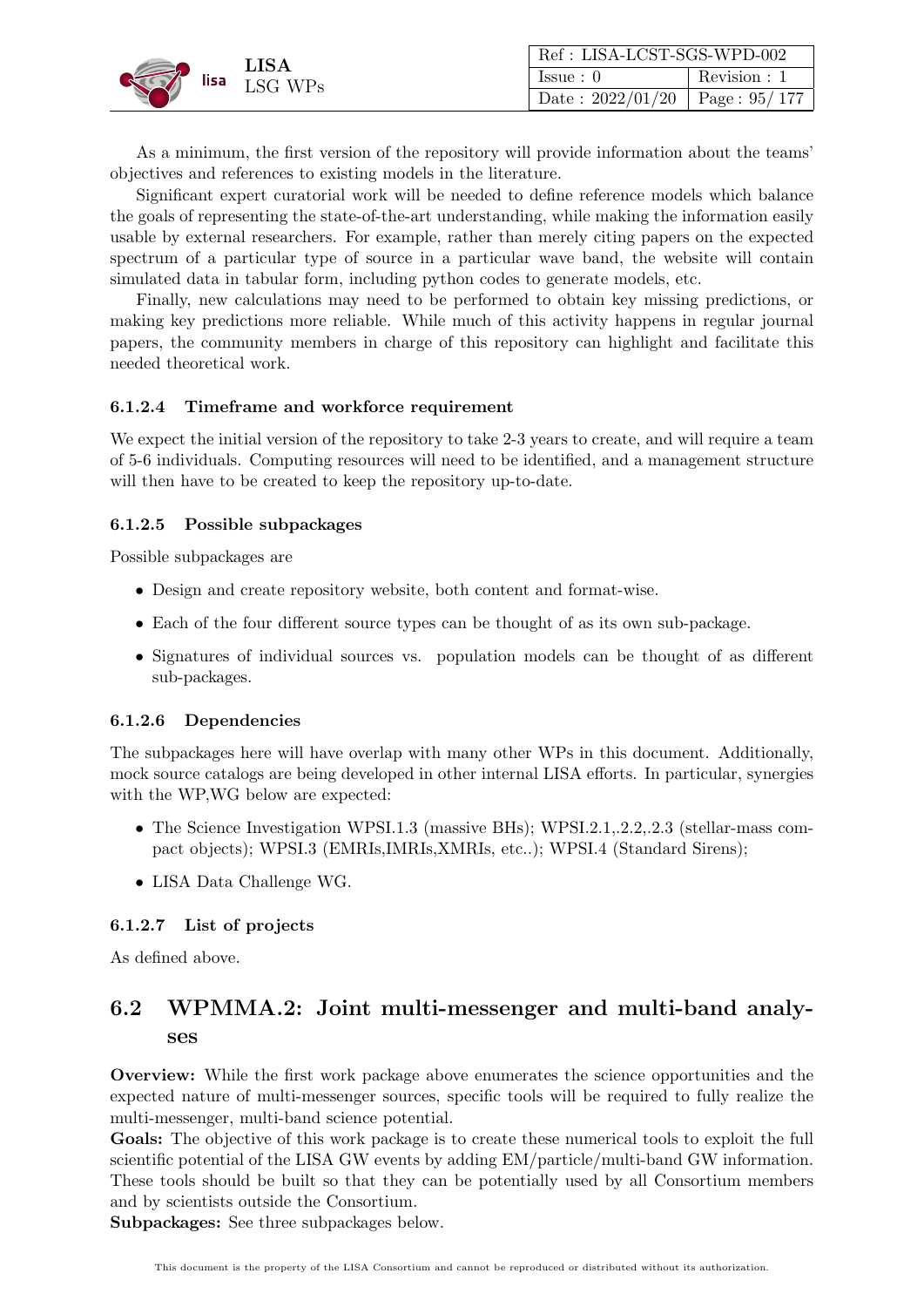

| Ref: LISA-LCST-SGS-WPD-002          |                      |
|-------------------------------------|----------------------|
| $I_{\text{ssue}}:0$                 | $\vert$ Revision : 1 |
| Date: $2022/01/20$   Page: $96/177$ |                      |

## 6.2.1 Mock Data Challenges

## 6.2.1.1 Overview and Goals

Mock data challenges on LISA multimessenger science will be an important preparatory step to build multi-messenger tools. We expect to work with LDC (LISA Data Challenge) and external partners outside LISA to design and conduct mock data challenges in both directions.

One example is to provide a mock LISA data catalog to astronomers and to GW scientists focused on ground-based detectors and pulsar timing arrays, so that they can begin developing expectations for how to apply LISA data for their own purposes.

An example in the reverse direction is to provide an EM catalog or EM archive to scientists focused on LISA, so that they can assess how LISA analysis or inferences may be impacted (for example, the confidence level of a detection).

The main goals are to engage interested scientists, stimulate development of tools and methods, and to provide a platform for demonstrating capability, before LISA is launched.

## 6.2.1.2 Deliverables

The deliverables will be mock data challenges, organized and executed in both directions. We envision that all participants in the data challenge will also participate in distilling the results and lessons from the challenge, and writing up the conclusions in a journal paper. We also envision that the data challenges can periodically recur, with several future editions (similar to, e.g., the GREAT data challenges in the context of gravitational lensing).

## 6.2.1.3 Description of work

The first type of mock data challenge will involve several steps.

- Design the precise parameters and format of the data challenge
- Create mock LISA data catalog(s) with different types of sources at various levels of significance and with a range of parameters. These choices will be guided by astrophysical population models.
- Identify target individuals and groups outside LISA, as well as venues to advertise the activity
- Assemble list of invitees and issue invitations to participate
- Collect submissions, analyze differences, present results and draw conclusions

The second type of mock data challenge will be similar, except mock EM source catalogs will be created, and the target audience for the challenge will be LISA scientists.

### 6.2.1.4 Timeframe and workforce requirement

We envision this activity can take 1-2 years, and involve 6-8 team members (with 1-2 team members leading the effort for each source type). In future editions of data challenges, the effort would be reduced, using previous editions as templates, so we expect only 6 months to a year will be required.

### 6.2.1.5 Possible subpackages

Each mock challenge (for each distinct source type) can be thought of as a sub-package.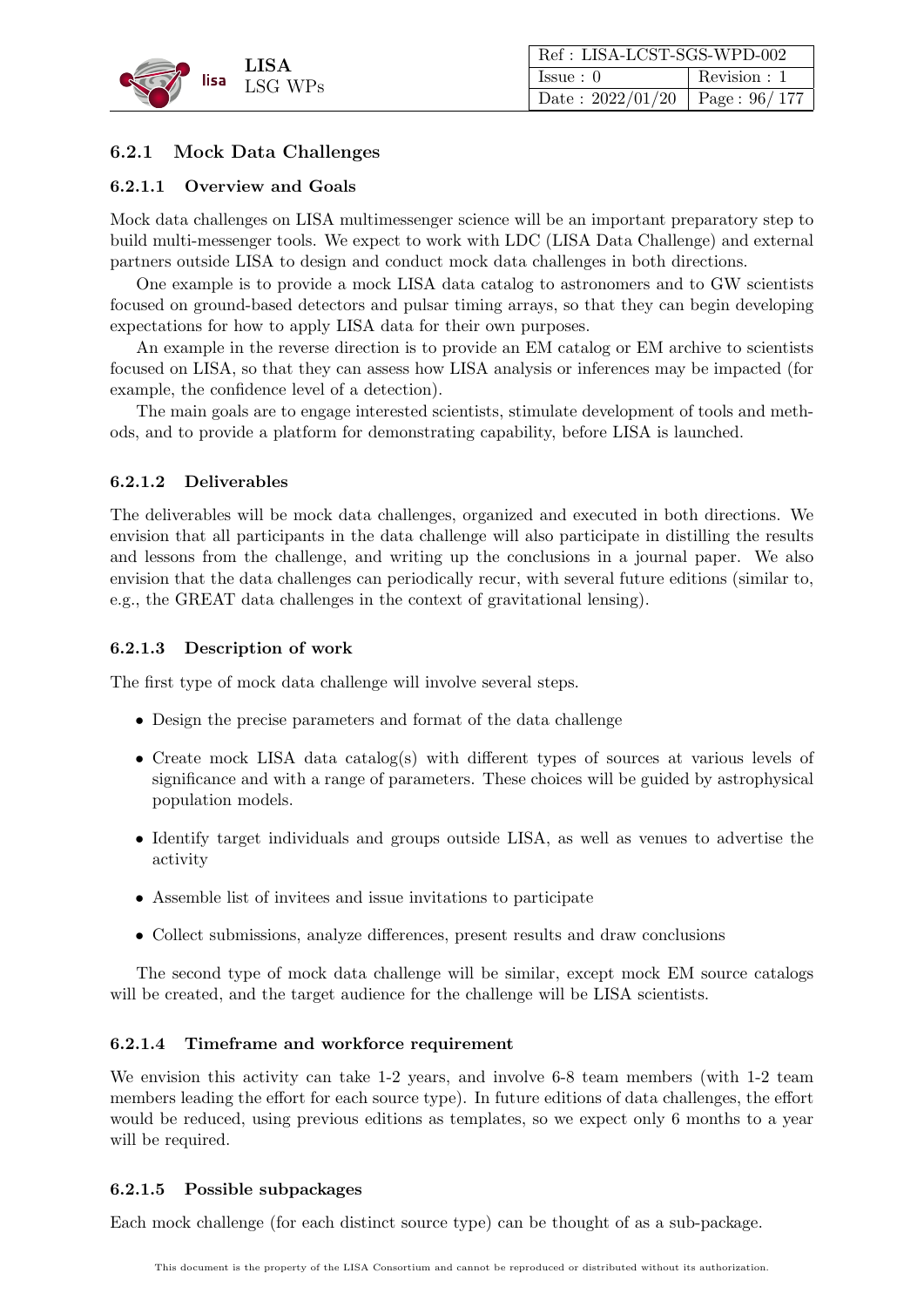

| Ref: LISA-LCST-SGS-WPD-002          |              |
|-------------------------------------|--------------|
| Issue:0                             | Revision : 1 |
| Date: $2022/01/20$   Page: $97/177$ |              |

## 6.2.1.6 Dependencies

The subpackages here will have overlap with many other WPs in this document. Additionally, the mock data challenges will overlap with the DAFT WP and LDCWG.

## 6.2.1.7 List of projects

As defined above.

## 6.2.2 Electromagnetic and particle data analysis

## 6.2.2.1 Overview and Goals

This work package is for developing methods for joint analysis of LISA data plus EM or particle data. This includes several different types of analyses, such as (i) searches for EM and particle counterparts based on LISA source properties, (ii) usage of existing EM and particle catalogs, (iii) EM/particle inputs to real-time LISA signal search, (iv) follow-up prioritization schemes.

Our goals include creating a joint LISA+EM/particle analysis methods document, and developing plans for pipelines (and eventually the actual pipelines themselves) for joint LISA+EM/particle data analysis and for high-level astrophysical inference.

## 6.2.2.2 Deliverables

A joint LISA+EM/particle analysis methods document. This document will consider all four types of analyses above, and discuss, in depth, the related practical issues and required tools. Examples here include: given source properties measured by LISA for a MBH binary, including localization info, what is required to search existing EM source catalogs? What are the best catalogs to use? Where to find the tools to perform the search? What are the best observational strategies for follow-up with the EM telescopes?

Joint LISA+EM/particle data analysis pipelines, to jointly analyse GW data and information from tentative or expected counterparts, in fully consistent statistical frameworks. In practice, this will likely entail four separate pipelines for the four types of analyses mentioned above; and possibly further distinct pipelines for different types of GW sources.

Developing a high-level astrophysical inference pipeline. An example here includes: theoretical predictions for a source population will depend on assumed parameters (say, accretion duty cycles of MBHs). Such parameters can be inferred and constrained by jointly analyzing LISA and EM data.

Developing joint analysis pipelines for non-transient EM signals, such as the properties of sources in galaxy catalogs or intensity mapping data, with the GW sources detectable from LISA. Development of independent data analysis pipelines for different types of GW sources will be required.

## 6.2.2.3 Description of work

Writing the joint EM/particle analysis methods document will require experts well versed in astronomical databases and tools, as well as in statistical analyses and inferences.

## 6.2.2.4 Timeframe and workforce requirement

We expect the writing task for the joint  $EM/particle$  analysis methods document can be accomplished by a small group of 5-6 members and take 3-6 months. Creating the data analysis and inference pipelines are significantly longer-term tasks, which we expect to take several years.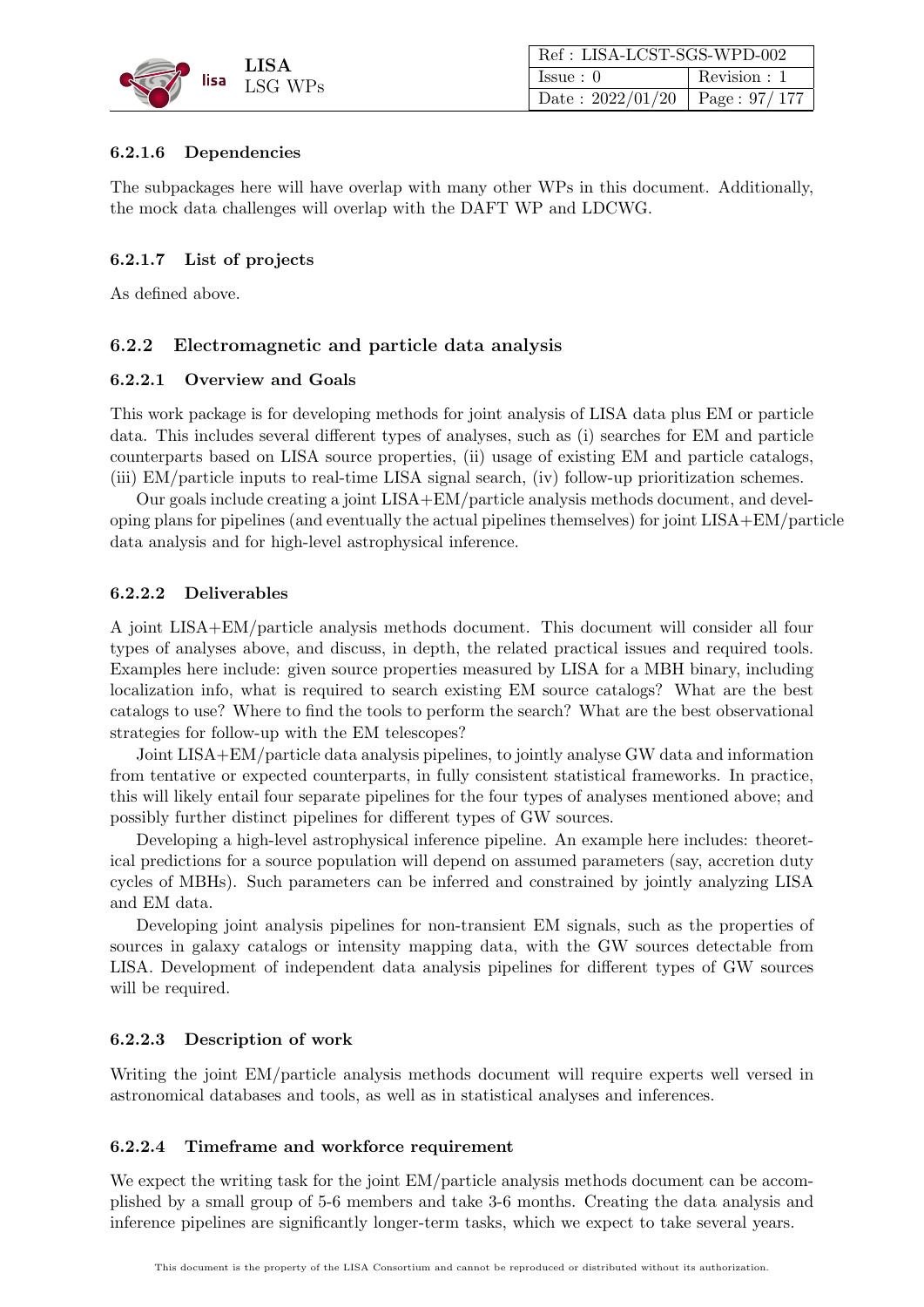

| Ref: LISA-LCST-SGS-WPD-002          |              |
|-------------------------------------|--------------|
| Issue:0                             | Revision : 1 |
| Date: $2022/01/20$   Page: $98/177$ |              |

## 6.2.2.5 Possible subpackages

The work can be naturally divided by source type as well as by EM band.

#### 6.2.2.6 Dependencies

The pipelines will heavily depend on the sub-WAV1.2 in this document, and will overlap with the proposed data challenges in sub-DAFT.5.

### 6.2.2.7 List of projects

As defined above.

## 6.2.3 Multi-band gravitational wave analyses

#### 6.2.3.1 Overview and Goals

This work package mirrors the previous one, but is for developing methods for joint analysis LISA data plus data from ground-based GW interferometers and/or PTAs, or other emerging GW detections methods.

The detections of stellar-mass compact object mergers by LIGO [\[1\]](#page-168-0) and Virgo [\[9\]](#page-168-1) provided a new class of sources potentially observable across different GW bands [\[5\]](#page-168-2), from mHz (LISA) to Hz-kHz (LIGO-Virgo). LISA will observe these objects relatively early in their inspiral (weeks or even years prior to merger), providing complementary information to ground based observations, for example by measuring eccentricity and possibly environmental influences and spins, possibly shedding light on their origin and allowing precision tests of General Relativity. Merger times and sky locations will also be known in advance.

Possible multi-band detections of a stochastic GW background by LISA, PTAs and earthbased gravitational-wave detectors are also crucial for disentangling the origin of the signal (astrophysical and/or cosmological) and for imposing constraints on early universe and fundamental physics scenarios (such as the presence of phase transitions leading to cosmic strings, or the nature of the inflationary model)

With the coming upgrades to LIGO and Virgo, the completion of KAGRA [\[22\]](#page-169-1) and LIGO-India [\[99\]](#page-174-0), the planned construction of third-generation gravitational-wave detectors, the Einstein Telescope [\[145\]](#page-177-0) and the Cosmic Explorer [\[2\]](#page-168-3), and the potential addition of "mid-band" detectors such as DECIGO  $[102]$ , AGIS  $[81]$ , and AION  $[25]$ , our frequency coverage will be broadened, and our ability to probe the stellar mass and intermediate mass black hole populations will improve by orders of magnitude by the time LISA is launched.

Individual MBH binaries are not expected to be detected by both LISA and PTAs, as LISA is sensitive to the mergers of  $M_{\text{BH}} \sim 10^{5-7} \,\text{M}_{\odot}$  BHs while the PTAs are sensitive to more massive BHs with  $M_{\rm BH} \sim 10^{8-9}$  M<sub>⊙</sub> BHs. The two GW frequency ranges probe complementary BH mass ranges, which are nevertheless part of the same underlying population of MBHs, necessitating tools to facilitate their joint interpretation.

Finally, ground-based detections can facilitate a targeted search in the LISA archival data stream for sub-threshold events.

### 6.2.3.2 Deliverables

A document will summarize the analysis tools required to jointly interpret multi-band GW data. For example, what steps are involved in fitting a stochastic GWB, predicted in a particular class of models, to  $LISA + PTA$  data? Likewise, in fitting parameters for single sources detected by both LISA and ground-based detectors. How to best perform a targeted search in the LISA data and to assess the fidelity of sub-threshold events?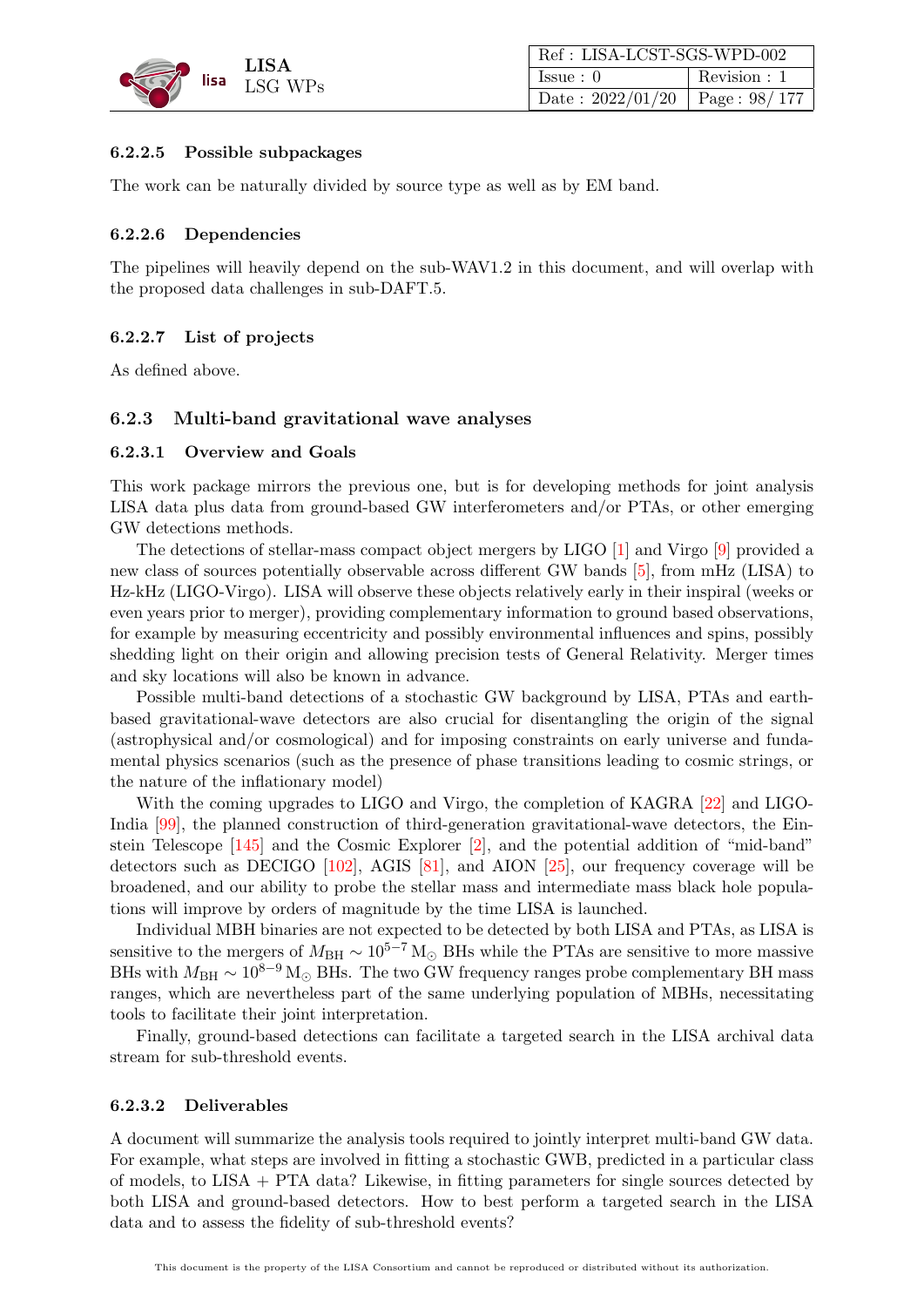

| Ref: LISA-LCST-SGS-WPD-002          |                      |
|-------------------------------------|----------------------|
| Issue:0                             | $\vert$ Revision : 1 |
| Date: $2022/01/20$   Page: $99/177$ |                      |

A mock data catalog of multi-frequency sources will be created to facilitate preparatory analysis and pipeline development.

A data analysis pipeline for joint LISA and ground-based detections. This pipeline will have several features:

- Refinement of jointly fit source parameters
- Search LISA data for sub-threshold events, given information for a ground-based event
- Astrophysical interpretation: fit population models in different formation channels for stellar-mass binaries, and different seeding/accretion prescriptions for MBH binaries, to jointly fit and disentangle these channels.
- Fundamental physics interpretation: search for deviations from GR.

The pipelines can be applied to mock data catalogs, and result in several technical journal papers in advance of LISA's launch.

Another necessary tool will be a LISA data archive, containing the time-ordered data, parameter estimations, etc. which can be used by the network of ground-based GW detectors (such as LIGO, Virgo, KAGRA, LIGO-India, the Einstein Telescope, and Cosmic Explorer) and PTAs after the LISA mission.

#### 6.2.3.3 Description of work

The joint multiband analysis document is envisioned to be a comprehensive overview, summarizing key points, and exisiting literature.

On the other hand, development of the pipelines will involve significant code development, and experts from all relevant bands, as well as input from theorists with expertise in modified gravity theories.

#### 6.2.3.4 Timeframe and workforce requirement

Creating the joint analysis document will require at least three experts, in the PTA, LISA, and ground-based detector bands, as well as experts in modified gravity and astrophysical modeling, and will take 6-9 months.

Creating the pipeline will be a major undertaking, and will involve significant code development, as well as participation by astrophysics model builders and experts in modified gravity theories, and will likely taking several years.

#### 6.2.3.5 Possible subpackages

The joint analysis document is a separate sub-package. The pipeline can be broken down into four distinct sub-packages, one for each of the four different source types as indicated above.

#### 6.2.3.6 Dependencies

The pipeline development will have overlap with the LDC WG, and it will overlap with the mock data challenge proposed in DAFT.5. Additionally, inferences about deviations from GR, and their interpretation, will overlap with the Fundamental Physics Working Group's activities and WPSI.7.

### 6.2.3.7 List of projects

As defined above.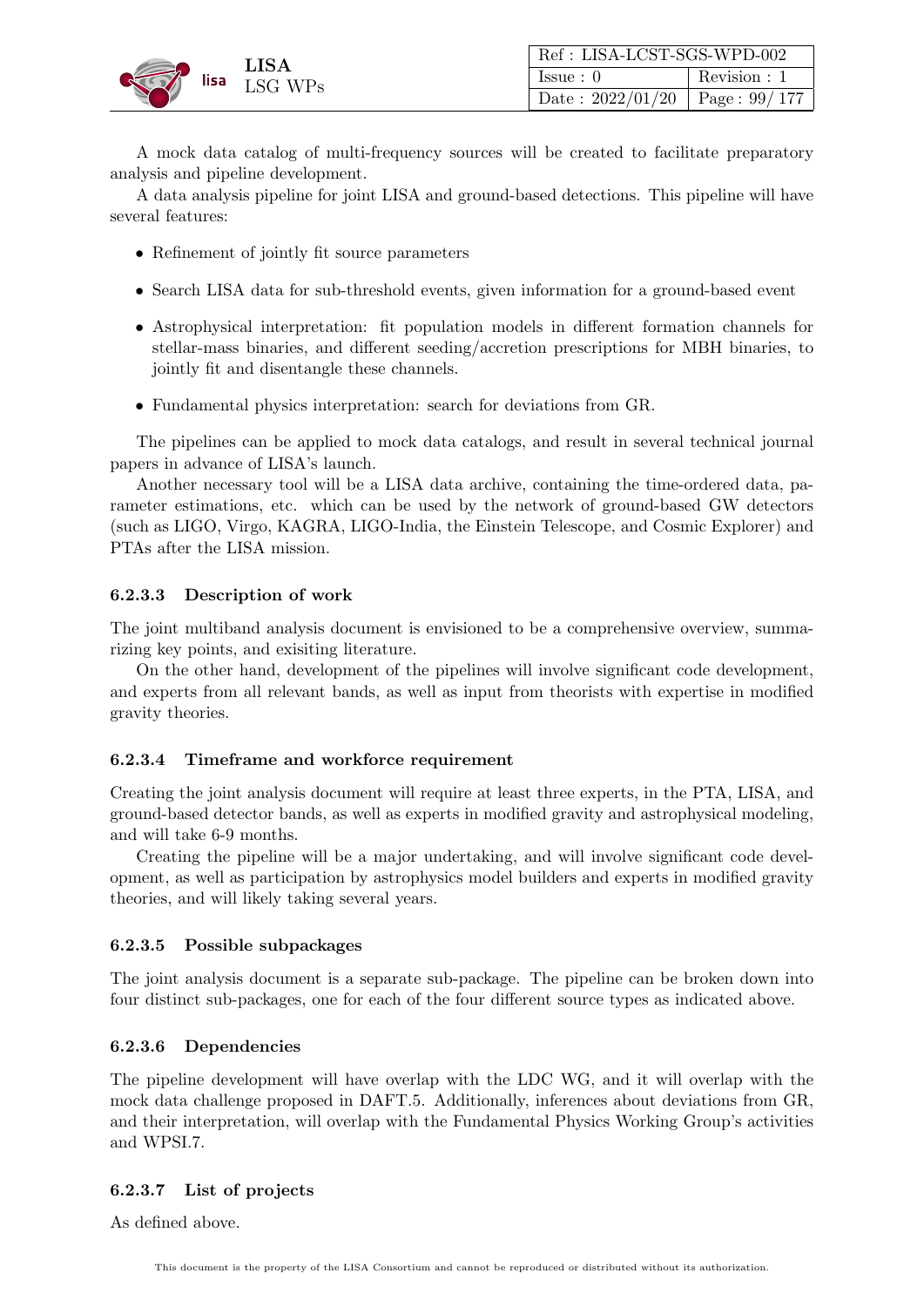

| Ref: LISA-LCST-SGS-WPD-002 |                      |
|----------------------------|----------------------|
| $\[ Issue : 0$             | Revision : 1         |
| Date: $2022/01/20$         | Page : $100/$<br>177 |

# 6.3 WPMMA.3: Preparations needed for LISA to make use of external data

Overview: This work package is to enable the use of information coming into the Consortium effort which is generated by other astronomers with outside resources.

The clearest example for this may be the use of "verification binaries": galactic binaries (mostly double white dwarfs) that are strong sources of GWs and are known and understood before LISA's launch. These have long been recognized as part of LISA's science program. However, more information about galactic binaries will be available for multimessenger applications beyond the verification objective. Furthermore, this external knowledge will grow over time through LISA operations, in particular from follow-up of systems detected by LISA.

Similarly, information from any definitive massive black hole merger counterpart events (e.g. in the X-rays by Athena) can be fed back into the analysis to better constrain these observations.

In general, we can divide this effort into two stages requiring different combinations of expertise and resources. The first stage involves gathering information from external sources through archival studies and observing campaigns. The second stage involves following the information through to its impact on Consortium objectives, encoding the information in a form needed for Consortium processing and addressing the consequent impacts and requirements.

Broadly, we anticipate applications of external data in 1) specific areas of Key Science Investigation, 2) the generation of "best-informed" GW inference products, and 3) the production of auxiliary data products to support community science application of LISA data.

Goals: We anticipate two main goals for this class of data. First, to provide input for external 'priors' to use in generating 'best informed' LISA posteriors and other inference data products. Priors are expected to play an especially large role in low-S/N detections by LISA and to break parameter degeneracies (for example, if an EM counterparts pins down the redshift and sky location). Second, to provide input for 'verification' observations where clear GW observations can be predicted before launch and may be applied in commissioning processes to verify that the instrument and analysis are functioning as expected.

Subpackages: See four subpackages below.

### 6.3.1 Gathering astrophysical information on galactic binaries

### 6.3.1.1 Overview and Goals

Tight Galactic white dwarf binaries can be guaranteed GW sources for LISA. This population of persistent GW sources can be observationally characterized prior to LISA's launch. This data set is important for both instrument calibration and science exploitation.

The goal of this subpackage is to collect and organize astronomical data on galactic binaries which can be applied in LISA development activities, and eventually in LISA operations. The more specific goal is to create and maintain an evolving catalog of verification binaries, with their pertinent information and references, collected on a dedicated website.

### 6.3.1.2 Deliverables

An easy-to-update website containing an evolving catalog of all known verification binaries, with their pertinent information and references, including expected S/N for LISA. The website will likely be published in document form at some stage.

### 6.3.1.3 Description of work

Designing and creating the website will involve searching through the literature, and finding and collating the relevant information and references for each source. Additionally, the expected GW properties of each source needs to be elucidated.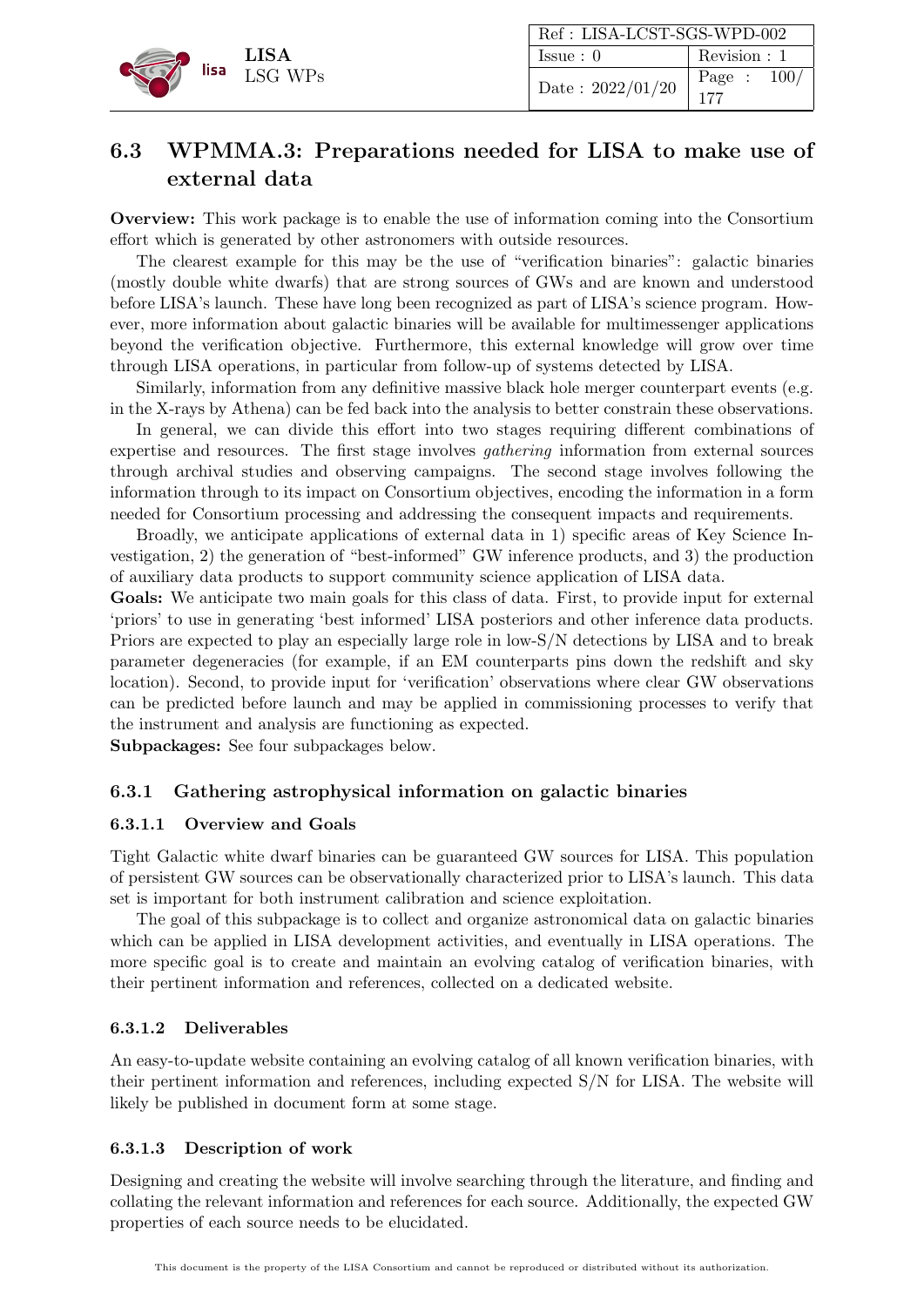

| Ref: LISA-LCST-SGS-WPD-002 |                      |
|----------------------------|----------------------|
| Issue:0                    | Revision : 1         |
| Date: $2022/01/20$         | Page : $101/$<br>177 |

## 6.3.1.4 Timeframe and workforce requirement

We expect this activity can be accomplished in 1-2 months by 1 or 2 dedicated team members. It will however be important to keep the list of known VBs up-to-date. While the actual work involved would be less significant, a dedicated coordinator must be tasked with this.

## 6.3.1.5 Possible subpackages

N/A.

## 6.3.1.6 Dependencies

There is overlap with activities in the DAFT WP and the WPSI.2.

## 6.3.1.7 List of projects

As defined above.

## 6.3.2 Processing astrophysical data on galactic binaries for LISA

### 6.3.2.1 Overview and Goals

After observational data has been collected from external sources, more work is needed to prepare that data for explicit application in LISA data processing. Developing and applying these processes involves less interaction with other astronomers but more direct interaction with data analysis and sometimes instrumentalists within the Consortium. Preparing best-informed data products likely requires representing the external observations in the form of statistical prior models on gravitational wave system parameters. Preparing data for verification tests and for assessing the quality of available data for these tests may require working with the LISA Instrument Group.

Specific goals of this work package are:

- Identify the specific calibration goals and external input format
- Assess the number of VBs needed to meet the calibration goals
- Identify observational strategies to acquire the necessary VB sample prior to LISA's launch
- Ensure that the above sample is gathered and fully analyzed, collaborating with observers outside LISA as needed

### 6.3.2.2 Deliverables

The main deliverable here is the identification of a clear procedure, going from the catalog of VBs to their use in LISA's data analysis. The procedure should be implemented and performed on mock LISA data.

Additionally, a list of necessary new VBs, fully analyzed, are a deliverable.

### 6.3.2.3 Description of work

### 6.3.2.4 Timeframe and workforce requirement

Identifying the specific calibration goals and external input format will require working with the LISA Instrument Group and the Data Analysis working group.

Gathering and analyzing new VBs will likely require collaborating with observers outside LISA.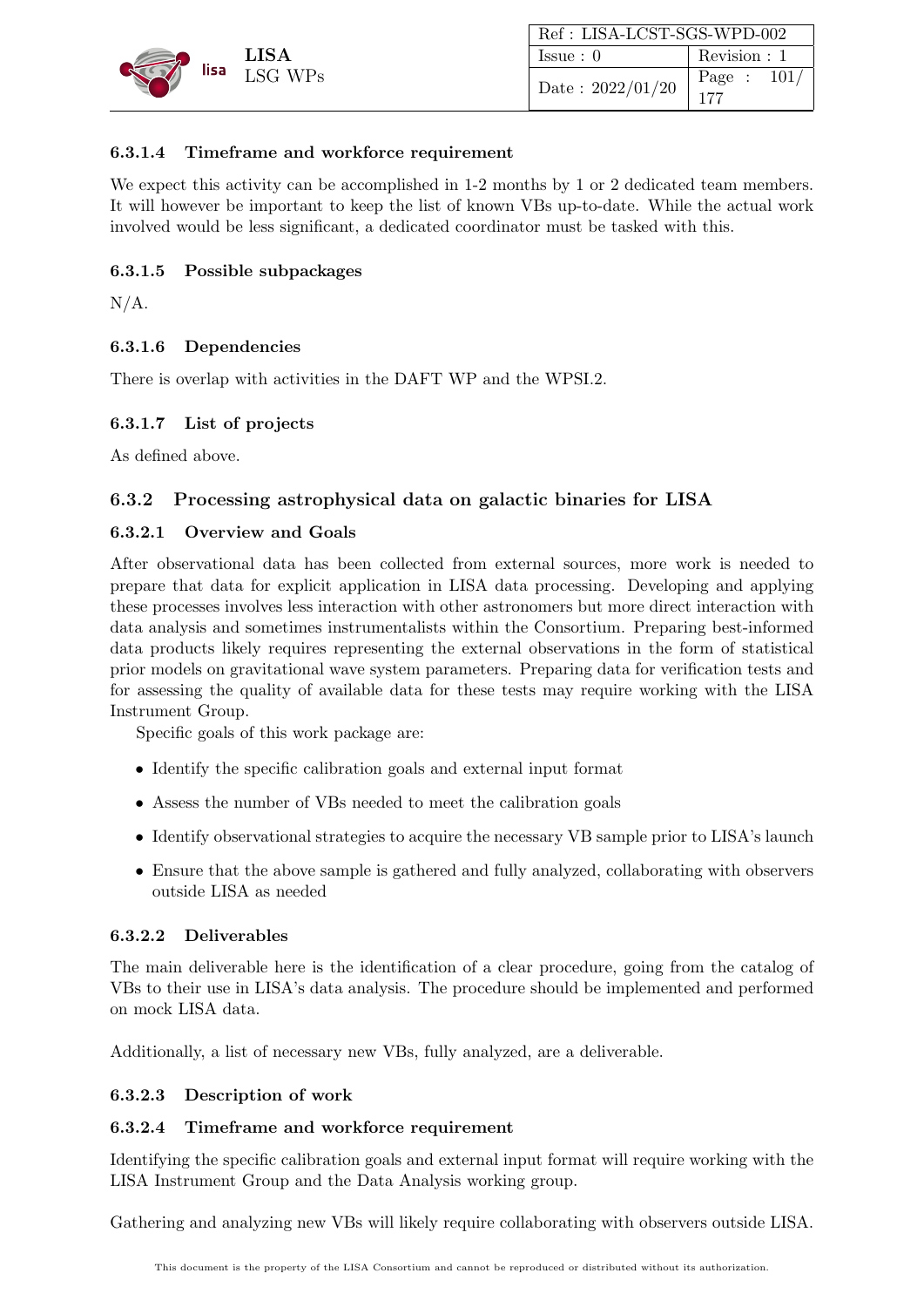

| Ref: LISA-LCST-SGS-WPD-002 |                      |
|----------------------------|----------------------|
| $I_{\text{ssue}}: 0$       | Revision : 1         |
| Date: $2022/01/20$         | Page : $102/$<br>177 |

## 6.3.2.5 Possible subpackages

Identifying the specific calibration goals and strategies, and gathering and analyzing new VBs are two natural sub-WPs.

## 6.3.2.6 Dependencies

There is overlap with activities in the LDC WG, DAFT and WPSI.2.

## 6.3.2.7 List of projects

As defined above.

## 6.3.3 EM/particle/multi-band data on massive binaries for LISA

### 6.3.3.1 Overview and Goals

Massive BH binaries are subjects of intense searches across the EM spectrum, from radio, optical/IR, UV, and X-ray observations, as well as in particle detector data and by PTAs. There exist several dozen compact MBH candidates. It is expected that the nature and our understanding of these candidates can impact LISA operations. For example, prioritizing prompt LISA alerts might depend on the expected properties of 'afterglow' signals, which can be informed by these external observations.

The goal of this subpackage is to explore the potential impact of external data on MBH binaries on LISA, and to prepare for its application in LISA science investigations.

At this point, it is not yet clear what specific information about the MBHB population will be available and applicable in the delivery of LISA science products, but two classes of information seem likely to be important.

The first is any information about the MBH and galaxy populations and associations which might be needed in the search for electromagnetic counterparts to LISA observations of MBHBs. These counterparts are extremely important to many of LISA's potential key science investigations, and in the broader application of LISA data in community science. A similar historical example was the identification of galaxy catalogs by LIGO for use in identifying counterparts. What information will we need in hand, and in what form, in order to conduct LISA science, how do we collect it and share it appropriately?

A second mode to consider is the real-time collection of specific counterpart information associated with LISA mergers. If an association is made, how is that identification formalized, and what kind of additional information should be collected for LISA science applications? How quickly is this information needed for optimum science returns? How can this information be applied in further constraining formal "best-informed" GW inferences, and what other preparation is needed for LISA applications? As an example, how do we collect and formalize information about photometric and or spectral redshift measurements for application in standard siren cosmology studies?

### 6.3.3.2 Deliverables

The first deliverable is an assessment of whether and how external data on MBH binaries may impact LISA science investigations and the associated science ground segment (SGS) planning.

### 6.3.3.3 Description of work

In the absence of an individual "VB" in the MBH regime, this work package is hypothetical in nature. It will involve thinking through various scenarios and then *planning* the procedures and resources required to perform (or at least support) the realisation of those science opportunities.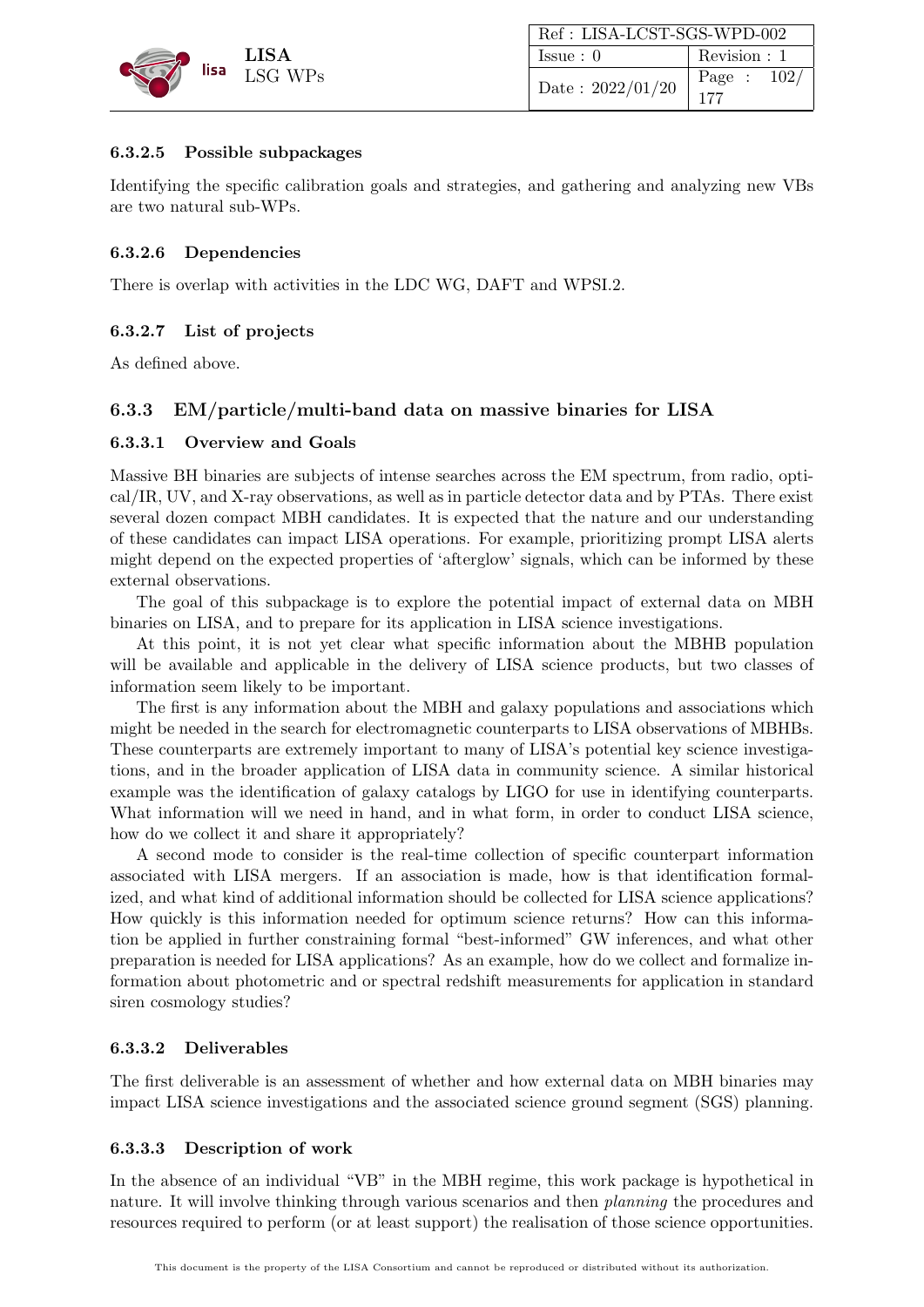

For example, how might EM counterpart information be collected and processed in real time. How would both real-time and precursory information (populations, backgrounds?) be formally fed into LISA analysis, and how might real-time information impact analysis or operations. For example, should latency/scheduling be impacted if there is a unique quasar in LISA's sky location determined for an ongoing merger? Which specific LISA key science projects (e.g. cosmology with standard sirens) rely on external observations, and what data collection, data processing, and other preparations are needed to support those objectives?

## 6.3.3.4 Timeframe and workforce requirement

This work package is somewhat open-ended, but we envision it could involve 2-3 team members, with expertise in EM facilities and upcoming EM missions, modelling EM signals and populations of mergers involving MBHs, as well as consultation with the LDC WG and DAFT WP.

## 6.3.3.5 Possible subpackages

As defined above.

## 6.3.3.6 Dependencies

There is possible overlap with activities by the Astrophysics Working Group, and with WPSI.1, and other MMA sub-WPs.

## 6.3.3.7 List of projects

As defined above.

## 6.3.4 Other sources of astrophysical information

### 6.3.4.1 Overview and Goals

Other types of external information, such as population constraints (for all LISA source types), may need to be brought into the LISA analysis. Such information might be flowing into the project either before launch or in real-time operations. This may include, for example, characterizing ambient false alarm rates for potential EM counterparts and real-time EM localization of counterpart candidates, or making an assessment of the rates and populations of GW sources using EM observations (e.g. information on the prevalence and expected properties of massive BH seed formation from the collapse of supermassive stars, available from instruments such as Lynx, Athena, or JWST). For example, EM observations can be useful in distinguishing between the initial seeds. Such measurements from the EM observations can be used as a prior for the analysis of LISA data. Likewise, it is possible that some detected LISA EMRI sources may be associated with tidal disruption events.

Information from other classes of GW observations may also be applied for 'best-informed' analyses. In general, relatively little attention has been given to preparing this kind of information for LISA so this subpackage lumps together all other classes of incoming information (and is expected to expand over time).

## 6.3.4.2 Deliverables

The first deliverable is an assessment (roughly during phase A) of other areas beyond galactic binaries and MBHBs where externally collected data may be useful or essential in executing LISA's science program.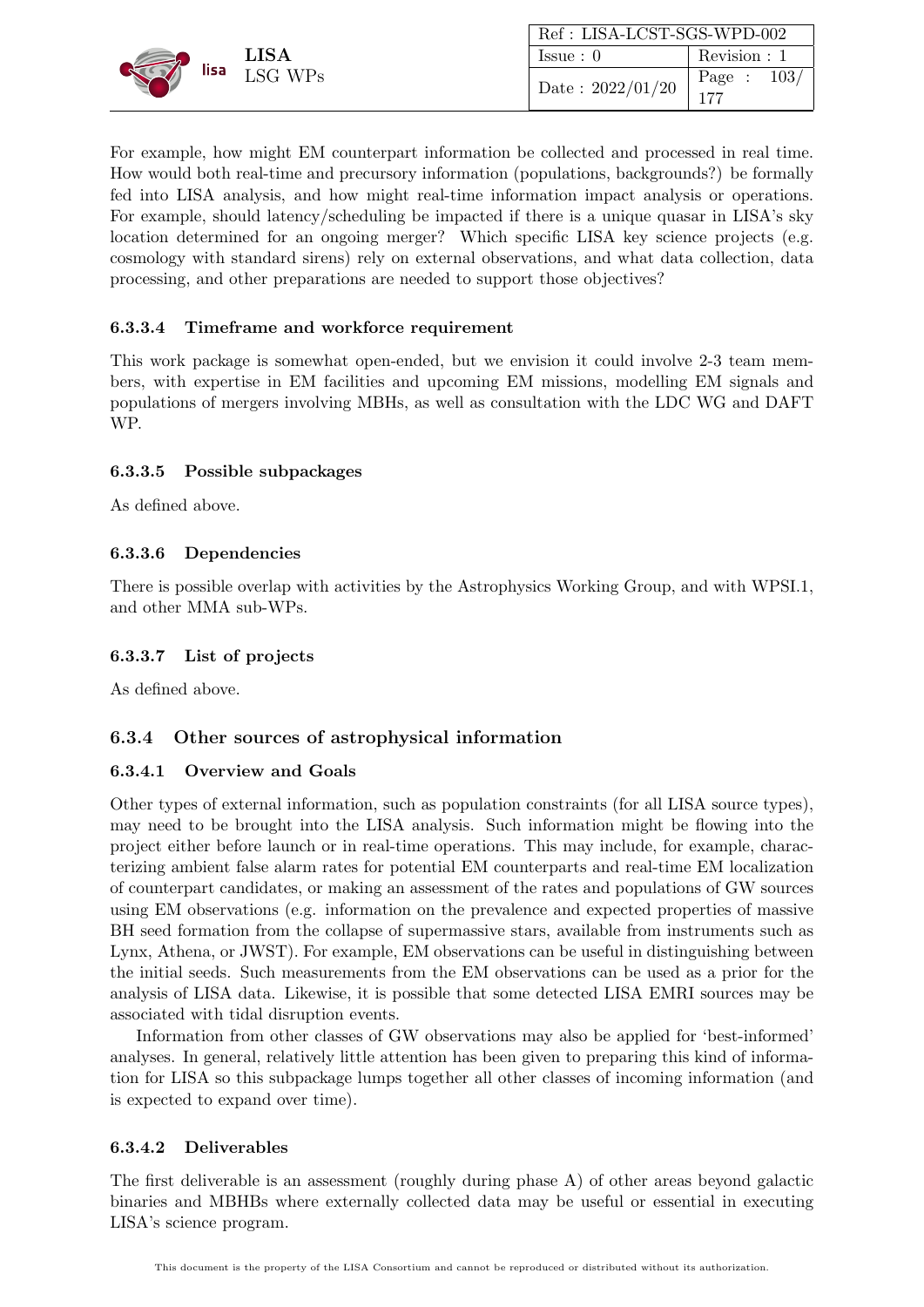

| Ref: LISA-LCST-SGS-WPD-002 |                      |
|----------------------------|----------------------|
| Issue:0                    | Revision : 1         |
| Date: $2022/01/20$         | Page : $104/$<br>177 |

## 6.3.4.3 Description of work

Consult with documents and teams from the Astro WG, the Science Investigation WP team and members of the MMA team to identify potential inputs for LISA, including information constraining populations and rates for EMRIs, stellar-origin BHs (SOBHs) and other sources, as well as potential information from associated coincident observations (e.g. from ground-based observations of SOBHs).

## 6.3.4.4 Timeframe and workforce requirement

The initial workload is modest (0.1-0.5FTE for phase A). Subsequent work will depend on the results of the initial survey.

## 6.3.4.5 Possible subpackages

If some areas emerge which deserve specific focus and significant investment, these may be spun off in an additional (parallel) subpackage.

## 6.3.4.6 Dependencies

There is overlap with the other sub-packages in this section as well as with the DAFT WP.

## 6.3.4.7 List of projects

As defined above.

# 6.4 WPMMA.4: Communications, logistics and procedures

Overview: This work package explicitly focuses on interfacing with other astronomy and astrophysics communities, including GW communities focused on ground-based interferometers and PTAs.

Goals: The goals are to provide liaison with those communities, prepare arrangements for any data sharing efforts or joint operations, understanding needs for external communities for data release content and policies and associated tools, and related market development for LISA products.

Subpackages: See two subpackages below.

## 6.4.1 Data sharing

### 6.4.1.1 Overview and Goals

This subpackage focuses on sharing data with external communities. This might include sharing alerts and circulars, source catalogs, as well as tools (software, processing tools, likelihoods). Goals include developing the requirements and planning for all of the above, as well as developing the necessary specific external user interfaces.

More specific goals are:

- Identify the minimum set of data from the LISA analysis pipeline that must be commmunicated to enable prompt follow-up of LISA sources by EM instruments
- Determine content, efficient formats, and timing of data sharing more generally, i.e. for alerts and circulars, source catalogs
- Enumerate publicly shared tools (software, processing tools, full posteriors) and eventually develop these tools.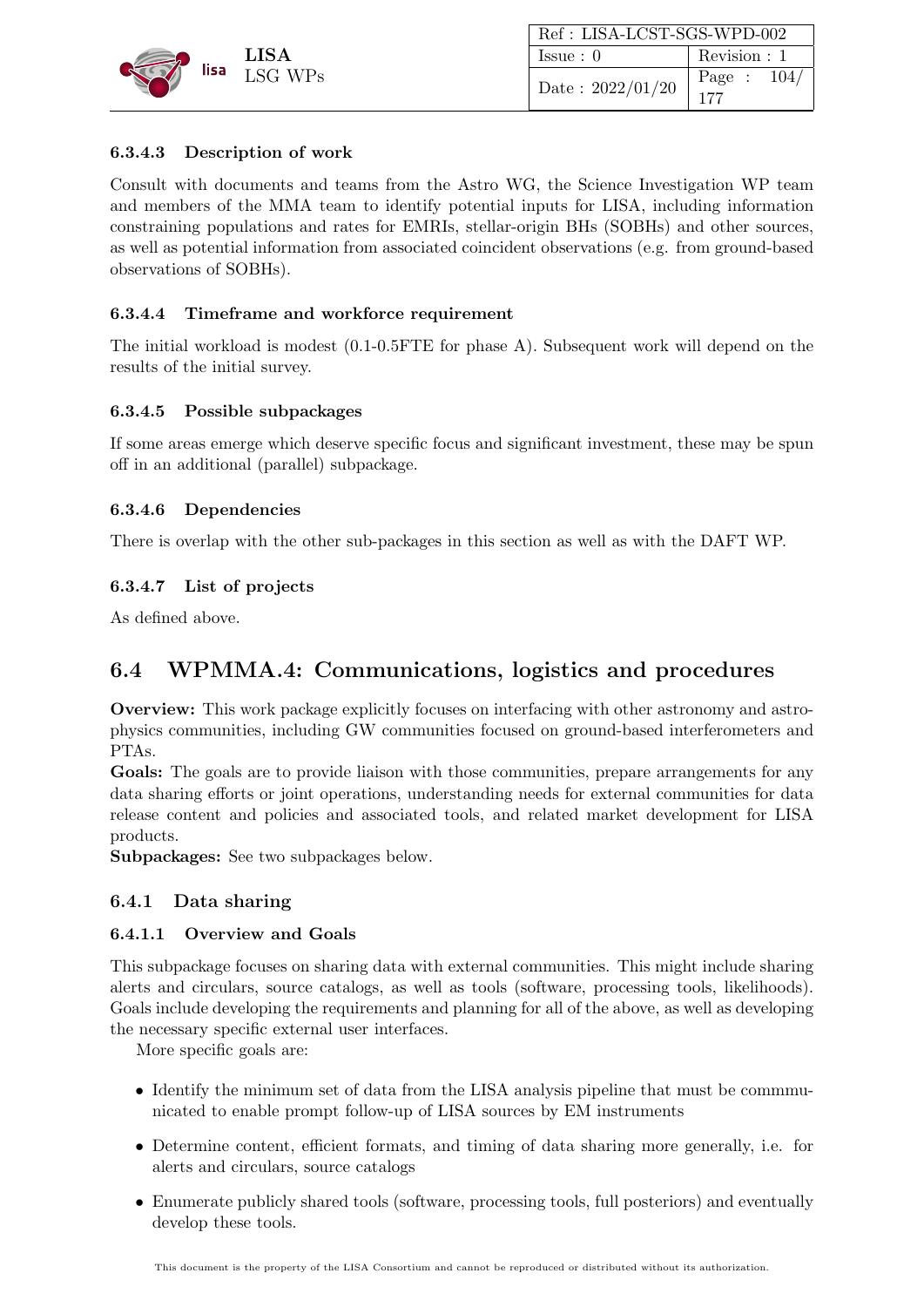

• Determine avenues, forums, and policies for such data sharing that maximize science return and efficiency, while respecting confidentiality.

## 6.4.1.2 Deliverables

A document presenting an in-depth analysis of the benefits and trade-offs of various data sharing approaches, assessing likely scenarios for responses of the astronomy community to different levels of data sharing.

A document deliberating and presenting detailed plans for the development of publicly shared tools.

## 6.4.1.3 Description of work

The main work here will consist of two parts. The first is to consider the impact of various data-release approaches and technicalities on the astronomy communities across all wavelength bands.

The second is to consider in more detail the actual tools required to implement data sharing, as well as software that should be shared with the data.

## 6.4.1.4 Timeframe and workforce requirement

We envision this work package as one of the key activities of the MMA team, which will employ a large fraction of the team, and will likely rely on recruiting experts from outside LISA (including broad community assessments via polls), and that this will be an on-going activity for several years, with continuous refinements of plans.

### 6.4.1.5 Possible subpackages

Data sharing policies and tool developments would naturally constitute two related, but separate sub-packages.

### 6.4.1.6 Dependencies

There is overlap with the DAFT and CAT WPs' activities.

## 6.4.1.7 List of projects

As defined above.

## 6.4.2 Develop and plan interfaces with target communities outside LISA

Beyond understanding the data sharing requirement, it will be necessary to develop the necessary specific external user interfaces. Additionally, specific MOUs and/or more informal liaisons will need to be developed and established. The goal of this subpackage is to identify MOU target communities and instruments and to establish the necessary formal and informal liaisons.

### 6.4.2.1 Deliverables

The deliverables of this work package are

• A list of target partners for possible MOUs, and preliminary language and content for these MOUs with each partner.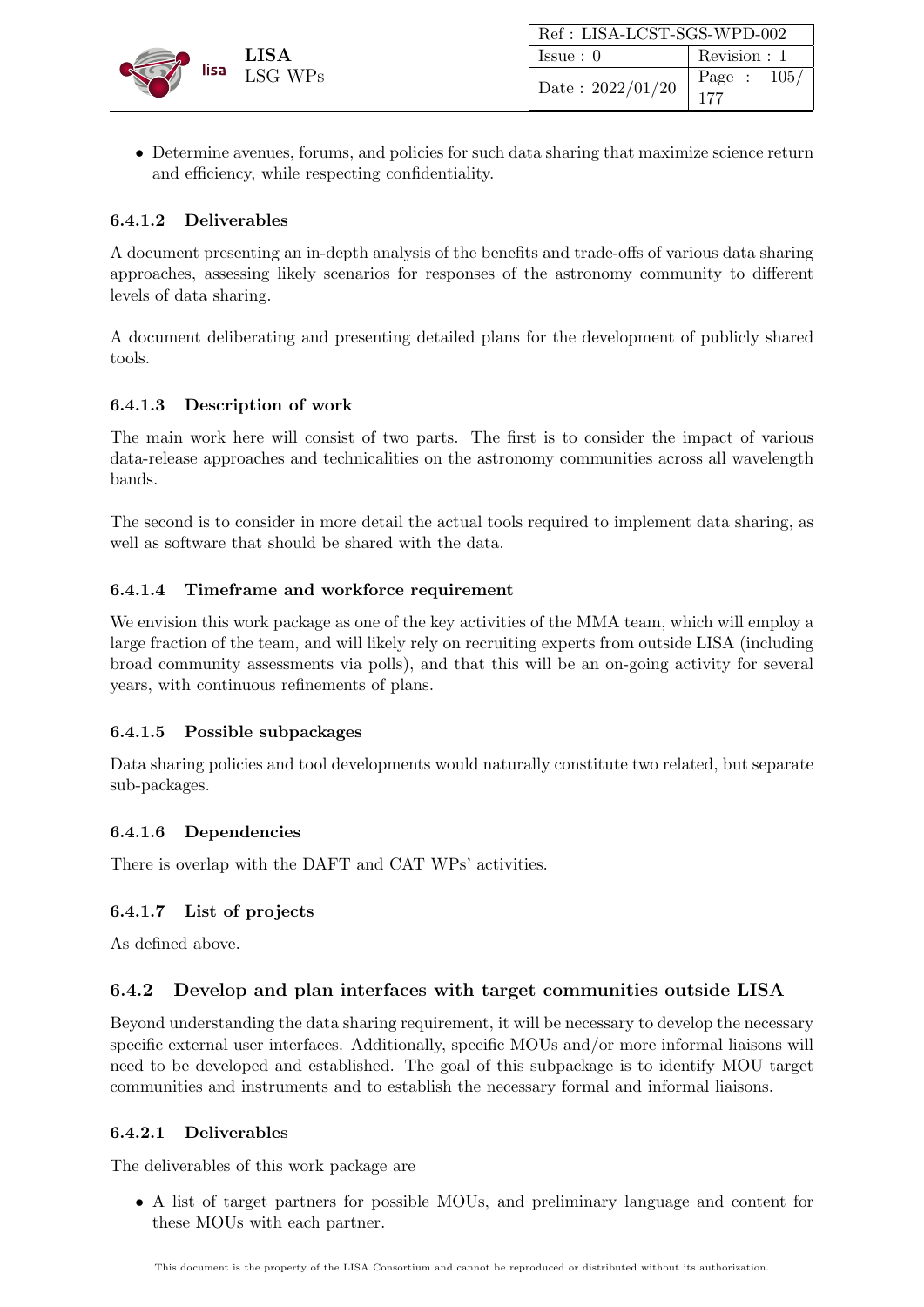

• Concrete descriptions of specific external user interfaces to be developed, and plans for these developments.

## 6.4.2.2 Description of work

The work will consist of several steps, including

- Identifying possible partners with whom it is feasible and scientifically beneficial to stipulate agreements with.
- Establishing preliminary agreements regarding information sharing and publication policies with a broad range of groups involved in EM counterpart searches and ground-based GW detectors.
- Devising a specific protocol for sending triggers to our partners, and interacting with those testing such protocols for refinement.

## 6.4.2.3 Timeframe and workforce requirement

The first steps of this effort can be performed by a small group of 5-6 dedicated team members, internally to the LISA MMA team. Once the targets for MOUs have been identified, a larger effort will be required to engage in discussions with staff at each target facility or project.

We envision the first part can be accomplished in 3-6 months, while the actual drafting of MOUs and the design and construction of data-sharing interfaces will take several years.

### 6.4.2.4 Possible subpackages

The efforts in this workpackage may be naturally divided into sub-packages involving different astronomical communities (i.e. optical, radio, X-ray).

### 6.4.2.5 Dependencies

This work package has overlap with many other sub-packages in this document, and high-level policies will have to be developed in consultation with the LSG and other LISA leadership.

### 6.4.2.6 List of projects

As defined above.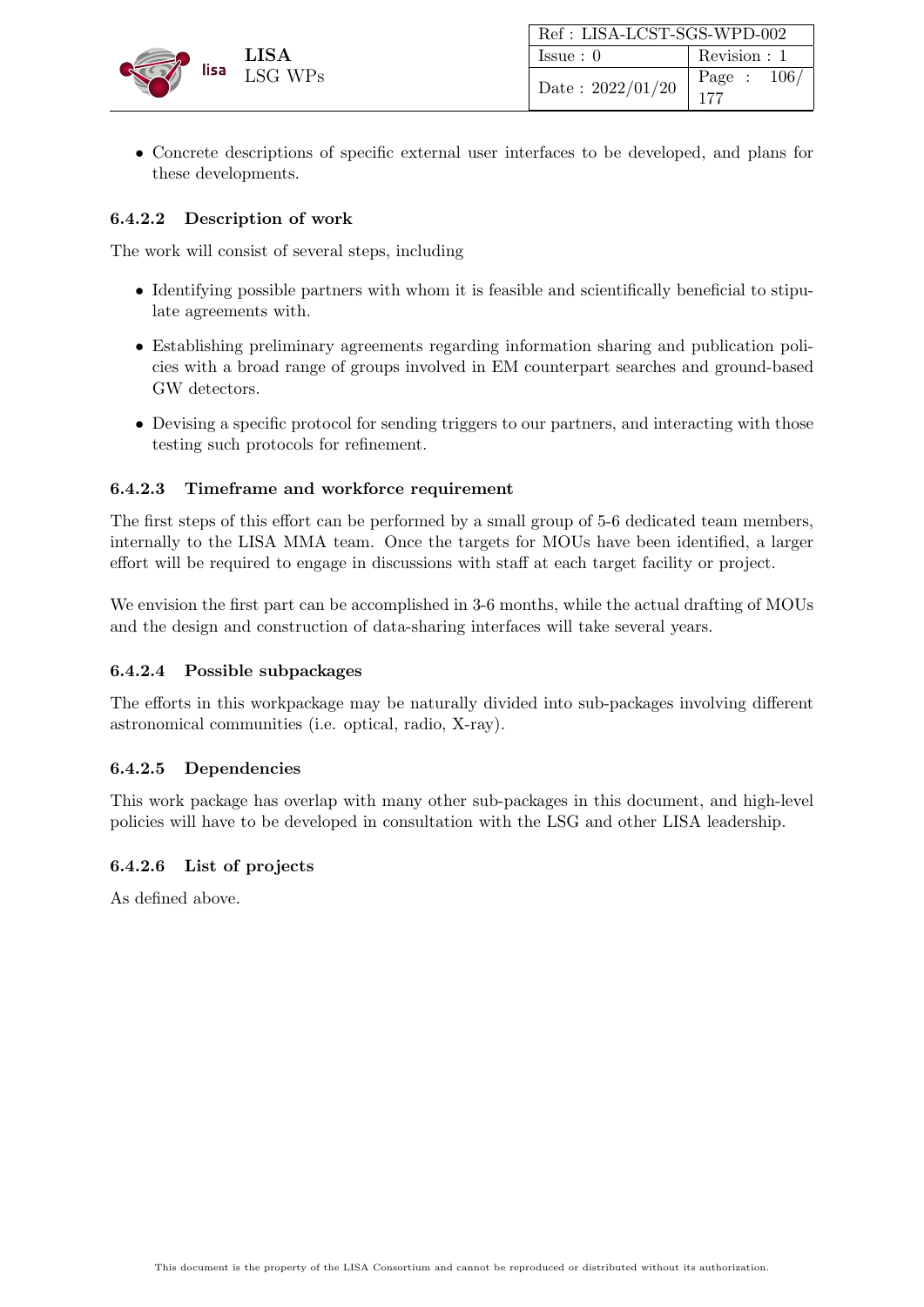# Chapter 7

# SI – Science investigation

## Introduction

The Science Investigation (SI) Work Packages (WPs) summarize and ensure the delivery of the main scientific goals of the mission, building upon the tools provided by the WPs of the previous groups and the associated pipelines. LISA has a formidable scientific potential, reaching far into the domains of astrophysics, cosmology and fundamental physics. It is therefore natural to group the mission goals according to those three categories.

On the astrophysics front, the LISA observatory has as prime objective to shed light into the processes of formation of the first seed BHs, formed in primeval halos, and upon which the MBHs, ubiquitous in todays galaxies, have grown. LISA will let us peer deep into the young Universe, when the first dark matter halos collapse and the first stars are forming, providing exquisite information on the mass spectrum of the earliest MBHs. LISA will also explore the hierarchical build up of MBHs by detecting the loud signal of coalescing MBHs of  $\sim 10^6 M_{\odot}$  across all cosmic ages to probe their concordant evolution with galaxies. GW information will likely be associated to electromagnetic counterparts in radio or optical/X-ray, which will help us to connect the realm of strong gravity to the physics of accretion and possibly jet formation. Exploiting the full LISA potential will require the building of astrophysically motivated interpretation pipelines to tell apart competing models for the evolution of these sources, as detailed in WPSI.1. At the opposite end of the compact object (CO) mass scale, LISA will detect a vast number of Galactic and extra-galactic binaries and it will probe the galactic population of white dwarfs, neutron stars and stellar origin BHs in binaries in a unique way, providing the first census of close binaries and shedding light into the processes of star formation and evolution in (interacting) binaries. LISA will also explore the Universe beyond our Milky Way Galaxy. WPSI.2 is dedicated to the exploitation of those sources, from the study of CO progenitors and their formation channel, to the exploration of the Galaxy's geometry and structure. Finally, the combination of massive and stellar objects is likely to produce a large number of extreme and intermediate mass ratio inspirals (EMRIs/IMRIS) of various nature. From an astrophysical standpoint, those are particularly valuable to understand the dynamics of dense nuclei and provide a census of quiescent MBHs at the low end of the mass function, where EM observations are scarce. Those are the goals detailed in WPSI.3.

LISA is also a unique cosmological probe. First of all, the coalescing binaries observed by LISA can be thought of as standard sirens, so we can estimate cosmological parameters (via GW-only observations combined in a statistical fashion, or via GW+EM observations) out to progressively higher redshift through the observation of SOBHs, EMRIs and MBHs. Assessing the potential of LISA as a cosmological probe and constructing dedicated pipelines is the subject of WPSI.4. Second, LISA has the potential of detecting SGWBs of astrophysical and/or cosmological origin, as detailed in WPSI.5. The detection (or lack thereof) of a stochastic background allows us to impose constraints on astrophysical population models, high-energy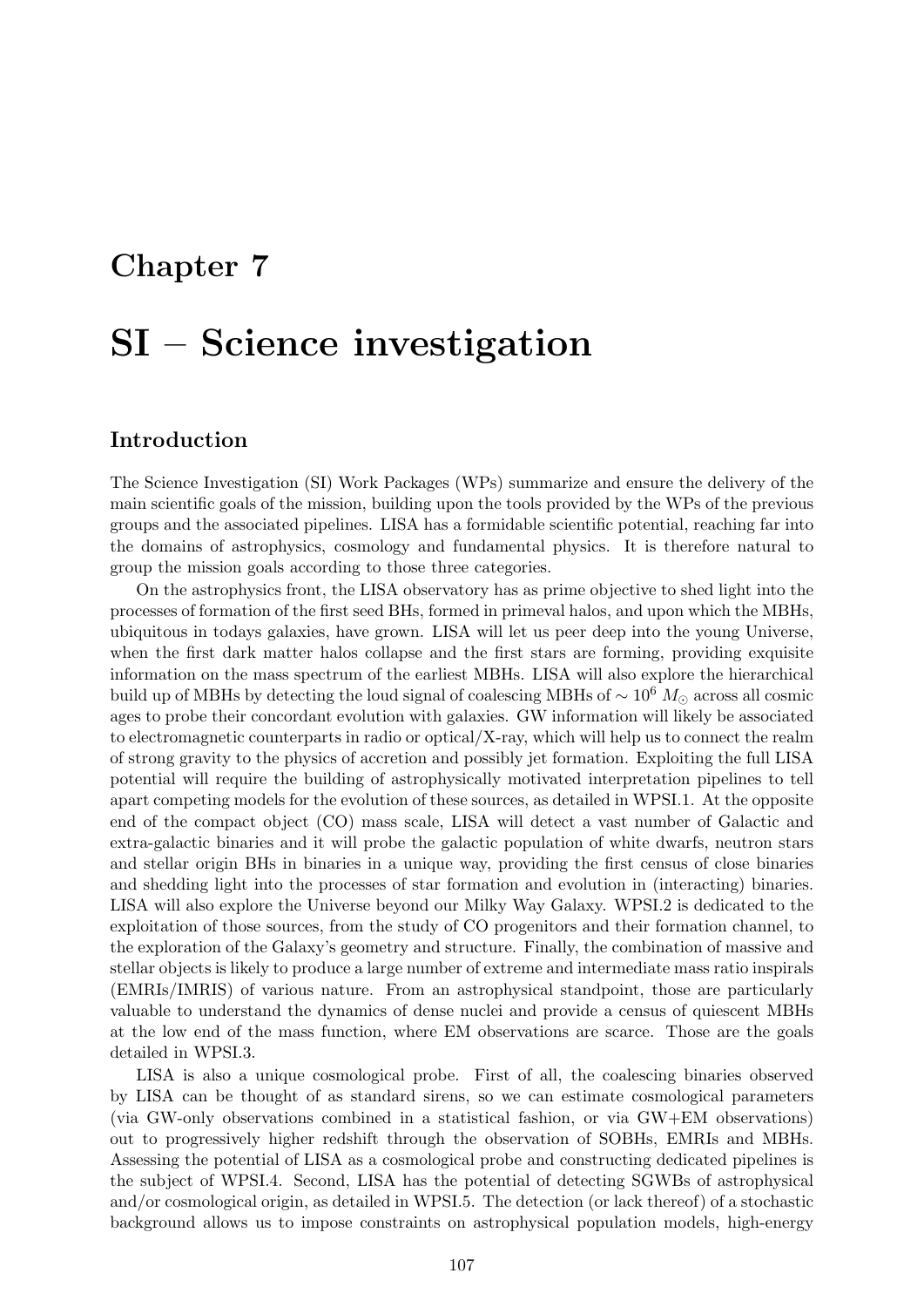| lisa<br>LSG WPs | Ref: LISA-LCST-SGS-WPD-002                                                   |              |  |
|-----------------|------------------------------------------------------------------------------|--------------|--|
|                 | Issue: 0                                                                     | Revision : 1 |  |
|                 | Date: $2022/01/20$ $\begin{array}{ c c } \text{Page} & \text{:} \end{array}$ | $108\,$      |  |
|                 |                                                                              |              |  |

physics and, outstandingly, the very early Universe. GWs can, in fact, pierce through the "last scattering" surface generating the CMB and reveal SGWBs of primordial origin, possibly due to first-order phase transitions at the electroweak scale and beyond, topological defects, PBHs, and more.

Finally, LISA is a unique fundamental physics experiment. As detailed in WPSI.6, LISA may reveal the presence of dark matter (DM) through the study of a large population of signals from binary BHs, whose mass and spin distributions may have been affected by interactions with DM; detect minute dephasings in the waveforms from individual sources due to environmental DM effects (such as drag or accretion); and distinguish between BHs and hypothetical selfgravitating DM structures, like boson stars. In addition, DM may also give rise to completely new LISA signals, like transient and persistent GWs from ultralight boson clouds around fastspinning BHs. In some models, DM particles could even directly couple to LISA. One of the main scientific goals of LISA, as detailed in WPSI.7, is to test the cornerstones of general relativity, such as Lorentz symmetry, parity invariance, the massless nature of gravitons, the existence of additional fields mediating the gravitational interactions and/or of extra dimensions. Last but not least, in WPSI.8 we discuss LISA's unique potential to test whether the Kerr solution really describes the BHs we observe in the Universe. This is important because the existence of BHs is connected to some of the deepest puzzles in modern physics, including the information loss paradox, the search for a high-energy (possibly quantum) completion of general relativity, the problem of singularities and the search for exotic fields, some of which could be DM candidates. Some of this physics could be observed as deviations from the standard waveform predictions of general relativity in the inspiral and/or ringdown, using EMRI waveforms to measure the multipolar structure of spinning supermassive objects, or (e.g.) by observing "echoes" in the post-merger signal.

| WР     | Description                                                | Priority      |
|--------|------------------------------------------------------------|---------------|
| WPSI.1 | Formation, evolution and electromagnetic counterparts of   | 3             |
|        | massive black hole mergers                                 |               |
| WPSI.2 | Demographics, formation, evolution and electromagnetic     | 3             |
|        | counterparts of stellar-mass compact objects               |               |
| WPSI.3 | Extreme- and intermediate-mass ratio inspirals: detection, | $\mathcal{R}$ |
|        | characterization, population                               |               |
| WPSI.4 | Estimation of cosmological parameters                      | 3             |
| WPSI.5 | Characterization of stochastic backgrounds                 | 3             |
| WPSI.6 | Elucidating dark matter                                    | 3             |
| WPSI.7 | Foundations of the gravitational interaction               | 3             |
| WPSI.8 | Testing the nature of black holes                          | 3             |

Table [7.1](#page-109-0) summarizes the Science Investigation Work Packages.

<span id="page-109-0"></span>Table 7.1: Science Investigation Work Packages, based on key LISA Science Objectives.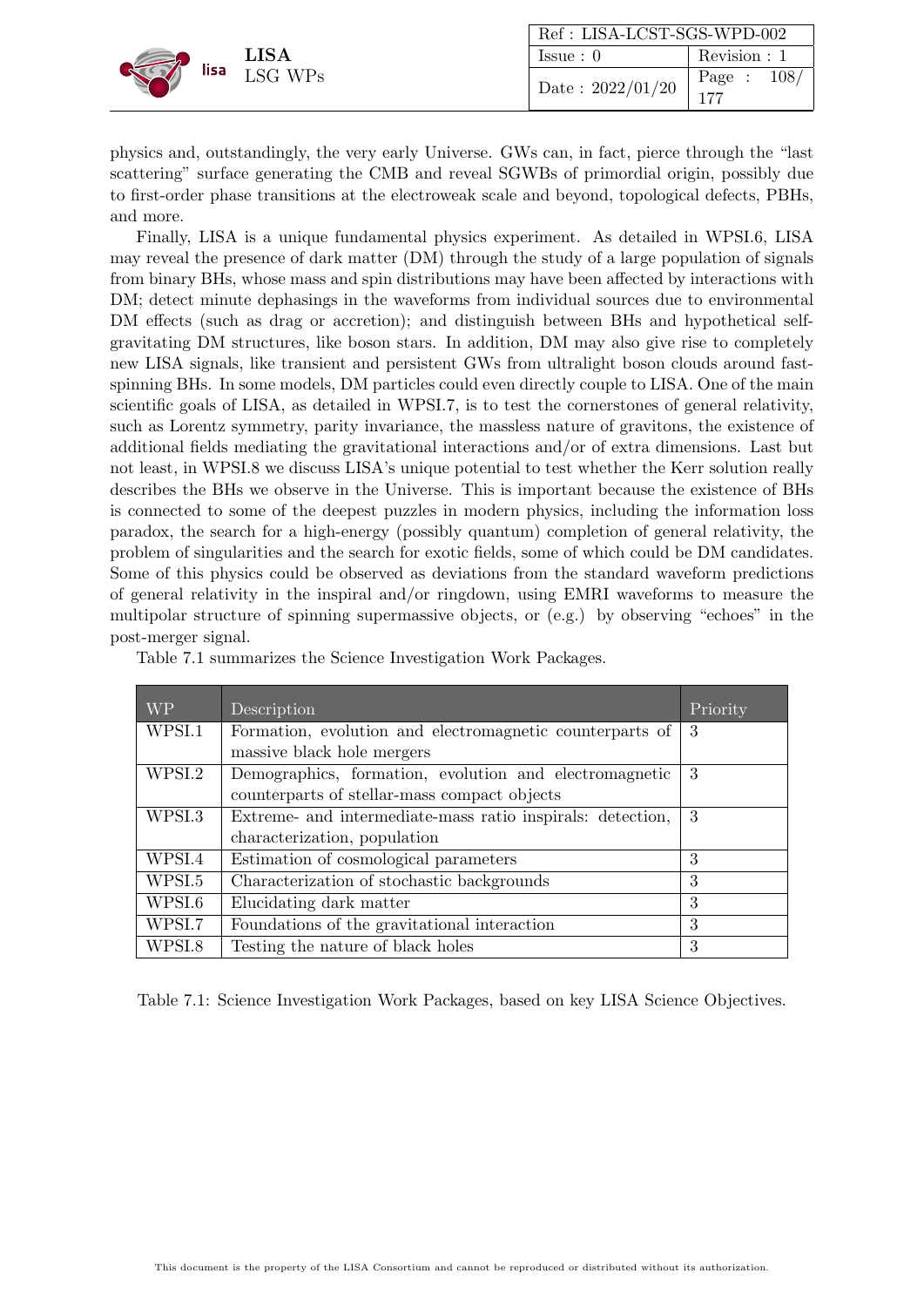

| Ref: LISA-LCST-SGS-WPD-002 |                      |  |
|----------------------------|----------------------|--|
| $I_{\text{ssue}}: 0$       | $\mid$ Revision : 1  |  |
| Date: $2022/01/20$         | Page : $109/$<br>177 |  |

## 7.1 WPSI.1: Formation, evolution and electromagnetic counterparts of massive black hole mergers

The LISA observatory has as prime objective to shed light into the processes of formation of the first seed BHs formed in primeval halos (WPSI.1.1) upon which the MBHs ubiquitous in today's galaxies have grown. LISA will let us peer deep into the young Universe, when the first dark matter halos collapse and the first stars are forming, providing exquisite information on the mass spectrum of the earliest MBHs. LISA will also explore the hierarchical build up of MBHs by detecting the loud signal of coalescing MBHs of about a million solar masses across all cosmic ages to probe their concordant evolution with galaxies (WPSI.1.2). These are two major science deliverables of the mission, associated to WPSI.1.1 and WPSI.1.2, and require the building of astrophysically motivated modelling pipelines to tell apart competing models for the evolution of these sources. As MBH binaries may trigger or be associated to electromagnetic counterparts in radio, optical or X-rays, the interpretation of these counterparts deserves a separate WP (WPSI.1.3).

#### 7.1.1 Studies of seed black holes and BH formation mechanisms

Black holes of  $10^6 - 10^9$  M<sub> $\odot$ </sub> are ubiquitous in today's massive active and quiescent galaxies [\[128,](#page-176-0) [104\]](#page-174-0), and evidence is growing that BHs of about  $10^5 M_{\odot}$  or less inhabit dense nuclear star clusters at the centers of bulge-less, disc galaxies [\[29,](#page-169-0) [133\]](#page-176-1). Furthermore, accreting SMBHs of  $> 10^9$  M<sub>o</sub> are observed as luminous quasars (the so-called "hyper-luminous" AGN, with luminosities >  $10^{47}$  erg/s) at  $z > 5$ , close to the reionization epoch and beyond, up to  $z \sim 7.5$  [\[30\]](#page-170-0). These systems, however, are probably just the tip of the iceberg of an underlying population of fainter (less-massive) high-z AGN [\[126\]](#page-175-0), more poorly known in terms of BH demographics, birth and growth.

The detection of SMBHs ( $> 10^6$  M<sub> $\odot$ </sub>) at redshifts as large as  $z > 7$  suggests that their ancestors – BHs of smaller mass, often called "seeds" – must have formed even earlier  $(z > 10)$ inside primeval dark matter halos. The mass spectrum of the seeds upon which the giants have grown, as well as the growth mechanisms through which they become supermassive, are still unconstrained [\[160,](#page-178-1) [100\]](#page-174-1).

Several possible seed formation scenarios have been proposed so far: *(i)* primordial BHs (PBHs) with masses ranging between 0.01 and  $10^5 M_{\odot}$ , that may have formed in the very early Universe from peaks in primordial curvature fluctuations; (ii) light seeds of about  $\sim 10^2 \,\mathrm{M}_{\odot}$  BHs, remnants of the first generation of massive, metal-poor/free stars (the so-called Population III stars) forming in the first structures emerging at the cosmic dawn,  $z \sim 20-30$ , when the Universe was less than  $\sim$  180 Myr old [\[119,](#page-175-1) [97\]](#page-174-2); *(iii)* intermediate mass (or medium-weight) seeds of about  $200-10^4$  M<sub>o</sub>, that may have formed at later epochs ( $z > 10$ ) in gas-rich, yet metal-poor, dense star clusters through runaway collisions of massive (even pre-main sequence) stars, fragmenting gas clumps or smaller BHs [\[121,](#page-175-2) [147,](#page-177-0) [118\]](#page-175-3); *(iv)* heavy seeds, up to  $\sim 10^5 - 10^6$  M<sub>o</sub>, forming in dark matter halos with virial temperatures above  $10^4$  K from the fast accretion of supermassive proto-stars collapsing directly into a BH – the so-called direct collapse BH (DCBH) scenario – promoted by  $H_2$  photodissociation [\[39,](#page-170-1) [115\]](#page-175-4), dynamical heating [\[146\]](#page-177-1) or massive nuclear inflows during major gas-rich galaxy mergers [\[127\]](#page-175-5).

Accretion of the surrounding cold gas and mergers with other BHs are thought to drive the growth of the seeds [\[100\]](#page-174-1). Alongside gas accretion, in either sub- and/or super-Eddington regimes, galaxy encounters are frequent in the hierarchical structure formation scenario, and seed BHs are expected to participate in the process of clustering of cosmic structures, possibly growing also via mergers [\[161\]](#page-178-2). Thus, during galaxy assembly ruled by mergers, the formation of "binary" seeds and "binary" massive BHs appears inevitable, and an increasing number of low-z quasar pairs is being discovered [\[79\]](#page-172-0). The clear prediction is that galaxy collisions are preferred sites where BHs of all flavors, from the seeds to the giants, form, grow, pair and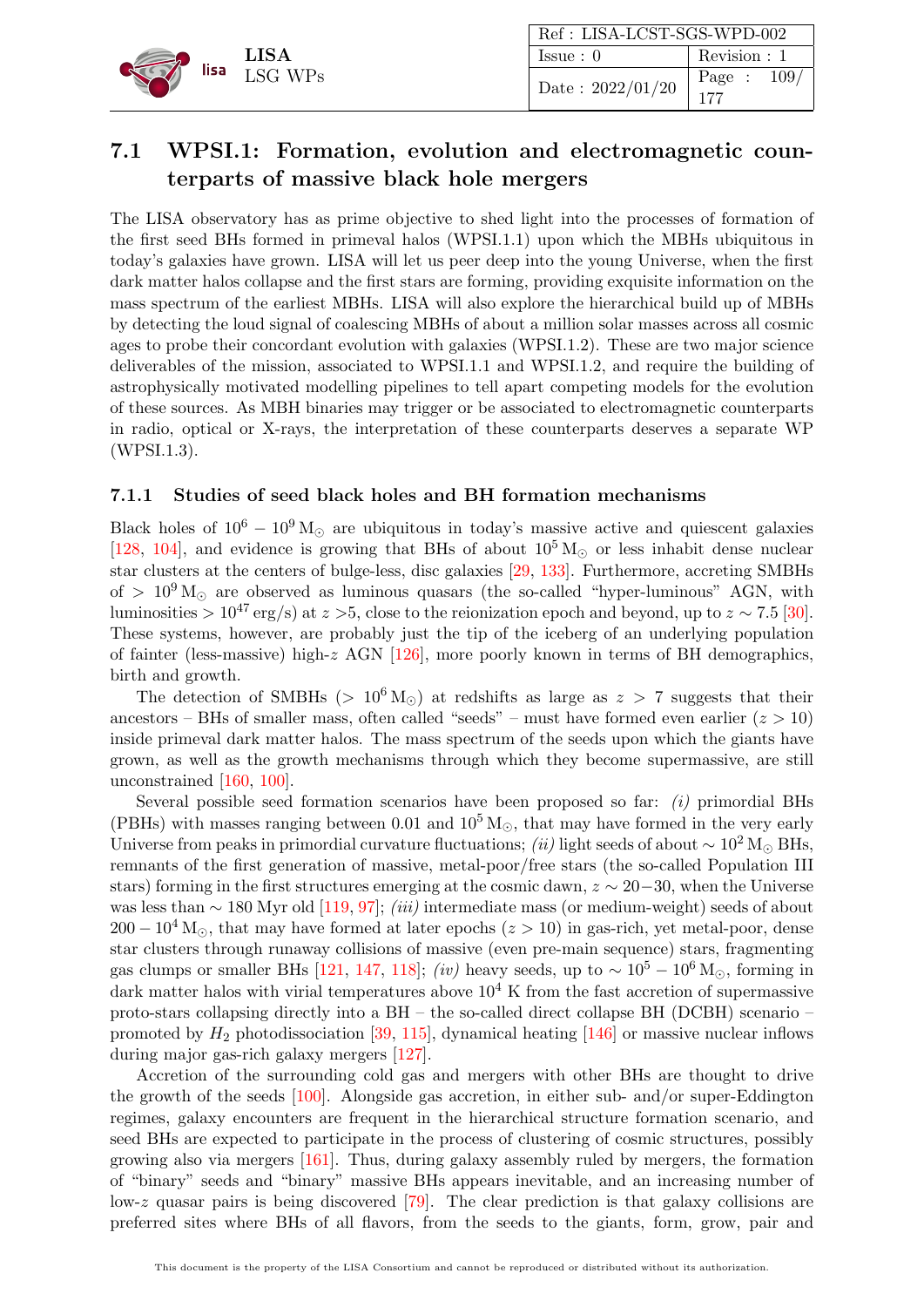| lisa<br>LSG WPs | Ref: LISA-LCST-SGS-WPD-002                                                   |             |
|-----------------|------------------------------------------------------------------------------|-------------|
|                 | Is sue: 0                                                                    | Revision: 1 |
|                 | Date: $2022/01/20$ $\begin{array}{ c c } \text{Page} & \text{:} \end{array}$ | 110/        |
|                 |                                                                              |             |

coalesce, becoming among the loudest sources of GWs in the Universe.

LISA will shed light into the seed BH formation processes, as it can detect the inspiral signal of binary BH coalescences with masses down to  $10^3 M_{\odot}$  (as measured in the source frame) out to  $z \sim 20$ , and the inspiral, merger, and ringdown of BH binaries with masses in the interval between about  $10^4$  and  $10^7$  M<sub> $\odot$ </sub>, even beyond  $z = 20$ .

## 7.1.1.1 Overview and Goals

The aim of this WP is to collect, connect and coordinate theoretical studies and observations on the formation and growth of the first BHs at high redshift, the so called "seeds." One of the main goals is to deliver catalogues of seed BH coalescence events (investigating the mass spectrum, rates etc.) in the mass interval relevant to LISA at high  $z: M \sim 10^3 - 10^6$  M. The goals of the WP are to find and develop the relevant expertise (in addition to codes and pipelines) within the Consortium, in order to:

- Identify the population of the earliest MBHs, coalescing before the epoch of cosmic reionization, and draw conclusions on the physical origin of the BH seeds at cosmic dawn.
- Infer the rates of the earliest BH seed coalescences, and draw conclusions on their occupation fraction in galactic halos.
- Investigate the existence of MBHs of about  $10^5$ – $10^6$  M<sub> $\odot$ </sub> at  $z \sim 15$ –20, and draw conclusions on the formation pathways of SMBHs shining as bright QSOs up to  $z \sim 7$ .
- Carry out a comprehensive investigation to identify GW signals from colliding BH seeds of different origins at high redshifts.
- Set limits on the time lapse between formation and coalescence of the observed MBH merger events to indirectly infer (as yet unknown) rates of MBHs sinking via dynamical processes in high-redshift dark matter halos.
- Explore whether heavy BH seeds continue to merge in halos during the epoch of shining of the brightest QSOs (at  $z \sim 7$ ) down to cosmic high noon (at  $z \sim 2$ , when the bulk of the star formation takes place in all the galaxies), to draw preliminary conclusions on channels of potential delayed/continuous formation, on the long-term growth of seeds, and/or delayed pairing.
- Investigate new BH formation channels driven by current and future GW detections, and their implications for high-z SMBH formation scenarios.

## 7.1.1.2 Deliverables

List of pre-launch deliverables (related to simulated data):

- Catalogues of the (simulated) earliest merging (seed) BHs of different origins (PBHs, light, medium-weight and heavy seeds) in the mass interval between about  $10^3$  and  $10^6$  M<sub> $\odot$ </sub> and in different environments. To be converted into waveforms catalogues to simulate the LISA sky and to be used in model selection pipelines (inference pipelines).
- Mock catalogues of seed BHs and their host galaxy properties at high redshift. Studies of possible criteria to detect, distinguish and select seed populations from the observational point of view (e.g. best observational strategies and/or selection criteria in surveys).
- Model selection pipelines to determine the properties of the earliest seed BHs. Combination of parametric semi-analytic models and observed distributions to pin down relevant parameters and discriminate between BH formation models/populations.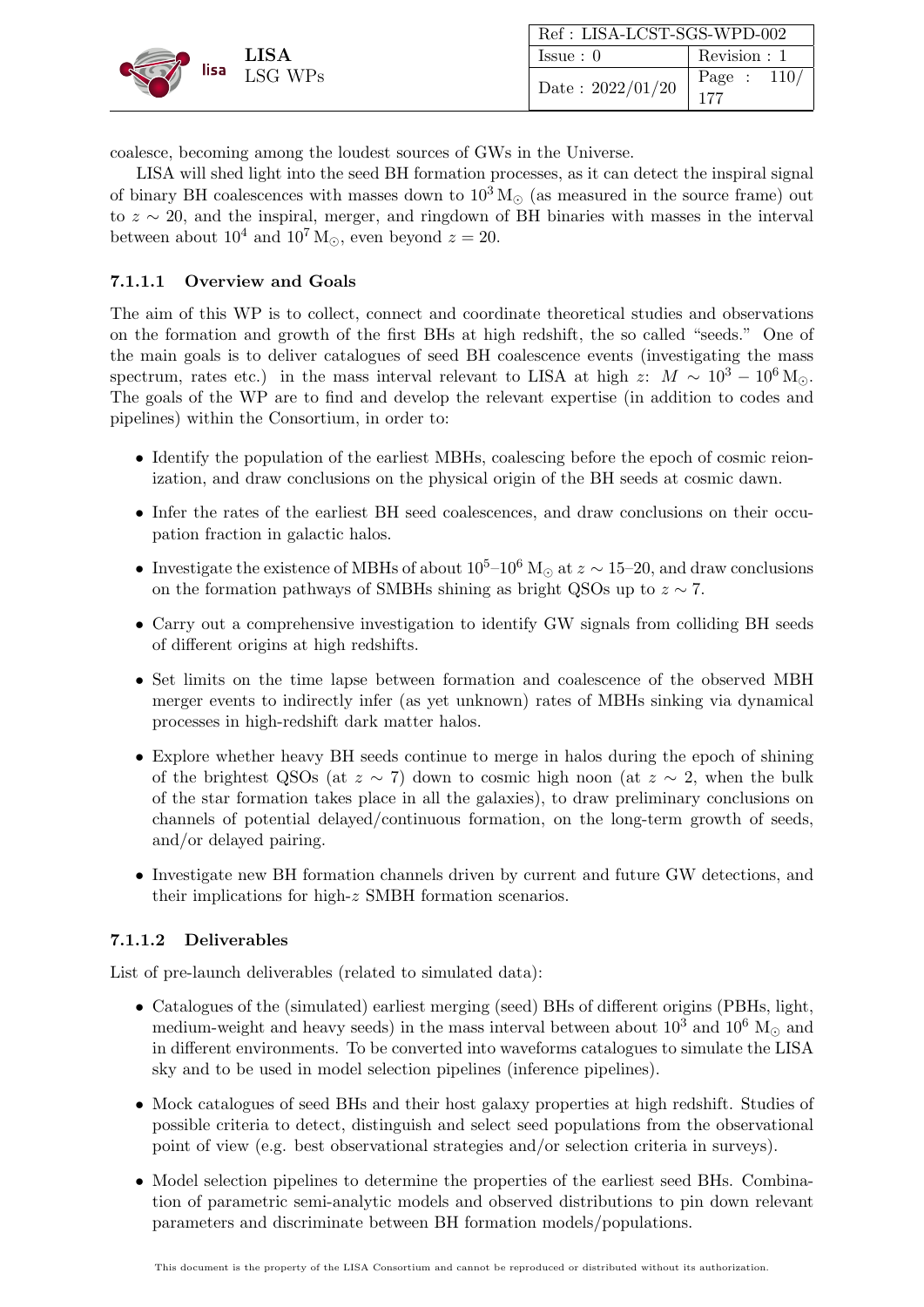

Post-launch deliverables, related to LISA findings/observations in terms of consortium publications of key results and implications for models/theory of seeds formation. The following list is connected to the item "Publication and archive of LISA finding" in the Timeframe section.

- Publications describing the properties of the earliest (observed)  $10^3 10^4$  M<sub>o</sub> merging BHs and implications of LISA findings on the medium-weight seeds formation scenario.
- Publications describing the properties of the earliest (observed)  $10^4 10^6$  M<sub>o</sub> merging BHs and implications of this findings on models of monolithic collapse of gas clouds for the formation of heavy BH seeds.
- Publications describing the properties of the earliest (observed) merging BHs and implications on the scenario invoking the formation of PBHs.
- Publications comparing the (observed) mass spectrum of the earliest BHs with the lowredshift BHs in the corresponding mass range, as inferred from the observations of EMRIs.
- Publications on the effect of weak lensing on the estimate of luminosity distance of detected high-redshift signals.

## 7.1.1.3 Description of work

The interpretation of LISA observations will be supported by theoretical studies combining state-of-the-art semi-analytical models (which are preferable for statistical purposes) with advanced numerical/hydrodynamical simulations (with increasing resolution) already available in the literature developed by Astro-WG members in collaboration with the scientific community at large. This approach will enable us to study in details how and when the first binary BHs form and evolve inside early galaxies, along the formation of cosmic structures.

The achievement of the aforementioned goals will rely on the development of flexible parametric semianalytic models (SAMs), to allow the exploration of the vast parameter space connected to the birth and growth of MBHs along the cosmic history. The SAMs will include parametric prescriptions for all the relevant physics driving the formation of MBH seeds, their evolution and the dynamics of MBH binaries and multiplets, extracted from analytical as well as numerical simulations at different scales, either available in the literature or generated in liaison with the Astro-WG when specifically needed. The SAMs will include:

- Implementation/improvement of physically motivated prescriptions for the different formation mechanisms of seed BHs according to high-z environmental properties building up on existing models/simulations available in the literature/community.
- A systematic treatment of the dynamics of seed BHs in binary/multiple systems. This will use models already available, integrated by new high-resolution (small-scales) numerical simulations covering a wide space of physical parameters in different environments when necessary.
- Implementation of physically motivated prescriptions to trace the cosmological evolution of binary BH seeds (formation, growth, merger timescales, etc.), extracted from targeted high-redshift hydro simulations already available in the literature, or ran ad hoc if/when necessary.
- Modeling of the statistical properties of "cosmological" BHs in binaries, triplets and quadruplets extracted from the SAMs (mass, spin and redshift distributions versus cosmic time; merger rates).

The SAMs will provide the basis to carry out a number of preliminary studies within the Consortium, including: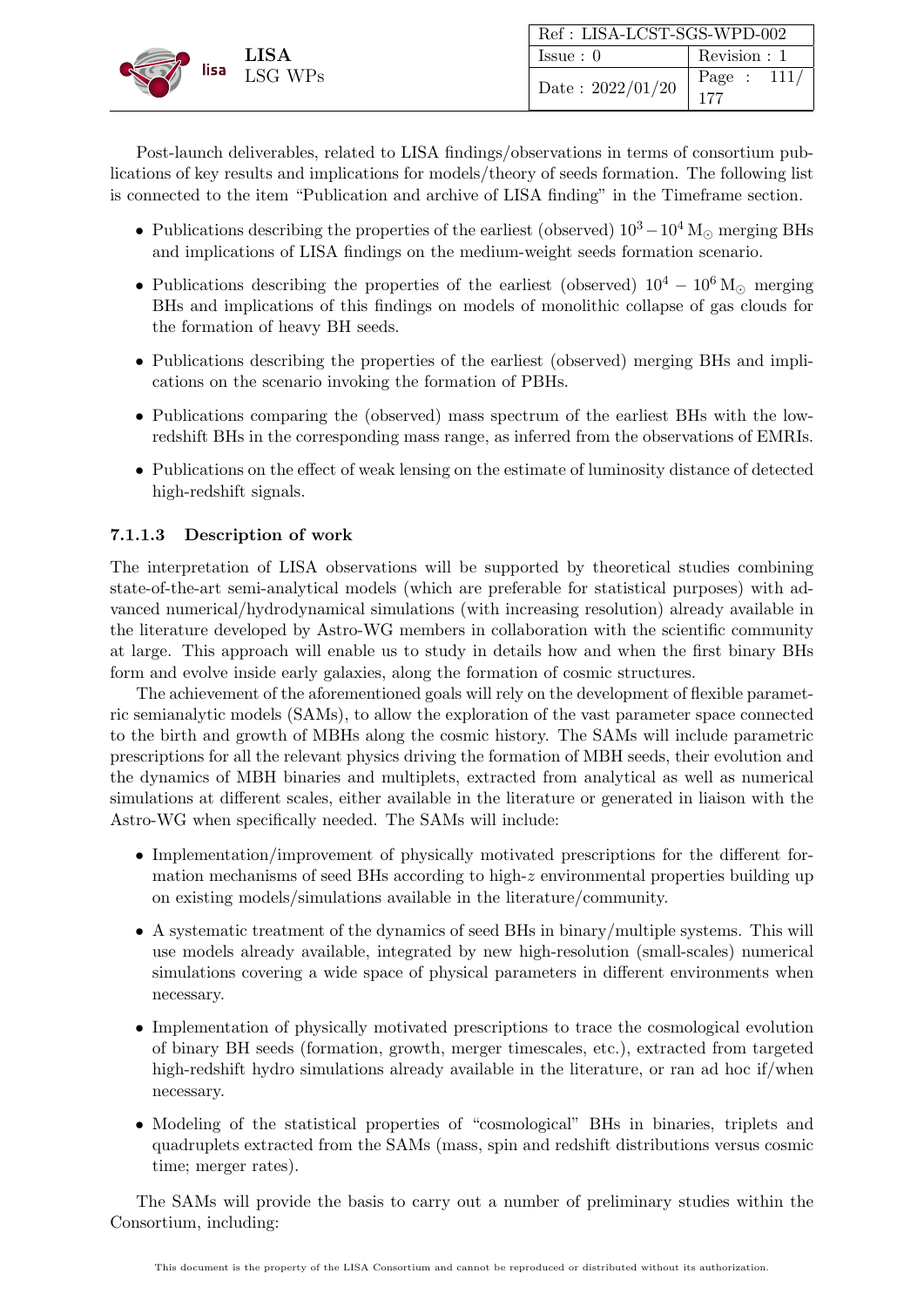

- Creation of catalogs of realistic MBHB populations to inject in mock LISA data, and to test source and parameter recovery.
- Match of merging binaries to their hosts and generation of catalogs of host properties, to be used as input for MM studies.
- Creation of a likelihood function to match observations with the parametric SAM model. Embedding into a Bayesian framework to address the "inverse problem."
- Preliminary studies addressing the inverse problem with mock LISA observations: (i) studies of the role of different seed populations and of high-z seed mergers in the formation/growth of  $z > 6$  SMBHs; (ii) recovery of merger time delays and constraints on MBHB dynamics; (iii) recovery of spin distributions in connection to accretion history.
- Development of observational strategies based on theoretical predictions, to uncover high- $z$ seed host galaxies (possibly distinguishing the birth environment of different seed populations) using future facilities operating in different energy bands, such as ELT, JWST, Athena and SKA, jointly with LISA.
- Studies of the potential match in redshift space between EM signals from forming BH seed and GW signals from merging seeds combining model predictions (e.g. BH accretion rates and host galaxy properties) with radiation emission/transport models available in the literature, or developed within the Astro-WG if needed.

## 7.1.1.4 Timeframe and workforce requirement

The work described above will be the result of a running effort. SAMs will be initially developed building up on the most updated existing theoretical findings and will be continuously updated as better prescriptions become available from more realistic/refined simulations either coming spontaneously from the community or stimulated directly by the needs of the WP. We foresee the timeframe/workforce requirement to be:

- For development and implementation of seed formation models, including survey of the literature, identification of state of the art models, etc:  $\sim$  3 years (0.3/0.4 FTE).
- For development and implementation of MBH binary and multiplet dynamics:  $\sim$  2 years  $(0.3/0.4$  FTE).
- For creation of a likelihood function:  $\sim$  3 years (0.3/0.4 FTE).
- For preliminary studies addressing the inverse problem with mock LISA observations:  $\sim$  4 − 5 years (0.3/0.4 FTE), starting from year 3. This requires a "beta version" of a SAM and an associated likelihood function.
- For the development of EM/GW observational strategies in different energy bands:  $\sim 3-4$ years (0.3/0.4 FTE), starting from year 3. This is conditional to the development of appropriate EM models.
- For the theoretical studies of the potential match of EW and GW signals in redshift space:  $\sim$  4−5 years (0.3/0.4 FTE), starting from year 3. This relies on interfacing model outputs with radiative transfer codes (need additional time to adapt input/output data format, test, run RT software and/or develop ad hoc tools by the WG.)

Storage space requirement for (simulated) data catalogues and tools (codes and routines):  $\sim$  50 − 100 TB total disk space on computer clusters and  $>$  50 TB for storage systems, including backup and redundant storage).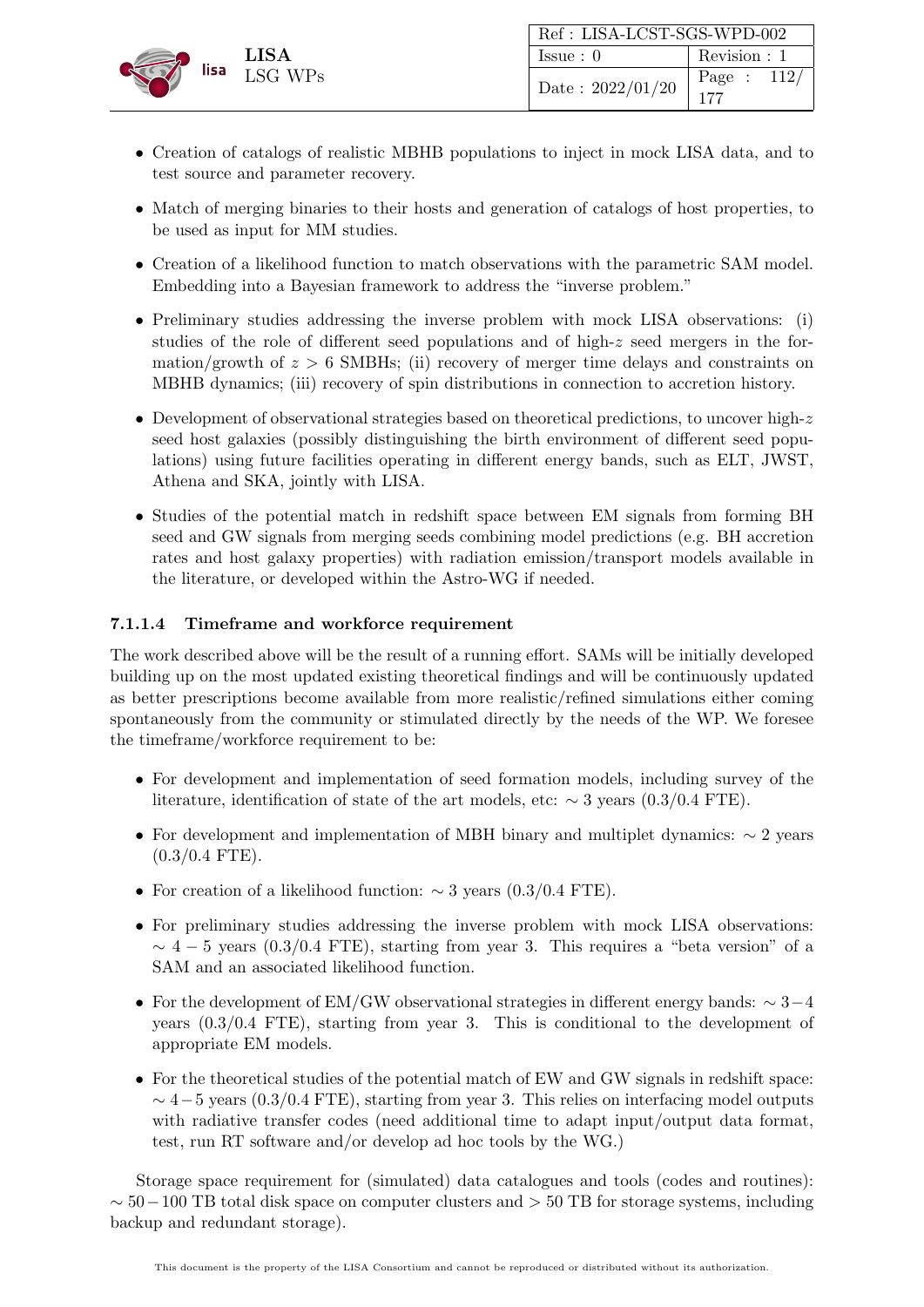

## 7.1.1.5 Possible subpackages

- Theoretical and numerical studies of the formation and dynamics of massive (metal free/poor) stars, stellar origin BHs (light and medium-weight seeds) and heavy seeds in the high-z Universe.
- Numerical studies of the dynamics of seed BHs (binary/multiple BH interactions) in galaxy collisions at high redshift.
- Development of cosmological models and simulations for the formation, evolution, and clustering of dark matter halos with improved (sub-grid) prescriptions for BH seed formation and dynamics.
- Construction and maintenance of (simulated) BH seeds and binary/merging seed catalogues.
- Development of model selection pipelines to discriminate between competing models/seed populations.
- Development of models to analyze the possible signatures of PBHs in LISA sources.

#### 7.1.1.6 Dependencies

- Dependent on waveforms and parameter estimation codes for MBH and IMBH mergers (WAVWP and DPEWP).
- Connection and overlap with studies of MBH binaries on large scales (WPSI.1.2), of EM counterparts (WPSI.1.3, WPSI.4, WPMMA.1, WPMMA.2), and identification of high-z seed host galaxies using future facilities such as ELT, JWST, Athena and SKA, jointly with LISA (WPSI.4, WPMMA.3.3).
- Connection and overlap with studies of weak lensing effects on the estimate of luminosity distance for high-redshift signals (WPSI.4).
- Connection and overlap with studies of EMRIs/IMRIs (WPSI.3).
- Connection with stellar-mass LISA sources (WPSI.2).
- Connection with tests of the nature of black holes (WPSI.8) and studies of the SGWB from PBHs (WPSI.5).
- Connection with CATWP: tools for (modelled and unmodelled) source catalogues release/interface (CATWP).
- Contribution to Data products 2 (catalogue of MBH mergers), 3 (catalogue of IMBH mergers and IMRIs), 4 (catalogue of EMRIs), 5 (catalogue of SOBBHs).
- Related to Data products 0 (combined catalogue of all sources), 6 (catalogue of other modelled transients), 7 (catalogue of unmodelled transients) and to External Data products 3 (pulsar timing data) and 5 (catalogues of galaxies and quasars).

## 7.1.1.7 List of projects

In this Section we list possible (relatively short-term) projects related to the goals of WPSI.1.1.

• Population III BH binaries. Survey and, where necessary, integration of theoretical and numerical studies of Pop III star formation and dynamics, to distill recipes to be included in the WPT SAMs.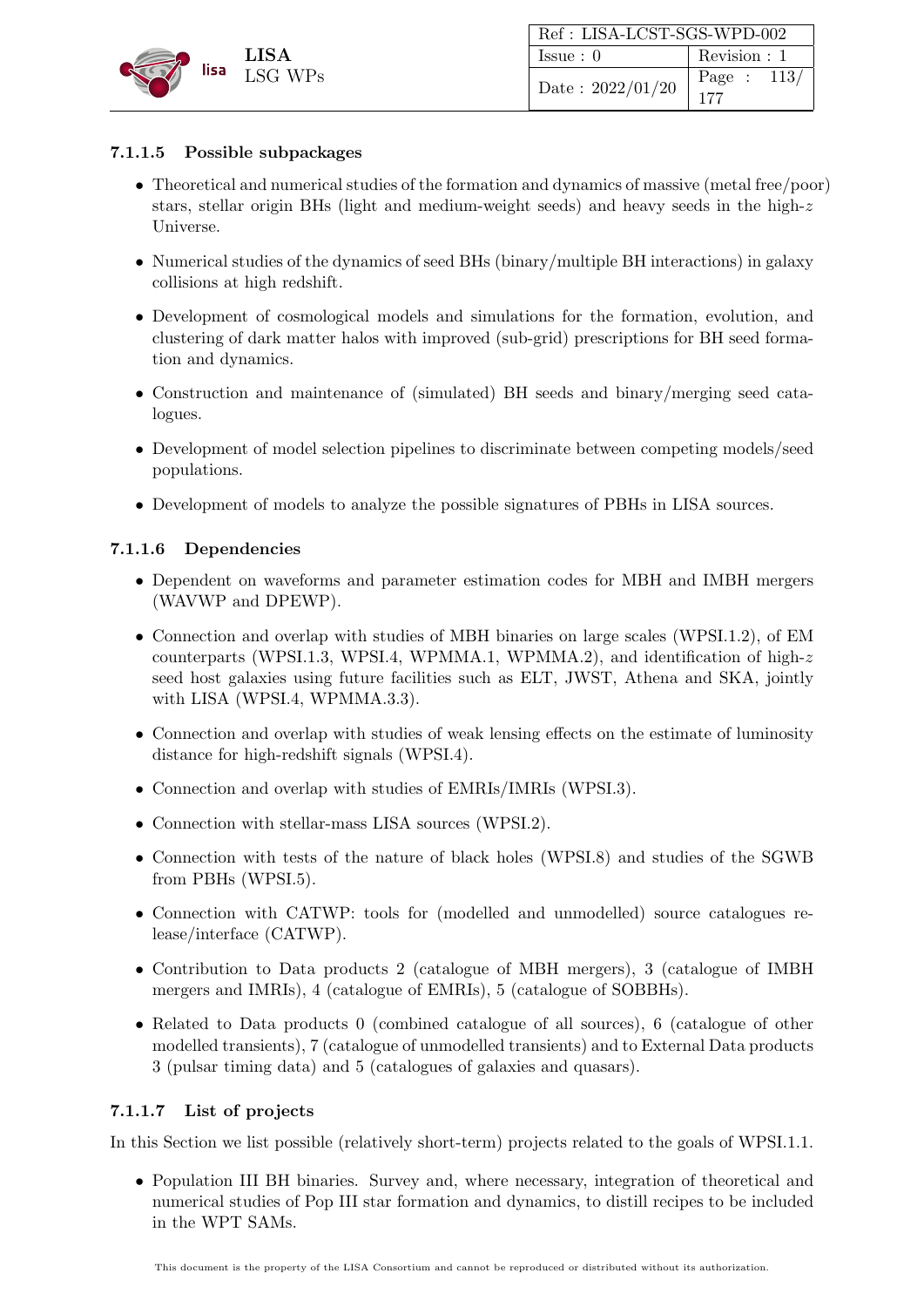

- Dynamics of SOBHs. Collect studies of mass segregation and possible runaway stellar/BH mergers in dense nuclear star clusters at high redshifts, to understand the properties of (merging) SOBHs (in comparison with MBHs) and improve WPT SAMs prescriptions.
- Direct collapse BH (DCBH) scenario. Analyze the plethora of existing/ongoing theoretical studies of the fragmentation of massive (metal-free/poor) gas clouds and the formation of heavy BH seeds in the high-redshift Universe, with improved astrochemistry and radiative transport, to build a comprehensive view of the heavy seed formation process to be described in the WPT SAMs.
- Merger-driven DCBH formation. Extraction of a recipe for the formation of MBHs via direct collapse during gas inflows induced by gas- and metal-rich galaxy major mergers at high redshift  $(z > 6)$  based on available theoretical studies.
- Seed BH properties and implications for LISA. Collecting different literature/community studies of light, medium-weight and heavy seed properties as a function of redshift and environmental (host galaxy) properties: mass spectrum (birth mass function), spin, number density etc., to compare and connect through/within the WPT SAMs, the different MBH formation scenarios and their implications for LISA detections.
- Forming "cosmological" BH binaries (BHBs). Comparing/surveying theoretical studies of the formation of seed BH binaries pairing during halo-halo collisions and via dynamical interactions of multiple systems within single halos ("in situ") at high z, to assess BHB populations studies (e.g. mass spectrum, occupation fraction, mass ratios and the dependence on the seed formation channel), relevant for WPT SAMs.
- Growing "cosmological" BHBs. Collecting (or conducting if missing) comprehensive studies of the accretion/growth of seed BHBs (before merger) at early cosmic epochs and implications for the BHB mass spectrum evolution.
- Dynamics of "cosmological" seed binaries. Studies and comparison of the merger rates, probability and typical timescales (hence redshift distribution and detectability) of seed BHs pairing in halo-halo collisions within the WPT SAMs and with other models available in the literature (possibly outside the community). Including rapidly/efficiently growing light seed binaries (Population III star remnant BHs) entering the LISA band.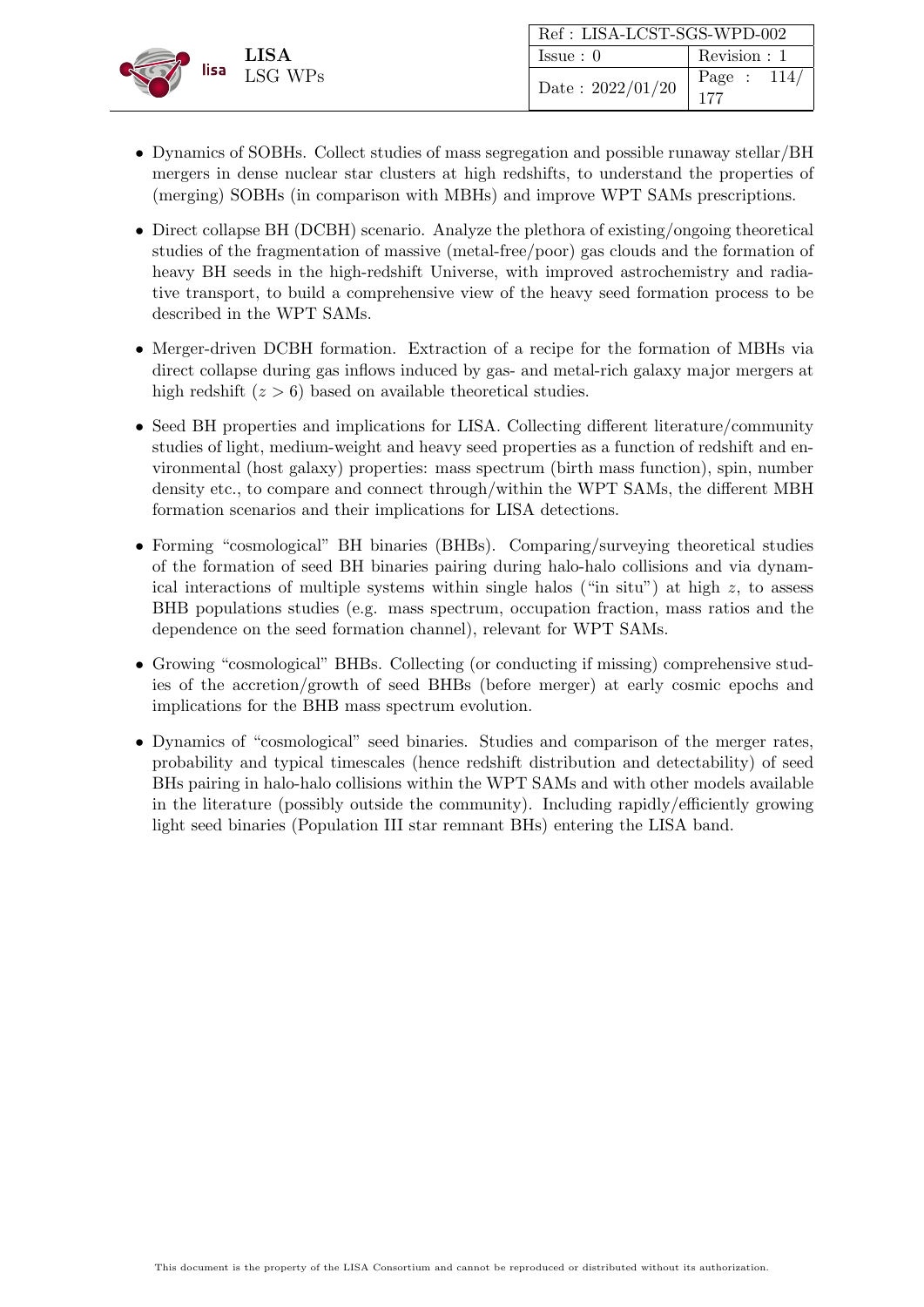

| Ref: LISA-LCST-SGS-WPD-002 |                      |  |
|----------------------------|----------------------|--|
| Issue:0                    | Revision : 1         |  |
| Date: $2022/01/20$         | Page : $115/$<br>177 |  |

## 7.1.2 Studies of SMBH binaries and connection to galaxy assembly

## 7.1.2.1 Overview and goals

In the aftermath of a collision between two galaxies, the SMBHs residing at their centres sink via stellar and gas-dynamical processes or multiple (3–4 body) interactions, eventually forming a close Keplerian binary fated to coalesce [\[38\]](#page-170-2). If, according to the current paradigm of galaxy formation, dark matter halos grow through clustering [\[51\]](#page-171-0), then SMBH binary coalescences appear inevitable. In this perspective, SMBH binaries pin-point the places where galaxies assemble and grow. LISA can detect the coalescence of SMBH binaries with SNR of 50 and higher, in the mass interval between  $10^4$  and a few  $10^7$  M<sub> $\odot$ </sub>, across all cosmic ages – from  $z \sim 20$ , through the epoch of the rare brightest QSOs at  $z \sim 7$ , down to cosmic noon, when the star formation history and AGN activity have their maxima, and the local Universe.

The most important goals of this work package are listed below:

- Study the distribution in redshift of the MBHB coalescences, to draw conclusions on possible delays between time of formation of the binary and time of coalescence, to learn about the dissipative mechanisms driving MBHs toward coalescence, and study the delaytime distributions by matching the data with population synthesis models.
- From the rate of MBHB coalescences, draw conclusions on the merger rate of galaxies and on the relative contribution between major and minor mergers from the distribution of their mass ratios.
- Analyze the set of observed MBH coalescences, to draw conclusions on their growth mechanisms through accretion and mergers with other MBHs from the observed masses, mass ratios, and spin distributions.
- From the spin distribution of the merging MBHs, draw conclusions on the nature of the accretion process (e.g. whether the accretion flow is preferentially coherent or chaotic).
- Compare the population of merging MBHs with the MBHs sites of EMRI events, and draw conclusions on the population of "quiescent" MBHs versus the population of "interacting" MBHs.
- Learn whether MBH mergers retain memory of large initial eccentricities that might indicate interactions with a third MBH and activation of Kozai–Lidov resonances or chaotic three-body encounters.
- In case of a joint  $EM + GW$  detection, correlate the properties of the EM signal with the properties of the two merging MBH, and compare with those that did not show a counterpart to draw conclusions on their environment.

## 7.1.2.2 Deliverables

Pre-launch deliverables:

- Studies of SMBH pairing
	- at cosmological scales (to study the effect of large-scale structure);
	- at galactic scales (to study the effect of baryons);
	- at circumnuclear/circumbinary scales (to study, e.g. spin evolution).

Post-launch deliverables: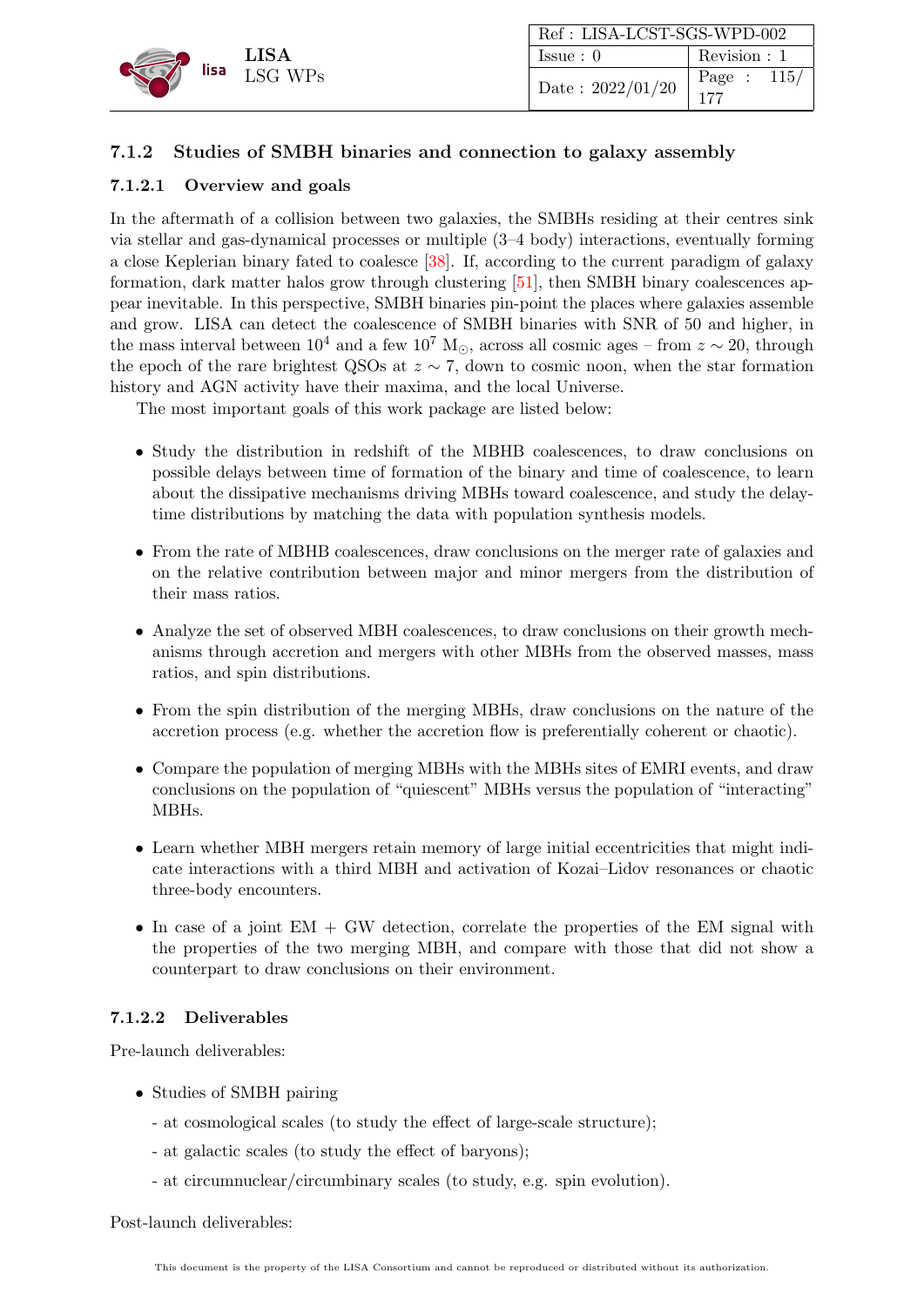

| Ref: LISA-LCST-SGS-WPD-002 |                      |
|----------------------------|----------------------|
| Issue:0                    | Revision : 1         |
| Date: $2022/01/20$         | Page : $116/$<br>177 |

- Models of (i) MBH growth mechanisms (accretion versus coalescences), in relation to the distribution of LISA-detected masses, mass ratios, and spins; (ii) the delay between binary formation and coalescence, in relation to the redshift distribution of LISA-detected coalescences; (iii) the LISA-detected coalescence rate and distribution of mass ratios of SMBHs, in relation to the (minor and major) merger rate of galaxies; (iv) the LISAdetected spin distribution of coalescing SMBHs and EMRIs, in relation to the nature of the accretion process (e.g. coherent versus chaotic accretion flow; interacting versus quiescent); and (v) the LISA-detected populations of SMBH coalescences and EMRIs in relation to the population of interacting and quiescent SMBHs.
- Distributions, from the set of observed MBH coalescences, of (i) masses (including comparisons to those resulting from EM observations, possibly at selected epochs, within narrow redshift bins), to learn about the overall growth of MBHs); (ii) mass ratios, to infer properties of the underlying host galaxies; (iii) *spins* (including comparisons with the spins of nearby isolated MBHs and with those of MBHs hosting EMRIS), to discuss the implications of the nature of the accretion flows; and (iv) residual *eccentricities*.
- Description of how the parameters of the observed GW events (masses, mass ratios, spin orientations, and residual eccentricities) fit within global scenarios of galactic collisions resulting from state-of-the-art simulations.

#### 7.1.2.3 Description of work

- Continued development of numerical algorithms and sub-grid models to improve the quality of simulations (hydrodynamical, N-body cosmological/isolated simulations; direct Nbody simulations).
- Extract catalogues of simulated MBH pairs and binaries from numerical simulations, both those already available in the literature – developed by Astro-WG members or by the scientific community at large – and new simulations with increased resolution:

- Cosmological N-body, hydrodynamical simulations of SMBHs in high-redshift galaxy mergers.

- Cosmological N-body, hydrodynamical simulations of SMBHs in low-redshift galaxy mergers.

- Isolated N-body, hydrodynamical simulations of SMBH binaries with initial conditions consistent with updated cosmological simulations.

- Direct N-body simulations of low-redshift (gas-poor) galaxy mergers: interactions between SMBHs and stars.

• Provide simulations for population inference studies, which however are *beyond the scope* of this specific sub-WP.

#### 7.1.2.4 Timeframe and workforce requirements

- Construction of a catalogue of mass, mass ratio, spin, and residual eccentricity distributions of observed MBH coalescences: L +  $\sim$ 2 years (1.0 FTE).
- Improvement of numerical algorithms and sub-grid models; running and analysis of numerical simulations (cosmological, N-body, hydrodynamical; isolated, N-body, hydrodynamical; and direct N-body):  $\sim$ 10 years (0.5 FTE).
- Development of novel population synthesis models for MBHBs using cosmological simulations and improved sub-grid physics. Carry out periodic upgrades and refinement of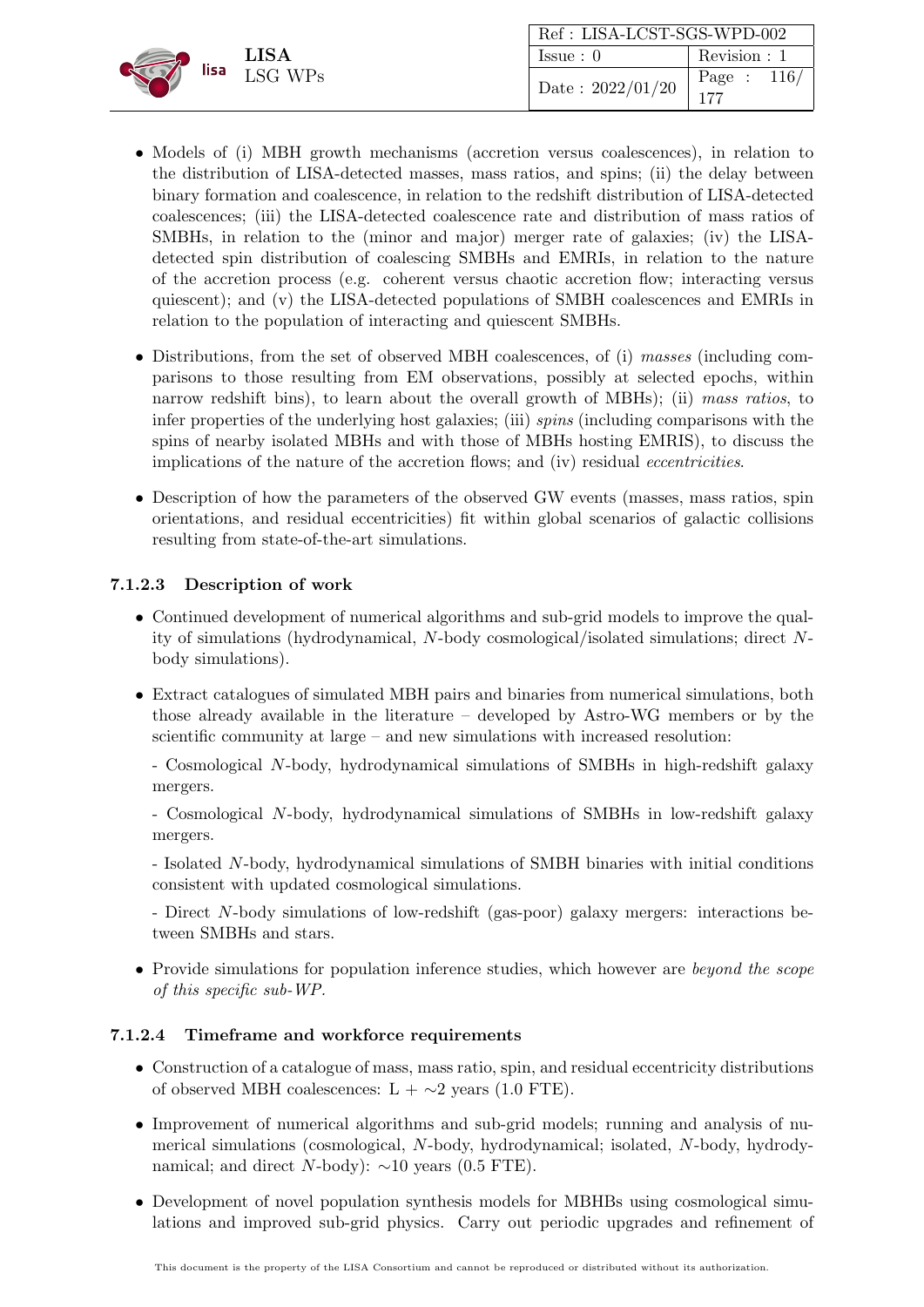

| Ref: LISA-LCST-SGS-WPD-002 |                      |  |
|----------------------------|----------------------|--|
| Issue:0                    | Revision : 1         |  |
| Date: $2022/01/20$         | Page : $117/$<br>177 |  |

the models, to update recipes in relation to advances in knowledge on how galaxies grow and evolve from the then-current observations, e.g. with ALMA and JWST: ∼10 years (0.5 FTE).

- Construction of an archive of "galaxy mergers" to instruct on the search and identification of the GW signals:  $\sim$ 3 years (0.5 FTE).
- Development of the pipeline to address the inverse problem:  $\sim$ 5 years (0.5 FTE).

#### 7.1.2.5 Possible subpackages

- Studies of SMBH binaries at high redshift.
- Studies of SMBH binaries at low redshift.
- Studies of SMBH pairing at large scales.
- Studies of SMBH pairing at small scales.

#### 7.1.2.6 Dependencies

- Waveform and PE codes for SMBH binaries (WAV3.2, DPE.3).
- Source catalogues (CATWP).
- Collaboration with the LISA Astrophysics Working Group communities working on population synthesis models, on AGN, and on galaxy formation.
- Large overlap with WPSI.1.1 and WPSI.1.3.
- Overlap with WPSI.3 (EMRIs/IMRIs).
- Overlap with WPMMA.1, WPMMA.2, WPMMA.3.3.

#### 7.1.2.7 List of projects

• Theoretical and numerical studies of MBH pairing and binary formation and of MBH growth and activity, for different epochs, environments, and scales:

- Theoretical and numerical models of MBH growth mechanisms (accretion versus coalescences).

- Theoretical and numerical models of the delay between binary formation and coalescence.

- Theoretical and numerical models of coalescence rate and distribution of mass ratios of SMBHs.

- Theoretical and numerical models of the spin distribution of coalescing SMBHs and EMRIs.

• Extraction of catalogues of simulated MBH pairs and binaries from existing numerical simulations (both cosmological and isolated;  $N$ -body, hydrodynamical and direct  $N$ -body; high and low redshift).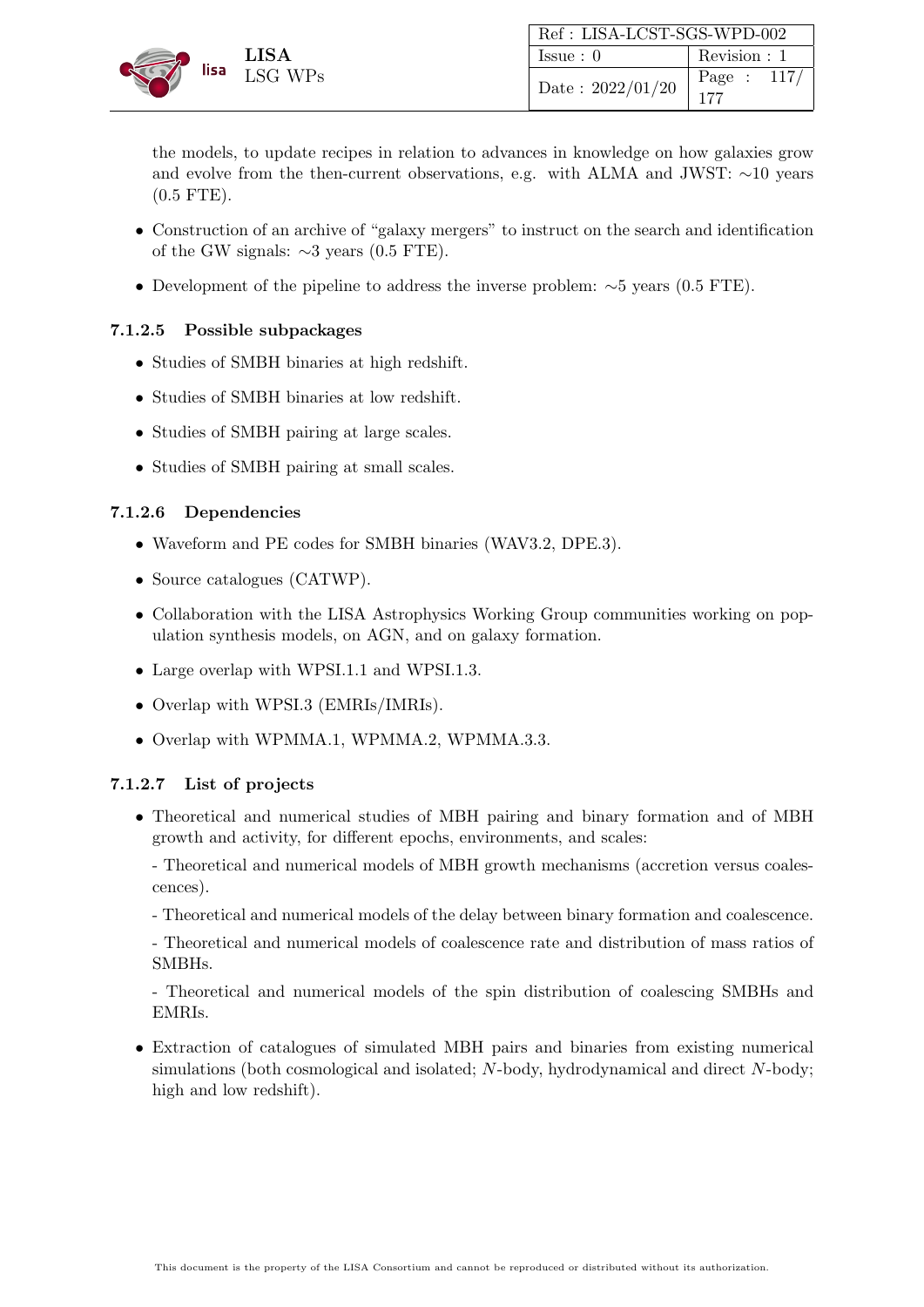

| Ref: LISA-LCST-SGS-WPD-002 |                      |  |
|----------------------------|----------------------|--|
| Issue:0                    | Revision : 1         |  |
| Date: $2022/01/20$         | Page : $118/$<br>177 |  |

## 7.1.3 Analysis of joint EM+GW MBHB events

## 7.1.3.1 Overview and Goals

Coincident detections of EM and GW signals from coalescences of MBHBs are considered an observational grand challenge. They have the potential to provide unparalleled understanding of the evolution of MBHs in the context of the large scale structure in the universe [\[104,](#page-174-0) [96\]](#page-174-3). The outcome of this scientific endeavour directly depends on our ability to identify MBHB systems characterized by both messengers. The feasibility of such observations is determined by the properties of accreting MBHBs and of the environments in which they reside, as well as by the technical capabilities of EM and GW observatories. Furthermore, our understanding of the assembly of MBHs along the cosmic history will uniquely depend on our ability to interpret these observations and determine the properties of the MBHs and their hosts. The synergistic EM and GW observations and their analysis are therefore key to achieving the full LISA potential. The focus of this work package is on the modelling and interpretation of EM counterparts to GW mergers of MBHBs, as well as on the development and curation of archives of modeled and observed EM+GW events.

The most important goals of this work package are listed below.

- Identify and study MBHB hosts to high redshifts.
- Understand properties of the close environments of merging MBHs and constrain the underlying physics of their emission, e.g.: what is the spectral energy distribution of the emitted light? Is there evidence of jets? Can we extract the properties of the accretion flow?
- Determine whether EM counterparts can provide independent constraints on the MBHB parameters and quantify which MBHB systems will benefit the most from coincident GW-EM detections.
- Connect the nature of EM emission with the parameters of merging MBHs. E.g. are the MBHs associated with EM counterparts preferentially highly spinning? Are their spins aligned?
- Compare findings with state of the art models (e.g. full GRMHD simulations) and develop a coherent picture of the MBHB evolution and signatures in the inspiral-merger-post merger phase.

## 7.1.3.2 Deliverables

- Guidelines to the broader scientific community, involved in development of models and simulations of EM+GW signatures of inspiraling and merging MBHBs, on results pertinent to the Consortium. The guidelines can be formulated in terms of the sensitivity, relevant figures of merit, and anticipated precision of the LISA measurements. The initial case studies can originate within the Consortium, to set the standard and provide an example, but the overall development can be done within the broader scientific community.
- A template bank of EM counterparts (multiwavelength light curves and spectra) compiled from the above simulations and models adhering to a uniform set of criteria defined by the Consortium, mirroring the gravitational waveform template bank.
- Tests of multimessenger potential on mock LISA and EM data. Publication of the results.
- Theoretical framework for interpretation of the joint EM and GW datasets in terms of the source parameters. Delivery of a pipeline for astrophysical inference.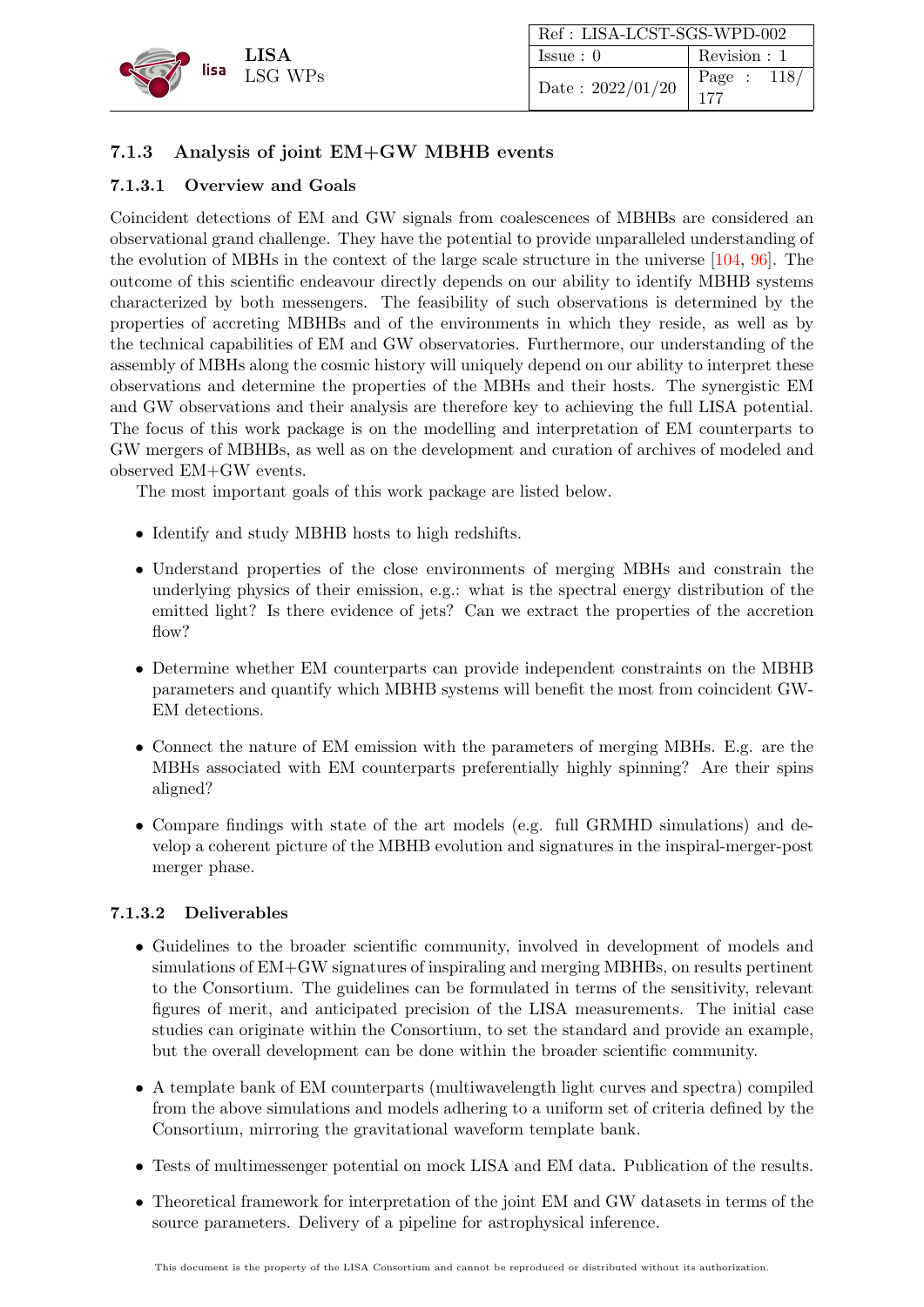

- Publication of joint GW-EM observations of individual LISA events (requires MOUs with partner EM observatories).
- Archive of all joint GW-EM detections with all the relevant data (requires MOUs with partner EM observatories).

## 7.1.3.3 Description of work

- Continued collaboration with the broader scientific community in development of targeted theoretical models and predictions that will lead to the first unambiguous identification of an GW-EM event.
- Development and maintenance of a template bank of EM counterparts to GW.
- After the first detection, determination which EM signatures are more likely to be observed than others and subsequent prioritization of observational strategies.
- Streamlining of this procedure and recommendations to the observational community in preparation for subsequent / multiple detections of GW-EM events.
- Interpretation of the first unambiguous identification of an GW-EM event.
- Determination which subgroup of theoretical models and pipelines are necessary (or missing) for astrophysical inference and interpretation of the GW-EM signatures and subsequent prioritization of modeling strategies.
- Streamlining of this procedure in preparation for analysis of subsequent detections of multiple GW-EM events.
- Concurrent publication of joint GW-EM observations of individual LISA events.
- Development and curation of a comprehensive archive of GW-EM detections.

#### 7.1.3.4 Timeframe and workforce requirements

- Theoretical studies of EM counterparts: ongoing (0 FTEs).
- First simulations (case studies) of MBHBs in gas including radiative transfer:  $\sim 3+$  years (at least 1 FTE).
- Development and maintenance of a template bank of modeled EM counterparts to GW events:  $\sim$  5+ years (at least 1 FTE).
- Development of a pipeline for astrophysical inference from joint observations: 3+ years (at least 2FTEs).
- First tests of multimessenger potential on mock EM and GW data using the above pipeline:  $\sim$  3+ years (at least 2 FTEs involved in the EM and GW side of modeling, respectively).
- Interpretation and publication of the first GW-EM event: L+0 years (at least 2 FTEs involved in the EM and GW side of PE, respectively).
- Interpretation, publication and archiving of subsequent GW-EM events:  $L+1$  years (at least 2 − 3 FTEs from this point on to provide redundancy and capacity to work on multiple events in parallel).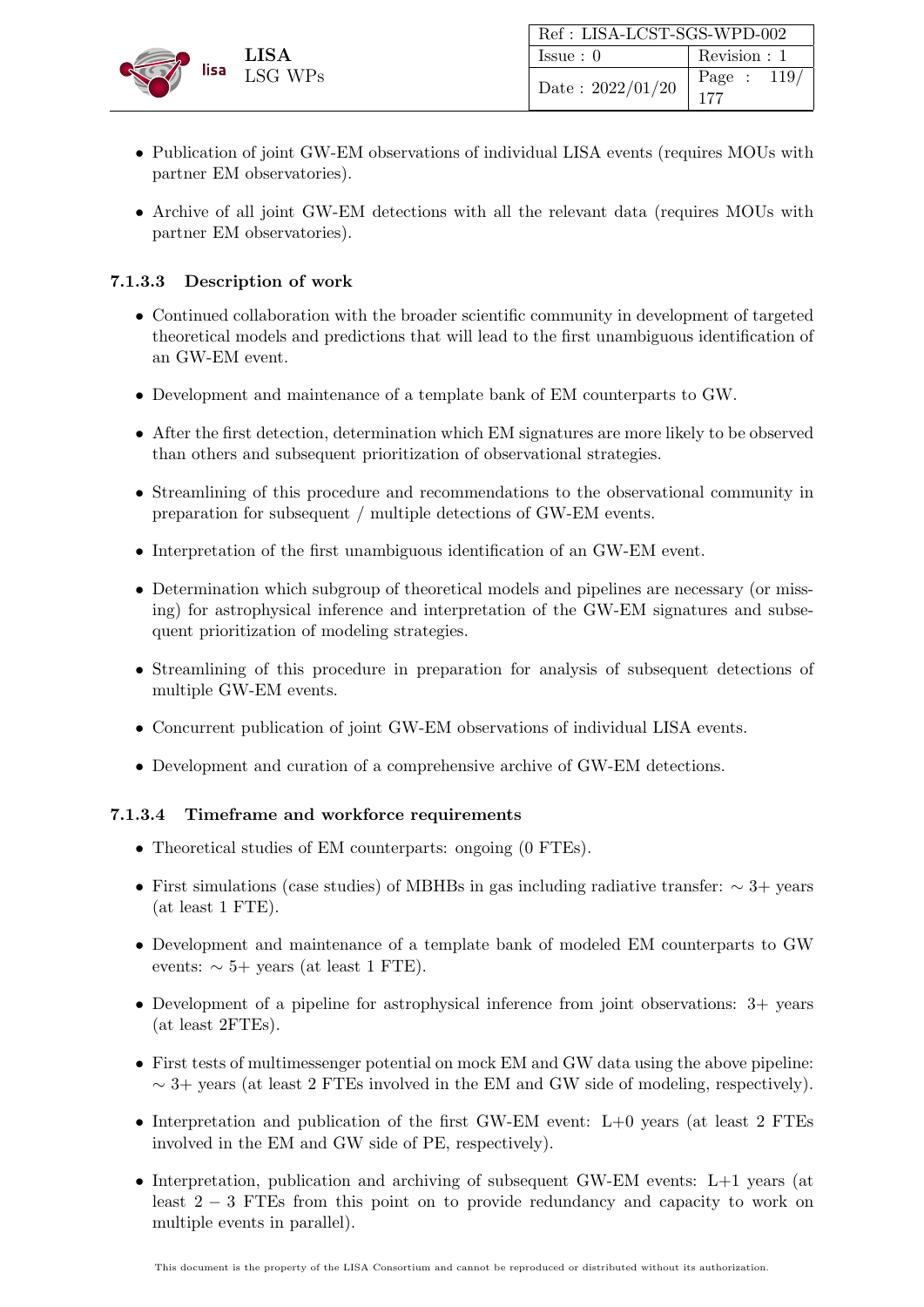

## 7.1.3.5 Possible subpackages

- Theoretical and numerical studies of EM counterparts to merging MBHBs.
- Construction and maintenance of a template bank of modelled EM counterparts (multiwavelength light curves and spectra) and corresponding GW waveforms.
- Pipeline for inference of physical properties of MBHBs and their environments from the GW-EM datasets.
- Construction and maintenance of the archive of joint GW-EM detections.

#### 7.1.3.6 Dependencies

- Connection with DPE.1, DPE.3, WPMMA.1, WPMM.2, WPMMA.3.3,3.4 for the identification of EM counterparts and the development of codes for mock simulations of GW signals plus EM counterparts.
- Waveforms and PE codes for MBHBs (WAV.3, DPE.3).
- Source catalogues (CATWP).
- MOU with partner observatories and protocols (CAT.2, CAT.3, WPMMA.4).
- Significant overlap with studies of the MBHB population along the cosmic history (WPSI.1.1, WPSI.1.2).
- Collaboration with analytical and numerical modellers of MBHBs in gas rich environments on all scales.

#### 7.1.3.7 List of Projects

- Theoretical and numerical studies of EM counterparts to merging MBHBs (ongoing).
- Inference of physical properties of MBHBs and their environments from the GW-EM datasets (ongoing).
- Investigation of which MBHB systems will benefit the most from coincident GW-EM detections (ongoing).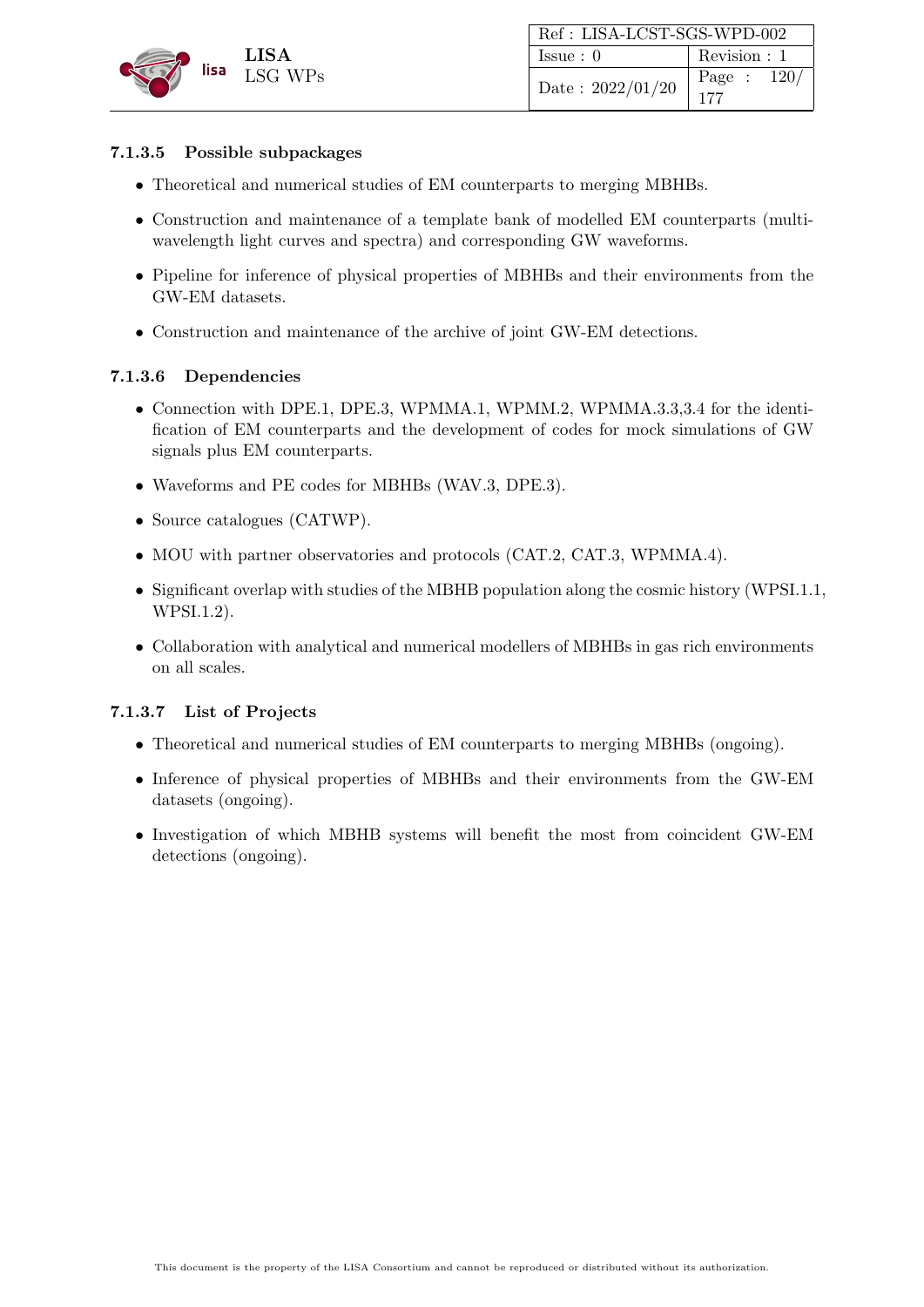

# 7.2 WPSI.2: Demographics, formation, evolution and electromagnetic counterparts of stellar-mass compact objects

According to the stellar initial mass function, the Milky Way hosts about  $\sim 10^{10}$  white dwarfs (WDs),  $\sim 10^8$  neutron stars (NSs) and  $\sim 10^7$  black holes (BHs). A fraction of them are members of binary systems and might be accessible to LISA as individual sources or as part of a foreground emission. The Galactic GW signal observed by LISA will be dominated by WD binaries: 11000 of them are expected to be observed in just one year [\[107,](#page-174-4) [105,](#page-174-5) [148,](#page-177-2) [113,](#page-175-6) [52\]](#page-171-1). Approximately two dozen of these WD binaries will be globular-cluster sources [\[108\]](#page-174-6). Moreover, a number of binaries are accessible to electromagnetic (EM) facilities: we expect hundreds to thousands of joint GW-EM observations of WD binaries with LISA and Gaia or LSST [\[107,](#page-174-4) [106,](#page-174-7) [53\]](#page-171-2).

## 7.2.1 Verification Binaries

## 7.2.1.1 Overview and Goals

There are roughly 20 WD binaries known from EM surveys [\[112,](#page-175-7) [60\]](#page-171-3) that are expected to be observable by LISA. These already well studied binaries can be considered as verification binaries (VBs) for LISA: they will be used to validate instrument performance and to assist data analysis. In addition, current and forthcoming surveys (Gaia, LSST, ZTF, BlackGEM, GOTO, etc.) are expected to discover a dozen of WD binaries before LISA's launch. These new binaries will be added to the sample of VBs. VBs that can be completely characterized before LISA's launch will enable precise tests of theoretical models for tides and mass transfer in compact binaries [\[53\]](#page-171-2). The most important goals of this work package are listed below.

- Perform high precision tests of astrophysical models in detached and interacting ultracompact binaries.
- Use VBs for instrument calibration and validation of analysis.

## 7.2.1.2 Deliverables

- Pipeline software which produces GW information as a function of source parameters (see e.g. [\[117\]](#page-175-8)).
- Publication of VB catalog with GW-EM information that is appended based on new discoveries and finalized at the end of the mission.
- Astrophysical implications from the "pristine sample" of fully characterized VBs. Publication of results.

## 7.2.1.3 Description of work

- Continued development of pipelines to predict GW signals for VBs.
- As EM surveys discover and characterize new VBs, update public catalog and continue theoretical studies of astrophysical implications of new discoveries.
- Assess quality of known VBs (prior to launch) and newly discovered VBs as time/phase references for other analyses (e.g. bridging gaps in the data).
- Once all VBs are observed and characterized with GWs (end of mission), produce final "pristine sample".
- Analyze predicted and observed GW signatures of VBs to improve precision characteristics of the population of Galactic binaries.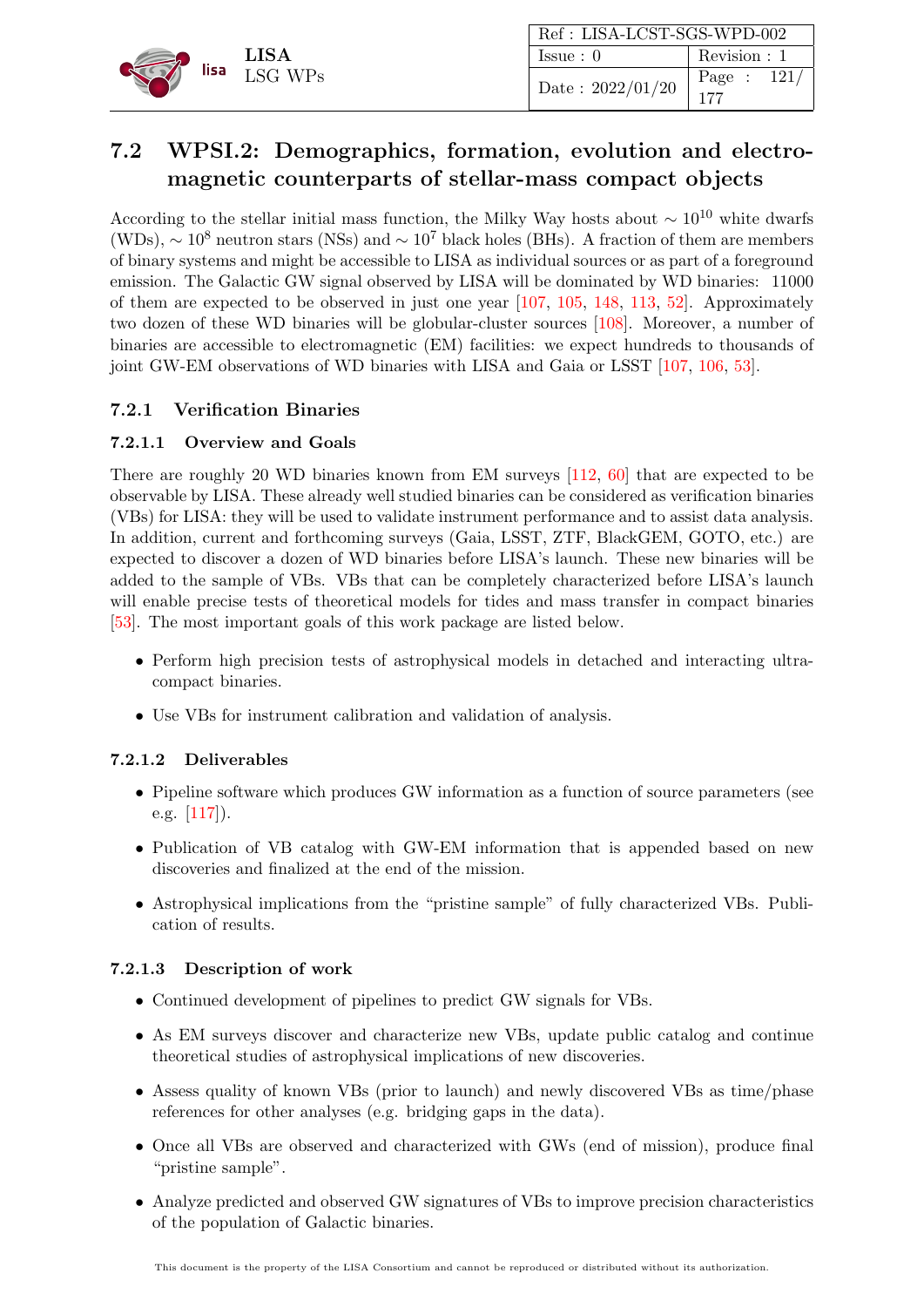

## 7.2.1.4 Timeframe and workforce requirements

- Pipeline development for GW characterization: ongoing (1 FTE).
- VB catalog development and maintenance: begin as soon as possible (0.3 FTE).
- Astrophysical constraints based on VB discoveries: ongoing L+1 years (0.5 FTE).
- Analysis of predicted and observed GW signatures: L+1 years (0.5 FTE).

## 7.2.1.5 Possible subpackages

- EM catalog maintenance (pre-launch).
- Tests of theoretical models in binary evolution (tides, mass transfer, common envelope).
- GW characterization pipeline.

## 7.2.1.6 Dependencies

- Significant overlap with resolved Galactic binaries (WPSI.2.3).
- Depends on tool development for data analysis frameworks and libraries (DAFT.3, DAFT.5), assessing mission design (DAFT.4), and data quality indicators (DAFT.3).
- Source catalogs (CATWP).
- WPMMA.1, WPMMA.2, WPMMA.3.1,.3.2

## 7.2.1.7 List of projects

- Inference of GW properties for current and discovered VBs (ongoing).
- Theoretical studies of interacting compact binaries (ongoing).
- Implications of observed VB population for theoretical GB formation channels (3-L+1 years).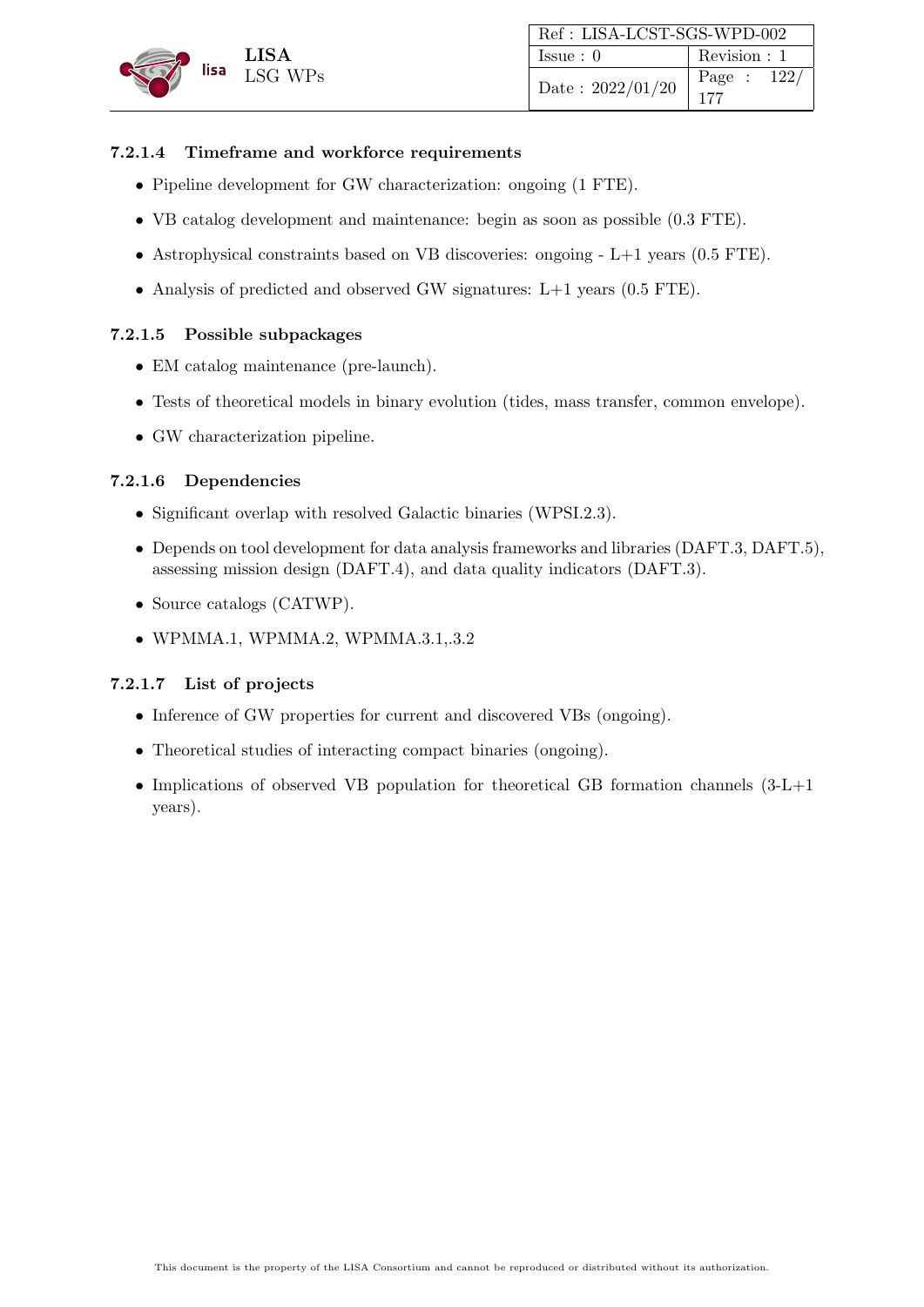

| Ref: LISA-LCST-SGS-WPD-002 |                      |  |
|----------------------------|----------------------|--|
| $I_{\text{ssue}}: 0$       | Revision : 1         |  |
| Date: $2022/01/20$         | Page : $123/$<br>177 |  |

## 7.2.2 Multi-band GW sources

## 7.2.2.1 Overview and Goals

GW150914, the first direct detection of GWs by ground-based interferometers [\[3\]](#page-168-0), has opened exciting perspectives for the possibility of multiband GW observations [\[151\]](#page-177-3). While GW150914 appears to be quite an exceptional event (relatively nearby,  $z \sim 0.1$ , and with total mass  $\gtrsim 60 M_{\odot}$ ), under reasonably optimistic assumptions, LISA may be able to observe several BBHs from weeks to years before their merger. Advanced LIGO and Virgo (or more likely their upgrades and/or third-generation ground-based detectors) will capture these events during their merger. Several additional multiband events can be recovered by starting from ground-based detections and then looking back into LISA data for sub-threshold events [\[166\]](#page-178-3).

Capturing a multiband event with LIGO has several exciting implications for GW astronomy. An early LISA detection can lead to better sky localisation ( $\sim 1 \text{deg}^2$ ) for EM follow-up. Measuring BBH eccentricity in the LISA frequency range can provide a significant clue to interpret the binary formation channel [\[134,](#page-176-2) [135,](#page-176-3) [55,](#page-171-4) [18,](#page-169-1) [83,](#page-173-0) [109\]](#page-174-8). The most important goals of this work package are listed below.

- Constrain binary evolution using ground- and space-based gravitational wave observations.
- Determine formation channels for binaries containing NS and BH components.

#### 7.2.2.2 Deliverables

- Public catalog of GW events which are observable by both LISA and LIGO-Virgo-KAGRA.
- Pipeline software which uses different models (e.g. for eccentricity) to generate the GW signal in LISA based on ground-based detections of GW mergers.
- Predictions of BNS/NSBH/BBH populations based on current understanding of formation and evolution of these binaries. Publication of the results.
- Astrophysical implications for the joint analysis of ground- and space-based BNS/NSB-H/BBH populations. Publication of the results.

#### 7.2.2.3 Description of work

- Maintain catalogs of GW mergers from ground-based detectors (LIGO-Virgo-KAGRA).
- Develop pipeline to model GW signals and uncertainties in LISA band based on the best known parameters from LIGO-Virgo-KAGRA GW sources.
- Simulate the expected LISA catalog of BNS/NSBH/BBHs based on ground-based GW observations only.
- Compare GW-based simulated catalogs to population simulations to infer formation channels of BNS/NSBH/BBH populations.
- Characterize the likelihood of joint detections by LISA and ground-based detectors based on different formation scenarios.
- Analyze joint ground-based and space-borne observations to characterize the similarities and differences of the population.
- Investigate connections between catalogs from ground-based and space-borne GW observatories and characterize the implications of the differences.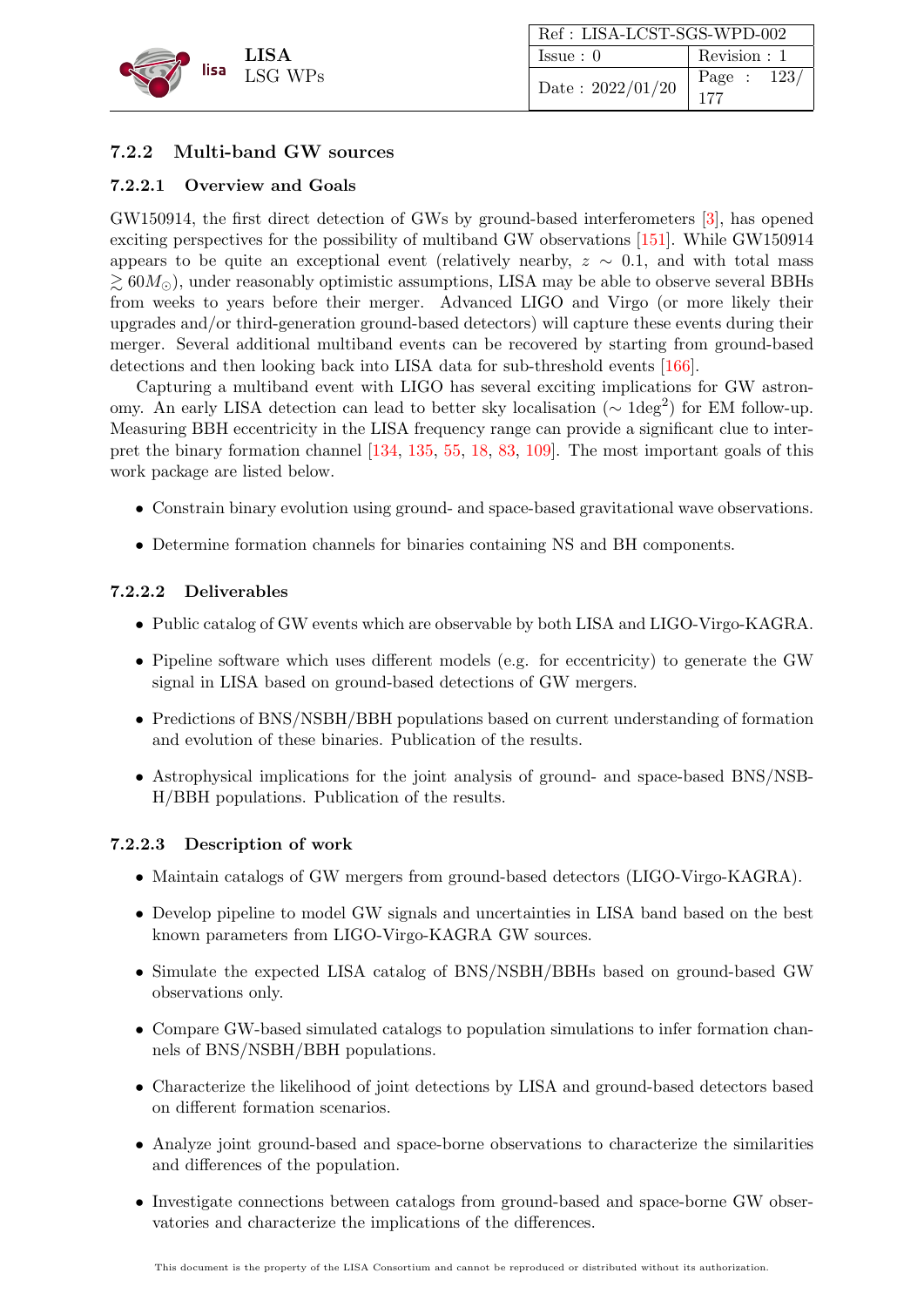

## 7.2.2.4 Timeframe and worforce requirements

- Development/maintenance of a catalog of ground-based GW mergers: begin as soon as possible (0.3 FTE).
- Simulation of LISA catalogs based on ground-based GW observations: ongoing L+1 years (1 FTE).
- Analysis of joint space-borne and ground-based observations: L+3 years (0.7 FTE).

#### 7.2.2.5 Possible subpackages

• Multiband observations of stellar-mass compact objects.

#### 7.2.2.6 Dependencies

- Resolved Galactic binaries and extra-Galactic binaries should be connected to observed GW mergers from ground-based observatories (WPSI.2.3, WPSI.2.4).
- Source catalogs (CATWP).
- MOUs with LIGO-Virgo-KAGRA and other Earth-based detectors, WPMMA.4.
- WPMMA.1, WPMMA.2.3., WPMMA3.3.

#### 7.2.2.7 List of Projects

- Predictions of stellar-mass compact objects observable by LISA based on LIGO-Virgo-KAGRA observations ( 1-3 years).
- Predictions of multi-band population of BBHs.
- Inference of stellar-mass compact object formation channels from joint ground-based and space-borne observations  $(L+3-5 \text{ years}).$
- Inference of redshift-dependent compact object populations (L+3-5 years).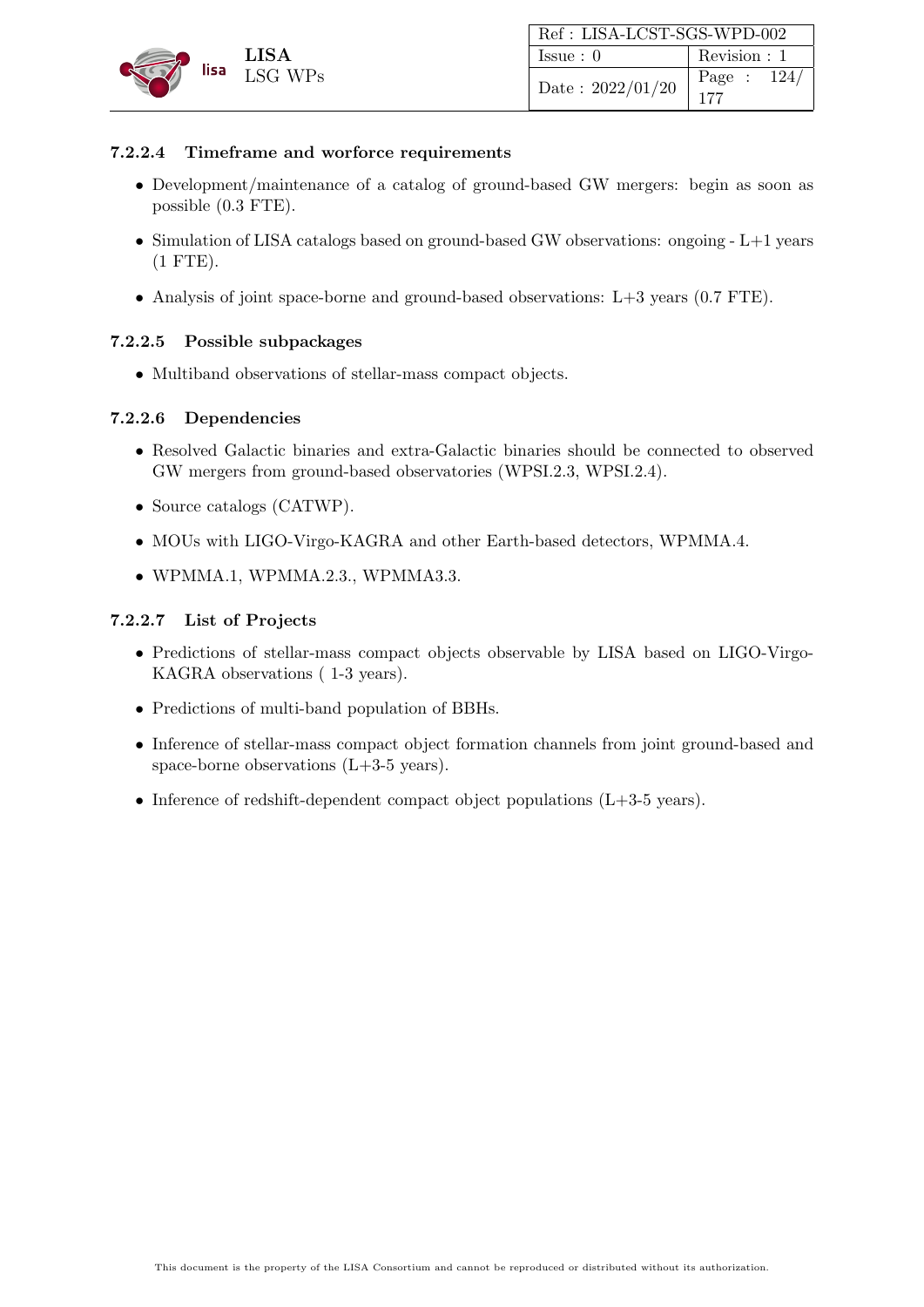

| Ref: LISA-LCST-SGS-WPD-002 |                      |  |
|----------------------------|----------------------|--|
| $I_{\text{ssue}}: 0$       | Revision : 1         |  |
| Date: $2022/01/20$         | Page : $125/$<br>177 |  |

## 7.2.3 Resolved sources

## 7.2.3.1 Overview and goals

Resolved stellar-mass binaries represent a unique target for LISA science. The formation channels of WD binaries [\[132\]](#page-176-4), as well as NS and BH binaries [\[122\]](#page-175-9), are a matter of intense debate. The large sample of Galactic binaries that LISA can detect in our Galaxy (including possibly the first detection of a Galactic BBH or NSBH binary) will help to shed light on this open question. In addition, the observation of several thousand WD binaries will give a significant contribution to the characterization of the Milky Way's structure and to the measurement of the mass of our Galaxy. The most important goals of this work package are listed below.

- Constrain binary evolution for WD binaries, including those with stripped stars, NS, and BH companions.
- Characterise the Galactic population of BH and NS binaries.
- Discover extra-Galactic stellar-mass sources.
- Constrain the Galactic structure and that of the Local Group.

## 7.2.3.2 Deliverables

- Up-to-date population synthesis software. This includes, but is not limited to COSMIC [\[52\]](#page-171-1); MOBSE [\[123,](#page-175-10) [90,](#page-173-1) [89\]](#page-173-2); SeBa [\[143,](#page-176-5) [158\]](#page-177-4)...
- Simulated catalogs of Galactic and extra-Galactic populations to be used in LDCs.
- Analysis pipeline to construct Mock LISA observations from simulated catalogs.
- Catalogs of LISA sources from ground-based GW surveys.
- Catalogs of LISA sources that are, can be or have been detected by EM surveys.
- Astrophysical implications of WD binary formation and evolutionary channels. Publication of the results.
- Astrophysical implications of BH and NS binary formation and evolutionary channels. Publication of the results.

## 7.2.3.3 Description of work

- Develop and maintain population synthesis software (e.g., but not limited to, COSMIC [\[52\]](#page-171-1); MOBSE [\[123,](#page-175-10) [90,](#page-173-1) [89\]](#page-173-2); SeBa [\[143,](#page-176-5) [158\]](#page-177-4)...) to incorporate state-of-the-art understanding of the formation and evolution of stellar-mass LISA sources.
- Simulate the Galactic population of stellar-mass LISA sources, including binaries containing compact objects, white dwarfs, and stripped stars which emit GWs in the LISA band.
- Develop a standardized LISA analysis pipeline to predict realistic GW catalogs and foregrounds from simulated populations.
- Integrate and update realistic assumptions for Galactic mass distributions and star formation history based on EM data, cosmological simulations, and eventually GW data.
- Investigate the impact on astrophysical implications for monochromatic sources which will not have distance measurements from GWs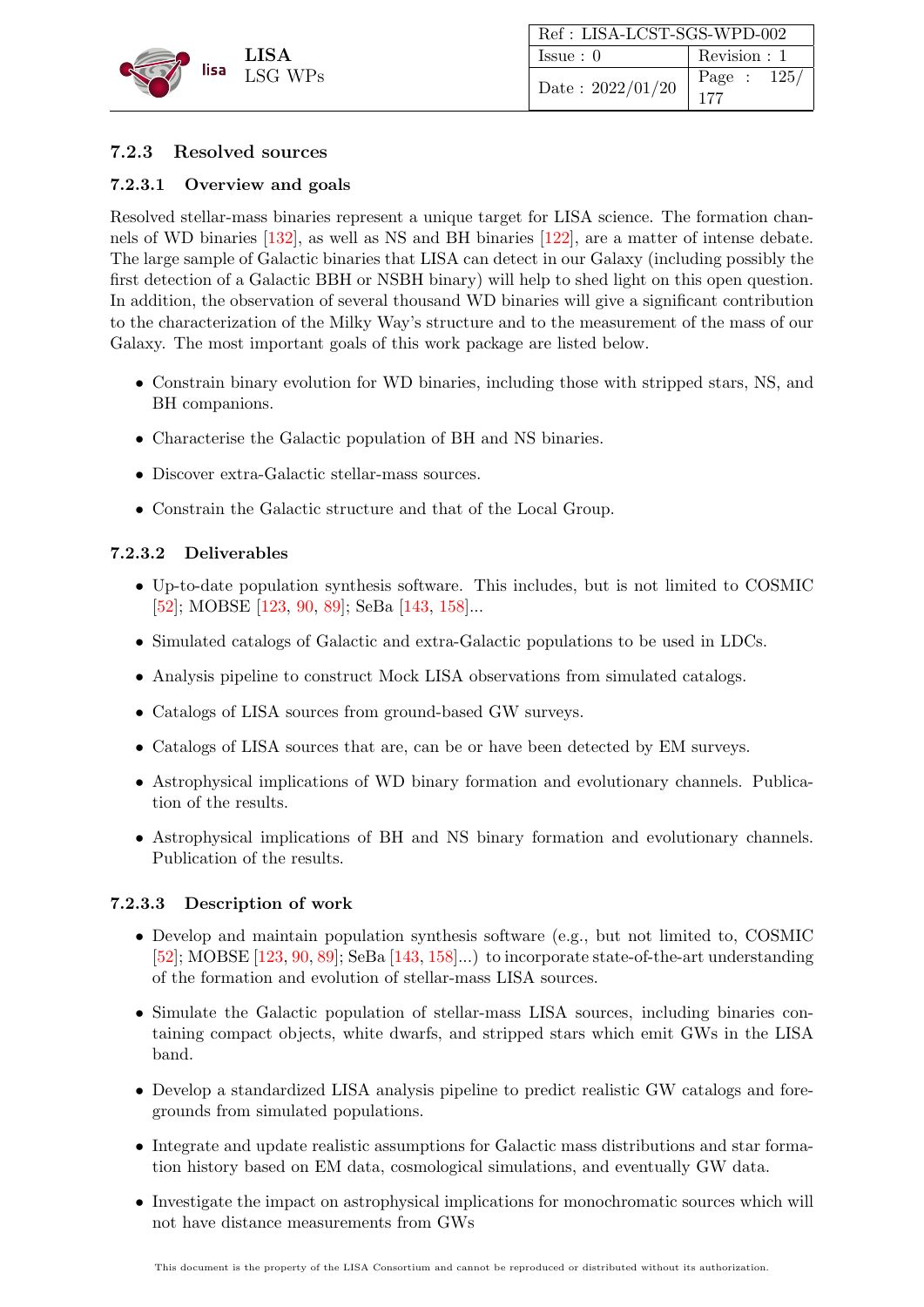

- Establish ability to find Galactic binaries in EM data based on GW information alone.
- Establish ability to confirm extra-Galactic sources.
- Develop and maintain catalog of resolved Galactic and extra-Galactic population.

## 7.2.3.4 Timeframe and workforce requirements

- Development of population synthesis software, simulations of Galactic catalogs, maintenance of simulated catalogs for LDCs (ongoing, 1 FTE).
- Development of analysis pipeline to produce mock LISA catalogs from simulated Galactic catalogs (ongoing, 1 FTE).
- Development of updated Galactic mass distributions, analysis of simulated Galactic catalogs to study demography and formation channels (3-5 years, 0.5 FTE).
- Development of pipeline for EM searches based on GWs alone: 3-5 years (1 FTE).
- Analysis of resolved Galactic binaries to constrain formation channels and Galactic structure  $(L+3 \text{ years}, 0.5 \text{ FTE}).$

## 7.2.3.5 Possible subpackages

- Galactic and Galactic neighborhood structure.
- Demography, formation and evolution of stellar-mass, resolved sources.

## 7.2.3.6 Dependencies

- Connect resolved Galactic binaries to observed GW mergers (WPSI.2.2).
- Source catalogs (CATWP).
- Depends on tool development for data analysis frameworks and libraries (DAFT.3, DAFT.5).
- Depends on detection and parameter estimation of Galactic binaries (CATWP).
- WPMMA.1, WPMMA.2, WPMMA.3.1,.3.2

## 7.2.3.7 List of projects

- Generate synthetic Galactic catalogs of stellar mass sources using different binary evolution models to predict resolved source populations (1-5 years).
- Determine observational feasibility and scientific gains from multi-messenger observations of DWDs (1-3 years).
- Determine demography of resolved sources including parameter distributions, source number, and spatial distributions (L+1-5 years).
- Connect DWD populations observed by LISA to Type Ia supernovae (L+1 years).
- Use observed resolved populations to determine formation channels for WD, NS, and BH binaries  $(L+1-5 \text{ years}).$
- Establish the result of mass transfer in WD binaries (L+4-5 years).
- Measure Galactic structure with resolved DWD sources  $(L+1-5 \text{ years})$ .
- Compare demography of Galactic and extra-Galactic resolved sources (L+1-5 years).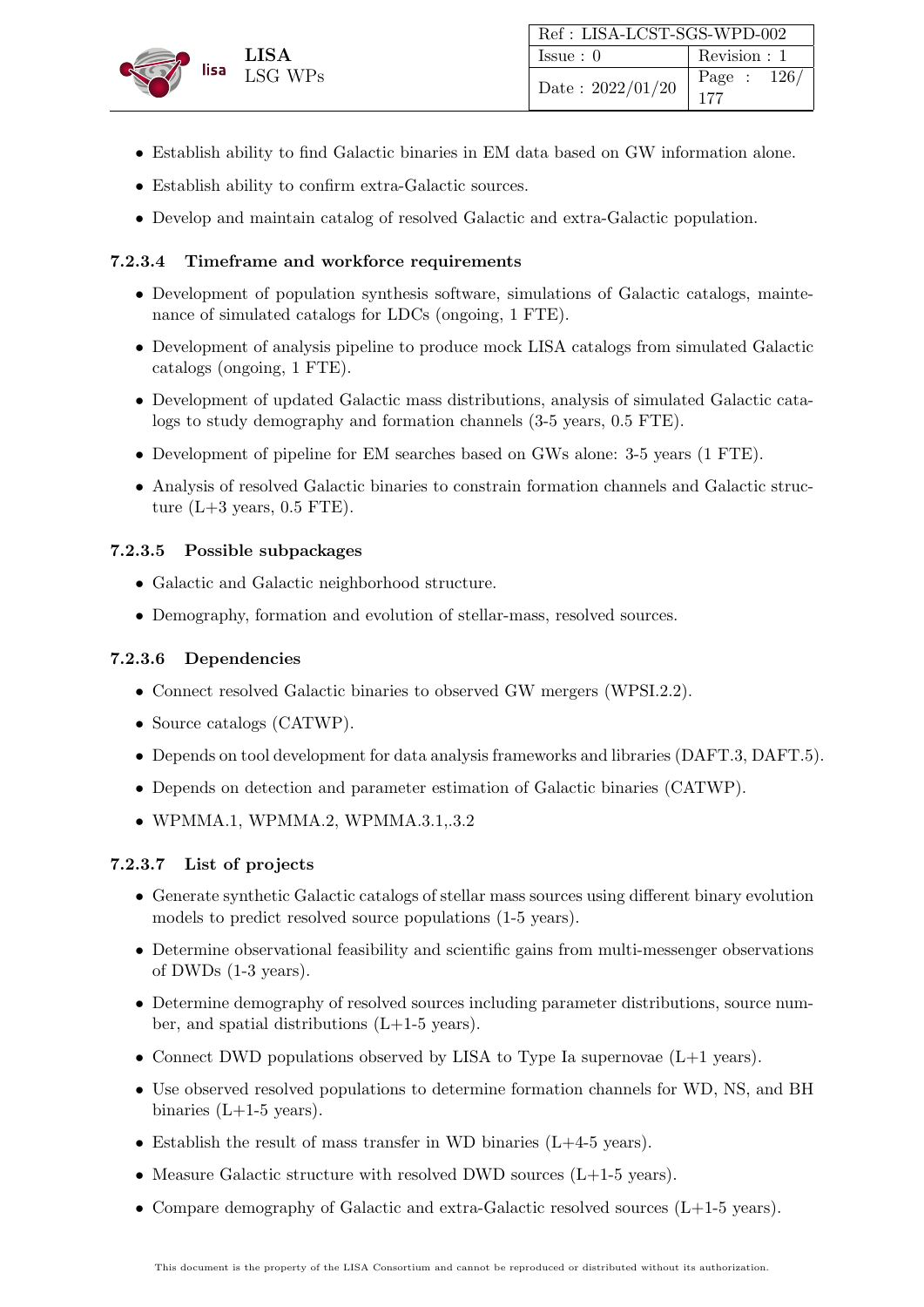

| Ref: LISA-LCST-SGS-WPD-002 |                      |  |
|----------------------------|----------------------|--|
| Issue:0                    | Revision : 1         |  |
| Date: $2022/01/20$         | Page : $127/$<br>177 |  |

## 7.2.4 Foreground from stellar-mass sources

Due to the large number of compact binaries in the Milky Way, their population gives rise to a millihertz gravitational-wave foreground detectable by LISA. A measurement of the Galactic foreground can provide crucial information on the demography of WD binaries and on the structure of the Milky Way [\[42,](#page-170-3) [113,](#page-175-6) [54\]](#page-171-5).

## 7.2.4.1 Overview and Goals

The most important goals for this work package are:

- Constrain the structure of the Galaxy based on the magnitude and shape of the irreducible, unresolved foreground.
- Determine statistical binary population constraints using the magnitude and shape of the foreground.

## 7.2.4.2 Deliverables

- Up-to-date population synthesis software. This includes, but is not limited to COSMIC [\[52\]](#page-171-1); MOBSE [\[123,](#page-175-10) [90,](#page-173-1) [89\]](#page-173-2); SeBa [\[143,](#page-176-5) [158\]](#page-177-4)...
- Synthetic Galactic foregrounds based on simulated populations.
- Synthetic Galactic foregrounds based on parametric models.
- Pipeline to construct the synthetic foreground based on simulated catalogs.
- Analysis pipeline to examine the Galactic foreground and determine its parameters such as spectral shape.
- Analysis pipeline to infer Galactic structure & binary population characteristics based on the derived characteristics of the foreground.

## 7.2.4.3 Description of work

- Develop and maintain population synthesis software (e.g., but not limited to, COSMIC [\[52\]](#page-171-1); MOBSE [\[123,](#page-175-10) [90,](#page-173-1) [89\]](#page-173-2); SeBa [\[143,](#page-176-5) [158\]](#page-177-4)) to incorporate state-of-the-art understanding of the formation and evolution of stellar-mass LISA sources.
- Investigate methods to produce realistic Galactic foreground simulations based on simulated populations and/or parametric models.
- Simulate the Galactic foreground.
- Establish the effect of different population models and methods on the predictions of the foreground. Assess any degeneracies between the models.
- Assess the prospects and methods for utilizing the foreground in order to place constraints on Galactic structure and binary populations.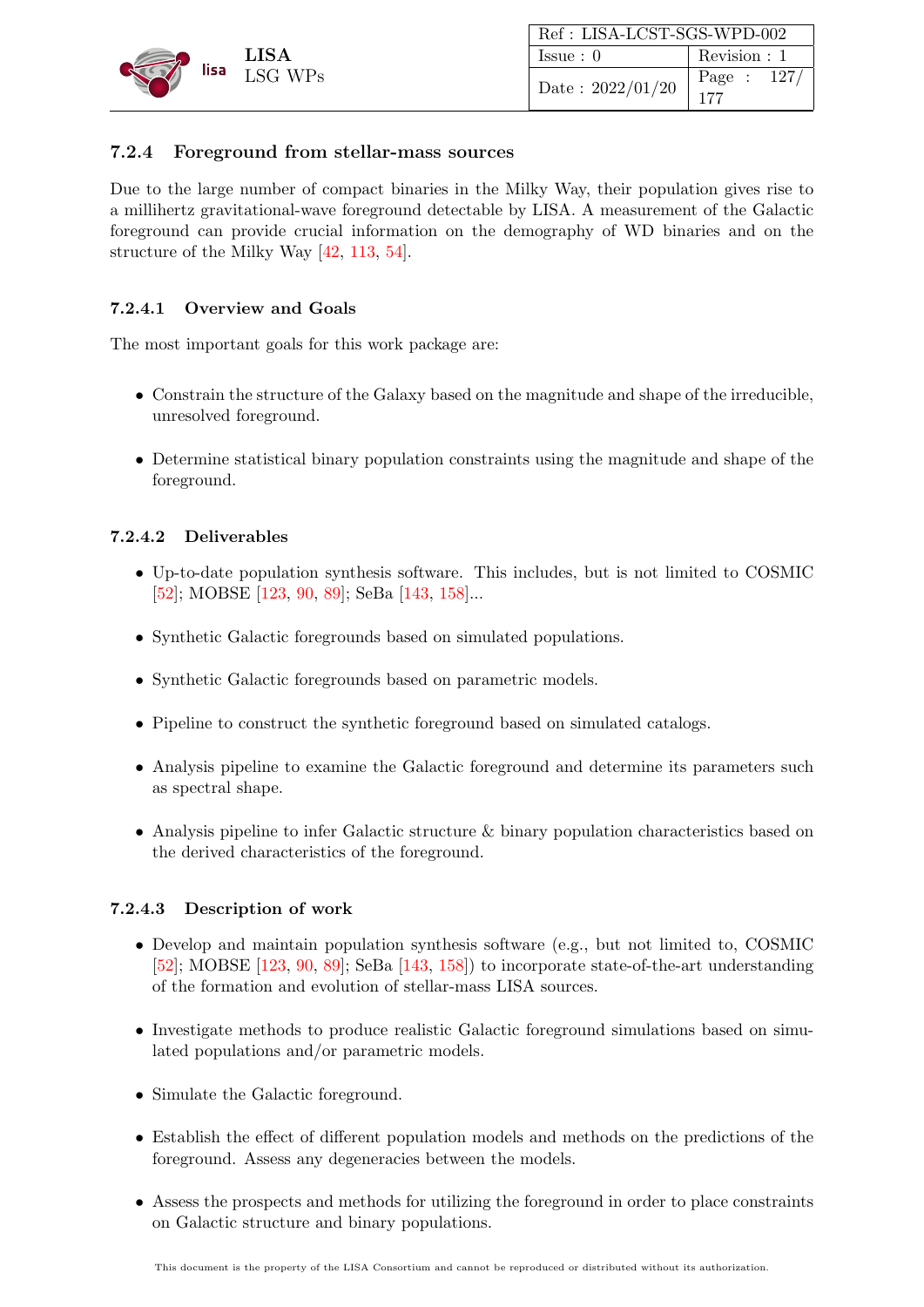

## 7.2.4.4 Timeframe and workforce requirements

- Simulations of Galactic foreground and development of foreground detection pipeline.  $\langle 2 \rangle$ years (0.4 FTE).
- Analysis of simulated Galactic foregrounds from different population models. Determine which constraints can be placed on the Galactic population from GW observations of the Galactic foreground.  $5 - 10$  years (0.5 FTE).
- Analysis of observed Galactic foreground. Measure Galactic structure and mass. Post launch (0.7 FTE).

## 7.2.4.5 Possible subpackages

- Galactic and Galactic neighborhood structure.
- Demography, formation, and evolution of stellar-mass sources.

#### 7.2.4.6 Dependencies

- Significant overlap with resolved Galactic binaries (WPSI.2.3).
- Serves as input for studies of the stochastic GW background (WPSI.5).
- Depends on tool development for data analysis frameworks and libraries (DAFT.3, DAFT.5), assessing mission design (DAFT.4), and data quality indicators (DAFT.3).
- Depends on detection and parameter estimation of Galactic binaries (DPE.2).
- Source catalogs (CATWP).
- WPMMA.1, WPMMA.2, WPMMA.3.1,.3.2.

## 7.2.4.7 List of projects

- Predict the shape of the foreground for several binary evolution models (1-3 years).
- Measure the shape of the foreground and compare to predicted models to determine demography of unresolved population (L+5 years).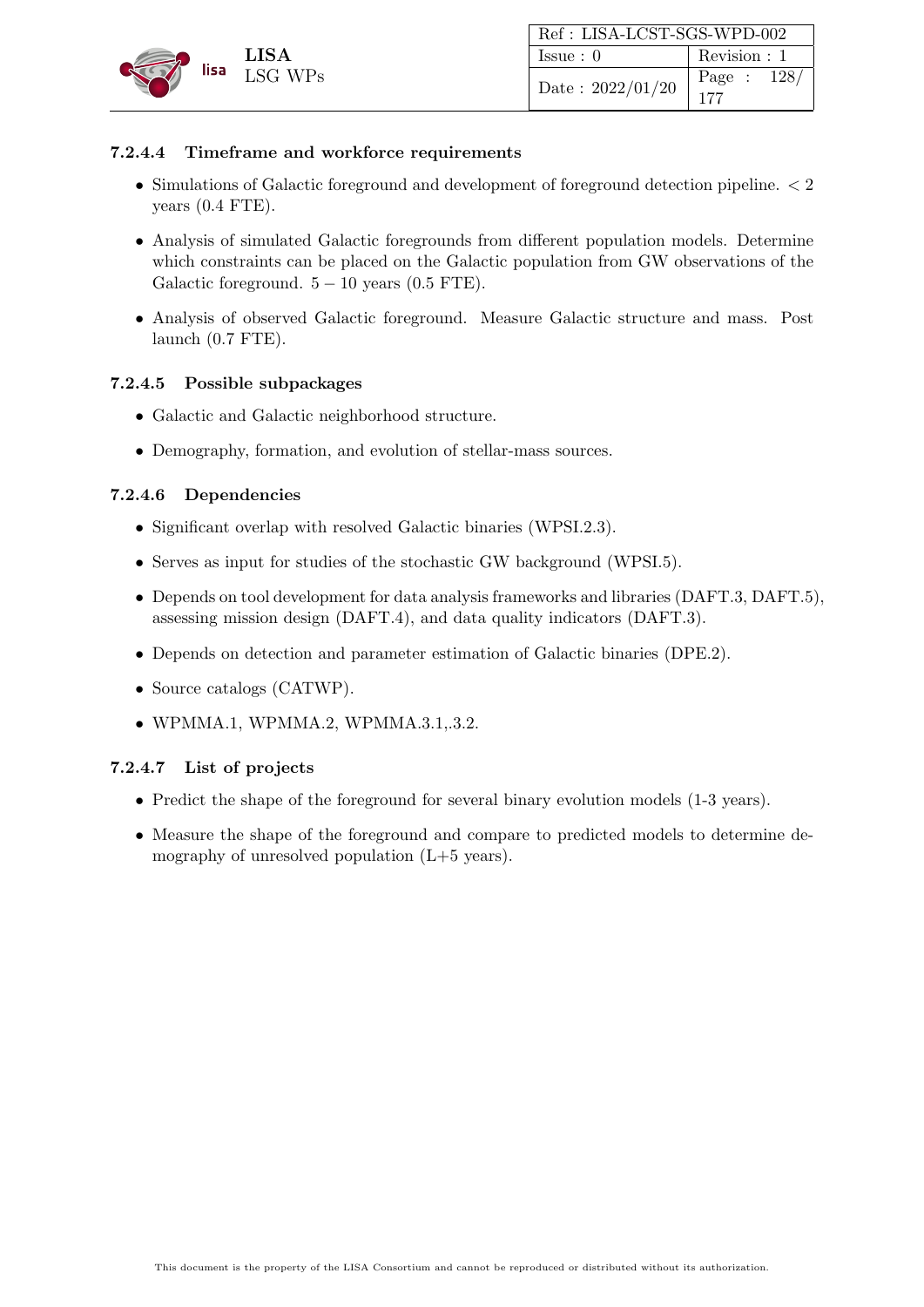

| Ref: LISA-LCST-SGS-WPD-002 |                      |  |
|----------------------------|----------------------|--|
| Issue:0                    | Revision : 1         |  |
| Date: $2022/01/20$         | Page : $129/$<br>177 |  |

# 7.3 WPSI.3: Extreme-, intermediate- and extremely-large mass ratio inspirals: detection, characterization, populations

Extreme mass ration inspirals (EMRIs) are systems comprised of a central MBH and an inspiralling stellar-mass compact object [\[15,](#page-168-1) [12,](#page-168-2) [43\]](#page-170-4). The most extreme mass ratio inspirals (XMRIs) consist of a MBH and a sub-solar mass companion such as a brown dwarf or a primordial black hole [\[13\]](#page-168-3). On account of their mass ratios, these types of inspiral are slow, and the observed signal contains many cycles, of the order of the mass ratio itself. This allows them to be used to make precision measurements. Intermediate-mass ratio inspirals (IMRIs) can either consist of an IBH inspiralling into a MBH, or a stellar-mass object inspiralling into an IMBH. They form the bridge between MBHBs and EMRIs, and stellar-mass BBH and IMBHBs, respectively. Their intermediate mass ratios also provide slow inspirals, although not to the same extent as EMRIs. The astrophysical interpretation of EMRI, IMRI and XMRI systems involves understanding how these binary systems form. For those involving an MBH, this includes the origins of both their central MBHs (expected to evolve in a galactic centre) and less massive companion (a component of a nuclear star cluster), while for IMRIs consisting of a stellar-mass BH and an IMBH, similar questions can be answered for the origins of IMBHs and their surrounding environments (which may be a globular cluster or dwarf galaxy nucleus). By combining a large population of EMRI, IMRI and XMRI observations, we may reconstruct the properties of the population and identify key tracers indicating the processes that govern the environments in the centres of galaxies and the formation of BHs across the spectrum from IMBHs to MBHs.

## 7.3.1 EMRIs: Extreme-mass ratio inspirals

EMRIs consist of a binary formed by one compact object in the stellar-mass range, and one massive black hole [\[15,](#page-168-1) [12,](#page-168-2) [43\]](#page-170-4). These binaries therefore have mass ratios of  $\sim 10^{-4}$ – $10^{-7}$ . The stellar-mass component would be drawn from the population of the nuclear star cluster surrounding the MBH, and therefore provide insight into the demographics of nuclear star clusters surrounding MBHs. The measured properties of the MBH will provide an insight into the population of MBHs: these will be complementary to measurements from MBHBs, as formation of MBHBs is expected to disrupt the stellar cusp distribution around the MBH from which the compact objects are drawn [\[26,](#page-169-2) [144,](#page-177-5) [16,](#page-169-3) [12\]](#page-168-2). For EMRIs in systems where there is a thick disc surrounding the MBH, the viscous drag experienced by the compact object can leave an imprint on the signal, enabling probes of the environment. Multimessenger observations could provide further insight into the environments where EMRIs form.

## 7.3.1.1 Overview and Goals

The aim of this WP is to enhance our understanding of the sources of EMRIs, specifically how these sources form and how these constrains the properties of their host environments and the growth of BHs. To achieve this we will collect observations of EMRIs, and connect these to observations of other compact-object binaries to provide a synoptic view of the entire BH mass spectrum. In order to interpret this catalogue of observations, it is necessary to have theoretical models for the formation and evolution of the sources. Therefore, it will be necessary to coordinate development work predicting the populations of sources for different input physical assumptions.

The goals of the WP are to find and develop the relevant expertise (in addition to codes and pipelines) within the Consortium, in order to:

- Infer the event rate of EMRIs.
- Characterize the potential background of unresolvable EMRIs, and combine this with observations of resolvable EMRIs to characterize the full population.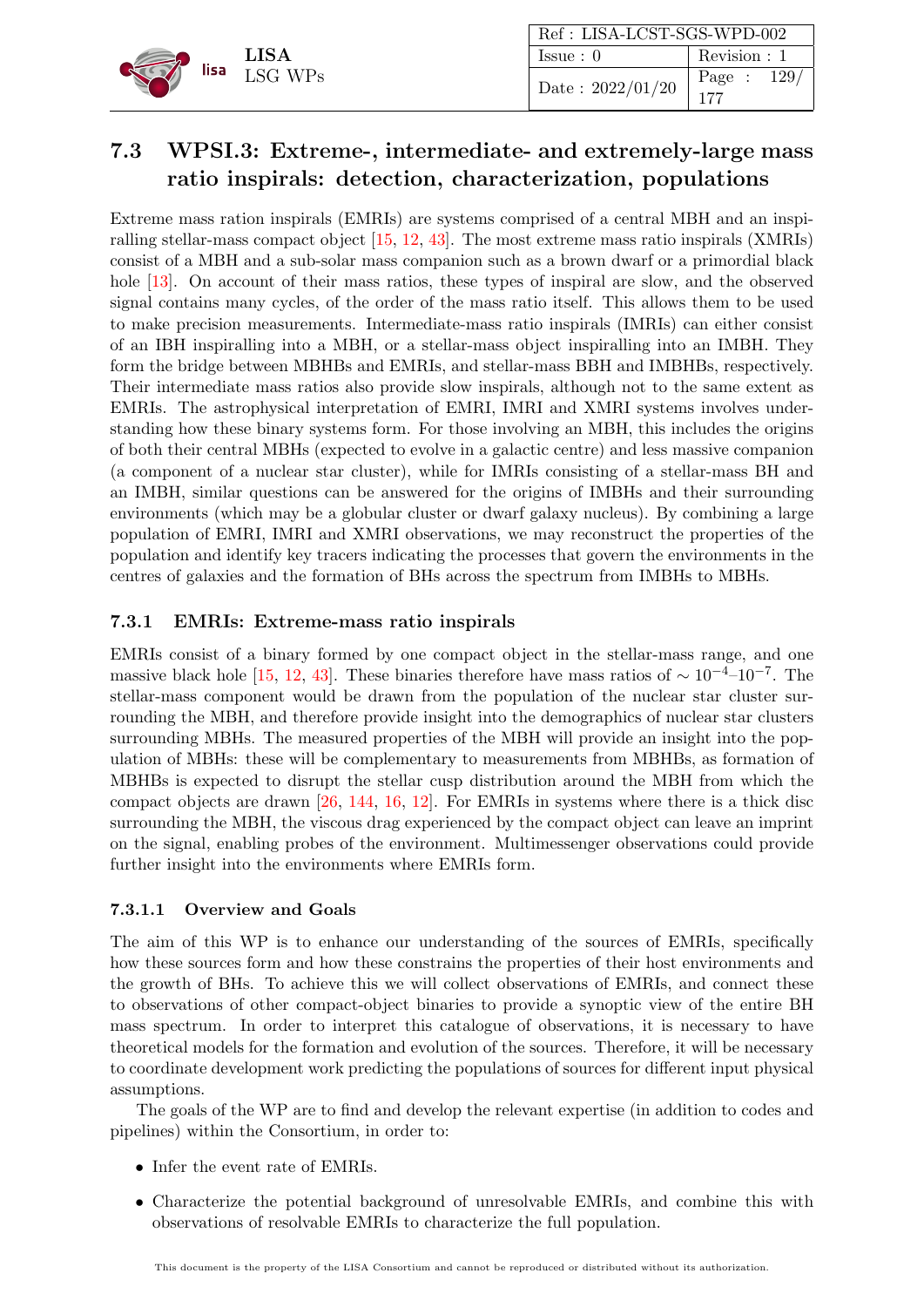

| Ref: LISA-LCST-SGS-WPD-002 |                      |
|----------------------------|----------------------|
| $I_{\text{ssue}}: 0$       | Revision : 1         |
| Date: $2022/01/20$         | Page : $130/$<br>177 |

- Determine the mass function of EMRI-hosting MBHs.
- Determine the spin distribution of EMRI-hosting MBHs.
- Determine the redshift distribution of EMRIs.
- Determine the distribution of EMRI orbital parameters including eccentricity and inclination.
- Infer the presence of any environmental effects that leave an imprint on the waveform, e.g., viscous drag, perturbations from nearby stars [\[14\]](#page-168-4), a stellar-mass binary as the secondary component [\[76\]](#page-172-1), electric charges, magnetic fields, firewalls and dark matter (see [\[33\]](#page-170-5)). Use these results to understand the physical environment of individual EMRI systems and the overall population.
- Combine the above results to understand the environments in which EMRIs form, the mechanisms by which they form (for example. two-body relaxation vs. tidal separation [\[129\]](#page-176-6)), the composition of nuclear star clusters, and the evolution of EMRI-hosting MBHs.
- Use any electromagnetic observations (either of the source system, or through surveys of galaxies) to identify the host galaxy, and so understand where EMRIs form.
- Combine EMRI, XMRI, IMRI and MBHB observations to create a complete understanding of the BH population, their formation and evolution over cosmic time.

## 7.3.1.2 Deliverables

Prelaunch (to be continued postlaunch as new results appear in the literature):

- Models describing expected EMRI populations for comparison to observations.
- Parameterized models fit to EMRI observations to describe the intrinsic populations.

Postlaunch (requiring use of LISA observations):

- A first interpretation of EMRI observations, and their implications for the physics of MBHs and their environments, placing in context observational results with regards to the published literature and model predictions.
- A catalogue of EMRIs with parameters informed by the hierarchical analysis of the population.

## 7.3.1.3 Description of work

The interpretation of LISA observations will be facilitated comparing the data with theoretical studies modelling the predicted population, as well as using model-agnostic parameterised models. To perform inferences about the true astrophysical population and their formation, it will be necessary to develop analysis codes that can estimate the properties of the population, and develop astrophysical predictions which can match the level of accuracy of these inference results. Production of astrophysical population models, using both semianayltic prescriptions and detailed numerical modelling will be done Astro-WG members in collaboration with the larger scientific community. The necessary steps in completing the inference to intrepid EMRI observations will be to:

• Link the properties of the merger rate as a function of mass, spin and redshift to constrain the overall formation rate of EMRIs, and interpret this in context of predictions for different formation histories.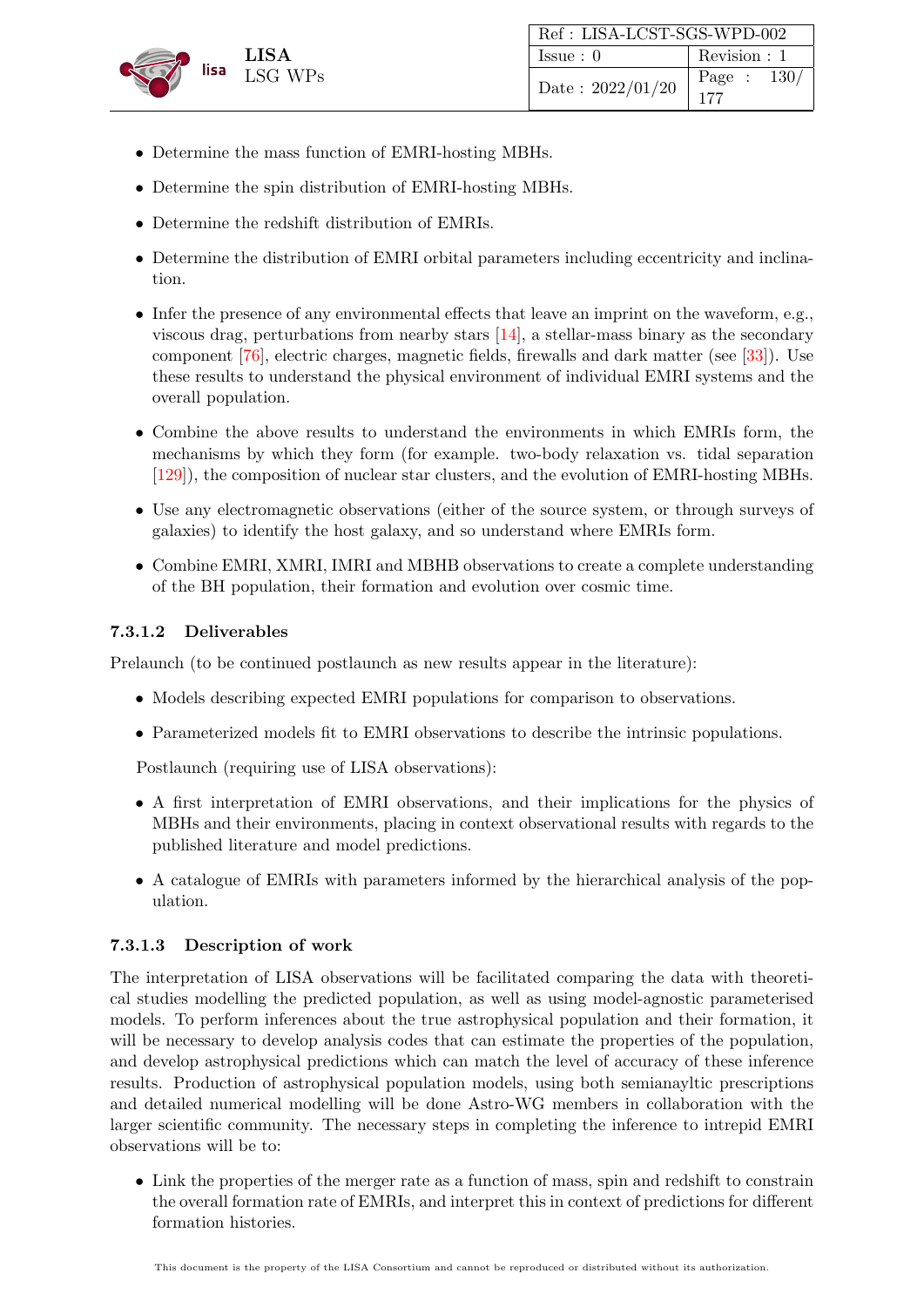

- Link the properties of the merger rate as a function of orbital properties (eccentricity, inclination) to various formation mechanisms for EMRIs.
- Identify measurable environmental effects, such as viscous drag, perturbing objects, dark matter halos, etc., and how these can be used to perform a census of EMRI hosts.
- Produce catalogues of EMRIs with different astrophysics assumptions, and build simple parametric models to emulate the main features of these, in order to provide input to data analysis pipelines.
- Identify how electromagnetic observations can be used to constrain our understanding of EMRI formation, either through observation of counterparts to the source system or through identification of the host galaxy.
- Combine observations of EMRIs, IMRIs, XMRIs and MBHBs to chart the evolution of MBHs across cosmic time, and reconstruct their dominant seed formation and growth mechanisms.

#### 7.3.1.4 Timeframe and workforce requirements

- Link merger-rate properties to EMRI formation: 3 years (0.5 FTE).
- Identify measurable environmental effects: 5 years (0.4 FTE).
- Produce EMRI catalogues and parametric models: 5 years (0.4 FTE).
- Identify how electromagnetic observations can be used to constrain EMRI formation: 5 years (0.2 FTE).
- Combine LISA observations to chart MBH evolution: L+3 years (4 FTE).

Storage space requirement for (simulated) data catalogues and inference data products: ∼ 100 TB, shared with models and results for other binaries.

#### 7.3.1.5 Possible subpackages

#### 7.3.1.6 Dependencies

Within WPSI:

- Compare population parameters for the MBHB population (WPSI.1, WPSI.2) with the population of MBHs in EMRI systems in order to characterize the full spectrum of MBH systems.
- Understanding of deviations from pure Kerr spacetimes (WPSI.8) for MBHs: these could either indicate the presence of matter (WPSI.3, this WP) or new fundamental physics due to violations of general relativity (WPSI.7) or an exotic compact object (WPSI.8).
- Cross correlation of EMRI and localizations with galaxy catalogues is useful for (i) understanding the environment of EMRI formation (WPSI.3, this WP); (ii) multimessenger follow-up (WPSI.1.3), and (iii) measurement of cosmological parameters (WPSI.4).

#### Between WPSI and WAVWP, DAFTWP, LAPWP, CATWP:

• Accurate waveforms (WAVWP) are needed for detection and measurement of EMRIs. These are fundamental in searching for and characterising EMRI signals.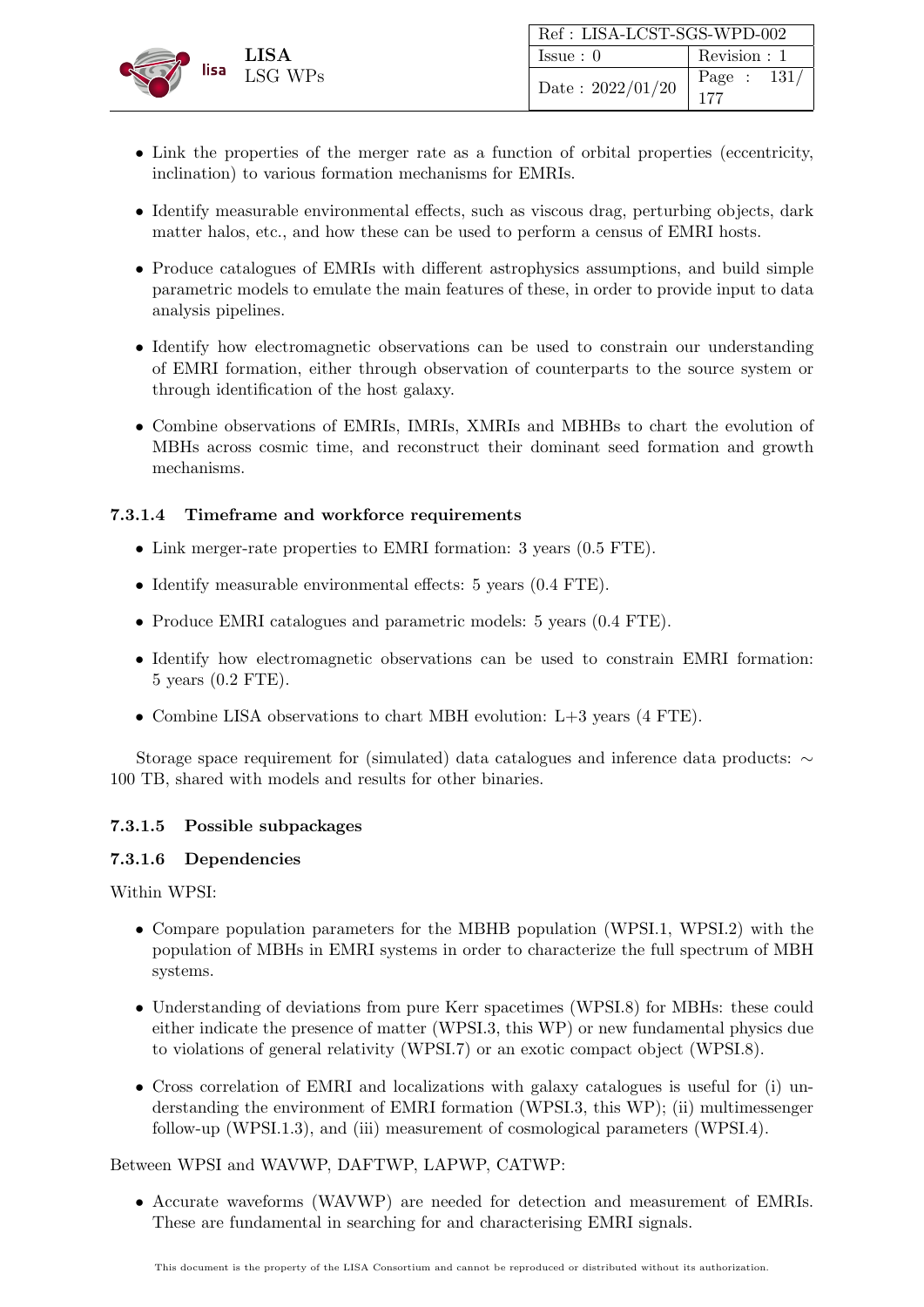

- Waveform models (WAVWP) and/or data analysis methods (DPEWP) for EMRIs with environmental effects (WPSI.6, WPSI.8) are also needed, in order to detect and measure these effects.
- Data analysis pipelines able to (i) detect EMRIs (WAVWP, DPEWP), (ii) infer individual source parameter properties (WAVWP, DPEWP), and (iii) hierarchically infer the population parameters (CATWP). These are essential to provide the observations upon which this workpackage is based.
- Data analysis pipelines to identify unresolvable backgrounds of EMRIs, and characterize the properties of this background (DPEWP, CATWP, WPSI.5).
- Quantitative assessment of instrument sensitivity and calibration accuracy necessary to assess selection effects of detection pipelines and accuracy of source parameter inferences (DPEWP). These are necessary input to reliably characterize the population of EMRIs.

## 7.3.1.7 List of projects

LISA LSG WPs

- Development of models predicting the number of EMRIs as a function of MBH properties and redshift. Uncertainties in the inputs to these models will enable the calculation the range of potential rates. Through comparison to observations, this will enable these uncertain processes to be constrained.
- Quantification of selection effects for detection pipelines.
- Construction of parameterized phenomenological models which can capture the key properties of the expected distributions over mass, spin, and eccentricity without having to rely on specific physical predictions.
- Construction of a hierarchical inference framework to infer population parameters.
- Assessing precision of population parameter inferences as a function of the number of detections, the length of the mission, and the observing duty cycle.
- Assessing biases on population inferences introduced from waveform modelling error and instrument calibration. (Overlaps with WAVWP, DPEWP.)
- Quantifying detectability of environmental effects in EMRI waveforms, and exploring degeneracies with other non-Kerr properties (such as hairy black holes). (Overlaps with WPSI.7, WPSI.8.)
- Prototyping data releases for the production of the catalogue.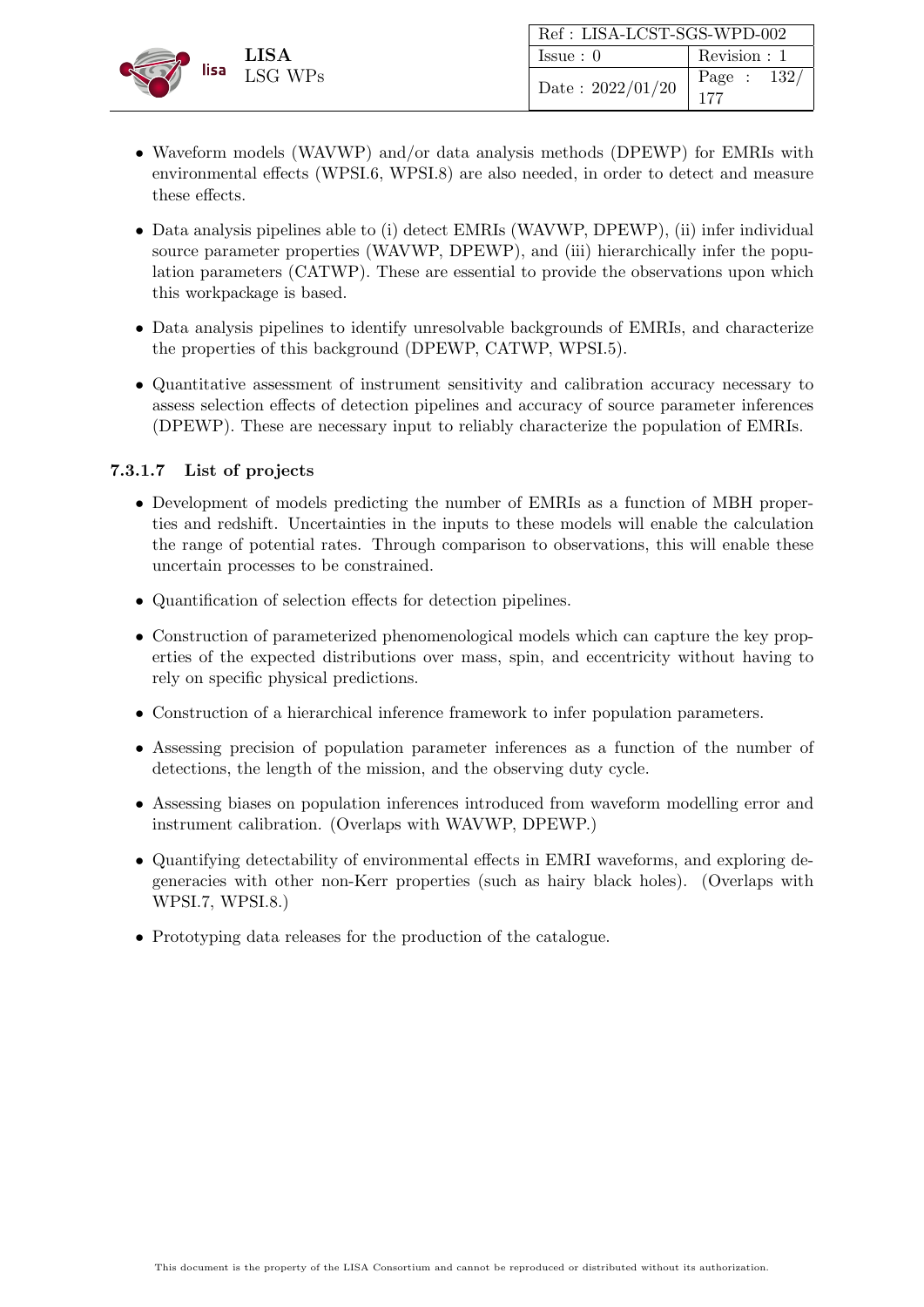

| Ref: LISA-LCST-SGS-WPD-002 |                      |
|----------------------------|----------------------|
| Issue:0                    | Revision : 1         |
| Date: $2022/01/20$         | Page : $133/$<br>177 |

## 7.3.2 IMRIs: MBH + IMBH binaries

IMRIs consisting of an IMBH and a MBH have mass ratios of  $\sim 10^{-2}$ – $10^{-4}$ . These systems bridge the gap between EMRIs and MBHBs, and thereofre combining all these observations is necessary to provide a complete census of the MBH binary popuation. These IMRIs would record the number of minor mergers MBHs undergo, and enable an insight into how MBHs and their surround nuclear star clusters grow: IMBHs may indicate that the nuclear star cluster has assembled from smaller clusters (globular clusters or the nuclear clusters of dwarf galaxies, see e.g. [\[68,](#page-172-2) [67,](#page-172-3) [125,](#page-175-11) [66,](#page-172-4) [85,](#page-173-3) [17\]](#page-169-4)). The presence of an IMBH would perturb the inner regions of a nuclear star cluster, potentially destroying the cusp from which EMRIs are drawn.

## 7.3.2.1 Overview and Goals

The aim of this WP is to enhance our understanding of the sources of IMRIs, specifically how these sources form and how these constrains the properties of their host environments and the growth of BHs. To achieve this we will collect observations of IMRIs, and connect these to observations of other compact-object binaries to provide a synoptic view of the entire BH mass spectrum. In order to interpret this catalogue of observations, it is necessary to have theoretical models for the formation and evolution of the sources. Therefore, it will be necessary to coordinate development work predicting the populations of sources for different input physical assumptions.

The goals of the WP are to find and develop the relevant expertise (in addition to codes and pipelines) within the Consortium, in order to:

- Infer the event rate of IMRIs.
- Characterize the potential background of unresolvable IMRIs, and combine this with observations of resolvable IMRIs to characterize the full population.
- Determine the mass function of IMRI-hosting MBHs.
- Determine the spin distribution of IMRI-hosting MBHs.
- Determine the redshift distribution of IMRIs.
- Determine the mass and spin of IMBHs observed in IMRIs.
- Infer the presence of any environmental effects that leave an imprint on the waveform, e.g., perturbations from nearby stars [\[11\]](#page-168-5). Use these results to understand the physical environment of individual IMRI systems and the overall population.
- Combine the above results to understand the environments in which IMRIs form, and the evolution of IMRI-hosting MBHs.
- Use any electromagnetic observations (either of the source system, or through surveys of galaxies) to identify the host galaxy, and so understand where IMRIs form.
- Combine EMRI, XMRI, IMRI and MBHB observations to create a complete understanding of the MBH population, their formation and evolution over cosmic time.
- Combine observations of IMRIs and IMBHBs to create a complete understanding of the IMBH population, their formation and evolution over cosmic time.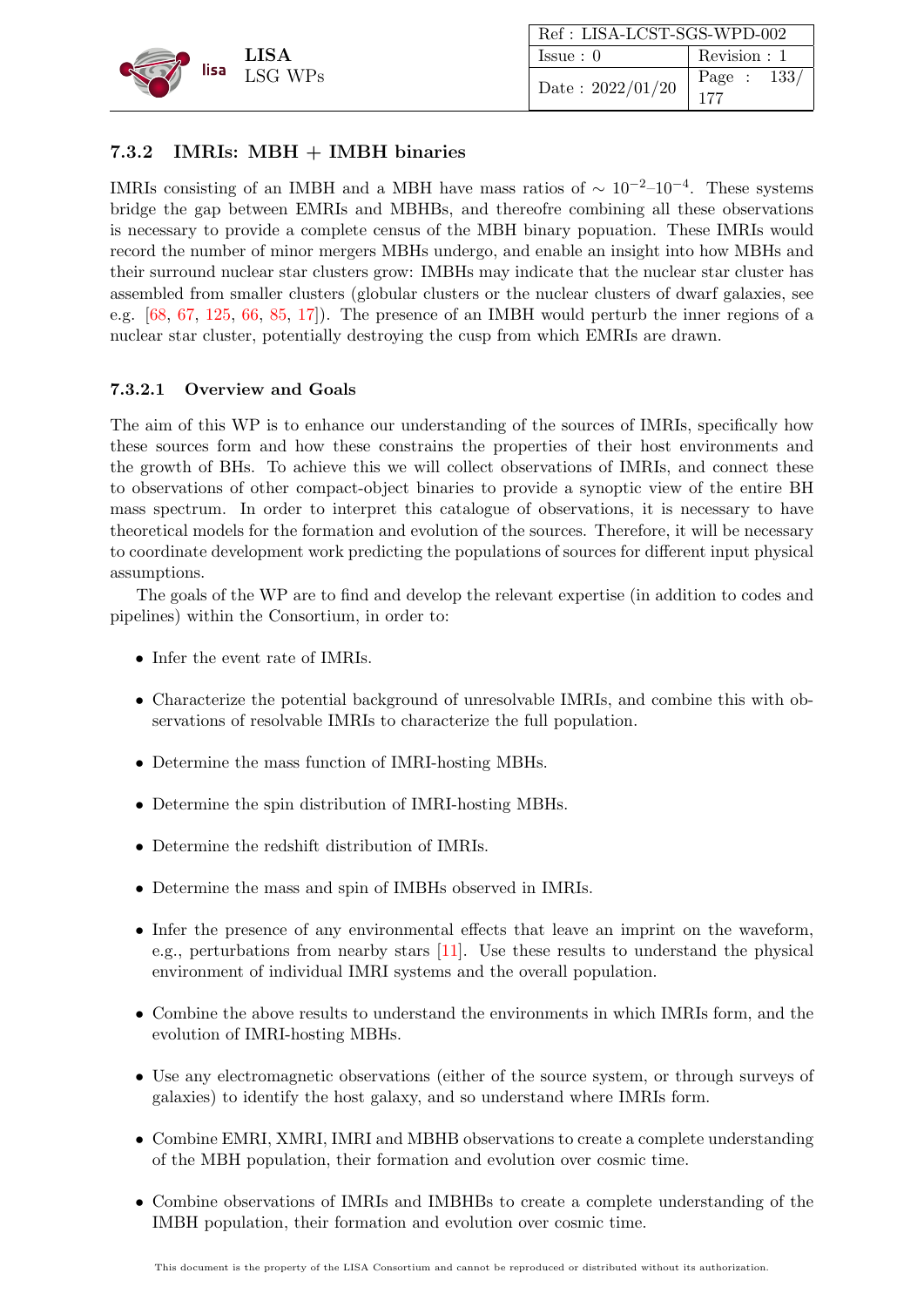

## 7.3.2.2 Deliverables

Prelaunch (to be continued postlaunch as new results appear in the literature):

- Models describing expected IMRI populations for comparison to observations.
- Parameterized models fit to IMRI observations to describe the intrinsic populations.

Postlaunch (requiring use of LISA observations):

- A first interpretation of IMRI observations, and their implications for the physics of MBHs and their environments, placing in context observational results with regards to the published literature and model predictions.
- A catalogue of IMRIs with parameters informed by the hierarchical analysis of the population.

## 7.3.2.3 Description of work

The interpretation of LISA observations will be facilitated comparing the data with theoretical studies modelling the predicted population, as well as using model-agnostic parameterized models. To perform inferences about the true astrophysical population and their formation, it will be necessary to develop analysis codes that can estimate the properties of the population, and develop astrophysical predictions which can match the level of accuracy of these inference results. Production of astrophysical population models, using both semianalytic prescriptions and detailed numerical modelling will be done Astro-WG members in collaboration with the larger scientific community. The necessary steps in completing the inference to intrepid IMRI observations will be to:

- Link the properties of the merger rate as a function of MBH mass, spin and redshift to constrain the overall formation rate of IMRIs, and interpret this in context of predictions for different formation histories.
- Link the properties of the merger rate as a function of IMBH mass and spin, and interpret this in the context of the evolution with redshift for different formation and growth mechanisms.
- Produce catalogues of IMRIs with different astrophysics assumptions, and build simple parametric models to emulate the main features of these, in order to provide input to data analysis pipelines.
- Identify how electromagnetic observations can be used to constrain our understanding of IMRI formation, either through observation of counterparts to the source system or through identification of the host galaxy.
- Combine observations of EMRIs, IMRIs, XMRIs and MBHBs to chart the evolution of IMBHs and MBHs across cosmic time, and reconstruct their dominant seed formation and growth mechanisms.

## 7.3.2.4 Timeframe and workforce requirements

- Link merger-rate properties to IMRI formation: 3 years (0.5 FTE).
- Identify measurable environmental effects: 5 years (0.1 FTE).
- Produce IMRI catalogues and parametric models: 5 years (0.4 FTE).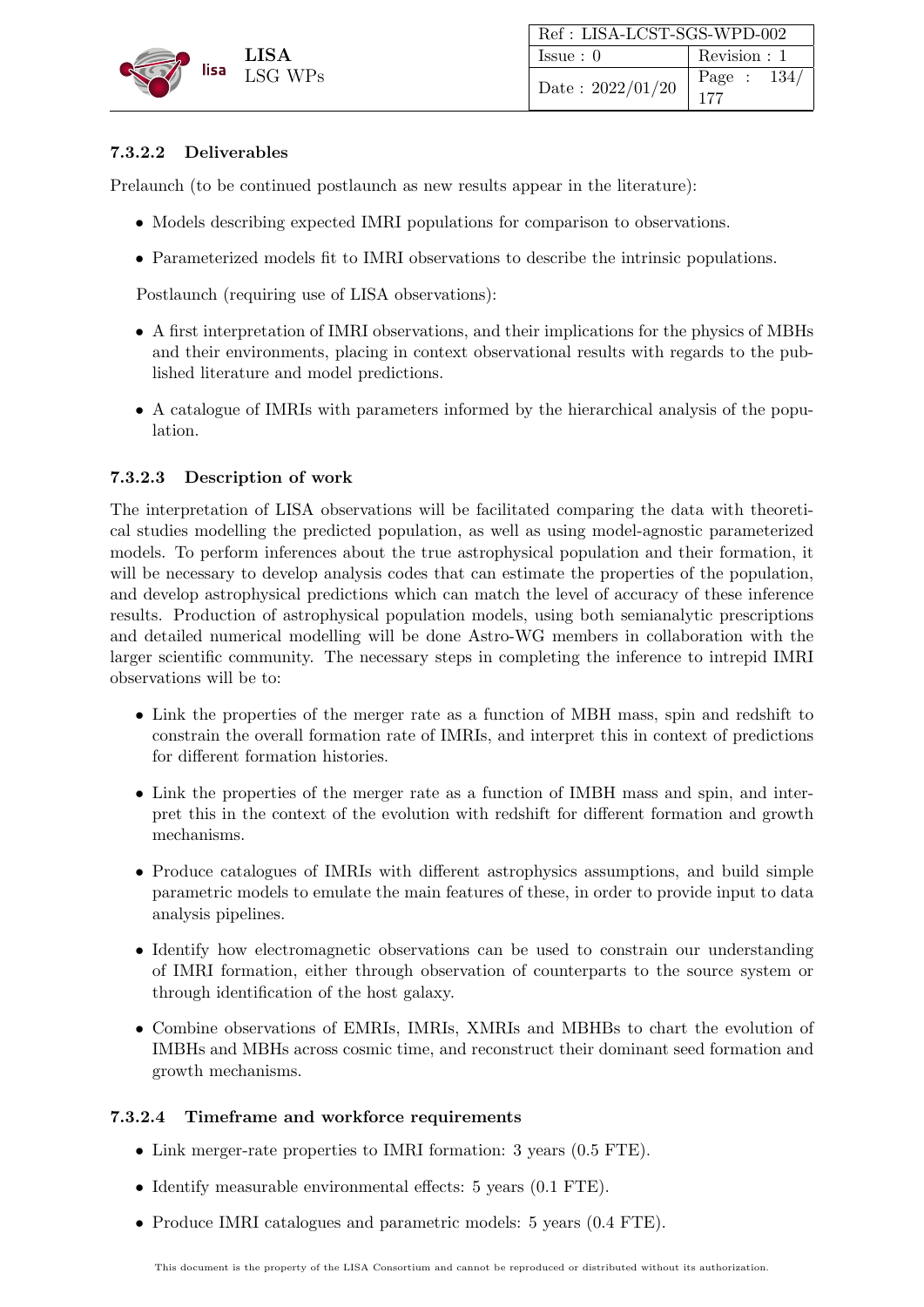

- Identify how electromagnetic observations can be used to constrain IMRI formation: 5 years (0.1 FTE).
- Combine LISA observations to chart MBH evolution: L+3 years (4 FTE).

Storage space requirement for (simulated) data catalogues and inference data products: ∼ 100 TB, shared with models and results for other binaries.

## 7.3.2.5 Possible subpackages

#### 7.3.2.6 Dependencies

Within WPSI:

- Population parameters for the IMBHB and MBHB populations to compare with the population of IMBHs and MBHs in IMRI systems in order to characterize the full spectrum of binary systems.
- Cross correlation of IMRI and localizations with galaxy catalogues is useful for (i) understanding the environment of IMRI formation (this WP); (ii) multimessenger follow-up, and (iii) measurement of cosmological parameters.

Between WPSI and WAVWP, DPEWP and CATWP, WPMMA:

- Accurate waveforms are needed for detection and measurement of IMRIs. These are fundamental in searching for and characterising IMRI signals.
- Data analysis pipelines able to (i) detect IMRIs, (ii) infer individual source parameter properties, and (iii) hierarchically infer the population parameters. These are essential to provide the observations upon which this workpackage is based.
- Data analysis pipelines to identify unresolvable backgrounds of IMRIs, and characterize the properties of this background.
- Quantitative assessment of instrument sensitivity and calibration accuracy necessary to assess selection effects of detection pipelines and accuracy of source parameter inferences. These are necessary input to reliably characterize the population of IMRIs.
- Multi-messenger information: WPMMA.1, WPMMA.2, WPMMA.3.4

## 7.3.2.7 List of projects

- Development of models predicting the number of IMRIs as a function of MBH properties and redshift. Uncertainties in the inputs to these models will enable the calculation the range of potential rates. Through comparison to observations, this will enable these uncertain processes to be constrained.
- Quantification of selection effects for detection pipelines.
- Construction of parameterized phenomenological models which can capture the key properties of the expected distributions over mass, spin, and eccentricity without having to rely on specific physical predictions.
- Construction of a hierarchical inference framework to infer population parameters.
- Assessing precision of population parameter inferences as a function of the number of detections, the length of the mission, and the observing duty cycle.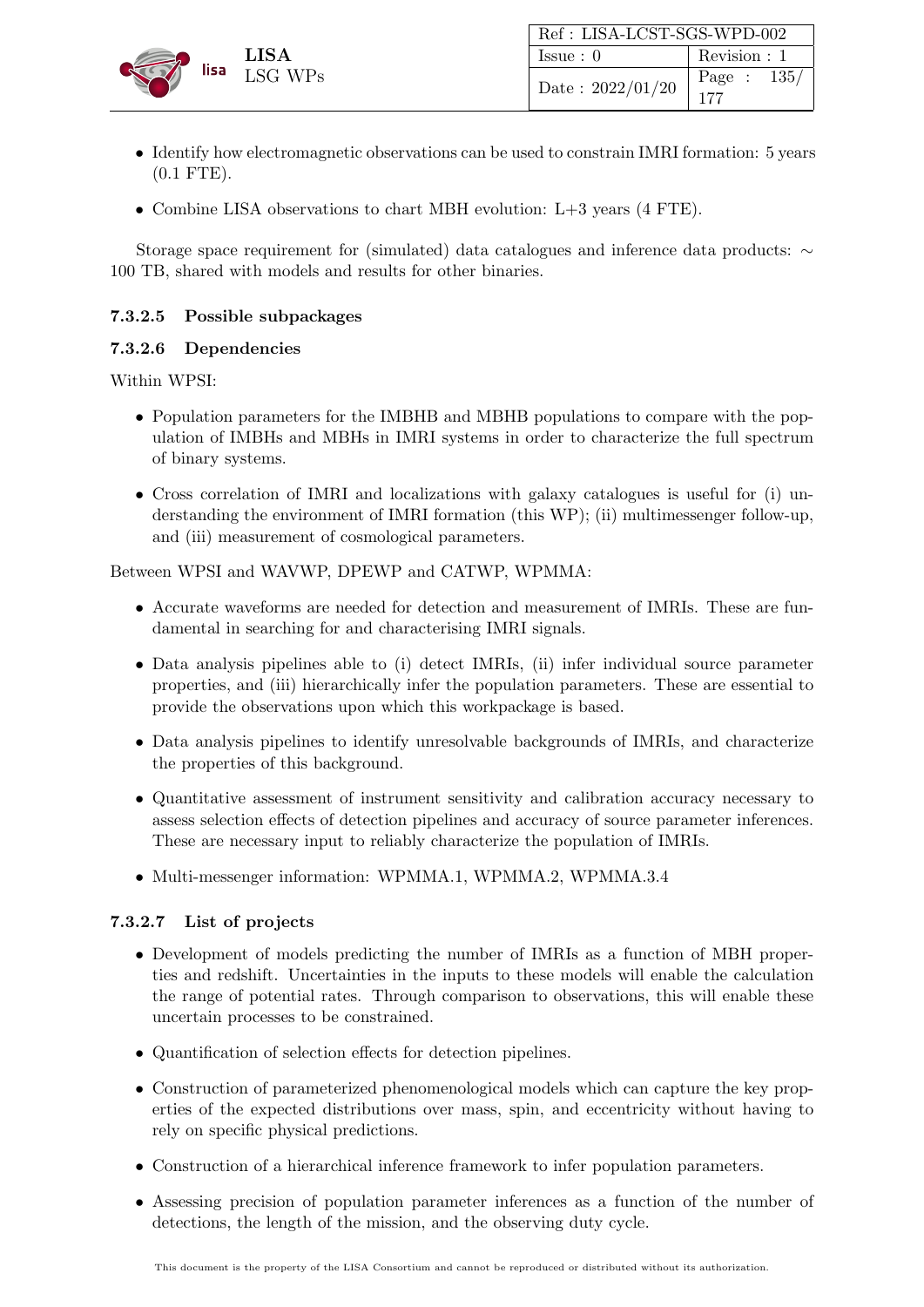

- Assessing biases on population inferences introduced from waveform modelling error and instrument calibration. (Overlaps with WAVWP, DPEWP.)
- Quantifying detectability of environmental effects in IMRI waveforms.
- Prototyping data releases for the production of the catalogue.

## 7.3.3 IMRIs: IMBH + stellar-mass object

Contrary to MBH and IMBH IMRIs, the IMBH and stellar-mass compact objects IMRIs are likely to be found in smaller stellar systems such as globular clusters or ultra-compact dwarf galaxies around IMBHs. As a consequence of their less extreme mass ratios, the modelling of IMRI waveforms is difficult to model, falling between the EMRI regime where perturbation theory can be readily applied, and comparable mass binaries where numerical relativity is feasible. Similarly event rates requires a more complex theory than EMRIs: the central IMBH cannot be modelled as a feature of the centre of a nuclear star cluster, but only as a dynamical component of its host, necessitating detailed simulations [\[103\]](#page-174-9). IMBH and stellar-mass BHs IMRIs potentially shed light on the seeds of MBHs, and the spectrum of BHs from stellar mass to intermediate mass.

IMBH and stellar-mass IMRIs are potentially detectable with high frequency ground-based GW detectors [\[11\]](#page-168-5). It may therefore be feasible to make multiband observations where either the same source is observed in multiple detectors, or independent observations are combined in order to uncover the properties of the full population. If the companion stellar-mass object is a white dwarf, it will be tidally disrupted outside of the event horizon of the IMBH, which could also provide us with an electromagnetic counterpart [\[150\]](#page-177-6).

## 7.3.3.1 Overview and Goals

The aim of this WP is to enhance our understanding of the sources of IMRIs, specifically how these sources form and how these constrains the properties of their host environments and the growth of BHs. To achieve this we will collect observations of IMRIs, and connect these to observations of other compact-object binaries to provide a synoptic view of the entire BH mass spectrum. In order to interpret this catalogue of observations, it is necessary to have theoretical models for the formation and evolution of the sources. Therefore, it will be necessary to coordinate development work predicting the populations of sources for different input physical assumptions.

The goals of the WP are to find and develop the relevant expertise (in addition to codes and pipelines) within the Consortium, in order to:

- Infer the event rate of IMRIs.
- Characterize the potential background of unresolvable IMRIs, and combine this with observations of resolvable IMRIs to characterize the full population.
- Determine the mass function of IMBHs and stellar-mass BHs which form IMRIs.
- Determine the spin distribution of IMBHs and stellar-mass BHs which form IMRIs.
- Determine the redshift distribution of IMRIs.
- Determine the mass and spin of IMBHs observed in IMRIs.
- Use electromagnetic observations of tidal disruption events to characterise the stellar-mass components of IMRIs, and infer the population of objects surrounding IMBHs.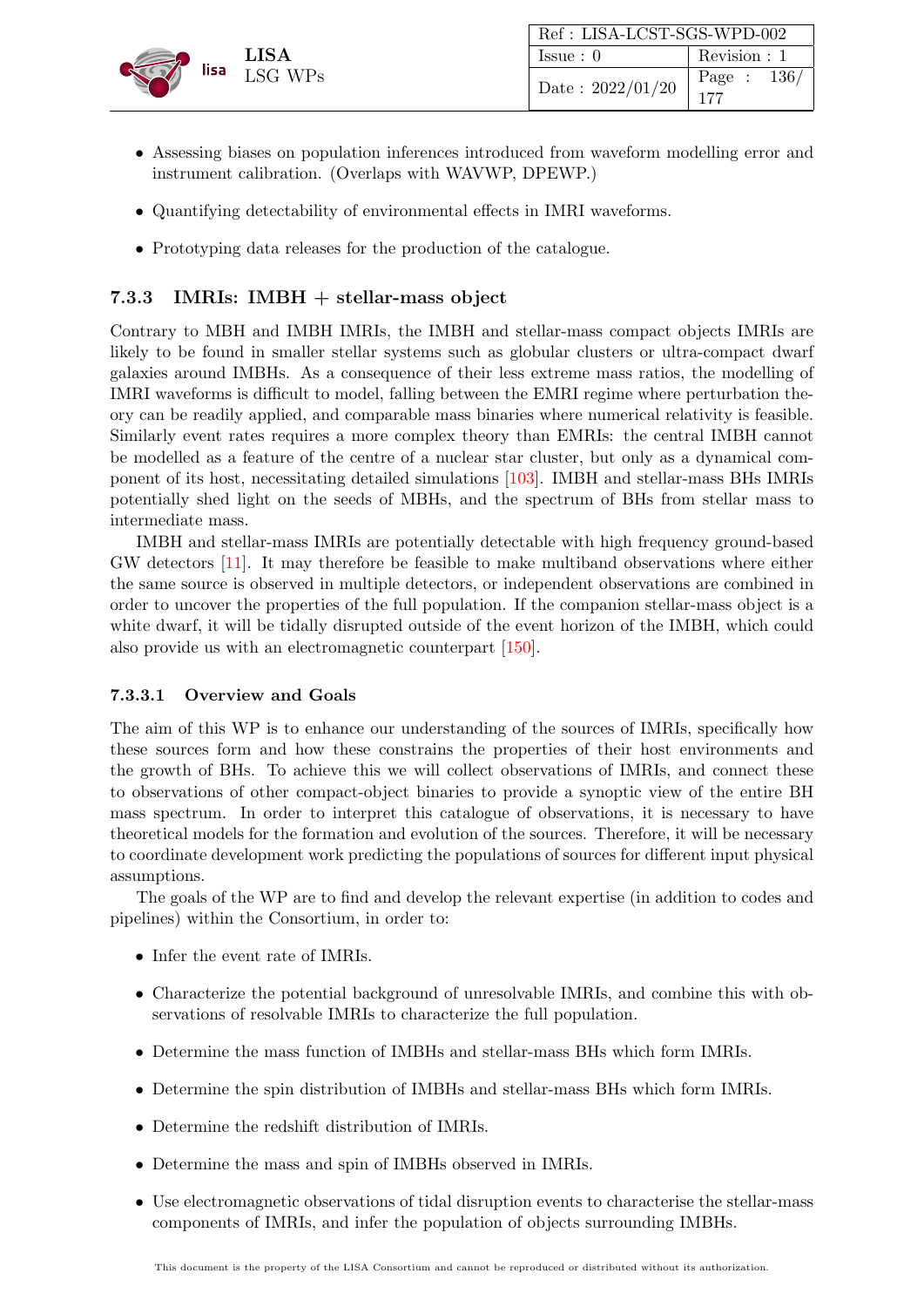

- Combine the above results with observations of IMRIs from ground-based GW detectors to obtain the most precise measurements of the IMRI population.
- Combine stellar-mass binary, IMRI and IMBHB observations to create a complete understanding of the stellar-mass compact object and IMBH population, their evolution over cosmic time, and the implications for the formation and evolution of these binaries (including the evolution of stars and the dynamics of dense stellar environments).
- Combine observations of BHs across the entire mass spectrum to uncover the formation and growth mechanisms for IMBHs and MBHs, and how these relate to their environments.

## 7.3.3.2 Deliverables

Prelaunch (to be continued postlaunch as new results appear in the literature):

- Models describing expected IMRI populations for comparison to observations.
- Parameterized models fit to IMRI observations to describe the intrinsic populations.

Postlaunch (requiring use of LISA observations):

- A first interpretation of IMRI observations, and their implications for the physics of IMBHs and their environments, placing in context observational results with regards to the published literature and model predictions.
- A combined analysis with results from ground-based GW observations to provide a more detailed understanding of the IMRI population.
- A catalogue of IMRIs properties linked to potential tidal disruption events, and if counterparts are found, updated constraints folding in multimessenger observations.
- A catalogue of IMRIs with parameters informed by the hierarchical analysis of the population.

## 7.3.3.3 Description of work

The interpretation of LISA observations will be facilitated comparing the data with theoretical studies modelling the predicted population, as well as using model-agnostic parameterised models. To perform inferences about the true astrophysical population and their formation, it will be necessary to develop analysis codes that can estimate the properties of the population, and develop astrophysical predictions which can match the level of accuracy of these inference results. Production of astrophysical population models, using both semianayltic prescriptions and detailed numerical modelling will be done Astro-WG members in collaboration with the larger scientific community. The necessary steps in completing the inference to intrepid IMRI observations will be to:

- Use observations, or lack thereof, from ground-based GW observations to constrain the population of IMRIs.
- Link the properties of the merger rate as a function of mass, spin and redshift to constrain the overall formation rate of IMRIs, and interpret this in context of predictions for different formation histories.
- Link the properties of the merger rate as a function of orbital properties (eccentricity, inclination) to various formation mechanisms for IMRIs. The feasibility of this may depend on the availability of accurate waveforms.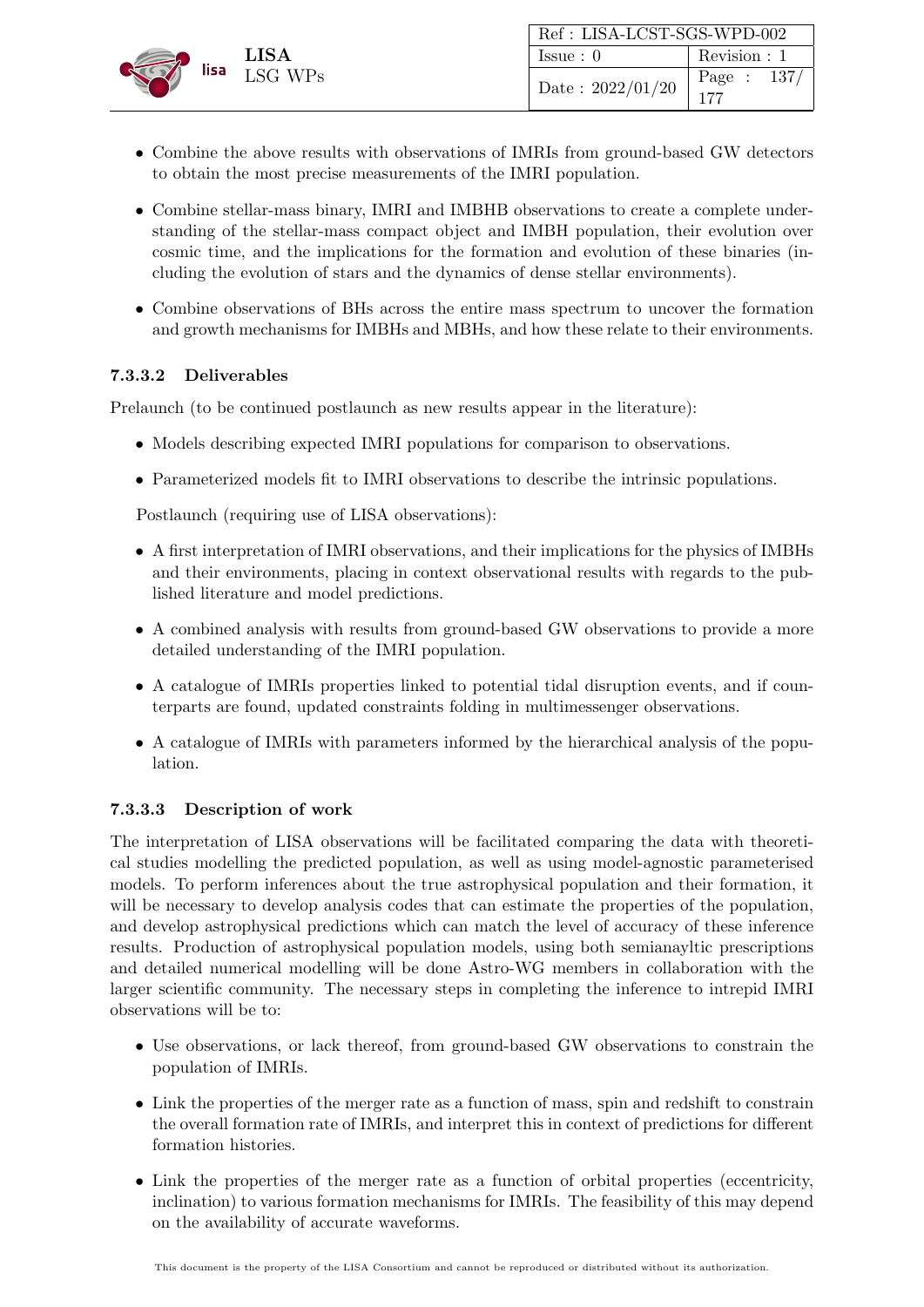

- Identify measurable environmental effects, such as perturbing objects, and how these can be used to perform a census of IMRI hosts.
- Produce catalogues of IMRIs with different astrophysics assumptions, and build simple parametric models to emulate the main features of these, in order to provide input to data analysis pipelines.
- Identify how electromagnetic observations can be used to constrain our understanding of IMRI systems, and in particular how tidal disruption events can inform our understanding of the nature of white dwarfs.
- Quantify the potential for multiband GW observations, and determine what additional information on the population and their astrophysical origins can be determined through combination of observations.
- Combine observations of stellar-mass binaries, IMRIs, and IMBHBs to chart the evolution of stellar-mass and intermediate mass binaries across cosmic time, and understand how these binaries form and evolve.

## 7.3.3.4 Timeframe and workforce requirements

- Use ground-based observations to constrain IMRI population: 3 years (0.1 FTE).
- Link merger-rate properties to IMRI formation: 3 years (0.5 FTE).
- Identify measurable environmental effects: 5 years (0.1 FTE).
- Produce IMRI catalogues and parametric models: 5 years (0.4 FTE).
- Identify how electromagnetic observations can be used to constrain IMRI formation: 5 years (0.2 FTE).
- Quantify the potential for multiband IMRI observations: 5 years (0.3 FTE).
- Combine LISA observations to chart SOBH and IMBH evolution: L+3 years (4 FTE).

Storage space requirement for (simulated) data catalogues and inference data products: ∼ 100 TB, shared with models and results for other binaries.

#### 7.3.3.5 Possible subpackages

## 7.3.3.6 Dependencies

Within WPSI:

- Population parameters for the IMBHB and stellar-mass binary populations to compare with the population of IMBHs and stellar-mass compact objects in IMRI systems in order to characterize the full spectrum of binary systems.
- Cross correlation of IMRI and localizations with galaxy catalogues is useful for (i) understanding the environment of IMRI formation (this WP); (ii) multimessenger follow-up, and (iii) measurement of cosmological parameters.

Between WPSI and WAVWP, DPEWP and CATWP, WPMMA:

• Accurate waveforms are needed for detection and measurement of IMRIs. These are fundamental in searching for and characterising IMRI signals.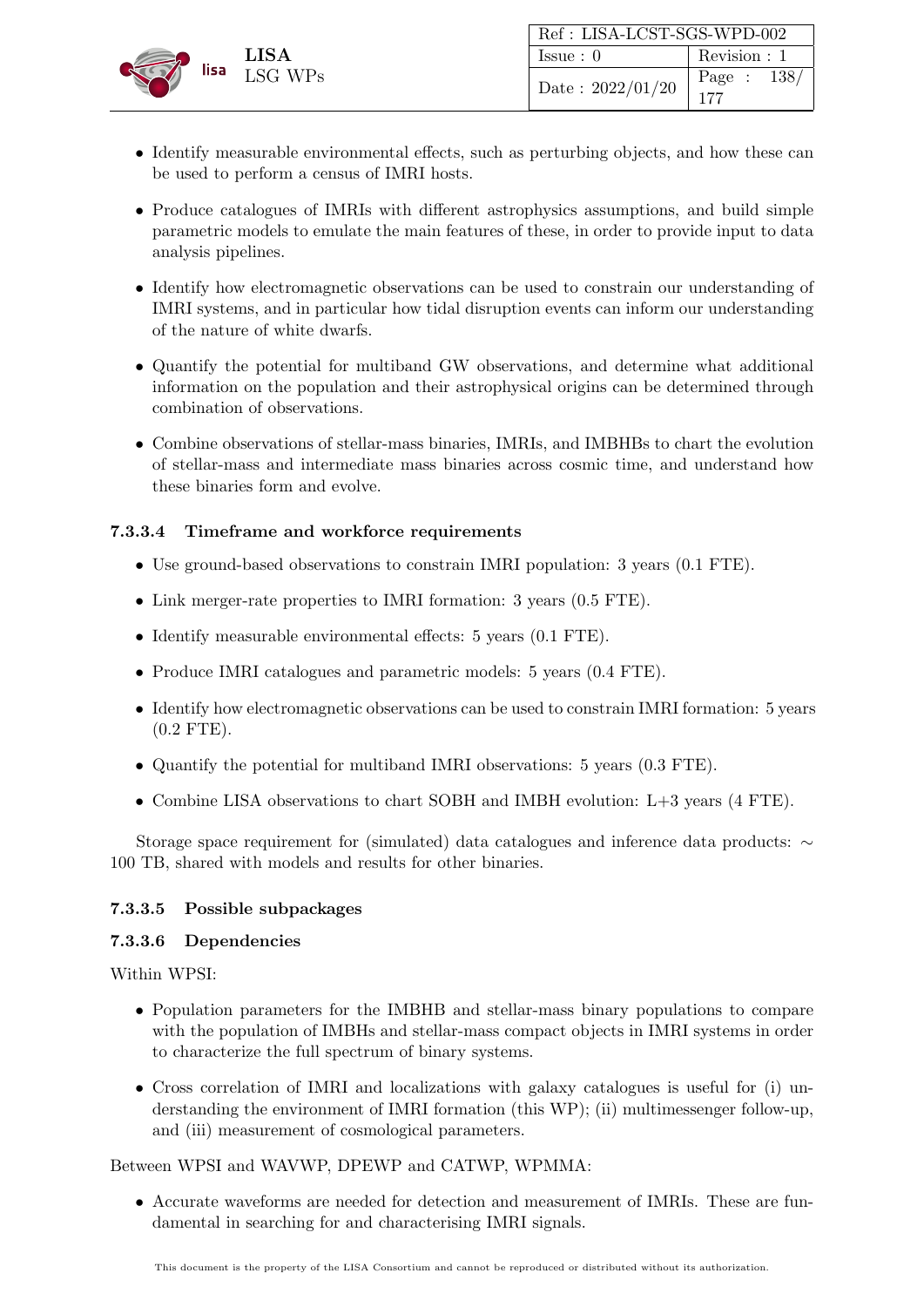

- Data analysis pipelines able to (i) detect IMRIs, (ii) infer individual source parameter properties, and (iii) hierarchically infer the population parameters. These are essential to provide the observations upon which this workpackage is based.
- Data analysis pipelines to identify unresolvable backgrounds of IMRIs, and characterize the properties of this background.
- Quantitative assessment of instrument sensitivity and calibration accuracy necessary to assess selection effects of detection pipelines and accuracy of source parameter inferences. These are necessary input to reliably characterize the population of IMRIs.
- Multi-messenger information: WPMMA.1, WPMMA.2, WPMMA.3.4.

## 7.3.3.7 List of projects

LISA LSG WPs

- Development of models predicting the number of IMRIs as a function of the IMBH properties, in particular of its mass, so as to assess different theoretical models of globular clusters harbouring IMBHs. These should include available constraints from ground-based GW observations.
- Quantification of selection effects for detection pipelines.
- Construction of parameterized phenomenological models which can capture the key properties of the expected distributions over mass, spin, etc. without having to rely on specific physical predictions.
- Construction of a hierarchical inference framework to infer population parameters.
- Characterising the population of IMRIs which lead to tidal disruption events with observable electromagnetic counterparts, and how information from electromagnetic observations can be used to infer source properties.
- Assessing precision of population parameter inferences as a function of the number of detections, the length of the mission, and the observing duty cycle.
- Assessing biases on population inferences introduced from waveform modelling error and instrument calibration.
- Prototyping data releases for the production of the catalogue.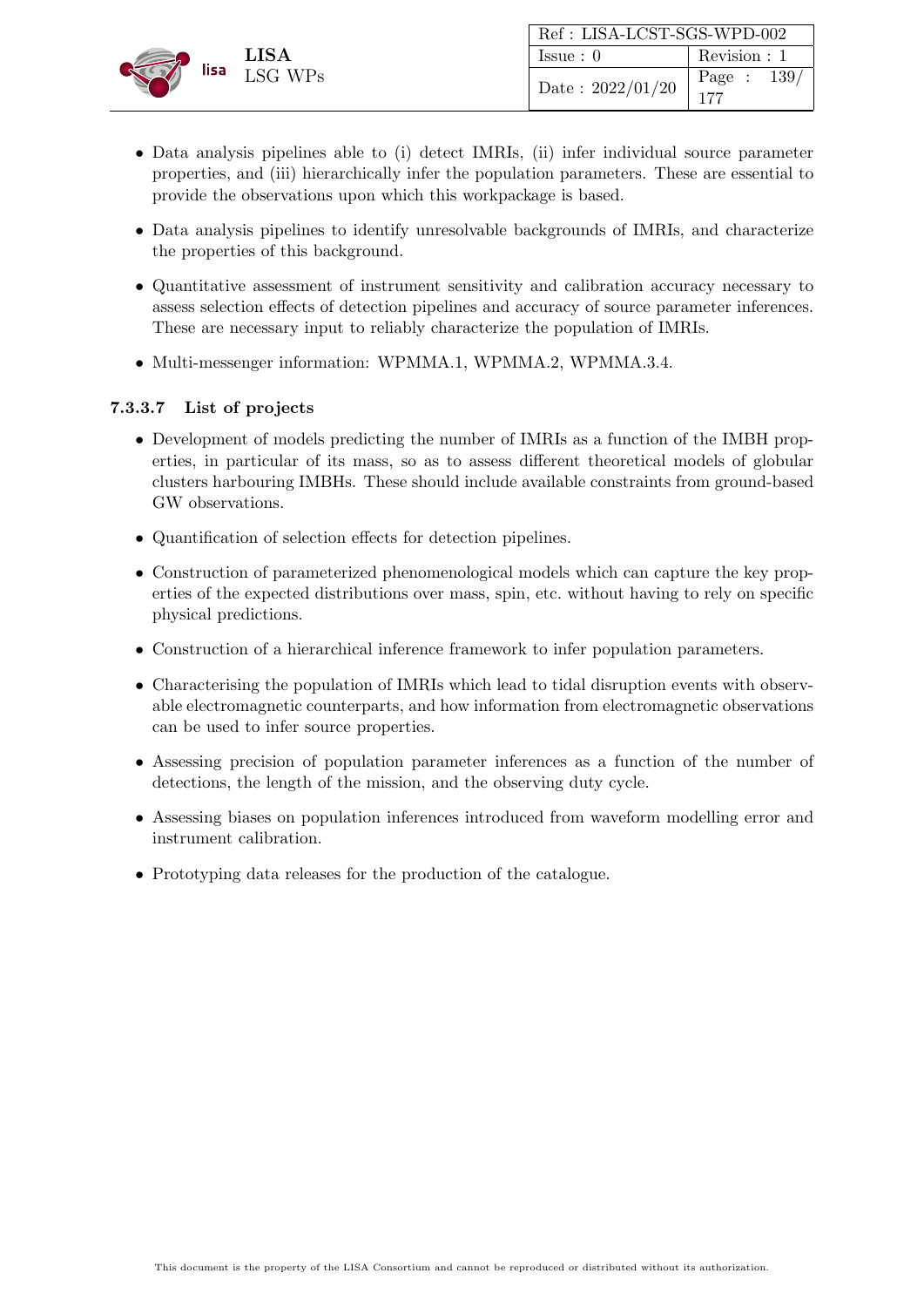

## 7.3.4 XMRIs: Extremely-large mass ratio inspirals

Substellar objects in our Galaxy such as brown dwarfs have an event rate which has been estimated to be one order of magnitude larger than regular EMRIs, i.e. a stellar-mass black hole plunging into an MBH. However, because their mass ratio is much higher,  $q \sim 10^{-8}$ , they can live in the LISA band for at least  $10^6$  yr or longer with SNRs that range between 10 and up to  $\sim 10^4$  due to their proximity to us (8 kpc, at the Galactic Centre). From the point of view of LISA, they are monochromatic sources. Because backreaction depends on the mass ratio, their trajectories are closer to regular geodesics than EMRIs [\[13,](#page-168-3) [93\]](#page-173-4).

## 7.3.4.1 Overview and Goals

The aim of this WP is to enhance our understanding of the sources of XMRIs, specifically how these sources form and how these constrains the properties of their host environments and the growth of BHs. To achieve this we will collect observations of XMRIs, and connect these to observations of other compact-object binaries to provide a synoptic view of the entire BH mass spectrum. In order to interpret this catalogue of observations, it is necessary to have theoretical models for the formation and evolution of the sources. Therefore, it will be necessary to coordinate development work predicting the populations of sources for different input physical assumptions.

The goals of the WP are to find and develop the relevant expertise (in addition to codes and pipelines) within the Consortium, in order to:

- Infer the event rate of XMRIs.
- Characterize the potential background of unresolvable XMRIs.
- Use the above results to probe the population of subsolar objects surrounding MBHs, and place constraints the the number of brown dwarfs or primordial black holes.
- Use XMRI observations to estimate the properties of Sagittarius  $A^*$ , and place it in context of the MBH population.

## 7.3.4.2 Deliverables

Prelaunch (to be continued postlaunch as new results appear in the literature):

- Models describing expected XMRI populations for comparison to observations.
- Parameterized models fit to XMRI observations to describe the intrinsic populations.

Postlaunch (requiring use of LISA observations):

- A first interpretation of XMRI observations, their likely sources (brown dwarf or primordial black hole), and their implications for the environments surrounding MBHs.
- A catalogue of XMRIs with parameters informed by the hierarchical analysis of the population.

## 7.3.4.3 Description of work

The interpretation of LISA observations will be facilitated comparing the data with theoretical studies modelling the predicted population, as well as using model-agnostic parameterised models. To perform inferences about the true astrophysical population and their formation, it will be necessary to develop analysis codes that can estimate the properties of the population, and develop astrophysical predictions which can match the level of accuracy of these inference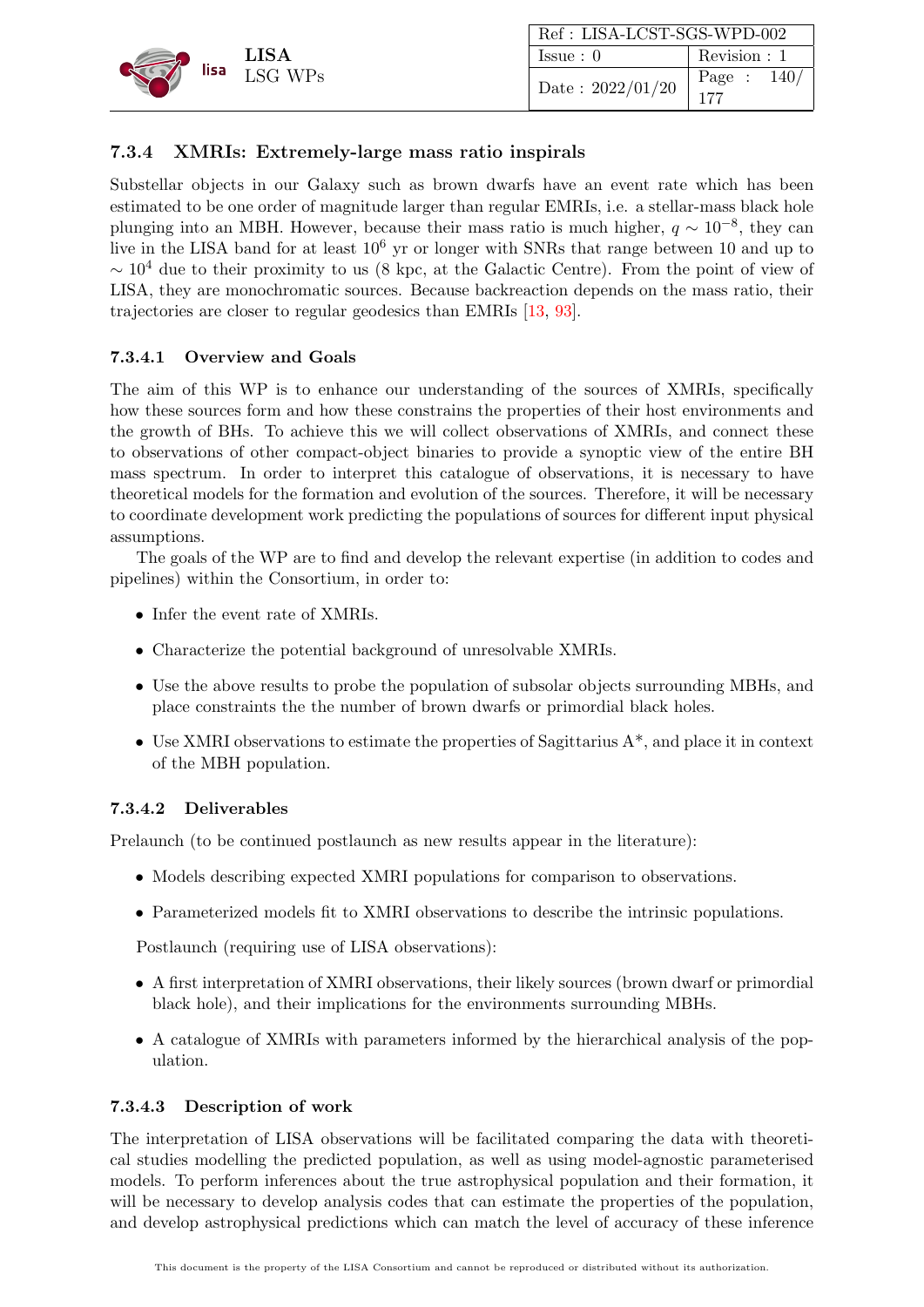

| Ref: LISA-LCST-SGS-WPD-002 |                       |
|----------------------------|-----------------------|
| Issue:0                    | Revision : 1          |
| Date: $2022/01/20$         | Page :<br>141/<br>177 |

results. Production of astrophysical population models, using both semianayltic prescriptions and detailed numerical modelling will be done Astro-WG members in collaboration with the larger scientific community. The necessary steps in completing the inference to intrepid XMRI observations will be to:

- Derive robust predictions for XMRI rates as a function of their eccentricity and other orbital parameters.
- Assess the impact of Galactic XMRIs, which may potentially be extremely high SNR (up to  $\sim 10^4$ ), on the detectability of other sources, by providing catalogues generated with different astrophysical assumptions for use in development of data analysis pipelines.
- Identify properties of the XMRI population which would provide insights into the formation of these systems, for example to distinguish primordial black hole XMRIs from brown dwarf XMRIs.
- Establish the potential for electromagnetic counterparts to XMRIs, and how electromagnetic observations could improve our understanding of a source.
- Use observations of XMRIs to measure the properties of our Galaxy's MBH, and combine with observations of EMRIs, IMRIs and MBHBs to constrain the MBH population and their surroundings.

## 7.3.4.4 Timeframe and workforce requirements

- Derive robust predictions for XMRI rates: 3 years (0.4 FTE).
- Assess the impact of Galactic XMRIs on the detectability of other sources: 3 years (0.5 FTE).
- Identify properties of the XMRI population that provide insights into XMRI formation: 5 years (0.3 FTE).
- Establish the potential for electromagnetic counterparts to XMRIs: 5 years (0.1 FTE).
- Use observations of XMRIs to measure the properties of our Galaxy's MBH: L+1 years (2) FTE).
- Combine LISA observations to constrain the MBH population and their surroundings:  $L+3$  years  $(1$  FTE).

Storage space requirement for (simulated) data catalogues and inference data products: ∼ 100 TB, shared with models and results for other binaries.

#### 7.3.4.5 Possible subpackages

#### 7.3.4.6 Dependencies

Within WPSI:

- Population parameters for the MBH population to compare with the individual MBHs observable with XMRIs.
- Understanding of deviations from pure Kerr spacetimes for MBHs: these could either indicate the presence of matter (this WP) or new fundamental physics (violations of general relativity or a non-black hole compact object).

Between WPSI 7 and WAVWP, DAFTWP, LAPWP: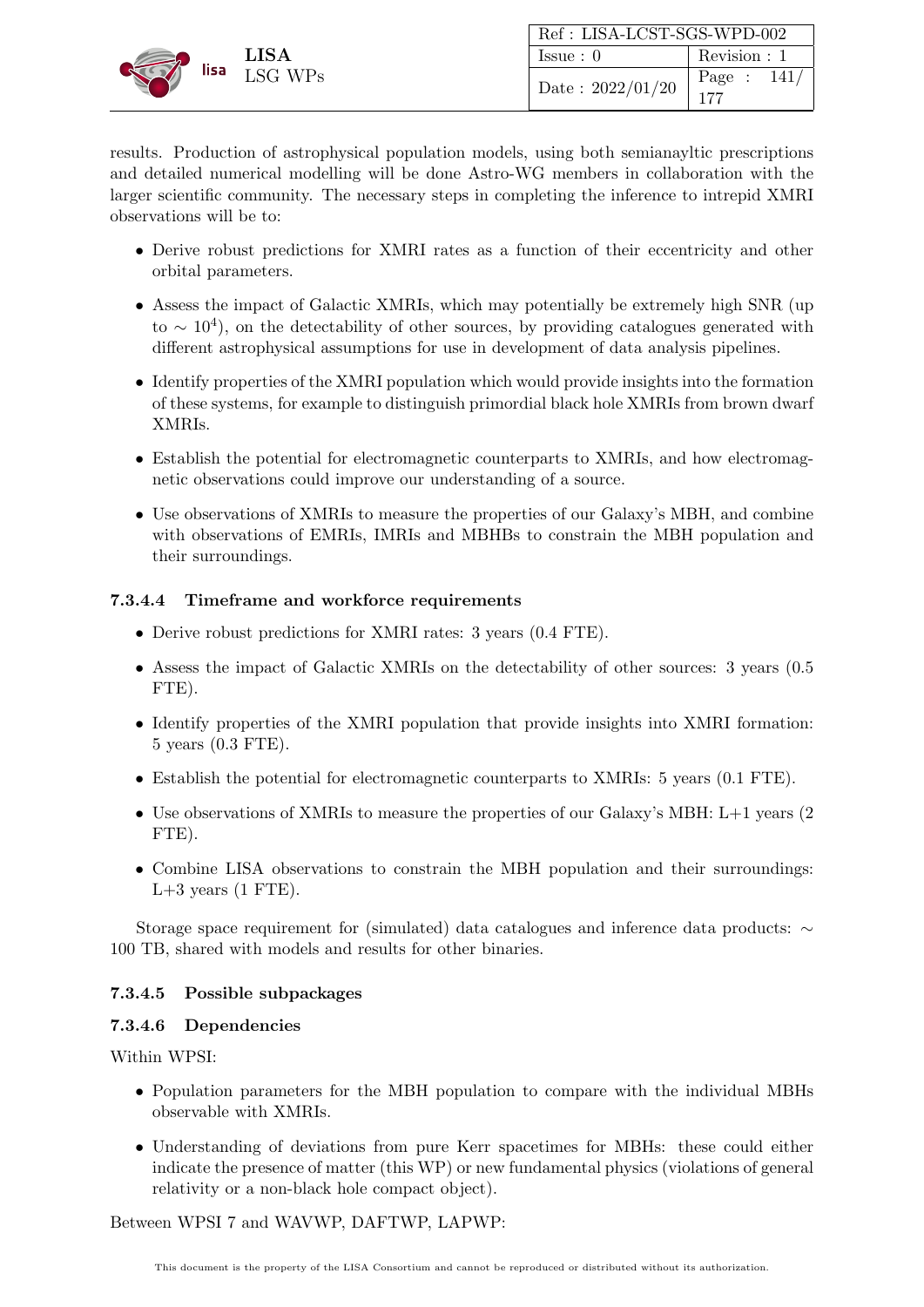

- Accurate waveforms are needed for detection and measurement of XMRIs (WAVWP and DPEWP). These are fundamental in searching for and characterising XMRI signals. The waveforms are slowly evolving, but could potentially be loud  $(SNR\ of\ 10^4)$ , meaning that even small errors could lead to systematic errors.
- Data analysis pipelines able to (i) detect XMRIs, (ii) infer individual source parameter properties, and (iii) hierarchically infer the population parameters. These are essential to provide the observations upon which this workpackage is based. XMRIs may be a significant foreground for other sources (WPSI.5), so it must be possible to detect other sources without XMRI contamination.
- Data analysis pipelines to identify unresolvable backgrounds of XMRIs, and characterize the properties of this background (WPSI.5).
- Quantitative assessment of instrument sensitivity and calibration accuracy necessary to assess selection effects of detection pipelines and accuracy of source parameter inferences. These are necessary input to reliably characterize the population of XMRIs.
- Multi-messenger information: WPMMA.1, WPMMA.2, WPMMA.3.4

## 7.3.4.7 List of projects

- Development of models predicting the number of XMRIs of Galactic and extragalactic origin, and whether these are resolvable or form a background. Uncertainties in the inputs to these models will enable the calculation the range of potential rates. Through comparison to observations, this will enable these uncertain processes to be constrained.
- Quantification of selection effects for detection pipelines, and the impact of loud XMRIs on the detection of other sources.
- Construction of a hierarchical inference framework to infer population parameters.
- Assessing precision of population parameter inferences as a function of the number of detections, the length of the mission, and the observing duty cycle.
- Assessing biases on population inferences introduced from waveform modelling error and instrument calibration.
- Investigate the potential for multimessenger observations, and how these could be combined to provide a complete picture of a source.
- Prototyping data releases for the production of the catalogue.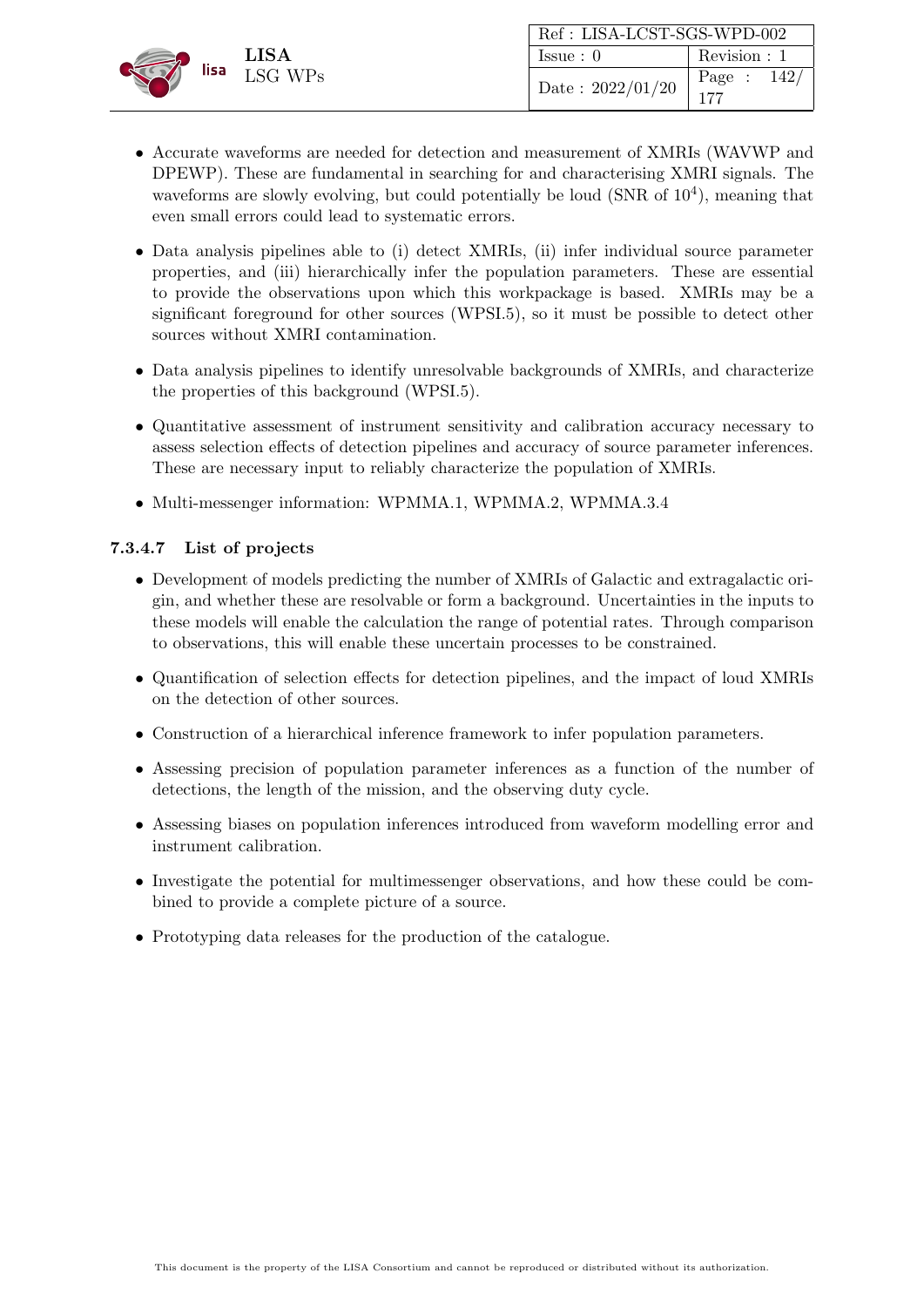

# 7.4 WPSI.4: Estimation of cosmological parameters

# 7.4.1 Overview and Goals

The luminosity distance of compact binaries can be directly inferred from the measured GW signal, implying that GW sources can be used as cosmological distance indicator (standard sirens). This, in combination with complementary redshift information, can be used to test the distance-redshift relation and thus to put constraints on the cosmological parameters of standard (ΛCDM) and alternative cosmological models. The main challenge with these analyses consists in obtaining a redshift measurements of the GW source.

There are two main ways to obtain redshift information:

- Identify an electromagnetic counterpart (*counterpart method* or *bright sirens*): this can be done if an EM counterpart is observed or if the localization region is sufficiently constrained to contain only one galaxy. In this case to each GW event corresponds a unique redshift value (usually measured from the host galaxy).
- Use galaxy catalogs *(statistical method* or *dark sirens)*: one assigns multiple redshift values to each GW event by looking at galaxies within the localization region, whose properties are recovered from a galaxy catalog or from a dedicated EM survey. The information collected with many GW events is then combined to find the true value of the cosmological parameters. This method does not require the identification of the host galaxy, but it needs fairly complete galaxy catalogs around the localization region of the GW event.

#### The goals of this WP are the following:

- Map the expansion of the universe and probe possible cosmological models beyond ΛCDM [DEL4].
- Evaluate all possible systematic uncertainties affecting LISA cosmological measurements (weak lensing, waveform uncertainties, ...) [DEL3].
- Assess the implications of LISA cosmological measurements with respect to other GW observations and EM probes, especially at high redshift  $(z \gtrsim 2)$  [DEL7].
- Explore new ways to conduct cosmological measurements (e.g. lensing, cross-correlation with LSS, MBHBs as dark sirens and other connections with AGN hosts?, ...) [DEL6].
- Test deviations from general relativity at cosmological scales (e.g. through effects on the propagation of GWs) [DEL5]. To be done in collaboration with the fundamental physics WPs: WPSI.7, WPSI.8.

# 7.4.2 Deliverables

- DEL1: Mock data catalogues of LISA bright sirens: e.g. MBHB mergers with counterparts or events with identified unique host galaxy. This deliverable needs as input the catalogues of MBHB mergers detected by LISA and, possibly, also catalogues of other sources (SOBHBs, EMRIs, IMBHs?): these are developed in CATWP and maybe also in WPSI.1.
- DEL2: Definition of the relevant parameters and figures of merit of the cosmological models that will be tested (ΛCDM, early dark energy, modified gravity scenarios, ...), to optimise the LISA testing ability.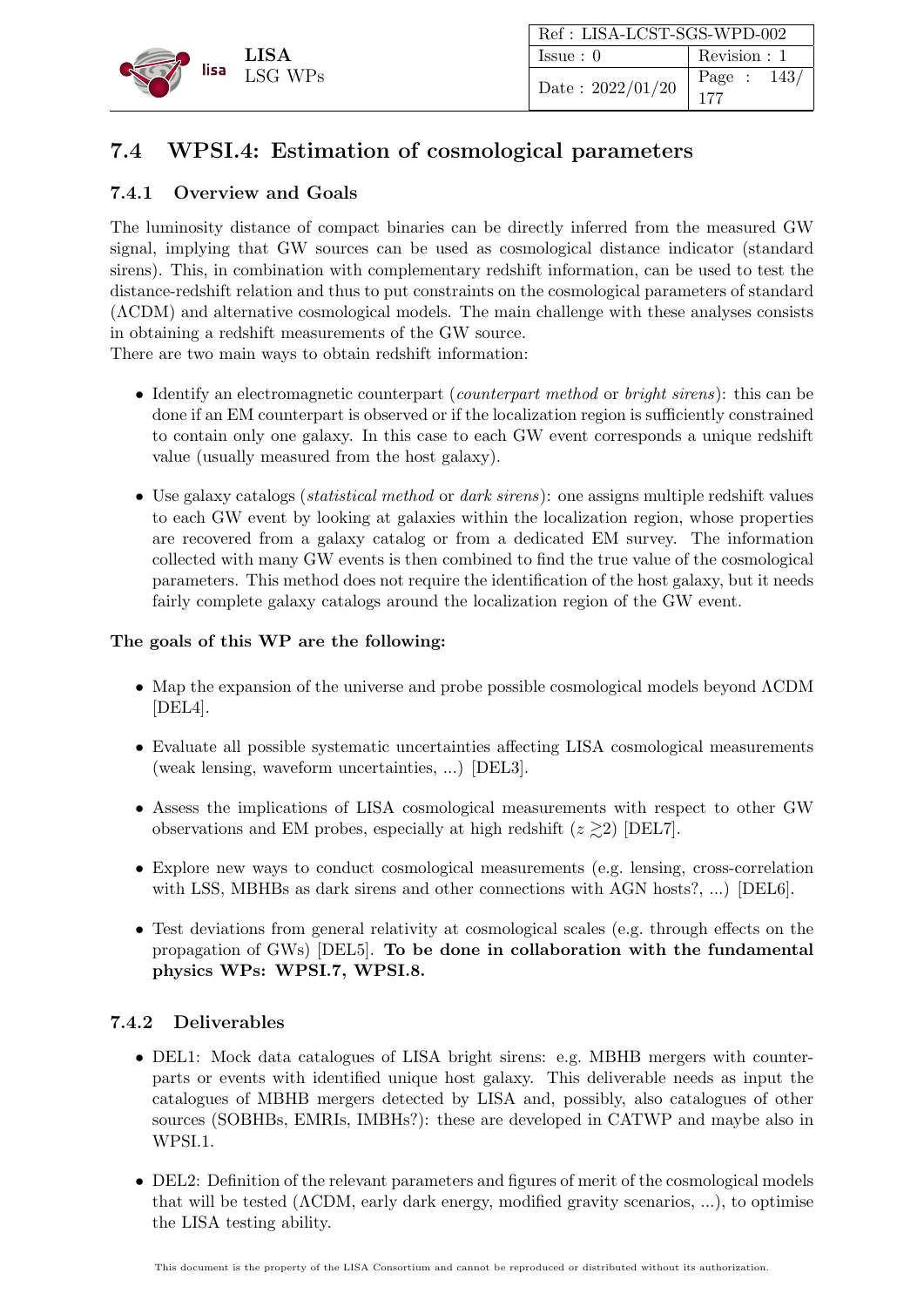

- DEL3: Assess all possible systematic uncertainties affecting the LISA cosmological analyses (e.g. weak lensing, calibration, waveforms, ...) and identify analytical or numerical methods to estimate their contribution on relevant parameters of LISA detected events (e.g. luminosity distance, sky localisation, ...).
- DEL4: Data analysis pipelines for measuring the parameters of the cosmological models identified in DEL1 with LISA standard sirens:
	- DEL4.1: Code returning constraints on cosmological model parameters with bright standard sirens. The code will need as input the catalogues of LISA sources with known redshift, e.g. through the identification of the host galaxy, developed in DEL1 (e.g. MBHBs).
	- DEL4.2: Code returning constraints on cosmological parameters with dark standard sirens. The code will need as input catalogues of GW sources developed in CATWP and possibly also in WPSI.2 ans WPSI.3 (SOBHBs, EMRIs, IMBHs?), as well as galaxy catalogues obtained by external EM partners or publicly available. Possible strong overlap with WPMM - to be checked.
	- DEL4.3: Code combining the information of both bright and dark sirens. This deliverable depends on DEL4.1 and DEL4.2.
- DEL5: Data analysis pipelines for testing deviations from standard GR propagation of GWs at cosmological distances (to be performed in collaboration with fundamental physics WPs: WPSI.7 and WPSI:8):
	- DEL5.1: Definition of the deviations from standard GR propagation that need to be considered, and choice of the corresponding parameters to be tested (ongoing within CosWG).
	- DEL5.2: Code returning constraints on deviations from the GR propagation of GWs at cosmological distances with bright standard sirens. The code will be based upon an extension of the one developed in DEL4.1.
	- DEL5.3: Investigate whether dark sirens have the potential to test deviations from GR, and if so develop a code returning constraints on deviations from the GR propagation of GWs at cosmological distances with dark standard sirens. The code might be based upon an extension of the one developed in DEL4.2. If relevant, also develop constrains on deviations from GR by extending the combined bright and dark sirens code developed in DEL4.3
- DEL6: Define and develop other possible data analysis products for extracting cosmological information by combining GW-EM datasets (e.g. lensing, cross-correlation with LSS, ...).
	- DEL6.1: If the result of DEL6 indicates that this is needed, develop a code that combines LISA measurements with EM datasets, and other GW probes, to exploit other ways to extract cosmological information (e.g. lensing, cross-correlation with LSS, ...). The realization of this deliverable will depend on the outcome of the theoretical/computational work to be performed within DEL6 (to be performed in collaboration with WPMM?).
- DEL7: Compare and combine LISA cosmological measurements with (expected) EM measurements. Assess the potential of LISA to improve and extend EM analyses, especially at high redshift  $(z \geq 2)$ .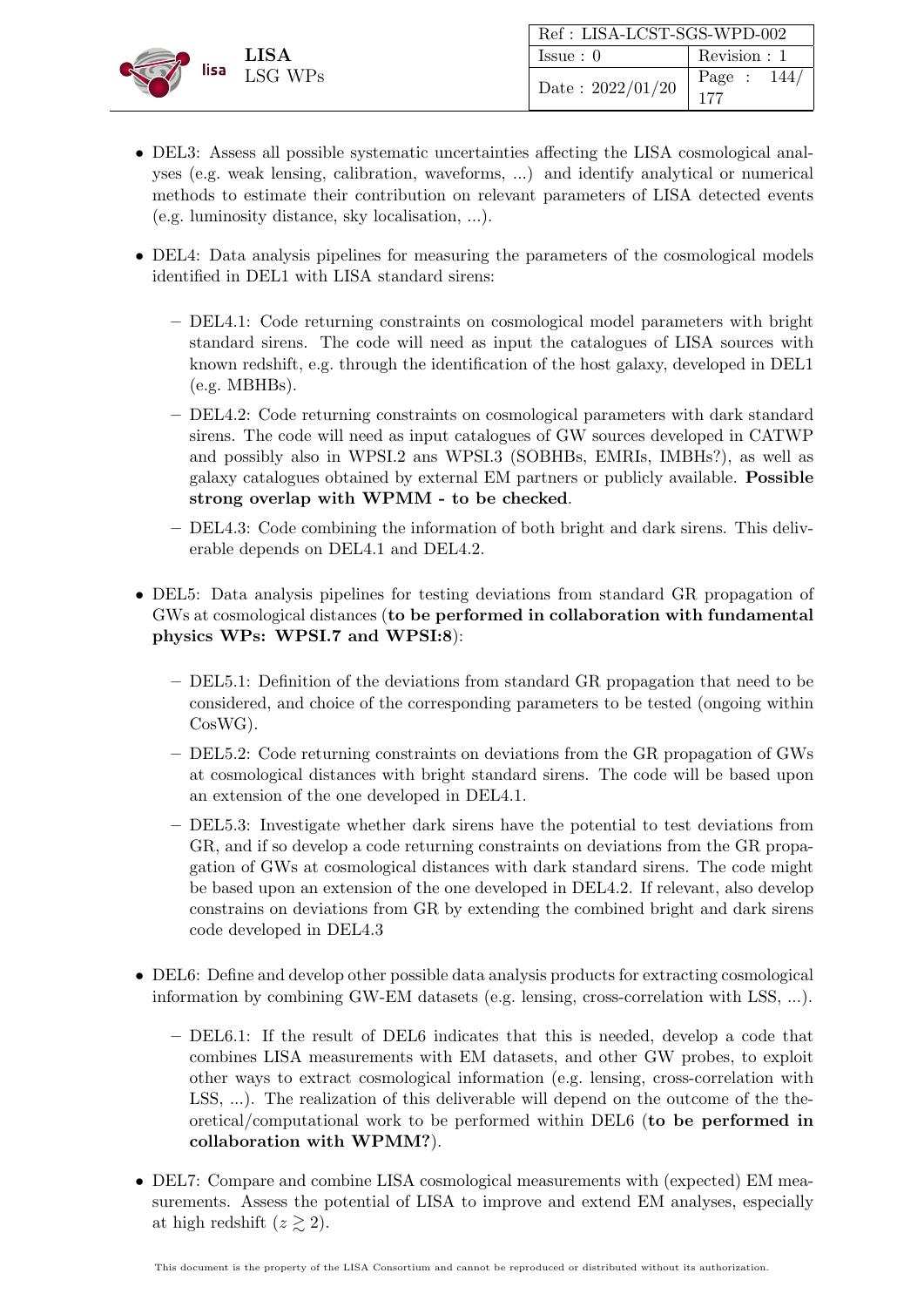

• Once preliminary versions of the codes for DEL4 to 6 are developed, they will be reviewed, approved and released. Follow-up work will be needed to further refine them into subsequent versions until the delivery of final release of data analysis pipelines (before the start of LISA science operations).

# 7.4.3 Timeframe and workforce requirements

- DEL1: within  $\sim$ 2 years, or within  $\sim$ 1 year from the acquisition of new catalogues of LISA sources (e.g. new MBHB) from CATWP and possibly from WPSI.1. Required FTEs: 3.0 (ideally 0.5 FTEs to review current literature, 1.5 FTEs to develop analytical/numerical codes for estimating the emission and detection of EM counterparts, and 1.0 FTEs in astrophysical/numerical/observational expertise).
- DEL2: within ∼2 years. Required FTEs: 1.5 (ideally 1.0 FTEs spread over different expertise in theoretical cosmology, and 0.5 FTEs on GW data analysis expertise).
- DEL3: within  $\sim$ 2 years. Required FTEs: 2.0 (ideally 0.7 FTEs on cosmological systematics, e.g. weak lensing, 0.8 FTEs on waveform/measurements systematic, e.g. calibration uncertainties, 0.5 FTEs on astrophysical systematic, e.g. peculiar velocities or source environment effects).
- DEL4.1: ∼3 years, or within 1 year since the completion of DEL1. Required FTEs: 1.0 (ideally 0.5 FTEs to write the codes/pipeline, 0.3 FTEs in statistical cosmology expertise, and 0.2 FTEs in complementary GW/astro/observational expertise).
- DEL4.2: within ∼4 years, or within 2 years since the acquisition of new catalogues of LISA sources (e.g. SOBHBs, EMRIs, ...) from CATWP and possibly from WPSI.2 and WPSI.3. The longer period is envisaged to assess all systematic, arising in both GW measurements and galaxy catalogues. Required FTEs: 3.0 (ideally 1.0 FTEs to write the codes/pipelines, 1.0 FTEs on galaxy catalogs expertise, 0.4 FTEs on statistical cosmology, 0.4 FTEs on GW data analysis, and 0.2 FTEs on astrophysical expertise).
- DEL4.3: within ∼4.5 years, or 0.5 years after DEL4.1 and DEL4.2 have been completed. Required FTEs: 0.5 (ideally 0.3 FTEs to write the codes/pipeline, 0.1 FTEs on data analysis, and 0.1 FTEs on statistical cosmology).
- DEL5.1: within ∼3 years, or as soon as DEL4.1 is completed. Required FTEs: 1.5 (ideally 1.2 FTEs spread over different expertise in theoretical cosmology, especially modified gravity and dark energy, and 0.3 FTEs in data analysis/GW measurements).
- DEL5.2: within ∼4 years, or 1 year after both DEL4.1 and DEL5.1 have been completed. Required FTEs: 1.5 (ideally 1.0 FTEs to write codes/pipeline, and 0.5 FTEs on modified gravity/cosmology/data analysis/GWs expertise).
- DEL5.3: within ∼6 years, or within 2 years after both DEL5.1 and DEL4.2 have been completed. **Required FTEs: 1.0+1.5** (ideally 1.0 FTEs to investigate the feasibility of the objectives and possibly 1.5 FTEs to write the codes/pipelines together with required expertise).
- DEL6: within  $\sim 3$  to 5 years. Required FTEs: 1.5 (ideally 1.0 FTEs in statistical cosmology and LSS, 0.5 FTEs in GW data analysis).
- DEL6.1 (if relevant): within ∼6 years, or ∼1 year after DEL6 has been completed. Required FTEs: 2.0 (ideally 1.0 FTEs to write the codes/pipelines, and 1.0 FTEs in statistical cosmology and data analysis expertise).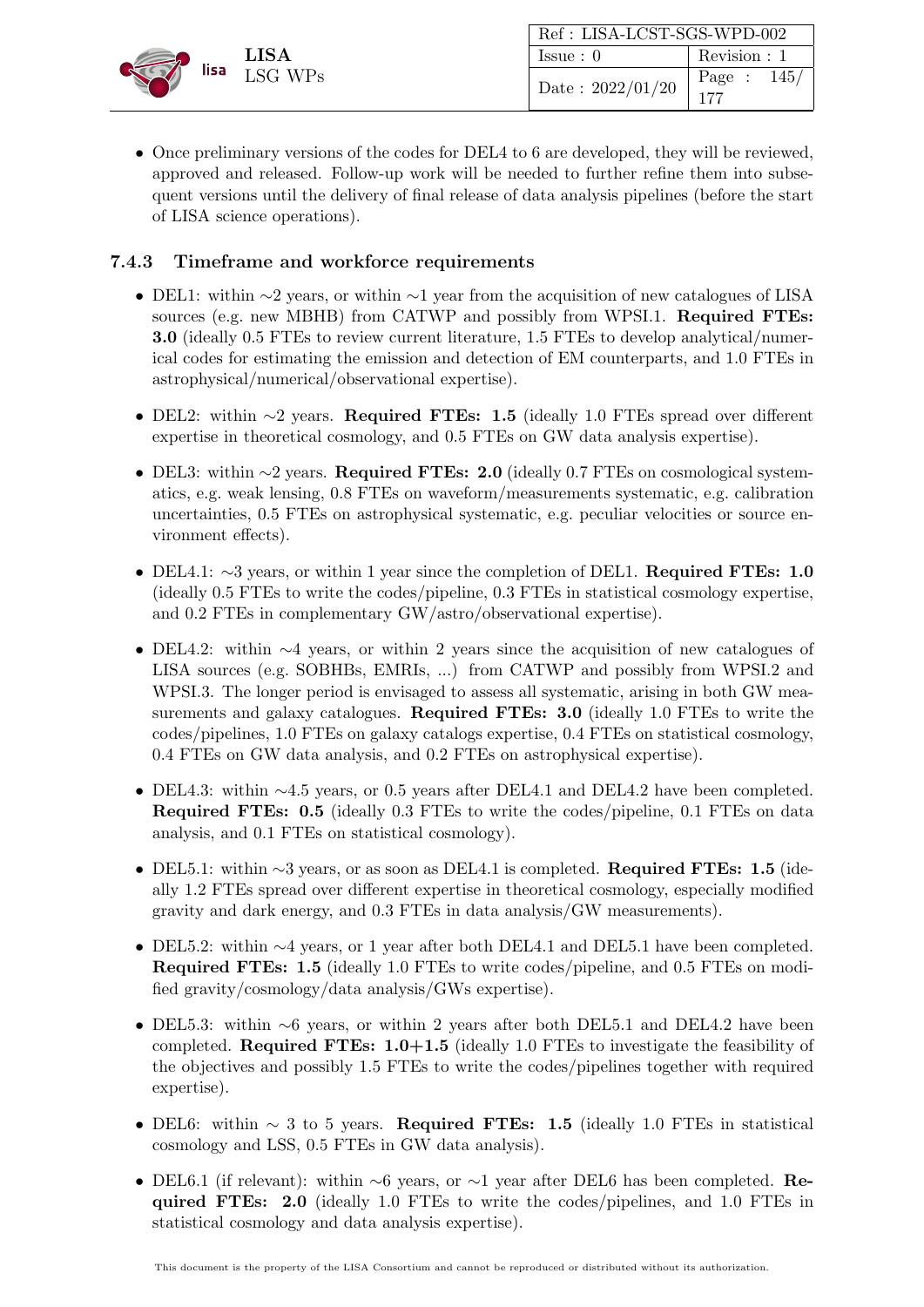

• DEL7: within ∼6 years, or 1.5 years after DEL4.3 has been completed. Required FTEs: 1.0 (ideally 0.5 FTEs to write codes/pipelines, 0.5 FTEs in cosmological expertise).

# 7.4.4 Description of work

- DEL1: Develop mock data catalogues for MBHBs, SOBHBs, EMRIs, and IMBHs.
- DEL2: Use the products of DEL1 and DEL4 to estimate the figures of merit for different cosmological parameters and different cosmological models.
- DEL3: List the possible sources of systematic uncertainties, properly add them into the products of of DEL1 and DEL4 and estimate their effects on the accuracy of cosmological parameter measurements.
- DEL4: Develop codes that return the cosmological parameter measurements with bright and dark sirens, with the possibility of combining the measurements from both sirens.
- DEL5: Develop codes to compare the propagation distances of GW and EM signals from MBHBs so that GR can be tested. Investigate and develop codes that can test GR without EM counterparts.
- DEL6: Investigate other methods that extract cosmological information by cross correlating GW-EM data. Develop codes for the methods that allow to extract information on the cosmological model in a comparable or better way than those developed in DEL4.
- DEL7: Take the projections of other cosmological experiments and combine/compare with our projections in DEL2. Estimate the additional contribution from LISA.

# 7.4.5 Possible subpackages

- Theoretical work package: DEL2 and DEL5.1
- Systematic work package: DEL3
- Bright sirens work package: DEL1, DEL4.1, DEL5.2
- Dark sirens work package: DEL4.2, DEL5.3
- Combination and comparison (also with EM observations) work package: DEL4.3, DEL5.3, DEL7
- Lensing and LSS work package: DEL6, DEL6.1

#### 7.4.6 Dependencies

#### 7.4.6.1 General requirements

- Catalogues of GW sources (SOBHBs, EMRIs, MBHBs, IMBHs?, ...) with parameter estimation (distance, sky location, mass, inclination angle measurement uncertainties, ...)
- Galaxy catalogues from EM observations, including the sky coordinates, redshift, and color magnitudes of the galaxies with uncertainties.
- Redshift measurements for MBHB mergers with associated EM counterpart (e.g. trough the identified host galaxy, through 21-cm line?, ...).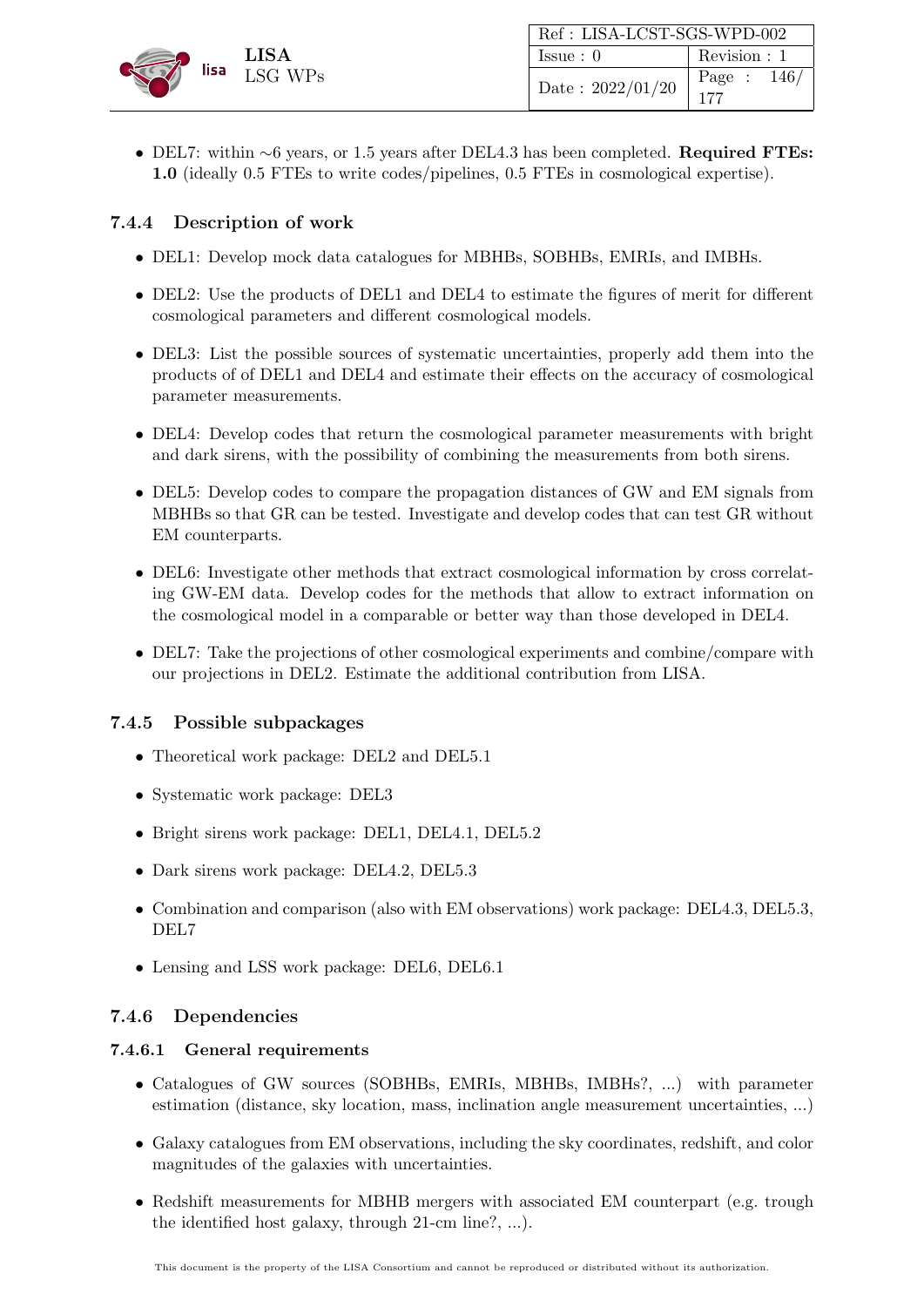

# 7.4.6.2 Dependencies on specific (sub-)WPs

- For the development of this subWP one needs to use the catalogues developed in CATWP and possibly also WPSI.1, WPSI.2, WPSI.3 (MBHB, SOBHB, EMRIs, IMBHB?)
- For the development of this subWP one needs to investigate the dependence of cosmological measurements on the astrophysics of MBHBs, in particular in connection to MBH formation and evolution theories and models used to predict the emission and detection of EM counterparts: connected to WPs CAT, DPE, WPSI.1, WPMMA.1, WPMMA.2, WPMMA.3, and in collaboration with the Astrophysics WG.
- For the development of this subWP one needs to develop theoretical and data analysis tools to test deviations from GR in the propagation of GWs over cosmological distances: connected to WPSI.7 and WPSI.8, and in collaboration with the Fundamental Physics WG.
- This subWP depends also on galaxy catalogues: connected to WPMMA's activities.

# 7.4.7 List of projects

#### Completed projects

- Preliminary cosmological analysis with LISA MBHB mergers as bright sirens [\[154,](#page-177-0) [153\]](#page-177-1).
- Preliminary cosmological analysis with LISA SOBHBs as dark sirens [\[80\]](#page-173-0).
- Preliminary analyses of simple beyond-ΛCDM models with LISA MBHB mergers as bright sirens [\[65,](#page-172-0) [61\]](#page-171-0).
- First analysis on constraints of modified GW propagation with LISA MBHB mergers as bright sirens [\[40\]](#page-170-0) [CosmoWG project].

#### Ongoing projects

- First exploratory analysis of cosmological constraints using LISA EMRIs as dark sirens (contact: Nicola Tamanini).
- Refined cosmological analysis with LISA MBHB mergers as bright sirens, including proper Bayesian merger and ringdown parameter estimation and new figures of merit for cosmology (contact: Nicola Tamanini, Chiara Caprini).
- First combined cosmological exploratory analysis with all available LISA standard sirens (MBHBs, EMRIs, SOBHBs) (contact: Nicola Tamanini).
- Second analysis on constraints of modified GW propagation with LISA MBHB mergers as bright sirens, including frequency-depended modification on the waveform [CosmoWG project, contact: Gianmassimo Tasinato, Tessa Baker].

#### Possible future projects

- Refinement of the estimation of the MBHB EM counterpart production and detection (in collaboration with WPMM and WPSI.1).
- Theoretical investigations of beyond-ΛCDM and modified gravity models relevant for LISA, i.e. for which LISA can provide unique constraints, e.g. at high redshift. In collaboration with WPSI.7, WPSI.8.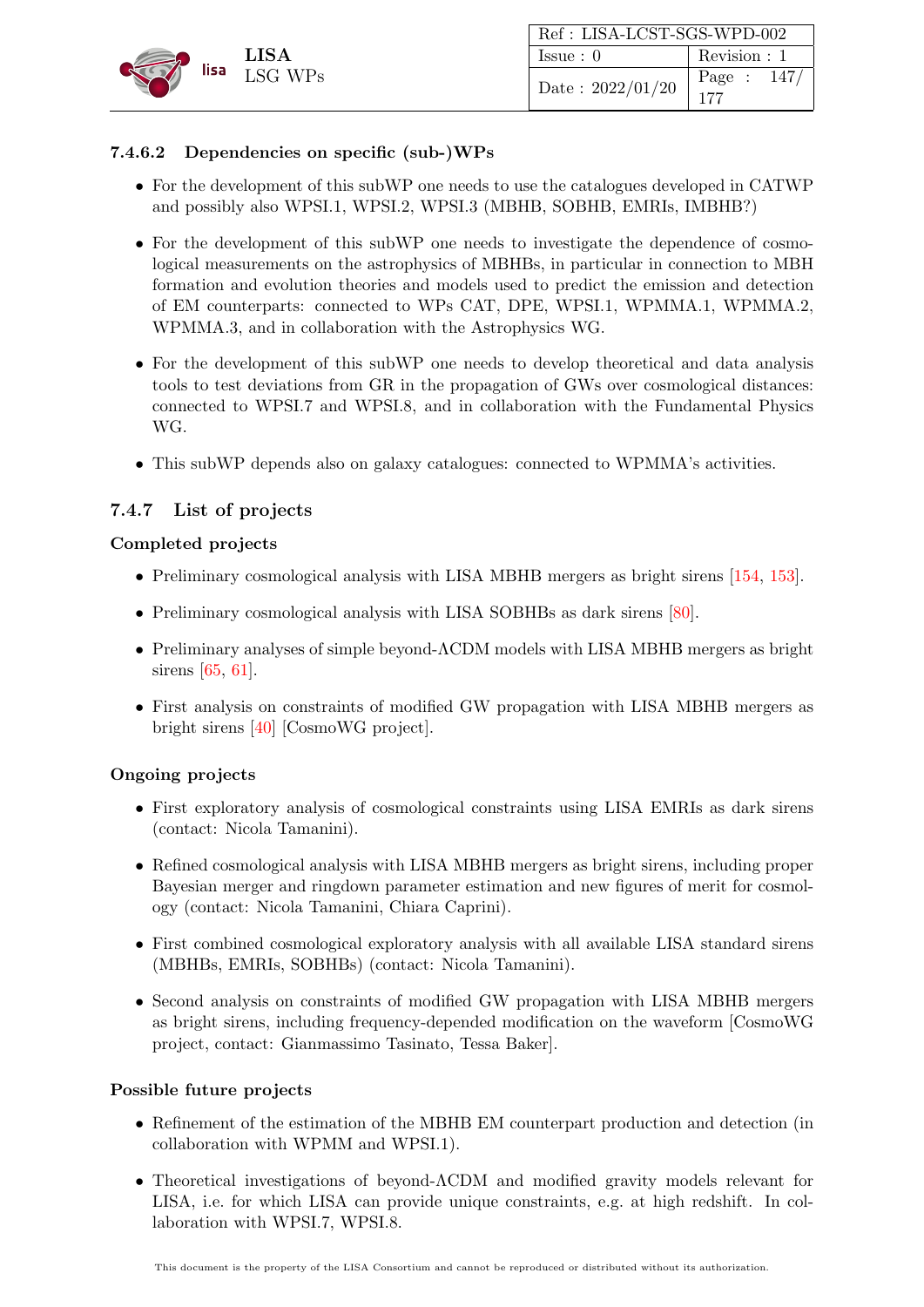

| Ref: LISA-LCST-SGS-WPD-002 |                      |
|----------------------------|----------------------|
| Issue:0                    | Revision : 1         |
| Date: $2022/01/20$         | Page : $148/$<br>177 |

- Assessment of weak-lensing as systematic uncertainty and its effect on cosmological measurements, and as a possible new way to obtain cosmological information (e.g. crosscorrelating with LSS). Impact of possible de-lensing techniques on LISA cosmological measurements.
- Detailed definition of a Bayesian framework for LISA dark sirens, including high redshift systematic (e.g. evolution of number of galaxies).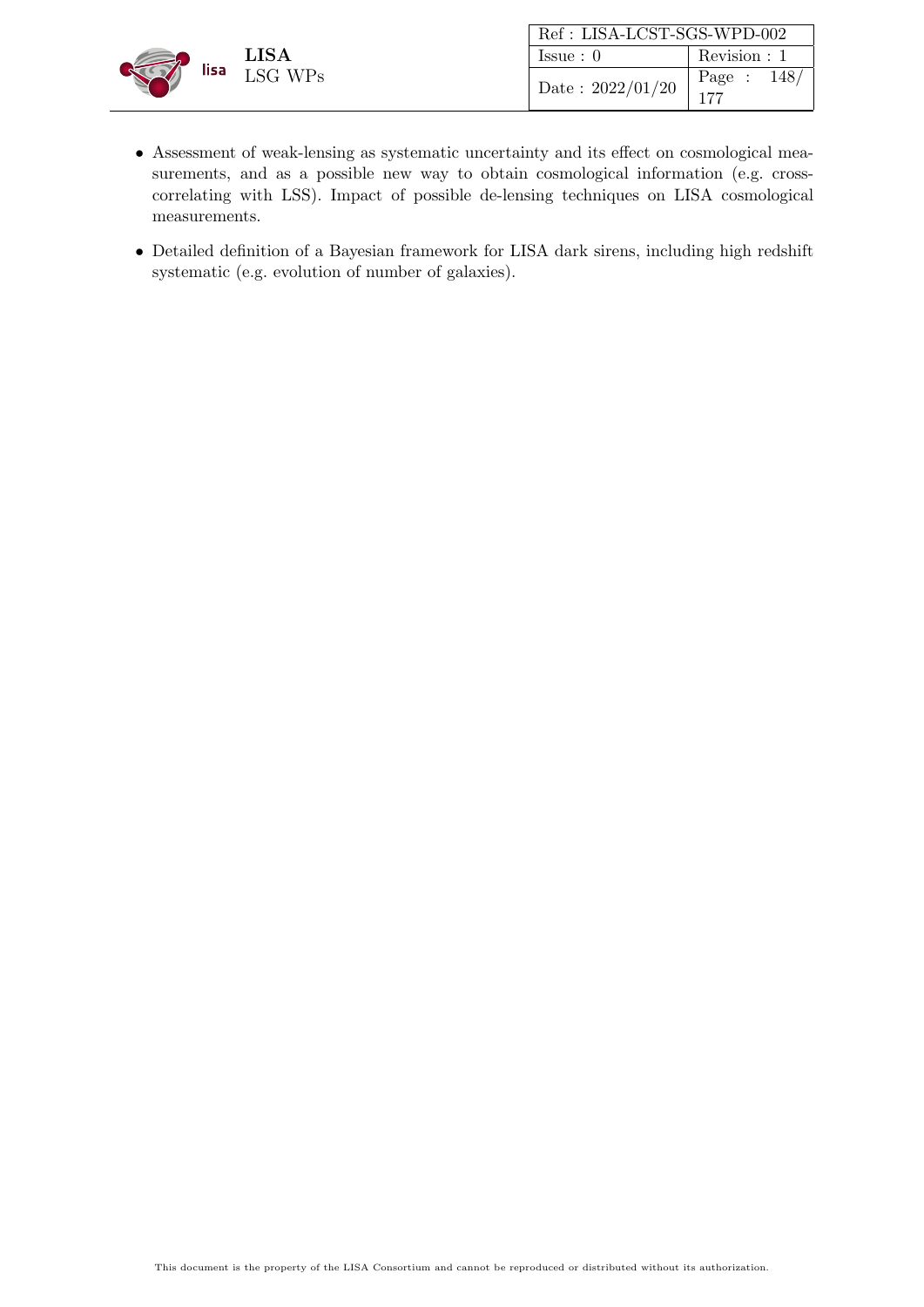

| Ref: LISA-LCST-SGS-WPD-002 |                            |
|----------------------------|----------------------------|
| Issue:0                    | Revision : 1               |
| Date: $2022/01/20$         | $\sqrt{Page : 149}$<br>177 |

# 7.5 WPSI.5: Characterization of stochastic backgrounds

# 7.5.1 Overview and goals

The superposition of many unresolved sources appears as a stochastic signal in the detector. A stochastic gravitational wave background (SGWB) can be of astrophysical origin: in the LISA band we expect at least three types of astrophysical SGWB: from unresolved GBs (white dwarfs), unresolved SOBHBs (which could also be of primordial origin), and unresolved NSBs. Astrophysical SGWB from unresolved EMRIs and supermassive black hole binaries are also possible. The SGWB can also be of cosmological origin, generated by a variety of processes operating in the very early universe. Sources susceptible of emitting in the LISA band include: primordial first order phase transitions at the electroweak scale and beyond, topological defects, specific models or mechanisms of particle production during inflation, PBHs with masses of the order of 10−<sup>12</sup> solar masses.

A list of the relevant topics for this WP is given in the following. Note that this list is not prioritised, while deliverables (next section) are.

- In the case of a detection, the measurement of the properties of the SGWB (spectral shape, statistical properties, polarization, angular anisotropies) will be crucial in identifying the main source of the SGWB and allow for a targeted search for sub-dominant components with distinct properties. Need input from the LIG concerning the noise model
- SGWB of astrophysical origin GB: the background from unresolved GB is expected to be well above LISA sensitivity curve and is non-isotropic. Measuring this background will allow to study the population properties (such as their total number and distribution of orbital parameters) and confront them with constraints from electromagnetic observations (such as SNIa rates) and galactic sources resolved by LISA. Moreover, this SGWB acts as a foreground to all other sources, and it is therefore crucial to fully characterize it in order to allow the detection of extragalactic and cosmological backgrounds. Possible strong overlap with DPEWP.
- SGWB of astrophysical origin extragalactic SOBHB, EMRI, NSB: unresolved extragalactic sources create a SGWB with a well-defined spectral shape, but whose amplitude depends on the merger rate of SO binary systems, and its evolution with redshift. Detection or upper limit on this SGWB and comparison with the measurement from ground-based GW detectors will allow to constrain the SO binary population. This signal may also act as a foreground for cosmological sources.
- PBH: the PBH abundance is constrained for a wide range of masses, with a noticeable exception in the  $10^{-12}$  solar mass window, where they can constitute the totality of the dark matter. The most standard mechanism for PBHs production is from enhanced density perturbations. These perturbations unavoidably source a SGWB well above the LISA sensitivity. Therefore LISA will probe this dark matter candidate
- SGWB of cosmological origin phase transitions and topological defects: phase transitions can result in a SGWB, both at the transition itself and by the evolution of topological defects formed at the transition. In particular, a strong electroweak phase transition is present in several extensions of the Standard Model of particle physics. This can allow to probe fundamental physics in a complementary way to accelerator searches.
- SGWB of cosmological origin inflation: while the SGWB produced by the inflationary expansion itself is well below the LISA sensitivity, a variety of inflationary mechanisms can produce a significantly larger, and potentially visible signal. For instance, sourced perturbations in axion inflation can be naturally large at interferometer scale. LISA constitutes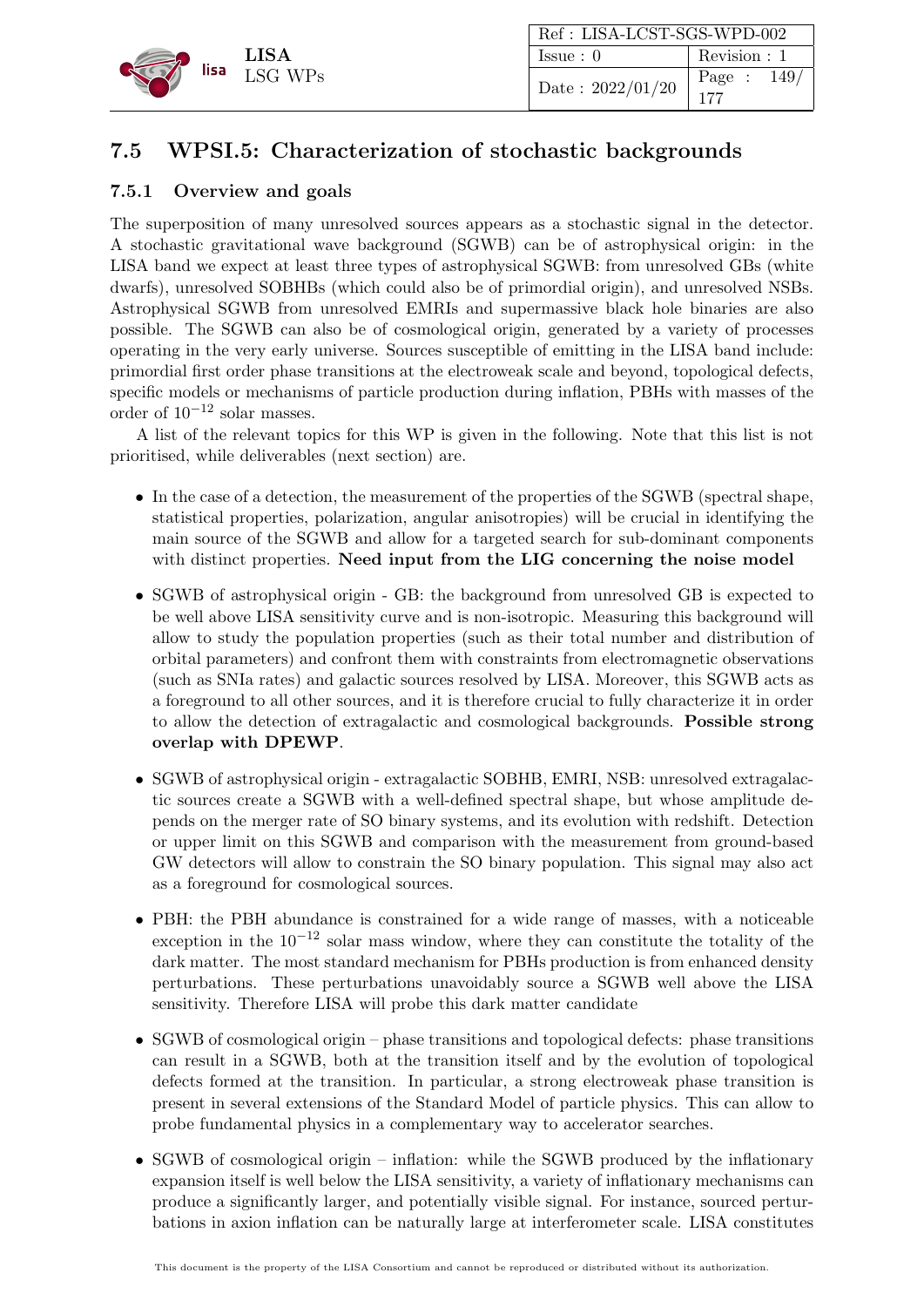

| Ref: LISA-LCST-SGS-WPD-002 |                      |
|----------------------------|----------------------|
| Issue:0                    | Revision : 1         |
| Date: $2022/01/20$         | Page : $150/$<br>177 |

a unique opportunity to explore primordial perturbations and GW produced about 25 e-folds before the end of inflation.

#### 7.5.2 Deliverables

- DEL1: Prediction of the SGWB signal
	- DEL1.1: Theoretical prediction of the SGWB signal in the LISA band: this must include both cosmological and astrophysical SGWB, must be broad and kept up to date, and must include an estimation of the expected uncertainty of the templates
	- DEL1.2: Mock SGWB data catalogues: simulated data of SGWB signal plus instrumental noise. The data catalogues can be produced as they are needed, following the progresses in the other deliverables. Depending on the WP requirements, they can include several features as the SGWB power spectrum, its anisotropies, its statistics, its chirality, as well as different instrument noise characteristics (e.g. possible nongaussianity). This deliverable is necessary for DEL2. This deliverable needs the input of the LIG and/or LDPG to characterise the noise.
- DEL2: Data analysis pipelines performing the reconstruction of the SGWB signal from the simulated data
	- Reconstruction of the SGWB spectral shape
		- ∗ DEL 2.1: agnostic reconstruction: codes returning the reconstruction of the instrumental noise and SGWB spectral shape without assumptions on the origin of the signal
		- ∗ DEL2.2: template based: codes performing the parameter estimation of the SGWB power spectrum and instrumental noise for several cosmological and astrophysical signals. This deliverable depends on DEL1.1
	- Reconstruction of the SGWB characteristics beyond the power spectrum
		- ∗ DEL 2.3: anisotropy: codes extracting the angular distribution of the SGWB signal
		- ∗ DEL 2.4: chirality: codes extracting the chirality of the SGWB signal
- DEL3: Forecasts on the SGWB production processes: assess how the (non-)detection of the SGWB constrains/confirms the production processes and the underlying physics
	- DEL3.1: SGWB of astrophysical origin: study the potential of LISA to constrain sources population models (GB, NSB, SOBHB, EMRIs) This deliverable needs the input of the astrophysical WPs regarding population models: CATWP, WPSI.2, WPSI.3.
	- DEL3.2: SGWB of cosmological origin: study the potential of LISA to constrain models of the universe at high energy, in particular PBHs (in collaboration with WPSI.6), phase transitions and inflation

Side remark: We note that deviations in the SGWB templates due to non-standard pre-BBN cosmology, and their link to tests of cosmological parameters, are important aspects, but we defer them to the work of the scientific community within the Cosmology WG. The same holds for the investigation of any dependence between the SGWB from binary (or triplets, ...) and the cosmological model, like the correlation with binary formation processes, the correlation with the structure formation and its anisotropies, and so on. Note as well that the list of SGWB given in the Overview and Goals isn't exhaustive, other SGWB sources have been put forward in the literature, as for example ultra-light boson condensates (c.f WPSI.6).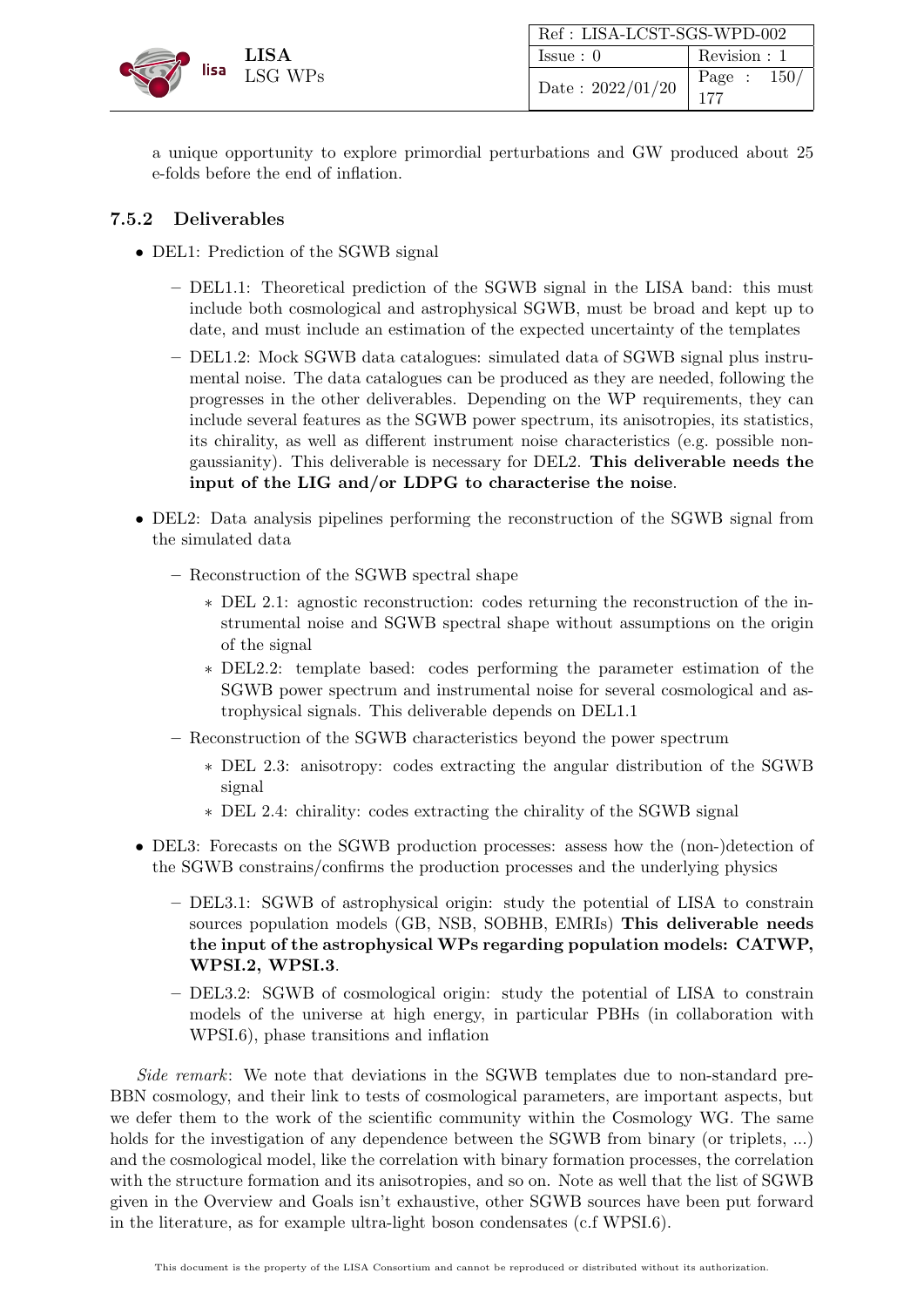

# 7.5.3 Timeframe and workforce requirements

- DEL 1:  $4+10$  FTEs
	- DEL 1.1: we can expect a broad catalogue within 2 years, but this will have to be updated as theory develops, on a yearly basis
	- DEL 1.2: requires coordination with the data analysis group (estimate: 5 years)
- DEL 2: requires coordination with the data analysis group. 26 FTEs
	- $-$  DEL 2.1: codes exist (1906.09244 and 1906.09027), they need to be integrated into the pipelines (estimate: 1 year) and they need to be tested in data challenges (2 years, or following the calendar of the LDC)
	- DEL 2.2: write the code, integrate in the pipelines, test with the data challenges (3 years, or following the calendar of the LDC)
	- $-$  DEL 2.3: 5 years
	- DEL 2.4: 3 years (like 2.2)
- DEL 3: qualitative studies exist, a more quantitative analysis requires DEL 1 and DEL 2. 4 FTEs
	- DEL 3.1 : 1 year once DEL 1 and DEL 2 exist
	- DEL 3.2 : 1 year once DEL 1 and DEL 2 exist

#### 7.5.4 Description of work

- DEL 1. Astro: Given population models, predict SGWB. Cosmo: For the most common sources, predict SGWB. In coordination with data analysis team, generate mock data catalogues.
- DEL 2. develop methods (theory), write codes, implement in pipelines, test in data challenges
- DEL 3. given DEL 1 and 2, derive constraints on parameter spaces and draw conclusions on the physics.

#### 7.5.5 Possible subpackages

- subWP on astrophysical SGWB: For each astrophysical SGWB source, accurately predict the amplitude, spectral shapes and other possible features of the corresponding SWGB, depending on the source characteristics. (DEL 1.1, later DEL 3)
- subWP on cosmological SGWB: For each cosmological SGWB source, accurately predict the amplitude, spectral shapes and other possible features of the corresponding SWGB, depending on the source characteristics. (DEL 1.1, later DEL 3)
- subWP on SGWB detection: Develop pipelines to infer SGWB parameters, principal components, and other characteristics (non-gaussianity, angular dependence, polarization...). Develop strategies to extract sub-dominant signals, subtracting the high-SNR galactic background (DEL 1.2 and DEL 2)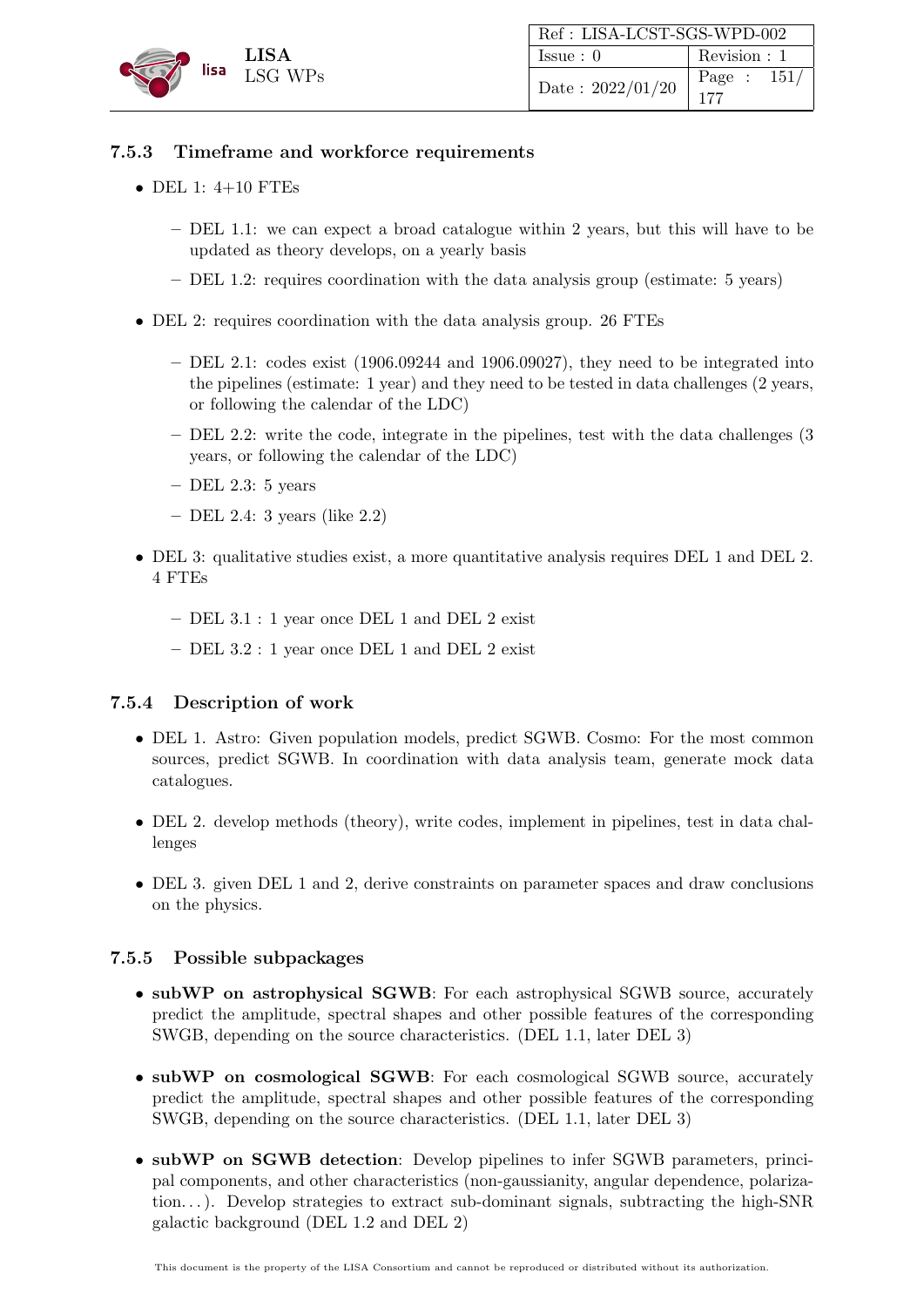

| Ref: LISA-LCST-SGS-WPD-002 |                      |
|----------------------------|----------------------|
| $I_{\text{ssue}}: 0$       | Revision : 1         |
| Date: $2022/01/20$         | Page : $152/$<br>177 |

# 7.5.6 Dependencies

#### 7.5.6.1 General requirements

- astrophysical sources, population models, catalogues (SOBHB, WD binaries, NS binaries, EMRIs)
- Take into account the potential of future Earth-based detectors such as the Einstein Telescope and Cosmic explorer to reduce, by accurate detections of resolved events, the level of the astrophysical SGWB.
- Take into account possible predictions/detections of the SGWB from future Earth-based detectors and from new discoveries or constraints at particle physics experiments.
- interface with data analysis groups for implementing codes and pipelines and mock SGWB data for the template-based and non-template-based searches

#### 7.5.6.2 Dependencies on specific (sub-)WPs

Within the WPSI:

- WPs about sources that can be hidden by the known astrophysical SGWB: SOBHBs (WPSI.2), GBs (WPSI.2), EMRIs (WPSI.3), [also see cosmic strings (WAV1.7)].
- Constraints on backgrounds generated by primordial black holes should take into account the observed population of black holes: WPSI.1, WPSI.2, WPSI.3.

Between WPSI and WPs : WAV, DPE and DAFT:

- Estimation of the instrument noise and its time evolution (via ground tests, null-stream TDI channels as Sagnac, and other techniques available).
- For the proper characterisation of the SGWB, the subtraction of other LISA sources must be accurate enough to minimise residuals. This involves the waveform WAVWP and the data analysis DPEWP.
- WPs about noise characterisation such as DAFT.4-DAFT.3.
- Constraints on backgrounds generated by cosmic strings should take into account any detected/modelled transients consistent with bursts from cosmic string cusps: DPE.9.

# 7.5.7 List of projects

#### Completed projects

- Preliminary theoretical templates and LISA capabilities for some selected inflationary models [\[36\]](#page-170-1).
- Preliminary theoretical templates and preliminary LISA capabilities for cosmological phase transitions [\[62,](#page-171-1) [63\]](#page-171-2).
- Preliminary theoretical templates and preliminary LISA capabilities for cosmic strings [\[23\]](#page-169-0).
- Preliminary agnostic reconstruction of a SGWB power spectrum [\[64\]](#page-172-1).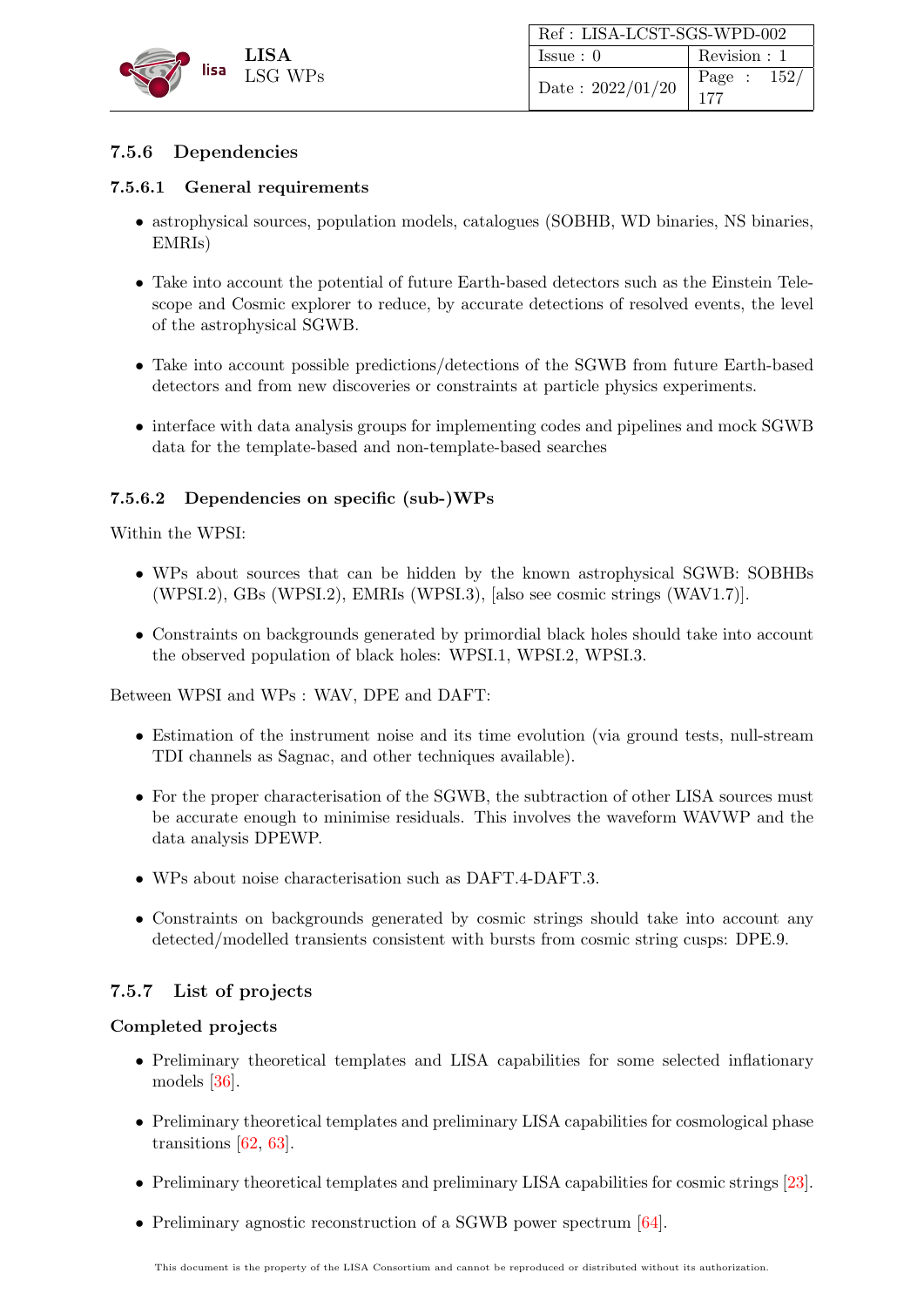

| Ref: LISA-LCST-SGS-WPD-002 |                      |
|----------------------------|----------------------|
| $I_{\text{ssue}}: 0$       | Revision : 1         |
| Date: $2022/01/20$         | Page : $153/$<br>177 |

#### Ongoing projects

- CosWG analyses of the template-based parameter reconstruction of the signals from phase transitions, topological defects, inflation (contact: Germano Nardini)
- SGWBinner code developed within the CosWG (contact: Mauro Pieroni)
- CosWG analysis of anisotropies in the SGWB: map making (contact: Arianna Renzini), and forecasting the ability of LISA to detect it (contact: Angelo Ricciardone))
- CosWG analysis of the signal from PBH (contact: Sebastien Clesse and Juan Garcia-Bellido)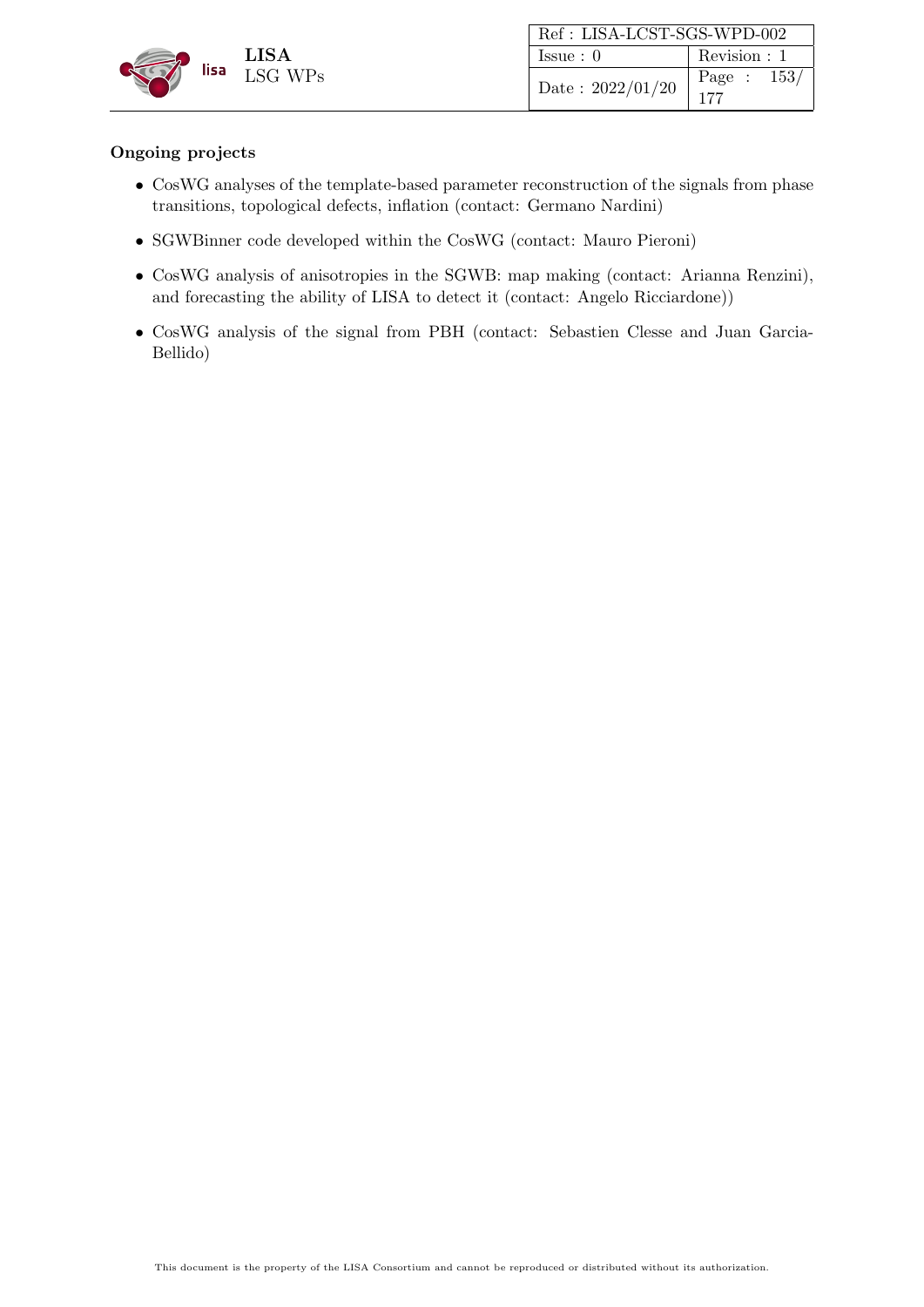

# 7.6 WPSI.6: Elucidating Dark Matter

LISA LSG WPs

Out of all the matter in the universe, only ∼15% is composed of regular baryonic particles. The other ∼85% is dark matter (DM), a poorly-understood substance that has so far evaded detection [\[155\]](#page-177-2). This famous elusiveness stems from the lack of obvious interaction between DM and the particles known within the standard model of particle physics. In spite of this, whatever its specific characteristics, DM must certainly couple to gravity. LISA has the unique potential to take advantage of this universal interaction to shed light on the nature and properties of DM, and thus solve one of the foremost scientific questions of the century. The goal of probing DM is related to Science Objectives 5-8 in the LISA Science Requirements Document.

LISA will be able to probe DM through a variety of observables [\[32,](#page-170-2) [49\]](#page-171-3). The presence of DM may be revealed through the study of a large population of signals from binary black holes (BHs), whose mass and spin distributions may have been affected by interactions with DM [\[21,](#page-169-1) [20,](#page-169-2) [19,](#page-169-3) [138,](#page-176-0) [58,](#page-171-4) [57,](#page-171-5) [37,](#page-170-3) [59\]](#page-171-6) (see Ref. [\[56\]](#page-171-7) for a review). LISA will be able to detect minute dephasings in the waveforms from individual sources, helping identify traces of environmental DM effects (such as drag or accretion [\[34,](#page-170-4) [101\]](#page-174-0)) and to distinguish between BHs and potential self-gravitating DM structures (like boson stars [\[116,](#page-175-0) [73\]](#page-172-2), see also WPSI.8 below). DM may also give rise to completely new LISA signals, like transient and persistent gravitational waves (GWs) from ultralight boson clouds around fast-spinning BHs [\[21,](#page-169-1) [20,](#page-169-2) [19,](#page-169-3) [138,](#page-176-0) [58,](#page-171-4) [57,](#page-171-5) [37,](#page-170-3) [59,](#page-171-6) [56\]](#page-171-7). LISA may also be sensitive to direct couplings between DM particles and the instrument itself [\[131,](#page-176-1) [82,](#page-173-1) [94,](#page-173-2) [141\]](#page-176-2). Moreover, LISA will be very important to investigate the possibility that DM is made out of primordial BHs (this particular aspect has a rich phenomenology at cosmological times and hence will be led by WPSI.4 and WPSI.5).

Activities in this work package (WP) will involve developing analysis pipelines for the extraction of DM information from LISA data, as well as creating a theoretical framework for interpreting observations. The WP also aims to engage the community of relevant experts to predict LISA observables under specific DM models. Much of the work will call for close coordination with other WPs, in particular WPSI.4 and WPSI.5, WPSI.7 and WPSI.8.

#### 7.6.1 Overview and goals

- Detect or constrain DM through direct searches for transient and persistent GW signals from ultralight-boson condensates.
- Use populations of binary BHs to probe the large-scale structure and dynamic properties of DM, and establish connections to cosmology.
- Explore potential impact of DM on gravitational waveforms from compact binaries.
- Collaborate with other WPs to understand potential stealth bias from confounding factors, like baryonic physics.
- Study the possibility of using LISA as a direct DM detector, assessing feasibility and merit of potentially-required alterations of instrumental or data-collection operations.

#### 7.6.2 Deliverables

- Analysis pipeline for the detection and characterization of continuous GWs from ultralightboson condensates, including the followup of binary mergers.
- Parameter estimation infrastructure for the identification of DM stochastic backgrounds. To be carried in strong collaboration with the Cosmo WP.
- Infrastructure for producing constraints on ultralight bosons from individual BH mass and spin measurements.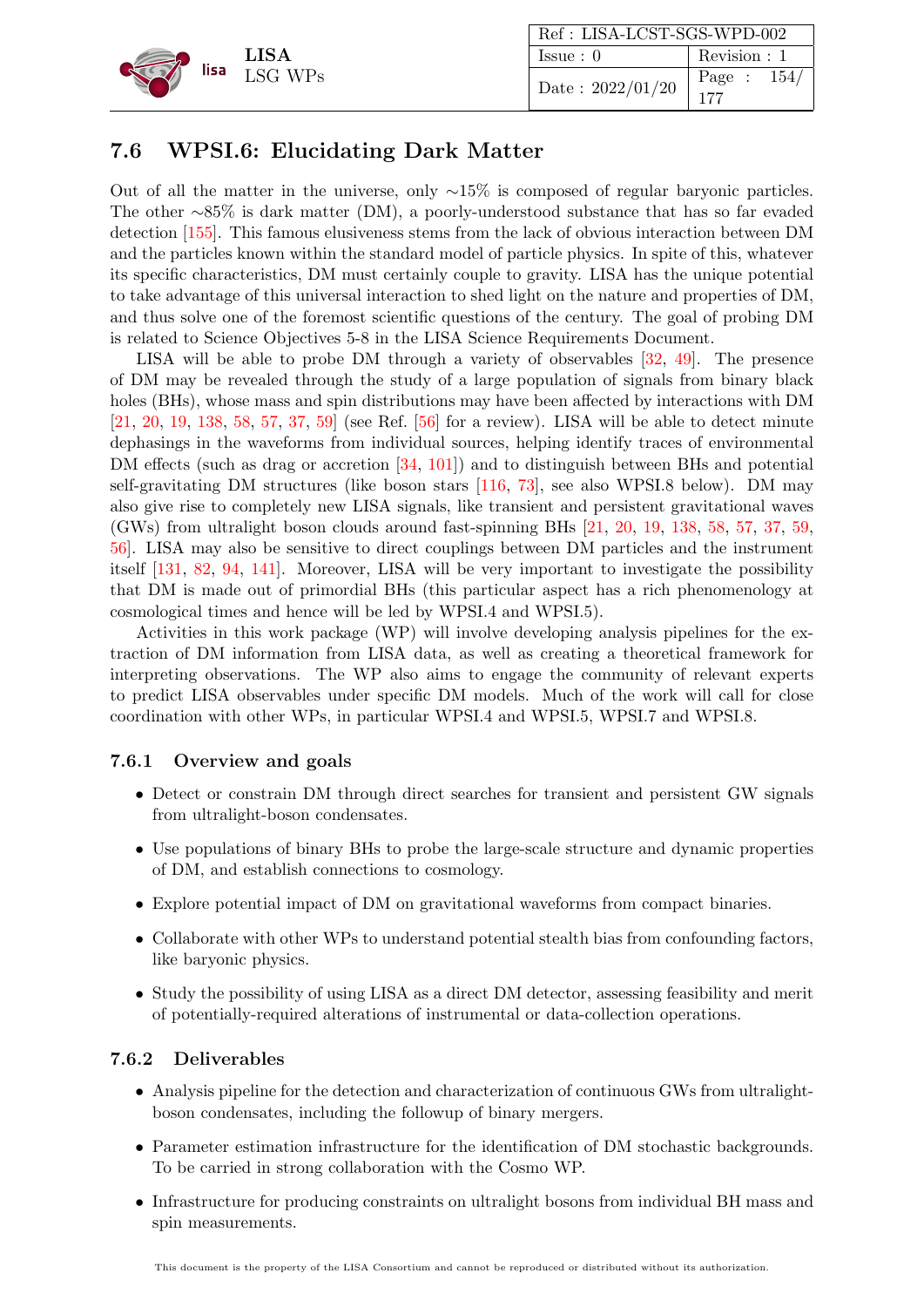

- Binary BH waveforms encoding deviations from the vacuum general-relativistic prediction due to DM. Disambiguation with respect to baryonic matter effects.
- Hierarchical inference infrastructure for the analysis of populations of compact-binary signals within the context of DM models (e.g. measuring DM properties from distribution of BH masses and spins as a function of redshift).
- Theoretical and analytical framework for translating generic parameterized constraints (e.g. as obtained in searches for beyond-Einstein physics) into DM statements.
- Analysis pipeline for the detection and characterization of bosenova bursts.
- Characterization of the influence of local DM on LISA data. This will be done for different DM-standard model interactions, and different DM models.

## 7.6.3 Description of work

Activities in this work package will involve developing data analysis pipelines, creating a theoretical framework and community of experts for interpretation, and the production of specific predictions for LISA observables under specific models of dark matter. Much of the work will call for close coordination with other work packages, in particular WPSI.7, WPSI.8, WPSI.3 and WPSI.4.

## 7.6.4 Timeframe and workforce requirements

- Near-term goals  $(< 2 \text{ years})$ :
	- Obtain projected range and rates of ultralight-boson GWs based on a realistic implementation of searches for continuous waves in LISA data (1.5 FTEs).
	- Simulate extraction of ultralight-boson stochastic background, and its separation from astrophysical or primordial elements (3 FTEs). To be done in collaboration with Cosmo WP.
	- Characterize the possible effects in the free-fall trajectories of the test masses and laser propagation between the satellites produced by the local DM for a variety of DM models (2 FTEs).
- Medium-term goals  $(< 5$  years):
	- Understand how to identify generic DM effects on the waveform as due, e.g., to drag in DM environments or modification in the propagation of the laser beams (4 FTEs).
	- Create infrastructure to hierarchically extract DM information from populations of compact-binary detections (3 FTEs).
	- Leverage numerical simulations to inform analyses for bosenovas and other phenomenology of self-interacting ultralight bosons (2 FTEs).
	- Perform realistic simulations of the uses of LISA as a DM direct detection experiment. Understand possible improvements of the mission to maximize the potential of LISA in this direction.
- Long-term goals  $(< 10 \text{ years})$ :
	- Obtain waveforms from simulations of compact binary coalescences in DM environments (6 FTEs)
	- Develop production-level search and parameter estimation infrastructure (10 FTEs).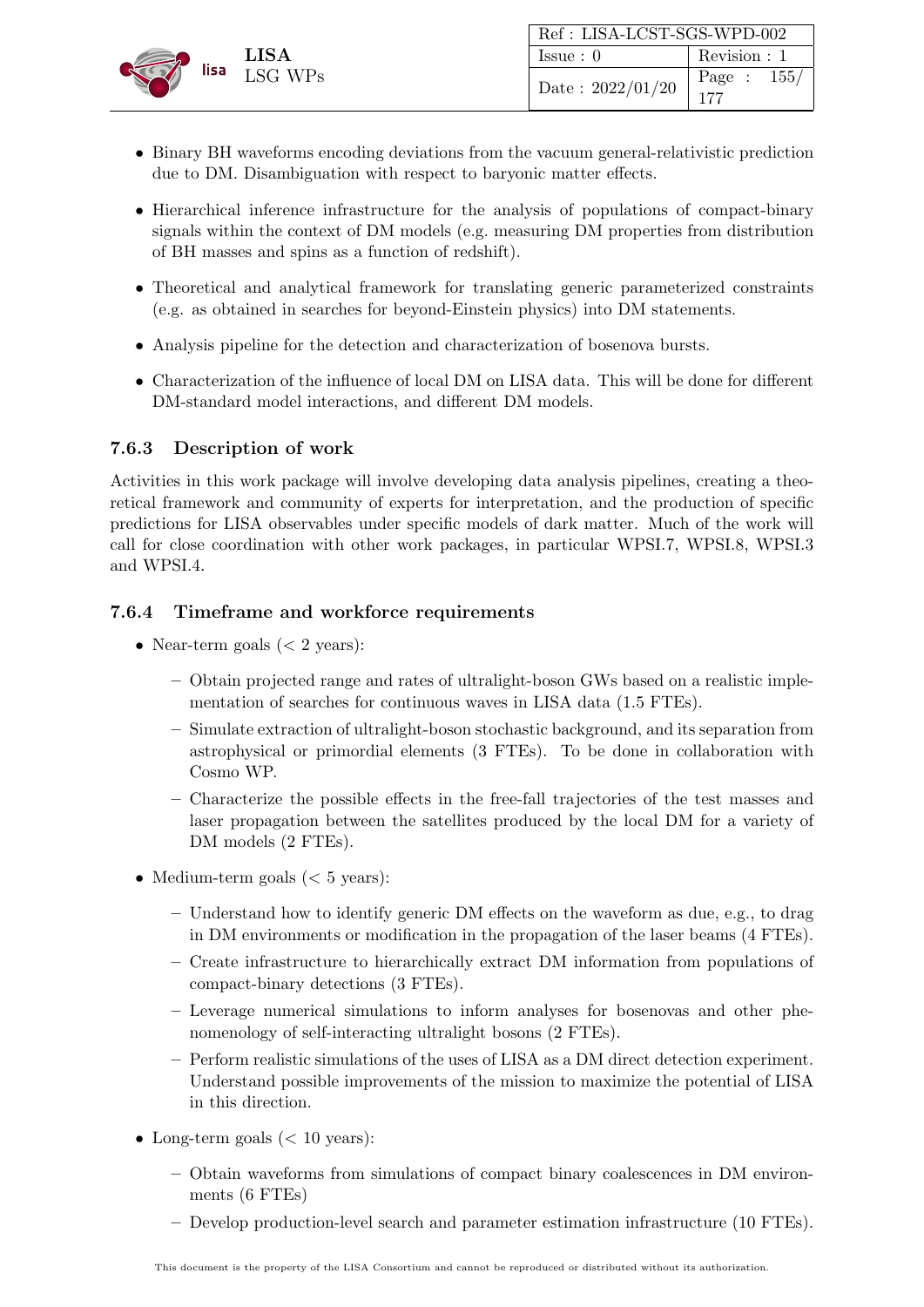

# 7.6.5 Possible subpackages

- Compact binary waveform modeling (develop waveforms with specific DM imprints, like drag).
- Compact binary parameter estimation (implement generic waveform models that encompass the specific effects above, and integrate them with new or existing inference infrastructure).
- Directed searches for continuous DM signals (develop or adapt all-sky and directed searches).
- Directed searches for modeled and unmodeled transients (e.g. from bosenovas).
- Stochastic background modeling and search (develop predictions for spectral shape of ultralight-boson stochastic backgrounds and interface with searches).
- Compact binary rates and populations (obtain predictions for DM models, and repurpose or create infrastructure to make joint inferences from observations).
- LISA as a DM Detector.

# 7.6.6 Dependencies

Within WPSI:

- This package overlaps closely with WPSI.7 Testing the Foundations of General Relativity and WPSI.8 Testing the nature of BHs, WPSI.3 and WPSI.4 (Cosmology). These five packages exist under the theme of Fundamental Physics with LISA and will interact with the Fundamental Physics Working Group.
- These five sub-packages will share similar data analysis pipelines, for example an ability to augment the standard waveform models with beyond-GR and/or environmental effects, and perform parameter estimation to constrain or measure these effects. They will require hierarchical modeling pipelines to post-process and combine these results to test specific theories against entire source populations from LISA. The connection to the Cosmology subpackages has several flavours (population of primordial black holes that can constitute part of the DM, complementary views on bosonic ultra-light candidates, etc.).
- The packages will differ in the expertise needed to interpret these data products, and to generate waveform models in specific beyond-GR theories or incorporating specific matter effects. In case of overlap, interactions among the co-chairs will contribute to distribute tasks and maximising efficiency.

Between WPSI and WPs: WAV, DAFT, DPE, MMA:

- The waveforms of WAVWP are dependencies for any of the packages in the Fundamental Physics theme.
- The same is true of DAFTWP Data analysis tools and DPEWP Individual and global source identification. Any computational challenges presented by the activities of DPEWP will be more extreme when the models are modified to include DM and environmental effects.
- Some DM models predict simultaneous gravitational and electromagnetic signatures, motivating interactions with WPCAT and WPMMA- Multi messenger/band astronomy.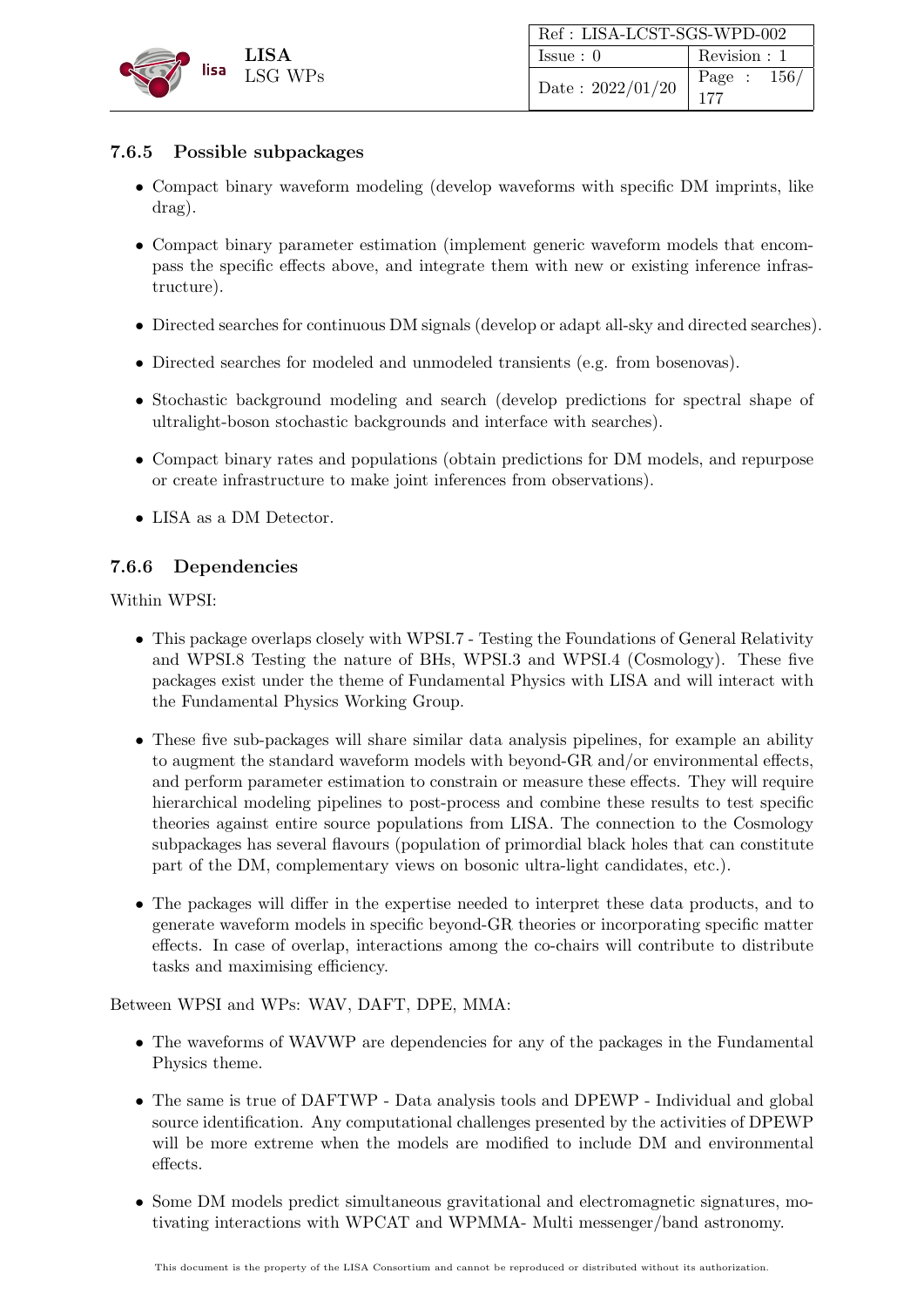

| Ref: LISA-LCST-SGS-WPD-002 |                      |
|----------------------------|----------------------|
| Issue:0                    | Revision : 1         |
| Date: $2022/01/20$         | Page : $157/$<br>177 |

# 7.6.7 List of projects

This subpackage has been recently incorporated to the list of LISA Data Analysis Work Packages. There is no ongoing project at the moment, and the priority at this stage is to build the workforce to start organizing and addressing the previous objectives.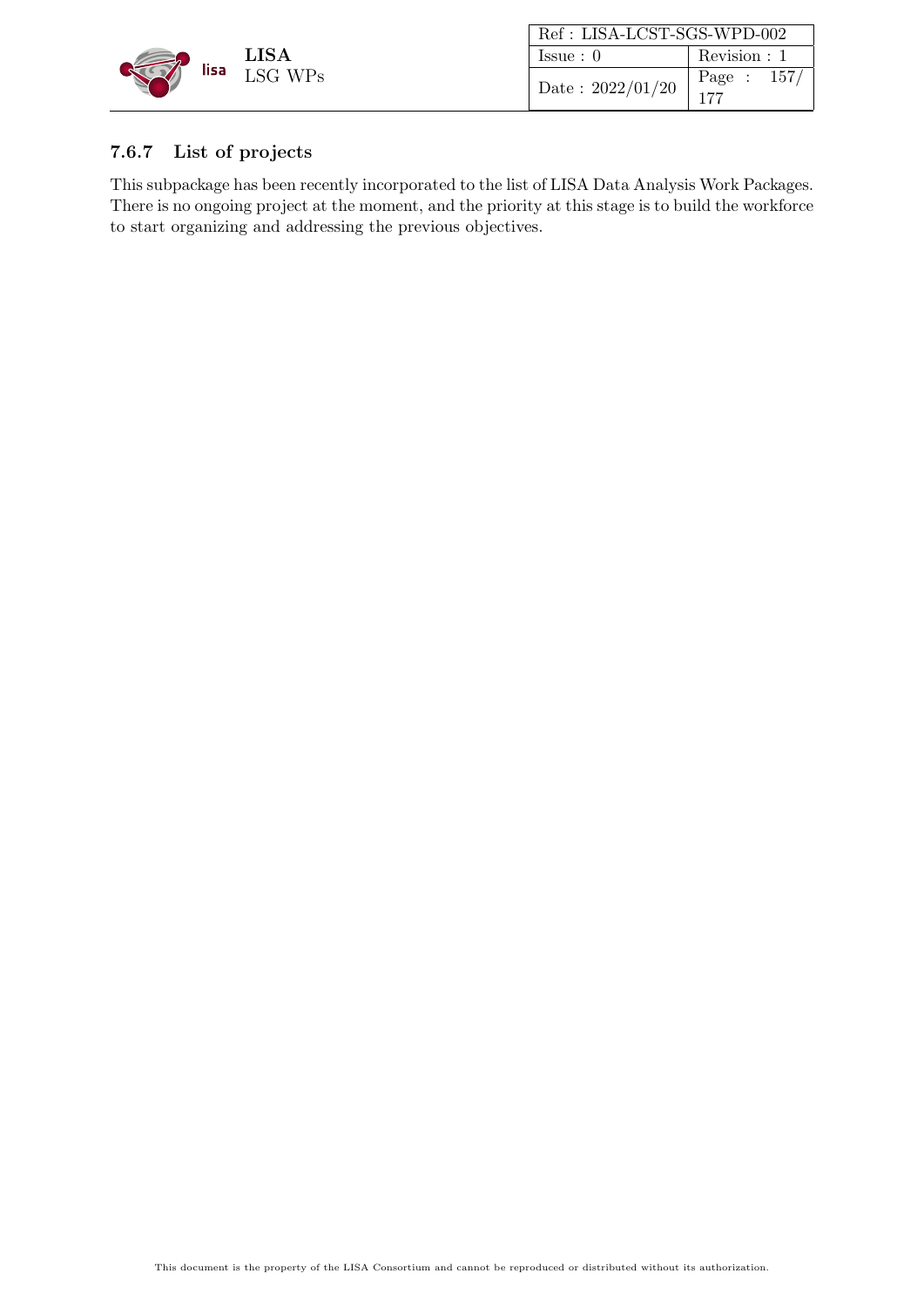#### Ref : LISA-LCST-SGS-WPD-002 Issue : 0 Revision : 1 Date :  $2022/01/20$   $\begin{array}{|l} \text{Page} : 158/01 \end{array}$ [177](#page-178-0)

# 7.7 WPSI.7: Foundations of the gravitational interaction

Gravitation is still the most enigmatic of all interactions. It is poorly understood and tested at the shortest microscopic scales, where quantum effects are important. At large scales, the need to introduce DM and dark energy to explain all observations suggests that our understanding of gravity is also incomplete. LISA will provide unique guidance into the mysteries of gravity, by testing the cornerstones of the theory: are fundamental symmetries, such as Lorentz symmetry or parity invariance, fully respected by gravity? Is the gravitational interaction mediated by the metric only – i.e., by a massless spin-2 particle called the graviton? Can gravitons be massive? Are there new fields that partake in the gravitational interaction, either as classical remnants of a quantum description of gravity (e.g.compactification of extra dimensions), or as explanations to DM or dark energy? In practice, modified theories of gravity can offer quantitative and systematic answers to the questions above. By detecting or constraining modified theories of gravity and their dynamics, and with the right theoretical underpinning, we are probing the most fundamental principles of gravitation.

# 7.7.1 Overview and goals

LISA LSG WPs

lisa

The overarching goal is to test GR in the strong-field, highly relativistic regime, using LISA to inform theoretical physics on a variety of arenas [\[87,](#page-173-3) [173,](#page-178-1) [46,](#page-170-5) [48,](#page-171-8) [32\]](#page-170-2):

- Constraining the mass, propagation speed of gravitons and gravitational-wave oscillations [\[164,](#page-178-2) [44,](#page-170-6) [169,](#page-178-3) [130,](#page-176-3) [172,](#page-178-4) [41\]](#page-170-7).
- To inform us on spacetime dimensionality, both in context of large, flat and warped extra dimensions [\[168,](#page-178-5) [172,](#page-178-4) [140,](#page-176-4) [71,](#page-172-3) [84\]](#page-173-4).
- To provide limits on possible variations of the gravitational Newton coupling constant [\[171,](#page-178-6) [172,](#page-178-4) [152\]](#page-177-3).
- To test gravitational parity violations and chirality [\[10,](#page-168-0) [170,](#page-178-7) [172\]](#page-178-4).
- To test gravitational Lorentz violations [\[95,](#page-173-5) [172,](#page-178-4) [174\]](#page-178-8).
- To test the Equivalence Principle violations [\[44,](#page-170-6) [169,](#page-178-3) [167,](#page-178-9) [172\]](#page-178-4).
- To test the existence of other radiation channels [\[157,](#page-177-4) [32\]](#page-170-2).
- Tests of gravity through nonlinear memory effect in binary coalescence [\[114\]](#page-175-1)

# 7.7.2 Deliverables

- Accurate waveforms in modified theories of gravity where some numerical relativity simulations exist, such as Einstein-Maxwell-dilaton theory, Einstein-dilaton Gauss-Bonnet gravity and dynamical Chern-Simons gravity
- Accurate waveforms in modified theories of gravity where numerical relativity simulations currently do not exist, such as Horndeski theories, Einstein-æther theory, non-commutative gravity and extra-dimensional theories
- Fast (hybrid?) waveforms to perform parameter estimation
- Data analysis pipeline to test GR, including stacking multiple events
- Framework to translate parameterized constraints into specific theories / physical models
- Parameter estimation/bias in the presence of environmental effects (esp. for EMRIs)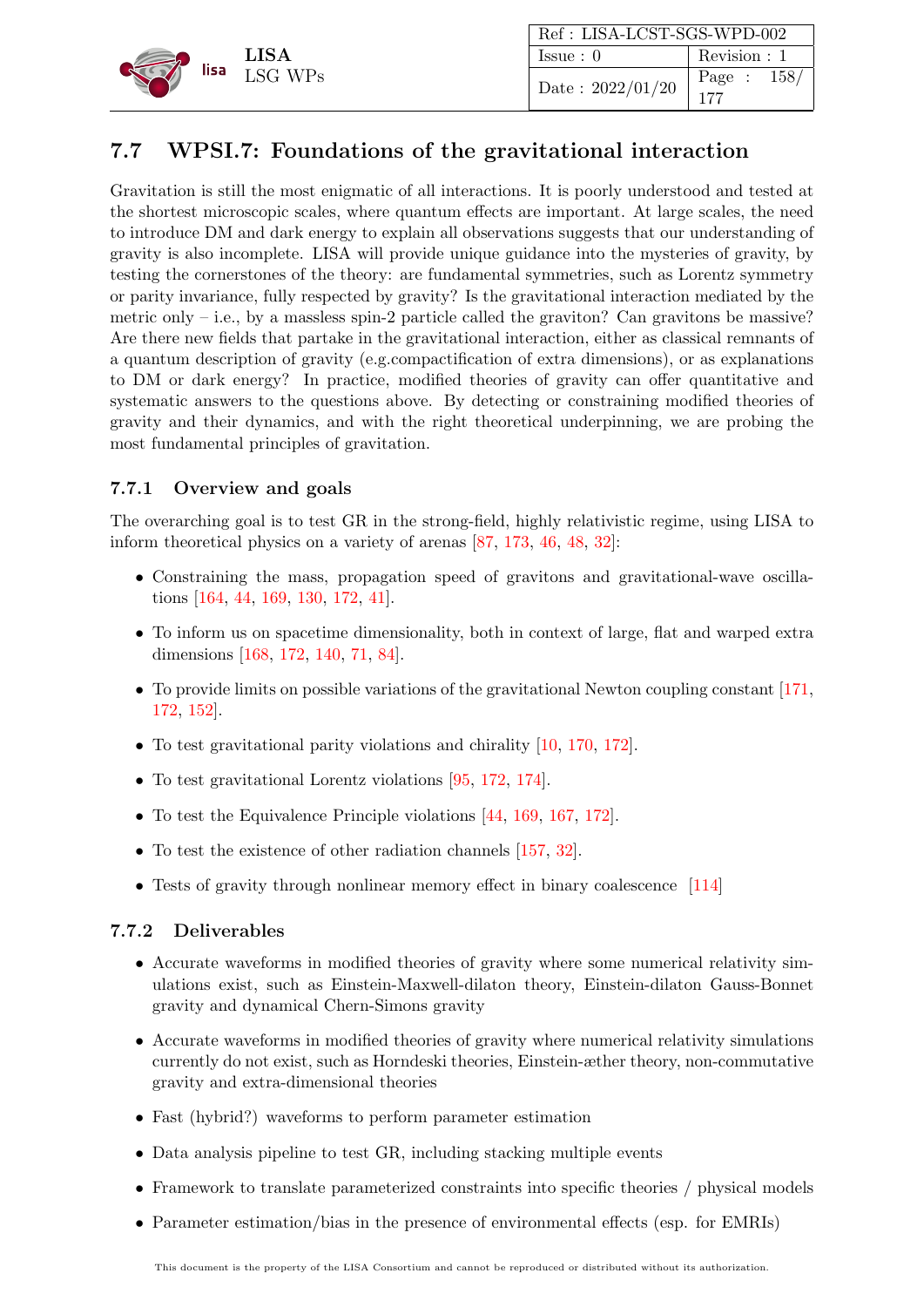

| Ref: LISA-LCST-SGS-WPD-002 |                      |
|----------------------------|----------------------|
| $I_{\text{ssue}}: 0$       | Revision : 1         |
| Date: $2022/01/20$         | Page : $159/$<br>177 |

# 7.7.3 Description of work

Activities in this work package will involve developing data analysis pipelines, creating a theoretical framework and community of experts for interpretation, and the production of specific predictions for LISA observables under specific models. Much of the work will call for close coordination with other work packages, in particular WPSI.7 and WPSI.8.

# 7.7.4 Timeframe and workforce requirements

In order of priority within each timeframe:

- Near-term goals (now-2 years):
	- Leading PN corrections in beyond-GR theories (1.5FTEs)
	- First simulations of BBH mergers in multiple theories beyond GR (4 FTEs)
	- Outline waveform accuracy requirements for successful ppE tests with LISA MBBHs (shared with WPSI 6  $\&$  7) (1.5 FTEs)
	- Design interface of tests of GR with whole enchilada challenge (shared with WPSI 6 & 7) (4 FTEs)
	- Theoretical consistencies (2FTEs)
	- GW memory in non-GR theories (2 FTEs)
- Medium-term goals (2–5 years):
	- Develop initial pipeline for applying tests of GR to realistic LISA mock data (shared with WPSI 6  $\&$  7) (8 FTEs)
	- Higher-PN corrections in beyond-GR theories (4 FTEs)
	- Accurate IMR waveform approximants beyond GR (5 FTEs)
	- Model-independent tests in the merger and post-merger phase (2 FTEs)
	- EMRI waveforms with beyond-GR effects and environmental effects (3 FTEs)
- Long-term goals  $(5-10 \text{ years})$ :
	- Develop full pipeline for parameter estimation in beyond-GR theories (shared with WPSI 6 & 7) (10 FTEs). To be carried in strong collaboration with the Cosmo WP.
	- Identify the most promising beyond-GR theories and catalog the available constraints (7 FTEs)
	- Develop full ability to model LISA waveforms in the most promising beyond-GR theories (7 FTEs)
	- Develop pipeline for tests of GR with stacking multiple events (3 FTEs)

#### 7.7.5 Possible subpackages

- Search for deviations from GR in the inspiral (generation effects)
- Search for deviations from GR in the merger/ringdown
- Waveform modeling in non-GR theories
- Violations of the Equivalence Principle and Lorentz invariance
- Probing the existence of extra dimensions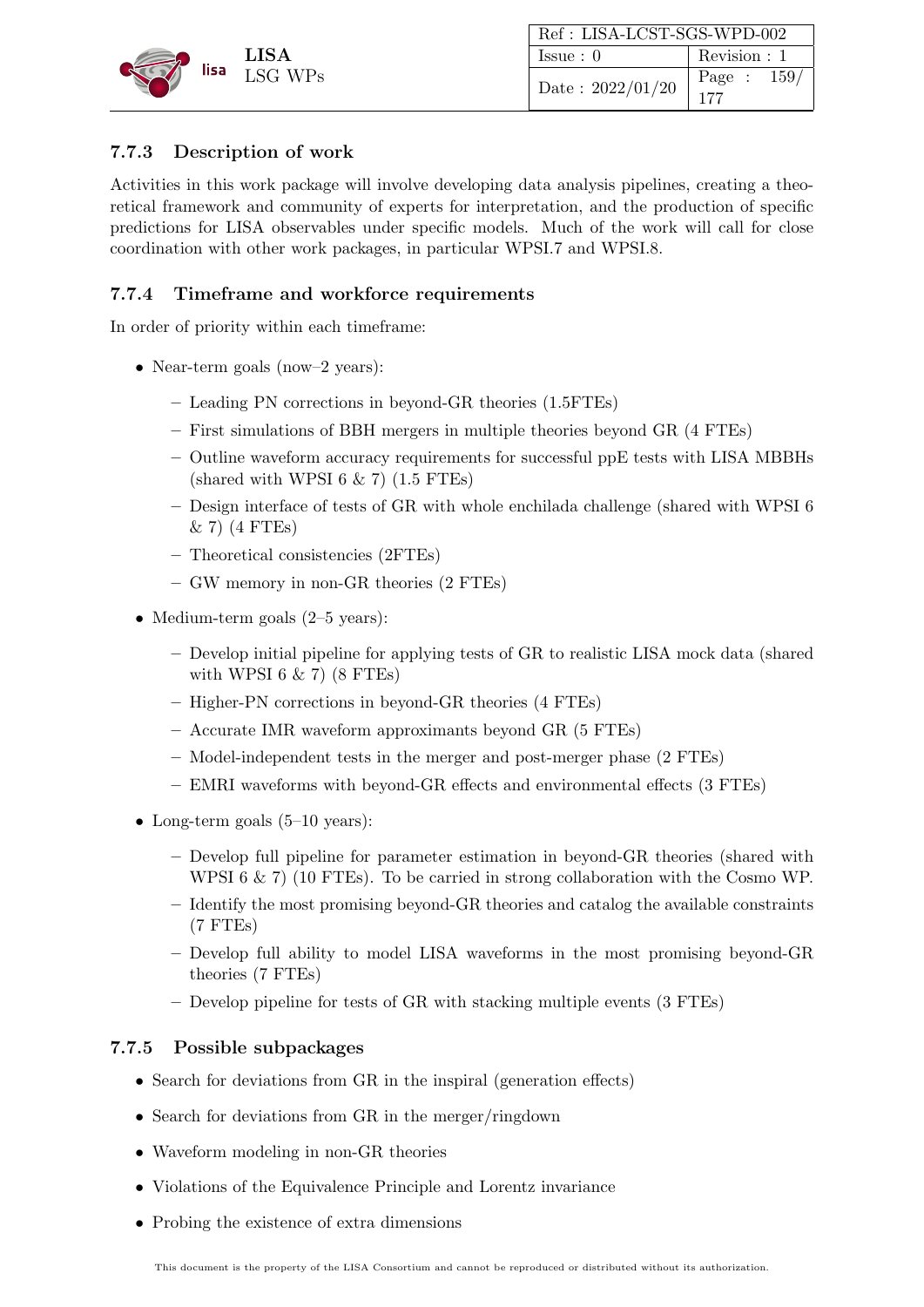

- Propagation effects (to be carried in strong collaboration with the Cosmo WP)
- Other model independent tests
- Astrophysical systematics due to environmental effects
- Data-analysis pipeline

# 7.7.6 Dependencies

General requirements:

- Population models of EMRIs, SOBHs, IMBHBs, IMRIs, multiband sources.
- Accurate waveforms for EMRIs and IMRIs in GR including environmental effects (that will be extended to include non-GR effects within this WP)
- Data analysis pipeline within GR (that will be extended to include non-GR effects within this WP)

Within WPSI:

- This package overlaps closely with WPSI.6 Elucidating Dark Matter, with WPSI.8 Testing the nature of BHs and WPSI.4 and .5. These four packages exist under the theme of Fundamental Physics with LISA and will interact with the Fundamental Physics Working Group.
- These four sub-packages will share similar data analysis pipelines, for example an ability to augment the standard waveform models with beyond-GR and/or environmental effects, and perform parameter estimation to constrain or measure these effects. They will require hierarchical modeling pipelines to post-process and combine these results to test specific theories against entire source populations from LISA.
- The packages will differ in the expertise needed to interpret these data products, and to generate waveform models in specific beyond-GR theories or incorporating specific matter effects. In case of overlap, we envision constant interactions among the co-chairs to distribute tasks, for maximising efficiency.
- Analysis of EMRI population (WPSI.3), Analysis of IMBHBs and IMRIs (WPSI.1) and studies of SOBH populations (WPSI.2).

Between WPSI and WPs: MMA and WAV, DAFT and LAP:

- The waveforms of WAVWP are dependencies for any of the packages in the Fundamental Physics theme.
- The same is true of DAFTWP Data analysis tools and DPEWP Individual and global source identification. Any computational challenges presented by the activities of DPEWP will be more extreme when the models are modified to include dark matter and environmental effects.
- This activity has common interests with Multiband GW analysis (WPMMA.1, WPMM.2.3).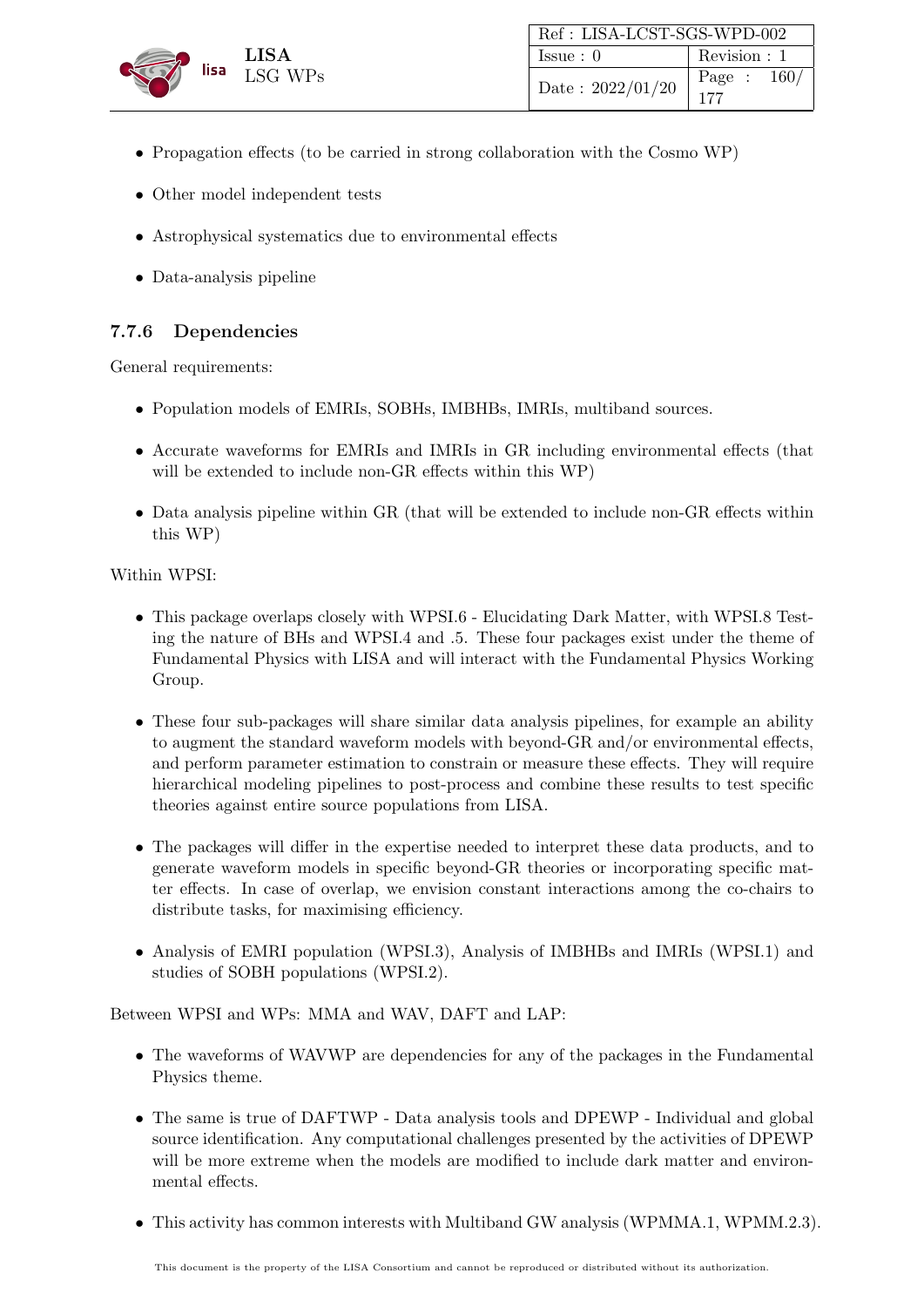

| Ref: LISA-LCST-SGS-WPD-002 |                      |
|----------------------------|----------------------|
| Issue:0                    | Revision : 1         |
| Date: $2022/01/20$         | Page : $161/$<br>177 |

# 7.7.7 List of projects

#### completed

- probing dipole radiation, graviton mass, parity violation, etc. with multiband observations [\[35,](#page-170-8) [74,](#page-172-4) [75,](#page-172-5) [159\]](#page-178-10)
- computing waveforms in compactified extra dimension spacetime [\[71,](#page-172-3) [84\]](#page-173-4)
- gravitational-wave oscillations in a generic framework [\[41\]](#page-170-7)

#### ongoing

- constructing full waveforms in string-inspired gravity
- computing waveforms in warped extra dimension spacetime
- computing gravitational-wave memory in scalar-tensor theories
- distinguishing non-GR and astrophysical effects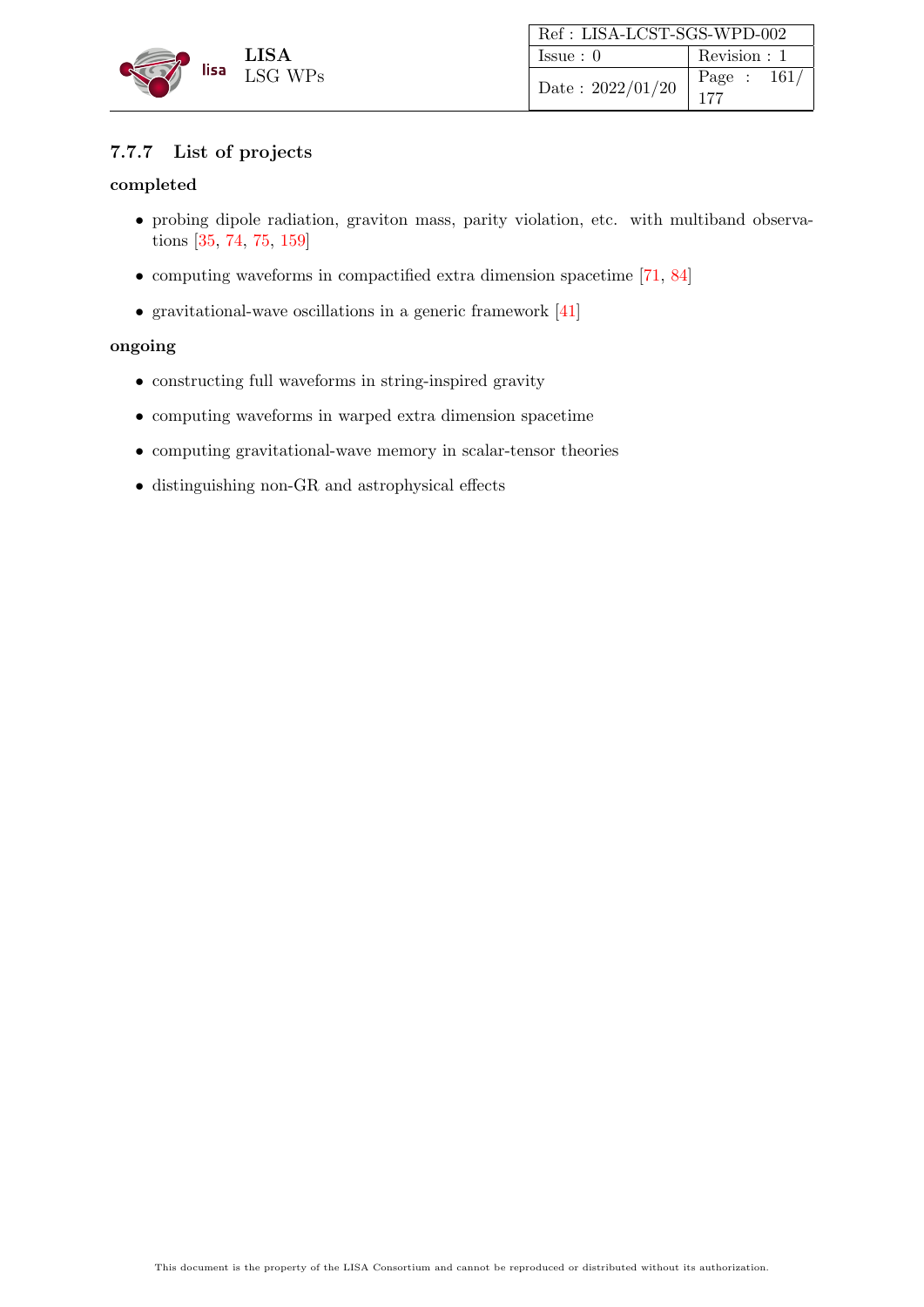

| Ref: LISA-LCST-SGS-WPD-002 |               |
|----------------------------|---------------|
| $I_{\text{ssue}}: 0$       | Revision : 1  |
| Date: $2022/01/20$         | Page : $162/$ |
|                            | 177           |

# 7.8 WPSI.8: Testing the nature of BHs

#### 7.8.1 Overview and goals

One of the fundamental goals of LISA is to test the theory of general relativity (GR), and our understanding of matter in the most extreme conditions [\[87,](#page-173-3) [173,](#page-178-1) [46,](#page-170-5) [48,](#page-171-8) [32\]](#page-170-2). Many promising sources for LISA include massive, compact objects which – according to our current physical theories –must have collapsed to become BHs. A major science goal for LISA is to test whether these compact objects are in fact BHs, possessing event horizons, and whether these BHs are correctly described by GR [\[73\]](#page-172-2). This science goal is represented by Science Objective 5 ("Explore the fundamental nature of gravity and black holes") in the LISA Science Requirements Document [<https://www.cosmos.esa.int/web/lisa/lisa-documents>]. Motivations for testing the nature of compact objects are manifold [\[73\]](#page-172-2) and include the information loss paradox, the search for a high-energy, possibly quantum, completion of GR, the problem of singularities in GR, and the search for exotic fields, some of them being also compelling dark-matter candidates.

A variety of methods for probing the nature of compact objects with GWs exists, but they primarily fall under the searches for deviations from standard waveform predictions, or the search for novel effects like echoes in the post-merger signal [\[70,](#page-172-6) [72,](#page-172-7) [8,](#page-168-1) [77,](#page-172-8) [163,](#page-178-11) [7\]](#page-168-2). Some famous approaches include: study the ringdown signal following the merger of BHs [\[45,](#page-170-9) [47\]](#page-171-9), using EMRI waveforms to measure the multipolar structure of spinning supermassive objects [\[31,](#page-170-10) [24\]](#page-169-4), and performing consistency tests with parameterized deviations from the inspiral-merger-ringdown waveforms [\[4,](#page-168-3) [88,](#page-173-6) [48\]](#page-171-8).

The goals of this sub-WP are:

- Test the nature of compact objects, and particularly the GR "no-hair theorem"
- Test quantitatively for the presence of and study the dynamics of horizons
- Test the Cosmic Censorship Conjecture
- Search for exotic supermassive compact objects beyond BHs
- Account for systematics, especially possible environmental effects [\[34\]](#page-170-4), on the above tests

The above goals are directly inspired by those listed in the LISA Proposal:

- SI 5.1: Use ring-down characteristics observed in MBHB coalescences to test whether the post-merger objects are the BHs predicted by GR
- SI 5.2: Use EMRIs to explore the multipolar structure of MBHs
- SI 5.3: Testing for the presence of beyond-GR emission channels

#### 7.8.2 Deliverables

- 1. Full parametrized IMR waveforms which incorporate the possibility of exotic near-horizon physics, extreme compact objects other than BHs, and environmental effects, for both MBBHs, EMRIs, and IMBHs
- 2. Data-analysis pipeline yielding Bayes factors for the hypotheses of: i) deviations from the Kerr hypothesis, ii) new near-horizon physics, iii) environmental effects, as well as estimates of the corresponding parameters, based on individual/stacked sources and on measurements of the stochastic background
- 3. Framework to translate parametrized constraints into specific theories/physical models which predict objects other than Kerr BHs.
- 4. Framework for tests of no-hair and area theorems; development of a pipeline for those.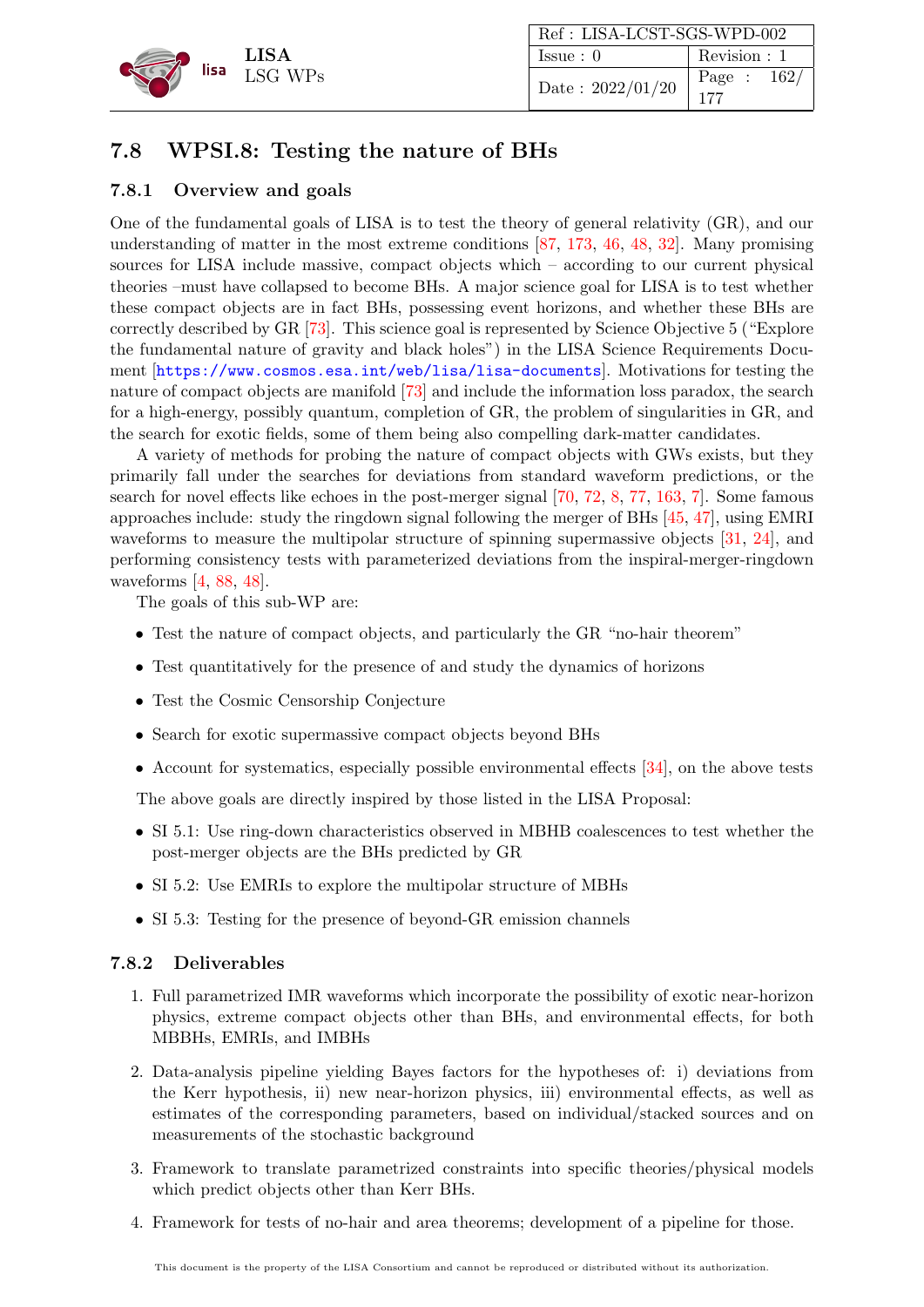

| Ref: LISA-LCST-SGS-WPD-002 |                      |
|----------------------------|----------------------|
| $\[ Issue : 0$             | Revision : 1         |
| Date: $2022/01/20$         | Page : $163/$<br>177 |

# 7.8.3 Description of work

Activities in this WP will involve developing and deploying data analysis pipelines, creating a theoretical framework and community of experts for interpretation, and the production and use of waveforms under specific models for how BHs may differ from the predictions of GR. Therefore, strong synergies among this WP and WAVWP [waveform modelling] as well as WPSI.6 and WPSI.7 are envisaged and welcome (see also Sec. [7.8.6\)](#page-165-0).

# <span id="page-164-0"></span>7.8.4 Timeframe and workforce requirements

Within each timeframe goals are ordered by priority. D1-D4 refer to the above deliverables. FTEs refer to the whole timeframe duration.

- Near-term goals  $(< 2$  years):
	- Outline waveform accuracy requirements for successful ppE tests [\[172,](#page-178-4) [6\]](#page-168-4) with LISA MBBHs (shared with WPSI.6 & .7) (D1, 1.5 FTEs)
	- Design interface of tests of GR and BH paradigm with whole enchilada challenge (shared with WPSI.6  $\&$  .7) (D1 $\&$ D2, 4 FTEs)
	- First simulations of BBH mergers [\[165,](#page-178-12) [137,](#page-176-5) [136\]](#page-176-6) in multiple theories beyond GR (D1, D3&D4, 4 FTEs)
	- Investigate role of overtones [\[27,](#page-169-5) [98,](#page-174-1) [91,](#page-173-7) [50\]](#page-171-10) in LISA ringdown tests (D4, 1 FTE)
	- $-$  Build a catalogue of boson-star models [\[116,](#page-175-0) [73\]](#page-172-2) (D1, D3&D4, 2 FTEs)
- Medium-term goals  $(< 5 \text{ years})$ :
	- Develop initial pipeline for applying tests of BHs to realistic LISA mock data (shared with WPSI.6 & WPSI.7) (D1&D2, 8 FTEs)
	- Develop accurate IMR waveform approximants beyond GR and for ECOs, including echoes [\[73,](#page-172-2) [156,](#page-177-5) [162,](#page-178-13) [120\]](#page-175-2), tidal [\[69,](#page-172-9) [149,](#page-177-6) [139,](#page-176-7) [78\]](#page-172-10) and spin effects [\[110,](#page-174-2) [111,](#page-174-3) [31,](#page-170-10) [142\]](#page-176-8) (D1, 5 FTEs)
	- Complete framework for ringdown-based tests of the no-hair theorem [\[45,](#page-170-9) [47\]](#page-171-9), including both parametrized deviations [\[124\]](#page-175-3) and predictions in specific theories (D3&D4, 4 FTEs)
	- Produce EMRI waveforms with beyond-BH effects [\[31,](#page-170-10) [92,](#page-173-8) [142\]](#page-176-8), especially for central objects with a different multipolar structure than Kerr BHs (D1,D3&D4, 6 FTEs)
	- Develop first-principles dynamical ECO models (D3&D4, 4 FTEs)
	- Understand how systematics from waveforms and environmental effects impact tests of the BH paradigm (D2, 3 FTEs)
- Long-term goals  $(< 10$  years):
	- Develop full pipeline for parameter estimation in beyond-GR theories and for performing and interpreting tests of the nature of compact objects (shared with WPSI.6  $\&$  .7) (D1 $\&$ D2, 10 FTEs).
	- Identify the most promising alternatives to BHs and the most promising beyond-GR theories, investigate the most promising effects, and catalog the available constraints (D3&D4, 7 FTEs)
	- Develop full capability to model LISA waveforms for the most promising alternatives to BHs (D1, D3, D4, 7 FTEs)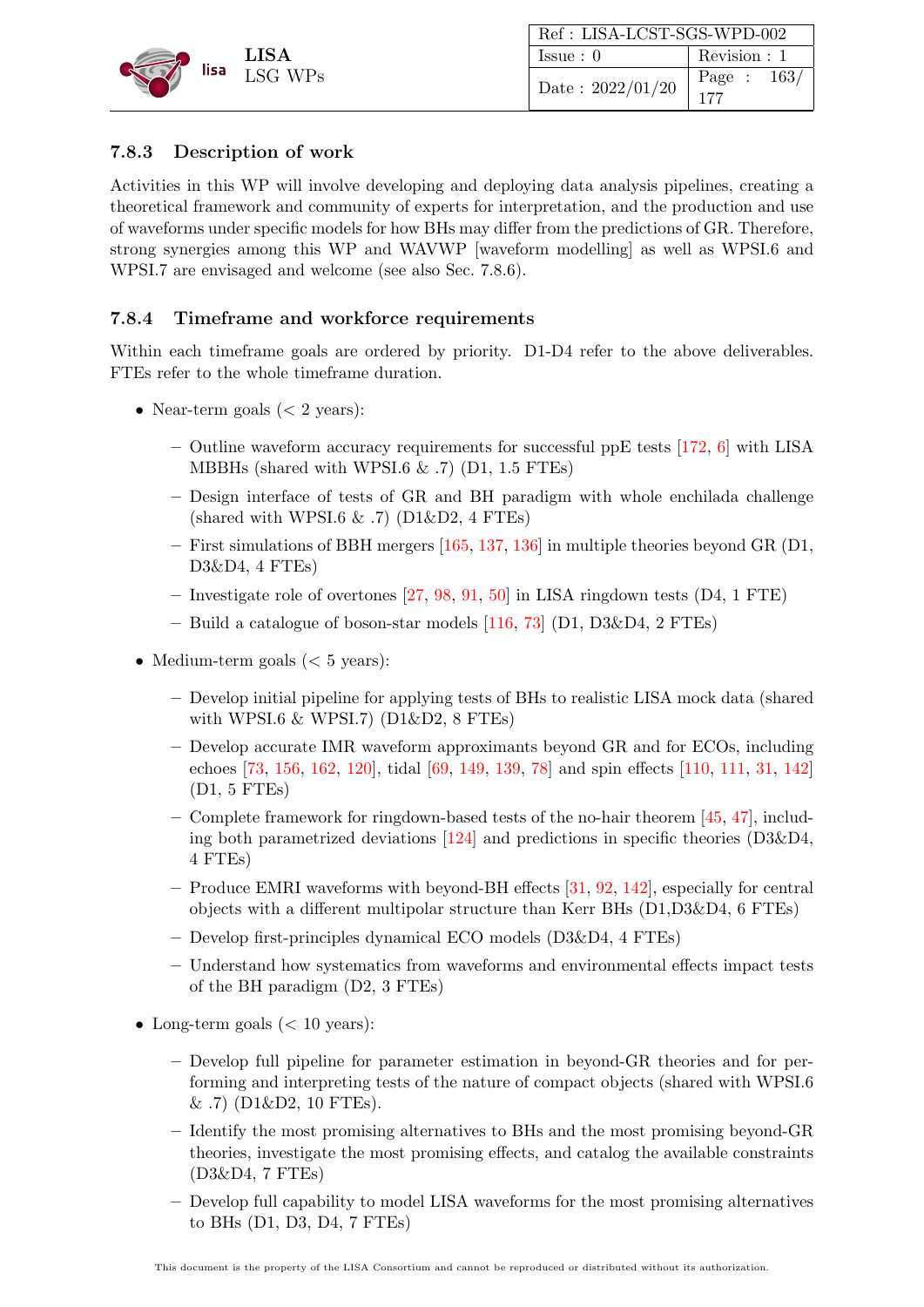

# 7.8.5 Possible subpackages

- Simulations of coalescence beyond GR and for ECOs
- IMR waveforms beyond GR and for ECOs
- Ringdown and post-merger tests
- Parametrized and targeted inspiral tests
- Environmental effects on tests of the nature of BHs

#### <span id="page-165-0"></span>7.8.6 Dependencies

Within WPSI: This package overlaps closely with WPSI.6 - Dark matter, with WPSI.3 -EMRIS, and especially with WPSI.7 - Testing the Foundations of General Relativity. These three packages exist under the theme of Fundamental Physics with LISA and will interact with the Fundamental Physics Working Group.

The above sub-packages will share some of the data analysis pipelines, for example the possibility to augment the standard waveform models with beyond-GR and/or environmental effects, and perform parameter estimation to constrain or measure these effects. They will require hierarchical modeling pipelines to post-process and combine these results to test specific theories against entire source populations from LISA.

The packages will differ in the expertise needed to interpret these data products, and to generate waveform models in specific beyond-GR theories or incorporating specific matter effects. However, the expertise needed for interpretation within WPSI.7 and WPSI.8 will strongly overlap, since the modifications to relativity that are explored in WPSI.7 will often impact the nature of BHs as explored in WPSI.8.

Between WPSI and WPs WAV, DAFT and DPE: The waveforms of WAVWP are dependencies for any of the packages in the Fundamental Physics theme. The same is true of DAFTWP - Data analysis tools and DPEWP - Individual and global source identification. Any computational challenges presented by the activities of DPEWP will be more extreme when the models are modified to include beyond-GR and environmental effects.

#### 7.8.7 List of projects

Each of the timeframe goals (or combination thereof) listed in Sec. [7.8.4](#page-164-0) are related to a specific project.

- Develop EOB/Phenom-like IMR waveforms for boson-star coalescence
- Build accurate and realistic GW echo templates
- Construct no-hair theorem and BH spectroscopy-based tests of GR which incorporate multiple modes, overtones, and which potentially combine multiple events
- Formulate a general parameterization of multipole moments for exotic compact objects "beyond Kerr," and develop parametrized signal models when these multipoles are present
- Build a catalogue of boson-star models
- Construct accurate waveforms for tests of the nature of compact objects with tidal effects
- Investigate the size of astrophysical systematics and waveform-modeling errors in tests of the nature of BHs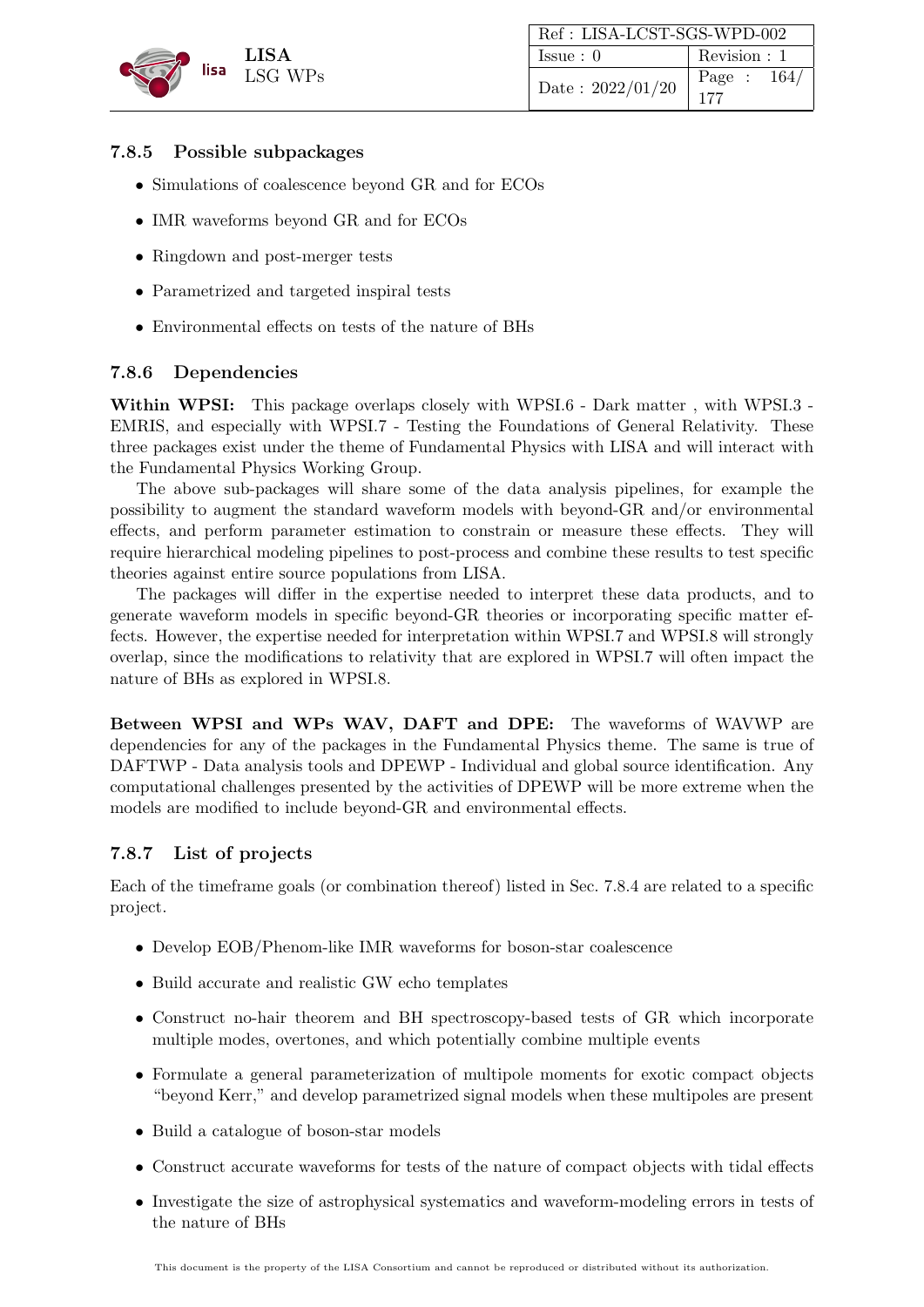

- Simulate binary ECO coalescence in a fully dynamical, consistent model
- Develop an initial pipeline for applying tests of BHs to realistic LISA mock data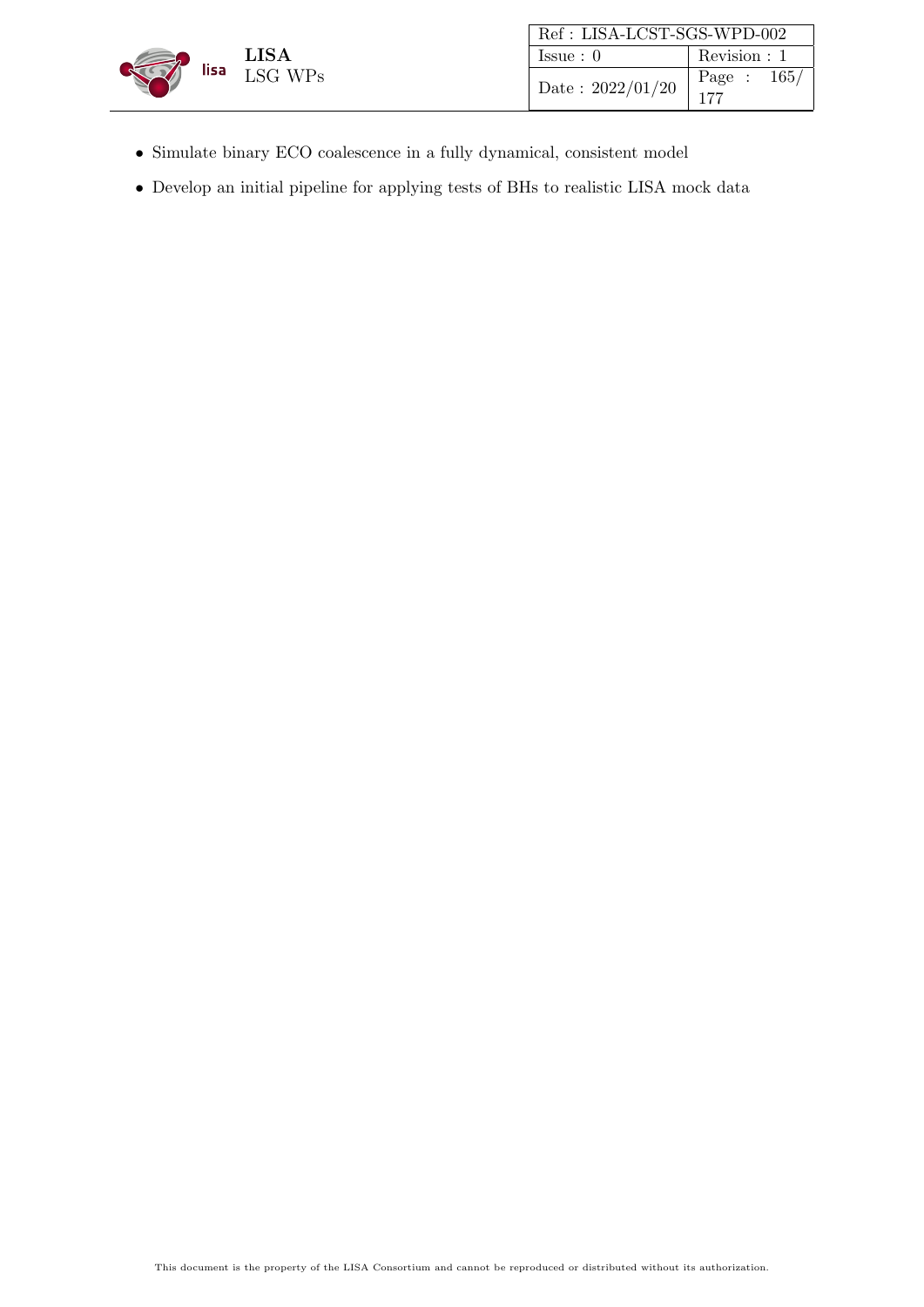

| Ref: LISA-LCST-SGS-WPD-002 |                      |
|----------------------------|----------------------|
| Issue:0                    | Revision : 1         |
| Date: $2022/01/20$         | Page : $166/$<br>177 |

# Acronyms and Glossary

LISA [Laser Interferometer Space Antenna](https://www.lisamission.org/)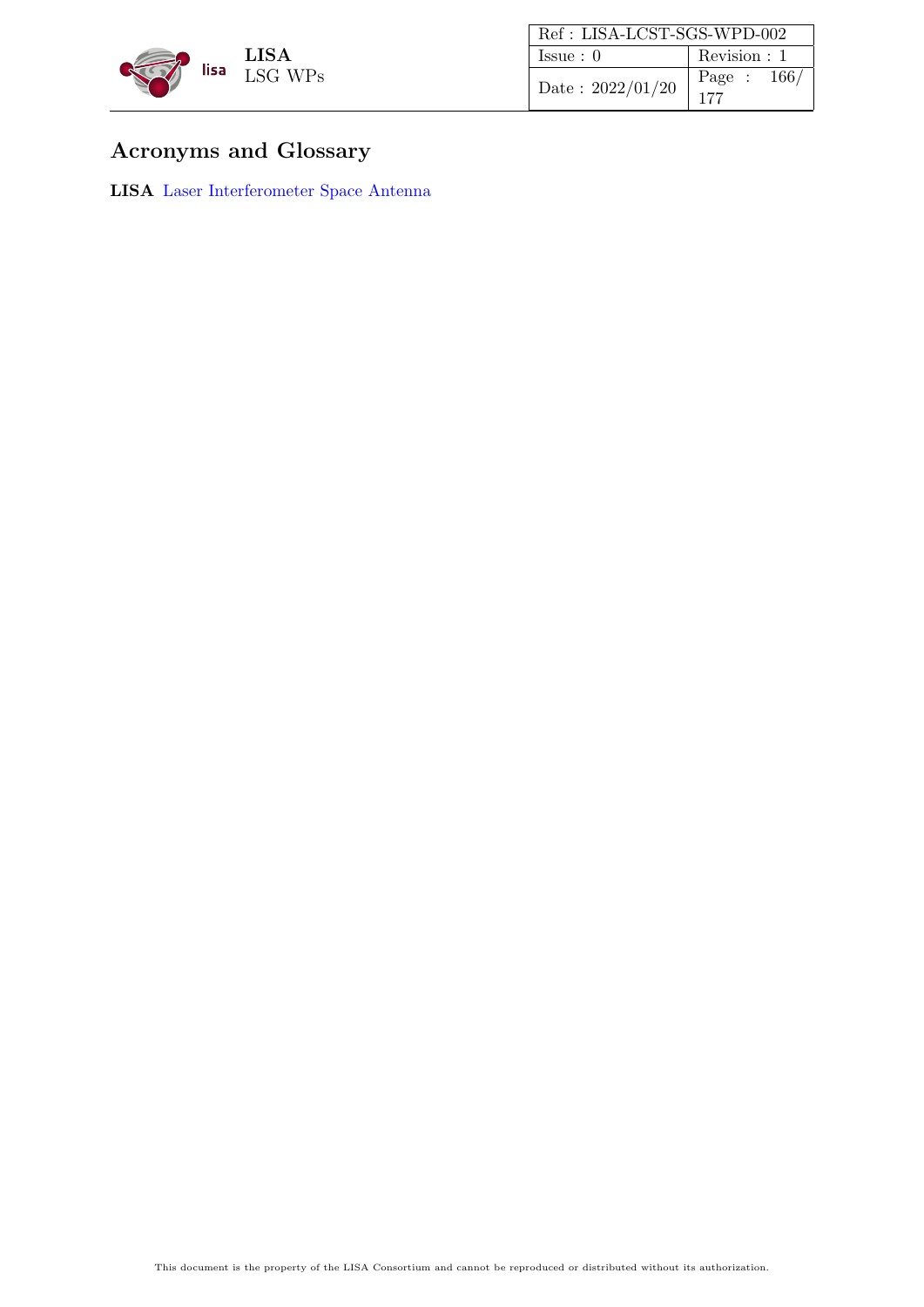# Bibliography

- [1] J. Aasi et al. Advanced LIGO. Classical and Quantum Gravity, 32(7):074001, Apr 2015.
- [2] B. P. Abbott, R. Abbott, T. D. Abbott, M. R. Abernathy, K. Ackley, et al. Exploring the sensitivity of next generation gravitational wave detectors. Classical and Quantum Gravity, 34(4):044001, February 2017.
- [3] B. P. Abbott et al. Observation of Gravitational Waves from a Binary Black Hole Merger. Phys. Rev. Lett., 116(6):061102, 2016.
- <span id="page-168-3"></span>[4] B. P. Abbott et al. Tests of general relativity with GW150914. Phys. Rev. Lett., 116(22):221101, 2016. [Erratum: Phys. Rev. Lett.121,no.12,129902(2018)].
- [5] B. P. Abbott et al. GWTC-1: A Gravitational-Wave Transient Catalog of Compact Binary Mergers Observed by LIGO and Virgo during the First and Second Observing Runs. Phys. Rev. X, 9:031040, Sep 2019.
- <span id="page-168-4"></span>[6] B. P. Abbott et al. Tests of General Relativity with GW170817. Phys. Rev. Lett., 123(1):011102, 2019.
- <span id="page-168-2"></span>[7] Jahed Abedi, Niayesh Afshordi, Naritaka Oshita, and Qingwen Wang. Quantum Black Holes in the Sky. Universe, 6(3):43, 2020.
- <span id="page-168-1"></span>[8] Jahed Abedi, Hannah Dykaar, and Niayesh Afshordi. Echoes from the Abyss: Tentative evidence for Planck-scale structure at black hole horizons. Phys. Rev., D96(8):082004, 2017.
- [9] F. Acernese et al. Advanced Virgo: a second-generation interferometric gravitational wave detector. Classical and Quantum Gravity, 32(2):024001, Jan 2015.
- <span id="page-168-0"></span>[10] Stephon Alexander, Lee Samuel Finn, and Nicolas Yunes. A Gravitational-wave probe of effective quantum gravity. Phys. Rev., D78:066005, 2008.
- [11] Pau Amaro-Seoane. Detecting intermediate-mass ratio inspirals from the ground and space. Phys. Rev. D, 98(6):063018, September 2018.
- [12] Pau Amaro-Seoane. Relativistic dynamics and extreme mass ratio inspirals. Living Rev. Rel., 21(1):4, 2018.
- [13] Pau Amaro-Seoane. Extremely large mass-ratio inspirals. Phys. Rev. D, 99(12):123025, June 2019.
- [14] Pau Amaro-Seoane, Patrick Brem, Jorge Cuadra, and Philip J. Armitage. The Butterfly Effect in the Extreme-mass Ratio Inspiral Problem. ApJ, 744(2):L20, January 2012.
- [15] Pau Amaro-Seoane, Jonathan R. Gair, Marc Freitag, M. Coleman Miller, Ilya Mandel, Curt J. Cutler, and Stanislav Babak. Astrophysics, detection and science applications of intermediate- and extreme mass-ratio inspirals. Class. Quant. Grav., 24:R113–R169, 2007.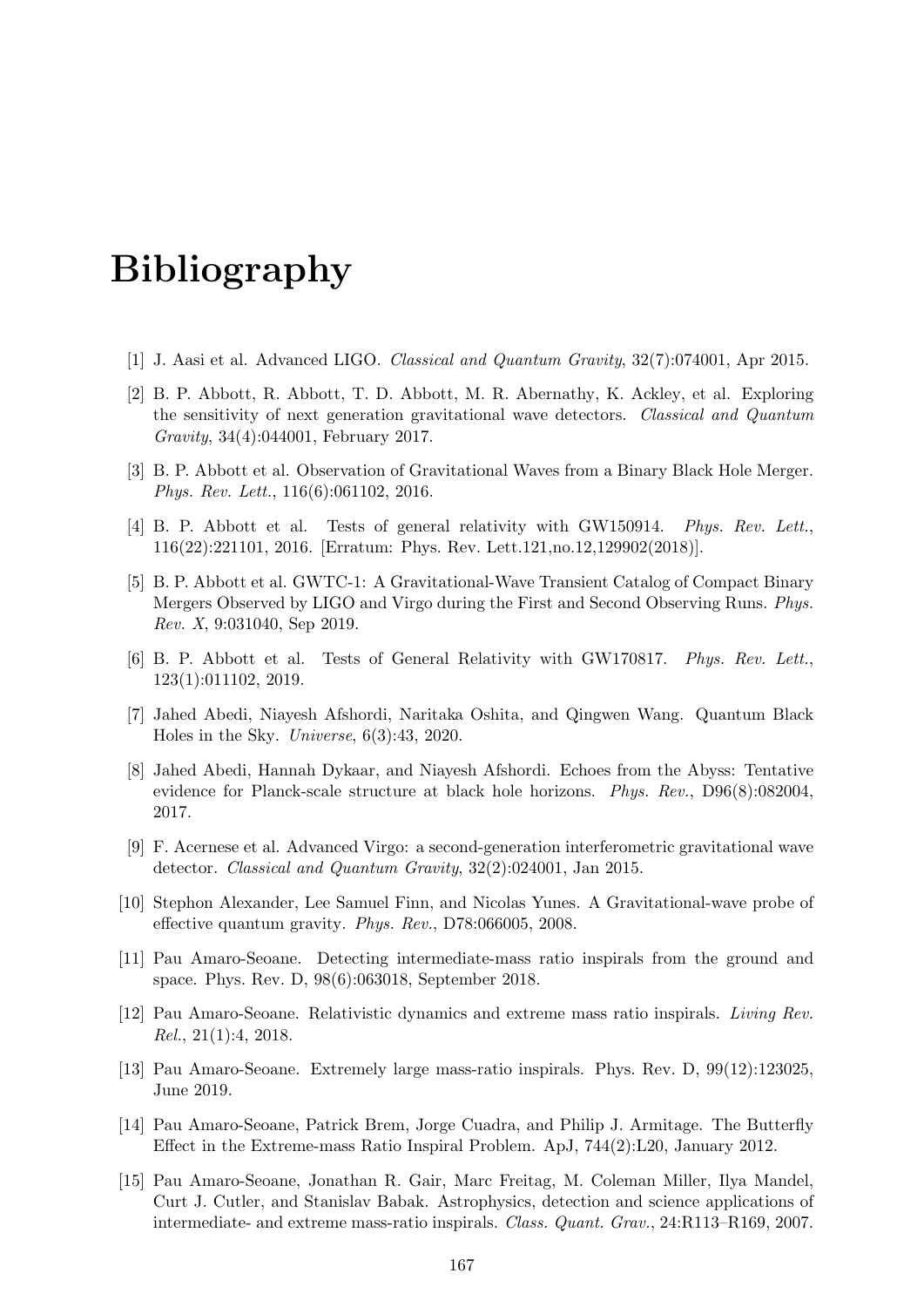

- [16] Pau Amaro-Seoane and Miguel Preto. The impact of realistic models of mass segregation on the event rate of extreme-mass ratio inspirals and cusp re-growth. Classical and Quantum Gravity, 28(9):094017, May 2011.
- [17] Fabio Antonini, Roberto Capuzzo-Dolcetta, Alessandra Mastrobuono-Battisti, and David Merritt. Dissipationless Formation and Evolution of the Milky Way Nuclear Star Cluster. ApJ, 750(2):111, May 2012.
- [18] Fabio Antonini, Silvia Toonen, and Adrian S. Hamers. Binary black hole mergers from field triples: properties, rates and the impact of stellar evolution. Astrophys. J., 841(2):77, 2017.
- <span id="page-169-3"></span>[19] Asimina Arvanitaki, Masha Baryakhtar, Savas Dimopoulos, Sergei Dubovsky, and Robert Lasenby. Black Hole Mergers and the QCD Axion at Advanced LIGO. Phys. Rev., D95(4):043001, 2017.
- <span id="page-169-2"></span>[20] Asimina Arvanitaki, Masha Baryakhtar, and Xinlu Huang. Discovering the QCD Axion with Black Holes and Gravitational Waves. Phys. Rev., D91(8):084011, 2015.
- <span id="page-169-1"></span>[21] Asimina Arvanitaki, Savas Dimopoulos, Sergei Dubovsky, Nemanja Kaloper, and John March-Russell. String Axiverse. Phys.Rev., D81:123530, 2010.
- [22] Yoichi Aso, Yuta Michimura, Kentaro Somiya, Masaki Ando, Osamu Miyakawa, Takanori Sekiguchi, Daisuke Tatsumi, and Hiroaki Yamamoto. Interferometer design of the kagra gravitational wave detector. Phys. Rev. D, 88:043007, Aug 2013.
- <span id="page-169-0"></span>[23] Pierre Auclair et al. Probing the gravitational wave background from cosmic strings with LISA. 9 2019.
- <span id="page-169-4"></span>[24] Stanislav Babak, Jonathan Gair, Alberto Sesana, Enrico Barausse, Carlos F. Sopuerta, Christopher P. L. Berry, Emanuele Berti, Pau Amaro-Seoane, Antoine Petiteau, and Antoine Klein. Science with the space-based interferometer LISA. V: Extreme mass-ratio inspirals. Phys. Rev., D95(10):103012, 2017.
- [25] L. Badurina et al. AION: An Atom Interferometer Observatory and Network. JCAP, 05:011, 2020.
- [26] J. N. Bahcall and R. A. Wolf. Star distribution around a massive black hole in a globular cluster. ApJ, 209:214–232, October 1976.
- <span id="page-169-5"></span>[27] Vishal Baibhav, Emanuele Berti, Vitor Cardoso, and Gaurav Khanna. Black Hole Spectroscopy: Systematic Errors and Ringdown Energy Estimates. Phys. Rev., D97(4):044048, 2018.
- [28] John Baker, Zoltan Haiman, Elena Maria Rossi, Edo Berger, Niel Brandt, Elme Breedt, Katelyn Breivik, Maria Charisi, Andrea Derdzinski, Daniel J. D'Orazio, Saavik Ford, Jenny E. Greene, J. Colin Hill, Kelly Holley-Bockelmann, Joey Shapiro Key, Bence Kocsis, Thomas Kupfer, Piero Madau, Thomas Marsh, Barry McKernan, Sean T. McWilliams, Priyamvada Natarajan, Samaya Nissanke, Scott Noble, E. Sterl Phinney, Gavin Ramsay, Jeremy Schnittman, Alberto Sesana, David Shoemaker, Nicholas Stone, Silvia Toonen, Benny Trakhtenbrot, Alexey Vikhlinin, and Marta Volonteri. Multimessenger science opportunities with mHz gravitational waves. BAAS, 51(3):123, May 2019.
- [29] Vivienne F. Baldassare, Amy E. Reines, Elena Gallo, Jenny E. Greene, Or Graur, Marla Geha, Kevin Hainline, Christopher M. Carroll, and Ryan C. Hickox. Multi-epoch Spectroscopy of Dwarf Galaxies with AGN Signatures: Identifying Sources with Persistent Broad H $\alpha$  Emission. Astrophys. J., 829(1):57, 2016.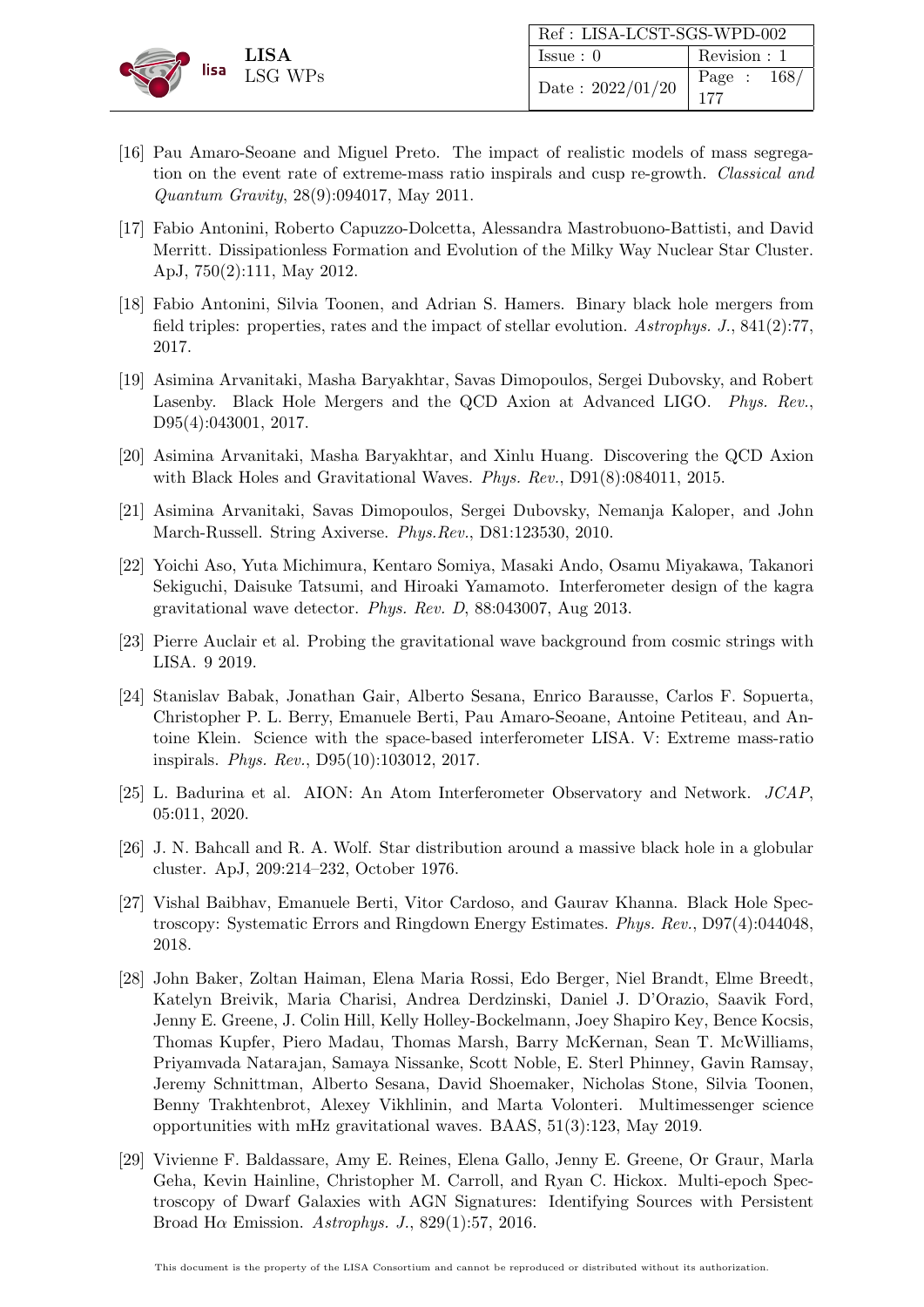

- [30] Eduardo Banados et al. An 800-million-solar-mass black hole in a significantly neutral Universe at redshift 7.5. Nature, 553(7689):473–476, 2018.
- <span id="page-170-10"></span>[31] Leor Barack and Curt Cutler. Using LISA EMRI sources to test off-Kerr deviations in the geometry of massive black holes. Phys. Rev., D75:042003, 2007.
- <span id="page-170-2"></span>[32] Leor Barack et al. Black holes, gravitational waves and fundamental physics: a roadmap. Class. Quant. Grav., 36(14):143001, 2019.
- [33] Enrico Barausse, Vitor Cardoso, and Paolo Pani. Can environmental effects spoil precision gravitational-wave astrophysics? Phys. Rev. D, 89(10):104059, May 2014.
- <span id="page-170-4"></span>[34] Enrico Barausse, Vitor Cardoso, and Paolo Pani. Can environmental effects spoil precision gravitational-wave astrophysics? Phys. Rev., D89(10):104059, 2014.
- <span id="page-170-8"></span>[35] Enrico Barausse, Nicolás Yunes, and Katie Chamberlain. Theory-Agnostic Constraints on Black-Hole Dipole Radiation with Multiband Gravitational-Wave Astrophysics. Phys. Rev. Lett., 116(24):241104, 2016.
- <span id="page-170-1"></span>[36] Nicola Bartolo et al. Science with the space-based interferometer LISA. IV: Probing inflation with gravitational waves. JCAP, 12:026, 2016.
- <span id="page-170-3"></span>[37] Masha Baryakhtar, Robert Lasenby, and Mae Teo. Black Hole Superradiance Signatures of Ultralight Vectors. Phys. Rev., D96(3):035019, 2017.
- [38] M. C. Begelman, R. D. Blandford, and M. J. Rees. Massive black hole binaries in active galactic nuclei. Nature, 287:307–309, 1980.
- [39] Mitchell C. Begelman, Marta Volonteri, and Martin J. Rees. Formation of supermassive black holes by direct collapse in pregalactic halos. Mon. Not. Roy. Astron. Soc., 370:289– 298, 2006.
- <span id="page-170-0"></span>[40] Enis Belgacem et al. Testing modified gravity at cosmological distances with LISA standard sirens. JCAP, 1907:024, 2019.
- <span id="page-170-7"></span>[41] Jose Beltran Jimenez, Lavinia Heisenberg, and Tomi Koivisto. The coupling of matter and spacetime geometry. 2020.
- [42] Matthew Benacquista and K. Holley-Bockelmann. Consequences of disk scale height on LISA confusion noise from close white dwarf binaries. Astrophys. J., 645:589–596, 2006.
- [43] Christopher P. L. Berry, Scott A. Hughes, Carlos F. Sopuerta, Alvin J. K. Chua, Anna Heffernan, Kelly Holley-Bockelmann, Deyan P. Mihaylov, M. Coleman Miller, and Alberto Sesana. The unique potential of extreme mass-ratio inspirals for gravitational-wave astronomy. 2019.
- <span id="page-170-6"></span>[44] Emanuele Berti, Alessandra Buonanno, and Clifford M. Will. Estimating spinning binary parameters and testing alternative theories of gravity with LISA. Phys. Rev., D71:084025, 2005.
- <span id="page-170-9"></span>[45] Emanuele Berti, Vitor Cardoso, and Clifford M. Will. On gravitational-wave spectroscopy of massive black holes with the space interferometer LISA. Phys. Rev., D73:064030, 2006.
- <span id="page-170-5"></span>[46] Emanuele Berti et al. Testing General Relativity with Present and Future Astrophysical Observations. Class. Quant. Grav., 32:243001, 2015.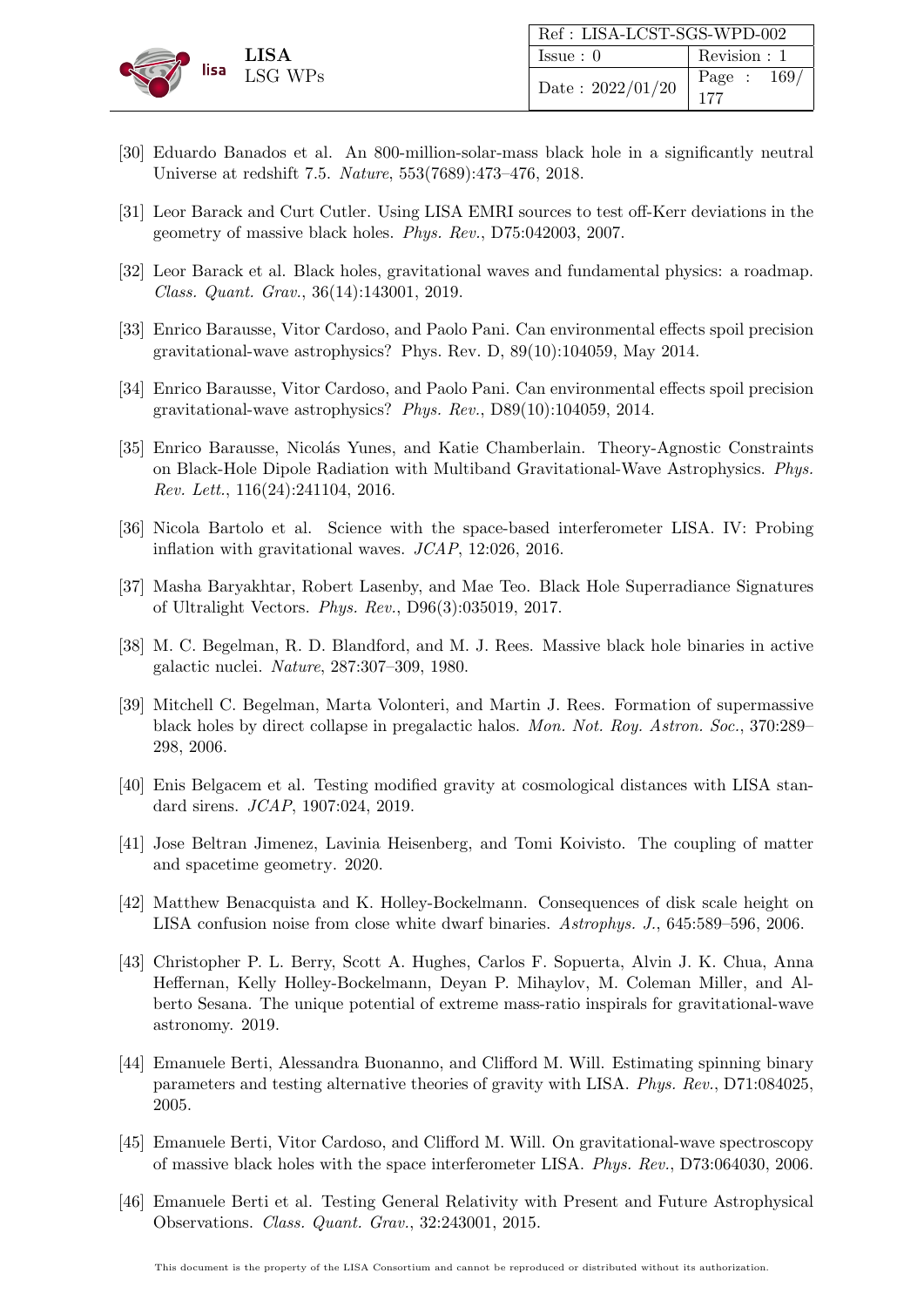

- <span id="page-171-9"></span>[47] Emanuele Berti, Kent Yagi, Huan Yang, and Nicolás Yunes. Extreme Gravity Tests with Gravitational Waves from Compact Binary Coalescences: (II) Ringdown. Gen. Rel. Grav., 50(5):49, 2018.
- <span id="page-171-8"></span>[48] Emanuele Berti, Kent Yagi, and Nicolás Yunes. Extreme Gravity Tests with Gravitational Waves from Compact Binary Coalescences: (I) Inspiral-Merger. Gen. Rel. Grav., 50(4):46, 2018.
- <span id="page-171-3"></span>[49] Gianfranco Bertone et al. Gravitational wave probes of dark matter: challenges and opportunities. 2019.
- <span id="page-171-10"></span>[50] Swetha Bhagwat, Xisco Jimenez Forteza, Paolo Pani, and Valeria Ferrari. Ringdown overtones, black hole spectroscopy, and no-hair theorem tests. Phys. Rev., D101(4):044033, 2020.
- [51] George R. Blumenthal, S. M. Faber, Joel R. Primack, and Martin J. Rees. Formation of Galaxies and Large Scale Structure with Cold Dark Matter. Nature, 311:517–525, 1984.  $[0.96(1984)]$ .
- [52] Katelyn Breivik et al. COSMIC Variance in Binary Population Synthesis. 2019.
- [53] Katelyn Breivik, Kyle Kremer, Michael Bueno, Shane L. Larson, Scott Coughlin, and Vassiliki Kalogera. Characterizing Accreting Double White Dwarf Binaries with the Laser Interferometer Space Antenna and Gaia. Astrophys. J., 854(1):L1, 2018.
- [54] Katelyn Breivik, Chiara M. F. Mingarelli, and Shane L. Larson. Constraining Galactic Structure with the LISA White Dwarf Foreground. 2019.
- [55] Katelyn Breivik, Carl L. Rodriguez, Shane L. Larson, Vassiliki Kalogera, and Frederic A. Rasio. Distinguishing Between Formation Channels for Binary Black Holes with LISA. Astrophys. J., 830(1):L18, 2016.
- <span id="page-171-7"></span>[56] Richard Brito, Vitor Cardoso, and Paolo Pani. Superradiance. Lect. Notes Phys., 906:pp.1– 237, 2015.
- <span id="page-171-5"></span>[57] Richard Brito, Shrobana Ghosh, Enrico Barausse, Emanuele Berti, Vitor Cardoso, Irina Dvorkin, Antoine Klein, and Paolo Pani. Gravitational wave searches for ultralight bosons with LIGO and LISA. Phys. Rev., D96(6):064050, 2017.
- <span id="page-171-4"></span>[58] Richard Brito, Shrobana Ghosh, Enrico Barausse, Emanuele Berti, Vitor Cardoso, Irina Dvorkin, Antoine Klein, and Paolo Pani. Stochastic and resolvable gravitational waves from ultralight bosons. Phys. Rev. Lett., 119(13):131101, 2017.
- <span id="page-171-6"></span>[59] Richard Brito, Sara Grillo, and Paolo Pani. Black hole superradiant instability from ultralight spin-2 fields. 2020.
- [60] Kevin B. Burdge et al. General relativistic orbital decay in a seven-minute-orbital-period eclipsing binary system. *Nature*,  $571(7766):528-531$ , 2019.
- <span id="page-171-0"></span>[61] Rong-Gen Cai, Nicola Tamanini, and Tao Yang. Reconstructing the dark sector interaction with LISA. JCAP, 1705:031, 2017.
- <span id="page-171-1"></span>[62] Chiara Caprini et al. Science with the space-based interferometer eLISA. II: Gravitational waves from cosmological phase transitions.  $JCAP$ , 04:001, 2016.
- <span id="page-171-2"></span>[63] Chiara Caprini et al. Detecting gravitational waves from cosmological phase transitions with LISA: an update. JCAP, 03(03):024, 2020.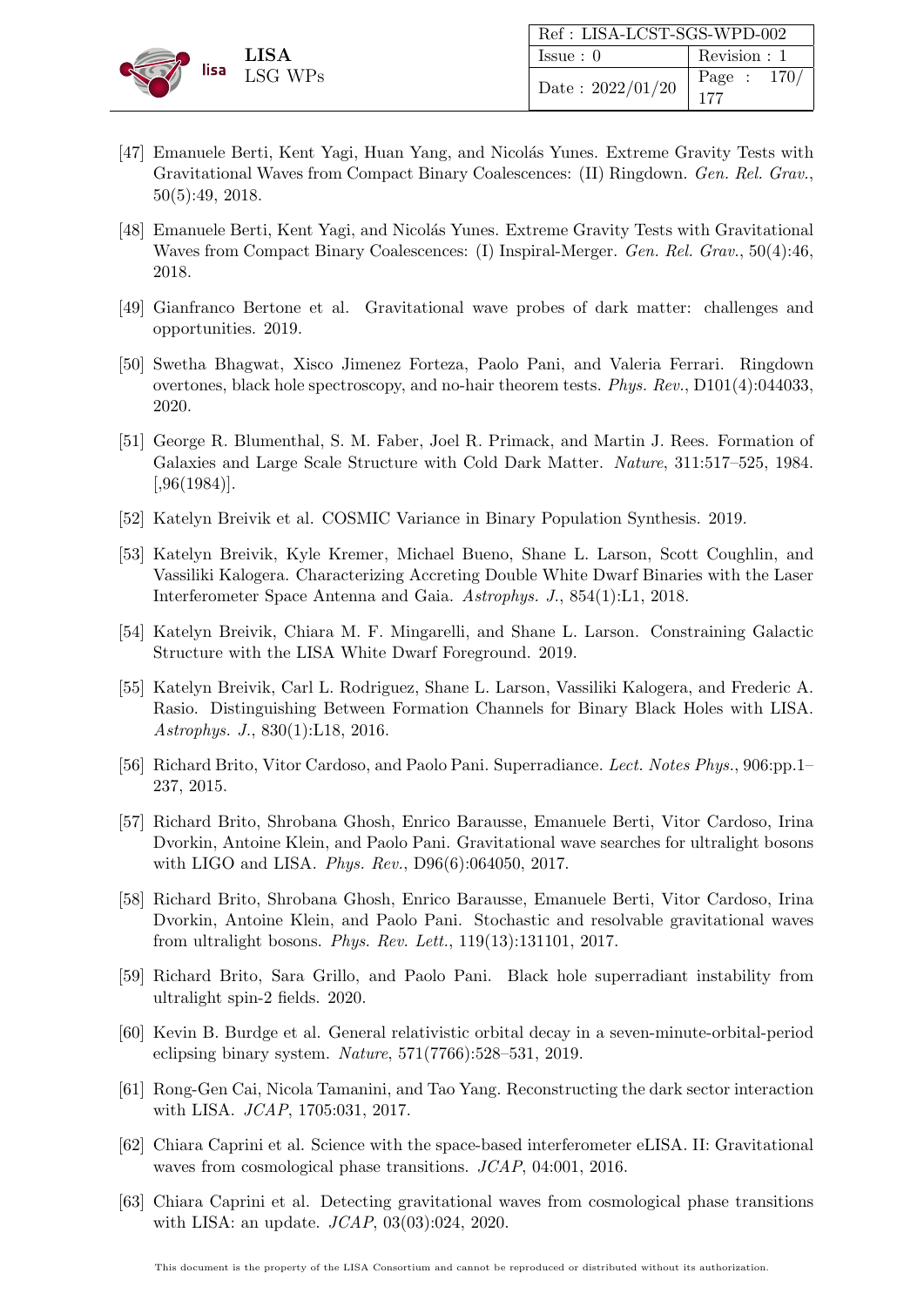

- <span id="page-172-1"></span>[64] Chiara Caprini, Daniel G. Figueroa, Raphael Flauger, Germano Nardini, Marco Peloso, Mauro Pieroni, Angelo Ricciardone, and Gianmassimo Tasinato. Reconstructing the spectral shape of a stochastic gravitational wave background with LISA.  $JCAP$ , 11(11):017, 2019.
- <span id="page-172-0"></span>[65] Chiara Caprini and Nicola Tamanini. Constraining early and interacting dark energy with gravitational wave standard sirens: the potential of the eLISA mission. JCAP, 1610:006, 2016.
- [66] R. Capuzzo-Dolcetta and P. Miocchi. Self-consistent simulations of nuclear cluster formation through globular cluster orbital decay and merging. MNRAS, 388(1):L69–L73, July 2008.
- [67] R. Capuzzo-Dolcetta and A. Tesseri. Globular cluster system erosion and nucleus formation in elliptical galaxies. MNRAS, 308(4):961–968, October 1999.
- [68] Roberto Capuzzo-Dolcetta. The Evolution of the Globular Cluster System in a Triaxial Galaxy: Can a Galactic Nucleus Form by Globular Cluster Capture? ApJ, 415:616, October 1993.
- <span id="page-172-9"></span>[69] Vitor Cardoso, Edgardo Franzin, Andrea Maselli, Paolo Pani, and Guilherme Raposo. Testing strong-field gravity with tidal Love numbers. Phys. Rev., D95(8):084014, 2017.
- <span id="page-172-6"></span>[70] Vitor Cardoso, Edgardo Franzin, and Paolo Pani. Is the gravitational-wave ringdown a probe of the event horizon? Phys. Rev. Lett., 116(17):171101, 2016.
- <span id="page-172-3"></span>[71] Vitor Cardoso, Leonardo Gualtieri, and Christopher J. Moore. Gravitational waves and higher dimensions: Love numbers and Kaluza-Klein excitations. Phys. Rev., D100(12):124037, 2019.
- <span id="page-172-7"></span>[72] Vitor Cardoso, Seth Hopper, Caio F. B. Macedo, Carlos Palenzuela, and Paolo Pani. Gravitational-wave signatures of exotic compact objects and of quantum corrections at the horizon scale. Phys. Rev., D94(8):084031, 2016.
- <span id="page-172-2"></span>[73] Vitor Cardoso and Paolo Pani. Testing the nature of dark compact objects: a status report. Living Rev. Rel., 22(1):4, 2019.
- <span id="page-172-4"></span>[74] Zack Carson and Kent Yagi. Multi-band gravitational wave tests of general relativity. Class. Quant. Grav., 37(2):02LT01, 2020.
- <span id="page-172-5"></span>[75] Zack Carson and Kent Yagi. Parametrized and inspiral-merger-ringdown consistency tests of gravity with multiband gravitational wave observations. *Phys. Rev.*,  $D101(4):044047$ , 2020.
- [76] Xian Chen and Wen-Biao Han. A New Type of Extreme-mass-ratio Inspirals Produced by Tidal Capture of Binary Black Holes. Communications Physics, 1:53, 2018.
- <span id="page-172-8"></span>[77] Randy S. Conklin, Bob Holdom, and Jing Ren. Gravitational wave echoes through new windows. Phys. Rev., D98(4):044021, 2018.
- <span id="page-172-10"></span>[78] Sayak Datta, Richard Brito, Sukanta Bose, Paolo Pani, and Scott A. Hughes. Tidal heating as a discriminator for horizons in extreme mass ratio inspirals. Phys. Rev., D101(4):044004, 2020.
- [79] Alessandra De Rosa et al. The Quest for Dual and Binary Supermassive Black Holes: A Multi-Messenger View. 2020.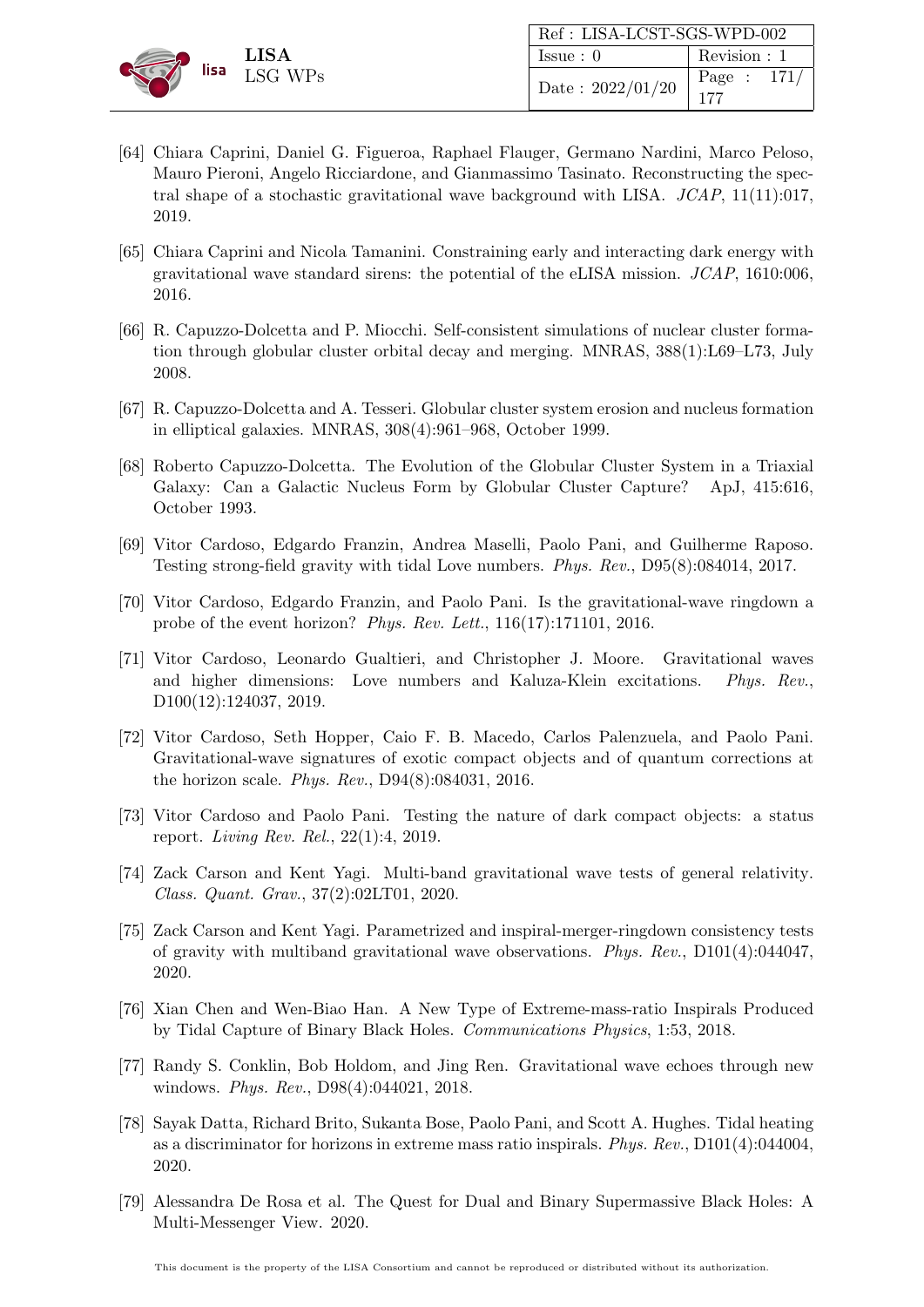

| Ref: LISA-LCST-SGS-WPD-002 |                      |
|----------------------------|----------------------|
| Issue:0                    | Revision : 1         |
| Date: $2022/01/20$         | Page : $172/$<br>177 |

- <span id="page-173-0"></span>[80] Walter Del Pozzo, Alberto Sesana, and Antoine Klein. Stellar binary black holes in the LISA band: a new class of standard sirens. Mon. Not. Roy. Astron. Soc., 475(3):3485–3492, 2018.
- [81] Savas Dimopoulos, Peter W. Graham, Jason M. Hogan, Mark A. Kasevich, and Surjeet Rajendran. An Atomic Gravitational Wave Interferometric Sensor (AGIS). Phys. Rev. D, 78:122002, 2008.
- <span id="page-173-1"></span>[82] Valerie Domcke and Martin Spinrath. Detection prospects for the Cosmic Neutrino Background using laser interferometers. JCAP, 1706(06):055, 2017.
- [83] Daniel J. D'Orazio and Johan Samsing. Black Hole Mergers From Globular Clusters Observable by LISA II: Resolved Eccentric Sources and the Gravitational Wave Background. Mon. Not. Roy. Astron. Soc., 481(4):4775–4785, 2018.
- <span id="page-173-4"></span>[84] Yuchen Du, Shammi Tahura, Diana Vaman, and Kent Yagi. Probing Compactified Extra Dimensions with Gravitational Waves. 2020.
- [85] A. Ernst, A. Just, and R. Spurzem. On the dissolution of star clusters in the Galactic Centre - I. Circular orbits. MNRAS, 399(1):141–156, October 2009.
- [86] ESA (Gehler et al.). Mission Requirement Document, ESA-L3-EST-MIS-RS-001. 2017.
- <span id="page-173-3"></span>[87] Jonathan R. Gair, Michele Vallisneri, Shane L. Larson, and John G. Baker. Testing General Relativity with Low-Frequency, Space-Based Gravitational-Wave Detectors. Living Rev. Rel., 16:7, 2013.
- <span id="page-173-6"></span>[88] Abhirup Ghosh, Nathan K. Johnson-Mcdaniel, Archisman Ghosh, Chandra Kant Mishra, Parameswaran Ajith, Walter Del Pozzo, Christopher P. L. Berry, Alex B. Nielsen, and Lionel London. Testing general relativity using gravitational wave signals from the inspiral, merger and ringdown of binary black holes. *Class. Quant. Grav.*,  $35(1):014002$ ,  $2018$ .
- [89] Nicola Giacobbo and Michela Mapelli. The progenitors of compact-object binaries: impact of metallicity, common envelope and natal kicks. Mon. Not. Roy. Astron. Soc., 480(2):2011–2030, 2018.
- [90] Nicola Giacobbo, Michela Mapelli, and Mario Spera. Merging black hole binaries: the effects of progenitor's metallicity, mass-loss rate and Eddington factor. Mon. Not. Roy. Astron. Soc., 474(3):2959–2974, 2018.
- <span id="page-173-7"></span>[91] Matthew Giesler, Maximiliano Isi, Mark A. Scheel, and Saul Teukolsky. Black Hole Ringdown: The Importance of Overtones. Phys. Rev., X9(4):041060, 2019.
- <span id="page-173-8"></span>[92] Kostas Glampedakis and Stanislav Babak. Mapping spacetimes with LISA: Inspiral of a test-body in a 'quasi-Kerr' field. Class. Quant. Grav., 23:4167–4188, 2006.
- [93] Eric Gourgoulhon, Alexandre Le Tiec, Frederic H. Vincent, and Niels Warburton. Gravitational waves from bodies orbiting the Galactic Center black hole and their detectability by LISA. Astron. Astrophys., 627:A92, 2019.
- <span id="page-173-2"></span>[94] H. Grote and Y. V. Stadnik. Novel signatures of dark matter in laser-interferometric gravitational-wave detectors. Phys. Rev. Research., 1:033187, 2019.
- <span id="page-173-5"></span>[95] Devin Hansen, Nicolás Yunes, and Kent Yagi. Projected Constraints on Lorentz-Violating Gravity with Gravitational Waves. Phys. Rev., D91(8):082003, 2015.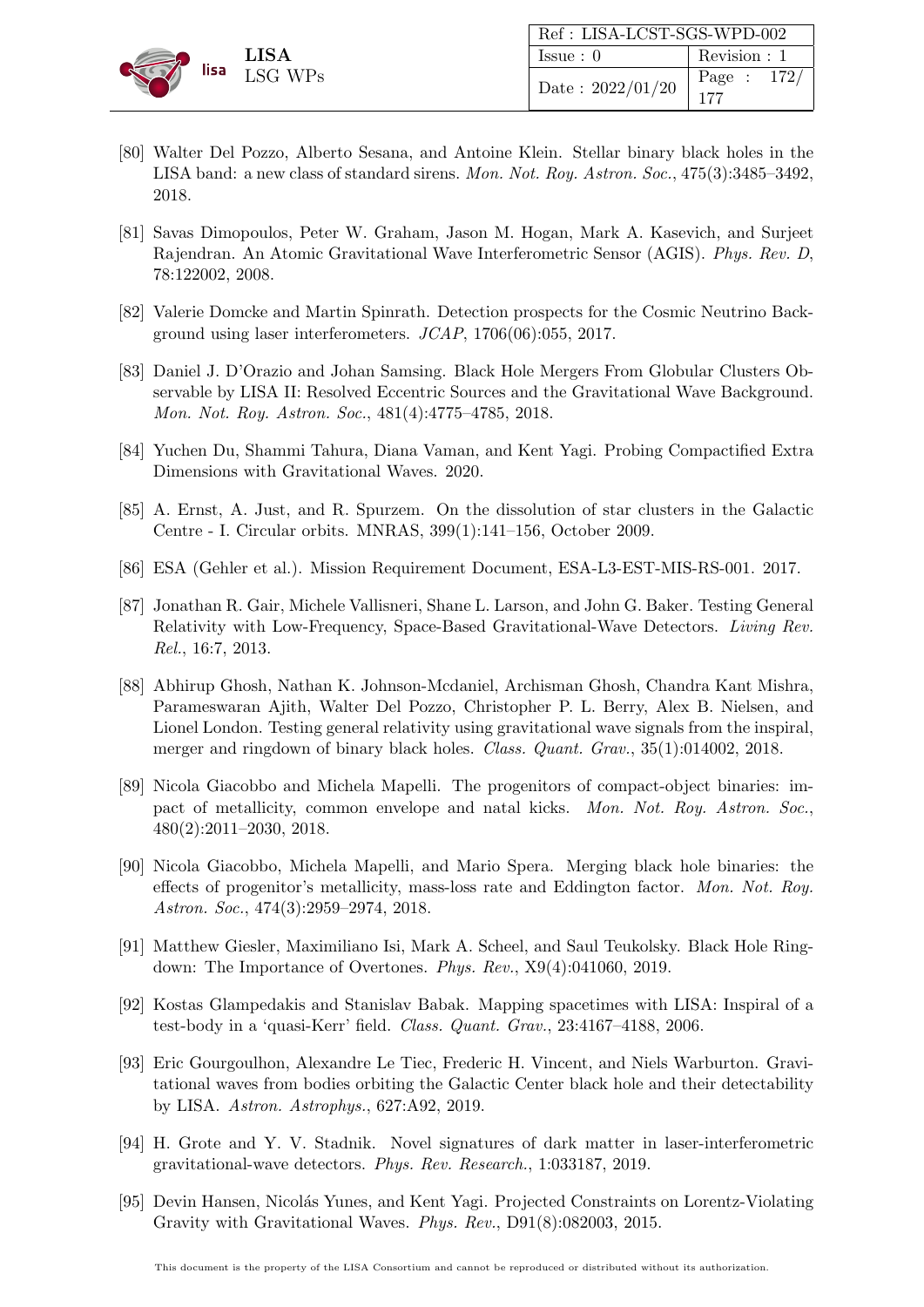

- [96] Timothy M. Heckman and Philip N. Best. The Coevolution of Galaxies and Supermassive Black Holes: Insights from Surveys of the Contemporary Universe. ARA&A, 52:589–660, Aug 2014.
- [97] Shingo Hirano, Takashi Hosokawa, Naoki Yoshida, Kazuyuki Omukai, and Harold W. Yorke. Primordial star formation under the influence of far ultraviolet radiation: 1540 cosmological haloes and the stellar mass distribution. Mon. Not. Roy. Astron. Soc., 448(1):568–587, 2015.
- <span id="page-174-1"></span>[98] Maximiliano Isi, Matthew Giesler, Will M. Farr, Mark A. Scheel, and Saul A. Teukolsky. Testing the no-hair theorem with GW150914. Phys. Rev. Lett., 123(11):111102, 2019.
- [99] B. Iyer, T. Souradeep, C. S. Unnikrishnan, S. Dhurandhar, S. Raja, A. Kumar, and S. Sengupta. Ligo-india. LIGO-M1100296, 2011.
- [100] Jarrett L. Johnson and Francesco Haardt. The Early Growth of the First Black Holes. Publ. Astron. Soc. Austral., 33:e007, 2016.
- <span id="page-174-0"></span>[101] Bradley J. Kavanagh, David A. Nichols, Gianfranco Bertone, and Daniele Gaggero. Detecting dark matter around black holes with gravitational waves: Effects of dark-matter dynamics on the gravitational waveform. 2020.
- [102] Seiji Kawamura et al. Current status of space gravitational wave antenna DECIGO and B-DECIGO. 6 2020.
- [103] Symeon Konstantinidis, Pau Amaro-Seoane, and Kostas D. Kokkotas. Investigating the retention of intermediate-mass black holes in star clusters using N-body simulations. A&A, 557:A135, September 2013.
- [104] John Kormendy and Luis C. Ho. Coevolution (Or Not) of Supermassive Black Holes and Host Galaxies. Ann. Rev. Astron. Astrophys., 51:511–653, 2013.
- [105] Valeriya Korol, Orlin Koop, and Elena M. Rossi. Detectability of double white dwarfs in the Local Group with LISA. Astrophys. J., 866(2):L20, 2018.
- [106] Valeriya Korol, Elena M. Rossi, and Enrico Barausse. A multimessenger study of the Milky Way's stellar disc and bulge with LISA, Gaia, and LSST. Mon. Not. Roy. Astron. Soc., 483(4):5518-5533, 2019.
- [107] Valeriya Korol, Elena M. Rossi, Paul J. Groot, Gijs Nelemans, Silvia Toonen, and Anthony G. A. Brown. Prospects for detection of detached double white dwarf binaries with Gaia, LSST and LISA. Mon. Not. Roy. Astron. Soc., 470(2):1894–1910, 2017.
- [108] Kyle Kremer, Sourav Chatterjee, Katelyn Breivik, Carl L. Rodriguez, Shane L. Larson, and Frederic A. Rasio. LISA Sources in Milky Way Globular Clusters. Phys. Rev. Lett., 120(19):191103, 2018.
- [109] Kyle Kremer et al. Post-Newtonian Dynamics in Dense Star Clusters: Binary Black Holes in the LISA Band. Phys. Rev., D99(6):063003, 2019.
- <span id="page-174-2"></span>[110] N. V. Krishnendu, K. G. Arun, and Chandra Kant Mishra. Testing the binary black hole nature of a compact binary coalescence. *Phys. Rev. Lett.*, 119(9):091101, 2017.
- <span id="page-174-3"></span>[111] N. V. Krishnendu, Chandra Kant Mishra, and K. G. Arun. Spin-induced deformations and tests of binary black hole nature using third-generation detectors. Phys. Rev., D99(6):064008, 2019.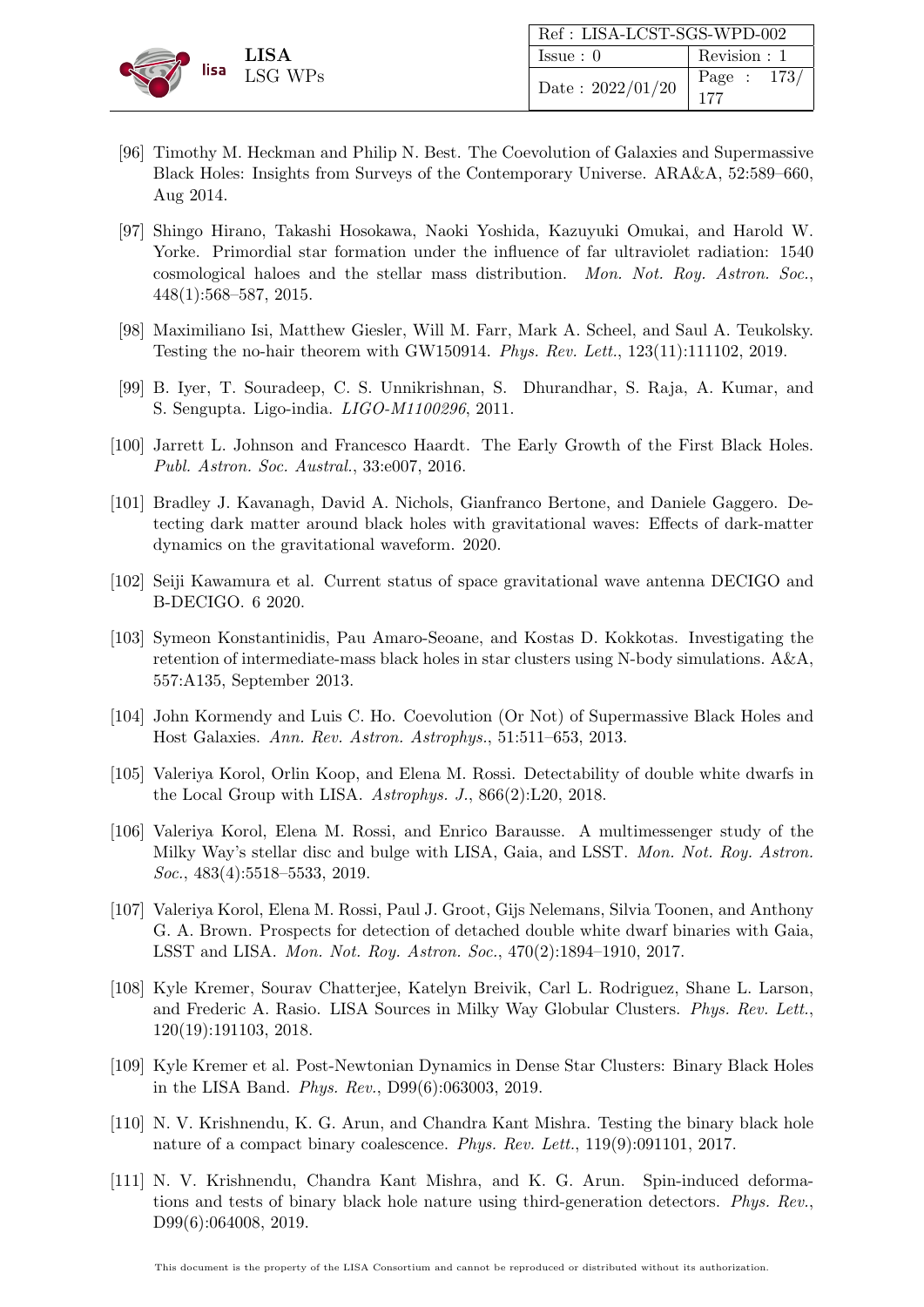

- [112] T. Kupfer, V. Korol, S. Shah, G. Nelemans, T. R. Marsh, G. Ramsay, P. J. Groot, D. T. H. Steeghs, and E. M. Rossi. LISA verification binaries with updated distances from Gaia Data Release 2. Mon. Not. Roy. Astron. Soc., 480(1):302–309, 2018.
- [113] Astrid Lamberts, Sarah Blunt, Tyson B. Littenberg, Shea Garrison-Kimmel, Thomas Kupfer, and Robyn E. Sanderson. Predicting the LISA white dwarf binary population in the Milky Way with cosmological simulations. Mon. Not. Roy. Astron. Soc., 490(4):5888– 5903, 2019.
- <span id="page-175-1"></span>[114] Ryan N. Lang. Compact binary systems in scalar-tensor gravity. II. Tensor gravitational waves to second post-Newtonian order. Phys. Rev., D89(8):084014, 2014.
- [115] M. A. Latif, D. R. G. Schleicher, W. Schmidt, and J. C. Niemeyer. The characteristic black hole mass resulting from direct collapse in the early universe. Mon. Not. Roy. Astron. Soc., 436:2989, 2013.
- <span id="page-175-0"></span>[116] Steven L. Liebling and Carlos Palenzuela. Dynamical Boson Stars. Living Rev. Rel., 15:6, 2012. [Living Rev. Rel.20,no.1,5(2017)].
- [117] Tyson B. Littenberg and Neil J. Cornish. Prospects for Gravitational Wave Measurement of ZTF J1539+5027. Astrophys. J., 881(2):L43, 2019.
- [118] Alessandro Lupi, Monica Colpi, Bernadetta Devecchi, Giorgio Galanti, and Marta Volonteri. Constraining the high redshift formation of black hole seeds in nuclear star clusters with gas inflows. *Mon. Not. Roy. Astron. Soc.*, 442(4):3616-3626, 2014.
- [119] Piero Madau and Martin J. Rees. Massive black holes as Population III remnants. Astrophys. J., 551:L27–L30, 2001.
- <span id="page-175-2"></span>[120] Elisa Maggio, Adriano Testa, Swetha Bhagwat, and Paolo Pani. Analytical model for gravitational-wave echoes from spinning remnants. Phys. Rev., D100(6):064056, 2019.
- [121] Michela Mapelli. Massive black hole binaries from runaway collisions: the impact of metallicity. Mon. Not. Roy. Astron. Soc., 459(4):3432–3446, 2016.
- [122] Michela Mapelli and Nicola Giacobbo. The cosmic merger rate of neutron stars and black holes. Mon. Not. Roy. Astron. Soc., 479(4):4391–4398, 2018.
- [123] Michela Mapelli, Nicola Giacobbo, Emanuele Ripamonti, and Mario Spera. The cosmic merger rate of stellar black hole binaries from the Illustris simulation. Mon. Not. Roy. Astron. Soc., 472(2):2422–2435, 2017.
- <span id="page-175-3"></span>[124] Andrea Maselli, Paolo Pani, Leonardo Gualtieri, and Emanuele Berti. Parametrized ringdown spin expansion coefficients: a data-analysis framework for black-hole spectroscopy with multiple events. Phys. Rev., D101(2):024043, 2020.
- [125] Tatsushi Matsubayashi, Junichiro Makino, and Toshikazu Ebisuzaki. Orbital Evolution of an IMBH in the Galactic Nucleus with a Massive Central Black Hole. ApJ, 656(2):879–896, February 2007.
- [126] Yoshiki Matsuoka et al. Subaru High-z Exploration of Low-Luminosity Quasars (SHEL-LQs). II. Discovery of 32 Quasars and Luminous Galaxies at  $5.7 < z < 6.8$ . Publ. Astron. Soc. Jap., 70(SP1):S35, 2018.
- [127] Lucio Mayer, Davide Fiacconi, Silvia Bonoli, Thomas Quinn, Rok Roskar, Sijing Shen, and James Wadsley. Direct formation of supermassive black holes in metal-enriched gas at the heart of high-redshift galaxy mergers. Astrophys. J., 810(1):51, 2015.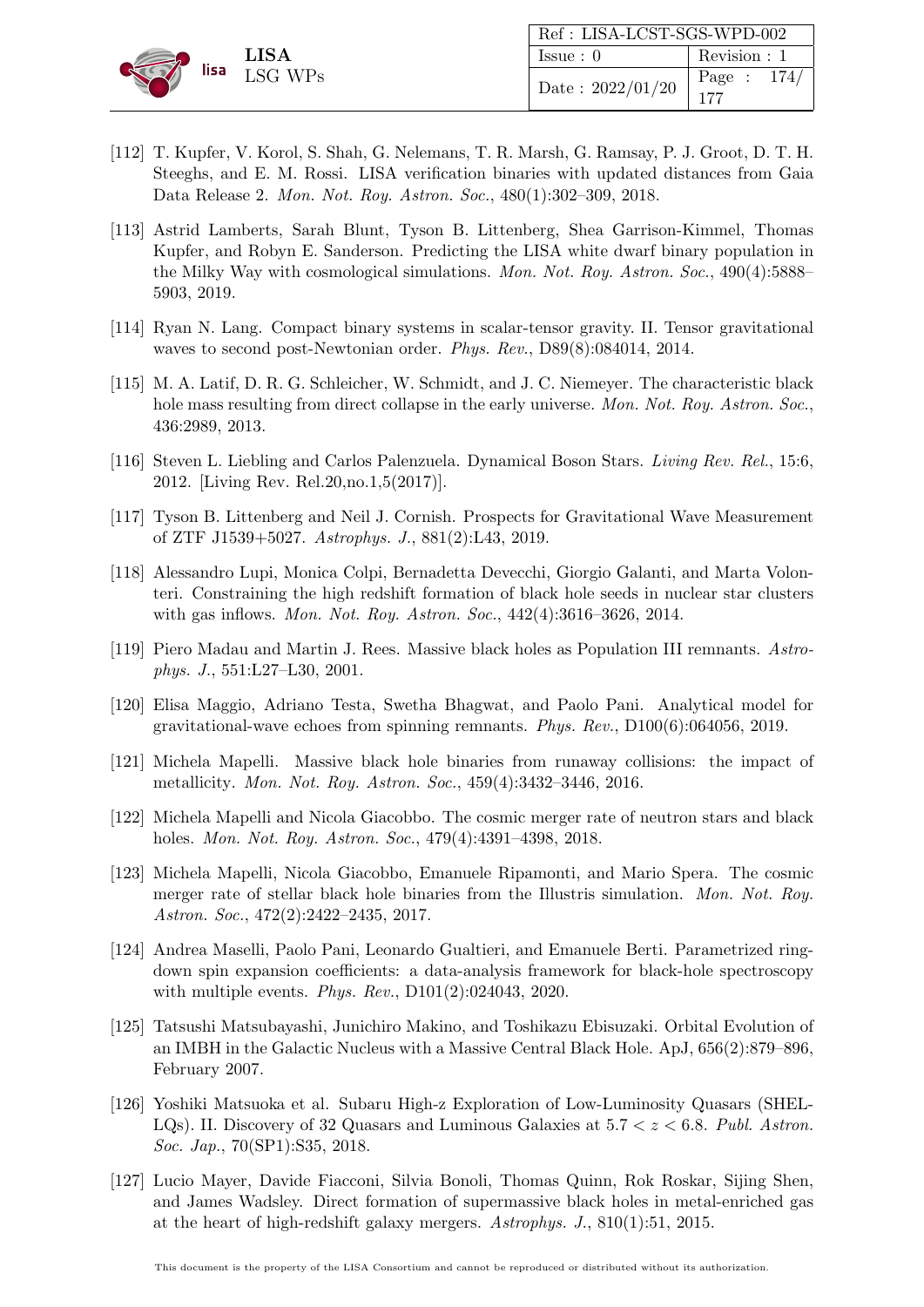

- [128] A. Merloni. Observing Supermassive Black Holes across cosmic time: from phenomenology to physics. Lect. Notes Phys., 905:101–143, 2016.
- [129] M. Coleman Miller, Marc Freitag, Douglas P. Hamilton, and Vanessa M. Lauburg. Binary Encounters with Supermassive Black Holes: Zero-Eccentricity LISA Events. ApJ, 631(2):L117–L120, October 2005.
- <span id="page-176-3"></span>[130] Saeed Mirshekari, Nicolas Yunes, and Clifford M. Will. Constraining Generic Lorentz Violation and the Speed of the Graviton with Gravitational Waves. Phys. Rev., D85:024041, 2012.
- <span id="page-176-1"></span>[131] Koji Nagano, Tomohiro Fujita, Yuta Michimura, and Ippei Obata. Axion Dark Matter Search with Interferometric Gravitational Wave Detectors. Phys. Rev. Lett., 123(11):111301, 2019.
- [132] G. Nelemans, L. R. Yungelson, M. V. van der Sluys, and Christopher A. Tout. The chemical composition of donors in AM CVn stars and ultra-compact X-ray binaries: observational tests of their formation. Mon. Not. Roy. Astron. Soc., 401:1347–1359, 2010.
- [133] Dieu D. Nguyen, Anil C. Seth, Nadine Neumayer, Sebastian Kamann, Karina T. Voggel, Michele Cappellari, Arianna Picotti, Phuong M. Nguyen, Torsten Böker, Victor Debattista, Nelson Caldwell, Richard McDermid, Nathan Bastian, Christopher C. Ahn, and Renuka Pechetti. Nearby Early-type Galactic Nuclei at High Resolution: Dynamical Black Hole and Nuclear Star Cluster Mass Measurements. ApJ, 858(2):118, May 2018.
- [134] Atsushi Nishizawa, Emanuele Berti, Antoine Klein, and Alberto Sesana. eLISA eccentricity measurements as tracers of binary black hole formation. Phys. Rev., D94(6):064020, 2016.
- [135] Atsushi Nishizawa, Alberto Sesana, Emanuele Berti, and Antoine Klein. Constraining stellar binary black hole formation scenarios with eLISA eccentricity measurements. Mon. Not. Roy. Astron. Soc., 465(4):4375–4380, 2017.
- <span id="page-176-6"></span>[136] Maria Okounkova. Numerical relativity simulation of GW150914 in Einstein dilaton Gauss-Bonnet gravity. 2020.
- <span id="page-176-5"></span>[137] Maria Okounkova, Leo C. Stein, Jordan Moxon, Mark A. Scheel, and Saul A. Teukolsky. Numerical relativity simulation of GW150914 beyond general relativity. 2019.
- <span id="page-176-0"></span>[138] Paolo Pani, Vitor Cardoso, Leonardo Gualtieri, Emanuele Berti, and Akihiro Ishibashi. Black hole bombs and photon mass bounds. Phys.Rev.Lett., 109:131102, 2012.
- <span id="page-176-7"></span>[139] Paolo Pani and Andrea Maselli. Love in Extrema Ratio. Int. J. Mod. Phys., D28(14):1944001, 2019.
- <span id="page-176-4"></span>[140] Kris Pardo, Maya Fishbach, Daniel E. Holz, and David N. Spergel. Limits on the number of spacetime dimensions from GW170817. JCAP, 1807(07):048, 2018.
- <span id="page-176-2"></span>[141] Aaron Pierce, Keith Riles, and Yue Zhao. Searching for Dark Photon Dark Matter with Gravitational Wave Detectors. Phys. Rev. Lett., 121(6):061102, 2018.
- <span id="page-176-8"></span>[142] Gabriel Andres Piovano, Andrea Maselli, and Paolo Pani. Model independent tests of the Kerr bound with extreme mass ratio inspirals. 2020.
- [143] S. F. Portegies Zwart and F. Verbunt. Population synthesis of high-mass binaries. A&A, 309:179–196, May 1996.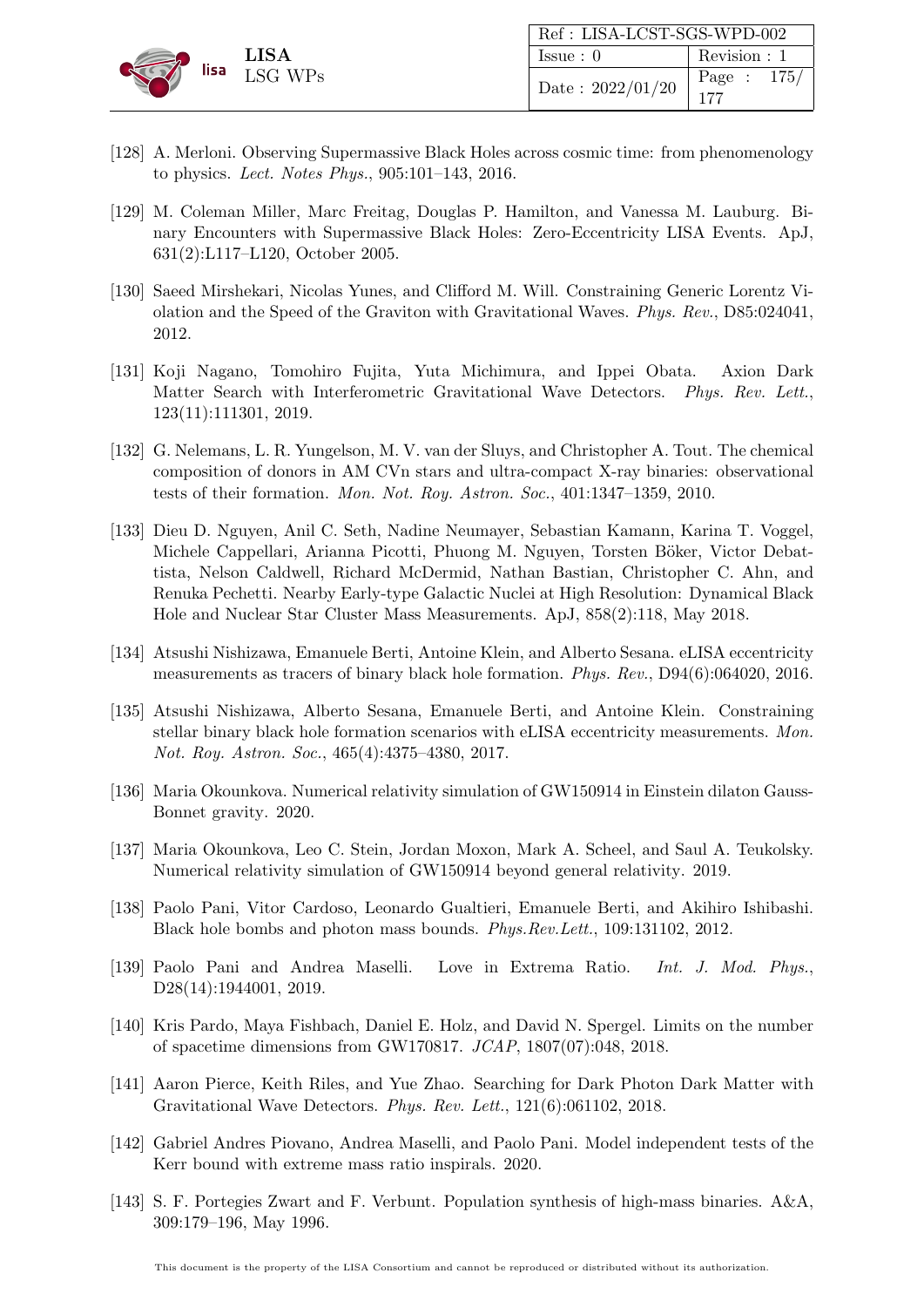

- [144] Miguel Preto and Pau Amaro-Seoane. On Strong Mass Segregation Around a Massive Black Hole: Implications for Lower-Frequency Gravitational-Wave Astrophysics. ApJ, 708(1):L42–L46, January 2010.
- [145] M. Punturo, M. Abernathy, F. Acernese, B. Allen, N. Andersson, K. Arun, F. Barone, B. Barr, M. Barsuglia, M. Beker, et al. The third generation of gravitational wave observatories and their science reach. Classical and Quantum Gravity, 27(8):084007, April 2010.
- [146] John A. Regan, John H. Wise, Brian W. O'Shea, and Michael L. Norman. The Emergence of the First Star-free Atomic Cooling Haloes in the Universe. Mon. Not. Roy. Astron. Soc., 492(2):3021–3031, 2020.
- [147] B. Reinoso, D. R. G. Schleicher, M. Fellhauer, R. S. Klessen, and T. C. N. Boekholt. Collisions in Primordial Star Clusters: Formation Pathway for intermediate mass black holes. Astron. Astrophys., 614:A14, 2018.
- [148] Travis Robson and Neil Cornish. Impact of galactic foreground characterization on a global analysis for the LISA gravitational wave observatory. Class. Quant. Grav., 34(24):244002, 2017.
- <span id="page-177-6"></span>[149] Noah Sennett, Tanja Hinderer, Jan Steinhoff, Alessandra Buonanno, and Serguei Ossokine. Distinguishing Boson Stars from Black Holes and Neutron Stars from Tidal Interactions in Inspiraling Binary Systems. Phys. Rev., D96(2):024002, 2017.
- [150] A. Sesana, A. Vecchio, M. Eracleous, and S. Sigurdsson. Observing white dwarfs orbiting massive black holes in the gravitational wave and electro-magnetic window. MNRAS, 391(2):718–726, December 2008.
- [151] Alberto Sesana. Prospects for Multiband Gravitational-Wave Astronomy after GW150914. Phys. Rev. Lett., 116(23):231102, 2016.
- <span id="page-177-3"></span>[152] Sharaban Tahura and Kent Yagi. Parameterized Post-Einsteinian Gravitational Waveforms in Various Modified Theories of Gravity. Phys. Rev., D98(8):084042, 2018.
- <span id="page-177-1"></span>[153] Nicola Tamanini. Late time cosmology with LISA: probing the cosmic expansion with massive black hole binary mergers as standard sirens. J. Phys. Conf. Ser., 840(1):012029, 2017.
- <span id="page-177-0"></span>[154] Nicola Tamanini, Chiara Caprini, Enrico Barausse, Alberto Sesana, Antoine Klein, and Antoine Petiteau. Science with the space-based interferometer eLISA. III: Probing the expansion of the Universe using gravitational wave standard sirens. JCAP, 1604:002, 2016.
- <span id="page-177-2"></span>[155] M. Tanabashi et al. Review of Particle Physics. Phys. Rev., D98(3):030001, 2018.
- <span id="page-177-5"></span>[156] Adriano Testa and Paolo Pani. Analytical template for gravitational-wave echoes: signal characterization and prospects of detection with current and future interferometers. Phys. Rev., D98(4):044018, 2018.
- <span id="page-177-4"></span>[157] Massimo Tinto and Marcio Eduardo da Silva Alves. LISA Sensitivities to Gravitational Waves from Relativistic Metric Theories of Gravity. Phys. Rev., D82:122003, 2010.
- [158] Silvia Toonen, Gijs Nelemans, and Simon Portegies Zwart. Supernova Type Ia progenitors from merging double white dwarfs: Using a new population synthesis model. Astron. Astrophys., 546:A70, 2012.